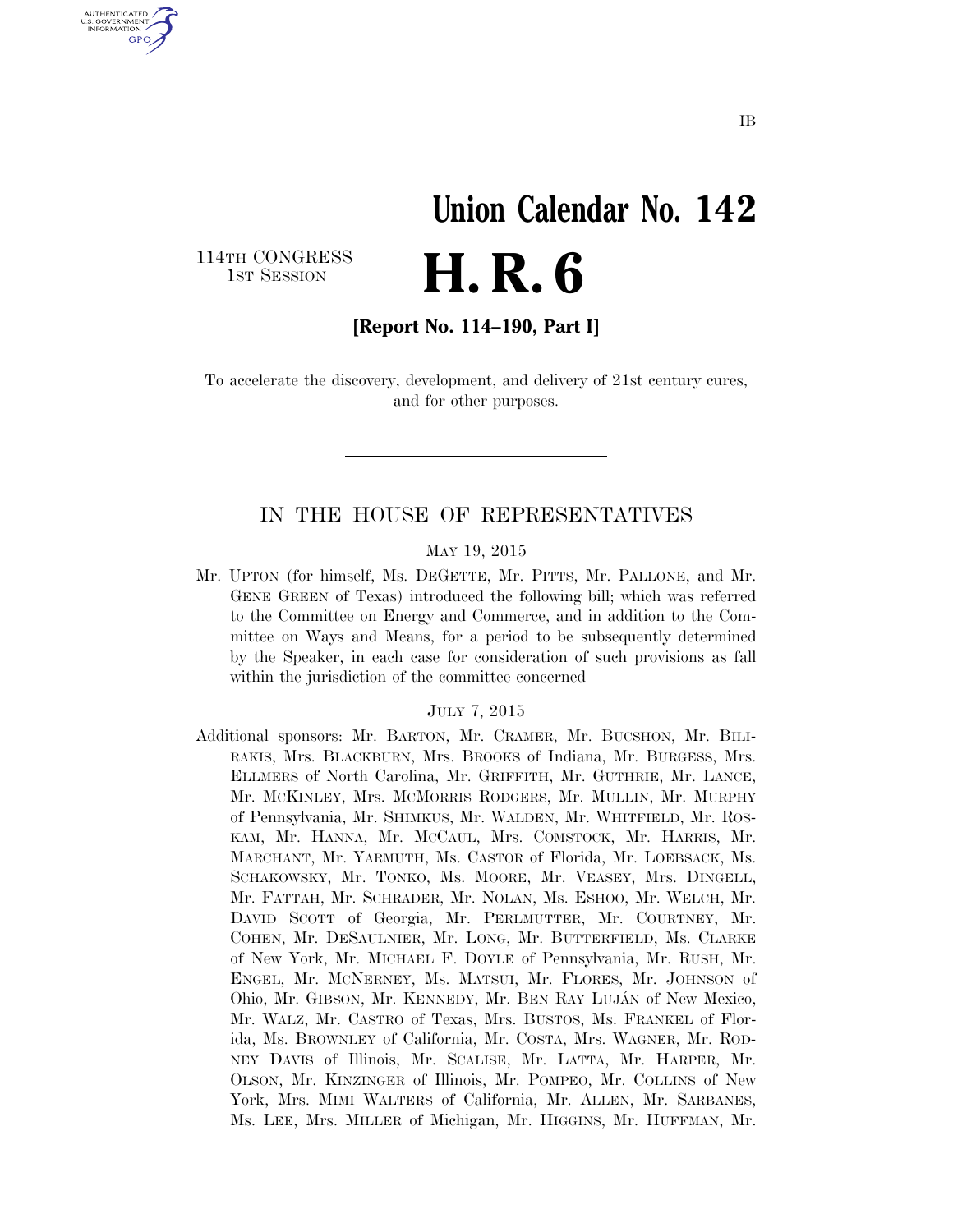KILDEE, Mr. QUIGLEY, Mr. TAKAI, Mr. HECK of Nevada, Mr. PIERLUISI, Mr. BENISHEK, Mrs. WALORSKI, Mr. ISRAEL, Mr. HULTGREN, Ms. KUSTER, Mr. YODER, Mr. DENT, Mr. CURBELO of Florida, Mrs. KIRK-PATRICK, Mr. POLIS, Mr. O'ROURKE, Mr. HUDSON, Mr. CÁRDENAS, Mrs. CAPPS, Mr. ROE of Tennessee, Mr. BISHOP of Michigan, Mr. ROSS, Mr. PAYNE, Ms. NORTON, Mr. DOLD, Mr. TURNER, Mr. COFFMAN, Mr. SIRES, Mr. MEADOWS, Mr. COSTELLO of Pennsylvania, Mr. GUTIÉRREZ, Mr. MESSER, Mr. WALBERG, Mr. SALMON, Mr. JENKINS of West Virginia, Mr. POCAN, Mr. PETERS, Mrs. TORRES, Ms. LOFGREN, Ms. MENG, Mr. TAKANO, Mr. PITTENGER, Mr. DENHAM, Mr. BARLETTA, Mr. HARDY, Mr. RUPPERSBERGER, Mr. VARGAS, Mr. GARAMENDI, Mr. HECK of Washington, Mr. BERA, Mr. LUETKEMEYER, Mr. ZELDIN, Ms. CLARK of Massachusetts, Mr. BOST, Mrs. LAWRENCE, Ms. VELA´ZQUEZ, Mr. ROGERS of Alabama, Ms. EDWARDS, Mr. YOUNG of Iowa, Mr. KATKO, Mr. MOULTON, Mr. FORTENBERRY, Mr. MCHENRY, Mr. HINOJOSA, Mr. CARTWRIGHT, Mr. JOYCE, Mr. VALADAO, Mr. ASHFORD, Mr. MOOLENAAR, Mr. DONOVAN, Mr. WENSTRUP, Mr. ELLISON, Mr. HAS-TINGS, Mrs. CAROLYN B. MALONEY of New York, Mr. NADLER, Ms. WASSERMAN SCHULTZ, Mr. TROTT, Ms. KAPTUR, Ms. KELLY of Illinois, Mr. RANGEL, Ms. FUDGE, Mr. MCGOVERN, Mr. REED, Mr. HUIZENGA of Michigan, Mr. LAMALFA, Mr. CRENSHAW, Ms. SINEMA, Ms. MCCOL-LUM, Mr. WEBSTER of Florida, Ms. BORDALLO, Mr. GIBBS, Mr. BRENDAN F. BOYLE of Pennsylvania, Mr. CONAWAY, Mr. KNIGHT, Mr. WOMACK, Mr. DESJARLAIS, Mr. ROYCE, Mr. DIAZ-BALART, Ms. STEFANIK, Mr. ZINKE, Mr. CAPUANO, Ms. JACKSON LEE, Mr. TIBERI, Ms. HERRERA BEUTLER, Mr. VAN HOLLEN, Mr. GUINTA, Ms. ROS-LEHTINEN, Mr. SIMPSON, Ms. BONAMICI, Mr. CICILLINE, Mr. LIPINSKI, Miss RICE of New York, Mr. PAULSEN, Ms. SPEIER, Mr. COOK, Mr. LANGEVIN, Mr. STIVERS, Mr. CLEAVER, Mr. COLLINS of Georgia, Mr. HUNTER, Ms. HAHN, Mr. RIGELL, Mr. CHABOT, Ms. DELBENE, Mr. LOBIONDO, Ms. ROYBAL-ALLARD, Mr. PERRY, Mr. DELANEY, Mr. LEWIS, Mr. TED LIEU of California, Mr. JOHNSON of Georgia, Ms. WIL-SON of Florida, Mr. KEATING, Ms. BROWN of Florida, Mr. KIND, Mr. MARINO, Mr. BRADY of Pennsylvania, Mr. FARR, Mr. CALVERT, Mr. LARSON of Connecticut, Ms. JUDY CHU of California, Mr. HOYER, Ms. EDDIE BERNICE JOHNSON of Texas, Ms. MAXINE WATERS of California, Mr. LOWENTHAL, Mr. RYAN of Ohio, Mrs. DAVIS of California, Mr. KIL-MER, and Ms. DUCKWORTH

#### JULY 7, 2015

Reported from the Committee on Energy and Commerce with an amendment

[Strike out all after the enacting clause and insert the part printed in italic]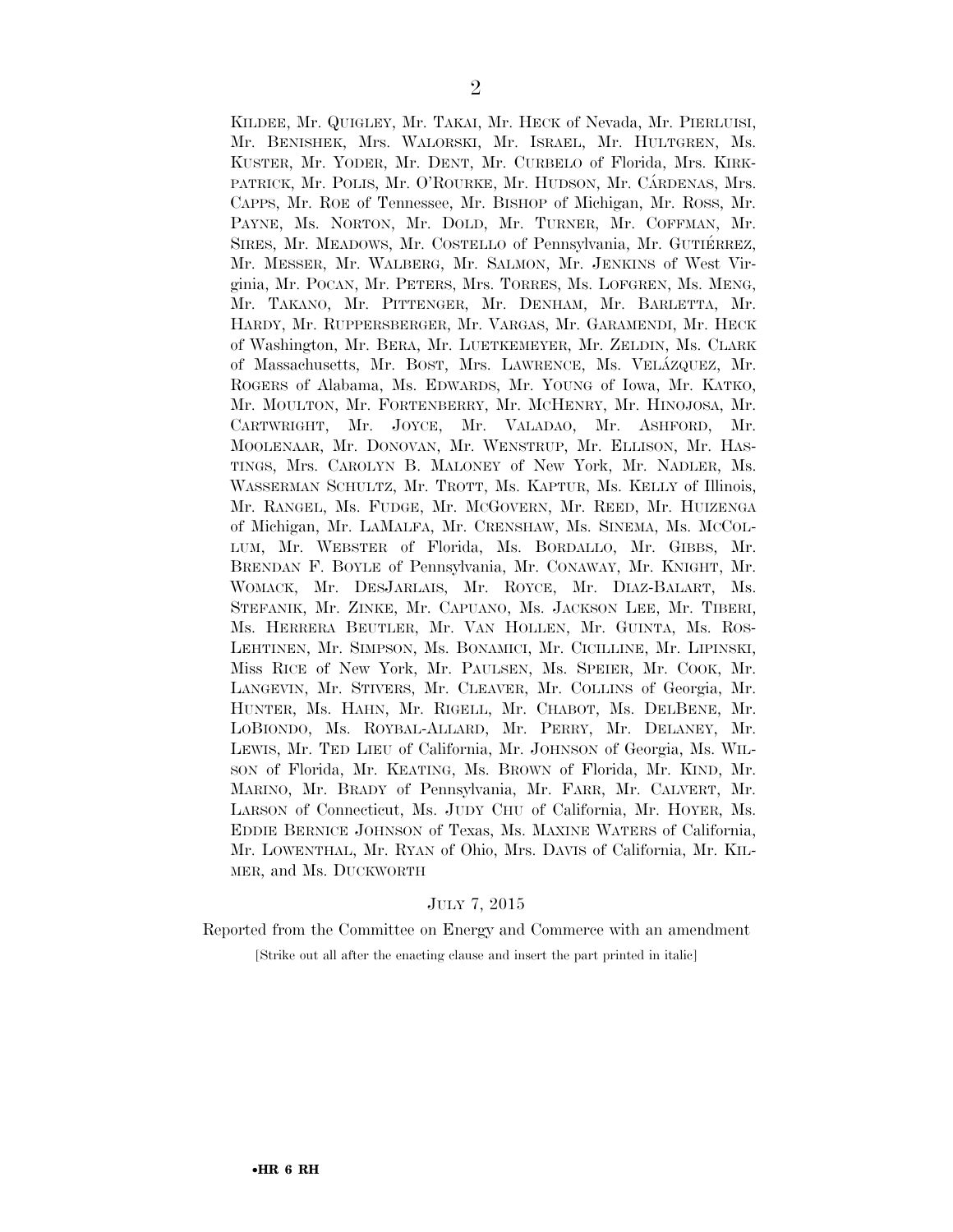# JULY 7, 2015

The Committee on Ways and Means discharged; committed to the Committee of the Whole House on the State of the Union and ordered to be printed

[For text of introduced bill, see copy of bill as introduced on May 19, 2015]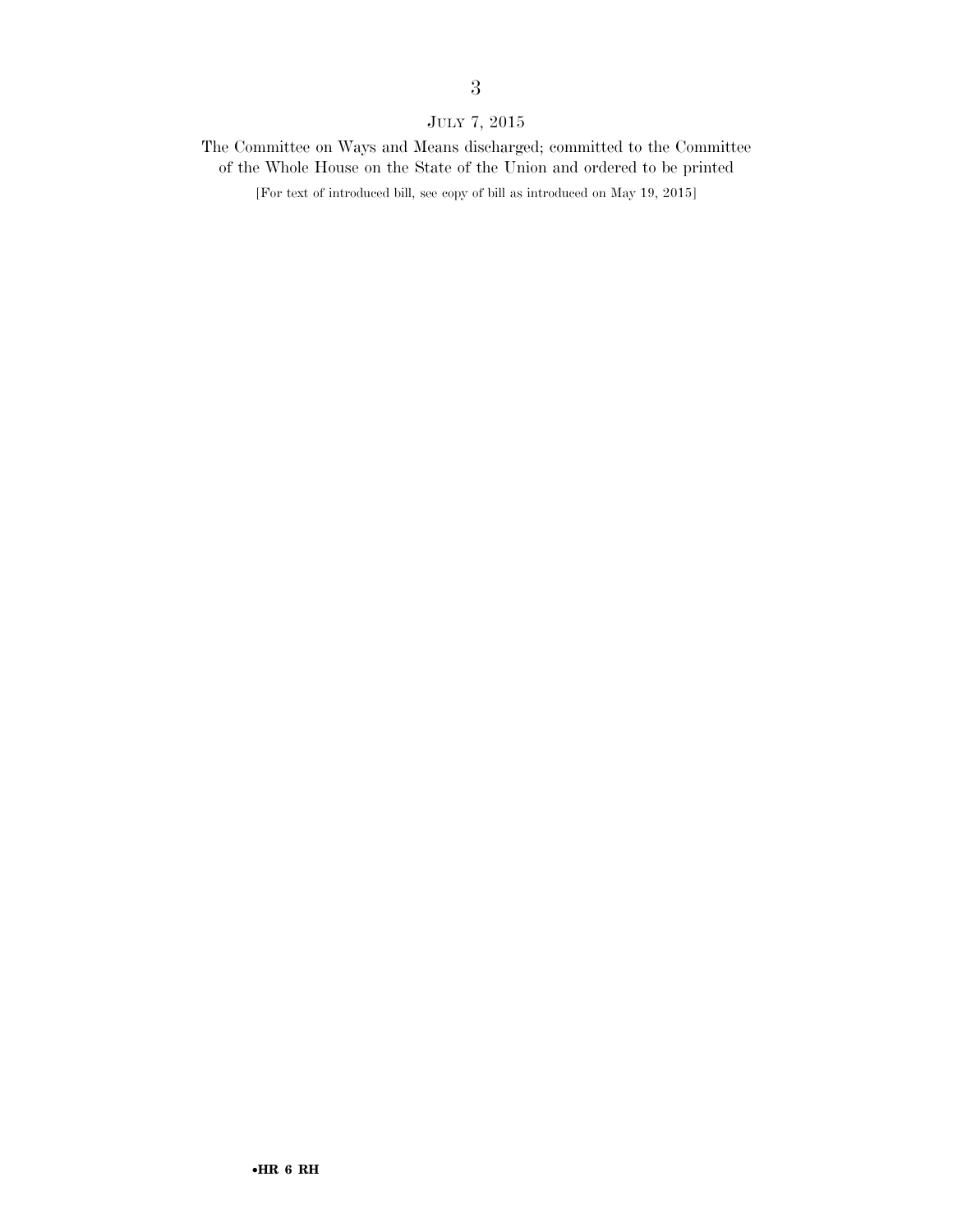# **A BILL**

4

To accelerate the discovery, development, and delivery of 21st century cures, and for other purposes.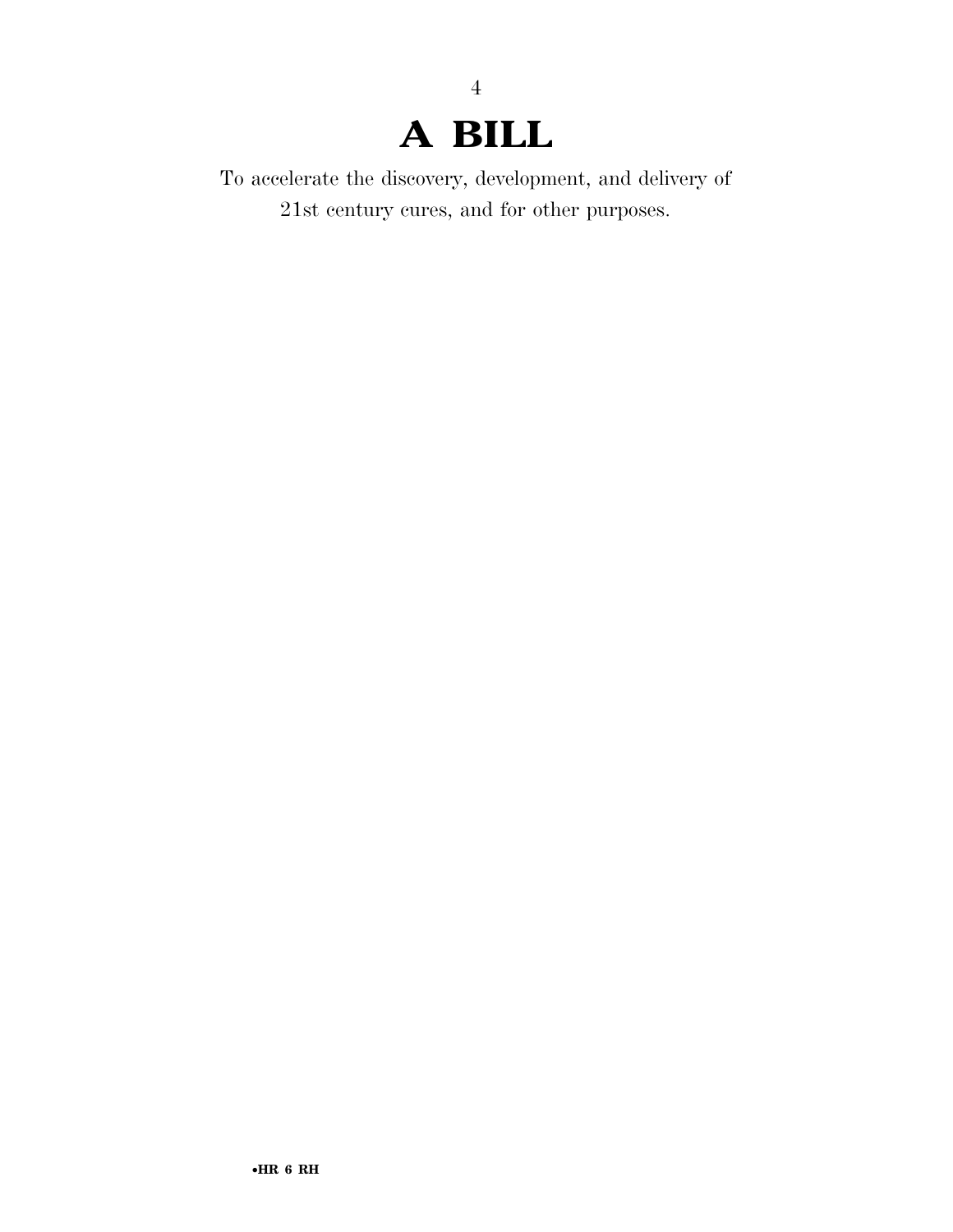1 *Be it enacted by the Senate and House of Representa-*

2 *tives of the United States of America in Congress assembled,* 

## 3 *SECTION 1. SHORT TITLE; TABLE OF CONTENTS.*

- 4 *(a) SHORT TITLE.—This Act may be cited as the ''21st*
- 5 *Century Cures Act''.*
- 6 *(b) TABLE OF CONTENTS.—The table of contents for*

### 7 *this Act is as follows:*

*Sec. 1. Short title; table of contents.* 

#### *TITLE I—DISCOVERY*

*Subtitle A—National Institutes of Health Funding* 

- *Sec. 1001. National Institutes of Health reauthorization.*
- *Sec. 1002. NIH Innovation Fund.*

*Subtitle B—National Institutes of Health Planning and Administration* 

- *Sec. 1021. NIH research strategic plan.*
- *Sec. 1022. Increasing accountability at the National Institutes of Health.*
- *Sec. 1023. Reducing administrative burdens of researchers.*
- *Sec. 1024. Exemption for the National Institutes of Health from the Paperwork Reduction Act requirements.*
- *Sec. 1025. NIH travel.*
- *Sec. 1026. Other transactions authority.*
- *Sec. 1027. NCATS phase IIB restriction.*
- *Sec. 1028. High-risk, high-reward research.*
- *Sec. 1029. Sense of Congress on increased inclusion of underrepresented communities in clinical trials.*

*Subtitle C—Supporting Young Emerging Scientists* 

- *Sec. 1041. Improvement of loan repayment programs of the National Institutes of Health.*
- *Sec. 1042. Report.*

#### *Subtitle D—Capstone Grant Program*

*Sec. 1061. Capstone award.* 

*Subtitle E—Promoting Pediatric Research Through the National Institutes of Health* 

- *Sec. 1081. National pediatric research network.*
- *Sec. 1082. Global pediatric clinical study network sense of Congress.*
- *Sec. 1083. Appropriate age groupings in clinical research.*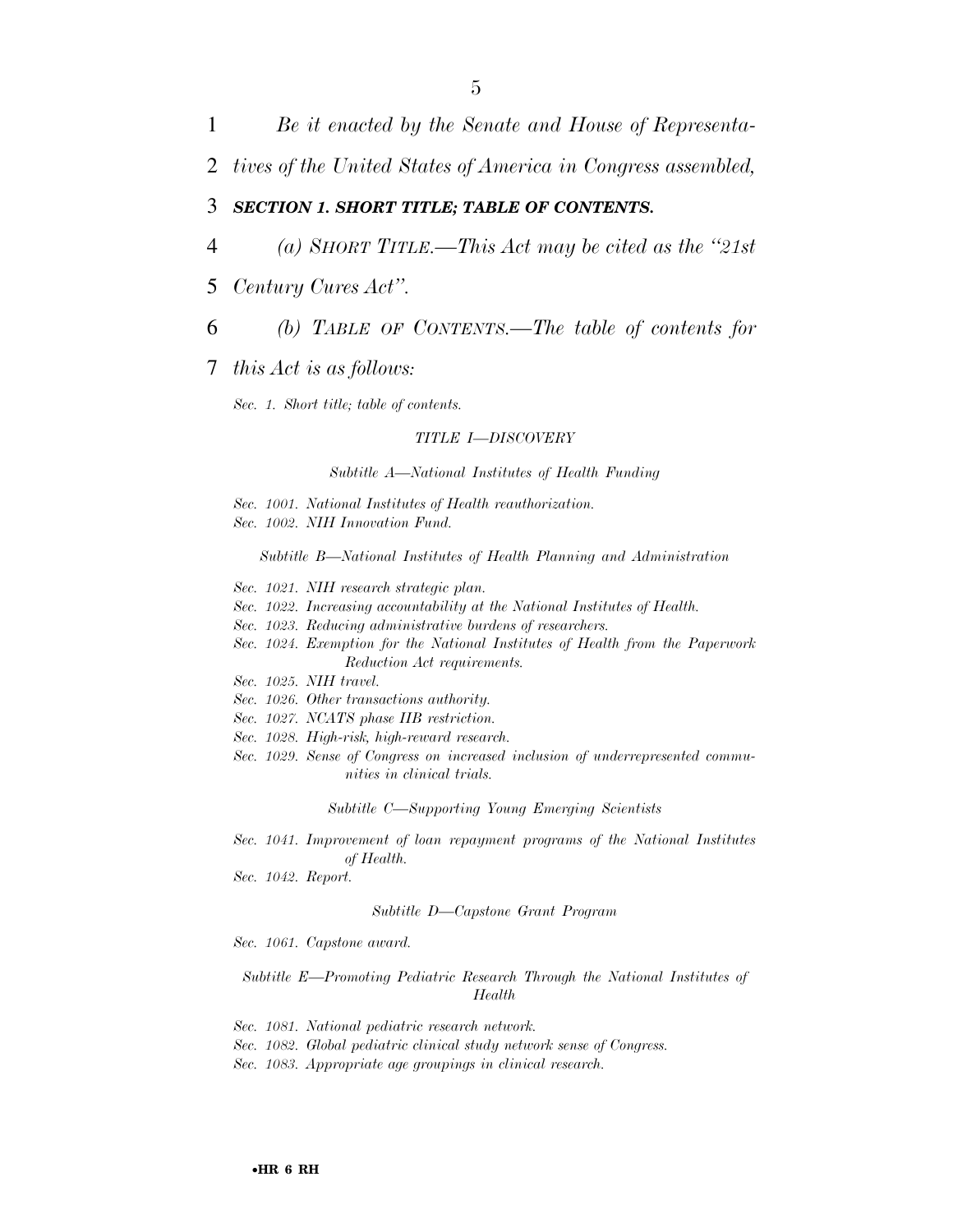- *Subtitle F—Advancement of the National Institutes of Health Research and Data Access*
- *Sec. 1101. Sharing of data generated through NIH-funded research.*
- *Sec. 1102. Standardization of data in Clinical Trial Registry Data Bank on eligibility for clinical trials.*

#### *Subtitle G—Facilitating Collaborative Research*

- *Sec. 1121. Clinical trial data system.*
- *Sec. 1122. National neurological diseases surveillance system.*
- *Sec. 1123. Data on natural history of diseases.*
- *Sec. 1124. Accessing, sharing, and using health data for research purposes.*

*Subtitle H—Council for 21st Century Cures* 

*Sec. 1141. Council for 21st Century Cures.* 

#### *TITLE II—DEVELOPMENT*

*Subtitle A—Patient-Focused Drug Development* 

*Sec. 2001. Development and use of patient experience data to enhance structured risk-benefit assessment framework.* 

*Subtitle B—Qualification and Use of Drug Development Tools* 

- *Sec. 2021. Qualification of drug development tools.*
- *Sec. 2022. Accelerated approval development plan.*

*Subtitle C—FDA Advancement of Precision Medicine* 

*Sec. 2041. Precision medicine guidance and other programs of Food and Drug Administration.* 

*Subtitle D—Modern Trial Design and Evidence Development* 

- *Sec. 2061. Broader application of Bayesian statistics and adaptive trial designs.*
- *Sec. 2062. Utilizing evidence from clinical experience.*
- *Sec. 2063. Streamlined data review program.*

#### *Subtitle E—Expediting Patient Access*

- *Sec. 2081. Sense of Congress.*
- *Sec. 2082. Expanded access policy.*
- *Sec. 2083. Finalizing draft guidance on expanded access.*

*Subtitle F—Facilitating Responsible Manufacturer Communications* 

- *Sec. 2101. Facilitating dissemination of health care economic information.*
- *Sec. 2102. Facilitating responsible communication of scientific and medical developments.*

*Subtitle G—Antibiotic Drug Development* 

*Sec. 2121. Approval of certain drugs for use in a limited population of patients.* 

- *Sec. 2122. Susceptibility test interpretive criteria for microorganisms.*
- *Sec. 2123. Encouraging the development and use of new antimicrobial drugs.*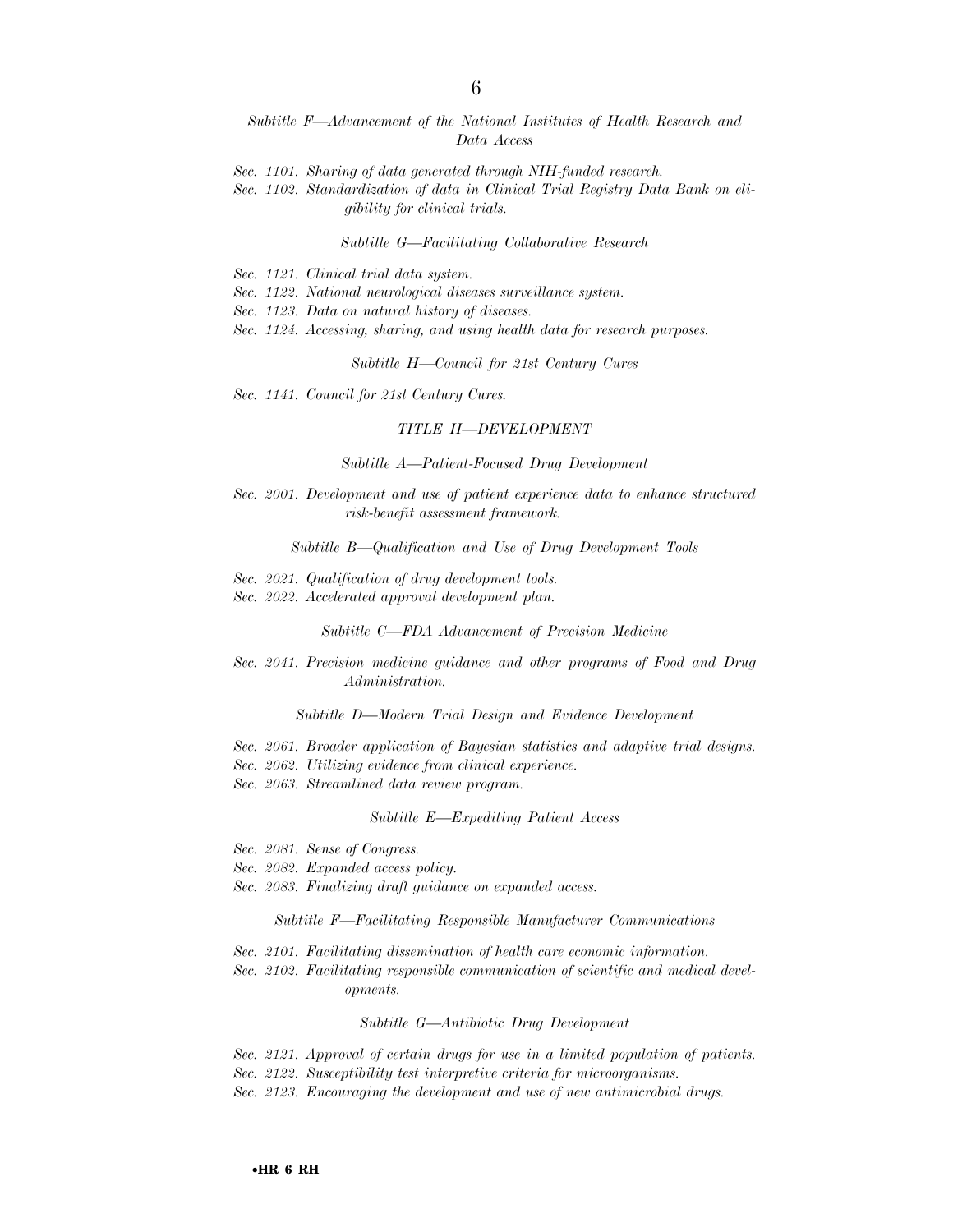*Subtitle H—Vaccine Access, Certainty, and Innovation* 

- *Sec. 2141. Timely review of vaccines by the Advisory Committee on Immunization Practices.*
- *Sec. 2142. Review of processes and consistency of ACIP recommendations.*
- *Sec. 2143. Meetings between CDC and vaccine developers.*

*Subtitle I—Orphan Product Extensions Now; Incentives for Certain Products for Limited Populations* 

- *Sec. 2151. Extension of exclusivity periods for a drug approved for a new indication for a rare disease or condition.*
- *Sec. 2152. Reauthorization of rare pediatric disease priority review voucher incentive program.*

*Subtitle J—Domestic Manufacturing and Export Efficiencies* 

- *Sec. 2161. Grants for studying the process of continuous drug manufacturing.*
- *Sec. 2162. Re-exportation among members of the European Economic Area.*

*Subtitle K—Enhancing Combination Products Review* 

*Sec. 2181. Enhancing combination products review.* 

*Subtitle L—Priority Review for Breakthrough Devices* 

*Sec. 2201. Priority review for breakthrough devices.* 

*Subtitle M—Medical Device Regulatory Process Improvements* 

- *Sec. 2221. Third-party quality system assessment.*
- *Sec. 2222. Valid scientific evidence.*
- *Sec. 2223. Training and oversight in least burdensome appropriate means concept.*
- *Sec. 2224. Recognition of standards.*
- *Sec. 2225. Easing regulatory burden with respect to certain class I and class II devices.*
- *Sec. 2226. Advisory committee process.*
- *Sec. 2227. Humanitarian device exemption application.*
- *Sec. 2228. CLIA waiver study design guidance for in vitro diagnostics.*

*Subtitle N—Sensible Oversight for Technology Which Advances Regulatory Efficiency* 

- *Sec. 2241. Health software.*
- *Sec. 2242. Applicability and inapplicability of regulation.*
- *Sec. 2243. Exclusion from definition of device.*

#### *Subtitle O—Streamlining Clinical Trials*

- *Sec. 2261. Protection of human subjects in research; applicability of rules.*
- *Sec. 2262. Use of non-local institutional review boards for review of investigational device exemptions and human device exemptions.*
- *Sec. 2263. Alteration or waiver of informed consent for clinical investigations.*

*Subtitle P—Improving Scientific Expertise and Outreach at FDA* 

*Sec. 2281. Silvio O. Conte Senior Biomedical Research Service.* 

*Sec. 2282. Enabling FDA scientific engagement.*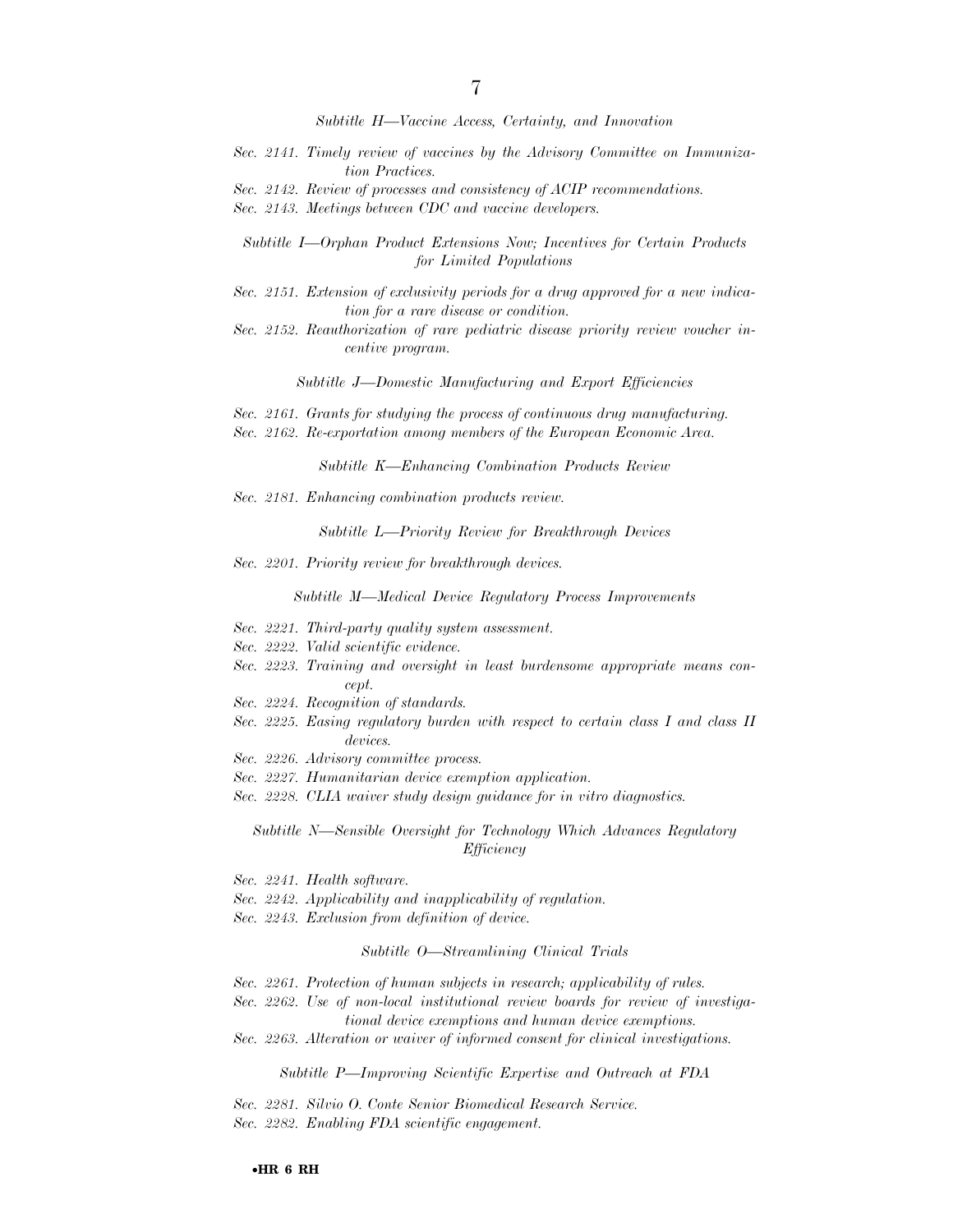- *Sec. 2283. Reagan-Udall Foundation for the Food and Drug Administration.*
- *Sec. 2284. Collection of certain voluntary information exempted from Paperwork Reduction Act.*
- *Sec. 2285. Hiring authority for scientific, technical, and professional personnel.*

*Subtitle Q—Exempting From Sequestration Certain User Fees* 

*Sec. 2301. Exempting from sequestration certain user fees of Food and Drug Administration.* 

#### *TITLE III—DELIVERY*

#### *Subtitle A—Interoperability*

*Sec. 3001. Ensuring interoperability of health information technology.* 

#### *Subtitle B—Telehealth*

*Sec. 3021. Telehealth services under the Medicare program.* 

*Subtitle C—Encouraging Continuing Medical Education for Physicians* 

*Sec. 3041. Exempting from manufacturer transparency reporting certain transfers used for educational purposes.* 

*Subtitle D—Disposable Medical Technologies* 

*Sec. 3061. Treatment of certain items and devices.* 

*Subtitle E—Local Coverage Decision Reforms* 

*Sec. 3081. Improvements in the Medicare local coverage determination (LCD) process.* 

*Subtitle F—Medicare Pharmaceutical and Technology Ombudsman* 

*Sec. 3101. Medicare pharmaceutical and technology ombudsman.* 

*Subtitle G—Medicare Site-of-Service Price Transparency* 

*Sec. 3121. Medicare site-of-Service price transparency.* 

*Subtitle H—Medicare Part D Patient Safety and Drug Abuse Prevention* 

*Sec. 3141. Programs to prevent prescription drug abuse under Medicare parts C and D.* 

#### *TITLE IV—MEDICAID, MEDICARE, AND OTHER REFORMS*

*Subtitle A—Medicaid and Medicare Reforms* 

- *Sec. 4001. Limiting Federal Medicaid reimbursement to States for durable medical equipment (DME) to Medicare payment rates.*
- *Sec. 4002. Medicare payment incentive for the transition from traditional x-ray imaging to digital radiography and other Medicare imaging payment provision.*
- *Sec. 4003. Implementation of Office of Inspector General recommendation to delay certain Medicare prescription drug plan prepayments.*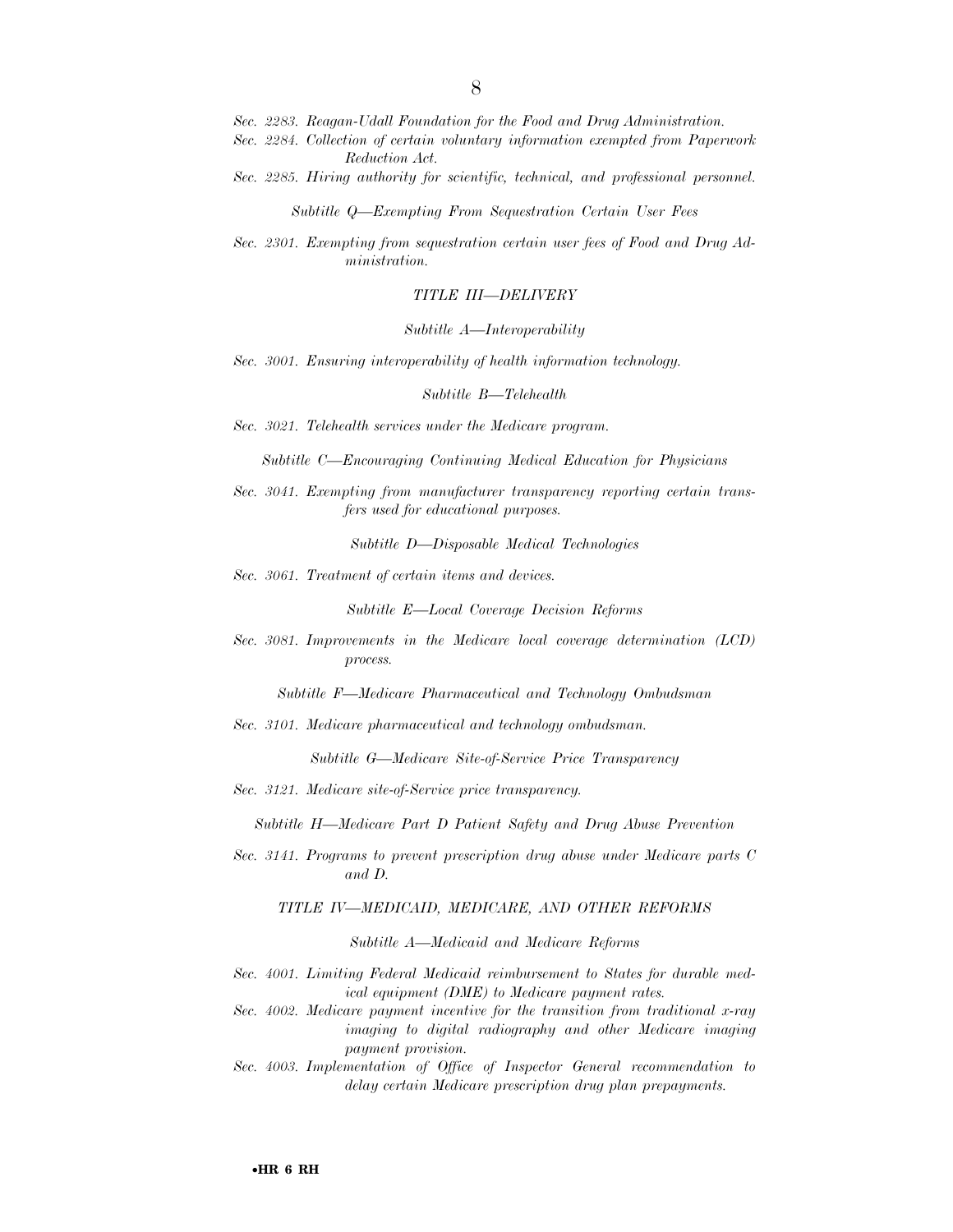*Subtitle B—Cures Innovation Fund* 

*Sec. 4041. Cures Innovation Fund.* 

*Subtitle C—Other Reforms* 

*Sec. 4061. SPR drawdown.* 

*Subtitle D—Miscellaneous* 

*Sec. 4081. Lyme disease and other tick-borne diseases.* 

# *TITLE I—DISCOVERY Subtitle A—National Institutes of Health Funding SEC. 1001. NATIONAL INSTITUTES OF HEALTH REAUTHOR-*

*IZATION.* 

 *Section 402A(a)(1) of the Public Health Service Act (42 U.S.C. 282a(a)(1)) is amended—* 

 *(1) in subparagraph (B), by striking at the end ''and'';* 

 *(2) in subparagraph (C), by striking at the end the period and inserting a semicolon; and* 

 *(3) by adding at the end the following new sub-paragraphs:* 

- *''(D) \$31,811,000,000 for fiscal year 2016;*
- *''(E) \$33,331,000,000 for fiscal year 2017;*
- *and*
- *''(F) \$34,851,000,000 for fiscal year 2018.''.*

## *SEC. 1002. NIH INNOVATION FUND.*

 *(a) USE OF INNOVATION FUND.—Section 402(b) of the Public Health Service Act (42 U.S.C. 282(b)) is amended—*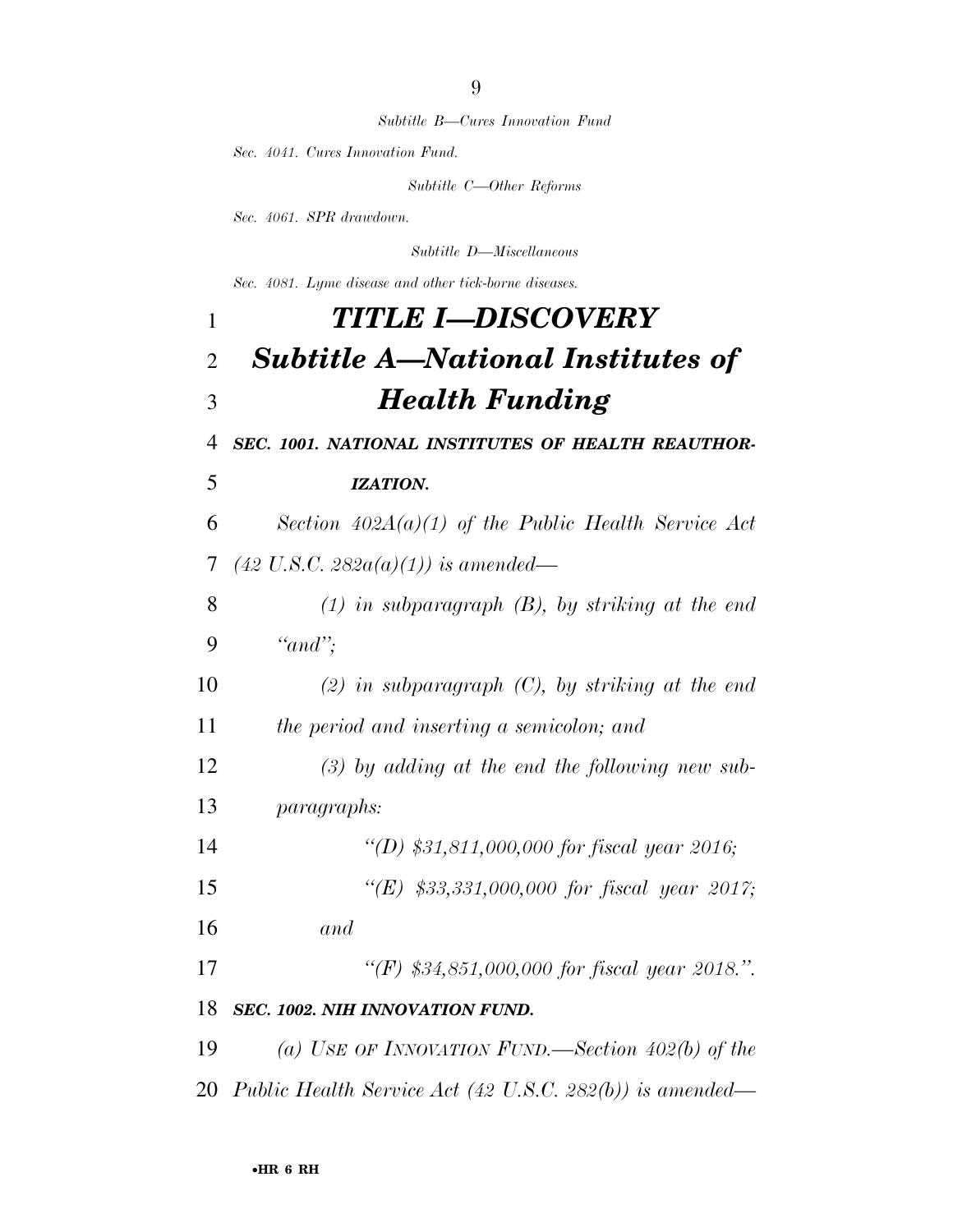| 1              | $(1)$ in paragraph $(23)$ , by striking at the end        |
|----------------|-----------------------------------------------------------|
| $\overline{2}$ | " $and$ ";                                                |
| 3              | $(2)$ in paragraph $(24)$ , by striking at the end the    |
| $\overline{4}$ | period and inserting "; and"; and                         |
| 5              | $(3)$ by inserting after paragraph $(24)$ , the fol-      |
| 6              | lowing new paragraph:                                     |
| 7              | $\lq(25)$ shall, with respect to funds appropriated       |
| 8              | under section $402A(e)$ to the NIH Innovation Fund,       |
| 9              | allocate such funds to the national research institutes   |
| 10             | and national centers for conducting and supporting        |
| 11             | innovation fund initiatives identified under para-        |
| 12             | $graph (3)$ of such section.".                            |
| 13             | (b) ESTABLISHMENT OF INNOVATION FUND.-Section             |
| 14             | 402A of the Public Health Service Act (42 U.S.C. 282a) is |
| 15             | $amended -$                                               |
| 16             | $(1)$ by redesignating subsection $(e)$ as subsection     |
| 17             | $(f)$ ; and                                               |
| 18             | $(2)$ by inserting after subsection (d) the following     |
| 19             | new subsection:                                           |
| 20             | "(e) NIH INNOVATION FUND.—                                |
| 21             | "(1) ESTABLISHMENT.—For the purpose of allo-              |
| 22             | cations under section $402(b)(25)$ , there is established |
| 23             | a fund to be known as the NIH Innovation Fund. The        |
| 24             | Director of NIH shall, with respect to funds appro-       |
| 25             | priated to the NIH Innovation Fund, allocate such         |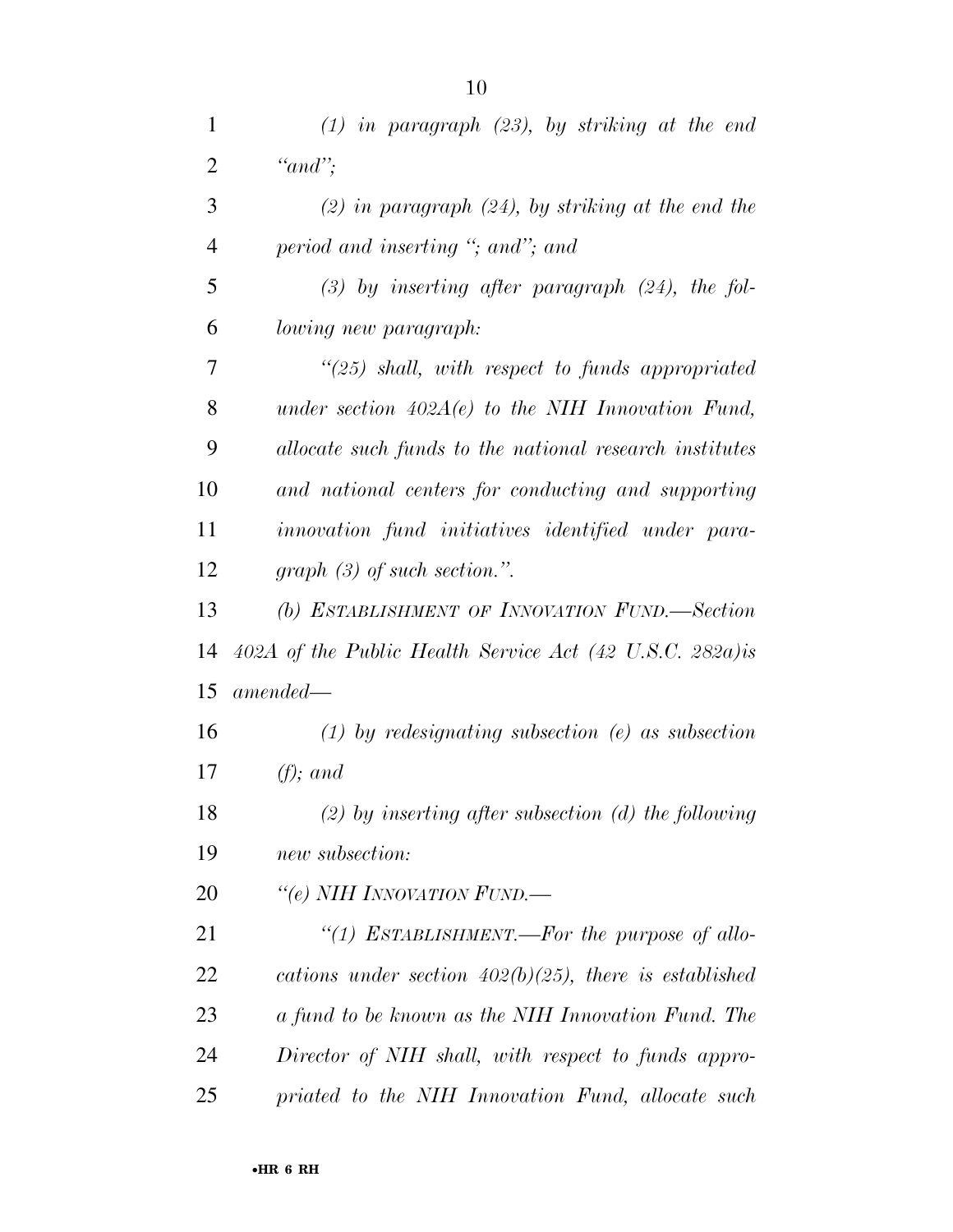| $\mathbf{1}$   | funds to support biomedical research through the        |
|----------------|---------------------------------------------------------|
| $\overline{2}$ | funding of basic, translational, and clinical research. |
| 3              | "(2) AMOUNTS MADE AVAILABLE TO FUND.-                   |
| $\overline{4}$ | "(A) IN GENERAL.—Subject to subpara-                    |
| 5              | $graph$ $(B)$ , there is authorized to be appro-        |
| 6              | priated, and appropriated, to the NIH Innova-           |
| $\overline{7}$ | tion Fund out of any funds in the Treasury not          |
| 8              | otherwise appropriated, $$2,000,000,000$ for each       |
| 9              | of fiscal years 2016 through 2020. The amounts          |
| 10             | appropriated to the Fund by the preceding sen-          |
| 11             | tence shall be in addition to any amounts other-        |
| 12             | wise made available to the National Institutes of       |
| 13             | Health.                                                 |
| 14             | "(B) AVAILABILITY SUBJECT TO APPRO-                     |
| 15             | PRIATIONS.—Amounts in the Fund shall not be             |
| 16             | <i>available except to the extent and in such</i>       |
| 17             | amounts as are provided in advance in appro-            |
| 18             | priation Acts.                                          |
| 19             | "(C) ALLOCATION OF AMOUNTS. Of the                      |
| 20             | amounts made available from the NIH Innova-             |
| 21             | tion Fund for allocations under<br>section              |
| 22             | $402(b)(25)$ for a fiscal year—                         |
| 23             | "(i) not less than \$500,000,000 shall be               |
| 24             | for the Accelerating Advancement Program                |
| 25             | under paragraph $(5)$ ;                                 |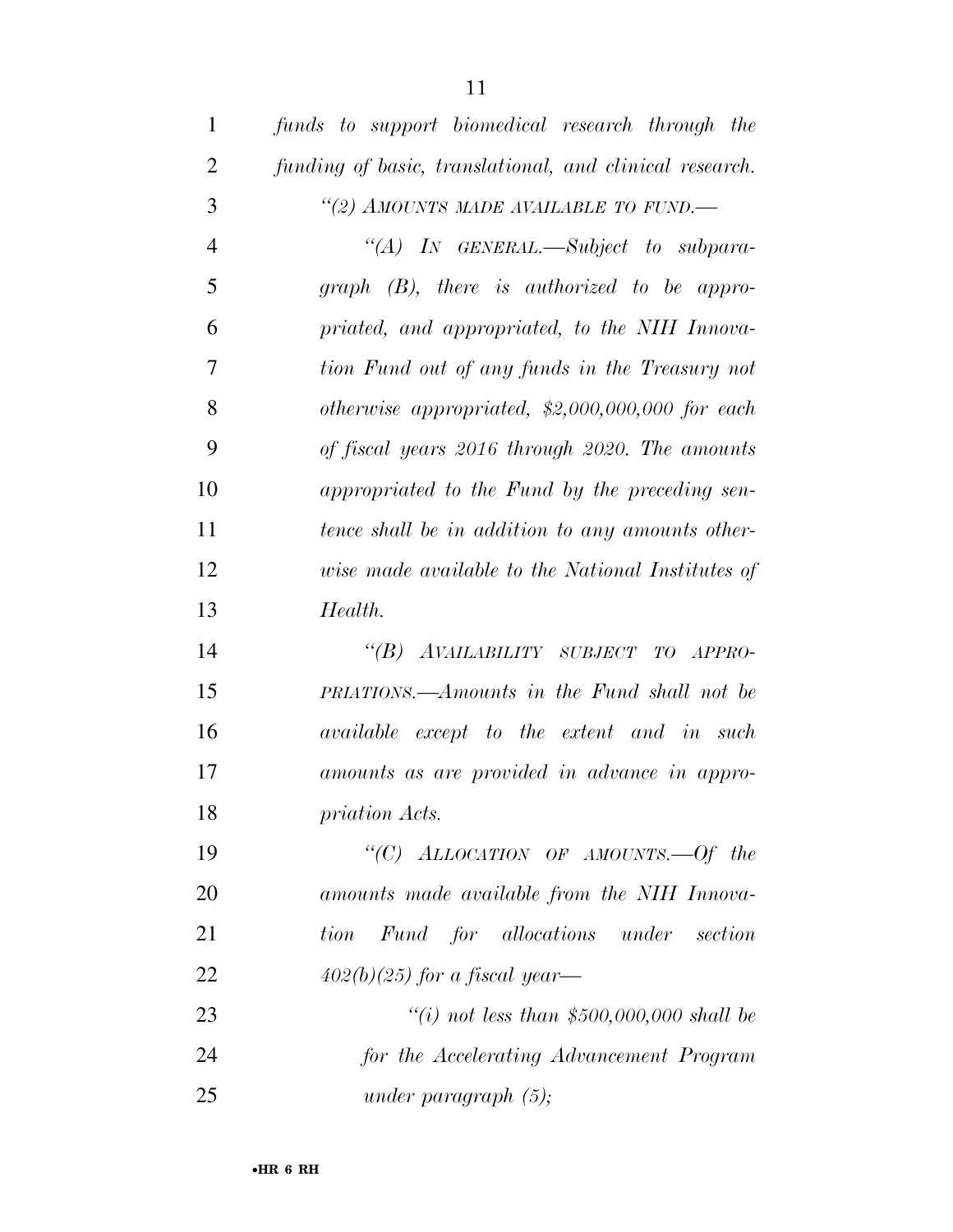| $\mathbf{1}$   | "(ii) not less than 35 percent of such            |
|----------------|---------------------------------------------------|
| $\overline{2}$ | amounts remaining after subtracting the al-       |
| 3              | location for the Accelerating Advancement         |
| $\overline{4}$ | Program shall be for early stage investiga-       |
| 5              | tors (as defined in paragraph $(7)$ );            |
| 6              | "(iii) not less than 20 percent of such           |
| 7              | amounts remaining after subtracting the al-       |
| 8              | location for the Accelerating Advancement         |
| 9              | Program shall be for high-risk, high-reward       |
| 10             | research under section 409K; and                  |
| 11             | "(iv) not more than $10$ percent of such          |
| 12             | amounts (without subtracting the allocation       |
| 13             | for the Accelerating Advancement Program)         |
| 14             | shall be for intramural research.                 |
| 15             | "(D) INAPPLICABILITY OF CERTAIN PROVI-            |
| 16             | stons.—Amounts in the NIH Innovation Fund         |
| 17             | shall not be subject to-                          |
| 18             | "(i) any transfer authority of the Sec-           |
| 19             | retary or the Director of NIH under section       |
| 20             | 241, subsection $(c)$ , subsection $(d)$ , or any |
| 21             | other provision of law (other than section        |
| 22             | $402(b)(25)$ and this subsection); or             |
| 23             | $"(ii)$ the Nonrecurring expenses fund            |
| 24             | under section 223 of division $G$ of the Con-     |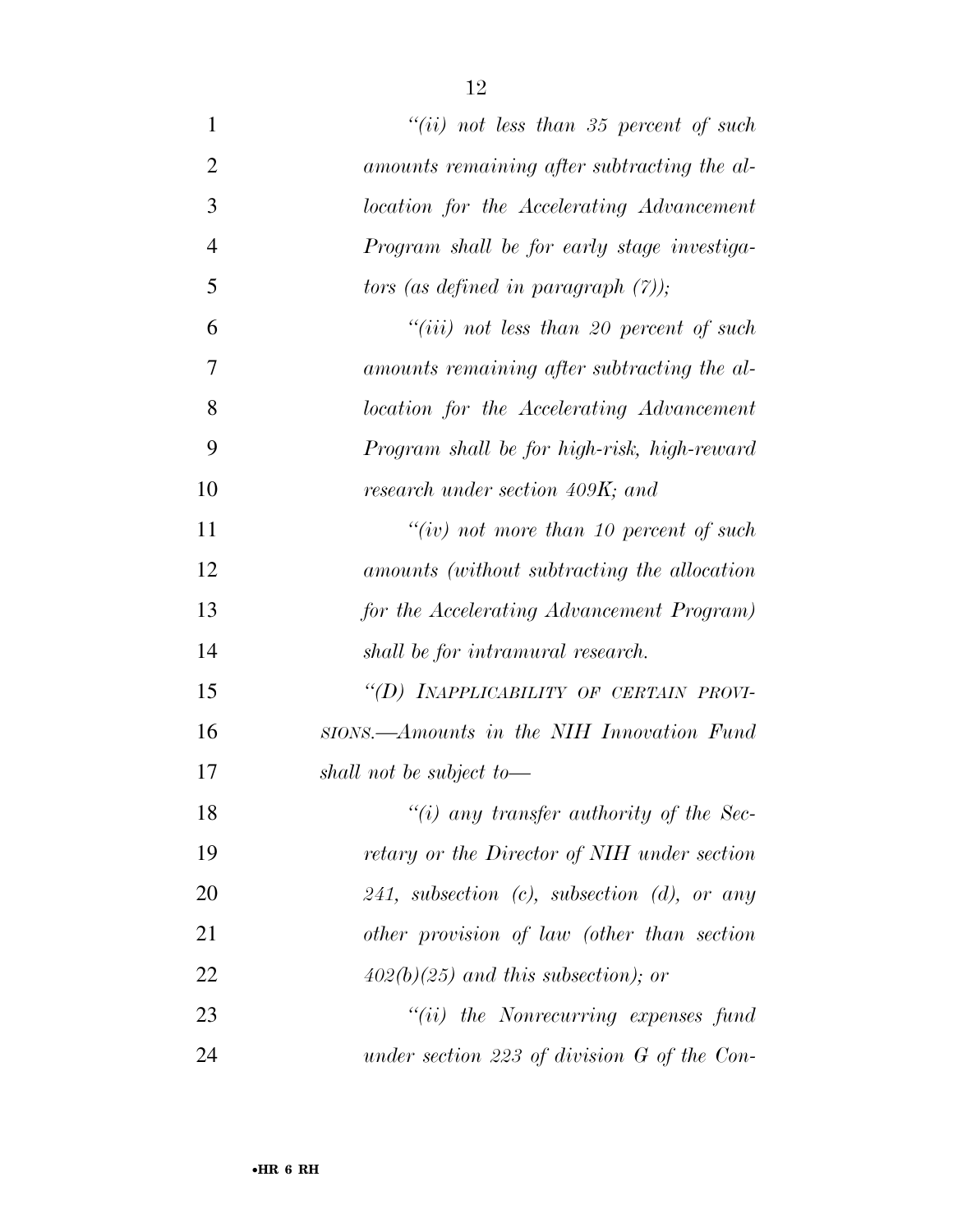| 1              | solidated Appropriations Act, 2008 (42)              |
|----------------|------------------------------------------------------|
| $\overline{2}$ | $U.S.C. 3514a$ ).                                    |
| 3              | "(3) AUTHORIZED USES.—Amounts in the NIH             |
| $\overline{4}$ | Innovation Fund established under paragraph (1)      |
| 5              | may be used only to conduct or support innovative    |
| 6              | biomedical research through the following:           |
| 7              | $\lq (A)$ Research in which—                         |
| 8              | $``(i)$ a principal investigator has a spe-          |
| 9              | cific project or specific objectives; and            |
| 10             | $``(ii)$ funding is tied to pursuit of such          |
| 11             | project or objectives.                               |
| 12             | $\lq\lq B$ ) Research in which—                      |
| 13             | $\tilde{f}(i)$ a principal investigator has shown    |
| 14             | promise in biomedical research; and                  |
| 15             | $``(ii)$ funding is not tied to a specific           |
| 16             | project or specific objectives.                      |
| 17             | "(C) Research to be carried out by an early          |
| 18             | stage investigator (as defined in paragraph $(7)$ ). |
| 19             | "(D) Research to be carried out by a small           |
| 20             | business concern (as defined in section 3 of the     |
| 21             | Small Business Act).                                 |
| 22             | $\lq\lq(E)$ The Accelerating Advancement Pro-        |
|                |                                                      |

 *''(F) Development and implementation of the strategic plan under paragraph (6).* 

*gram under paragraph (5).* 

•**HR 6 RH**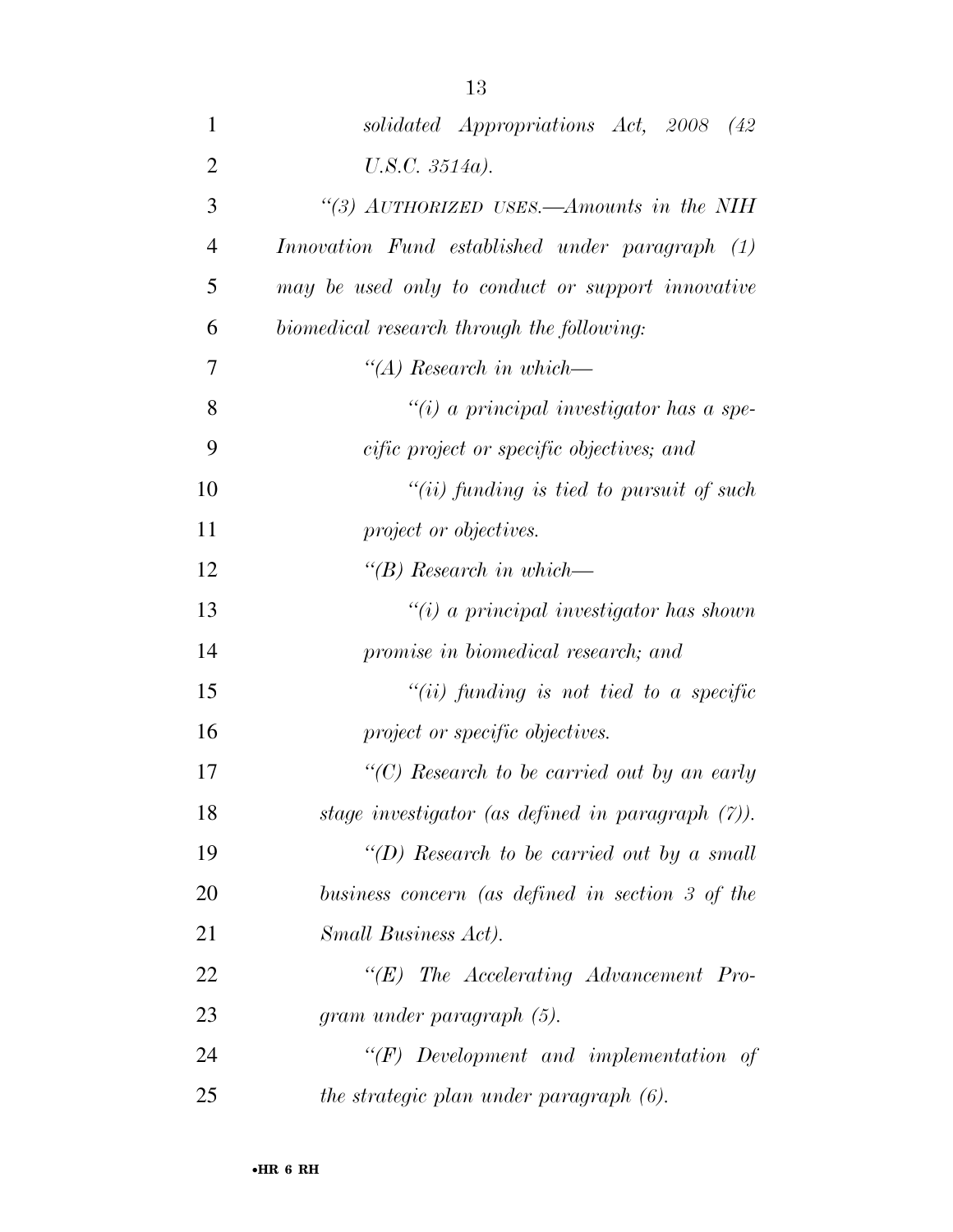| 1              | "(4) COORDINATION.—In funding programs and           |
|----------------|------------------------------------------------------|
| $\overline{2}$ | activities through the NIH Innovation Fund, the Sec- |
| 3              | retary, acting through the Director of NIH, shall—   |
| $\overline{4}$ | $\lq\lq (A)$ ensure coordination among the na-       |
| 5              | tional research institutes, the national centers,    |
| 6              | and other departments, agencies, and offices of      |
| 7              | the Federal Government; and                          |
| 8              | $\lq\lq B$ ) minimize unnecessary duplication.       |
| 9              | "(5) ACCELERATING ADVANCEMENT PROGRAM.-              |
| 10             | The Director of NIH shall establish a program, to be |
| 11             | known as the Accelerating Advancement Program,       |
| 12             | $under which -$                                      |
| 13             | "(A) the Director of NIH partners with na-           |
| 14             | tional research institutes and national centers to   |
| 15             | accomplish important biomedical research objec-      |
| 16             | tives; and                                           |
| 17             | "(B) for every \$1 made available by the Di-         |
| 18             | rector of NIH to a national research institute or    |
| 19             | national center for a research project, the insti-   |
| 20             | tute or center makes \$1 available for such project  |
| 21             | from funds that are not derived from the NIH         |
| 22             | <i>Innovation Fund.</i>                              |
| 23             | "(6) STRATEGIC PLAN.—                                |
| 24             | "(A) IN GENERAL.—The Director of NIH                 |
| 25             | shall ensure that scientifically based strategic     |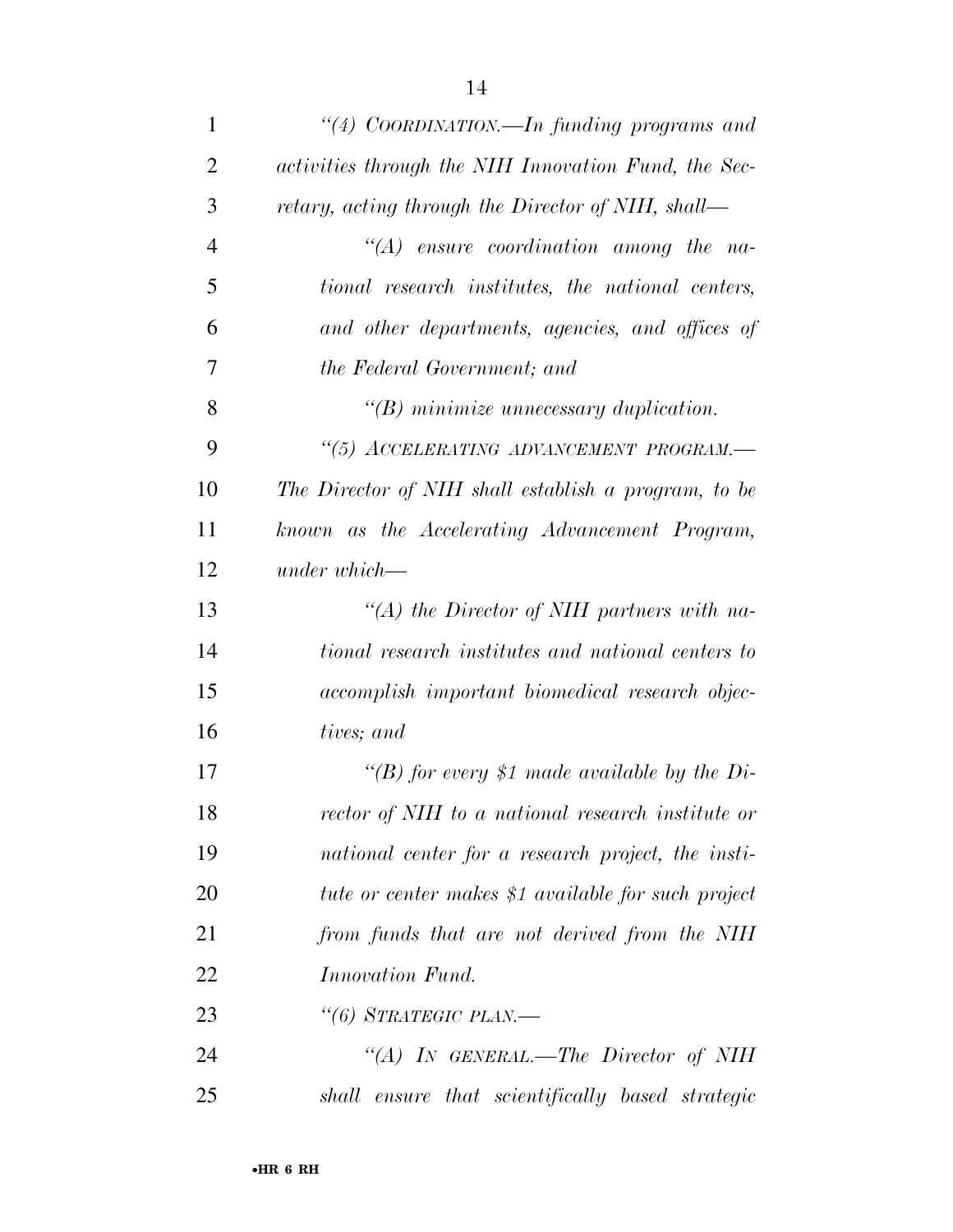| $\mathbf{1}$   | planning is implemented in support of research       |
|----------------|------------------------------------------------------|
| $\overline{2}$ | priorities, including through development, use,      |
| 3              | and updating of a research strategic plan that—      |
| $\overline{4}$ | $\tilde{f}(i)$ is designed to increase the efficient |
| 5              | and effective focus of biomedical research in        |
| 6              | a manner that leverages the best scientific          |
| 7              | opportunities through a deliberative plan-           |
| 8              | ning process;                                        |
| 9              | $``(ii)$ identifies areas, to be known as            |
| 10             | strategic focus areas, in which the resources        |
| 11             | of the NIH Innovation Fund can contribute            |
| 12             | to the goals of expanding knowledge to ad-           |
| 13             | dress, and find more effective treatments for,       |
| 14             | unmet medical needs in the United States,            |
| 15             | including the areas of $\equiv$                      |
| 16             | $\lq (I) \; biomarkers;$                             |
| 17             | $\lq (II)$ precision medicine;                       |
| 18             | "(III) infectious diseases, includ-                  |
| 19             | ing pathogens listed as a qualifying                 |
| 20             | pathogen under section $505E(f)$ of the              |
| 21             | Federal Food, Drug, and Cosmetic Act                 |
| 22             | or listed or designated as a tropical                |
| 23             | disease under section 524 of such Act;               |
| 24             | and                                                  |
| 25             | " $(IV)$ antibiotics;                                |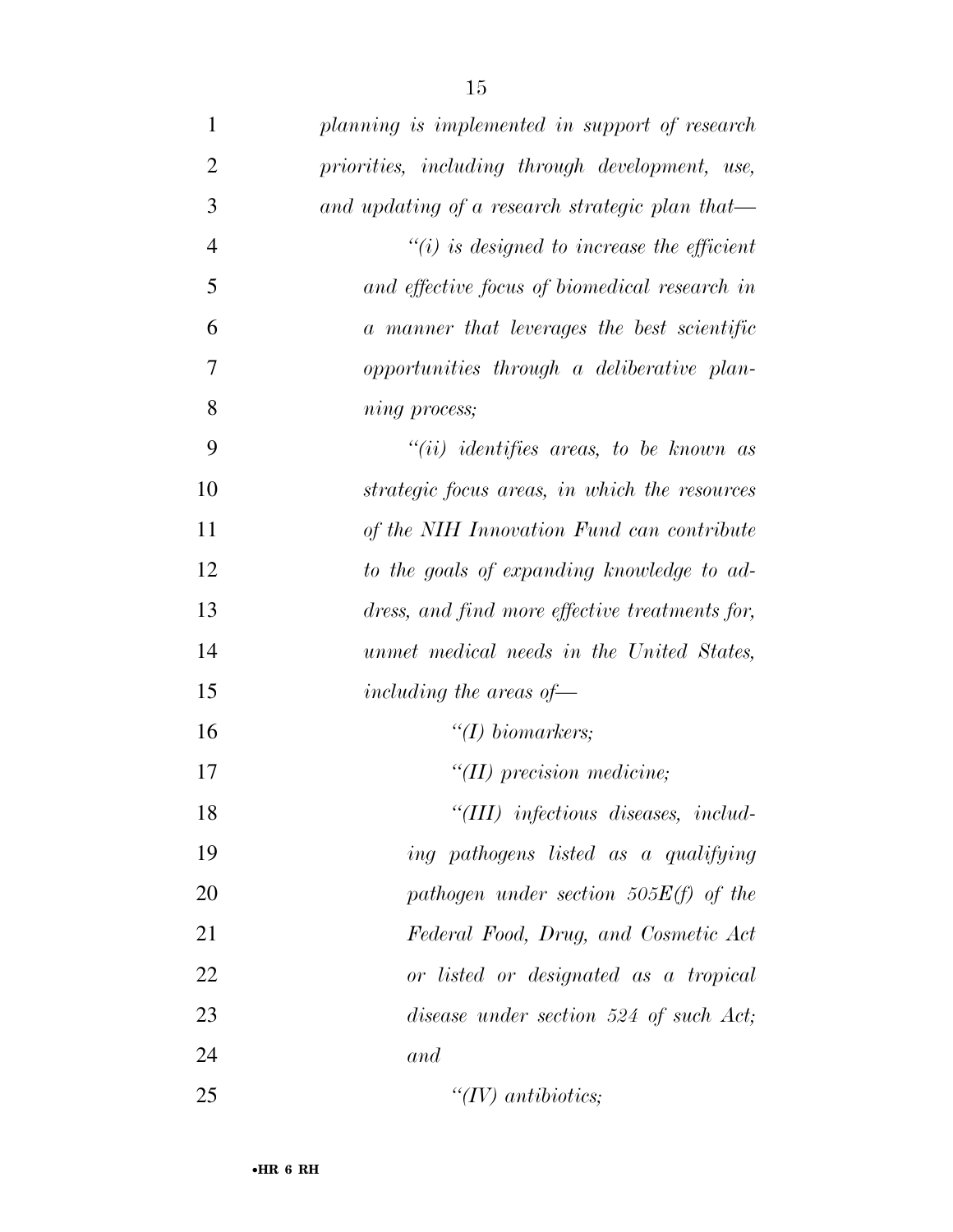| $\mathbf{1}$   | $"(iii)$ includes objectives for each such               |
|----------------|----------------------------------------------------------|
| $\overline{2}$ | strategic focus area; and                                |
| 3              | $``(iv)$ ensures that basic research re-                 |
| $\overline{4}$ | <i>mains a priority.</i>                                 |
| 5              | "(B) UPDATES AND REVIEWS.—The Direc-                     |
| 6              | tor shall review and, as appropriate, update the         |
| 7              | research strategic plan under subparagraph (A)           |
| 8              | not less than every 18 months.                           |
| 9              | "(7) DEFINITION.—In this subsection, the term            |
| 10             | 'early stage investigator' means an investigator         |
| 11             | $who-$                                                   |
| 12             | $\lq (A)$ will be the principal investigator or          |
| 13             | the program director of the proposed research;           |
| 14             | $\lq\lq(B)$ has never been awarded, or has been          |
| 15             | awarded only once, a substantial, competing              |
| 16             | grant by the National Institutes of Health for           |
| 17             | <i>independent research; and</i>                         |
| 18             | " $(C)$ is within 10 years of having com-                |
| 19             | $pleted-$                                                |
| 20             | $\lq\lq(i)$ the investigator's terminal degree;          |
| 21             | or                                                       |
| 22             | $``(ii)$ a medical residency (or the equiv-              |
| 23             | $\mathit{alent})$ .".                                    |
| 24             | (c) SUPPLEMENT, NOT SUPPLANT; PROHIBITION                |
|                | 25 AGAINST TRANSFER.—Funds appropriated pursuant to sec- |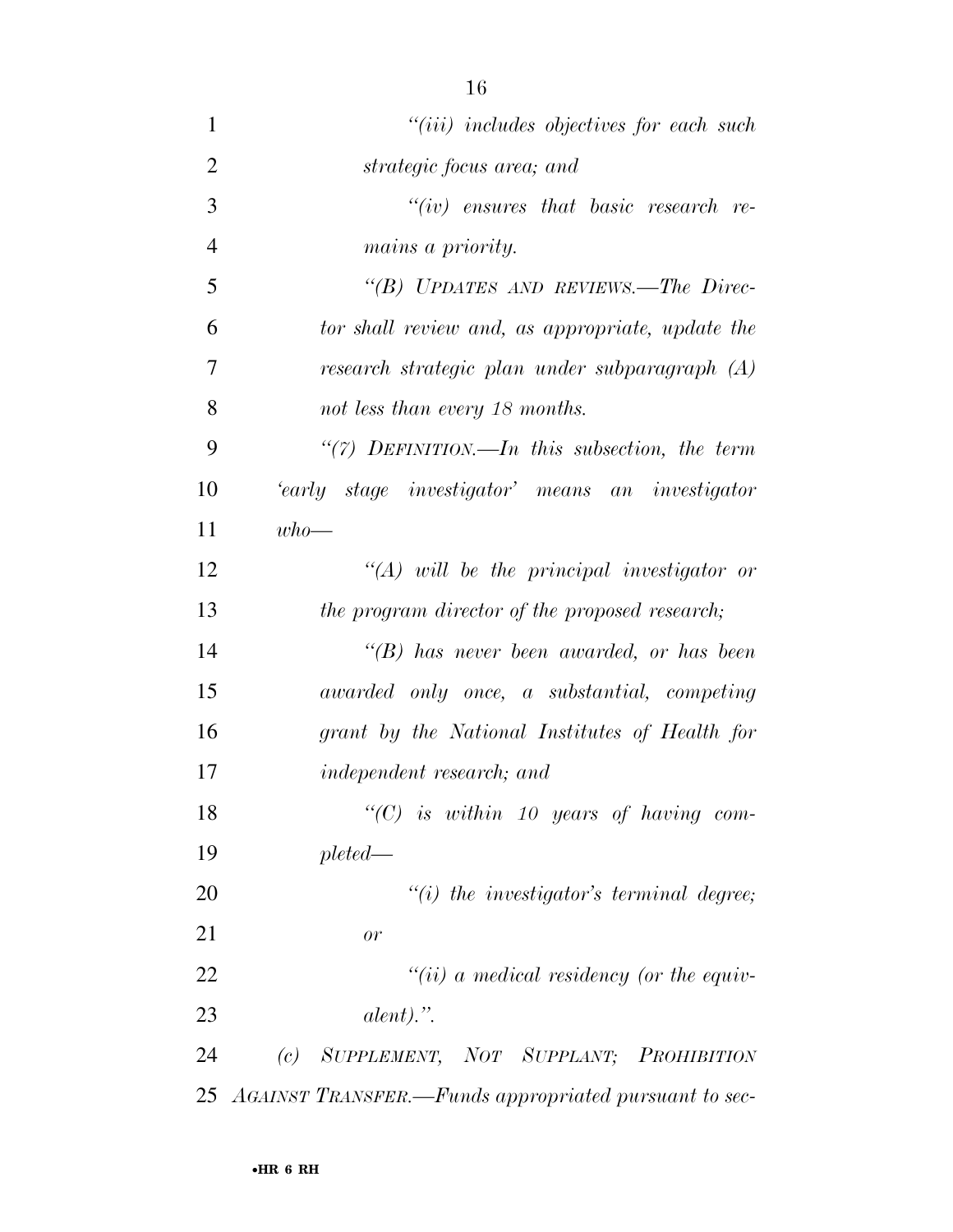*tion 402A(e) of the Public Health Service Act, as inserted by subsection (b)—* 

 *(1) shall be used to supplement, not supplant, the funds otherwise allocated by the National Institutes of Health for biomedical research; and* 

 *(2) notwithstanding any transfer authority in any appropriation Act, shall not be used for any pur- pose other than allocating funds for conducting and supporting innovation fund initiatives as described in section 402(b)(25) of the Public Health Service Act, as added by subsection (a).* 

# *Subtitle B—National Institutes of Health Planning and Adminis-tration*

# *SEC. 1021. NIH RESEARCH STRATEGIC PLAN.*

 *Section 402 of the Public Health Service Act (42 U.S.C. 282) is amended—* 

 *(1) in subsection (b), by amending paragraph (5) to read as follows:* 

 *''(5) shall ensure that scientifically based stra- tegic planning is implemented in support of research priorities as determined by the agencies of the Na- tional Institutes of Health, including through develop- ment, use, and updating of the research strategic plan under subsection (m);''; and*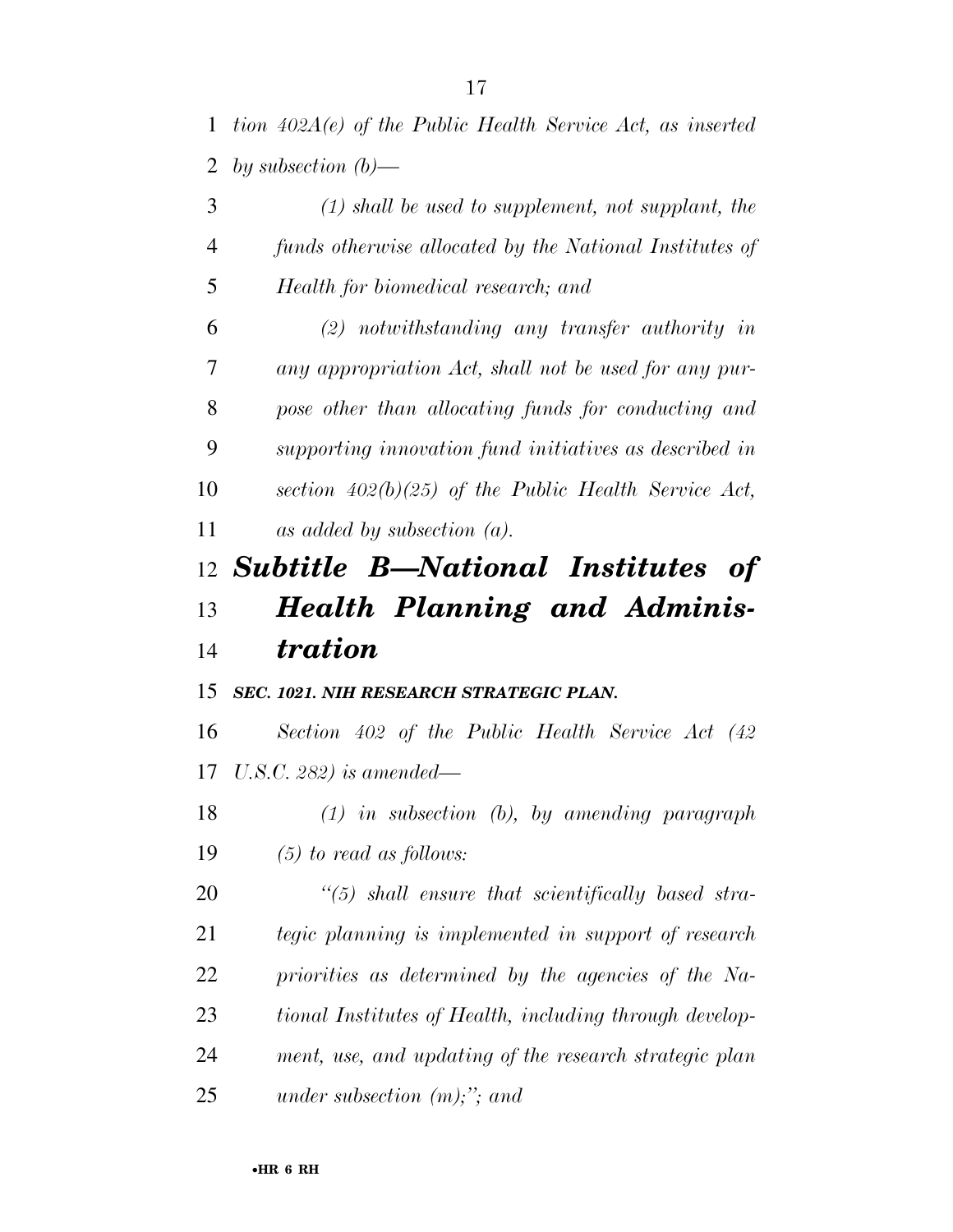| 1              | $(2)$ by adding at the end the following:                 |
|----------------|-----------------------------------------------------------|
| $\overline{2}$ | "(m) RESEARCH STRATEGIC PLAN.-                            |
| 3              | "(1) FIVE-YEAR PLANS FOR BIOMEDICAL RE-                   |
| $\overline{4}$ | SEARCH STRATEGY.-                                         |
| 5              | $\lq \lq (A)$ In GENERAL.—For each successive             |
| 6              | <i>five-year period beginning with the period of fis-</i> |
| 7              | cal years 2016 through 2020, the Director of              |
| 8              | NIH, in consultation with the entities described          |
| 9              | in subparagraph (B), shall develop and main-              |
| 10             | tain a biomedical research strategic plan that—           |
| 11             | $\lq\lq(i)$ is designed to increase the efficient         |
| 12             | and effective focus of biomedical research in             |
| 13             | a manner that leverages the best scientific               |
| 14             | opportunities through a deliberative plan-                |
| 15             | ning process;                                             |
| 16             | $``(ii)$ identifies areas, to be known as                 |
| 17             | strategic focus areas, in which the resources             |
| 18             | of the National Institutes of Health can best             |
| 19             | contribute to the goal of expanding knowl-                |
| 20             | edge on human health in the United States                 |
| 21             | through biomedical research; and                          |
| 22             | $``(iii)$ includes objectives for each such               |
| 23             | strategic focus area.                                     |
| 24             | " $(B)$ ENTITIES DESCRIBED.—The entities                  |
| 25             | described in this subparagraph are the directors          |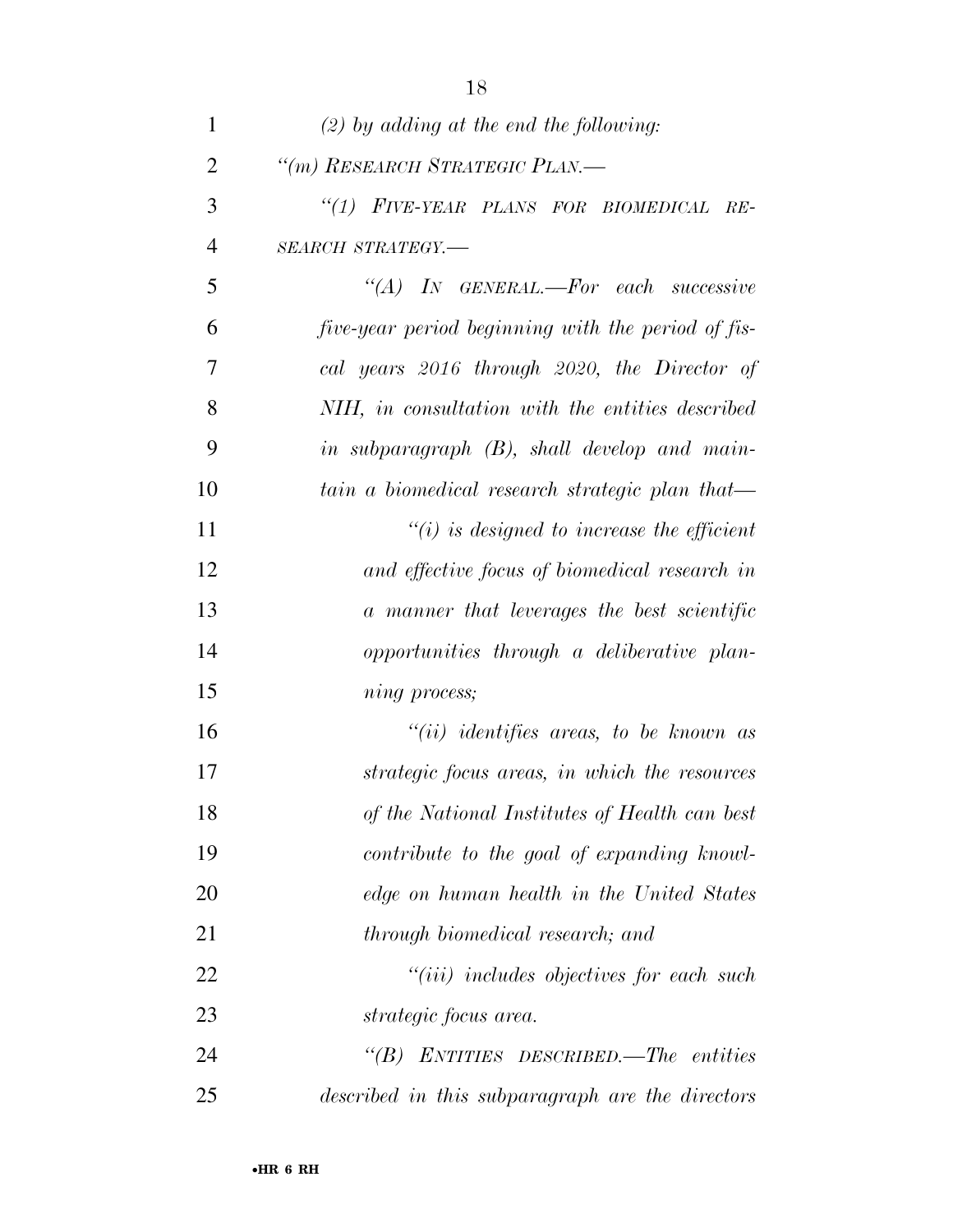| $\mathbf{1}$   | of the national research institutes and national      |
|----------------|-------------------------------------------------------|
| $\overline{2}$ | centers, researchers, patient advocacy groups,        |
| 3              | and industry leaders.                                 |
| $\overline{4}$ | "(2) USE OF PLAN.—The Director of NIH and             |
| 5              | the directors of the national research institutes and |
| 6              | national centers shall use the strategic plan—        |
| 7              | $\lq (A)$ to identify research opportunities; and     |
| 8              | $\lq\lq B$ to develop individual strategic plans      |
| 9              | for the research activities of each of the national   |
| 10             | research institutes and national centers that—        |
| 11             | $\lq\lq(i)$ have a common template; and               |
| 12             | $``(ii)$ identify strategic focus areas in            |
| 13             | which the resources of the national research          |
| 14             | institutes and national centers can best con-         |
| 15             | tribute to the goal of expanding knowledge            |
| 16             | human health in the United States<br>$\overline{on}$  |
| 17             | through biomedical research.                          |
| 18             | "(3) CONTENTS OF PLANS.—                              |
| 19             | "(A) STRATEGIC FOCUS AREAS.—The stra-                 |
| 20             | tegic focus areas identified pursuant to para-        |
| 21             | graph $(1)(A)(ii)$ shall—                             |
| 22             | "(i) be identified in a manner that-                  |
| 23             | $H(f)$ considers the return on in-                    |
| 24             | vestment to the United States public                  |
| 25             | through the investments of the National               |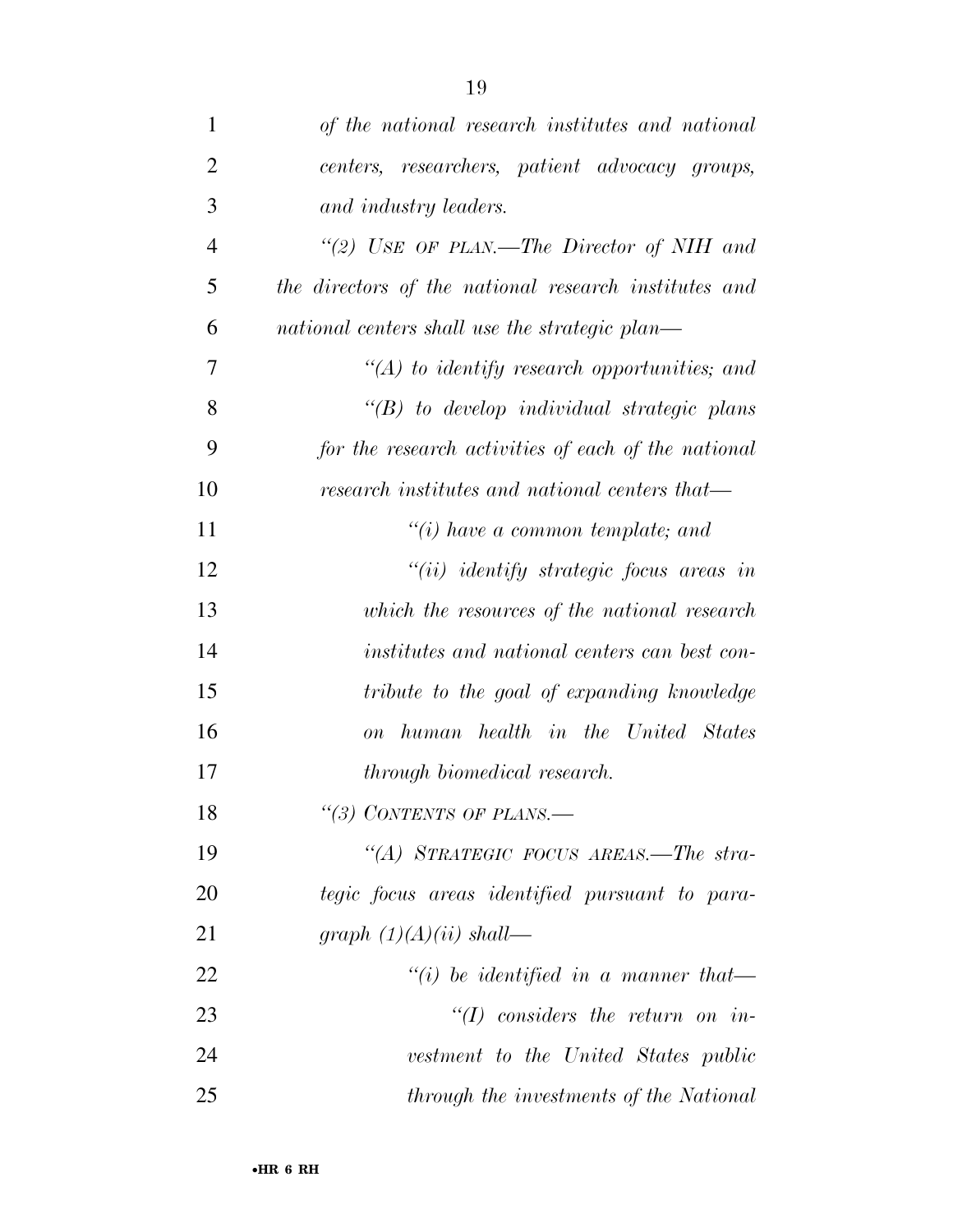| $\mathbf{1}$   | Institutes of Health in biomedical re-                      |
|----------------|-------------------------------------------------------------|
| $\overline{2}$ | search; and                                                 |
| 3              | "(II) contributes to expanding                              |
| $\overline{4}$ | knowledge to improve the United                             |
| 5              | States public's health through bio-                         |
| 6              | medical research; and                                       |
| 7              | $``(ii)$ include overarching and trans-                     |
| 8              | National Institutes of Health strategic focus               |
| 9              | areas, to be known as Mission Priority                      |
| 10             | Focus Areas, which best serve the goals of                  |
| 11             | preventing or eliminating the burden of a                   |
| 12             | disease or condition and scientifically merit               |
| 13             | enhanced and focused research over the next                 |
| 14             | 5 years.                                                    |
| 15             | "(B) RARE AND PEDIATRIC DISEASES AND                        |
| 16             | $\textit{conv}$ conditions. In developing and maintaining a |
| 17             | strategic plan under this subsection, the Director          |
| 18             | of NIH shall ensure that rare and pediatric dis-            |
| 19             | eases and conditions remain a priority.                     |
| 20             | "(C) WORKFORCE.—In developing and                           |
| 21             | maintaining a strategic plan under this sub-                |
| 22             | section, the Director of NIH shall ensure that              |
| 23             | maintaining the biomedical workforce of the fu-             |
| 24             | ture, including the participation by scientists             |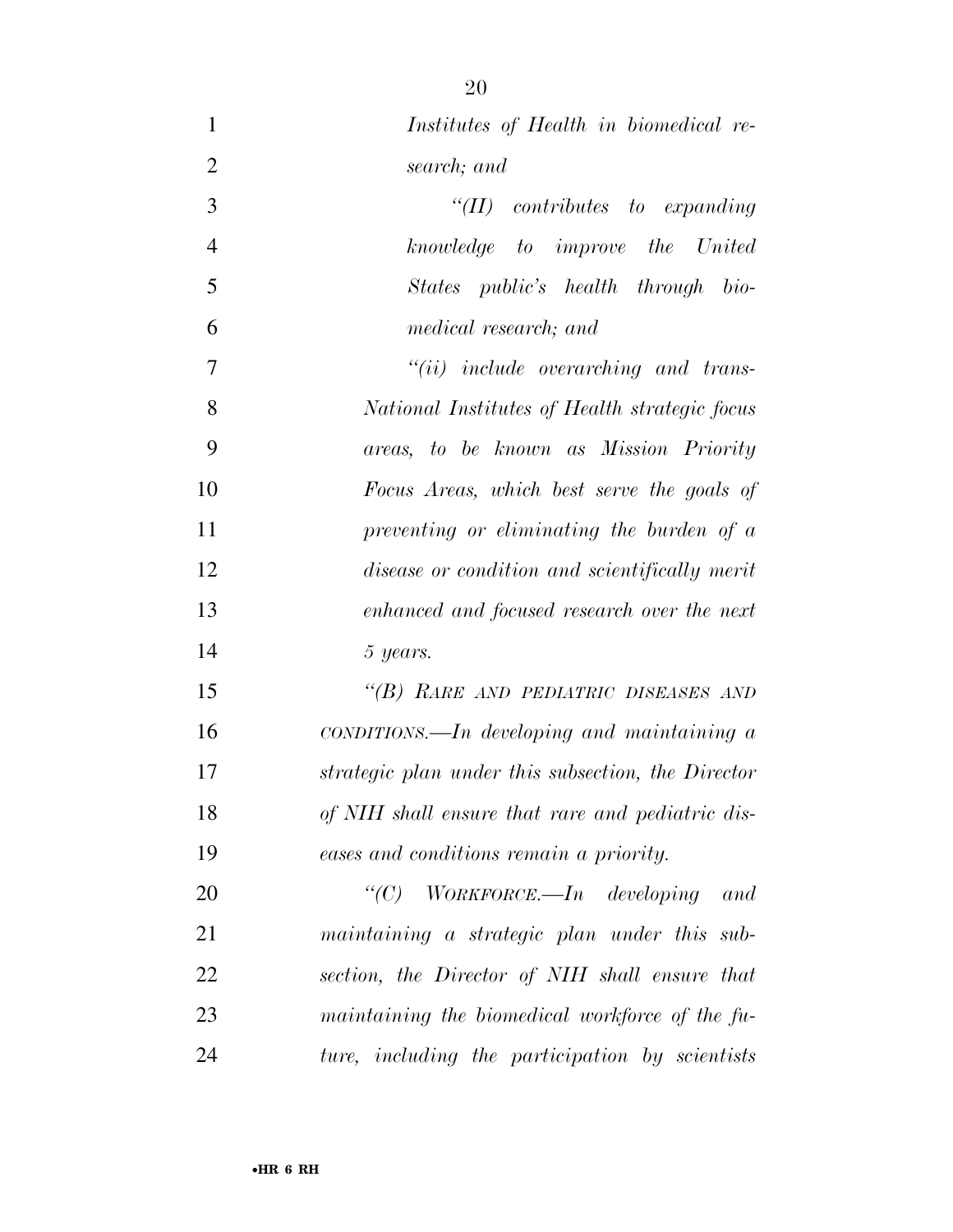| $\mathbf{1}$   | from groups traditionally underrepresented in             |
|----------------|-----------------------------------------------------------|
| 2              | the scientific workforce, remains a priority.             |
| 3              | "(4) INITIAL PLAN.—Not later than $270$ days              |
| $\overline{4}$ | after the date of enactment of this subsection, the $Di-$ |
| 5              | rector of NIH and the directors of the national re-       |
| 6              | search institutes and national centers shall—             |
| 7              | $\lq (A)$ complete the initial strategic plan re-         |
| 8              | quired by paragraphs $(1)$ and $(2)$ ; and                |
| 9              | $\lq\lq(B)$ make such initial strategic plan pub-         |
| 10             | licly available on the website of the National In-        |
| 11             | stitutes of Health.                                       |
| 12             | "(5) REVIEW; UPDATES.—                                    |
| 13             | "(A) PROGRESS REVIEWS.—Not less than                      |
| 14             | annually, the Director of NIH, in consultation            |
| 15             | with the directors of the national research insti-        |
| 16             | tutes and national centers, shall conduct progress        |
| 17             | reviews for each strategic focus area identified          |
| 18             | under paragraph $(1)(A)(ii)$ .                            |
| 19             | "(B) UPDATES.—Not later than the end of                   |
| 20             | the 5-year period covered by the initial strategic        |
| 21             | plan under this subsection, and every 5 years             |
| 22             | thereafter, the Director of NIH, in consultation          |
| 23             | with the directors of the national research insti-        |
| 24             | tutes and national centers, stakeholders in the           |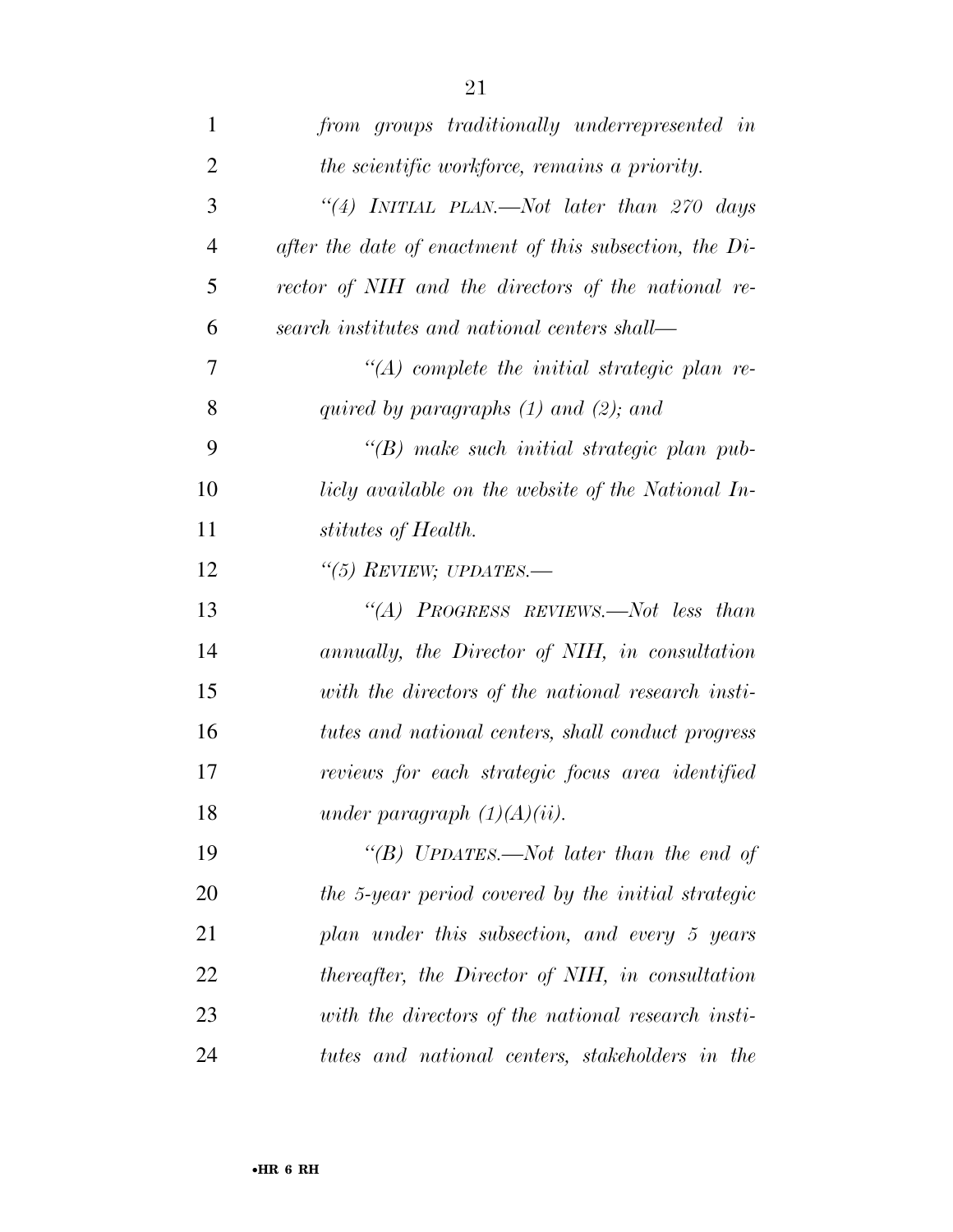| 1              | scientific field, advocates, and the public at                        |
|----------------|-----------------------------------------------------------------------|
| $\overline{2}$ | $large, shall$ —                                                      |
| 3              | $\lq\lq(i)$ conduct a review of the plan, in-                         |
| $\overline{4}$ | cluding each strategic focus area identified                          |
| 5              | under paragraph $(2)(B)$ ; and                                        |
| 6              | $``(ii) update such plan in accordance"$                              |
| 7              | with this section.".                                                  |
| 8              | SEC. 1022. INCREASING ACCOUNTABILITY AT THE NA-                       |
| 9              | TIONAL INSTITUTES OF HEALTH.                                          |
| 10             | (a) APPOINTMENT AND TERMS OF DIRECTORS OF NA-                         |
| 11             | TIONAL RESEARCH INSTITUTES AND NATIONAL CEN-                          |
| 12             | TERS.—Subsection (a) of section 405 of the Public Health              |
| 13             | Service Act $(42 \text{ U.S.C. } 284)$ is amended to read as follows: |
| 14             | "(a) APPOINTMENT; TERMS.-                                             |
| 15             | "(1) $AP$ POINTMENT.—The Director of the Na-                          |
| 16             | tional Cancer Institute shall be appointed by the                     |
| 17             | President and the directors of the other national re-                 |
| 18             | search institutes, as well as the directors of the na-                |
| 19             | tional centers, shall be appointed by the Director of                 |
| 20             | NIH. The directors of the national research institutes,               |
| 21             | as well as national centers, shall report directly to the             |
| 22             | Director of NIH.                                                      |
|                |                                                                       |

*''(2) TERMS.—*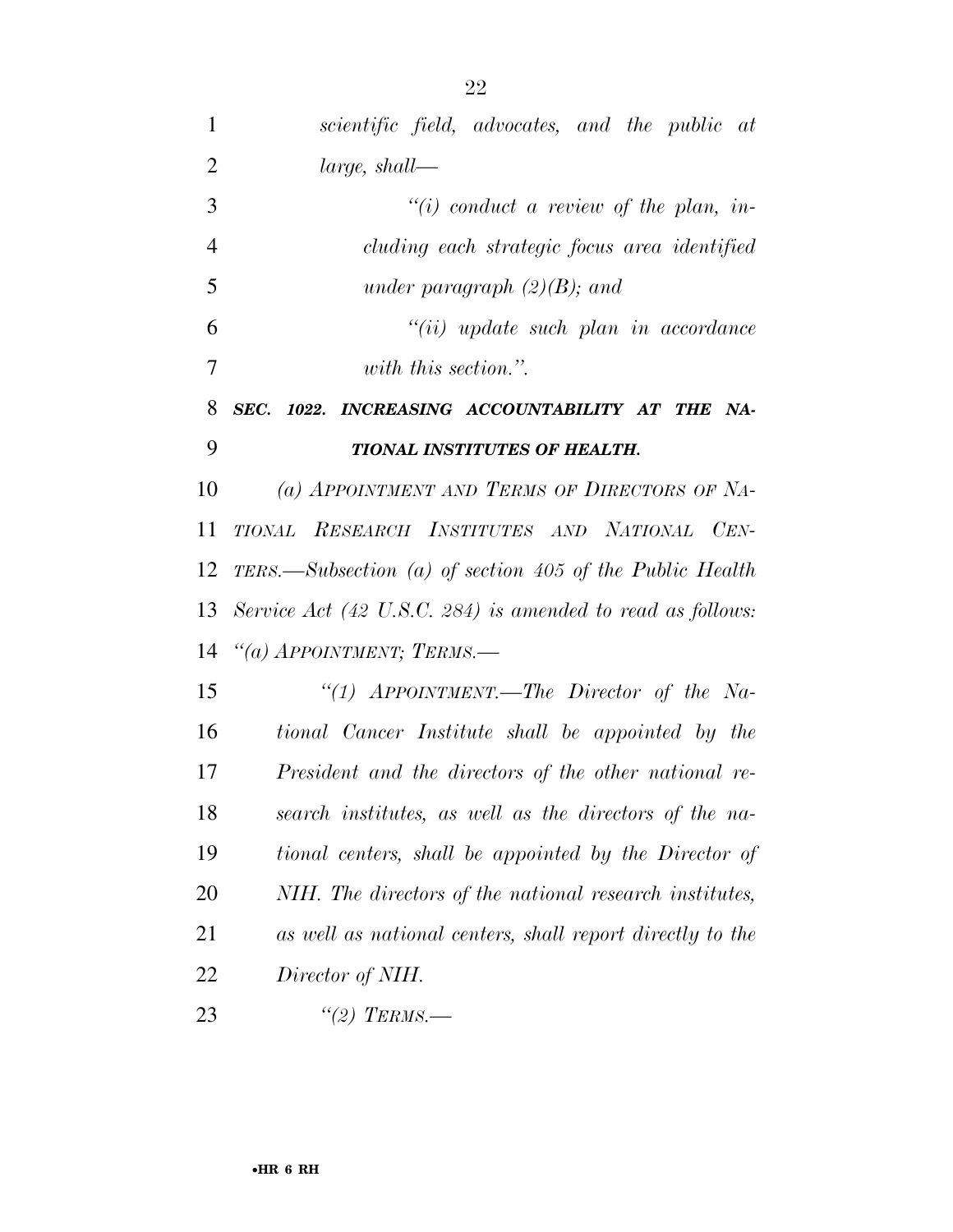| $\mathbf{1}$   | "(A) IN GENERAL.—The term of office of a           |
|----------------|----------------------------------------------------|
| $\overline{2}$ | director of a national research institute or na-   |
| 3              | tional center shall be 5 years.                    |
| $\overline{4}$ | "(B) REMOVAL.—The director of a national           |
| 5              | research institute or national center may be re-   |
| 6              | moved from office by the Director of NIH prior     |
| 7              | to the expiration of such director's 5-year term.  |
| 8              | "(C) REAPPOINTMENT.—At the end of the              |
| 9              | term of a director of a national research insti-   |
| 10             | tute or national center, the director may be re-   |
| 11             | appointed. There is no limit on the number of      |
| 12             | terms a director may serve.                        |
| 13             | "(D) VACANCIES.—If the office of a director        |
| 14             | of a national research institute or national cen-  |
| 15             | ter becomes vacant before the end of such direc-   |
| 16             | tor's term, the director appointed to fill the va- |
| 17             | cancy shall be appointed for a 5-year term start-  |
| 18             | ing on the date of such appointment.               |
| 19             | " $(E)$ TRANSITIONAL PROVISION.—Each di-           |
| 20             | rector of a national research institute or na-     |
| 21             | tional center serving on the date of enactment of  |
| 22             | the 21st Century Cures Act is deemed to be ap-     |
| 23             | pointed for a 5-year term under this subsection    |
| 24             | starting on such date of enactment.".              |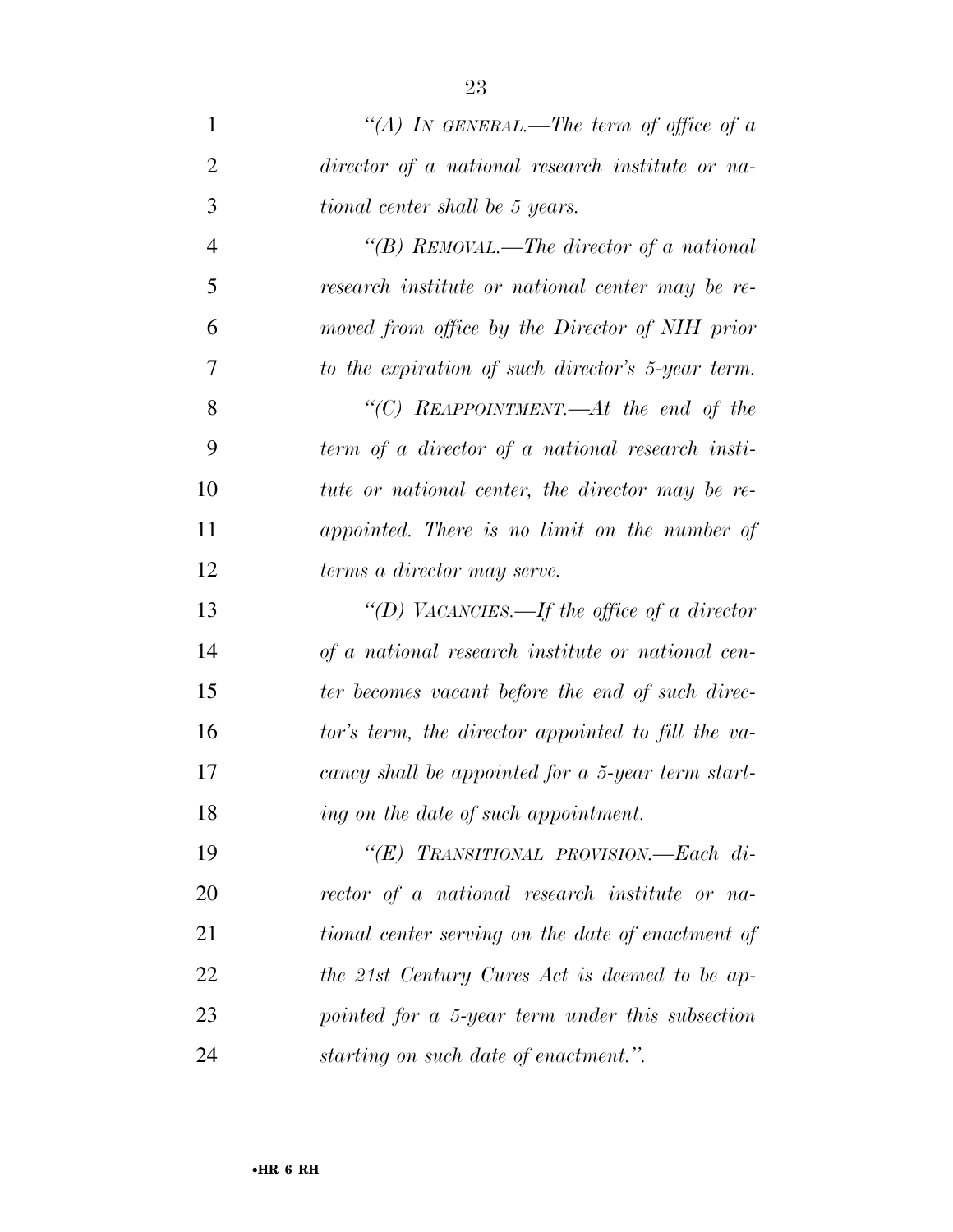*(b) COMPENSATION TO CONSULTANTS OR INDIVIDUAL SCIENTISTS.—Section 202 of the Departments of Labor, Health and Human Services, and Education, and Related Agencies Appropriations Act, 1993 (Public Law 102–394; 42 U.S.C. 238f note) is amended by striking ''portable structures;'' and all that follows and inserting ''portable structures.''.* 

 *(c) REVIEW OF CERTAIN AWARDS BY DIRECTORS.— Section 405(b) of the Public Health Service Act (42 U.S.C. 284(b)) is amended by adding at the end the following:* 

 *''(3) Before an award is made by a national research institute or by a national center for a grant for a research program or project (commonly referred to as an 'R-series grant'), other than an award constituting a noncompeting renewal of such grant, or a noncompeting administrative supplement to such grant, the director of such national re-search institute or national center—* 

| 18 |  |  | $\lq (A)$ shall review and approve the award; and |  |  |
|----|--|--|---------------------------------------------------|--|--|
|    |  |  |                                                   |  |  |

*''(B) shall take into consideration—* 

 *''(i) the mission of the national research in- stitute or national center and the scientific pri- orities identified in the strategic plan under sec-tion 402(m); and*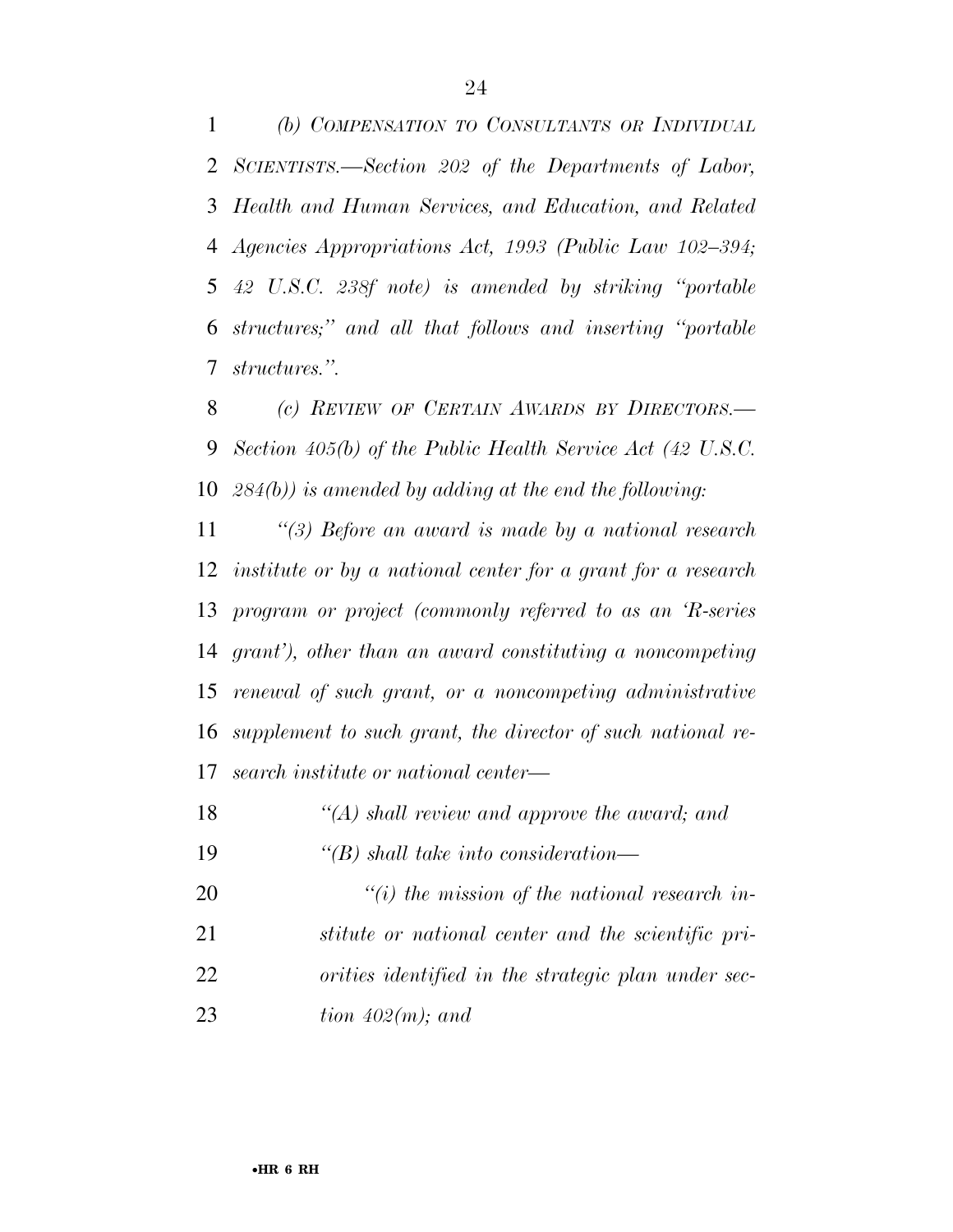*(d) IOM STUDY ON DUPLICATION IN FEDERAL BIO- MEDICAL RESEARCH.—The Secretary of Health and Human Services shall enter into an arrangement with the Institute of Medicine of the National Academies (or, if the Institute declines, another appropriate entity) under which the Institute (or other appropriate entity) not later than 2 years after the date of enactment of this Act will—* 

 *(1) complete a study on the extent to which bio- medical research conducted or supported by Federal agencies is duplicative; and* 

 *(2) submit a report to the Congress on the results of such study, including recommendations on how to prevent such duplication.* 

 *SEC. 1023. REDUCING ADMINISTRATIVE BURDENS OF RE-SEARCHERS.* 

 *(a) PLAN PREPARATION AND IMPLEMENTATION OF MEASURES TO REDUCE ADMINISTRATIVE BURDENS.—The Director of the National Institutes of Health shall prepare a plan, including time frames, and implement measures to reduce the administrative burdens of researchers funded by the National Institutes of Health, taking into account the*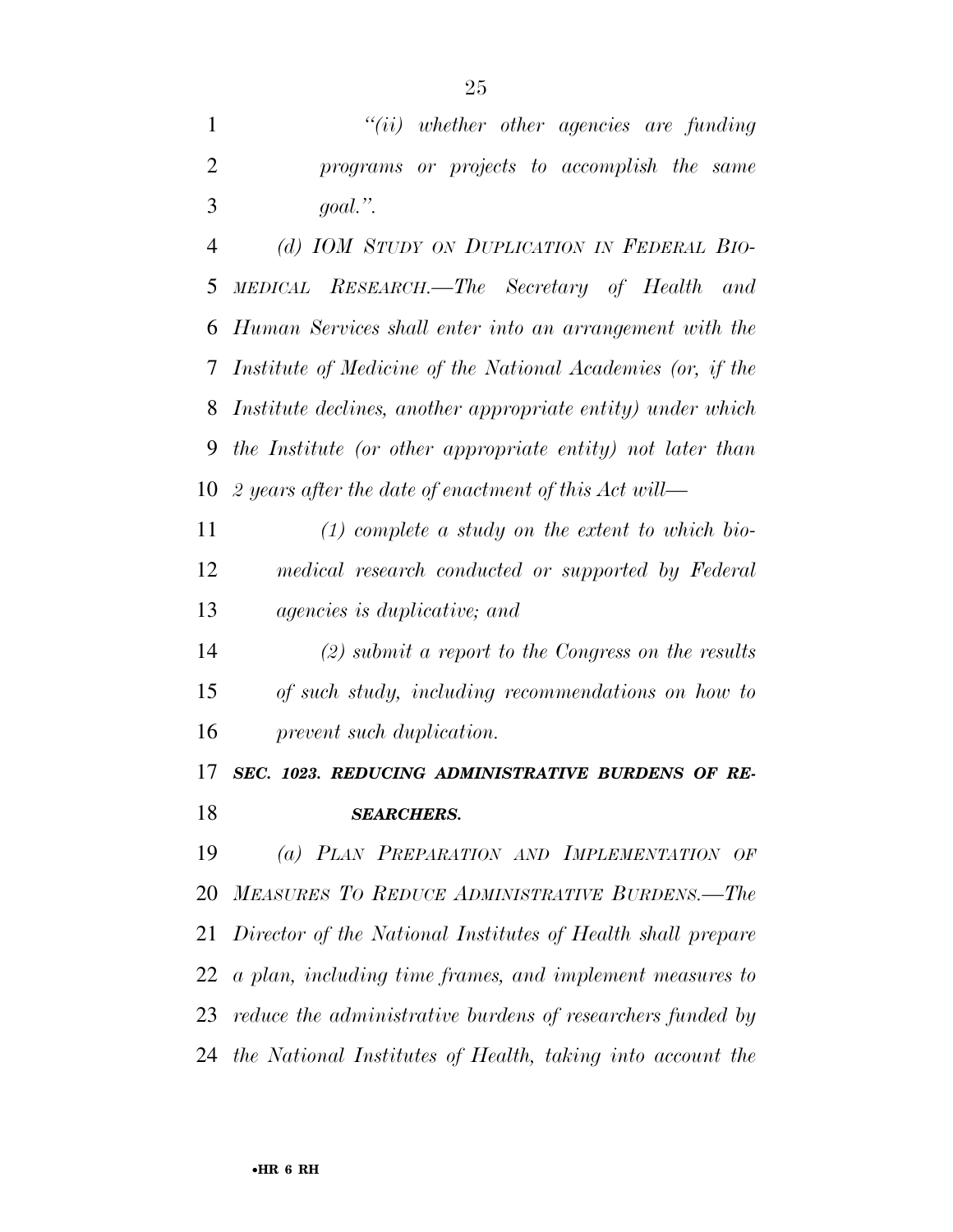*recommendations, evaluations, and plans researched by the following entities:* 

| 3              | (1) The Scientific Management Review Board.                   |
|----------------|---------------------------------------------------------------|
| $\overline{4}$ | (2) The National Academy of Sciences.                         |
| 5              | (3) The 2007 and 2012 Faculty Burden Survey                   |
| 6              | conducted by The Federal Demonstration Partner-               |
| 7              | ship.                                                         |
| 8              | (4) Relevant recommendations from the Research                |
| 9              | <b>Business Models Working Group.</b>                         |
| 10             | $(b)$ REPORT.—Not later than two years after the date         |
| 11             | of enactment of this Act, the Director of the National Insti- |
| 12             | tutes of Health shall submit to Congress a report on the      |
| 13             | extent to which the Director has implemented measures pur-    |
| 14             | suant to subsection $(a)$ .                                   |
| 15             | SEC. 1024. EXEMPTION FOR THE NATIONAL INSTITUTES OF           |
| 16             | <b>HEALTH FROM THE PAPERWORK REDUCTION</b>                    |
| 17             | <b>ACT REQUIREMENTS.</b>                                      |
| 18             | Section 3518(c)(1) of title 44, United States Code, is        |
| 19             | $amended-$                                                    |
| 20             | $(1)$ in subparagraph $(C)$ , by striking "; or" and          |
| 21             | <i>inserting a semicolon;</i>                                 |
| 22             | $(2)$ in subparagraph $(D)$ , by striking the period          |
| 23             | at the end and inserting "; or"; and                          |
| 24             | $(3)$ by inserting at the end the following new               |
| 25             | subparagraph:                                                 |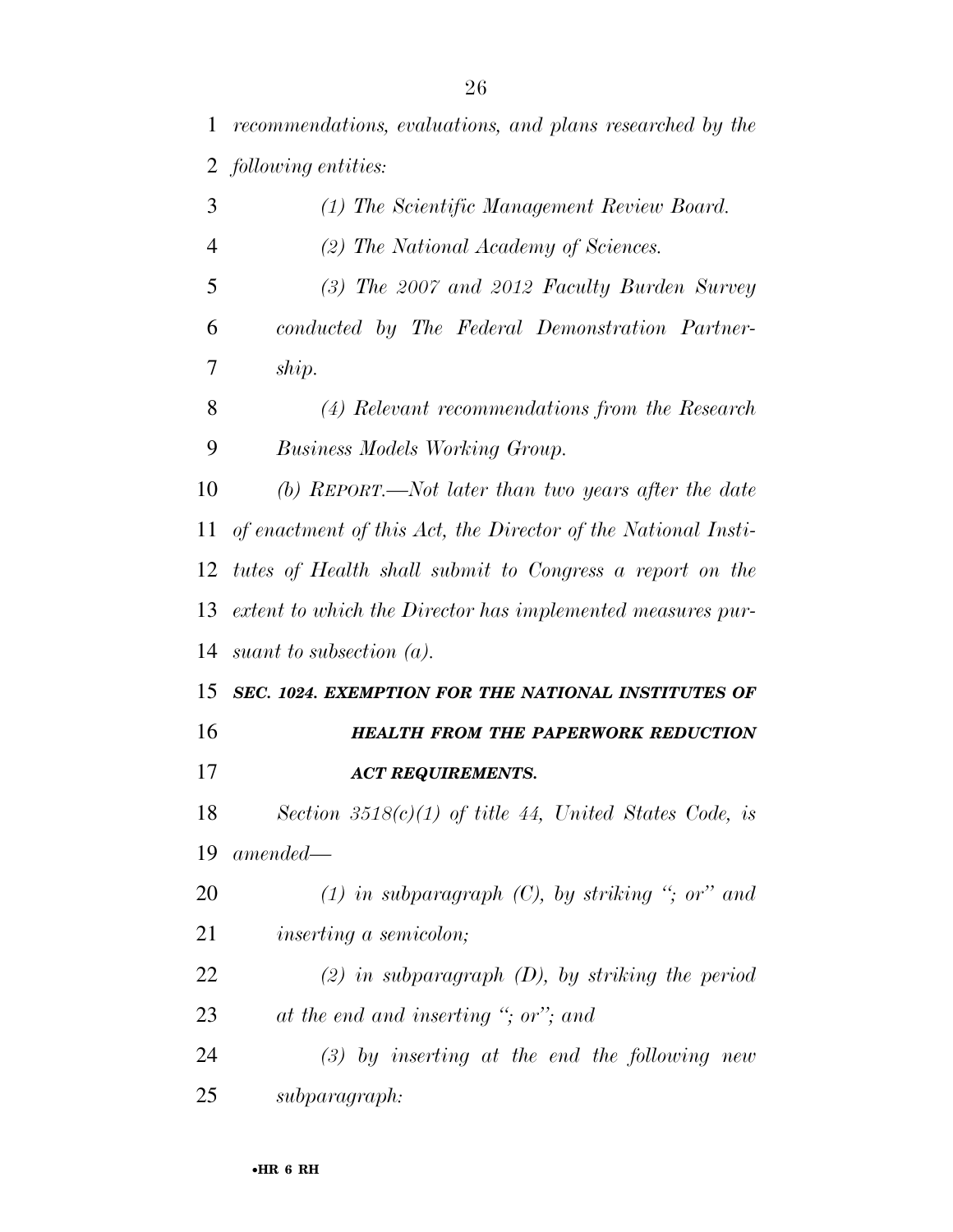| $\mathbf{1}$ | "(E) during the conduct of research by the Na-                     |
|--------------|--------------------------------------------------------------------|
| 2            | <i>tional Institutes of Health.</i> ".                             |
|              | 3 SEC. 1025. NIH TRAVEL.                                           |
|              | It is the sense of Congress that participation in or<br>$4\degree$ |

 *sponsorship of scientific conferences and meetings is essen-tial to the mission of the National Institutes of Health.* 

# *SEC. 1026. OTHER TRANSACTIONS AUTHORITY.*

 *Section 480 of the Public Health Service Act (42 U.S.C. 287a) is amended—* 

 *(1) in subsection (b), by striking ''the appropria- tion of funds as described in subsection (g)'' and in- serting ''the availability of funds as described in sub-section (f)'';* 

 *(2) in subsection (e)(3), by amending subpara-graph (C) to read as follows:* 

 *''(C) OTHER TRANSACTIONS AUTHORITY.— The Director of the Center shall have other trans- actions authority in entering into transactions to fund projects in accordance with the terms and conditions of this section.'';* 

*(3) by striking subsection (f); and* 

 *(4) by redesignating subsection (g) as subsection (f).*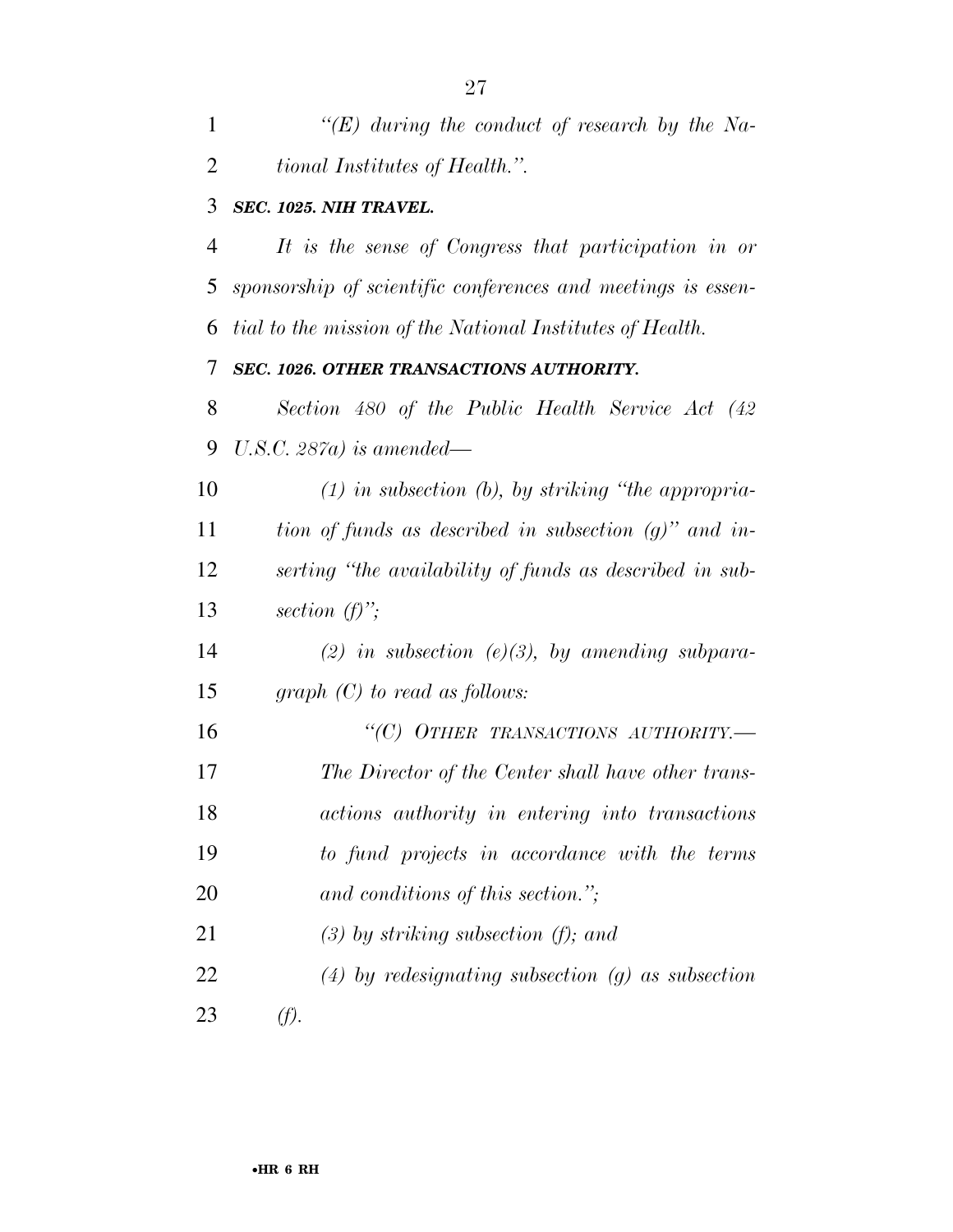# *SEC. 1027. NCATS PHASE IIB RESTRICTION.*

 *Section 479 of the Public Health Service Act (42 U.S.C. 287) is amended—* 

 *(1) prior to making the amendments under paragraph (2), by striking ''IIB'' each place it ap-pears and inserting ''III''; and* 

 *(2) by striking ''IIA'' each place it appears and inserting "IIB"*.

*SEC. 1028. HIGH-RISK, HIGH-REWARD RESEARCH.* 

 *Part B of title IV of the Public Health Service Act (42 U.S.C. 284 et seq.) is amended by adding at the end the following:* 

 *''SEC. 409K. HIGH-RISK, HIGH-REWARD RESEARCH PRO-GRAM.* 

 *''The director of each national research institute shall, as appropriate—* 

 *''(1) establish programs to conduct or support re- search projects that pursue innovative approaches to major contemporary challenges in biomedical research that involve inherent high risk, but have the potential to lead to breakthroughs; and* 

 *''(2) set aside a specific percentage of funding, to be determined by the Director of NIH for each na-tional research institute, for such projects.''.*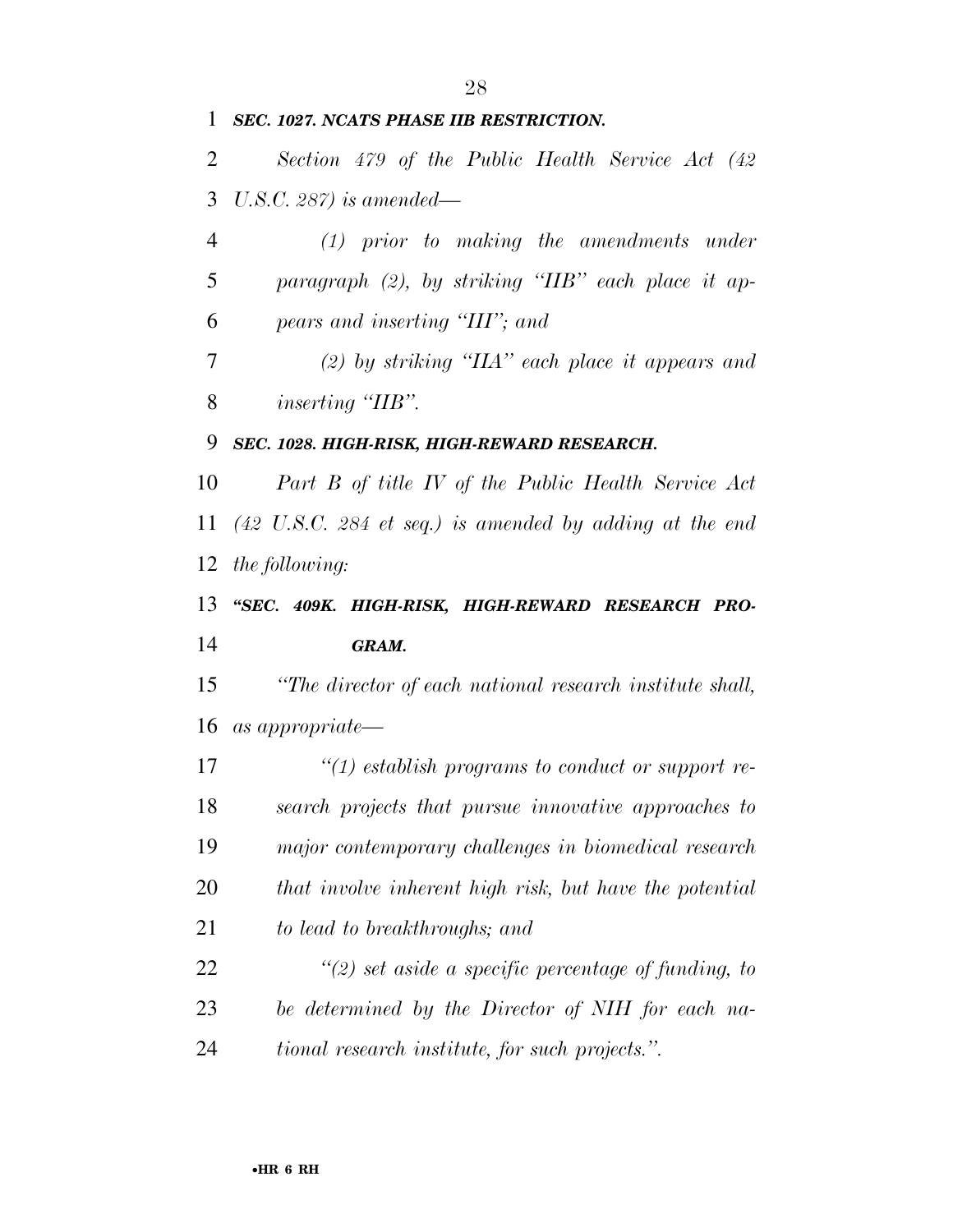| 1  | <b>SEC. 1029. SENSE OF CONGRESS ON INCREASED INCLUSION</b>      |
|----|-----------------------------------------------------------------|
| 2  | OF UNDERREPRESENTED COMMUNITIES IN                              |
| 3  | <b>CLINICAL TRIALS.</b>                                         |
| 4  | It is the sense of Congress that the National Institute         |
| 5  | on Minority Health and Health Disparities (NIMHD)               |
| 6  | should include within its strategic plan ways to increase       |
| 7  | representation of underrepresented communities in clinical      |
| 8  | <i>trials.</i>                                                  |
| 9  | <b>Subtitle C-Supporting Young</b>                              |
| 10 | <b>Emerging Scientists</b>                                      |
| 11 | SEC. 1041. IMPROVEMENT OF LOAN REPAYMENT PROGRAMS               |
| 12 | OF THE NATIONAL INSTITUTES OF HEALTH.                           |
| 13 | (a) IN GENERAL.—Part G of title IV of the Public                |
| 14 | Health Service (42 U.S.C. 288 et seq.) is amended—              |
| 15 | (1) by redesignating the second section $487F$ (42)             |
| 16 | U.S.C. 288–6; relating to pediatric research loan re-           |
| 17 | payment program) as section 487G; and                           |
| 18 | $(2)$ by inserting after section 487G, as so redesig-           |
| 19 | nated, the following:                                           |
| 20 | "SEC. 487H. LOAN REPAYMENT PROGRAM.                             |
| 21 | "(a) IN GENERAL.—The Secretary shall establish a                |
| 22 | program, based on workforce and scientific needs, of enter-     |
|    | 23 ing into contracts with qualified health professionals under |
|    | 24 which such health professionals agree to engage in research  |
|    | 25 in consideration of the Federal Government agreeing to       |
|    | 26 pay, for each year of engaging in such research, not more    |
|    | $\bullet$ HR 6 RH                                               |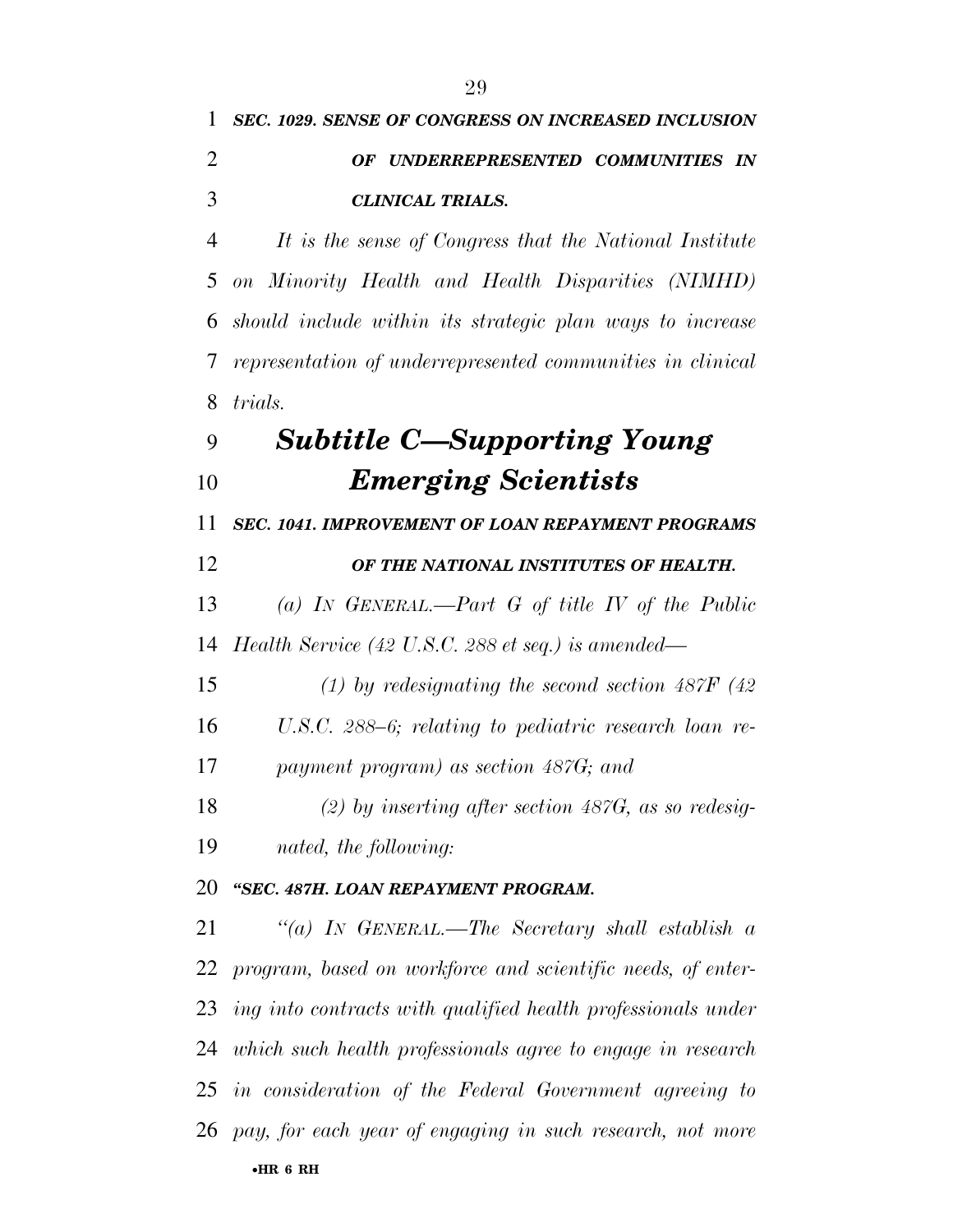*than \$50,000 of the principal and interest of the edu-cational loans of such health professionals.* 

 *''(b) ADJUSTMENT FOR INFLATION.—Beginning with respect to fiscal year 2017, the Secretary may increase the maximum amount specified in subsection (a) by an amount that is determined by the Secretary, on an annual basis, to reflect inflation.* 

 *''(c) LIMITATION.—The Secretary may not enter into a contract with a health professional pursuant to subsection (a) unless such professional has a substantial amount of educational loans relative to income.* 

 *''(d) APPLICABILITY OF CERTAIN PROVISIONS RE- GARDING OBLIGATED SERVICE.—Except to the extent in- consistent with this section, the provisions of sections 338B, 338C, and 338E shall apply to the program established under this section to the same extent and in the same man- ner as such provisions apply to the National Health Service Corps Loan Repayment Program established under section 338B.* 

 *''(e) AVAILABILITY OF APPROPRIATIONS.—Amounts appropriated for a fiscal year for contracts under subsection (a) are authorized to remain available until the expiration of the second fiscal year beginning after the fiscal year for which the amounts were appropriated.''.*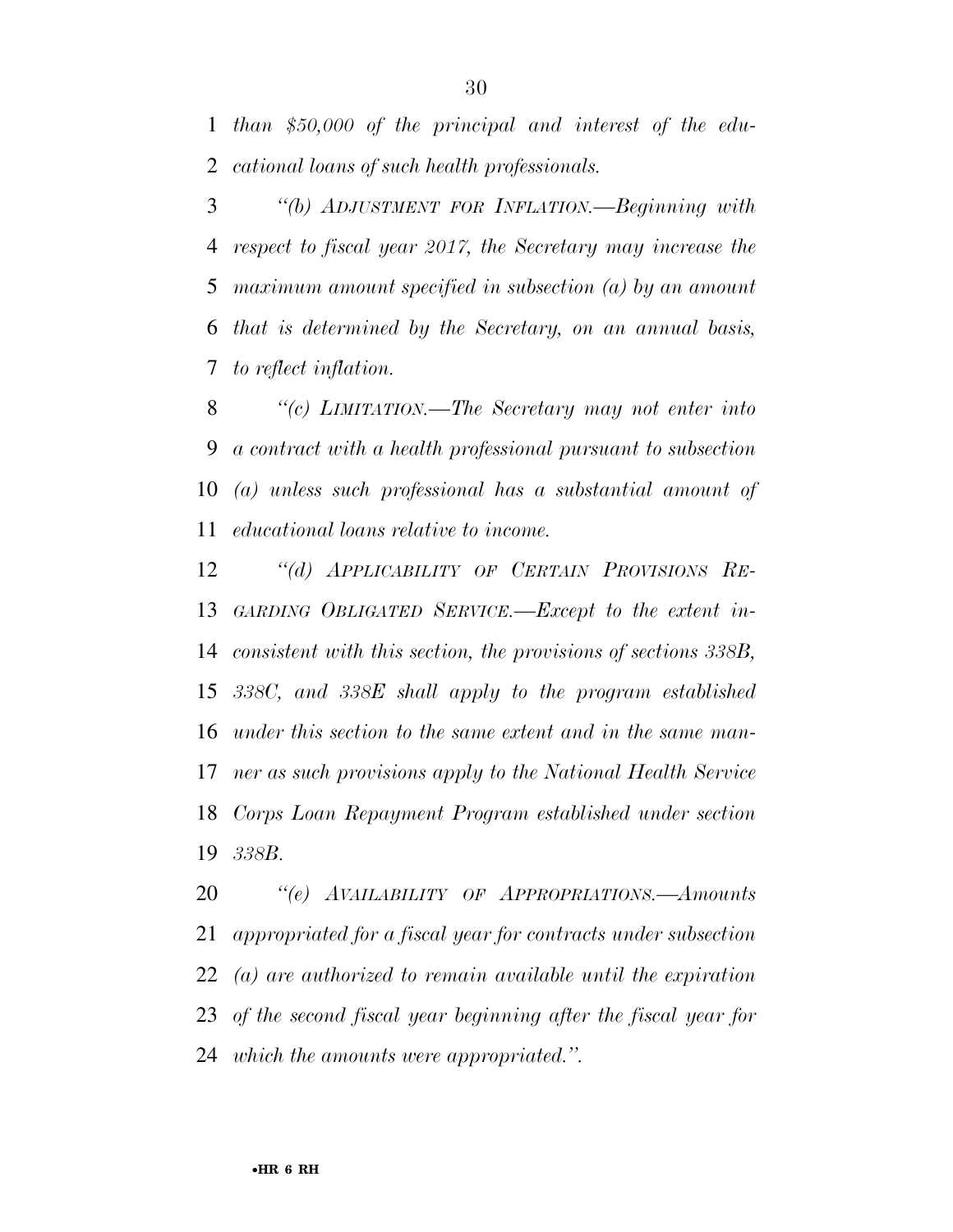| 1              | (b) UPDATE OF OTHER LOAN REPAYMENT PRO-            |
|----------------|----------------------------------------------------|
| $\overline{2}$ | GRAMS.-                                            |
| 3              | (1) Section $464z-5(a)$ of the Public Health Serv- |
| $\overline{4}$ | ice Act (42 U.S.C.285t-2(a)) is amended—           |
| 5              | $(A)$ by striking "\$35,000" and inserting         |
| 6              | " $$50,000$ "; and                                 |
| 7              | $(B)$ by adding at the end the following new       |
| 8              | sentence: "Subsection (b) of section 487H shall    |
| 9              | apply with respect to the maximum amount           |
| 10             | specified in this subsection in the same manner    |
| 11             | as it applies to the maximum amount specified      |
| 12             | in subsection $(a)$ of such section.".             |
| 13             | (2) Section $487A(a)$ of such Act (42 U.S.C. 288-  |
| 14             | $1(a)$ ) is amended—                               |
| 15             | $(A)$ by striking "\$35,000" and inserting         |
| 16             | " $$50,000$ "; and                                 |
| 17             | $(B)$ by adding at the end the following new       |
| 18             | sentence: "Subsection (b) of section 487H shall    |
| 19             | apply with respect to the maximum amount           |
| 20             | specified in this subsection in the same manner    |
| 21             | as it applies to the maximum amount specified      |
| 22             | in subsection $(a)$ of such section.".             |
| 23             | (3) Section $487B(a)$ of such Act (42 U.S.C. 288-  |
| 24             | $2(a)$ ) is amended—                               |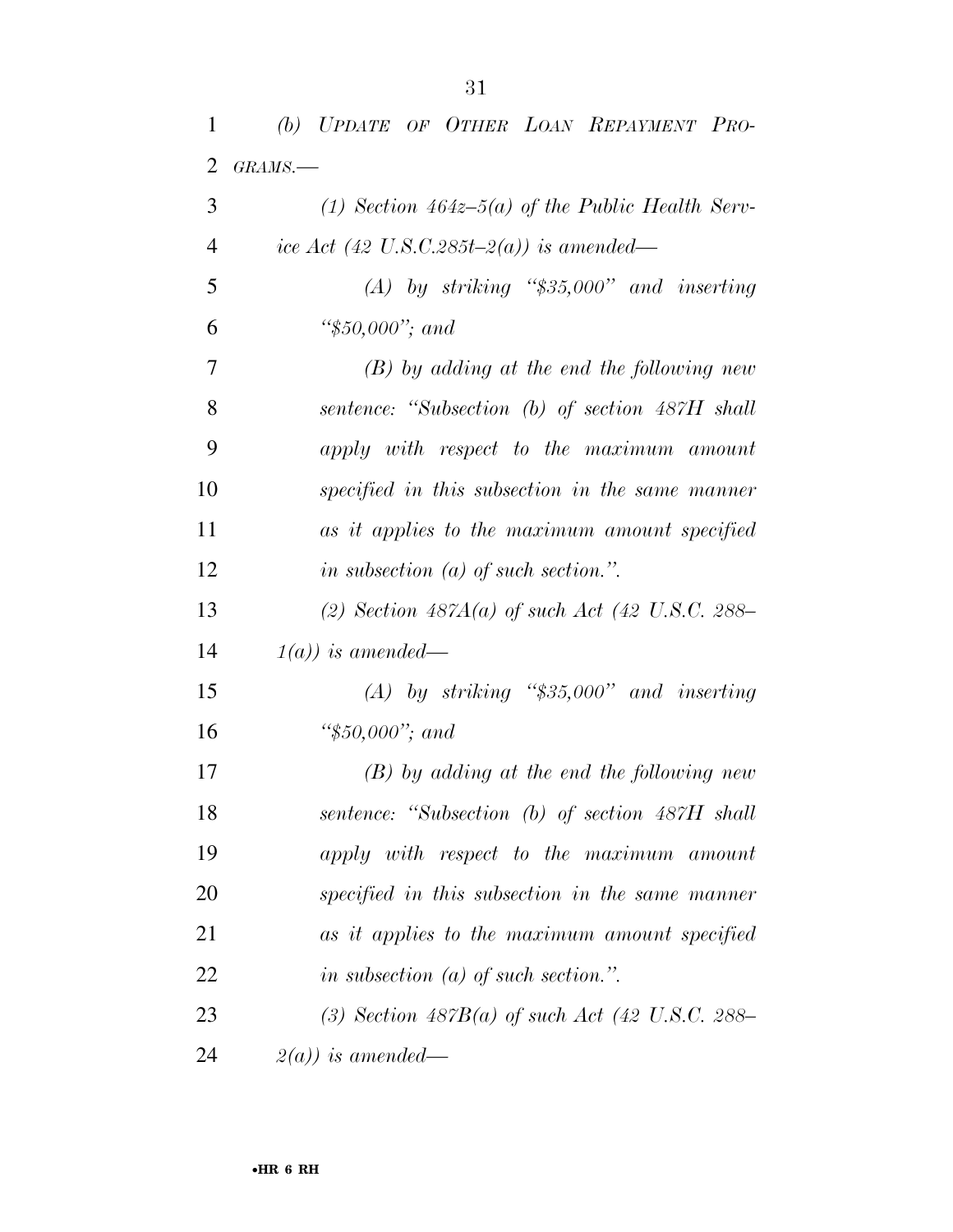| $\mathbf{1}$   | $(A)$ by striking "\$35,000" and inserting      |
|----------------|-------------------------------------------------|
| $\overline{2}$ | " $$50,000$ "; and                              |
| 3              | $(B)$ by adding at the end the following new    |
| $\overline{4}$ | sentence: "Subsection (b) of section 487H shall |
| 5              | apply with respect to the maximum amount        |
| 6              | specified in this subsection in the same manner |
| 7              | as it applies to the maximum amount specified   |
| 8              | in such subsection $(a)$ of such section.".     |
| 9              | (4) Section $487C(a)(1)$ of such Act (42 U.S.C. |
| 10             | $288 - 3(a)(1)$ is amended—                     |
| 11             | $(A)$ by striking "\$35,000" and inserting      |
| 12             | " $$50,000$ "; and                              |
| 13             | $(B)$ by adding at the end the following new    |
| 14             | sentence: "Subsection (b) of section 487H shall |
| 15             | apply with respect to the maximum amount        |
| 16             | specified in this paragraph in the same manner  |
| 17             | as it applies to the maximum amount specified   |
| 18             | in such subsection $(a)$ of such section.".     |
| 19             | (5) Section $487E(a)(1)$ of such Act (42 U.S.C. |
| 20             | $288-5(a)(1)$ is amended—                       |
| 21             | $(A)$ by striking "\$35,000" and inserting      |
| 22             | " $$50,000$ "; and                              |
| 23             | $(B)$ by adding at the end the following new    |
| 24             | sentence: "Subsection (b) of section 487H shall |
| 25             | apply with respect to the maximum amount        |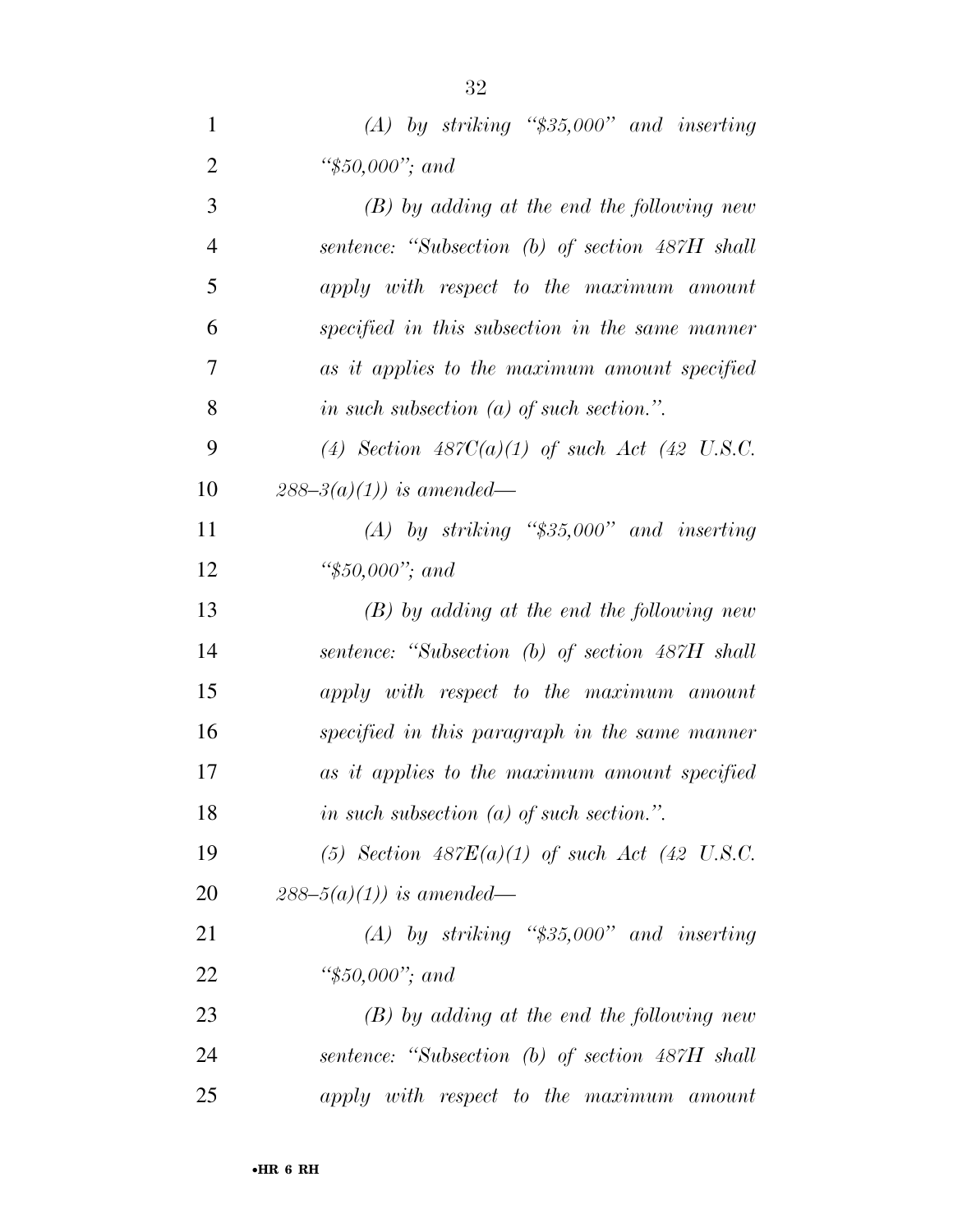| $\mathbf{1}$   | specified in this paragraph in the same manner               |
|----------------|--------------------------------------------------------------|
| $\overline{2}$ | as it applies to the maximum amount specified                |
| 3              | in such subsection $(a)$ of such section.".                  |
| $\overline{4}$ | (6) Section $487F(a)$ of such Act (42 U.S.C. 288-            |
| 5              | $5a(a)$ , as added by section 205 of Public Law 106–         |
| 6              | $505$ , is amended—                                          |
| 7              | $(A)$ by striking "\$35,000" and inserting                   |
| 8              | " $$50,000$ "; and                                           |
| 9              | $(B)$ by adding at the end the following new                 |
| 10             | sentence: "Subsection (b) of section 487H shall              |
| 11             | apply with respect to the maximum amount                     |
| 12             | specified in this subsection in the same manner              |
| 13             | as it applies to the maximum amount specified                |
| 14             | in such subsection $(a)$ of such section.".                  |
| 15             | (7) Section 487G of such Act $(42 \text{ U.S.C. } 288-6,$    |
| 16             | <i>redesignated by section 1041(a)(1)), is further</i><br>as |
| 17             | $amended -$                                                  |
| 18             | $(A)$ in subsection $(a)(1)$ , by striking                   |
| 19             | " $$35,000"$ and inserting " $$50,000"$ ; and                |
| 20             | $(B)$ in subsection $(b)$ , by adding at the end             |
| 21             | the following new sentence: "Subsection (b) of               |
| 22             | section 487H shall apply with respect to the                 |
| 23             | maximum amount specified in subsection $(a)(1)$              |
| 24             | in the same manner as it applies to the max-                 |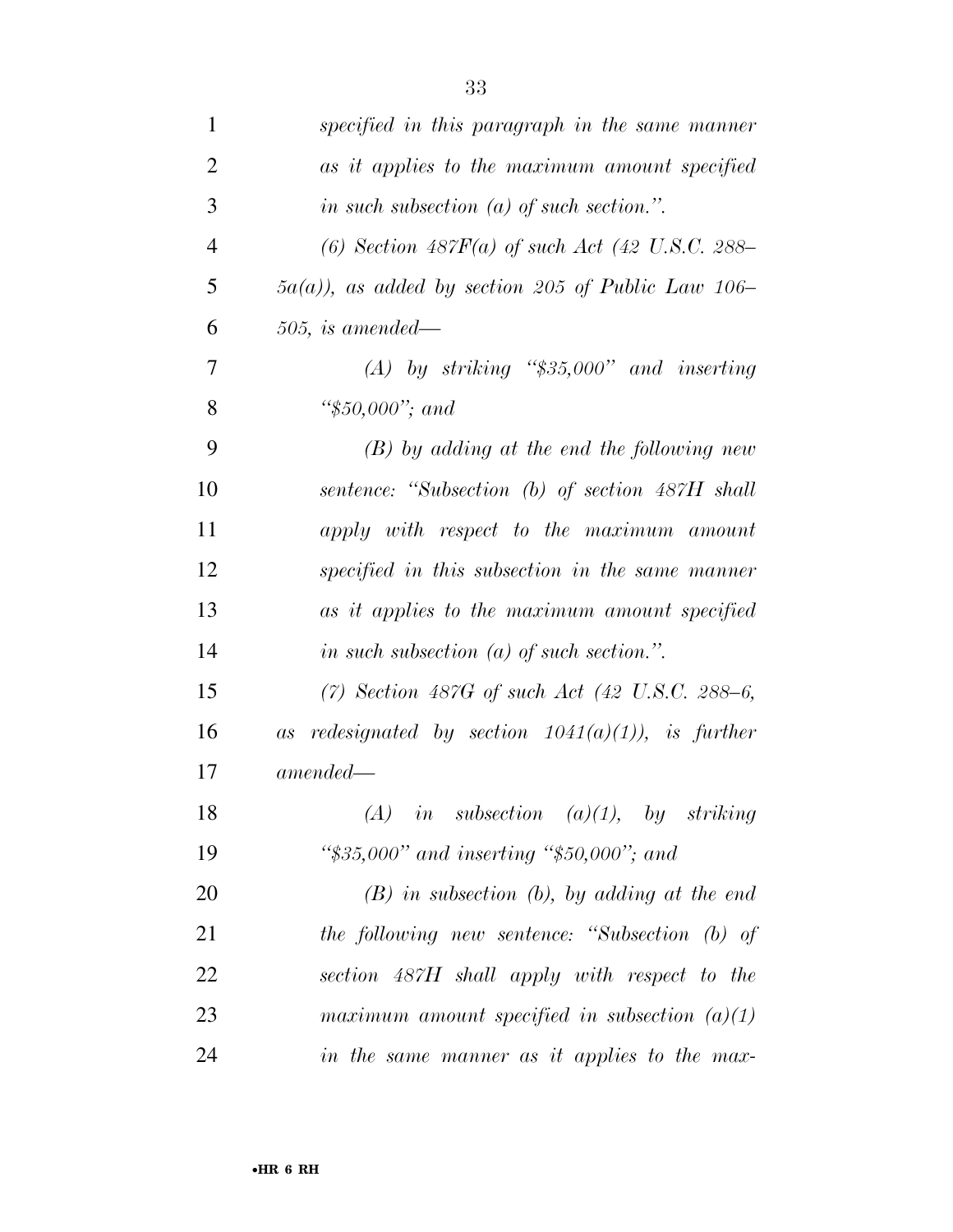*imum amount specified in such subsection (a) of such section.''.* 

# *SEC. 1042. REPORT.*

 *Not later than 18 months after the date of the enact- ment of this Act, the Director of the National Institutes of Health shall submit to Congress a report on efforts of the National Institutes of Health to attract, retain, and develop emerging scientists.* 

# *Subtitle D—Capstone Grant Program*

## *SEC. 1061. CAPSTONE AWARD.*

 *Part G of title IV of the Public Health Service Act (42 U.S.C. 288 et seq.) is amended by adding at the end the following:* 

# *''SEC. 490. CAPSTONE AWARD.*

 *''(a) IN GENERAL.—The Secretary may make awards (each of which, hereafter in this section, referred to as a 'Capstone Award') to support outstanding scientists who have been funded by the National Institutes of Health.* 

 *''(b) PURPOSE.—Capstone Awards shall be made to fa- cilitate the successful transition or conclusion of research programs, or for other purposes, as determined by the Direc- tor of NIH, in consultation with the directors of the na-tional research institutes and national centers.*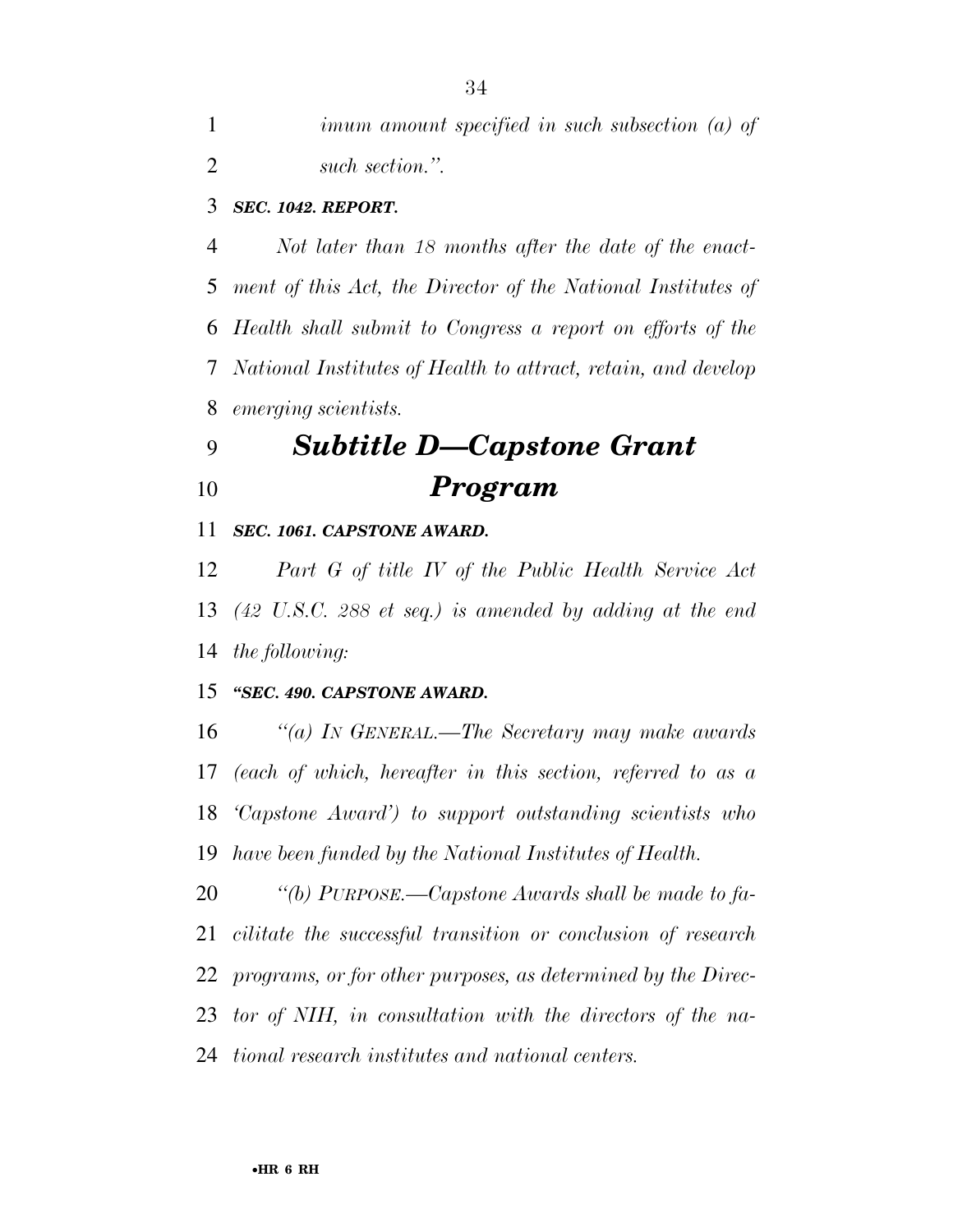*''(c) DURATION AND AMOUNT.—The duration and amount of each Capstone Award shall be determined by the Director of NIH in consultation with the directors of the national research institutes and national centers.* 

 *''(d) LIMITATION.—Individuals who have received a Capstone Award shall not be eligible to have principle in- vestigator status on subsequent awards from the National Institutes of Health.''.* 

 *Subtitle E—Promoting Pediatric Research Through the National Institutes of Health* 

*SEC. 1081. NATIONAL PEDIATRIC RESEARCH NETWORK.* 

 *Section 409D(d) of the Public Health Service Act (42 U.S.C. 284h(d)) is amended—* 

*(1) in paragraph (1)—* 

 *(A) by striking ''in consultation with the Director of the Eunice Kennedy Shriver Na- tional Institute of Child Health and Human De- velopment and in collaboration with other ap- propriate national research institutes and na- tional centers that carry out activities involving pediatric research'' and inserting ''in collabora- tion with the national research institutes and national centers that carry out activities involv-ing pediatric research'';*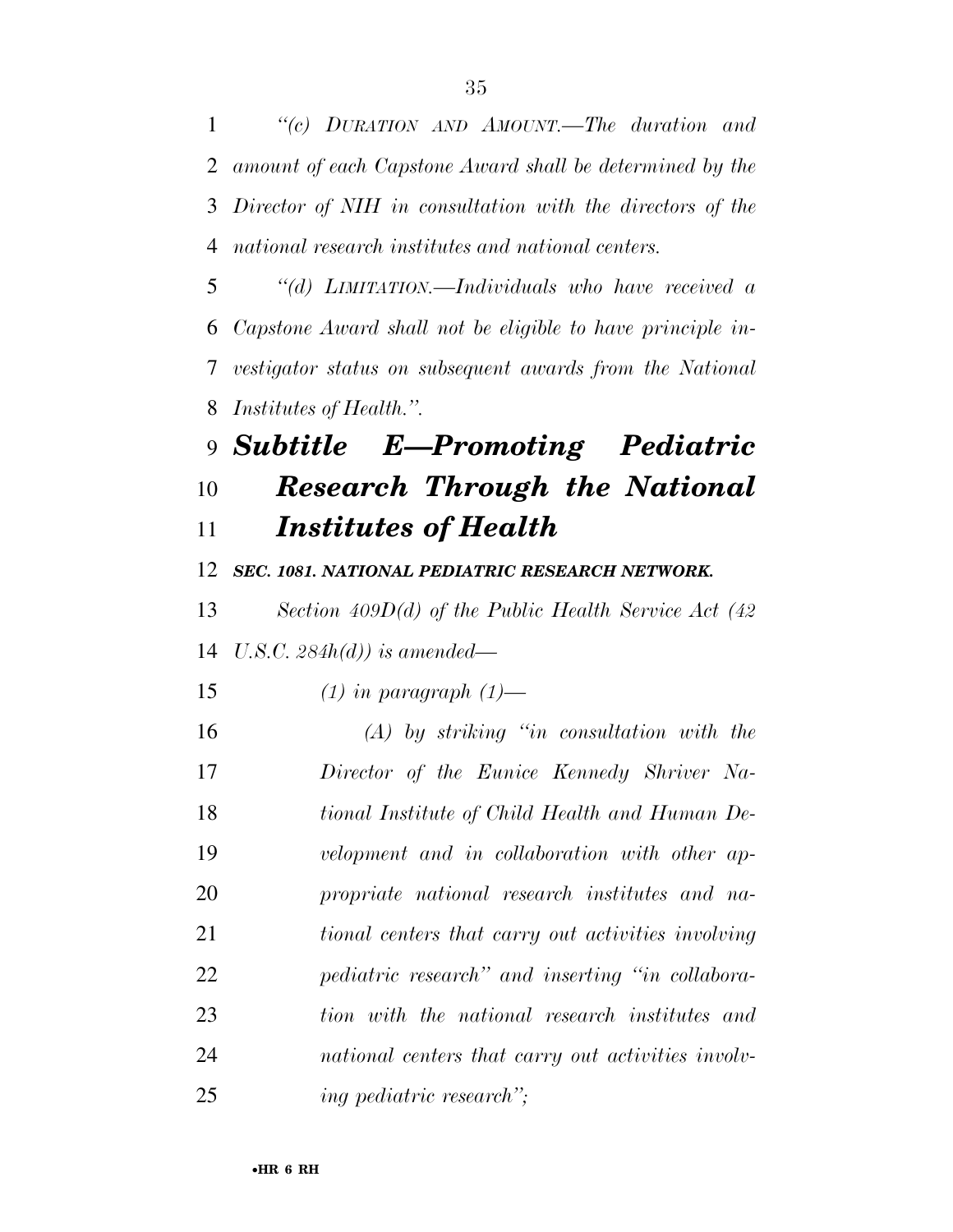| 1              | $(B)$ by striking subparagraph $(B)$ ;                    |
|----------------|-----------------------------------------------------------|
| $\overline{2}$ | $(C)$ by striking "may be comprised of, as                |
| 3              | appropriate" and all that follows through "the            |
| $\overline{4}$ | pediatric research consortia" and inserting               |
| 5              | "may be comprised of, as appropriate, the pedi-           |
| 6              | atric research consortia"; and                            |
| 7              | (D) by striking "; or" at the end and insert-             |
| 8              | ing a period; and                                         |
| 9              | (2) in paragraph (1), paragraph (2)(A), the first         |
| 10             | sentence of paragraph $(2)(E)$ , and paragraph $(4)$ , by |
| 11             | striking "may" each place it appears and inserting        |
| 12             | "shall".                                                  |
|                |                                                           |
|                | SEC. 1082. GLOBAL PEDIATRIC CLINICAL STUDY NETWORK        |
| 13<br>14       | <b>SENSE OF CONGRESS.</b>                                 |
| 15             | It is the sense of Congress that—                         |
| 16             | $(1)$ the National Institutes of Health should en-        |
| 17             | courage a global pediatric clinical study network         |
| 18             | through the allocation of grants, contracts, or coopera-  |
| 19             | tive agreements to supplement the salaries of new and     |
| 20             | early investigators who participate in the global pedi-   |
| 21             | atric clinical study network;                             |
| 22             | (2) National Institutes of Health grants, con-            |
| 23             | tracts, or cooperative agreements should be awarded,      |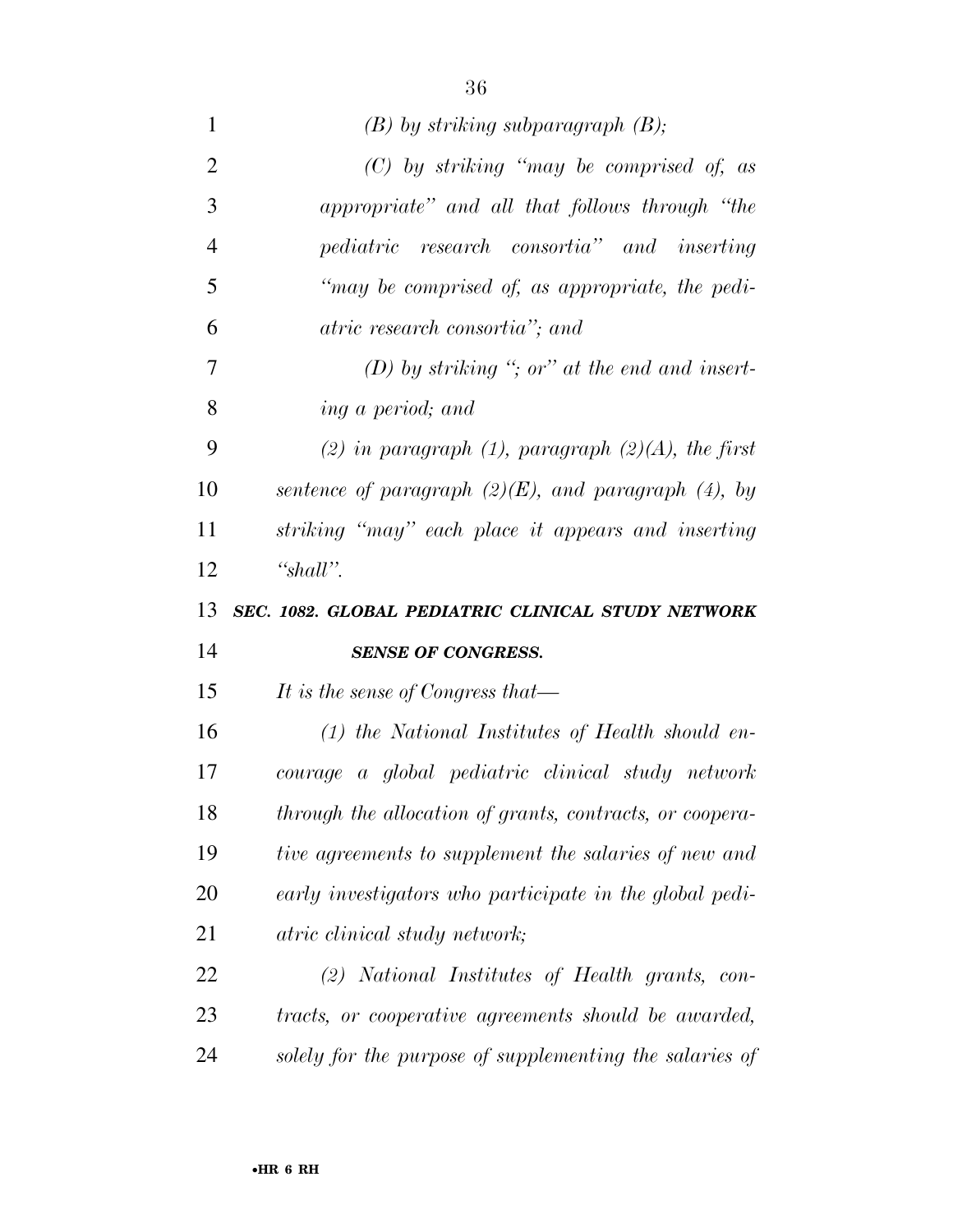| $\mathbf{1}$   | new and early investigators, to entities that partici- |
|----------------|--------------------------------------------------------|
| $\overline{2}$ | pate in the global pediatric clinical study network;   |
| 3              | (3) the Food and Drug Administration should            |
| $\overline{4}$ | engage the European Medicines Agency and other for-    |
| 5              | eign regulatory entities during the formation of the   |
| 6              | global pediatric clinical study network to encourage   |
| 7              | <i>their participation; and</i>                        |
| 8              | $(4)$ once a global pediatric clinical study network   |
| 9              | is established and becomes operational, the Food and   |

 *is established and becomes operational, the Food and Drug Administration should continue to engage the European Medicines Agency and other foreign regu- latory entities to encourage and facilitate their par- ticipation in the network with the goal of enhancing the global reach of the network.* 

 *SEC. 1083. APPROPRIATE AGE GROUPINGS IN CLINICAL RE-SEARCH.* 

 *(a) INPUT FROM EXPERTS.—Not later than 180 days after the date of enactment of this Act, the Director of the National Institutes of Health shall convene a workshop of experts on pediatrics and experts on geriatrics to provide input on—* 

 *(1) appropriate age groupings to be included in research studies involving human subjects; and*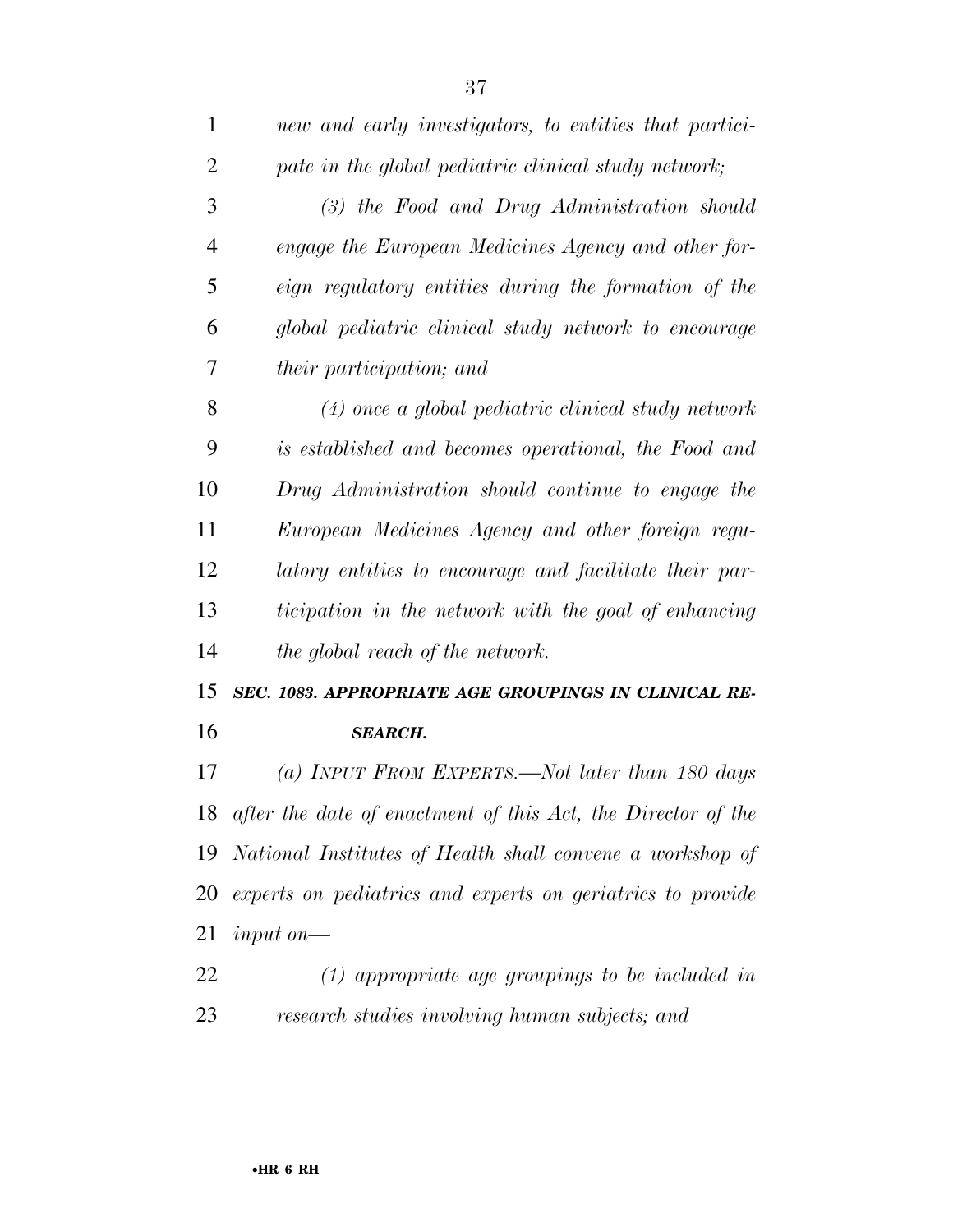| $\mathbf{1}$   | $(2)$ acceptable scientific justifications for exclud-         |
|----------------|----------------------------------------------------------------|
| $\overline{2}$ | ing participants from a range of age groups from               |
| 3              | human subjects research studies.                               |
| 4              | (b) GUIDELINES.—Not later than 180 days after the              |
| 5              | conclusion of the workshop under subsection $(a)$ , the Direc- |
| 6              | tor of the National Institutes of Health shall publish guide-  |
| 7              | lines                                                          |
| 8              | $(1)$ addressing the consideration of age as an in-            |
| 9              | clusion variable in research involving human subjects;         |
| 10             | and                                                            |
| 11             | $(2)$ identifying criteria for justifications for any          |
| 12             | age-related exclusions in such research.                       |
| 13             | (c) PUBLIC AVAILABILITY OF FINDINGS AND CONCLU-                |
| 14             | stons.—The Director of the National Institutes of Health       |
| 15             | shall                                                          |
| 16             | $(1)$ make the findings and conclusions resulting              |
| 17             | from the workshop under subsection (a) available to            |
| 18             | the public on the website of the National Institutes of        |
| 19             | Health; and                                                    |
| 20             | $(2)$ not less than biennially, disclose to the public         |
| 21             | on such website the number of children included in re-         |
| 22             | search that is conducted or supported by the National          |
| 23             | Institutes of Health, disaggregated by developmentally         |
| 24             | appropriate age group, race, and gender.                       |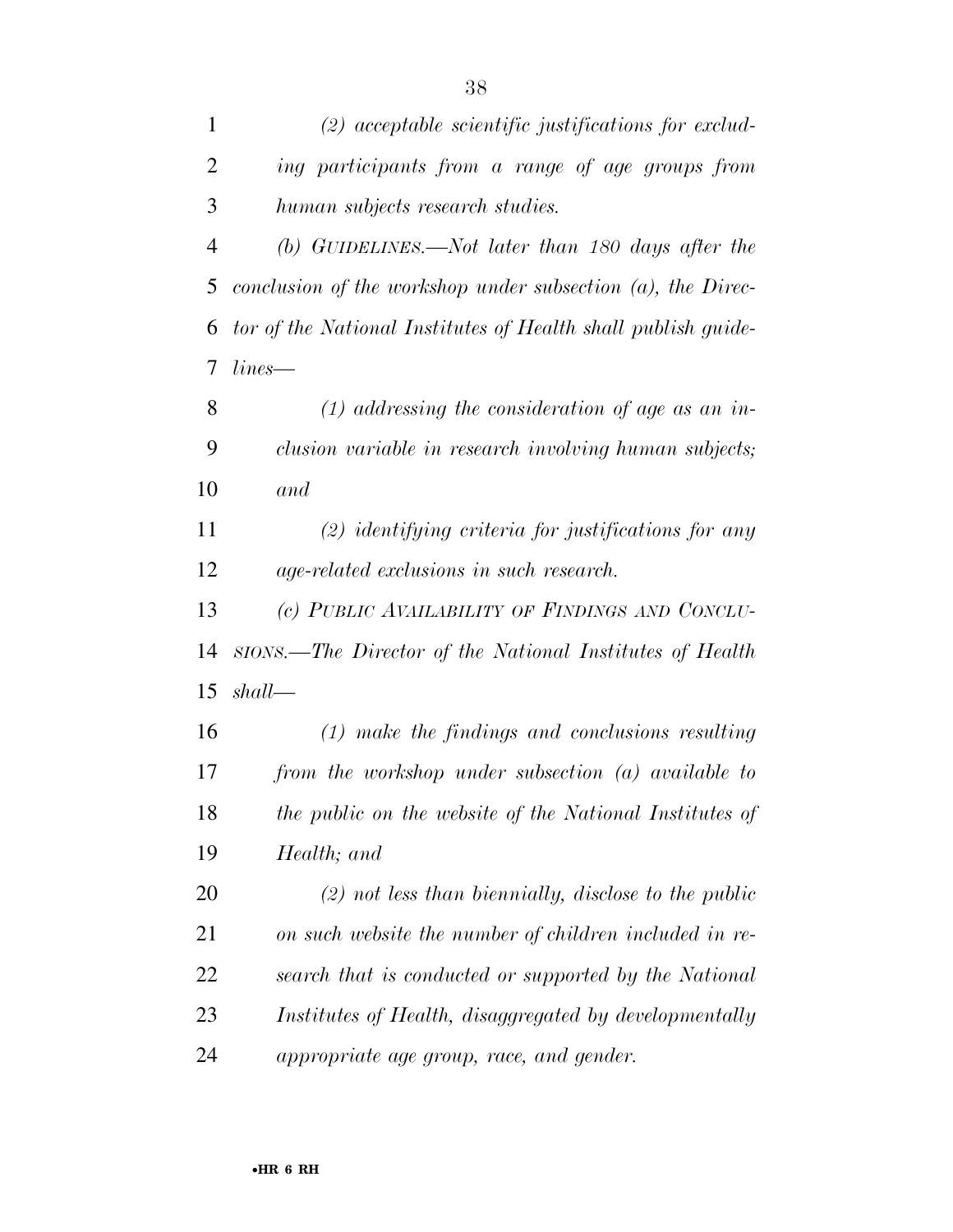## *Subtitle F—Advancement of the Na- tional Institutes of Health Re- search and Data Access SEC. 1101. SHARING OF DATA GENERATED THROUGH NIH-*

*FUNDED RESEARCH.* 

 *Section 402 of the Public Health Service Act (42 U.S.C. 282) (as amended by section 1021(2)) is further amended by adding at the end the following:* 

 *''(n) SHARING OF DATA GENERATED THROUGH NIH-FUNDED RESEARCH.—* 

 *''(1) AUTHORITY.—Subject to paragraph (2), the Director of NIH may require recipients of the award of an NIH grant or other financial support, provided that the research is fully funded through such grant or other support, to share scientific data generated from research conducted through such support for re-search purposes.* 

 *''(2) LIMITATION.—The Director of NIH shall not require the sharing of data that is inconsistent with applicable law and policy protecting—* 

 *''(A) privacy and confidentiality; ''(B) proprietary interests; ''(C) business confidential information; ''(D) intellectual property rights; and ''(E) other relevant rights.''.*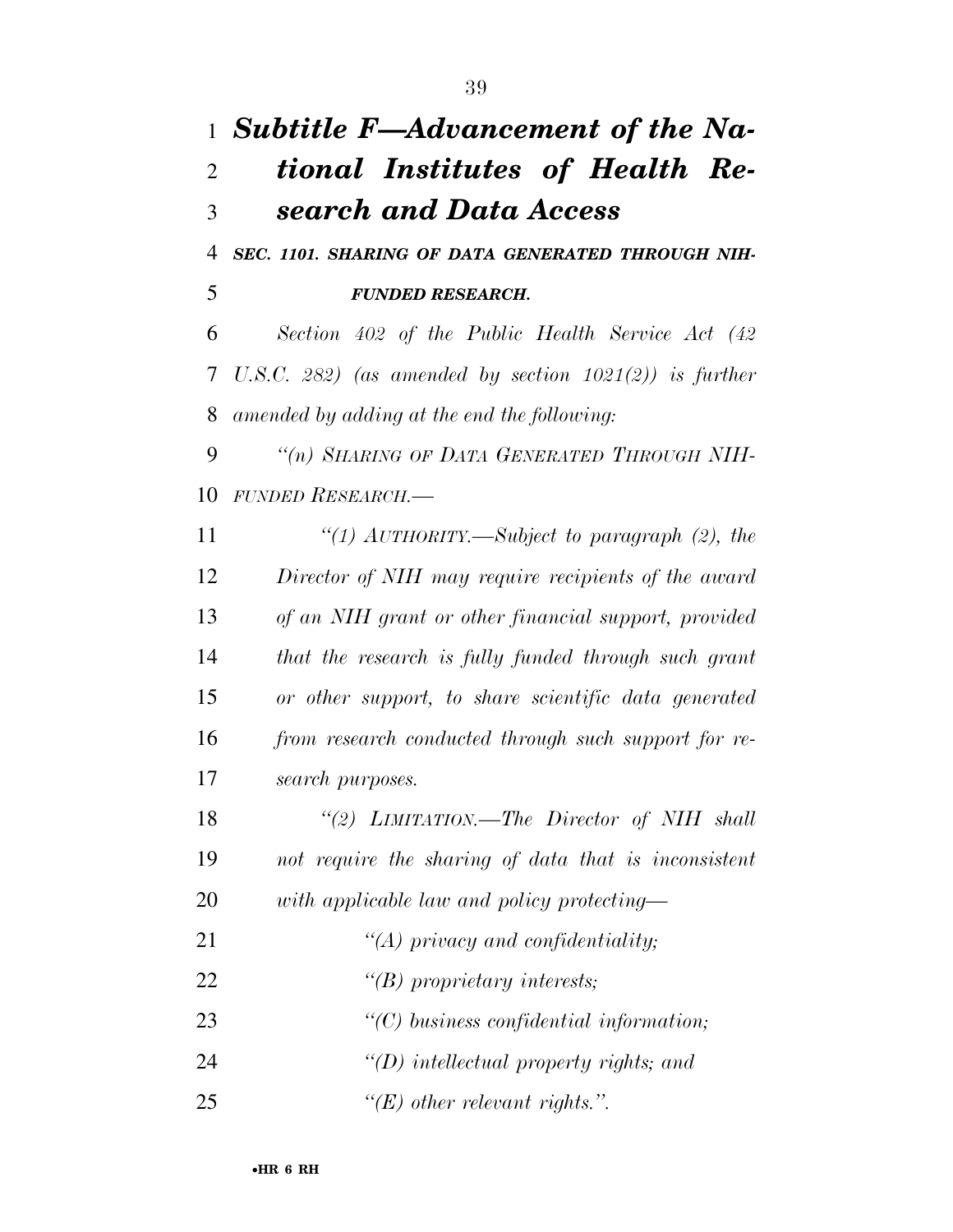| 1              | SEC. 1102. STANDARDIZATION OF DATA IN CLINICAL TRIAL         |
|----------------|--------------------------------------------------------------|
| 2              | <b>REGISTRY DATA BANK ON ELIGIBILITY FOR</b>                 |
| 3              | <b>CLINICAL TRIALS.</b>                                      |
| $\overline{4}$ | (a) STANDARDIZATION.—                                        |
| 5              | (1) IN GENERAL.—Section $402(j)$ of the Public               |
| 6              | Health Service Act $(42 \text{ U.S.C. } 282(j))$ is amended— |
| 7              | $(A)$ by redesignating paragraph $(7)$ as                    |
| 8              | paragraph $(8)$ ; and                                        |
| 9              | $(B)$ by inserting after paragraph $(6)$ the fol-            |
| 10             | <i>lowing:</i>                                               |

 *''(7) STANDARDIZATION.—The Director of NIH shall—* 

| 13 | $\lq\lq (A)$ ensure that the registry and results    |
|----|------------------------------------------------------|
| 14 | data bank is easily used by the public;              |
| 15 | $\lq\lq(B)$ ensure that entries in the registry and  |
| 16 | results data bank are easily compared;               |
| 17 | $\lq\lq C$ ensure that information required to be    |
| 18 | submitted to the registry and results data bank,     |
| 19 | including recruitment information under para-        |
| 20 | graph $(2)(A)(ii)(II)$ , is submitted by persons and |
| 21 | posted by the Director of NIH in a standardized      |
| 22 | format and includes at least—                        |
|    |                                                      |

 *''(i) the disease or indication being studied;*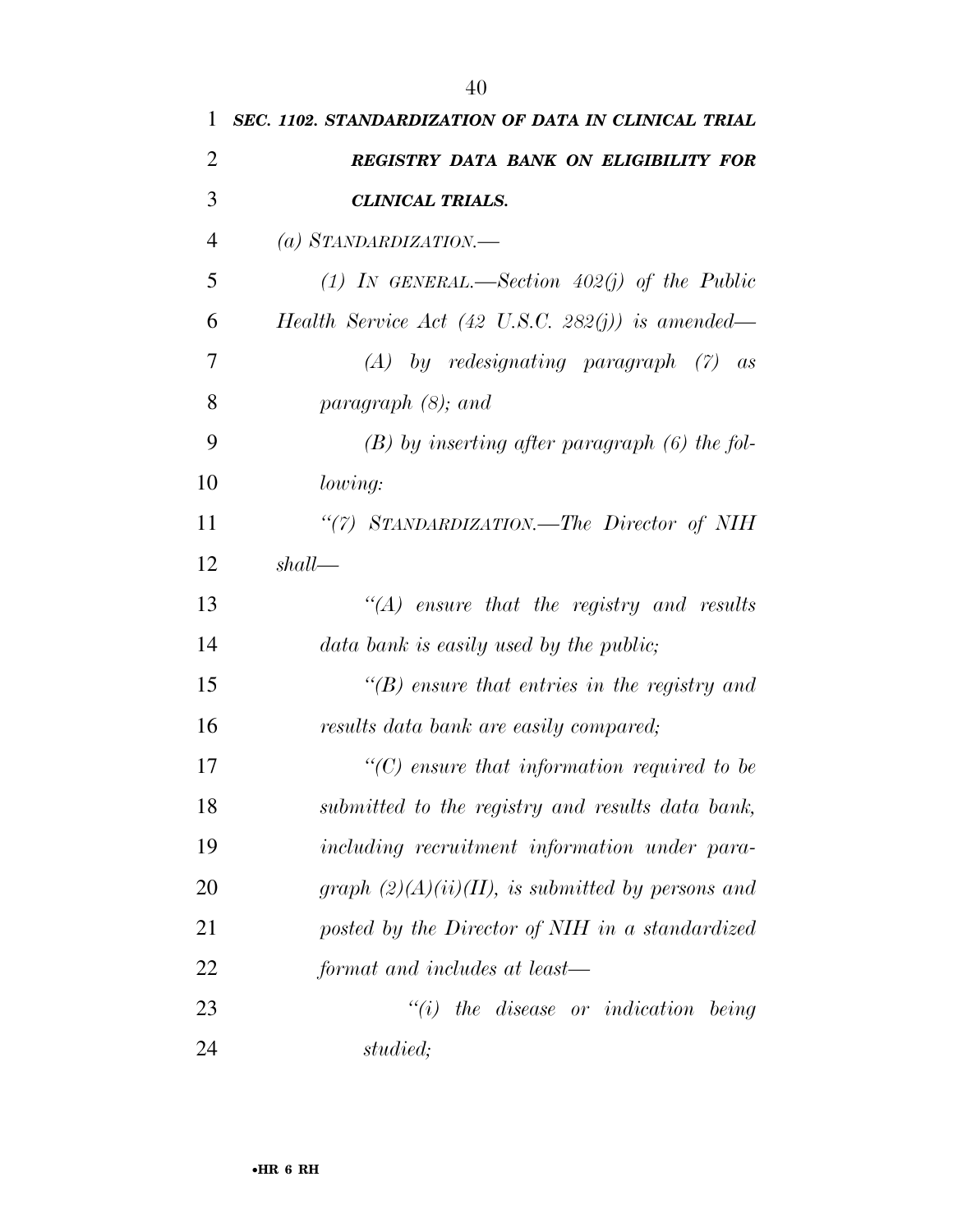*''(ii) inclusion criteria such as age, gender, diagnosis or diagnoses, laboratory values, or imaging results; and ''(iii) exclusion criteria such as specific diagnosis or diagnoses, laboratory values, or prohibited medications; and ''(D) to the extent possible, in carrying out this paragraph, make use of standard health care terminologies, such as the International Classi- fication of Diseases or the Current Procedural Terminology, that facilitate electronic matching to data in electronic health records or other rel- evant health information technologies.''. (2) CONFORMING AMENDMENT.—Clause (iv) of section 402(j)(2)(B) of the Public Health Service Act (42 U.S.C. 282(j)(2)(B)) is hereby stricken. (b) CONSULTATION.—Not later than 90 days after the date of enactment of this Act, the Secretary of Health and* 

*Human Services shall consult with stakeholders (including* 

*patients, researchers, physicians, industry representatives,* 

*health information technology providers, the Food and Drug* 

*Administration, and standard setting organizations such as* 

*CDISC that have experience working with Federal agencies* 

*to standardize health data submissions) to receive advice* 

*on enhancements to the clinical trial registry data bank*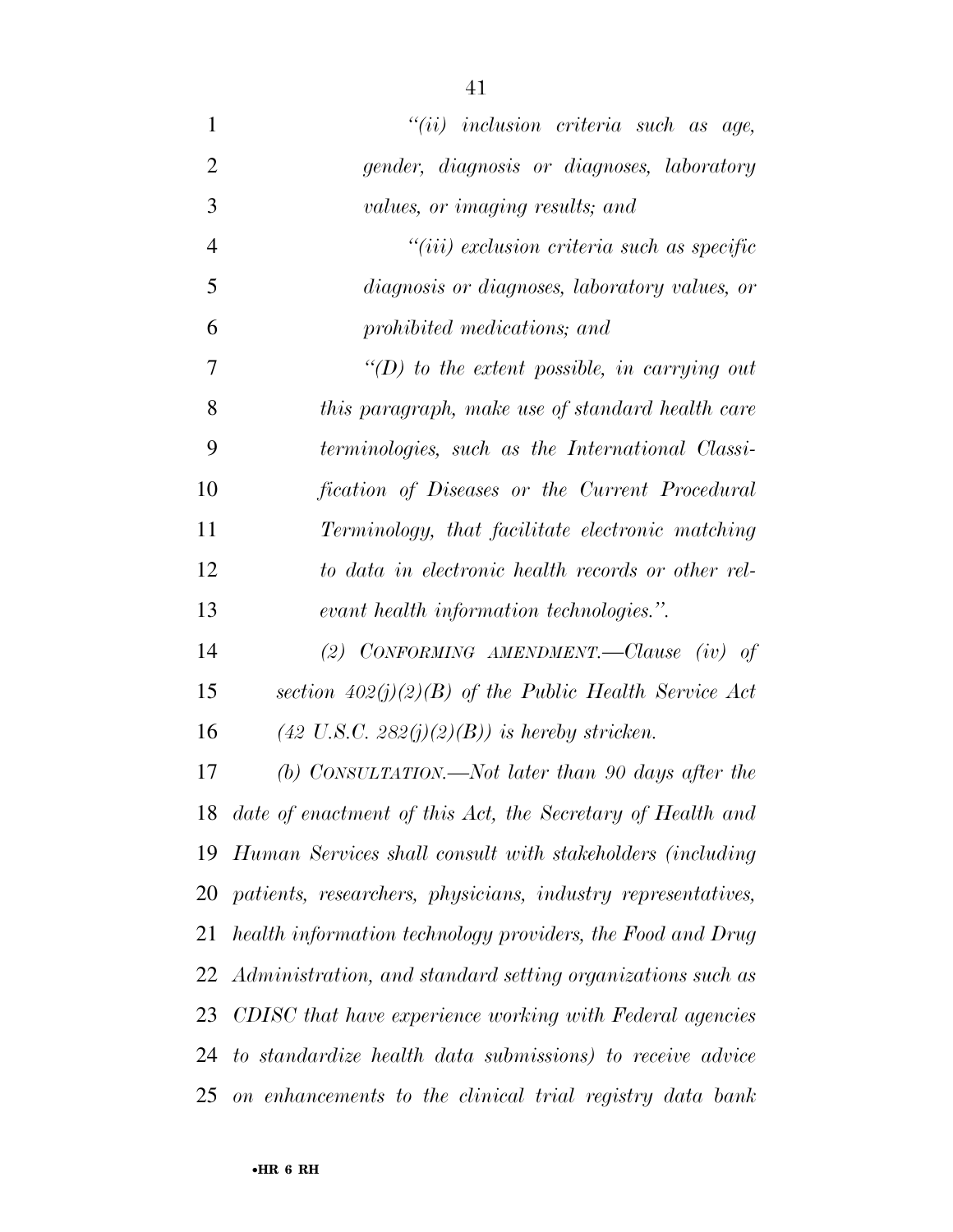*under section 402(j) of the Public Health Service Act (42 U.S.C. 282(j)) (including enhancements to usability, functionality, and search capability) that are necessary to implement paragraph (7) of section 402(j) of such Act, as added by subsection (a).* 

 *(c) APPLICABILITY.—Not later than 18 months after the date of enactment of this Act, the Secretary of Health and Human Services shall begin implementation of para- graph (7) of section 402(j) of the Public Health Service Act, as added by subsection (a).* 

## *Subtitle G—Facilitating Collaborative Research*

*SEC. 1121. CLINICAL TRIAL DATA SYSTEM.* 

 *(a) ESTABLISHMENT.—The Secretary, acting through the Commissioner of Food and Drugs and the Director of the National Institutes of Health, shall enter into a coopera- tive agreement, contract, or grant for a period of 7 years, to be known as the Clinical Trial Data System Agreement, with one or more eligible entities to implement a pilot pro- gram with respect to all clinical trial data obtained from qualified clinical trials for purposes of registered users con-ducting further research on such data.* 

 *(b) APPLICATION.—Eligible entities seeking to enter into a cooperative agreement, contract, or grant with the Secretary under this section shall submit to the Secretary*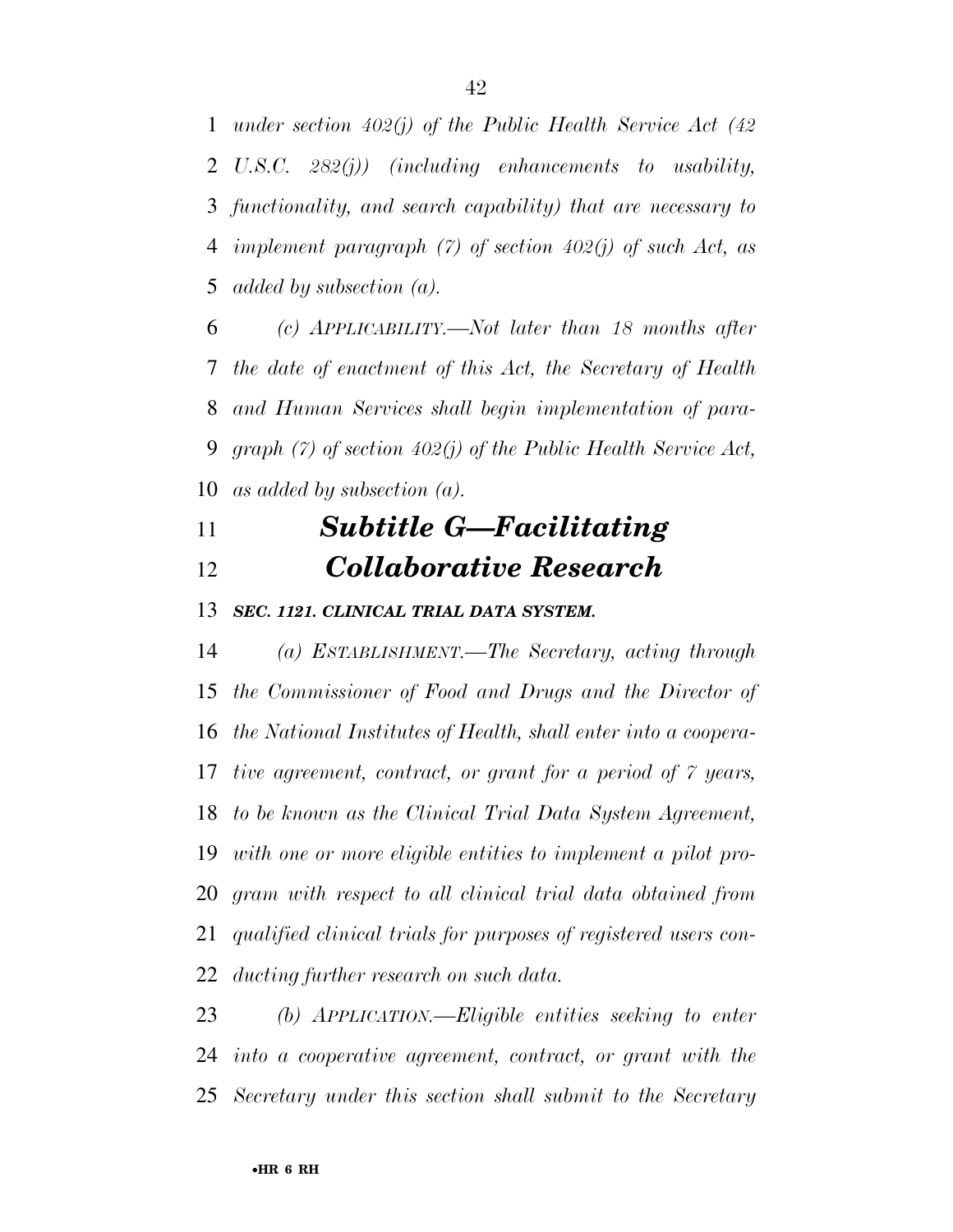*an application in such time and manner, and containing such information, as the Secretary may require in accord- ance with this section. The Secretary shall not enter into a cooperative agreement, contract, or grant under this sec- tion with an eligible entity unless such entity submits an application including the following:* 

 *(1) A certification that the eligible entity is not currently and does not plan to be involved in spon- soring, operating, or participating in a clinical trial nor collaborating with another entity for the purposes of sponsoring, operating, or participating in a clin-ical trial.* 

 *(2) Information demonstrating that the eligible entity can compile clinical trial data in standardized formats using terminologies and standards that have been developed by recognized standards developing or- ganizations with input from diverse stakeholder groups, and information demonstrating that the eligi- ble entity can de-identify clinical trial data consistent with the requirements of section 164.514 of title 45, Code of Federal Regulations (or successor regula-tions).* 

 *(3) A description of the system the eligible entity will use to store and maintain such data, and infor-mation demonstrating that this system will comply*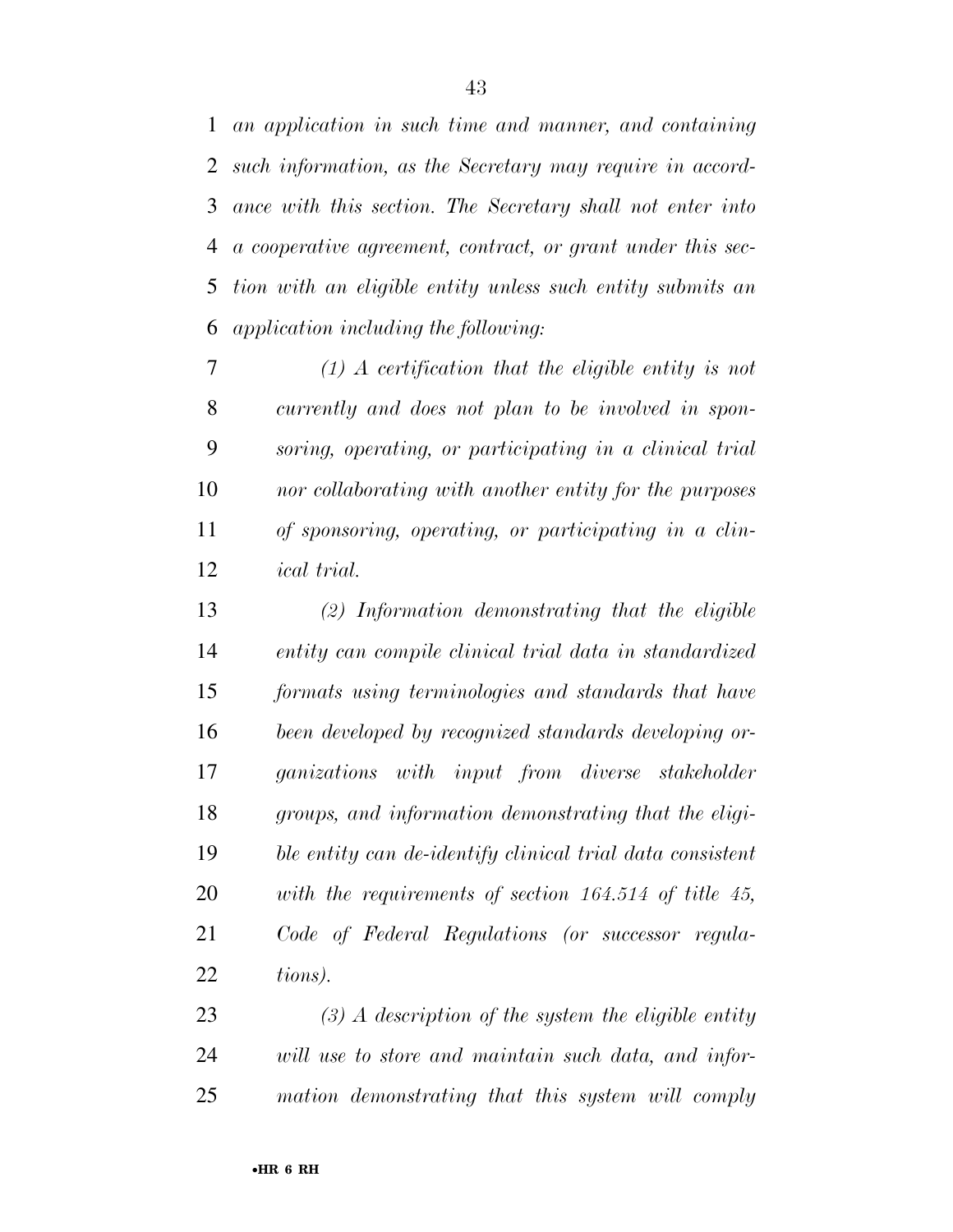| $\mathbf{1}$   | with applicable standards and requirements for en-        |
|----------------|-----------------------------------------------------------|
| $\overline{2}$ | suring the security of the clinical trial data.           |
| 3              | $(4)$ A certification that the eligible entity will       |
| $\overline{4}$ | allow only registered users to access and use de-iden-    |
| 5              | tified clinical trial data, gathered from qualified clin- |
| 6              | ical trials, and that the eligible entity will allow each |
| 7              | registered user to access and use such data only after    |
| 8              | such registered user agrees in writing to the terms de-   |
| 9              | scribed in $(e)(4)(B)$ , and such other carefully con-    |
| 10             | trolled contractual terms as may be defined by the        |
| 11             | Secretary.                                                |
| 12             | $(5)$ Evidence demonstrating the ability of the eli-      |
| 13             | gible entity to ensure that registered users disseminate  |
| 14             | the results of the research conducted in accordance       |
| 15             | with this section to interested parties to serve as a     |
| 16             | guide to future medical product development or sci-       |
| 17             | <i>entific research.</i>                                  |
| 18             | $(6)$ The plan of the eligible entity for securing        |
| 19             | funding for the activities it would conduct under the     |
| 20             | clinical trial data system agreement from govern-         |
| 21             | mental sources and private foundations, entities, and     |
| 22             | <i>individuals.</i>                                       |
| 23             | $(7)$ Evidence demonstrating a proven<br>track            |
| 24             | record of $-$                                             |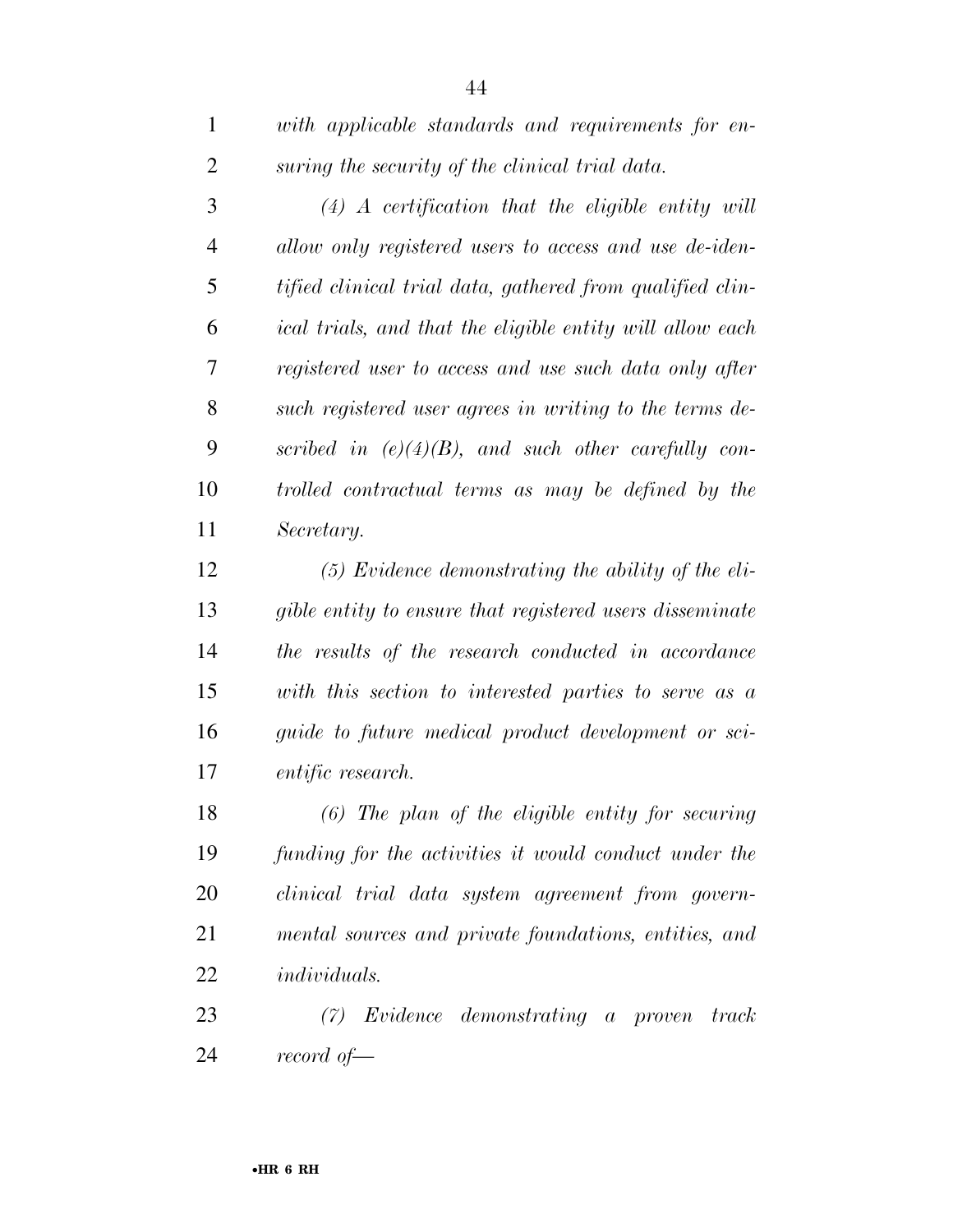| $\mathbf{1}$   | $(A)$ being a neutral third party in working                  |
|----------------|---------------------------------------------------------------|
| $\overline{2}$ | with medical product manufacturers, academic                  |
| 3              | institutions, and the Food and Drug Adminis-                  |
| $\overline{4}$ | tration; and                                                  |
| 5              | $(B)$ having the ability to protect confiden-                 |
| 6              | tial data.                                                    |
| 7              | $(8)$ An agreement that the eligible entity will              |
| 8              | work with the Comptroller General of the United               |
| 9              | States for purposes of the study and report under sub-        |
| 10             | section $(d)$ .                                               |
| 11             | (c) EXTENSION, EXPANSION, TERMINATION.—The Sec-               |
| 12             | retary, acting through the Commissioner of Food and Drugs     |
| 13             | and the Director of the National Institutes of Health, upon   |
| 14             | the expiration of the 7-year period referred to in subsection |
| 15             | $(a)$ , may extend (including permanently), expand, or termi- |
| 16             | nate the pilot program established under such subsection,     |
| 17             | <i>in whole or in part.</i>                                   |
| 18             | (d) STUDY AND REPORT.—                                        |
| 19             | (1) IN GENERAL.—The Comptroller General of                    |
| 20             | the United States shall conduct a study and issue a           |

 *report to the Congress and the Secretary with respect to the pilot program established under subsection (a), not later than 6 years after the date on which the* 

*pilot program is established under subsection (a).*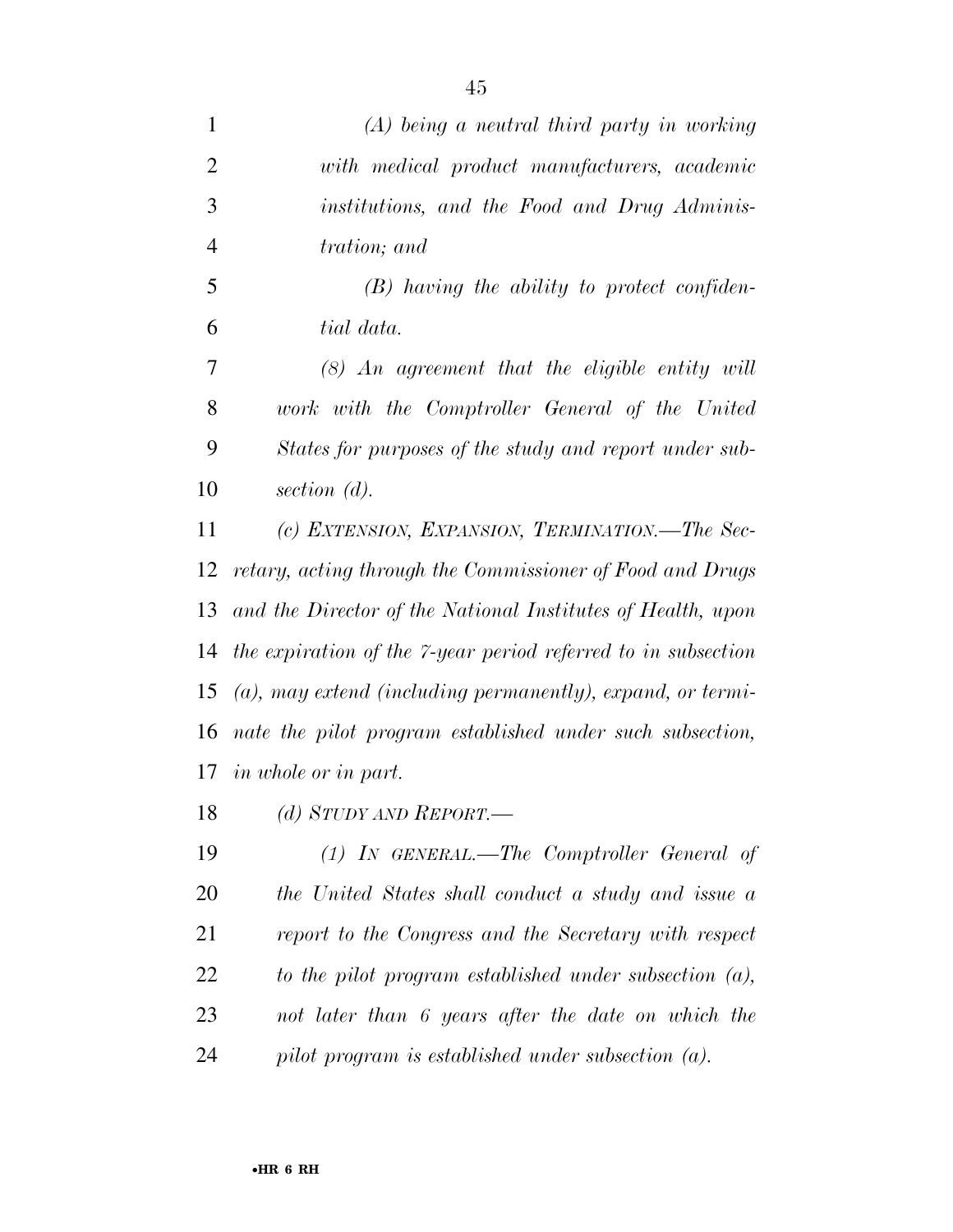| $\mathbf{1}$   | $(2)$ STUDY.—The study under paragraph $(1)$        |
|----------------|-----------------------------------------------------|
| $\overline{2}$ | shall                                               |
| 3              | $(A)$ review the effectiveness of the pilot pro-    |
| 4              | gram established under subsection $(a)$ ; and       |
| 5              | $(B)$ be designed to formulate recommenda-          |
| 6              | tions on improvements to the program.               |
| 7              | (3) REPORT.—The report under paragraph $(1)$        |
| 8              | shall contain at least the following information:   |
| 9              | $(A)$ The new discoveries, research inquiries,      |
| 10             | or clinical trials that have resulted from access-  |
| 11             | ing clinical trial data under the pilot program     |
| 12             | $established$ under subsection $(a)$ .              |
| 13             | (B) The number of times scientists have             |
| 14             | accessed such data, disaggregated by research       |
| 15             | area and clinical trial phase.                      |
| 16             | $(C)$ An analysis of whether the program has        |
| 17             | helped to reduce adverse events in clinical trials. |
| 18             | $(D)$ An analysis of whether scientists have        |
| 19             | raised any concerns about the burden of having      |
| 20             | to share data with the system established under     |
| 21             | the program and a description, if any, of such      |
| 22             | burden.                                             |
| 23             | $(E)$ An analysis of privacy and data integ-        |
| 24             | rity practices used in the program.                 |
| 25             | (e) DEFINITIONS.—In this section:                   |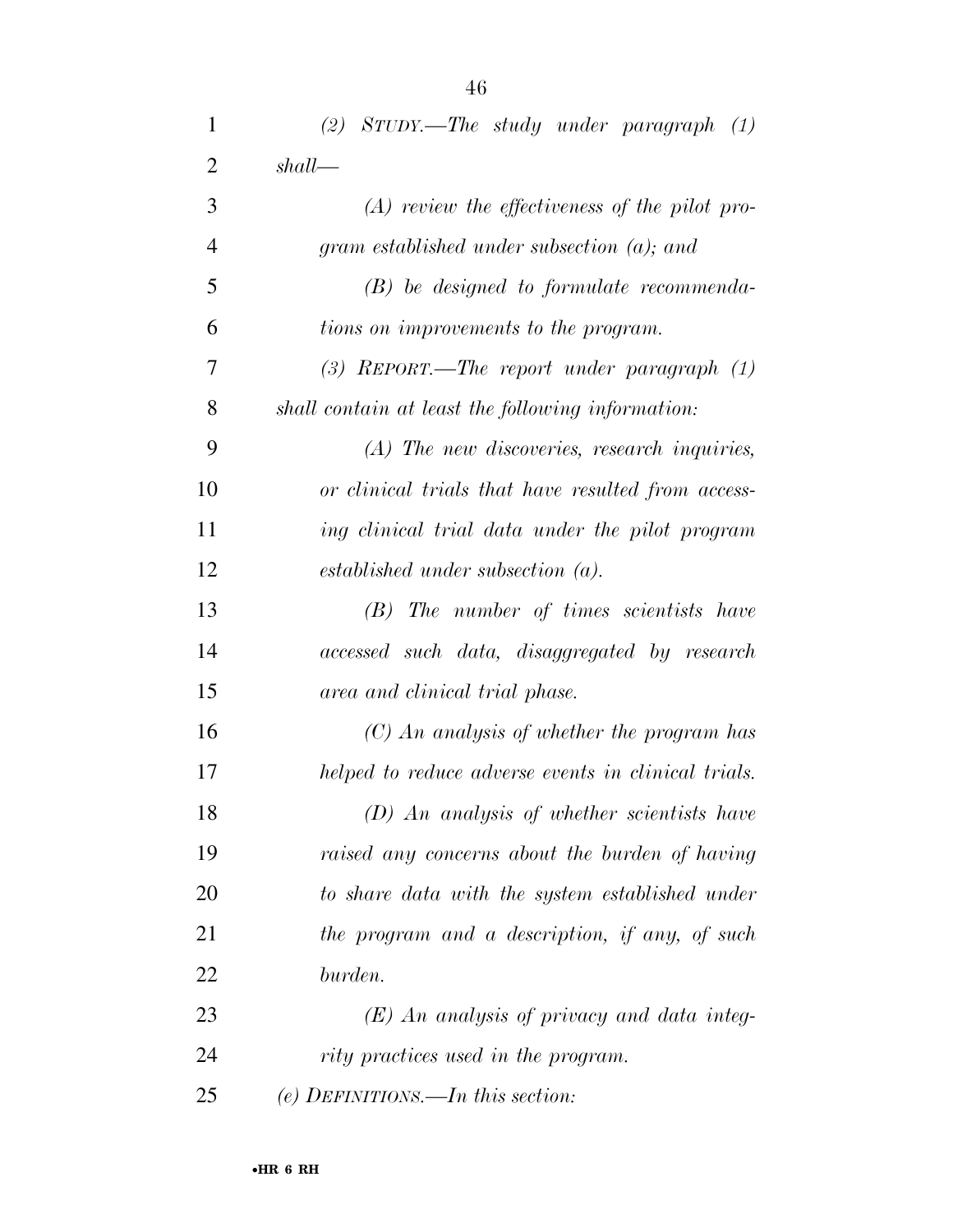| $\mathbf{1}$   | $(1)$ The term "eligible entity" means an entity                 |
|----------------|------------------------------------------------------------------|
| $\overline{2}$ | that has experienced personnel with clinical and other           |
| 3              | technical expertise in the biomedical sciences and bio-          |
| $\overline{4}$ | medical ethics and that is—                                      |
| 5              | $(A)$ an institution of higher education (as                     |
| 6              | such term is defined in section 1001 of the High-                |
| $\tau$         | er Education Act of 1965 (20 U.S.C. 1001)) or                    |
| 8              | a consortium of such institutions; or                            |
| 9              | $(B)$ an organization described in section                       |
| 10             | $501(c)(3)$ of title 26 of the Internal Revenue Code             |
| 11             | of 1986 and exempt from tax under section                        |
| 12             | $501(a)$ of such title.                                          |
| 13             | (2) The term "medical product" means a drug                      |
| 14             | (as defined in section $201(g)$ of the Federal Food,             |
| 15             | Drug, and Cosmetic Act $(21 \text{ U.S.C. } 331(g)))$ , a device |
| 16             | (as defined in section $201(h)$ of such Act (21 U.S.C.           |
| 17             | $331(h)$ , a biological product (as defined in section           |
| 18             | 351 of the Public Health Service Act (42 U.S.C.                  |
| 19             | $(262)$ , or any combination thereof.                            |
| 20             | $(3)$ The term "qualified clinical trial" means a                |
| 21             | clinical trial sponsored solely by an agency of the De-          |
| 22             | partment of Health and Human Services with respect               |
| 23             | to a medical product-                                            |
| 24             | $(A)$ that—                                                      |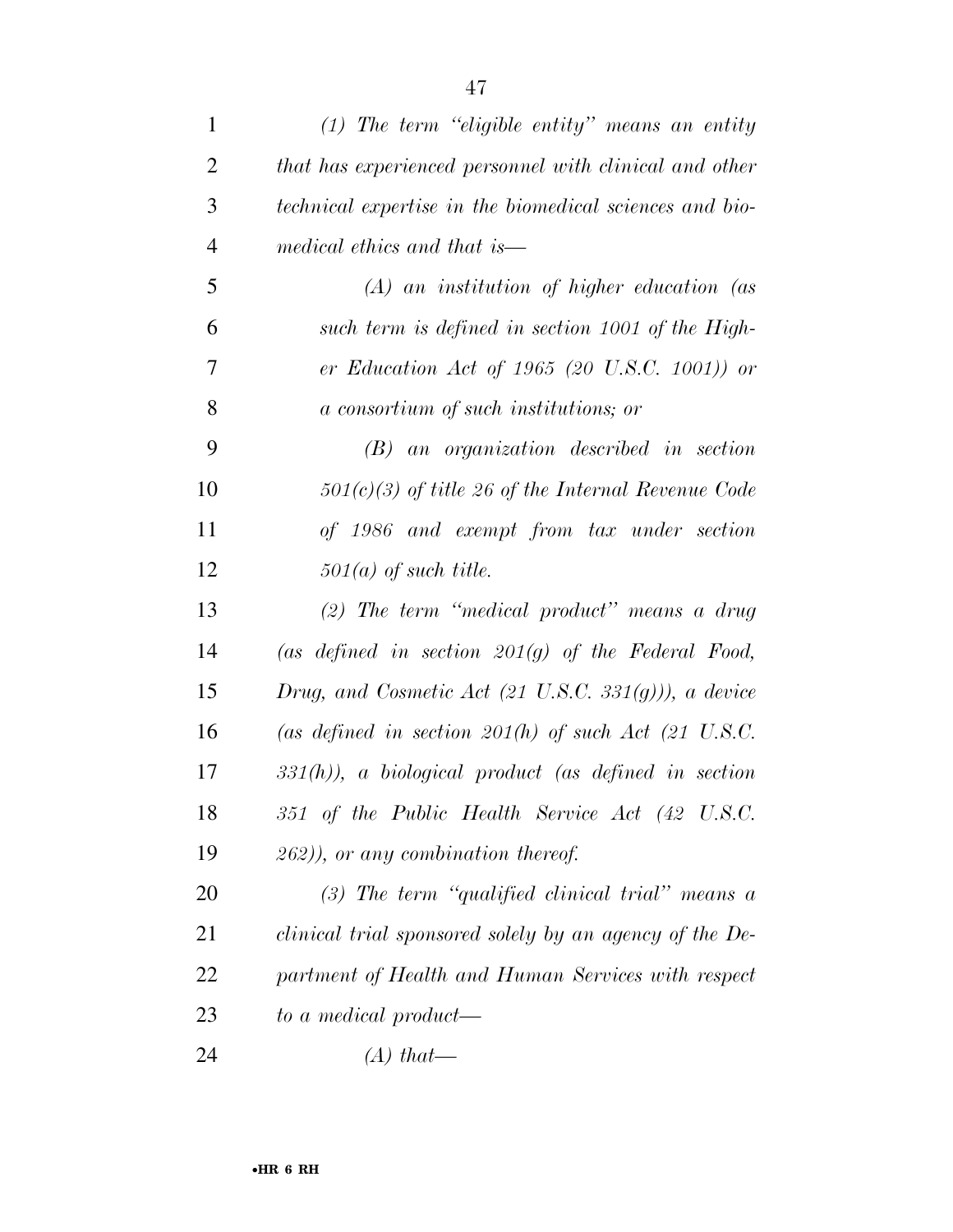| $\mathbf{1}$   | $(i)$ was approved or cleared under sec-             |
|----------------|------------------------------------------------------|
| $\overline{2}$ | tion 505, 510(k), or 515, or has an exemp-           |
| 3              | tion for investigational use in effect under         |
| $\overline{4}$ | section 505 or 520 $(m)$ , of the Federal Food,      |
| 5              | Drug, and Cosmetic Act (42 U.S.C. 301 et             |
| 6              | seq.); or                                            |
| $\tau$         | $(ii)$ was licensed under section 351 of             |
| 8              | the Public Health Service Act (42 U.S.C.             |
| 9              | 262) or has an exemption for investiga-              |
| 10             | tional use in effect under such section 351;         |
| 11             | or                                                   |
| 12             | $(B)$ that is an investigational product for         |
| 13             | which the original development was discontinued      |
| 14             | and with respect to which—                           |
| 15             | $(i)$ no additional work to support ap-              |
| 16             | proval, licensure, or clearance of such med-         |
| 17             | <i>ical product is being or is planned to be un-</i> |
| 18             | dertaken by the sponsor of the original de-          |
| 19             | velopment program, its successors, assigns,          |
| 20             | or collaborators; and                                |
| 21             | $(ii)$ the sponsor of the original inves-            |
| 22             | tigational development program has pro-              |
| 23             | vided its consent to the Secretary for inclu-        |
| 24             | sion of data regarding such product in the           |
| 25             | system established under this section.               |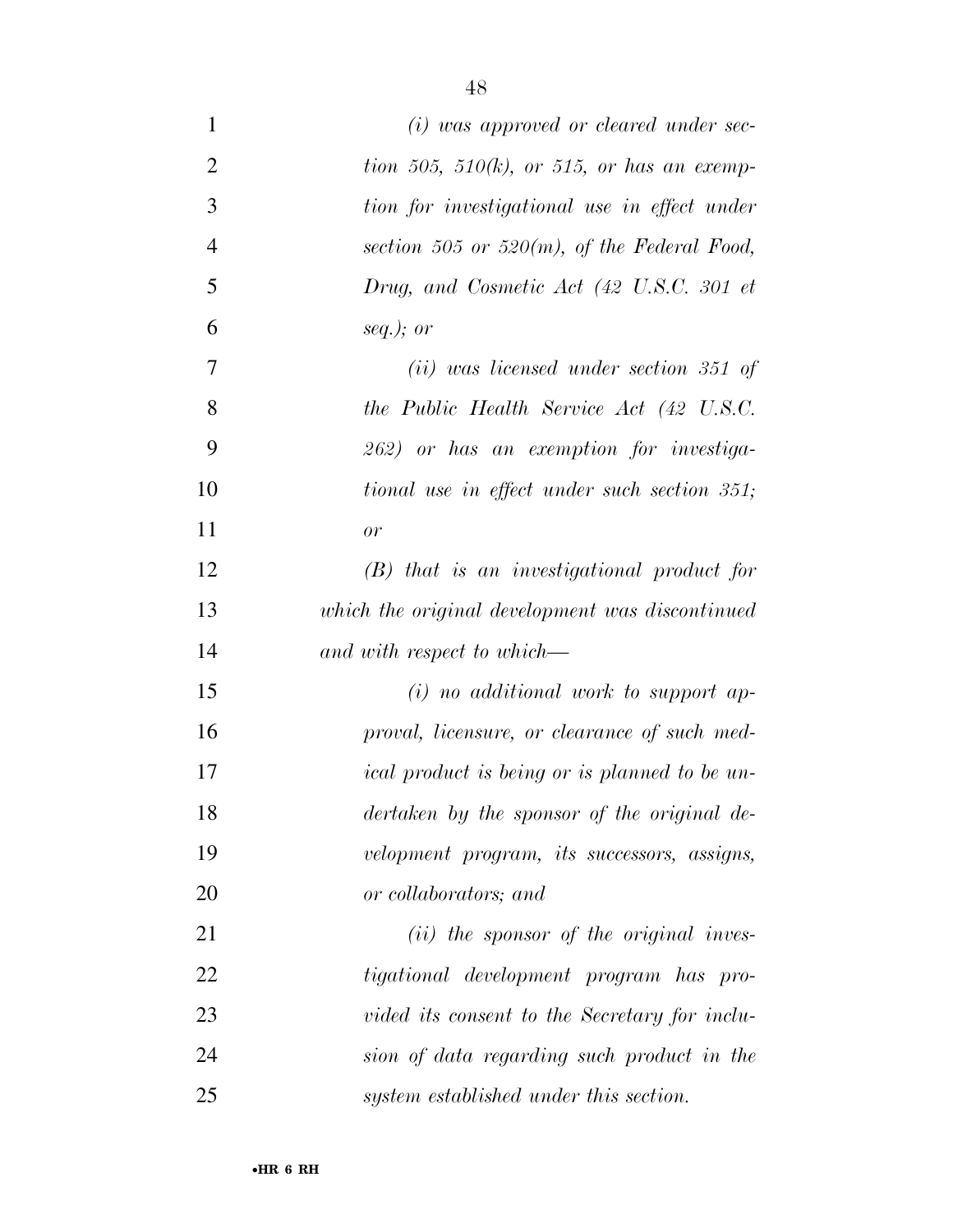| 1              | $(4)$ The term "registered user" means a scientific                            |
|----------------|--------------------------------------------------------------------------------|
| $\overline{2}$ | or medical researcher who has—                                                 |
| 3              | $(A)$ a legitimate biomedical research pur-                                    |
| $\overline{4}$ | pose for accessing information from the clinical                               |
| 5              | trials data system and has appropriate quali-                                  |
| 6              | fications to conduct such research; and                                        |
| 7              | $(B)$ agreed in writing not to transfer to any                                 |
| 8              | other person that is not a registered user de-iden-                            |
| 9              | tified clinical trial data from qualified clinical                             |
| 10             | trials accessed through an eligible entity, use                                |
| 11             | such data for reasons not specified in the re-                                 |
| 12             | search proposal, or seek to re-identify qualified                              |
| 13             | <i>clinical trial participants.</i>                                            |
| 14             | (5) The term "Secretary" means the Secretary of                                |
| 15             | <b>Health and Human Services.</b>                                              |
| 16             | SEC. 1122. NATIONAL NEUROLOGICAL DISEASES SURVEIL-                             |
| 17             | <b>LANCE SYSTEM.</b>                                                           |
| 18             | Part P of title III of the Public Health Service Act                           |
|                | 19 $(42 \text{ U.S.C. } 280g \text{ et seq.})$ is amended by adding at the end |
|                | 20 the following:                                                              |
| 21             | "SEC. 399V-6 SURVEILLANCE OF NEUROLOGICAL DISEASES.                            |
| 22             | "(a) In GENERAL.—The Secretary, acting through the                             |
|                | 23 Director of the Centers for Disease Control and Prevention                  |
|                | 24 and in coordination with other agencies as determined ap-                   |
|                | $25$ propriate by the Secretary, shall—                                        |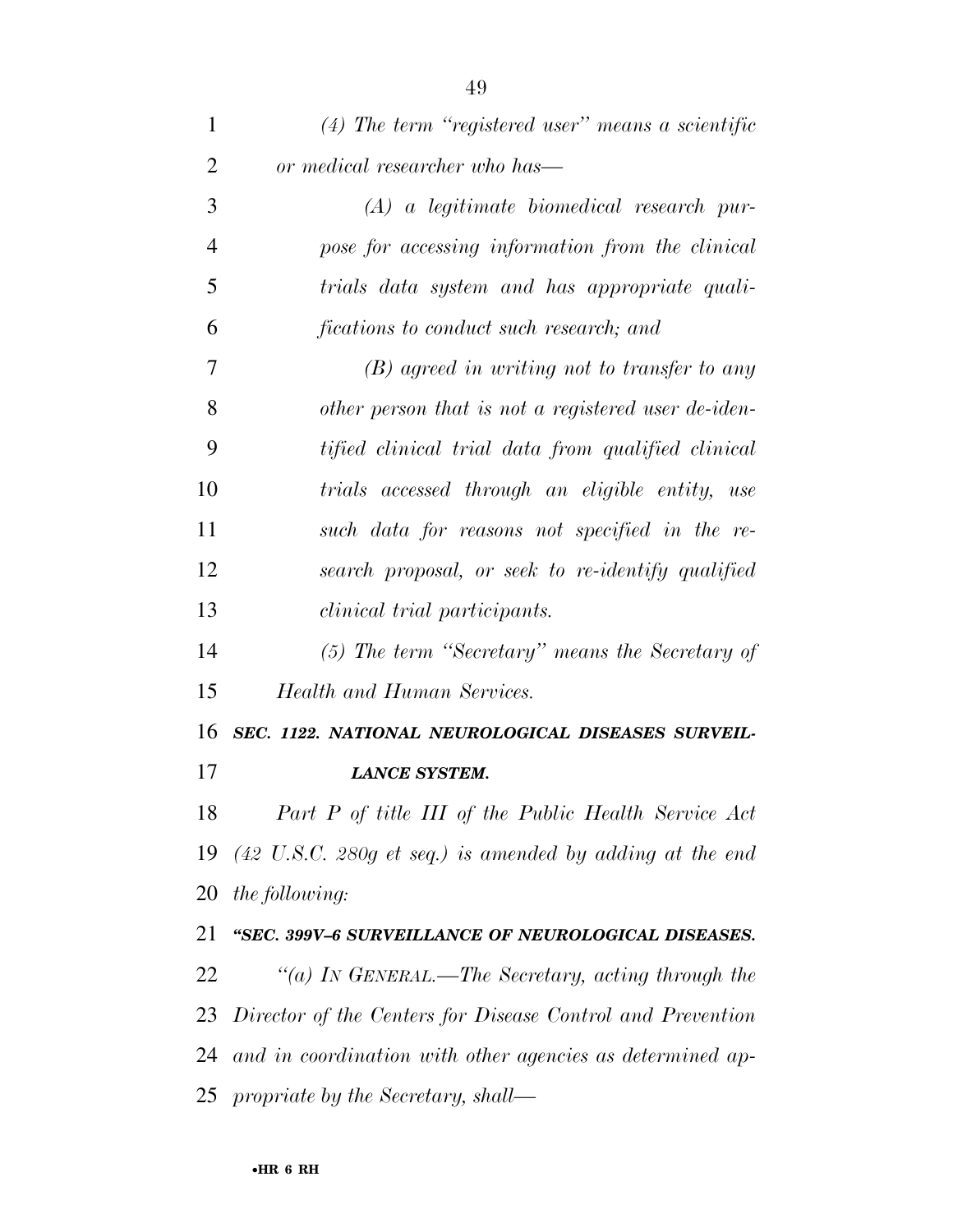| $\mathbf{1}$   | $\lq(1)$ enhance and expand infrastructure and ac-           |
|----------------|--------------------------------------------------------------|
| $\overline{2}$ | tivities to track the epidemiology of neurological dis-      |
| 3              | eases, including multiple sclerosis and Parkinson's          |
| $\overline{4}$ | disease; and                                                 |
| 5              | $\lq(2)$ incorporate information obtained through            |
| 6              | such activities into a statistically sound, scientifically   |
| 7              | credible, integrated surveillance system, to be known        |
| 8              | as the National Neurological Diseases Surveillance           |
| 9              | System.                                                      |
| 10             | "(b) RESEARCH.—The Secretary shall ensure that the           |
| 11             | National Neurological Diseases Surveillance System is de-    |
| 12             | signed in a manner that facilitates further research on neu- |
| 13             | <i>rological diseases.</i>                                   |
| 14             | "(c) CONTENT.—In carrying out subsection (a), the            |
| 15             | $Secretary-$                                                 |
| 16             | $\lq(1)$ shall provide for the collection and storage        |
| 17             | of information on the incidence and prevalence of            |
| 18             | neurological diseases in the United States;                  |
| 19             | $\lq(2)$ to the extent practicable, shall provide for        |
| 20             | the collection and storage of other available informa-       |
| 21             | tion on neurological diseases, such as information           |
| 22             | concerning                                                   |
| 23             | $\lq (A)$ demographics and other information                 |
| 24             | associated or possibly associated with<br>neuro-             |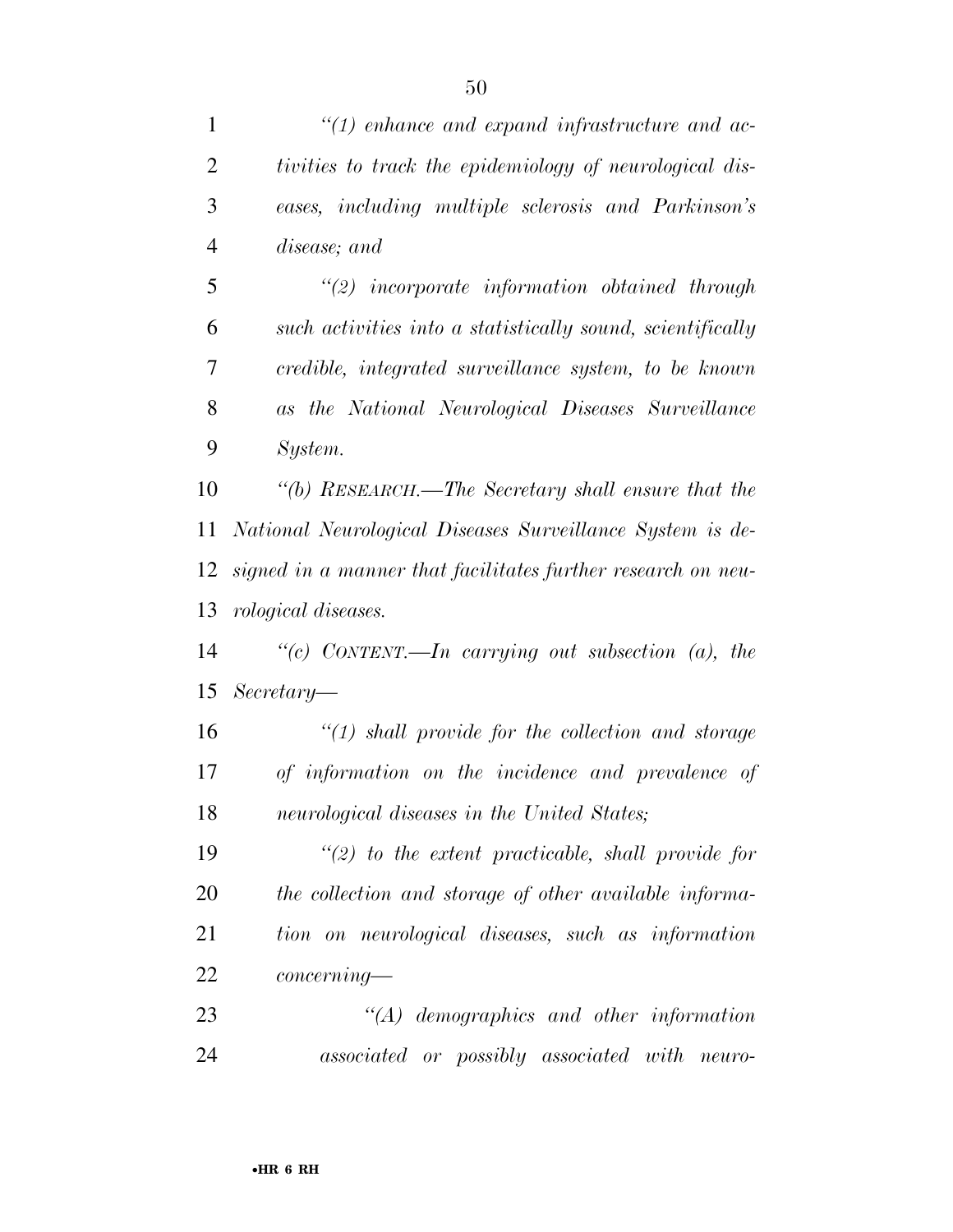| $\mathbf{1}$   | logical diseases, such as age, race, ethnicity, sex,      |
|----------------|-----------------------------------------------------------|
| $\overline{2}$ | <i>geographic location, and family history;</i>           |
| 3              | $\lq\lq(B)$ risk factors associated or possibly asso-     |
| $\overline{4}$ | ciated with neurological diseases, including ge-          |
| 5              | netic and environmental risk factors; and                 |
| 6              | $\lq(C)$ diagnosis and progression markers;               |
| 7              | $\lq(3)$ may provide for the collection and storage       |
| 8              | of information relevant to analysis on neurological       |
| 9              | diseases, such as information concerning-                 |
| 10             | "(A) the epidemiology of the diseases;                    |
| 11             | "(B) the natural history of the diseases;                 |
| 12             | $\lq\lq C$ ) the prevention of the diseases;              |
| 13             | $\lq (D)$ the detection, management, and treat-           |
| 14             | ment approaches for the diseases; and                     |
| 15             | $\lq\lq(E)$ the development of outcomes measures;         |
| 16             | and                                                       |
| 17             | $\lq(4)$ may address issues identified during the         |
| 18             | $consultation$ process under subsection $(d)$ .           |
| 19             | "(d) CONSULTATION.—In carrying out this section, the      |
| 20             | Secretary shall consult with individuals with appropriate |
| 21             | $expertise, including-$                                   |
| 22             | $"(1)$ epidemiologists with experience in disease         |
| 23             | surveillance or registries;                               |
| 24             | $\lq(2)$ representatives of national voluntary health     |
| 25             | associations that—                                        |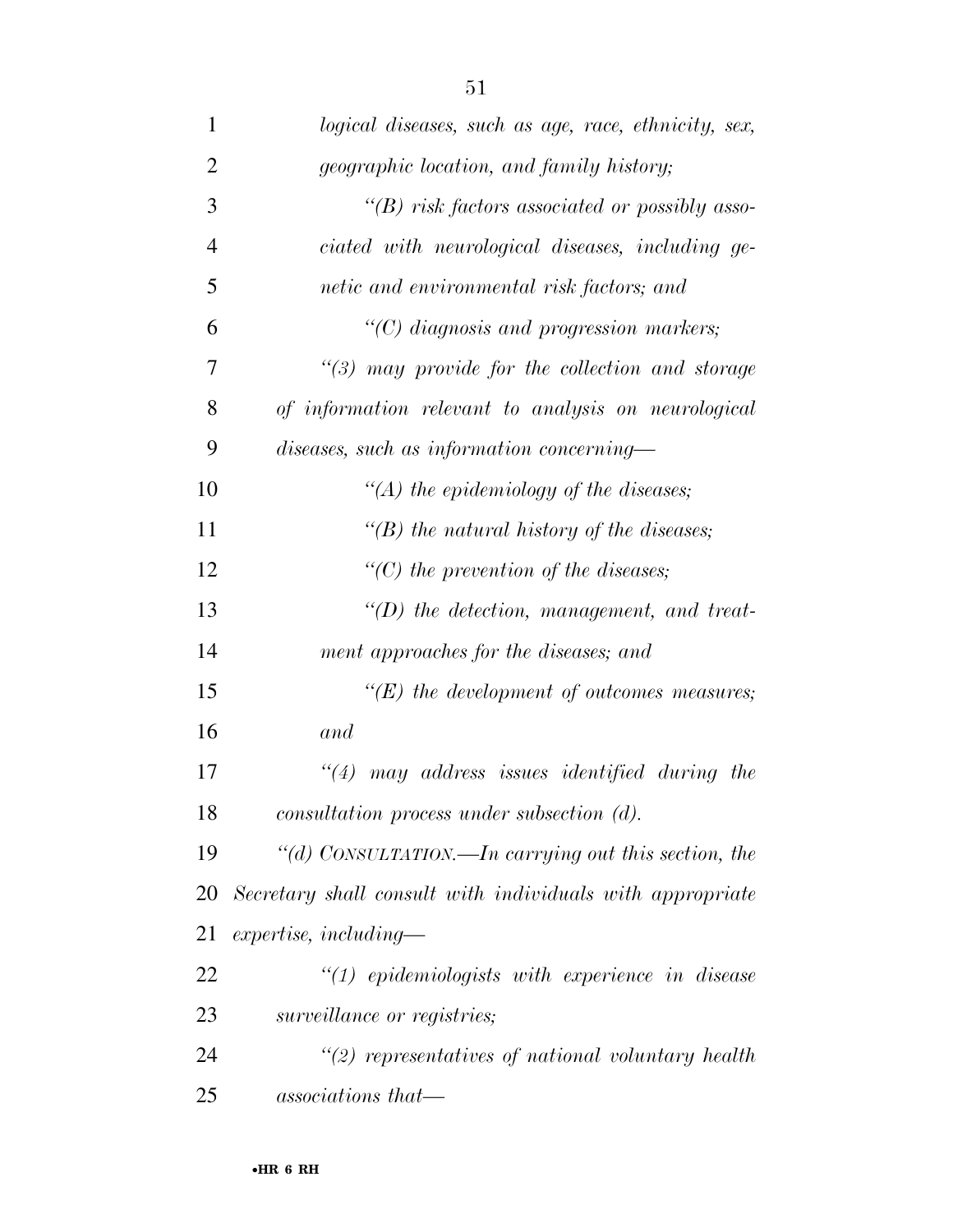| $\mathbf{1}$   | $\lq (A)$ focus on neurological diseases, includ-                      |
|----------------|------------------------------------------------------------------------|
| $\overline{2}$ | ing multiple sclerosis and Parkinson's disease;                        |
| 3              | and                                                                    |
| $\overline{4}$ | $\lq\lq(B)$ have demonstrated experience in re-                        |
| 5              | search, care, or patient services;                                     |
| 6              | $\lq(3)$ health information technology experts or                      |
| 7              | other information management specialists;                              |
| 8              | $\lq(4)$ clinicians with expertise in neurological                     |
| 9              | diseases; and                                                          |
| 10             | $\lq(5)$ research scientists with experience con-                      |
| 11             | ducting translational research or utilizing surveil-                   |
| 12             | lance systems for scientific research purposes.                        |
| 13             | "(e) GRANTS.—The Secretary may award grants to,                        |
| 14             | or enter into contracts or cooperative agreements with, pub-           |
| 15             | <i>lic</i> or private nonprofit entities to carry out activities under |
| 16             | <i>this section.</i>                                                   |
| 17             | "(f) COORDINATION WITH OTHER FEDERAL, STATE,                           |
| 18             | $AND$ LOCAL AGENCIES.—Subject to subsection $(h)$ , the Sec-           |
| 19             | retary shall make information and analysis in the National             |
| 20             | Neurological Diseases Surveillance System available, as ap-            |
| 21             | propriate                                                              |
| 22             | $"(1)$ to Federal departments and agencies, such                       |
| 23             | as the National Institutes of Health, the Food and                     |
| 24             | Drug Administration, the Centers for Medicare &                        |
| 25             | Medicaid Services, the Agency for Healthcare Re-                       |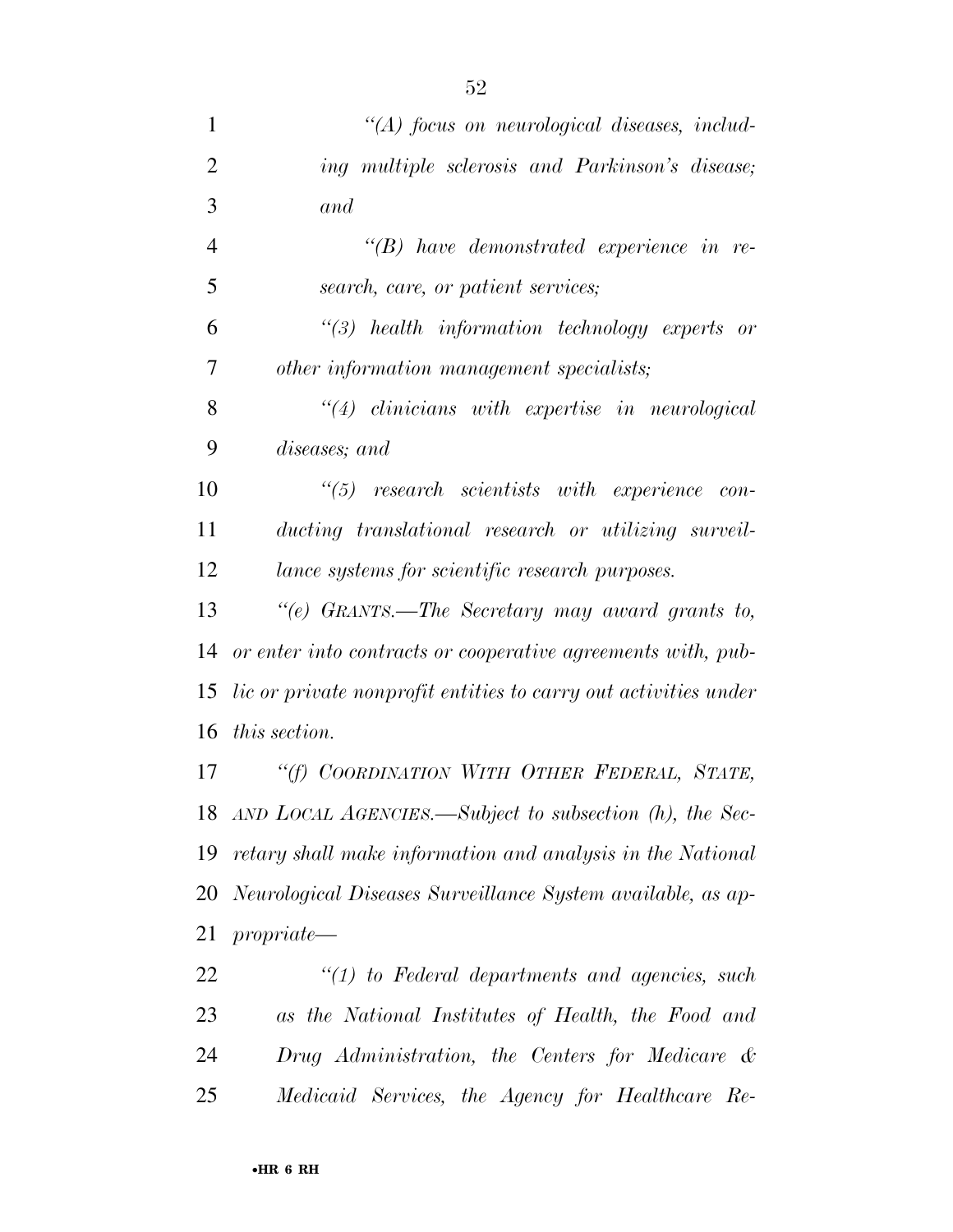| $\mathbf{1}$   | search and Quality, the Department of Veterans Af-           |
|----------------|--------------------------------------------------------------|
| $\overline{2}$ | fairs, and the Department of Defense; and                    |
| 3              | $"(2)$ to State and local agencies.                          |
| $\overline{4}$ | "(g) PUBLIC ACCESS.—Subject to subsection $(h)$ , the        |
| 5              | Secretary shall make information and analysis in the Na-     |
| 6              | tional Neurological Diseases Surveillance System available,  |
| 7              | as appropriate, to the public, including researchers.        |
| 8              | "(h) $PRIVACY$ . The Secretary shall ensure that pri-        |
| 9              | vacy and security protections applicable to the National     |
| 10             | Neurological Diseases Surveillance System are at least as    |
| 11             | stringent as the privacy and security protections under      |
| 12             | HIPAA privacy and security law (as defined in section        |
|                | 13 $3009(a)(2)$ ).                                           |
| 14             | "(i) REPORT.—Not later than 4 years after the date           |
| 15             | of the enactment of this section, the Secretary shall submit |
| 16             | a report to the Congress concerning the implementation of    |
| 17             | this section. Such report shall include information on—      |
| 18             | $\lq(1)$ the development and maintenance of the              |
| 19             | National Neurological Diseases Surveillance System;          |
| 20             | $\lq(2)$ the type of information collected and stored        |
| 21             | <i>in the System;</i>                                        |
| 22             | $\lq(3)$ the use and availability of such informa-           |
| 23             | tion, including guidelines for such use; and                 |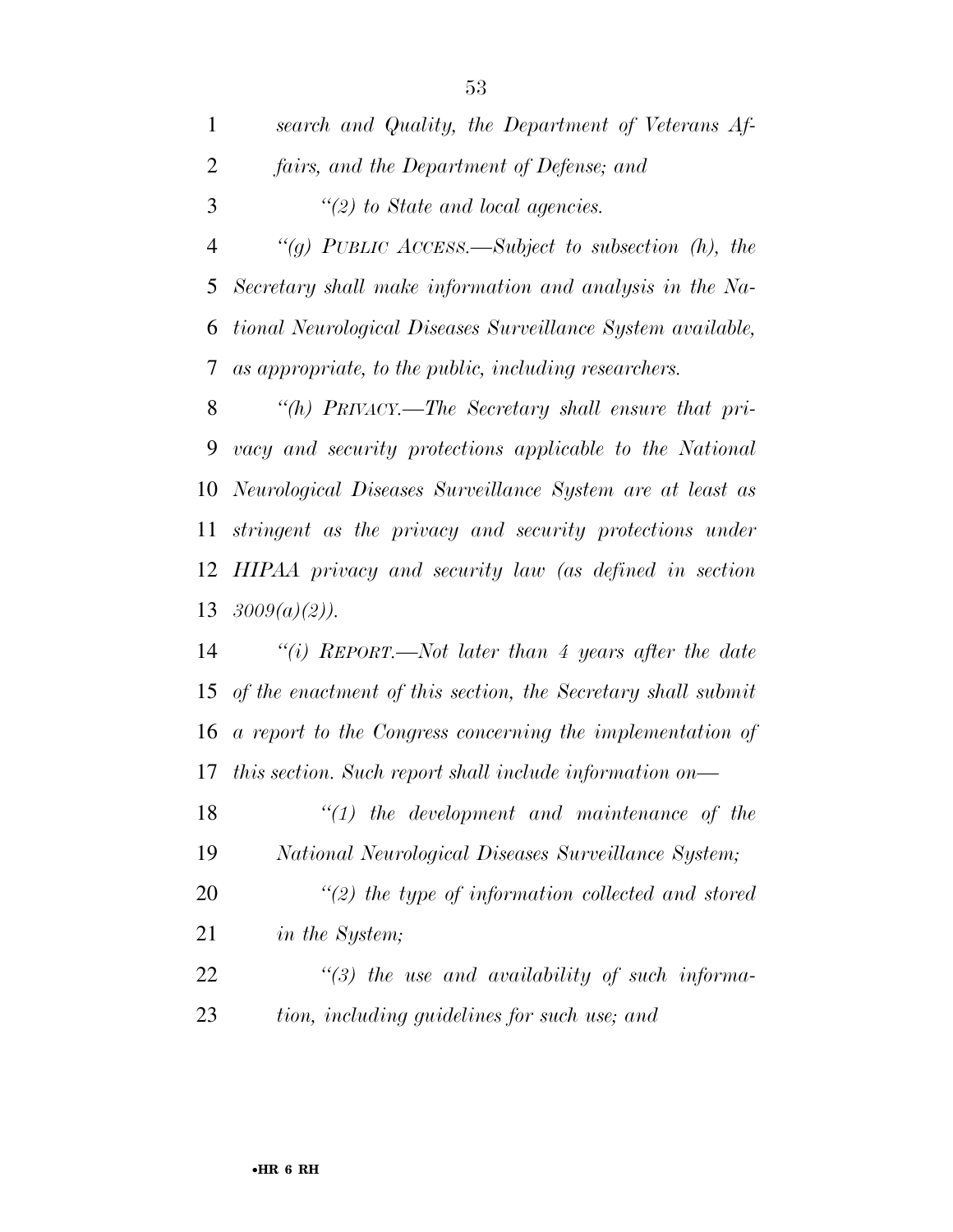*''(4) the use and coordination of databases that collect or maintain information on neurological dis-eases.* 

 *''(j) DEFINITION.—In this section, the term 'national voluntary health association' means a national nonprofit organization with chapters, other affiliated organizations, or networks in States throughout the United States.* 

 *''(k) AUTHORIZATION OF APPROPRIATIONS.—To carry out this section, there is authorized to be appropriated \$5,000,000 for each of fiscal years 2016 through 2020.''.* 

### *SEC. 1123. DATA ON NATURAL HISTORY OF DISEASES.*

 *(a) SENSE OF CONGRESS.—It is the sense of the Con- gress that studies on the natural history of diseases can help to facilitate and expedite the development of medical prod-ucts for such diseases.* 

 *(b) AUTHORITY.—Part A of title II of the Public Health Service Act (42 U.S.C. 202 et seq.) is amended by adding at the end the following:* 

*''SEC. 229A. DATA ON NATURAL HISTORY OF DISEASES.* 

 *''(a) IN GENERAL.—The Secretary may, for the pur-poses described in subsection (b)—* 

 *''(1) participate in public-private partnerships engaged in one or more activities specified in sub-section (c); and*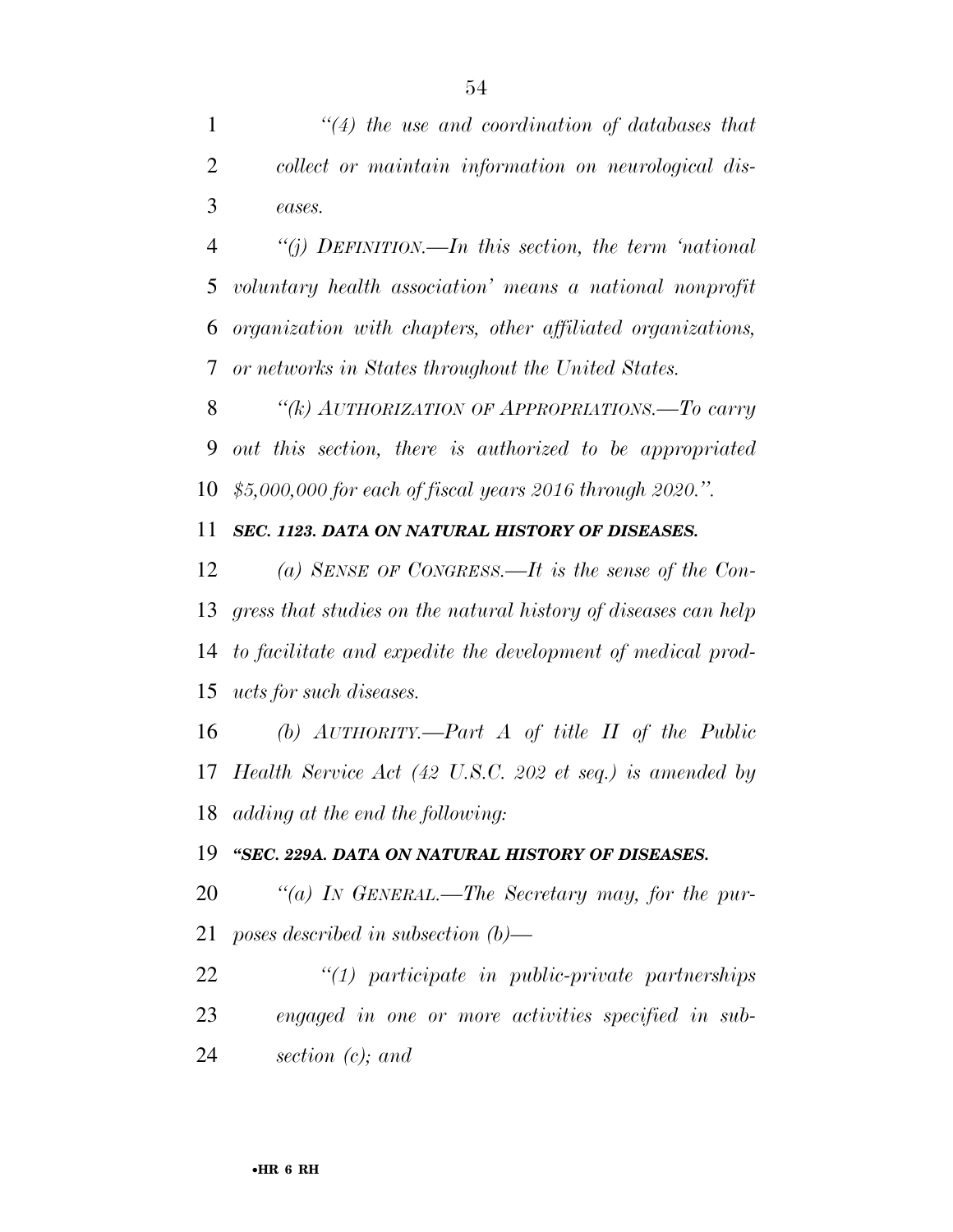*''(2) award grants to patient advocacy groups or other organizations determined appropriate by the Secretary.* 

 *''(b) PURPOSES DESCRIBED.—The purposes described in this subsection are to establish or facilitate the collection, maintenance, analysis, and interpretation of data regard- ing the natural history of diseases, with a particular focus on rare diseases.* 

 *''(c) ACTIVITIES OF PUBLIC-PRIVATE PARTNER- SHIPS.—The activities of public-private partnerships in which the Secretary may participate for purposes of this section include—* 

 *''(1) cooperating with other entities that sponsor or maintain disease registries, including disease reg- istries and disease registry platforms for rare dis-eases;* 

 *''(2) developing or enhancing a secure informa-tion technology system that—* 

 *''(A) has the capacity to support data needs across a wide range of disease studies;* 

 *''(B) is easily modified as knowledge is gained during such studies; and* 

 *''(C) is capable of handling increasing amounts of data as more studies are carried out; and*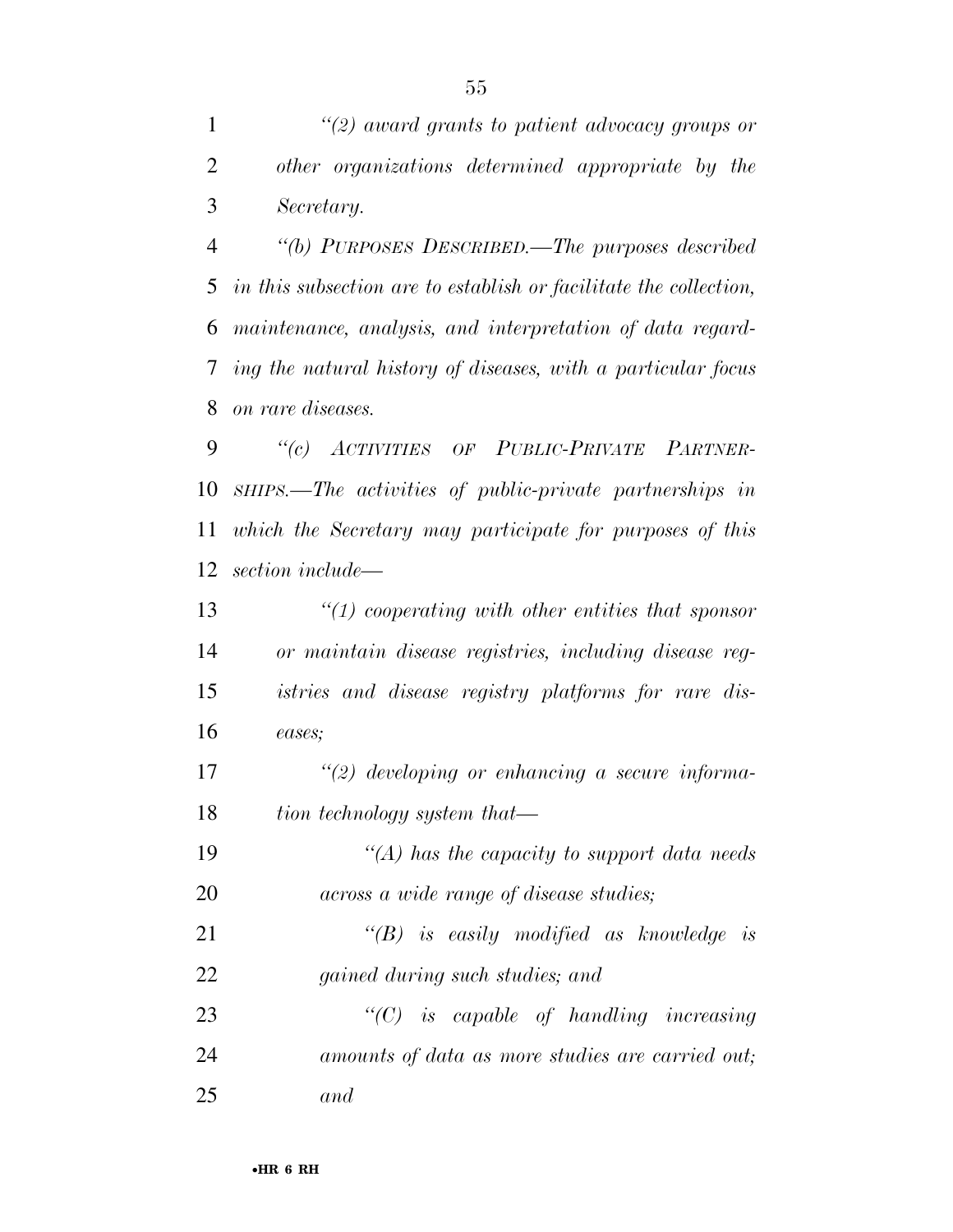*''(3) providing advice to clinical researchers, pa- tient advocacy groups, and other entities with respect to— ''(A) the design and conduct of disease stud- ies; ''(B) the modification of any such ongoing studies; and ''(C) addressing associated patient privacy issues. ''(d) AVAILABILITY OF DATA ON NATURAL HISTORY OF DISEASES.—Data relating to the natural history of diseases obtained, aggregated, or otherwise maintained by a public- private partnership in which the Secretary participates under subsection (a) shall be made available, consistent with otherwise applicable Federal and State privacy laws, to the public (including patient advocacy groups, research- ers, and drug developers) to help to facilitate and expedite medical product development programs. ''(e) CONFIDENTIALITY.—Notwithstanding subsection (d), nothing in this section authorizes the disclosure of any information that is a trade secret or commercial or finan- cial information that is privileged or confidential and sub-ject to section 552(b)(4) of title 5, United States Code, or* 

*section 1905 of title 18, United States Code.*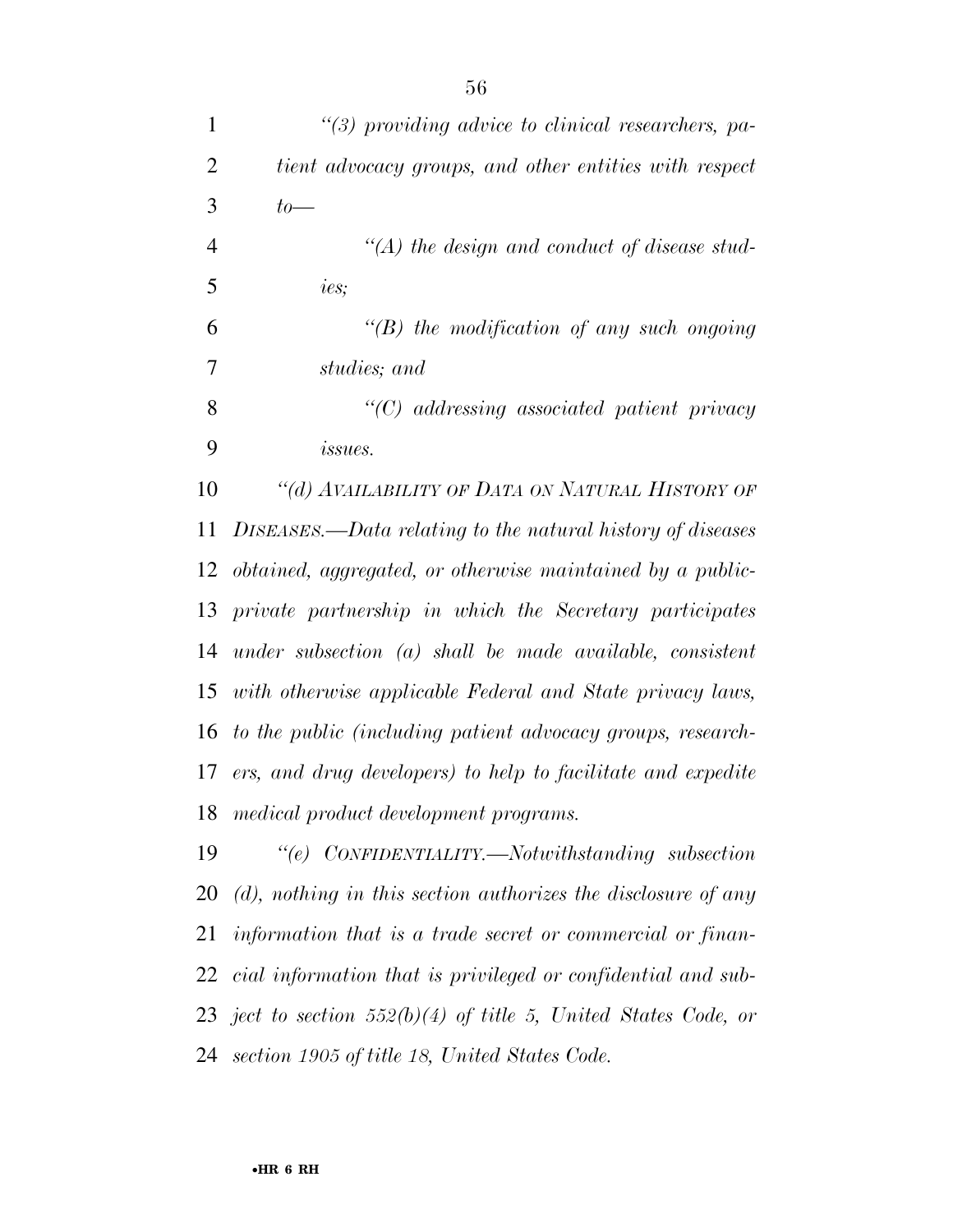*''(f) AUTHORIZATION OF APPROPRIATIONS.—There is authorized to be appropriated to carry out this section \$5,000,000 for each of fiscal years 2016 through 2020.''.* 

 *SEC. 1124. ACCESSING, SHARING, AND USING HEALTH DATA FOR RESEARCH PURPOSES.* 

 *(a) IN GENERAL.—(1) The HITECH Act (title XIII of division A of Public Law 111–5) is amended by adding at the end of subtitle D of such Act (42 U.S.C. 17921 et seq.) the following:* 

### *''PART 4—ACCESSING, SHARING, AND USING*

*HEALTH DATA FOR RESEARCH PURPOSES* 

### *''SEC. 13441. REFERENCES.*

*''In this part:* 

 *''(1) THE RULE.—References to 'the Rule' refer to part 160 or part 164, as appropriate, of title 45, Code of Federal Regulations (or any successor regula-tion).* 

 *''(2) PART 164.—References to a specified section of 'part 164', refer to such specified section of part 164 of title 45, Code of Federal Regulations (or any successor section).* 

## *''SEC. 13442. DEFINING HEALTH DATA RESEARCH AS PART OF HEALTH CARE OPERATIONS.*

 *''(a) IN GENERAL.—Subject to subsection (b), the Sec-retary shall revise or clarify the Rule to allow the use and*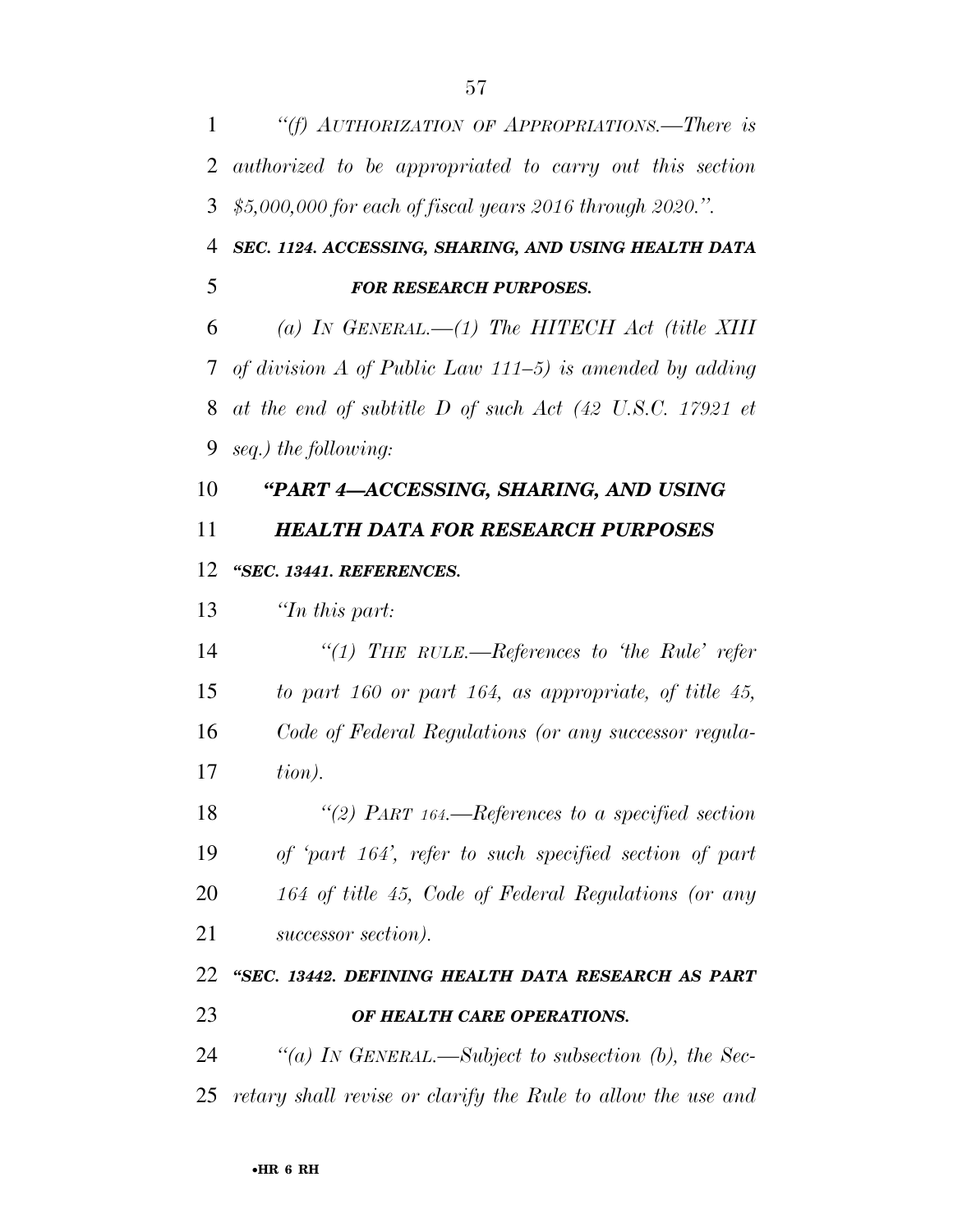*disclosure of protected health information by a covered enti- ty for research purposes, including studies whose purpose is to obtain generalizable knowledge, to be treated as the use and disclosure of such information for health care oper- ations described in subparagraph (1) of the definition of health care operations in section 164.501 of part 164.* 

 *''(b) MODIFICATIONS TO RULES FOR DISCLOSURES FOR HEALTH CARE OPERATIONS.—In applying section 164.506 of part 164 to the disclosure of protected health in-formation described in subsection (a)—* 

 *''(1) the Secretary shall revise or clarify the Rule so that the disclosure may be made by the covered en-tity to only—* 

 *''(A) another covered entity for health care operations (as defined in section 164.501 of part 164);* 

 *''(B) a business associate that has entered into a contract under section 164.504(e) of part 164 with a disclosing covered entity to perform health care operations; or* 

 *''(C) a business associate that has entered into a contract under section 164.504(e) of part 164 for the purpose of data aggregation (as de-fined in section 164.501 of part 164); and*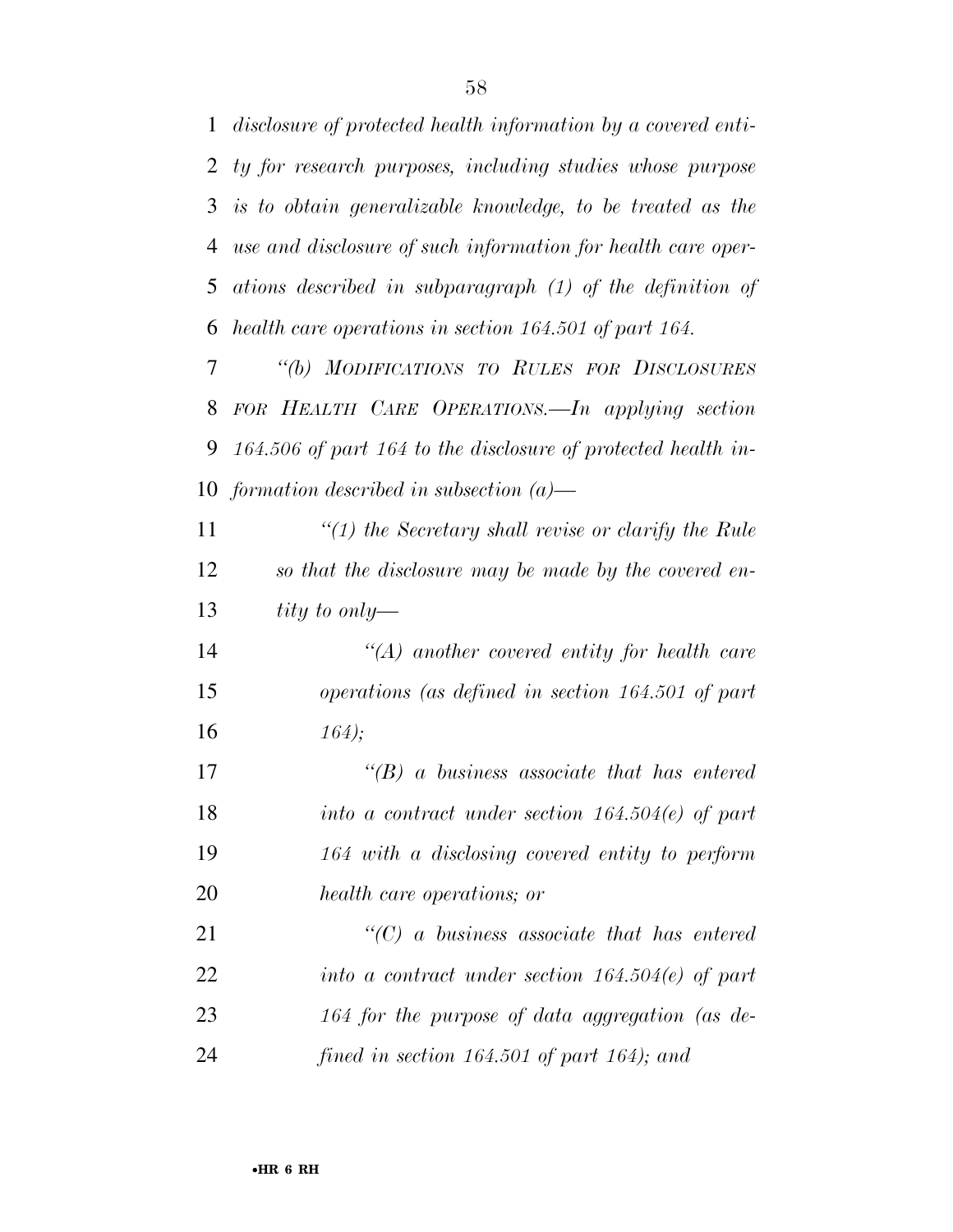| 1              | $\lq(2)$ the Secretary shall further revise or clarify             |
|----------------|--------------------------------------------------------------------|
| $\overline{2}$ | the Rule so that the limitation specified by section               |
| 3              | $164.506(c)(4)$ of part 164 does not apply to disclo-              |
| $\overline{4}$ | sures that are described by subsection $(a)$ .                     |
| 5              | "(c) RULE OF CONSTRUCTION.—This section shall not                  |
| 6              | be construed as prohibiting or restricting a use or disclosure     |
| 7              | of protected health information for research purposes that         |
| 8              | is otherwise permitted under part 164.                             |
| 9              | "SEC.<br>13443. TREATING DISCLOSURES OF PROTECTED                  |
| 10             | <b>HEALTH INFORMATION FOR RESEARCH SIMI-</b>                       |
| 11             | LARLY TO DISCLOSURES OF SUCH INFORMA-                              |
| 12             | TION FOR PUBLIC HEALTH PURPOSES.                                   |
| 13             | "(a) REMUNERATION.—The Secretary shall revise or                   |
| 14             | clarify the Rule so that disclosures of protected health infor-    |
| 15             | mation for research purposes are not subject to the limita-        |
| 16             | in<br>remuneration described<br>tion<br>section<br>$\overline{on}$ |
|                | 17 $164.502(a)(5)(ii)(B)(2)(ii)$ of part 164.                      |
| 18             | "(b) PERMITTED USES AND DISCLOSURES.—The Sec-                      |
| 19             | retary shall revise or clarify the Rule so that research ac-       |
| 20             | tivities, including comparative research activities, related       |
| 21             | to the quality, safety, or effectiveness of a product or activ-    |
| 22             | ity that is regulated by the Food and Drug Administration          |
| 23             | are included as public health activities for purposes of           |
|                | 24 which a covered entity may disclose protected health infor-     |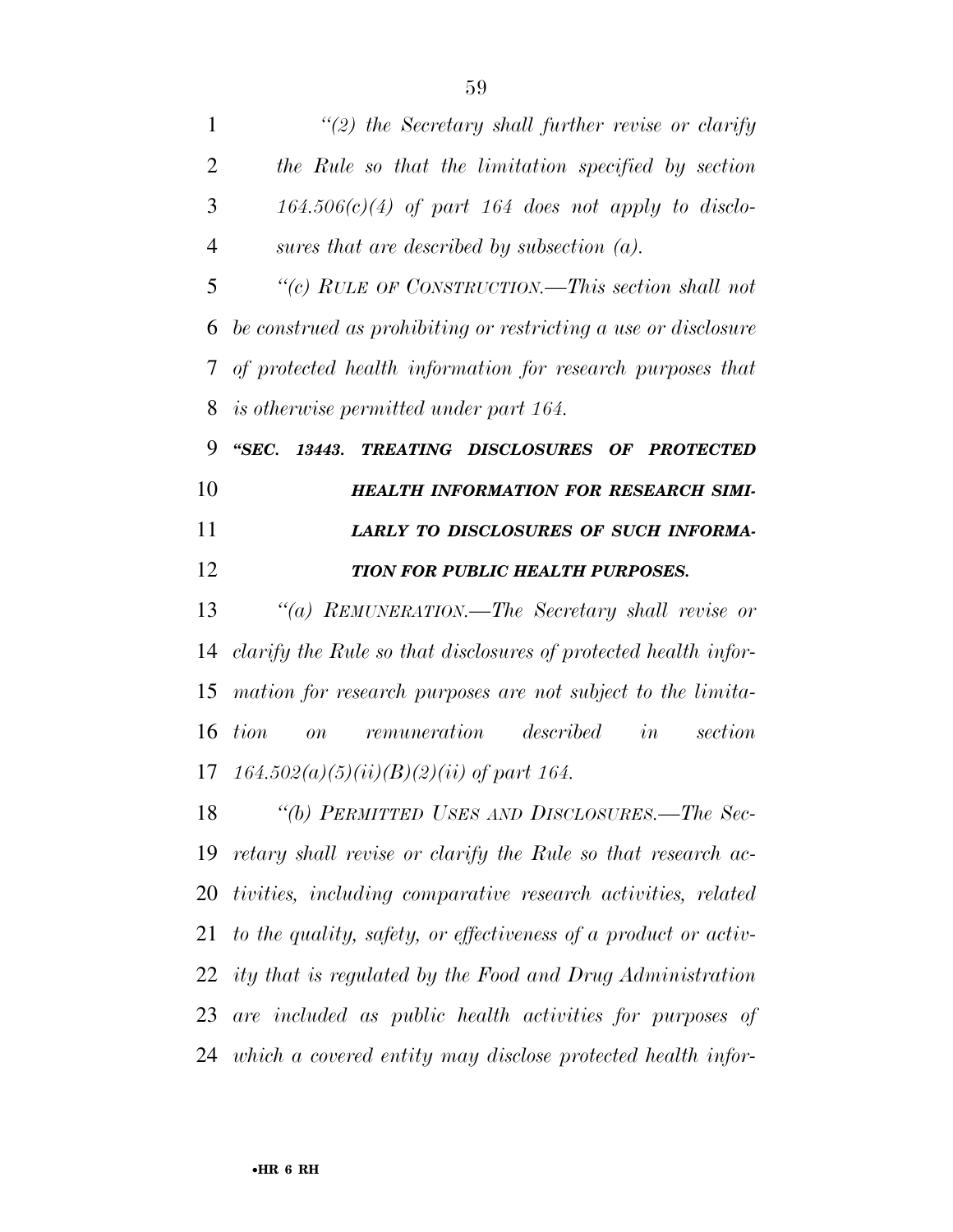## *''SEC. 13444. PERMITTING REMOTE ACCESS TO PROTECTED HEALTH INFORMATION BY RESEARCHERS.*

 *''The Secretary shall revise or clarify the Rule so that subparagraph (B) of section 164.512(i)(1)(ii) of part 164 (prohibiting the removal of protected health information by a researcher) shall not prohibit remote access to health in-formation by a researcher so long as—* 

 *''(1) appropriate security and privacy safe- guards are maintained by the covered entity and the researcher; and* 

 *''(2) the protected health information is not cop-ied or otherwise retained by the researcher.* 

 *''SEC. 13445. ALLOWING ONE-TIME AUTHORIZATION OF USE AND DISCLOSURE OF PROTECTED HEALTH* 

*INFORMATION FOR RESEARCH PURPOSES.* 

 *''(a) IN GENERAL.—The Secretary shall revise or clar- ify the Rule to specify that an authorization for the use or disclosure of protected health information, with respect to an individual, for future research purposes shall be deemed to contain a sufficient description of the purpose of the use or disclosure if the authorization—* 

 *''(1) sufficiently describes the purposes such that it would be reasonable for the individual to expect*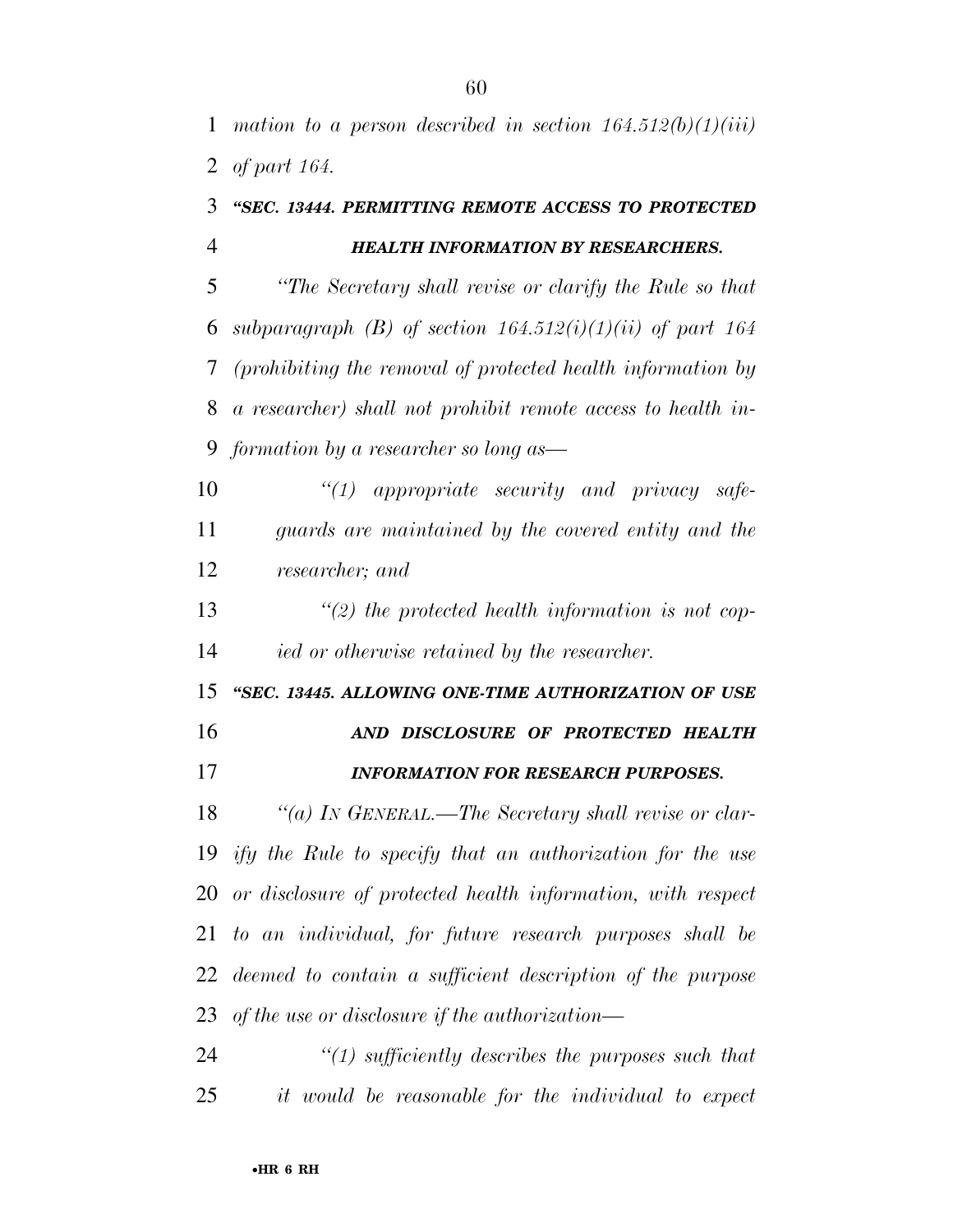| $\mathbf{1}$   | that the protected health information could be used or             |
|----------------|--------------------------------------------------------------------|
| $\overline{2}$ | disclosed for such future research;                                |
| 3              | $\lq(2)$ either—                                                   |
| $\overline{4}$ | $\lq (A)$ states that the authorization will ex-                   |
| 5              | pire on a particular date or on the occurrence of                  |
| 6              | <i>a particular event; or</i>                                      |
| 7              | $\lq\lq B$ states that the authorization will re-                  |
| 8              | main valid unless and until it is revoked by the                   |
| 9              | individual; and                                                    |
| 10             | $\lq(3)$ provides instruction to the individual on                 |
| 11             | how to revoke such authorization at any time.                      |
| 12             | "(b) REVOCATION OF AUTHORIZATION.—The Sec-                         |
| 13             | retary shall revise or clarify the Rule to specify that, if an     |
| 14             | individual revokes an authorization for future research pur-       |
| 15             | poses such as is described by subsection $(a)$ , the covered enti- |
| 16             | ty may not make any further uses or disclosures based on           |
| 17             | that authorization, except, as provided in paragraph $(b)(5)$      |
|                | 18 of section 164.508 of part 164, to the extent that the covered  |
| 19             | entity has taken action in reliance on the authorization.".        |
| 20             | (2) The table of sections in section 13001(b) of such              |
| 21             | Act is amended by adding at the end of the items relating          |
|                | 22 to subtitle $D$ the following new items:                        |
|                |                                                                    |

*''PART 4—ACCESSING, SHARING, AND USING HEALTH DATA FOR RESEARCH PURPOSES*

*''Sec. 13441. References.* 

*''Sec. 13442. Defining health data research as part of health care operations.* 

*''Sec. 13443. Treating disclosures of protected health information for research similarly to disclosures of such information for public health purposes.*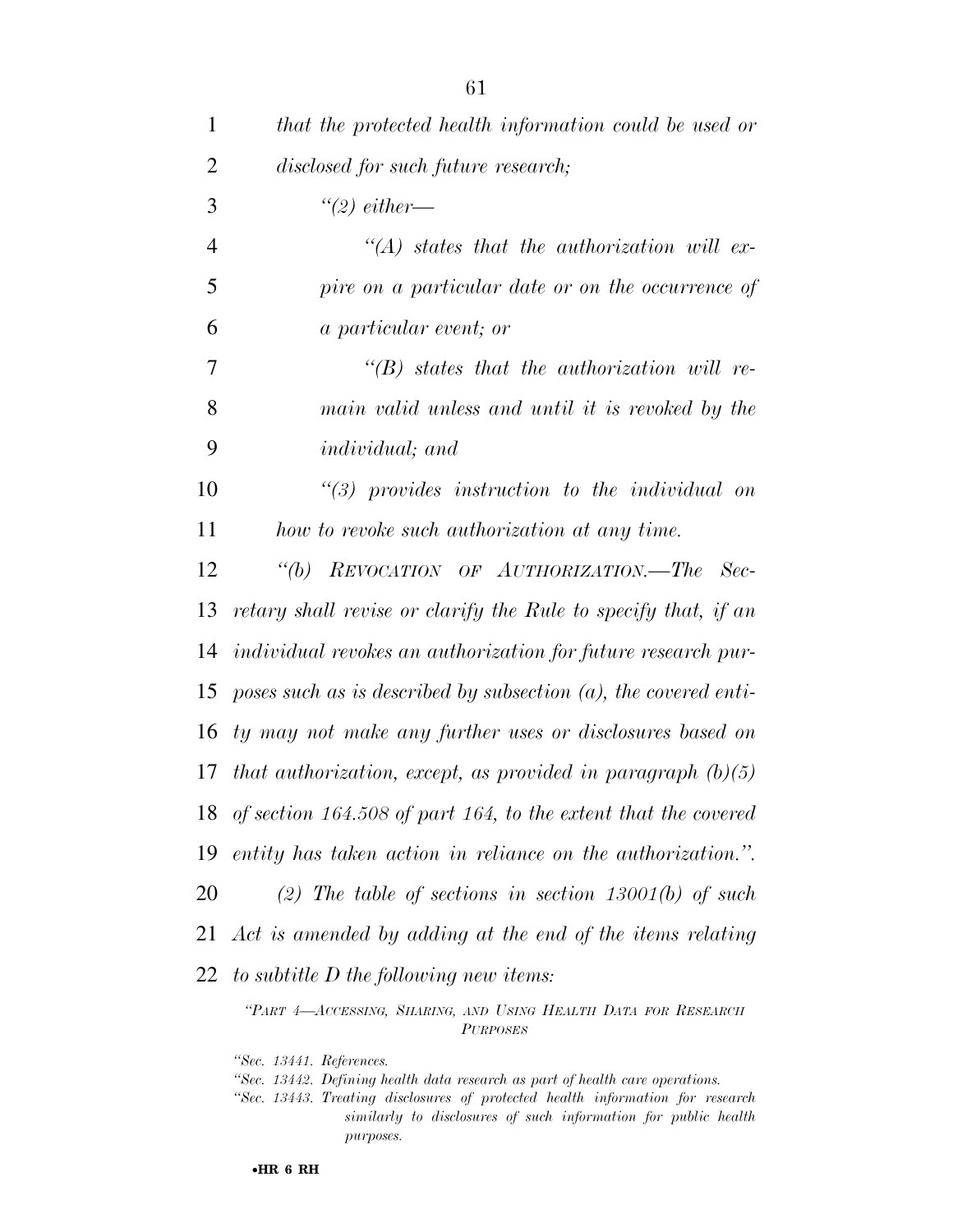*''Sec. 13444. Permitting remote access to protected health information by researchers. ''Sec. 13445. Allowing one-time authorization of use and disclosure of protected health information for research purposes.''.* 

 *(b) REVISION OF REGULATIONS.—Not later than 12 months after the date of the enactment of this Act, the Sec- retary of Health and Human Services shall revise and clar- ify the provisions of title 45, Code of Federal Regulations, for consistency with part 4 of subtitle D of the HITECH Act, as added by subsection (a).* 

## *Subtitle H—Council for 21st Century Cures*

*SEC. 1141. COUNCIL FOR 21ST CENTURY CURES.* 

 *Title II of the Public Health Service Act (42 U.S.C. 202 et seq.) is amended by adding at the end the following:* 

*''PART E—COUNCIL FOR 21ST CENTURY CURES* 

### *''SEC. 281. ESTABLISHMENT.*

 *''A nonprofit corporation to be known as the Council for 21st Century Cures (referred to in this part as the 'Council') shall be established in accordance with this sec- tion. The Council shall be a public-private partnership headed by an Executive Director (referred to in this part as the 'Executive Director'), appointed by the members of the Board of Directors. The Council shall not be an agency or instrumentality of the United States Government.*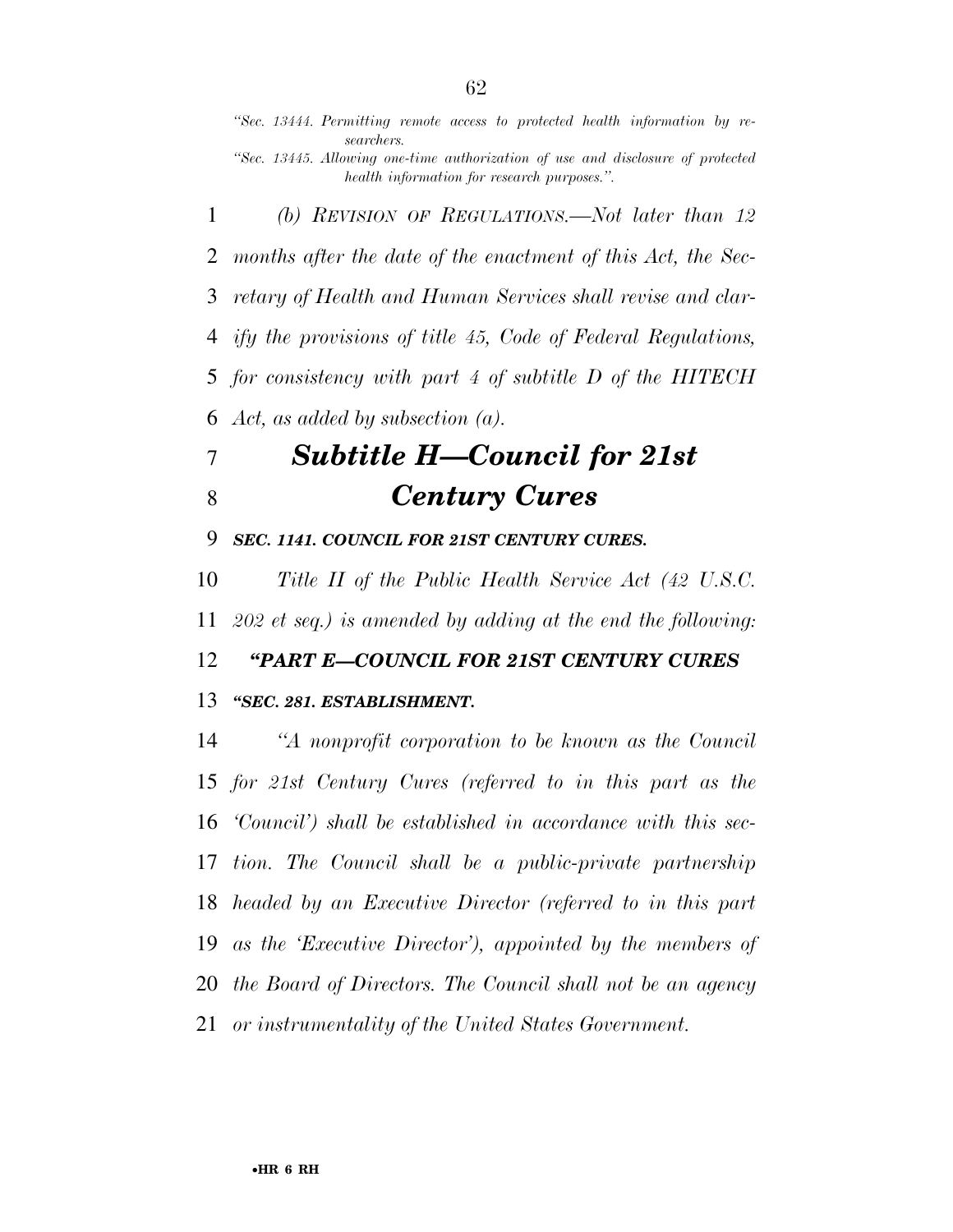#### *''SEC. 281A. PURPOSE.*

 *''The purpose of the Council is to accelerate the dis- covery, development, and delivery in the United States of innovative cures, treatments, and preventive measures for patients.* 

#### *''SEC. 281B. DUTIES.*

 *''For the purpose described in section 281A, the Coun-cil shall—* 

 *''(1) foster collaboration and coordination among the entities that comprise the Council, including aca- demia, government agencies, industry, health care payors and providers, patient advocates, and others engaged in the cycle of discovery, development, and delivery of life-saving and health-enhancing innova-tive interventions;* 

 *''(2) undertake communication and dissemina-tion activities;* 

 *''(3) publish information on the activities funded under section 281D;* 

 *''(4) establish a strategic agenda for accelerating the discovery, development, and delivery in the United States of innovative cures, treatments, and preventive measures for patients;* 

 *''(5) identify gaps and opportunities within and across the discovery, development, and delivery cycle;*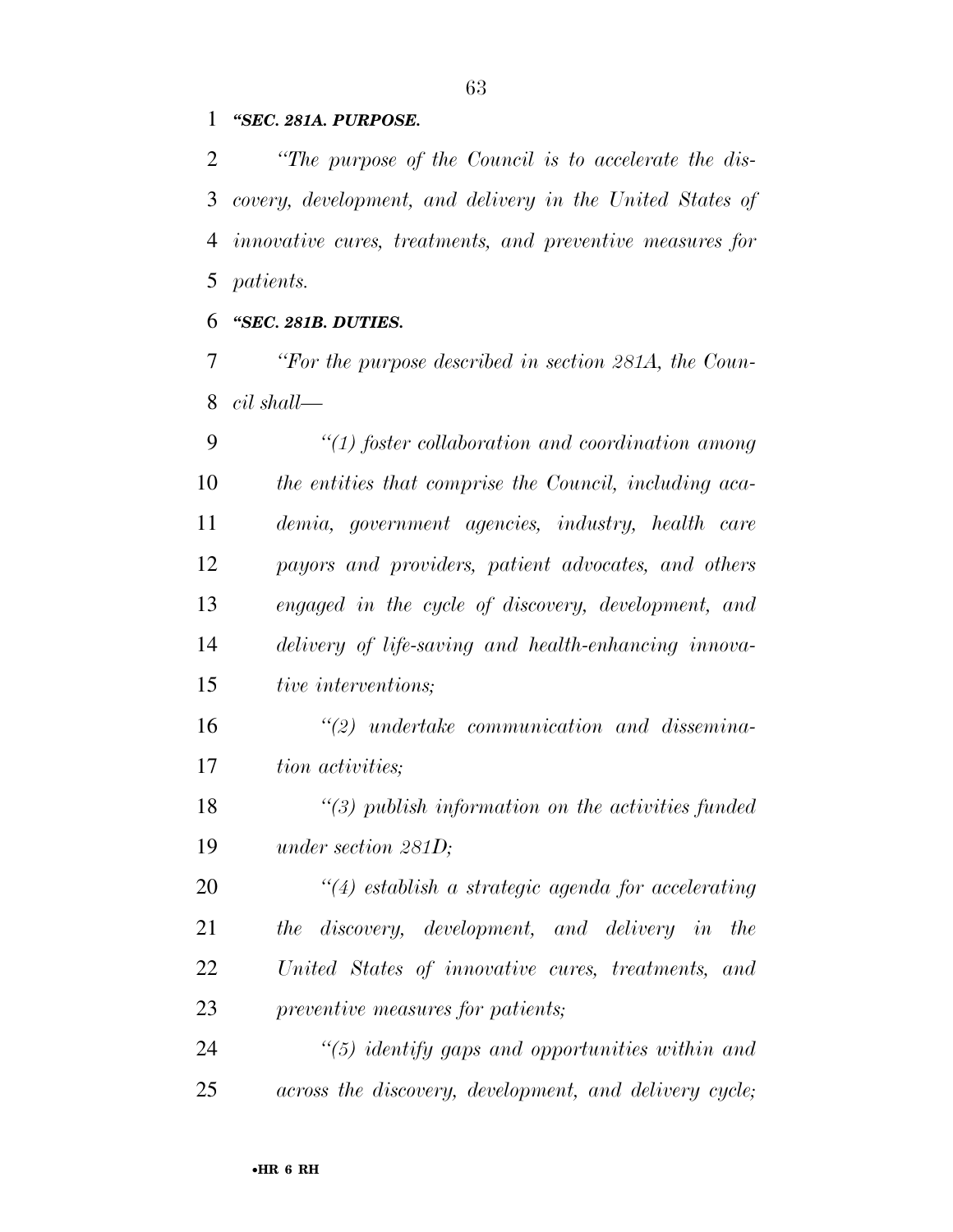| $\mathbf{1}$   | "(6) develop and propose recommendations based         |
|----------------|--------------------------------------------------------|
| $\overline{2}$ | on the gaps and opportunities so identified;           |
| 3              | $\lq(7)$ facilitate the interoperability of the compo- |
| $\overline{4}$ | nents of the discovery, development, and delivery      |
| 5              | cycle;                                                 |
| 6              | $\lq(8)$ propose recommendations that will facilitate  |
| 7              | precompetitive collaboration;                          |
| 8              | $\lq(9)$ identify opportunities to work with, but not  |
| 9              | duplicate the efforts of, nonprofit organizations and  |
| 10             | other public-private partnerships; and                 |
| 11             | $``(10)$ identify opportunities for collaboration      |
| 12             | with organizations operating outside of the United     |
| 13             | States, such as the Innovative Medicines Initiative of |
| 14             | the European Union.                                    |
| 15             | "SEC. 281C. ORGANIZATION; ADMINISTRATION.              |
| 16             | "(a) BOARD OF DIRECTORS.-                              |
| 17             | $``(1)$ ESTABLISHMENT.—                                |
| 18             | "(A) IN GENERAL.—The Council shall have                |
| 19             | a Board of Directors (in this part referred to as      |
| 20             | the 'Board of Directors'), which shall be com-         |
| 21             | posed of the ex officio members under subpara-         |
| 22             | graph (B) and the appointed members under              |
| 23             | subparagraph (C). All members of the Board             |
| 24             | shall be voting members.                               |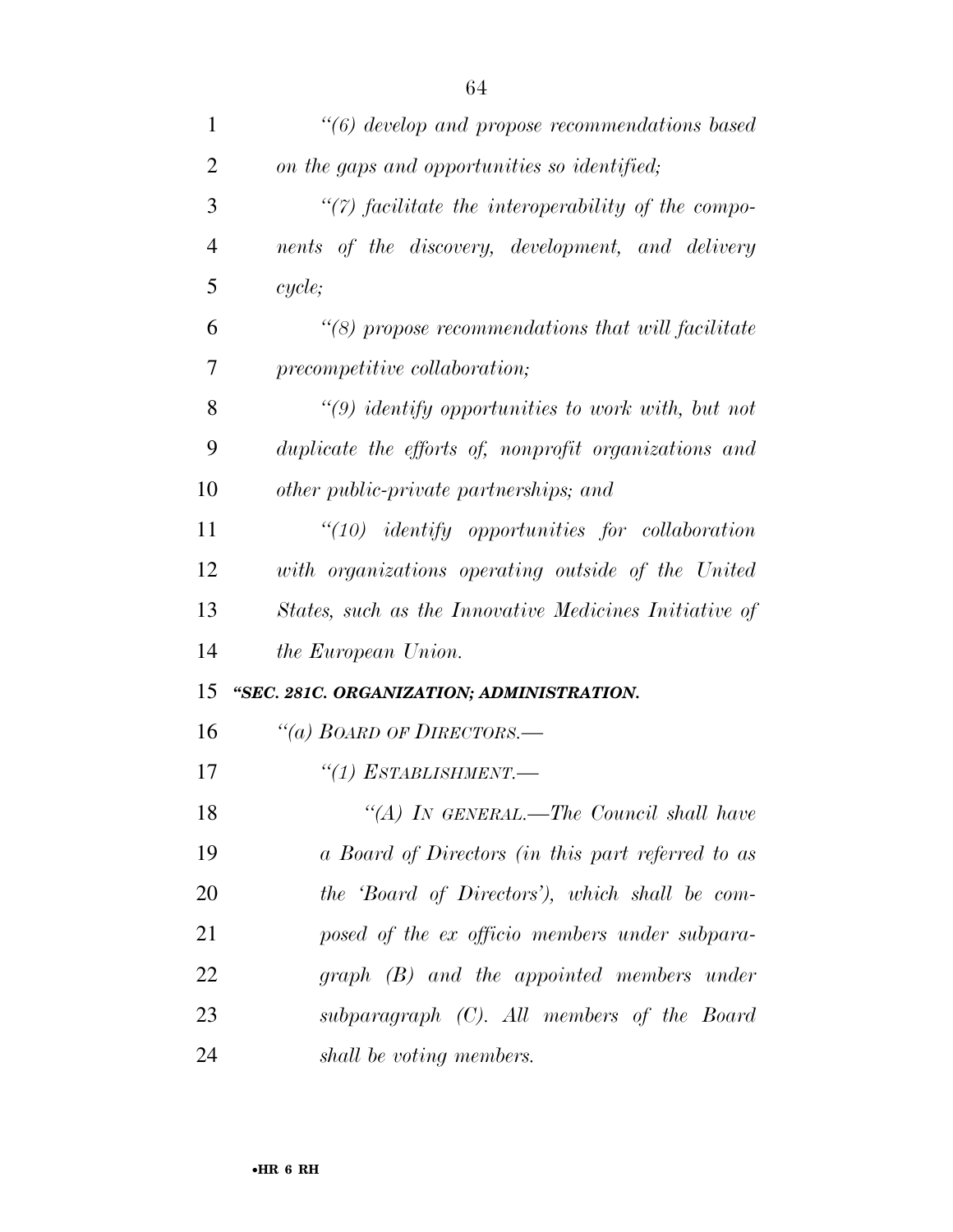| 1              | "(B) EX OFFICIO MEMBERS.—The ex officio           |
|----------------|---------------------------------------------------|
| $\overline{2}$ | members of the Board shall be the following indi- |
| 3              | <i>viduals or their designees:</i>                |
| $\overline{4}$ | $``(i)$ The Director of the National Insti-       |
| 5              | tutes of Health.                                  |
| 6              | $``(ii)$ The Commissioner of Food and             |
| 7              | Drugs.                                            |
| 8              | $``(iii)$ The Administrator of the Centers        |
| 9              | for Medicare & Medicaid Services.                 |
| 10             | $``(iv)$ The heads of five other Federal          |
| 11             | agencies deemed by the Secretary to be en-        |
| 12             | gaged in biomedical research and develop-         |
| 13             | ment.                                             |
| 14             | "(C) $APPOINTED$ MEMBERS.—The<br>$ap-$            |
| 15             | pointed members of the Board shall consist of 17  |
| 16             | <i>individuals, of whom—</i>                      |
| 17             | "(i) 8 shall be appointed by the Comp-            |
| 18             | troller General of the United States from a       |
| 19             | list of nominations submitted by leading          |
| 20             | <i>trade</i> associations—                        |
| 21             | $\lq (I)$ 4 of whom shall be represent-           |
| 22             | atives of the biopharmaceutical indus-            |
| 23             | try;                                              |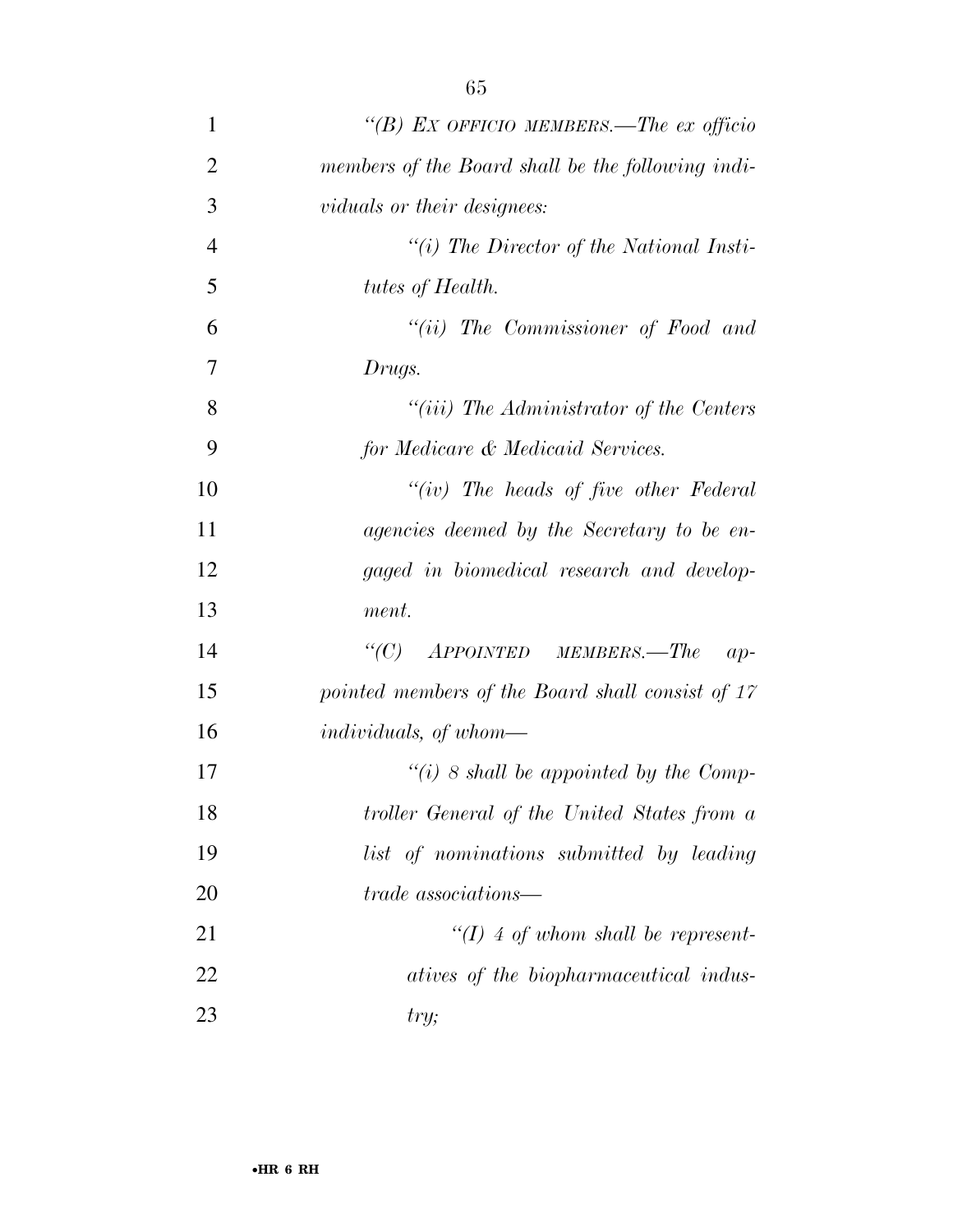| $\mathbf{1}$   | "(II) 2 of whom shall be rep-                  |
|----------------|------------------------------------------------|
| $\overline{2}$ | resentatives of the medical device in-         |
| 3              | dustry; and                                    |
| $\overline{4}$ | "(III) 2 of whom shall be rep-                 |
| 5              | resentatives of the information and            |
| 6              | digital technology industry; and               |
| 7              | $``(ii)$ 9 shall be appointed by the           |
| 8              | Comptroller General of the United States,      |
| 9              | after soliciting nominations—                  |
| 10             | $\lq (I)$ 2 of whom shall be represent-        |
| 11             | <i>atives of academic researchers;</i>         |
| 12             | "(II) 3 of whom shall be rep-                  |
| 13             | resentatives of patients;                      |
| 14             | "(III) 2 of whom shall be rep-                 |
| 15             | resentatives of health care providers;         |
| 16             | and                                            |
| 17             | " $(IV)$ 2 of whom shall be rep-               |
| 18             | resentatives of health care plans and          |
| 19             | <i>insurers.</i>                               |
| 20             | "(D) CHAIR.—The Chair of the Board shall       |
| 21             | be selected by the members of the Board by ma- |
| 22             | jority vote from among the members of the      |
| 23             | Board.                                         |
| 24             | "(2) TERMS AND VACANCIES.—                     |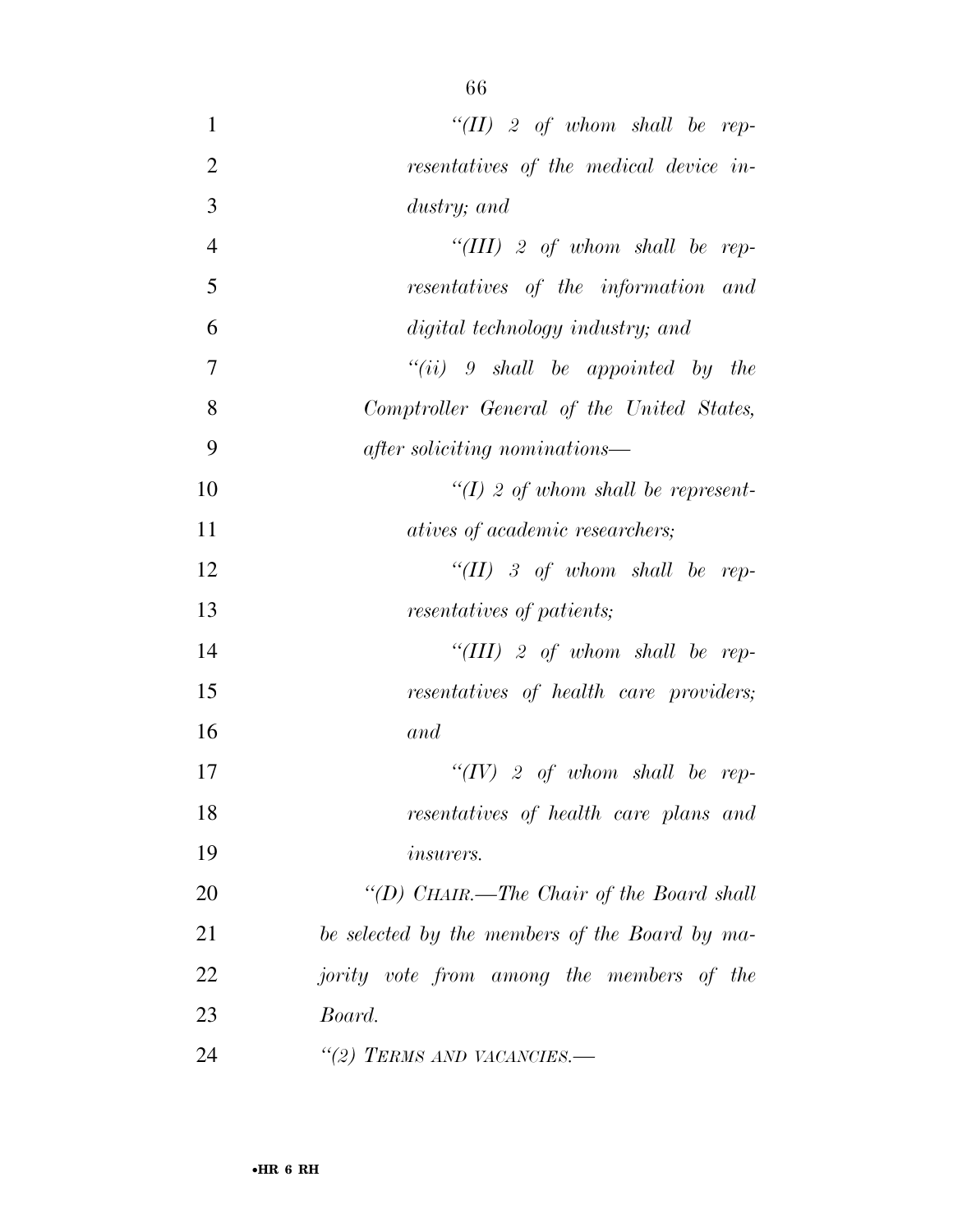| $\mathbf{1}$   | "(A) IN GENERAL.—The term of office of                 |
|----------------|--------------------------------------------------------|
| $\overline{2}$ | each member of the Board appointed under               |
| 3              | paragraph $(1)(C)$ shall be 5 years.                   |
| $\overline{4}$ | "(B) VACANCY.—Any vacancy in the mem-                  |
| 5              | bership of the Board—                                  |
| 6              | $\lq\lq(i)$ shall not affect the power of the re-      |
| 7              | maining members to execute the duties of               |
| 8              | the Board; and                                         |
| 9              | $``(ii)$ shall be filled by appointment by             |
| 10             | the appointed members described in para-               |
| 11             | graph $(1)(C)$ by majority vote.                       |
| 12             | "(C) PARTIAL TERM.—If a member of the                  |
| 13             | Board does not serve the full term applicable          |
| 14             | under subparagraph $(A)$ , the individual ap-          |
| 15             | pointed under subparagraph $(B)$ to fill the re-       |
| 16             | sulting vacancy shall be appointed for the re-         |
| 17             | mainder of the term of the predecessor of the in-      |
| 18             | dividual.                                              |
| 19             | "(3) RESPONSIBILITIES.—Not later than 90 days          |
| 20             | after the date on which the Council is incorporated    |
| 21             | and its Board of Directors is fully constituted, the   |
| 22             | Board of Directors shall establish bylaws and policies |
| 23             | for the Council that—                                  |
| 24             | $\lq\lq (A)$ are published in the Federal Register     |
| 25             | and available for public comment;                      |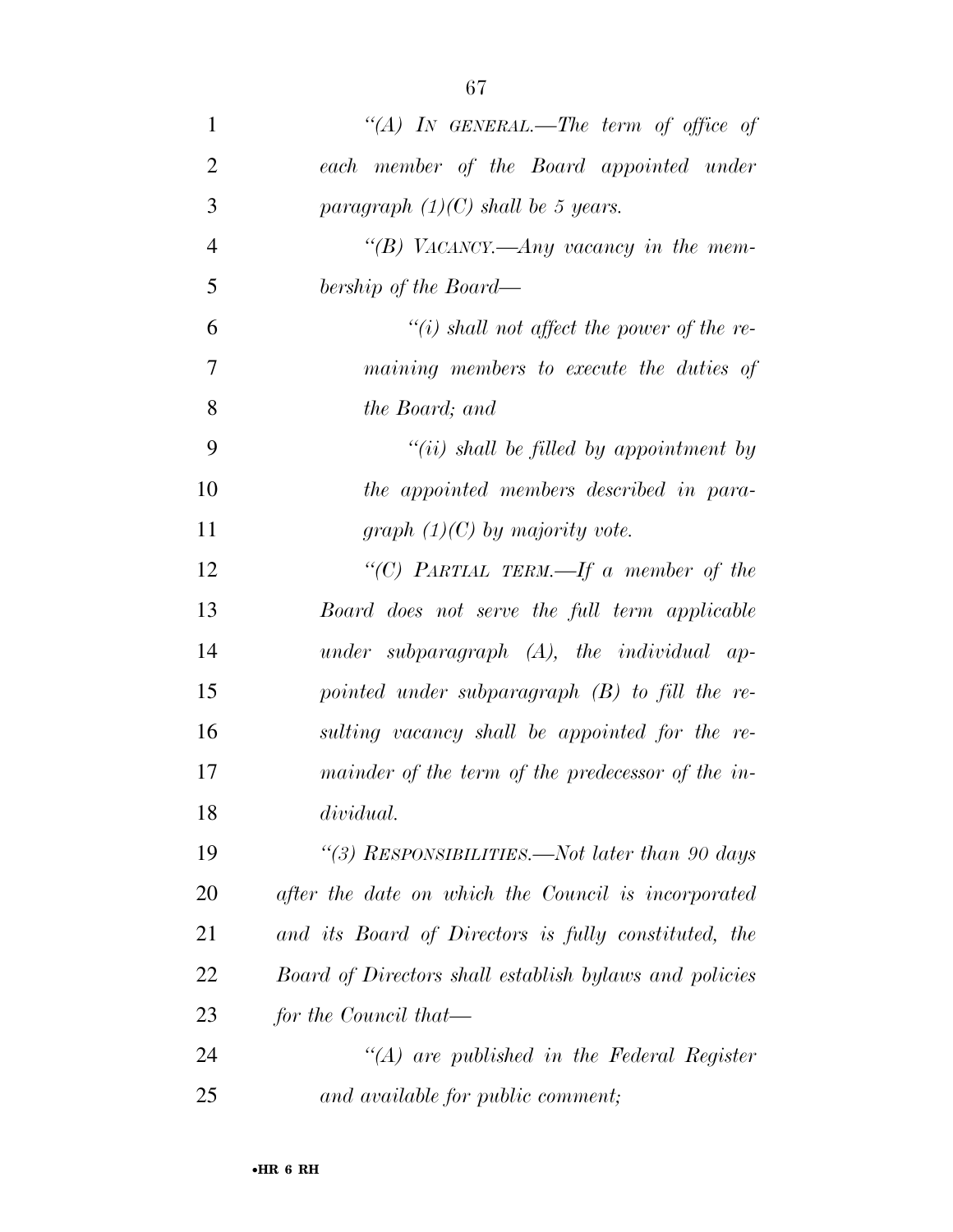| $\mathbf{1}$   | $\lq\lq(B)$ establish policies for the selection and, |
|----------------|-------------------------------------------------------|
| $\overline{2}$ | as applicable, appointment of-                        |
| 3              | $\lq\lq(i)$ the officers, employees, agents, and      |
| $\overline{4}$ | contractors of the Council; and                       |
| 5              | $``(ii)$ the members of any committees of             |
| 6              | the Council;                                          |
| 7              | $"(C)$ establish policies, including ethical          |
| 8              | standards, for the conduct of programs and other      |
| 9              | activities under section 281D; and                    |
| 10             | "(D) establish specific duties of the Execu-          |
| 11             | tive Director.                                        |
| 12             | $\lq(4)$ MEETINGS.—                                   |
| 13             | "(A) IN GENERAL.—The Board of Directors               |
| 14             | shall                                                 |
| 15             | $"(i)$ meet on a quarterly basis; and                 |
| 16             | $``(ii)$ submit to Congress, and make                 |
| 17             | publicly available, the minutes of such meet-         |
| 18             | ings.                                                 |
| 19             | " $(B)$ AGENDA.—The Board of Directors                |
| 20             | shall, not later than 3 months after the incorpo-     |
| 21             | ration of the Council—                                |
| 22             | $``(i)$ issue an agenda (in this part re-             |
| 23             | ferred to as the 'agenda') outlining how the          |
| 24             | Council will achieve the purpose described            |
| 25             | in section 281A; and                                  |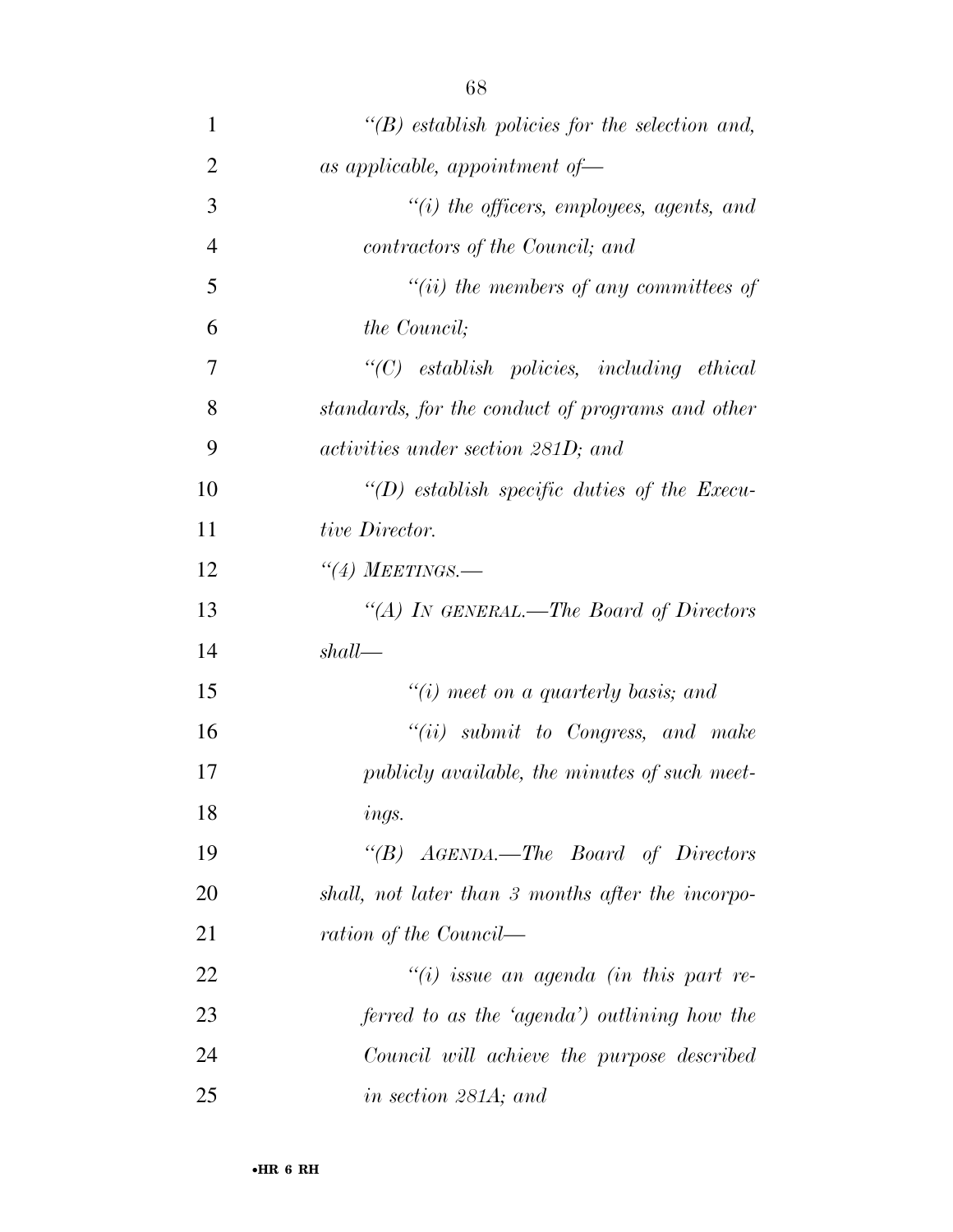- *''(ii) annually thereafter, in consulta- tion with the Executive Director, review and update such agenda. ''(b) APPOINTMENT AND INCORPORATION.—Not later than 6 months after the date of enactment of the 21st Cen- tury Cures Act— ''(1) the Comptroller General of the United States shall appoint the appointed members of the Board of Directors under subsection (a)(1)(C); and ''(2) the ex officio members of the Board of Di- rectors under subsection (a)(1)(B) shall serve as incorporators and shall take whatever actions are nec- essary to incorporate the Council. ''(c) NONPROFIT STATUS.—In carrying out this part, the Board of Directors shall establish such policies and by- laws, and the Executive Director shall carry out such ac- tivities, as may be necessary to ensure that the Council maintains status as an organization that— ''(1) is described in subsection (c)(3) of section 501 of the Internal Revenue Code of 1986; and*
- *''(2) is, under subsection (a) of such section, ex-empt from taxation.*
- *''(d) EXECUTIVE DIRECTOR.—The Executive Director shall—*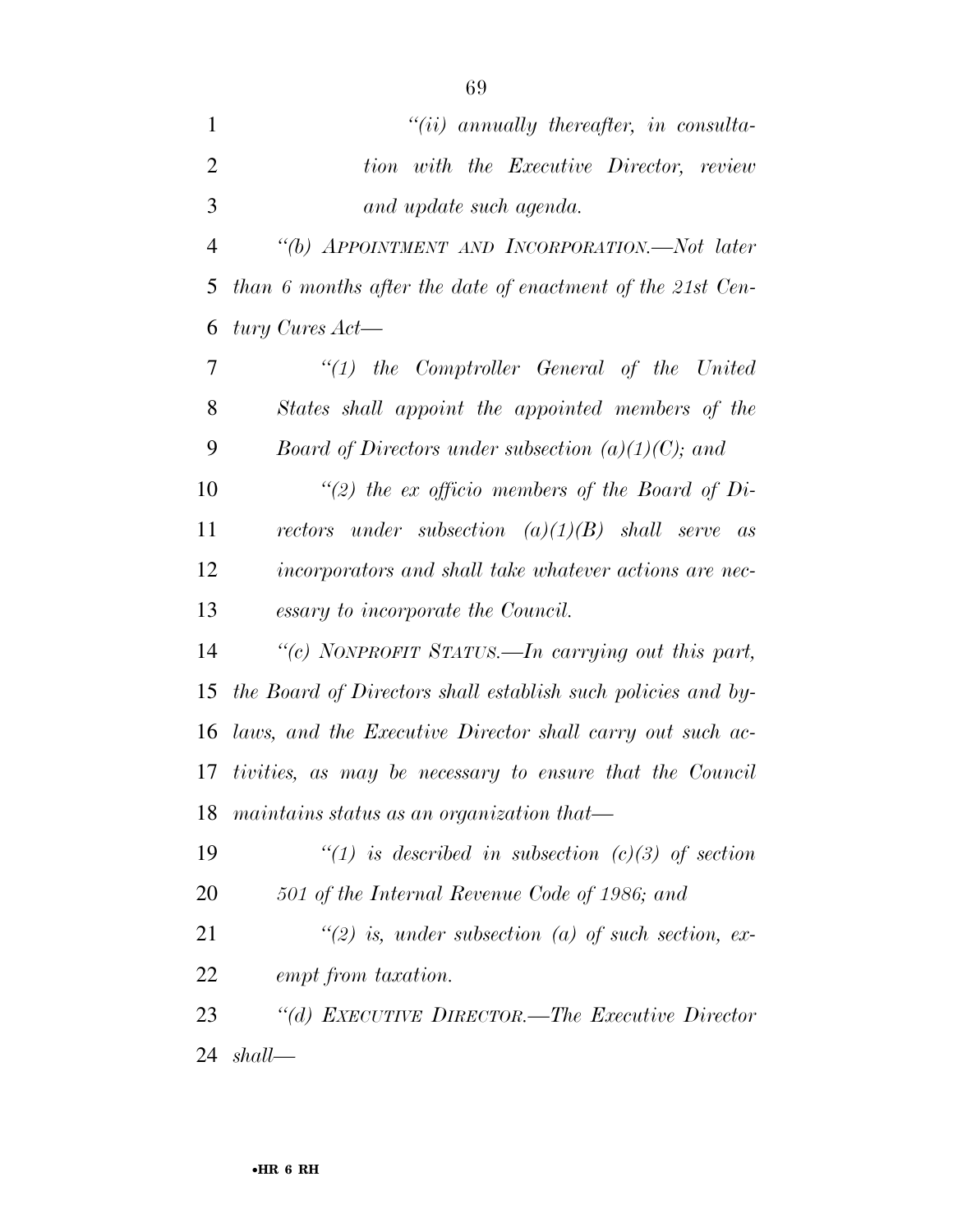| $\mathbf{1}$ | $\lq(1)$ be the chief executive officer of the Council;          |
|--------------|------------------------------------------------------------------|
| 2            | and                                                              |
| 3            | "(2) subject to the oversight of the Board of Di-                |
| 4            | rectors, be responsible for the day-to-day management            |
| 5            | of the Council.                                                  |
| 6            | "SEC. 281D. OPERATIONAL ACTIVITIES AND ASSISTANCE.               |
| 7            | "(a) IN GENERAL.—The Council shall establish a suffi-            |
| 8            | cient operational infrastructure to fulfill the duties specified |
| 9            | in section 281B.                                                 |
| 10           | "(b) PRIVATE SECTOR MATCHING FUNDS.—The Coun-                    |
| 11           | cil may accept financial or in-kind support from partici-        |
| 12           | pating entities or private foundations or organizations          |
| 13           | when such support is deemed appropriate.                         |
| 14           | "SEC. 281E. TERMINATION; REPORT.                                 |
| 15           | "(a) In GENERAL.—The Council shall terminate on                  |
| 16           | September 30, 2023.                                              |
| 17           | "(b) REPORT.—Not later than one year after the date              |
| 18           | on which the Council is established and each year thereafter,    |
| 19           | the Executive Director shall submit to the appropriate con-      |
| 20           | gressional committees a report on the performance of the         |
| 21           | Council. In preparing such report, the Council shall consult     |
| 22           | with a nongovernmental consultant with appropriate exper-        |
| 23           | tise.                                                            |
|              |                                                                  |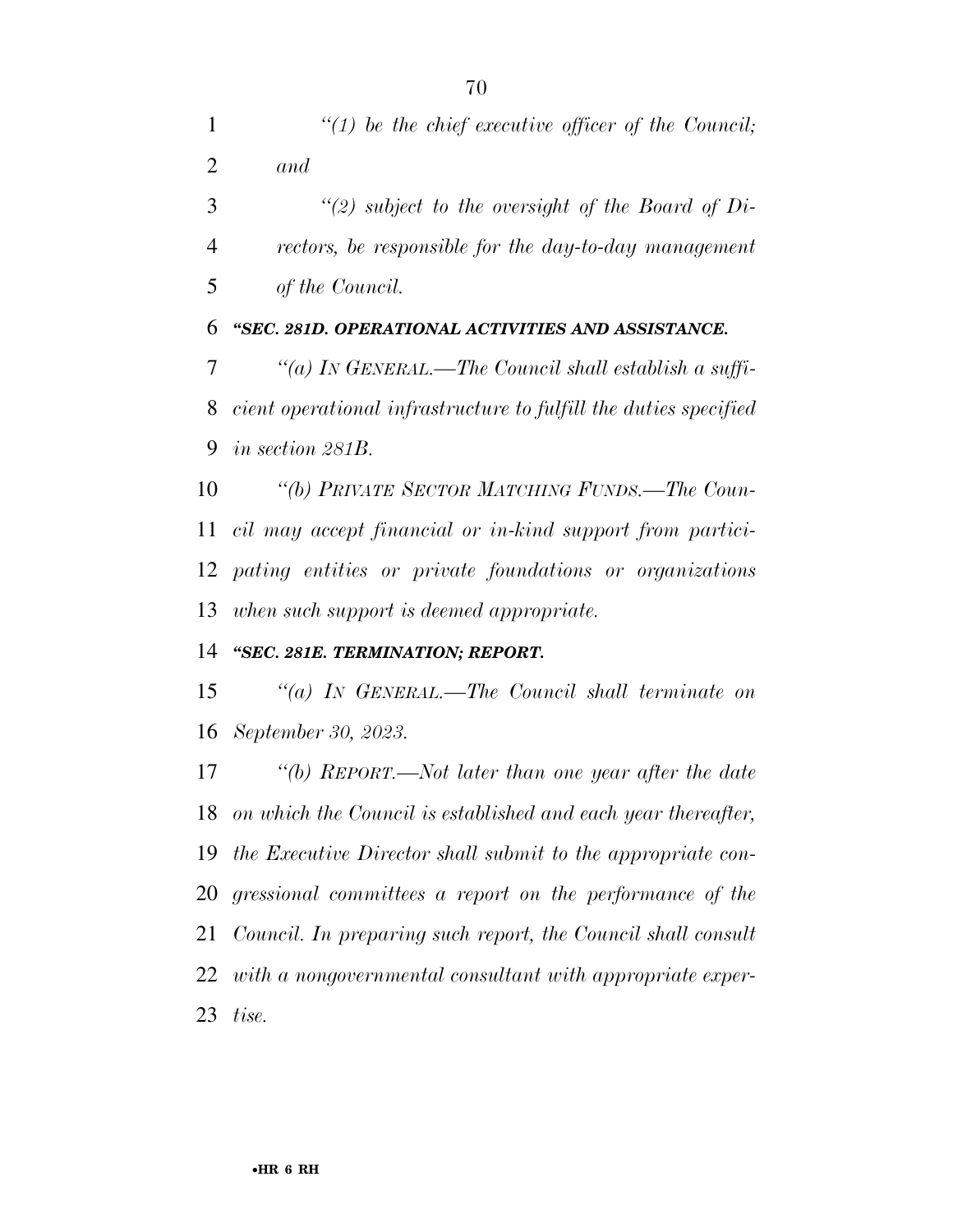*''SEC. 281F. FUNDING.* 

 *''For the each of fiscal years 2016 through 2023, there is authorized to be appropriated \$10,000,000 to the Council for purposes of carrying out the duties of the Council under this part.''.* 

# *TITLE II—DEVELOPMENT Subtitle A—Patient-Focused Drug Development*

*SEC. 2001. DEVELOPMENT AND USE OF PATIENT EXPERI-*

### *ENCE DATA TO ENHANCE STRUCTURED RISK-BENEFIT ASSESSMENT FRAMEWORK.*

 *(a) IN GENERAL.—Section 505 of the Federal Food, Drug, and Cosmetic Act (21 U.S.C. 355) is amended—* 

 *(1) in subsection (d), by striking ''The Secretary shall implement'' and all that follows through ''pre-market approval of a drug.''; and* 

 *(2) by adding at the end the following new sub-sections:* 

 *''(x) STRUCTURED RISK-BENEFIT ASSESSMENT FRAMEWORK.—* 

 *''(1) IN GENERAL.—The Secretary shall imple- ment a structured risk-benefit assessment framework in the new drug approval process—* 

 *''(A) to facilitate the balanced consideration of benefits and risks; and*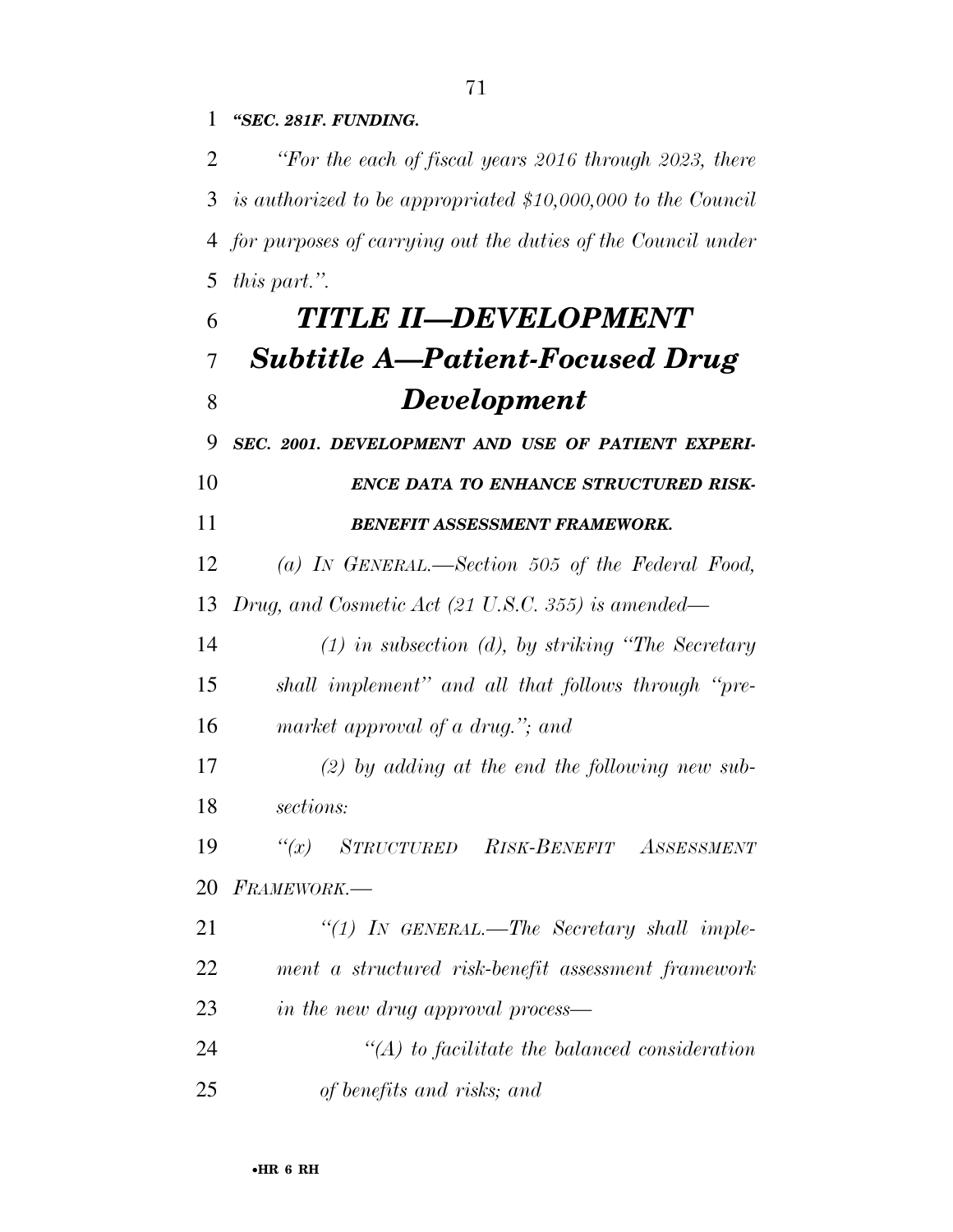| $\mathbf{1}$   | $\lq\lq(B)$ to develop and implement a consistent       |
|----------------|---------------------------------------------------------|
| $\overline{2}$ | and systematic approach to the discussion of,           |
| 3              | regulatory decision making with respect to, and         |
| $\overline{4}$ | the communication of, the benefits and risks of         |
| 5              | new drugs.                                              |
| 6              | "(2) RULE OF CONSTRUCTION.—Nothing in                   |
| 7              | paragraph (1) shall alter the criteria for evaluating   |
| 8              | an application for premarket approval of a drug.        |
| 9              | "(y) DEVELOPMENT AND USE OF PATIENT EXPERI-             |
| 10             | ENCE DATA TO ENHANCE STRUCTURED RISK-BENEFIT AS-        |
| 11             | <b>SESSMENT FRAMEWORK.-</b>                             |
| 12             | "(1) In GENERAL.—Not later than two years               |
| 13             | after the date of the enactment of this subsection, the |
| 14             | Secretary shall establish and implement processes       |
| 15             | under which-                                            |
| 16             | $\lq (A)$ an entity seeking to develop patient ex-      |
| 17             | perience data may submit to the Secretary-              |
| 18             | $``(i)$ initial research concepts for feed-             |
| 19             | back from the Secretary; and                            |
| 20             | $``(ii)$ with respect to patient experience             |
| 21             | data collected by the entity, draft guidance            |
| 22             | documents, completed data, and summaries                |
| 23             | and analyses of such data;                              |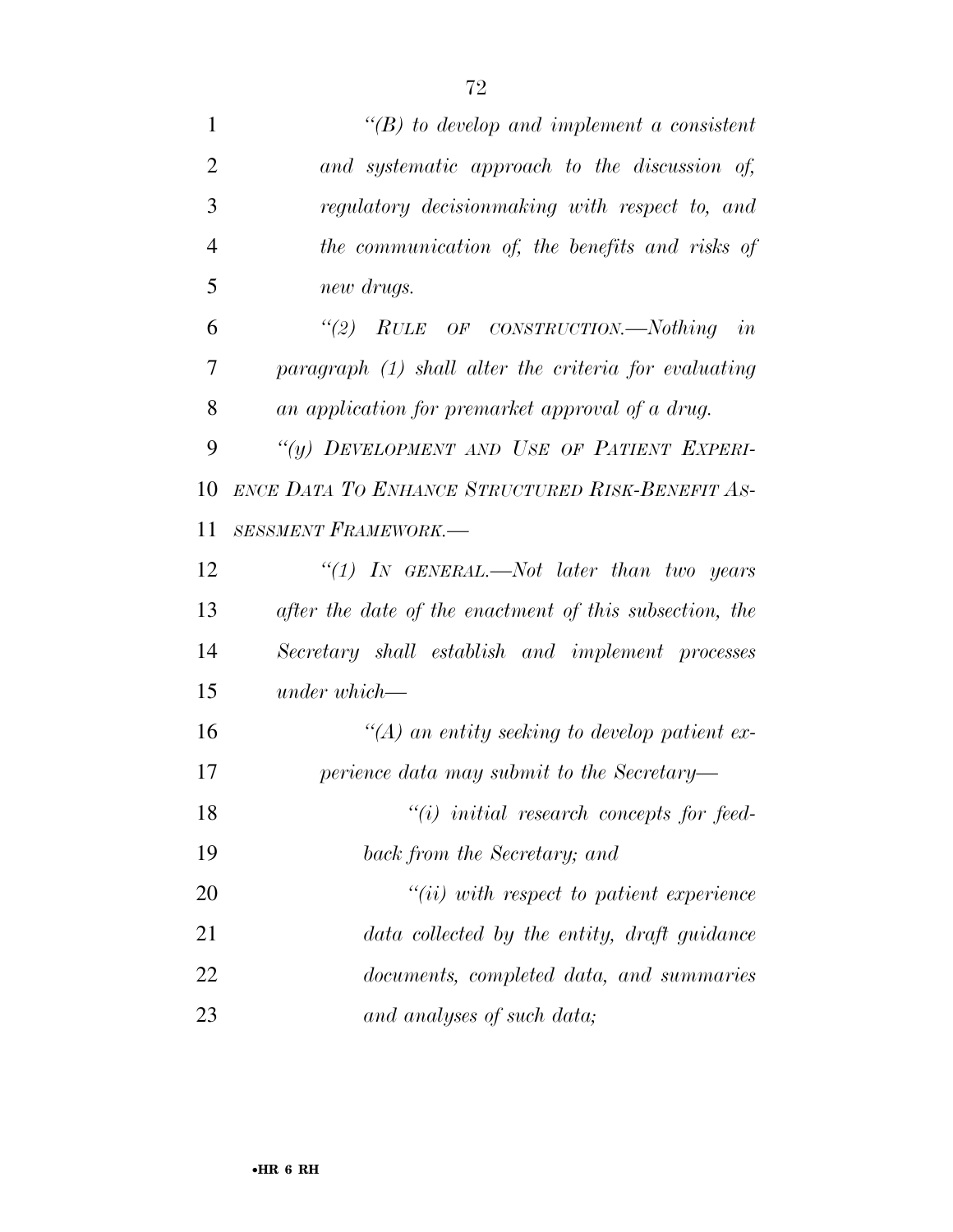*''(B) the Secretary may request such an en- tity to submit such documents, data, and sum- maries and analyses; and ''(C) patient experience data may be devel- oped and used to enhance the structured risk- benefit assessment framework under subsection*   $7 \t (x).$  *''(2) PATIENT EXPERIENCE DATA.—In this sub- section, the term 'patient experience data' means data collected by patients, parents, caregivers, patient ad- vocacy organizations, disease research foundations, medical researchers, research sponsors, or other par- ties determined appropriate by the Secretary that is intended to facilitate or enhance the Secretary's risk- benefit assessments, including information about the impact of a disease or a therapy on patients' lives.''. (b) GUIDANCE.— (1) IN GENERAL.—The Secretary of Health and Human Services shall publish guidance on the imple-mentation of subsection (y) of section 505 of the Fed-*

 *eral Food, Drug, and Cosmetic Act (21 U.S.C. 355), as added by subsection (a). Such guidance shall in-clude—* 

 *(A) with respect to draft guidance docu-ments, data, or summaries and analyses sub-*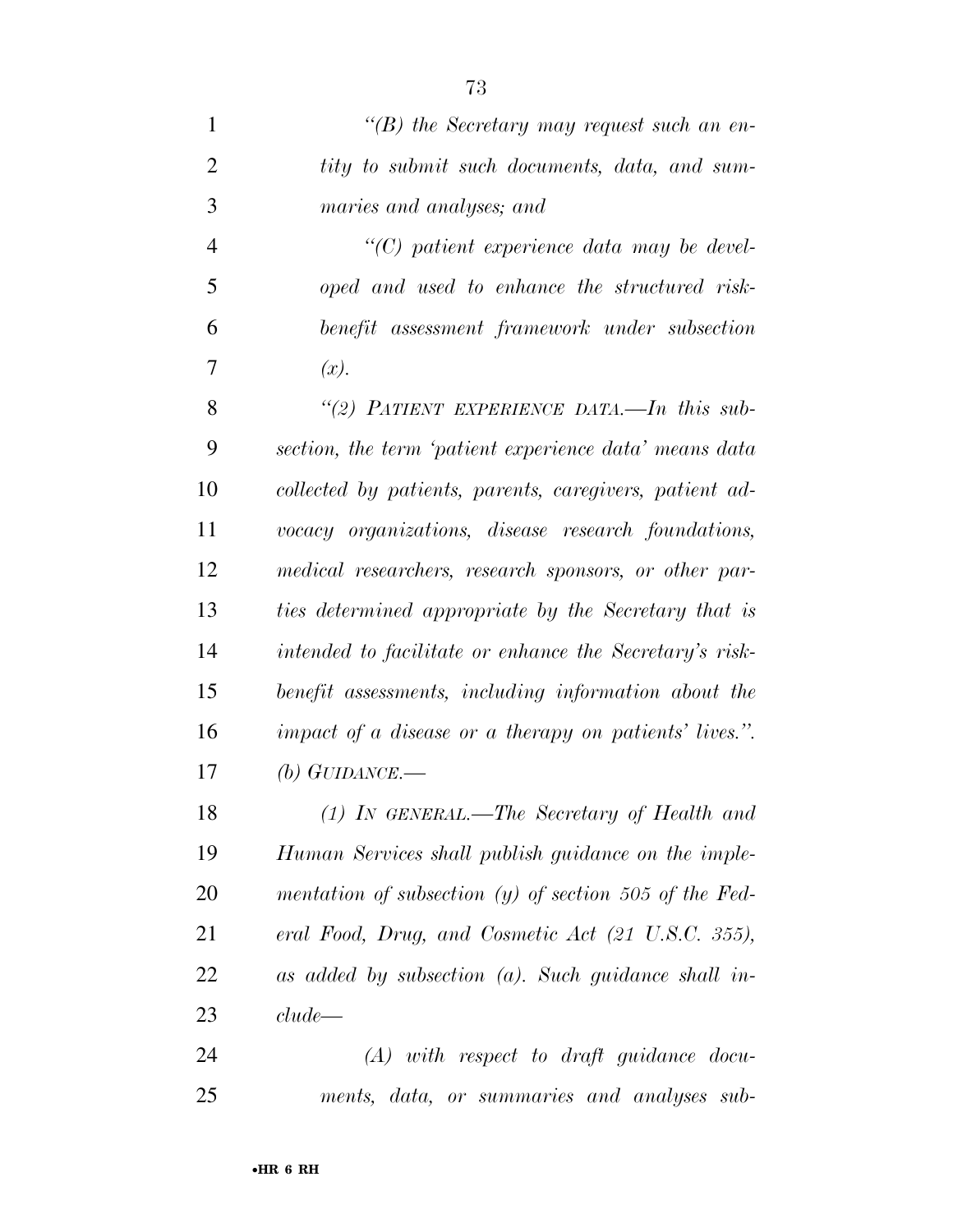| $\mathbf{1}$   | mitted to the Secretary under paragraph $(1)(A)$     |
|----------------|------------------------------------------------------|
| $\overline{2}$ | of such subsection, guidance—                        |
| 3              | $(i)$ specifying the timelines for the re-           |
| $\overline{4}$ | view of such documents, data, or summaries           |
| 5              | and analyses by the Secretary; and                   |
| 6              | ( <i>ii</i> ) on how the Secretary will use such     |
| 7              | documents, data, or summaries and anal-              |
| 8              | yses to update any guidance documents                |
| 9              | published under this subsection or publish           |
| 10             | new guidance;                                        |
| 11             | $(B)$ with respect to the collection and anal-       |
| 12             | ysis of patient experience data (as defined in       |
| 13             | paragraph $(2)$ of such subsection $(y)$ ), guidance |
| 14             | $\overline{on}$ —                                    |
| 15             | methodological considerations for<br>(i)             |
| 16             | the collection of patient experience data,           |
| 17             | which may include structured approaches to           |
| 18             | gathering information on—                            |
| 19             | $(I)$ the experience of a patient liv-               |
| 20             | ing with a particular disease;                       |
| 21             | $(II)$ the burden of living with or                  |
| 22             | managing the disease;                                |
| 23             | $(III)$ the impact of the disease on                 |
| 24             | daily life and long-term functioning;                |
| 25             | and                                                  |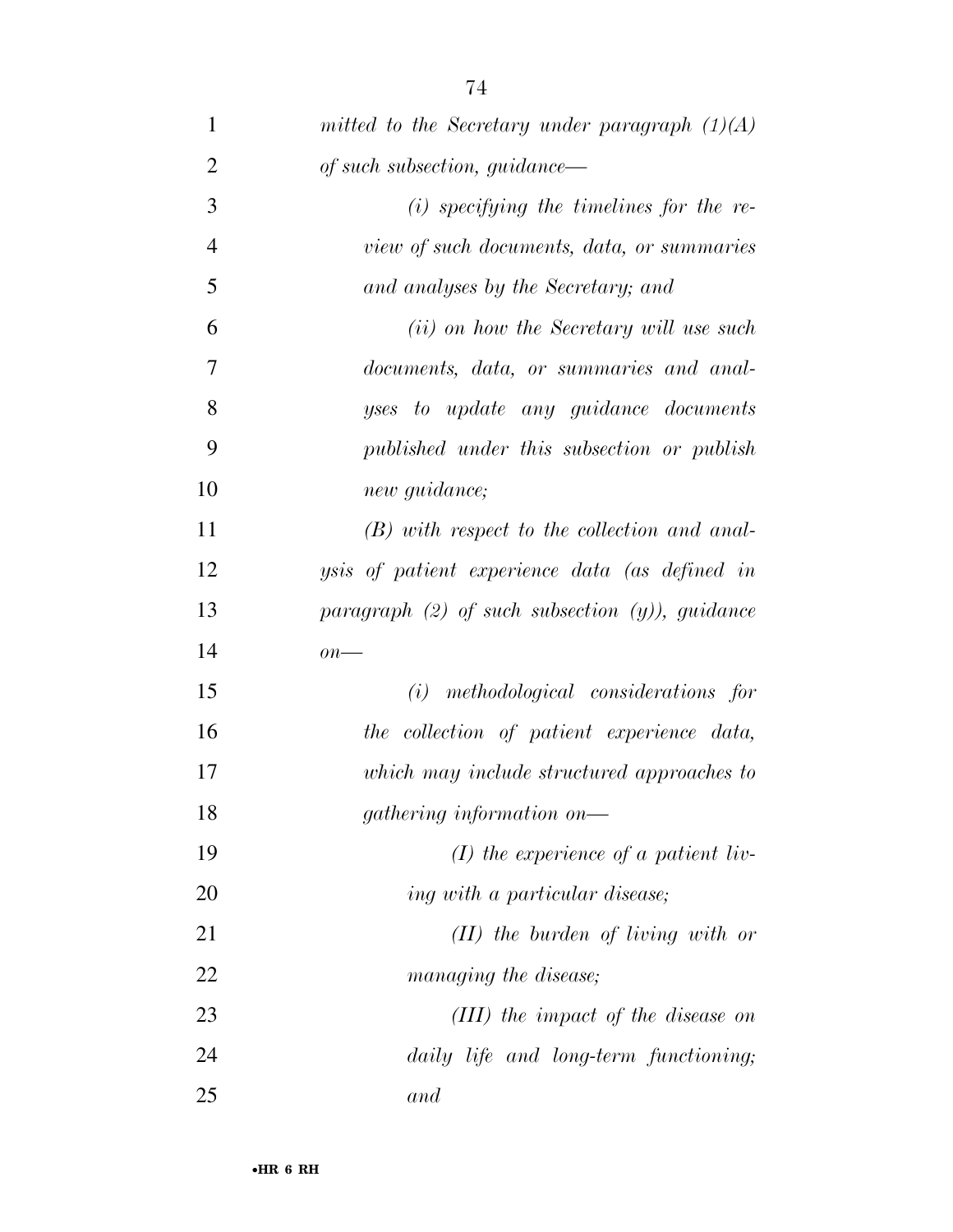| $\mathbf{1}$   | $(IV)$ the effect of current thera-                               |
|----------------|-------------------------------------------------------------------|
| $\overline{2}$ | peutic options on different aspects of                            |
| 3              | the disease; and                                                  |
| $\overline{4}$ | ( <i>ii</i> ) the establishment and maintenance                   |
| 5              | of registries designed to increase under-                         |
| 6              | standing of the natural history of a disease;                     |
| $\overline{7}$ | (C) methodological approaches that may be                         |
| 8              | used to assess patients' beliefs with respect to the              |
| 9              | benefits and risks in the management of the pa-                   |
| 10             | <i>tient's disease; and</i>                                       |
| 11             | (D) methodologies, standards, and potential                       |
| 12             | experimental designs for patient-reported out-                    |
| 13             | comes.                                                            |
| 14             | $(2)$ TIMING.—Not later than 3 years after the                    |
| 15             | date of the enactment of this Act, the Secretary of               |
| 16             | Health and Human Services shall issue draft guid-                 |
| 17             | ance on the implementation of subsection $(y)$ of sec-            |
| 18             | tion 505 of the Federal Food, Drug, and Cosmetic Act              |
| 19             | $(21 \text{ U.S.C. } 355)$ , as added by subsection (a). The Sec- |
| 20             | retary shall issue final guidance on the implementa-              |
| 21             | tion of such subsection not later than one year after             |
| 22             | the date on which the comment period for the draft                |
| 23             | <i>guidance closes.</i>                                           |
|                |                                                                   |

*(3) WORKSHOPS.—*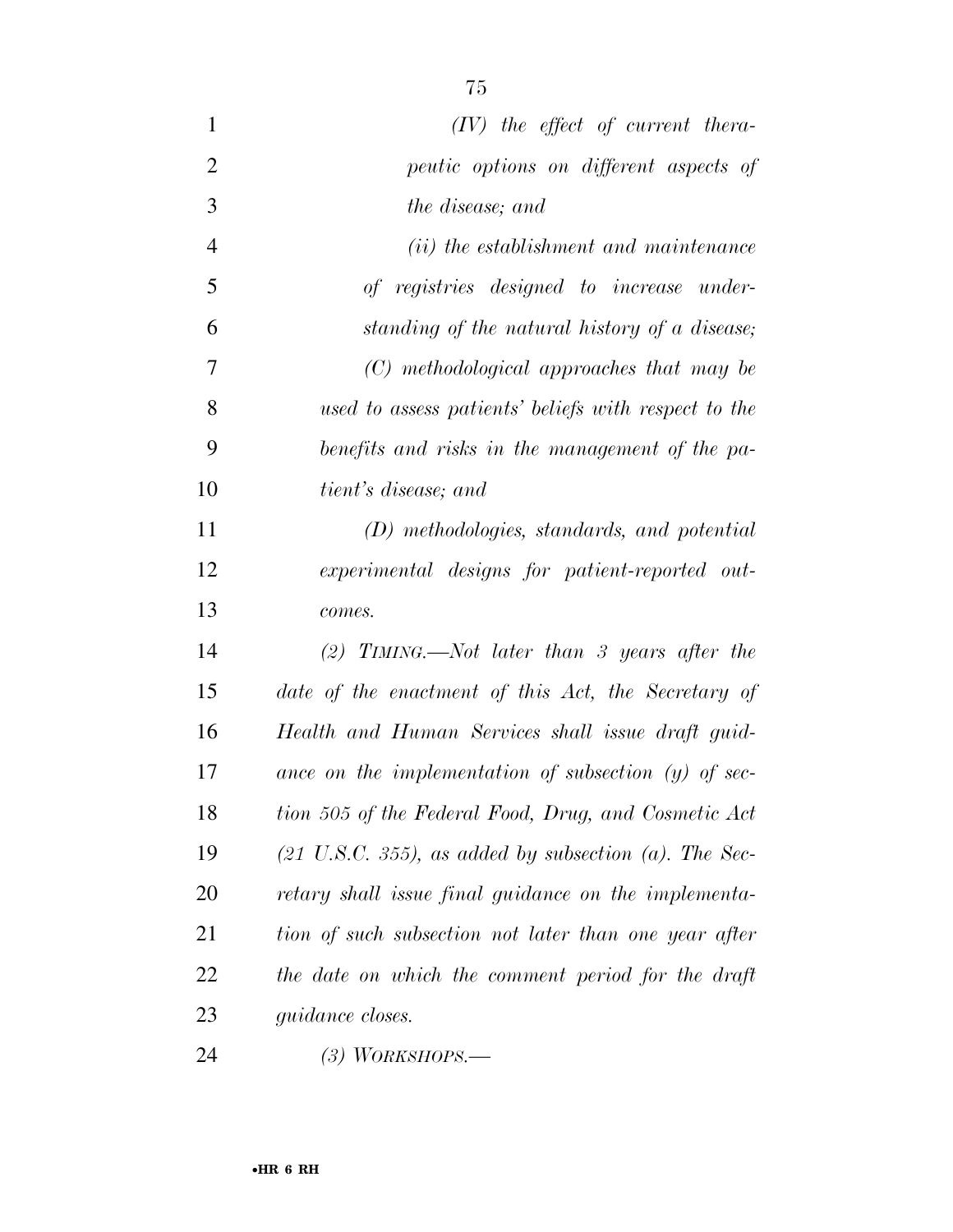| $\mathbf{1}$   | (A) In GENERAL.—Not later than 6 months               |
|----------------|-------------------------------------------------------|
| $\overline{2}$ | after the date of the enactment of this Act and       |
| 3              | once every 6 months during the following 12-          |
| $\overline{4}$ | month period, the Secretary of Health and             |
| 5              | Human Services shall convene a workshop to ob-        |
| 6              | tain input regarding methodologies for devel-         |
| 7              | oping the guidance under paragraph $(1)$ , includ-    |
| 8              | ing the collection of patient experience data.        |
| 9              | $(B)$ ATTENDEES.—A workshop convened                  |
| 10             | under this paragraph shall include—                   |
| 11             | $(i)$ patients;                                       |
| 12             | ( <i>ii</i> ) representatives from patient advo-      |
| 13             | cacy organizations, biopharmaceutical com-            |
| 14             | panies, and disease research foundations;             |
| 15             | ( <i>iii</i> ) representatives of the reviewing       |
| 16             | divisions of the Food and Drug Administra-            |
| 17             | tion; and                                             |
| 18             | $(iv)$ methodological experts with sig-               |
| 19             | nificant expertise in patient experience              |
| 20             | data.                                                 |
| 21             | (4) PUBLIC MEETING.—Not later than 90 days            |
| 22             | after the date on which the draft guidance is pub-    |
| 23             | lished under this subsection, the Secretary of Health |
| 24             | and Human Services shall convene a public meeting     |
| 25             | to solicit input on the guidance.                     |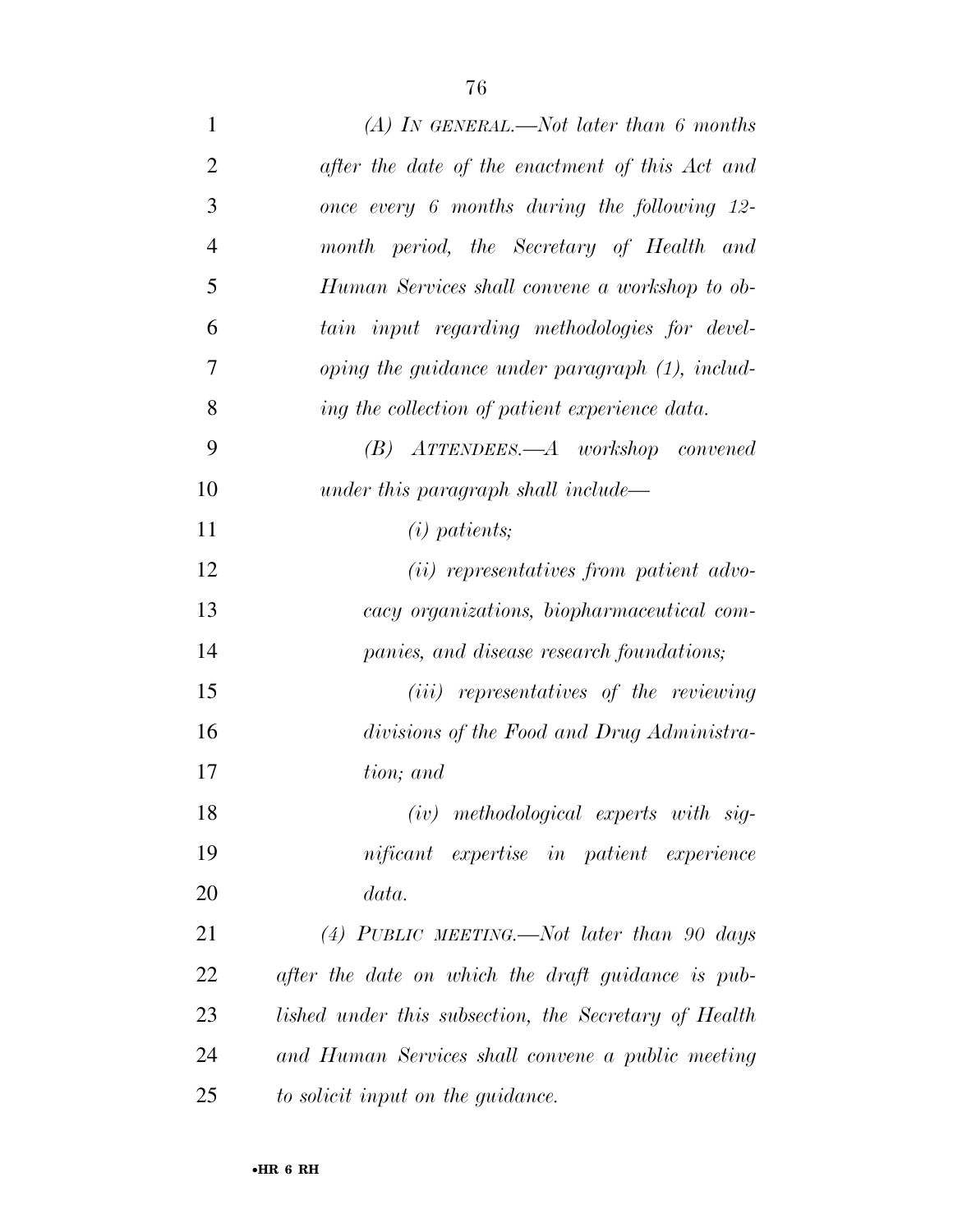## *Subtitle B—Qualification and Use of Drug Development Tools SEC. 2021. QUALIFICATION OF DRUG DEVELOPMENT TOOLS. (a) FINDINGS.—Congress finds the following: (1) Development of new drugs has become in- creasingly challenging and resource intensive. (2) Development of drug development tools can benefit the availability of new medical therapies by helping to translate scientific discoveries into clinical applications. (3) Biomedical research consortia (as defined in section 507(f) of the Federal Food, Drug, and Cos- metic Act, as added by subsection (c)) can play a val- uable role in helping to develop and qualify drug de- velopment tools. (b) SENSE OF CONGRESS.—It is the sense of Congress that— (1) Congress should promote and facilitate a col- laborative effort among the biomedical research con- sortia described in subsection (a)(3)— (A) to develop, through a transparent public process, data standards and scientific approaches to data collection accepted by the medical and clinical research community for purposes of qualifying drug development tools;*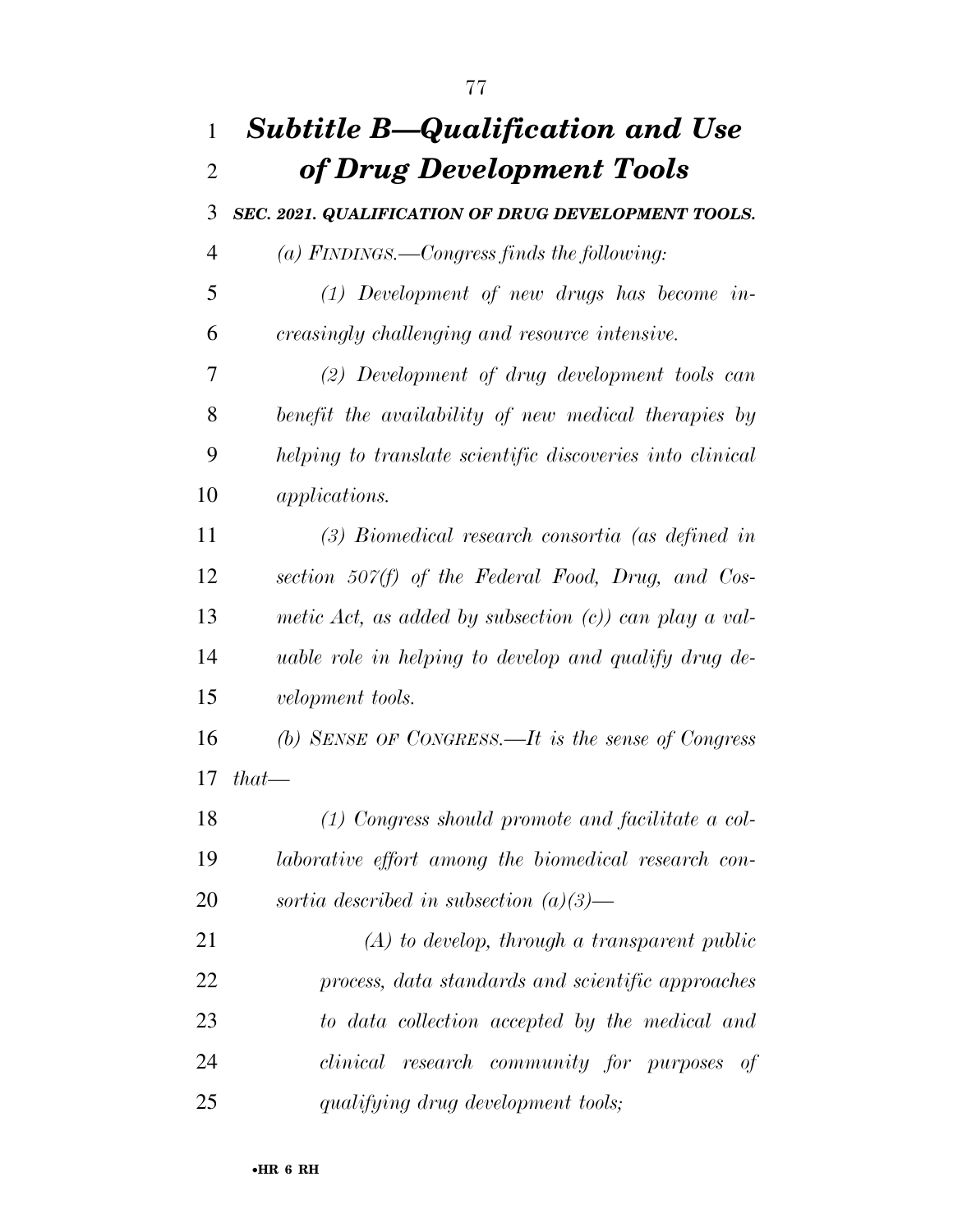| $\mathbf{1}$   | $(B)$ to coordinate efforts toward developing            |
|----------------|----------------------------------------------------------|
| $\overline{2}$ | and qualifying drug development tools in key             |
| 3              | <i>therapeutic areas; and</i>                            |
| $\overline{4}$ | $(C)$ to encourage the development of acces-             |
| 5              | sible databases for collecting relevant drug devel-      |
| 6              | opment tool data for such purposes; and                  |
| 7              | $(2)$ an entity seeking to qualify a drug develop-       |
| 8              | ment tool should be encouraged, in addition to con-      |
| 9              | sultation with the Secretary, to consult with bio-       |
| 10             | medical research consortia and other individuals and     |
| 11             | entities with expert knowledge and insights that may     |
| 12             | assist the requestor and benefit the process for such    |
| 13             | <i>qualification.</i>                                    |
| 14             | (c) QUALIFICATION OF DRUG DEVELOPMENT TOOLS.—            |
| 15             | Chapter V of the Federal Food, Drug, and Cosmetic Act    |
| 16             | is amended by inserting after section 506F the following |
| 17             | new section:                                             |
| 18             | "SEC. 507. QUALIFICATION OF DRUG DEVELOPMENT TOOLS.      |
| 19             | "(a) PROCESS FOR QUALIFICATION.—                         |
| 20             | "(1) IN GENERAL.—The Secretary shall establish           |
| 21             | a process for the qualification of drug development      |
| 22             | tools for a proposed context of use under which—         |
| 23             | " $(A)(i)$ a requestor initiates such process by         |
| 24             | submitting a letter of intent to the Secretary;          |
| 25             | and                                                      |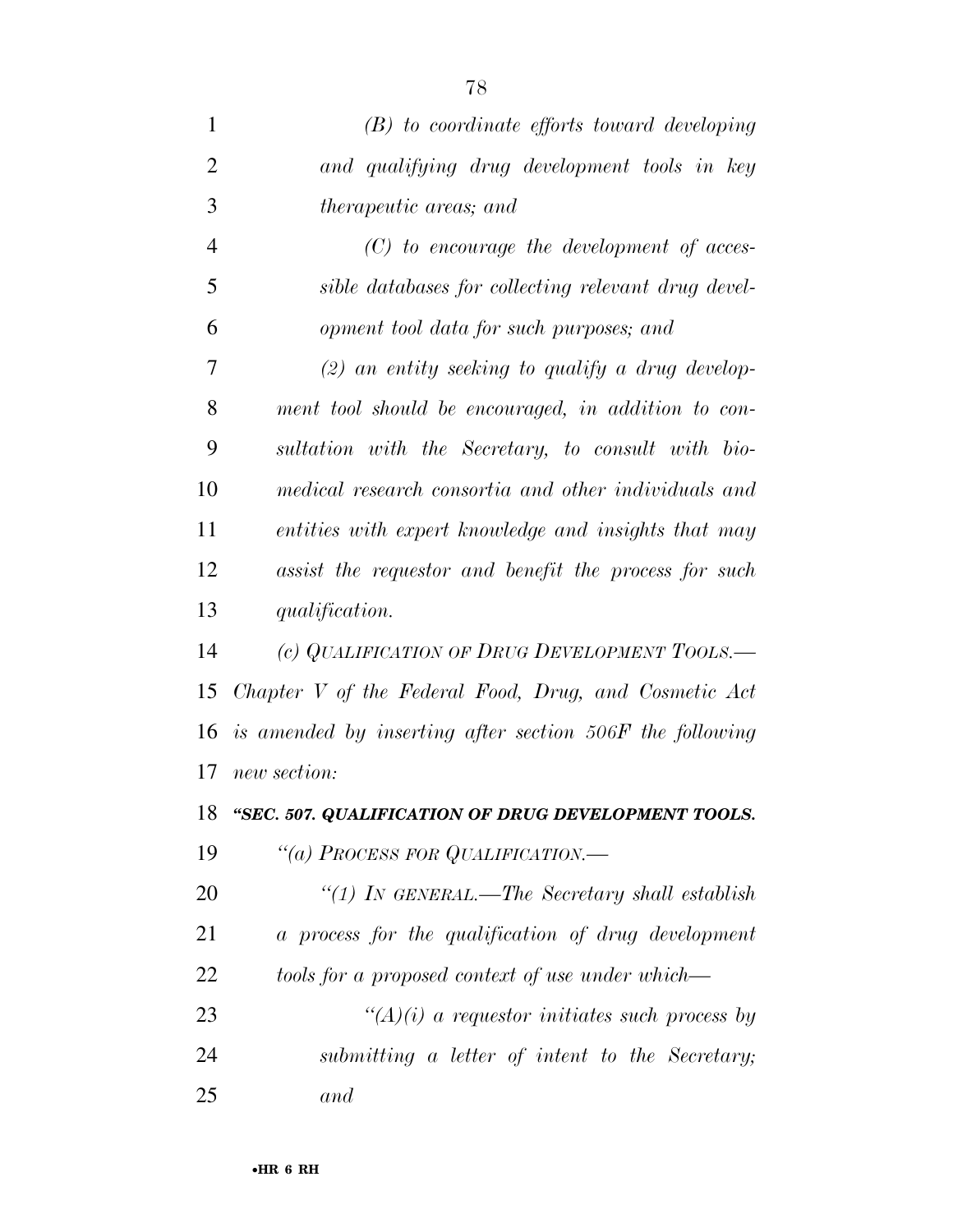| 1              | $``(ii)$ the Secretary shall accept or decline to    |
|----------------|------------------------------------------------------|
| $\overline{2}$ | <i>accept such letter of intent;</i>                 |
| 3              | $\lq (B)(i)$ if the Secretary accepts the letter of  |
| $\overline{4}$ | intent, a requestor shall submit a qualification     |
| 5              | plan to the Secretary; and                           |
| 6              | $``(ii)$ the Secretary shall accept or decline to    |
| 7              | accept the qualification plan; and                   |
| 8              | $\lq\lq C$ (i) if the Secretary accepts the quali-   |
| 9              | fication plan, the requestor submits to the Sec-     |
| 10             | retary a full qualification package;                 |
| 11             | $``(ii)$ the Secretary shall determine whether       |
| 12             | to accept such qualification package for review;     |
| 13             | and                                                  |
| 14             | $``(iii)$ if the Secretary accepts such quali-       |
| 15             | fication package for review, the Secretary shall     |
| 16             | conduct such review in accordance with this sec-     |
| 17             | tion.                                                |
| 18             | "(2) ACCEPTANCE AND REVIEW OF SUBMIS-                |
| 19             | $SIONS$ .                                            |
| 20             | "(A) IN GENERAL.—The succeeding provi-               |
| 21             | sions of this paragraph shall apply with respect     |
| 22             | to the treatment of a letter of intent, a qualifica- |
| 23             | tion plan, or a full qualification package sub-      |
| 24             | mitted under paragraph $(1)$ (referred to in this    |
| 25             | paragraph as 'qualification submissions').           |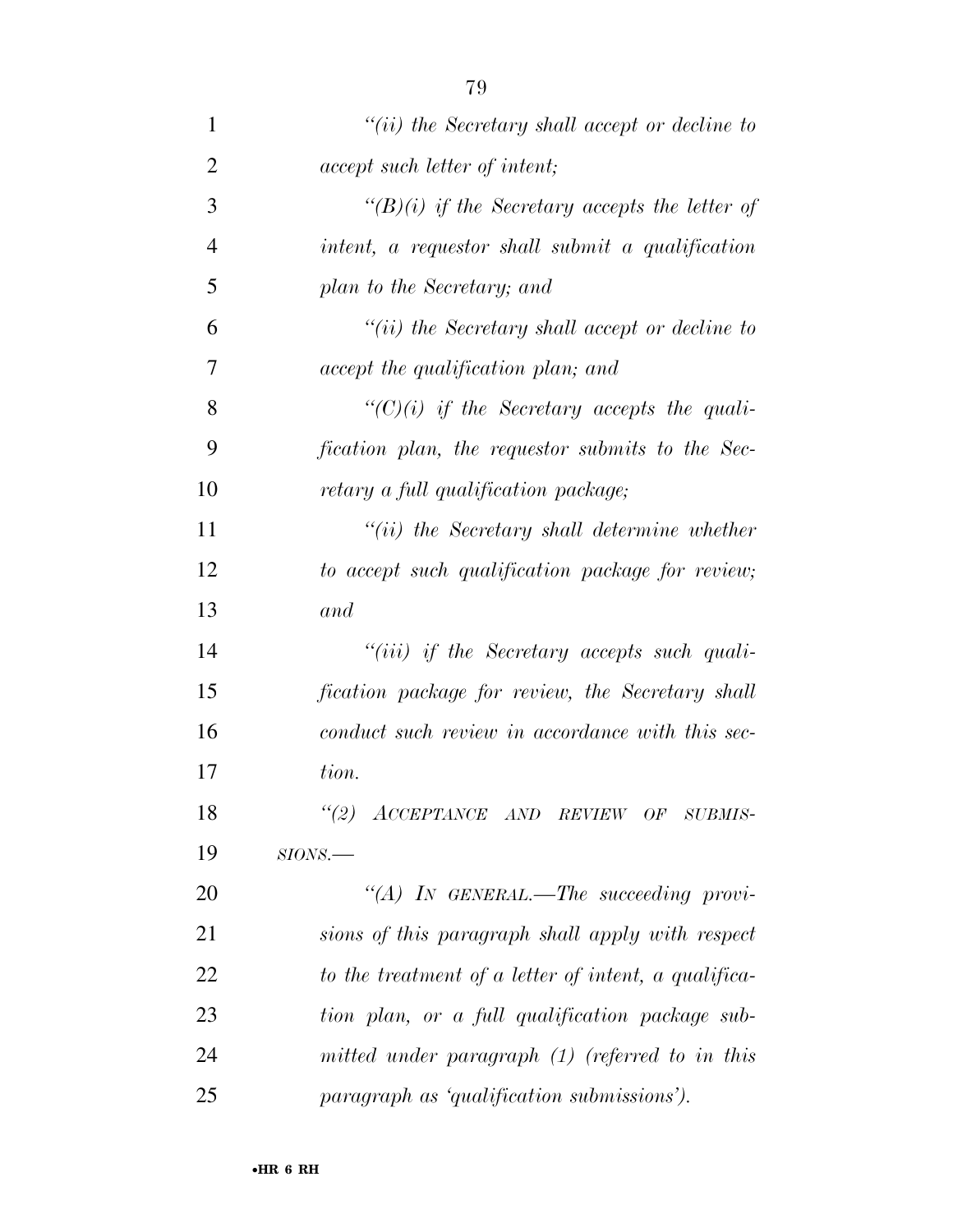*''(B) ACCEPTANCE FACTORS; NONACCEPT- ANCE.—The Secretary shall determine whether to accept a qualification submission based on fac- tors which may include the scientific merit of the submission and the available resources of the Food and Drug Administration to review the qualification submission. A determination not to accept a submission under paragraph (1) shall not be construed as a final determination by the Secretary under this section regarding the quali- fication of a drug development tool for its pro- posed context of use. ''(C) PRIORITIZATION OF QUALIFICATION REVIEW.—The Secretary may prioritize the re- view of a full qualification package submitted under paragraph (1) with respect to a drug de- velopment tool, based on factors determined ap- propriate by the Secretary, including— ''(i) as applicable, the severity, rarity, or prevalence of the disease or condition targeted by the drug development tool and the availability or lack of alternative treat- ments for such disease or condition; and ''(ii) the identification, by the Sec-retary or by biomedical research consortia*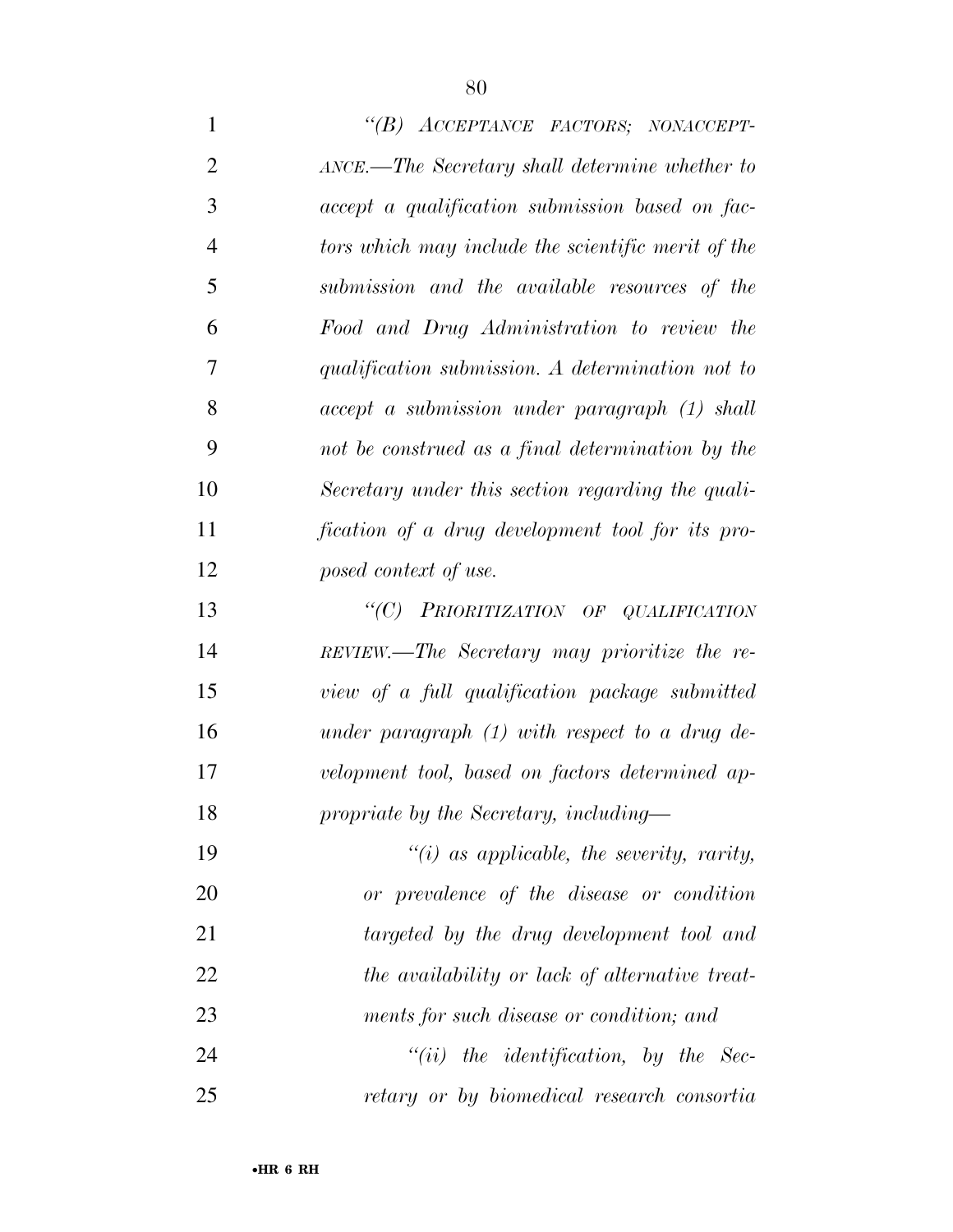| $\mathbf{1}$   | and other expert stakeholders, of such a                |
|----------------|---------------------------------------------------------|
| $\overline{2}$ | drug development tool and its proposed con-             |
| 3              | text of use as a public health priority.                |
| $\overline{4}$ | ENGAGEMENT OF EXTERNAL<br>$\lq (D)$<br>EX-              |
| 5              | PERTS.—The Secretary may, for purposes of the           |
| 6              | review of qualification submissions, through the        |
| 7              | use of cooperative agreements, grants, or other         |
| 8              | appropriate mechanisms, consult with bio-               |
| 9              | medical research consortia and may consider the         |
| 10             | recommendations of such consortia with respect          |
| 11             | to the review of any qualification plan submitted       |
| 12             | under paragraph $(1)$ or the review of any full         |
| 13             | qualification package under paragraph (3).              |
| 14             | "(3) REVIEW OF FULL QUALIFICATION PACK-                 |
| 15             | $_{AGE.}$ -The Secretary shall-                         |
| 16             | $\lq (A)$ conduct a comprehensive review of a           |
| 17             | full qualification package accepted under para-         |
| 18             | graph $(1)(C)$ ; and                                    |
| 19             | $\lq\lq(B)$ determine whether the drug develop-         |
| 20             | ment tool at issue is qualified for its proposed        |
| 21             | context of use.                                         |
| 22             | "(4) QUALIFICATION.—The Secretary shall deter-          |
| 23             | mine whether a drug development tool is qualified for   |
| 24             | a proposed context of use based on the scientific merit |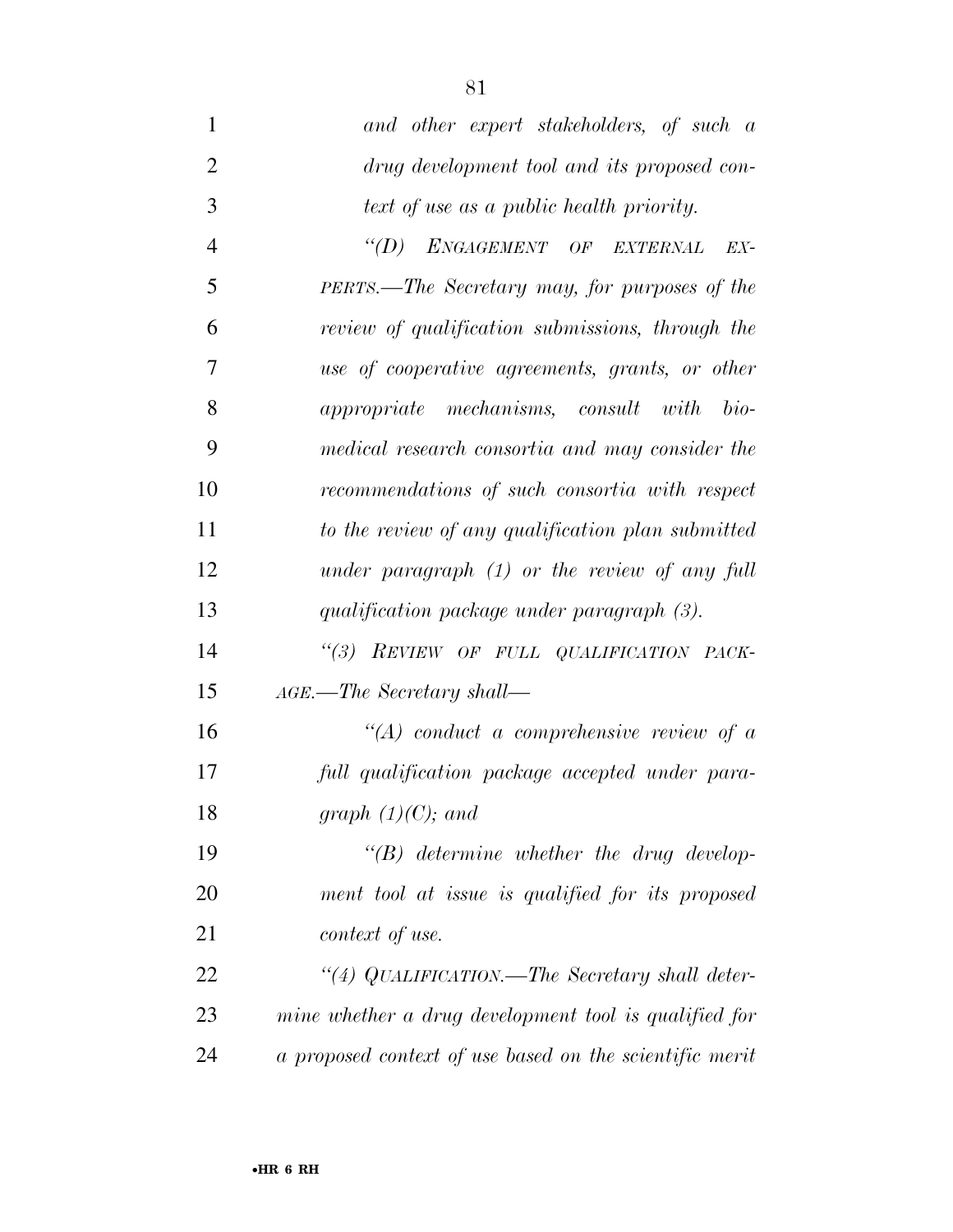| $\mathbf{1}$   | of a full qualification package reviewed under para-                |
|----------------|---------------------------------------------------------------------|
| $\overline{2}$ | graph(3).                                                           |
| 3              | "(b) EFFECT OF QUALIFICATION.—                                      |
| 4              | "(1) IN GENERAL.— $A$ drug development tool de-                     |
| 5              | termined to be qualified under subsection $(a)(4)$ for a            |
| 6              | proposed context of use specified by the requestor may              |
| 7              | be used by any person in such context of use for the                |
| 8              | purposes described in paragraph (2).                                |
| 9              | "(2) USE OF A DRUG DEVELOPMENT TOOL.-                               |
| 10             | Subject to paragraph (3), a drug development tool                   |
| 11             | qualified under this section may be used for-                       |
| 12             | $\lq (A)$ supporting or obtaining approval or                       |
| 13             | licensure (as applicable) of a drug or biological                   |
| 14             | product (including in accordance with section                       |
| 15             | $506(c)$ ) under section 505 of this Act or section                 |
| 16             | 351 of the Public Health Service Act; or                            |
| 17             | "(B) supporting the investigational use of $\alpha$                 |
| 18             | $drug \; or \; biological \; product \; under \; section \; 505(i)$ |
| 19             | of this Act or section $351(a)(3)$ of the Public                    |
| 20             | Health Service Act.                                                 |
| 21             | "(3) RESCISSION OR MODIFICATION.—                                   |
| 22             | "(A) In GENERAL.—The Secretary may re-                              |
| 23             | scind or modify a determination under this sec-                     |
| 24             | tion to qualify a drug development tool if the                      |
| 25             | Secretary determines that the drug development                      |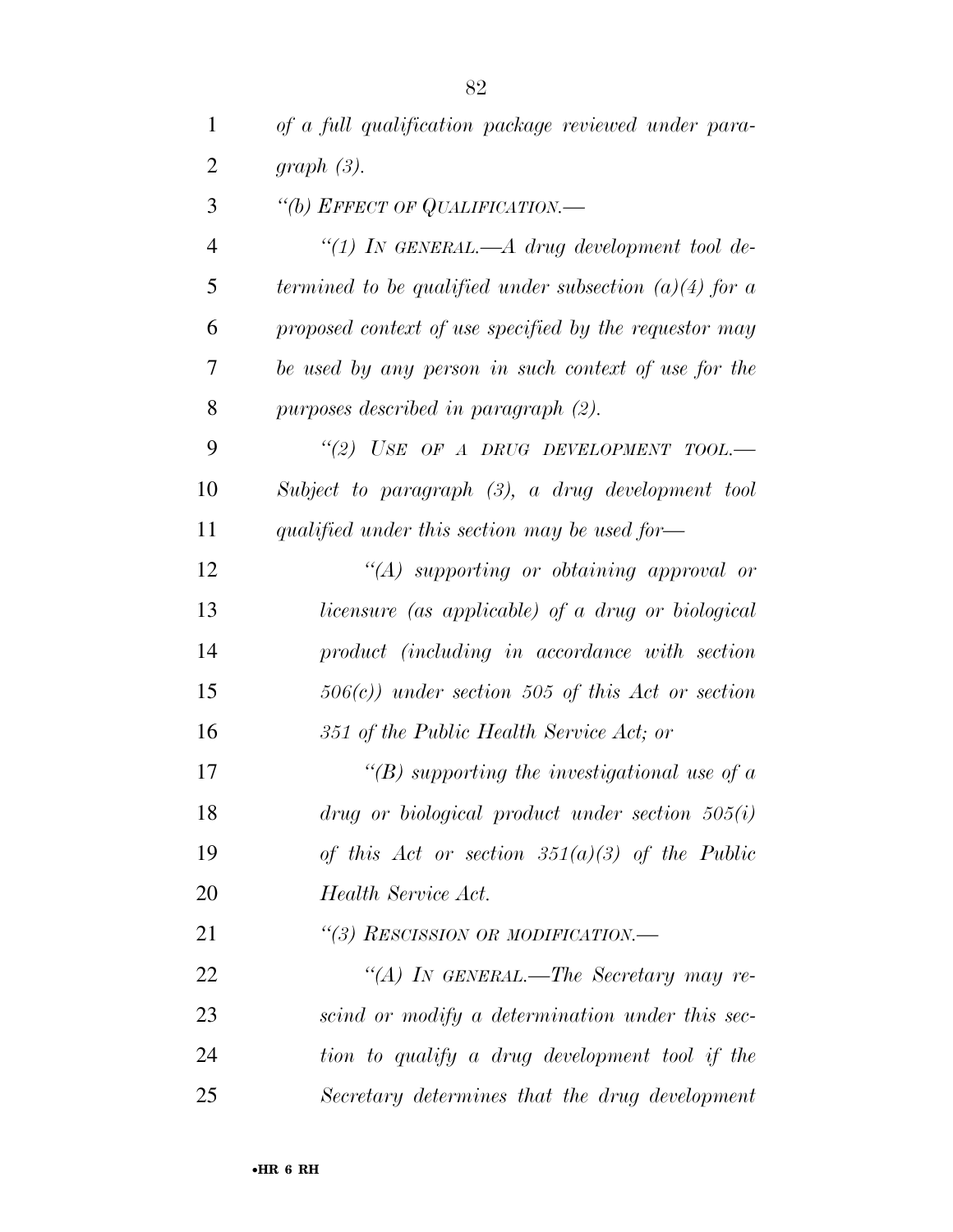| 1              | tool is not appropriate for the proposed context      |
|----------------|-------------------------------------------------------|
| $\overline{2}$ | of use specified by the requestor. Such a deter-      |
| 3              | mination may be based on new information that         |
| 4              | calls into question the basis for such qualifica-     |
| 5              | tion.                                                 |
| 6              | " $(B)$ MEETING FOR REVIEW.—If the Sec-               |
| 7              | retary rescinds or modifies under subparagraph        |
| 8              | $(A)$ a determination to qualify a drug develop-      |
| 9              | ment tool, the requestor involved shall be granted    |
| 10             | a request for a meeting with the Secretary to dis-    |
| 11             | cuss the basis of the Secretary's decision to re-     |
| 12             | scind or modify the determination before the ef-      |
| 13             | fective date of the rescission or modification.       |
| 14             | "(c) TRANSPARENCY.—                                   |
| 15             | "(1) IN GENERAL.—Subject to paragraph $(3)$ , the     |
| 16             | Secretary shall make publicly available, and update   |
| 17             | on at least a biannual basis, on the Internet website |
| 18             | of the Food and Drug Administration the following:    |
| 19             | "(A) Information with respect to each qual-           |
| 20             | <i>ification</i> submission under the qualification   |
| 21             | process under subsection $(a)$ , including—           |
| 22             | $``(i)$ the stage of the review process ap-           |
| 23             | plicable to the submission;                           |
| 24             | $``(ii)$ the date of the most recent change           |
| 25             | <i>in stage status;</i>                               |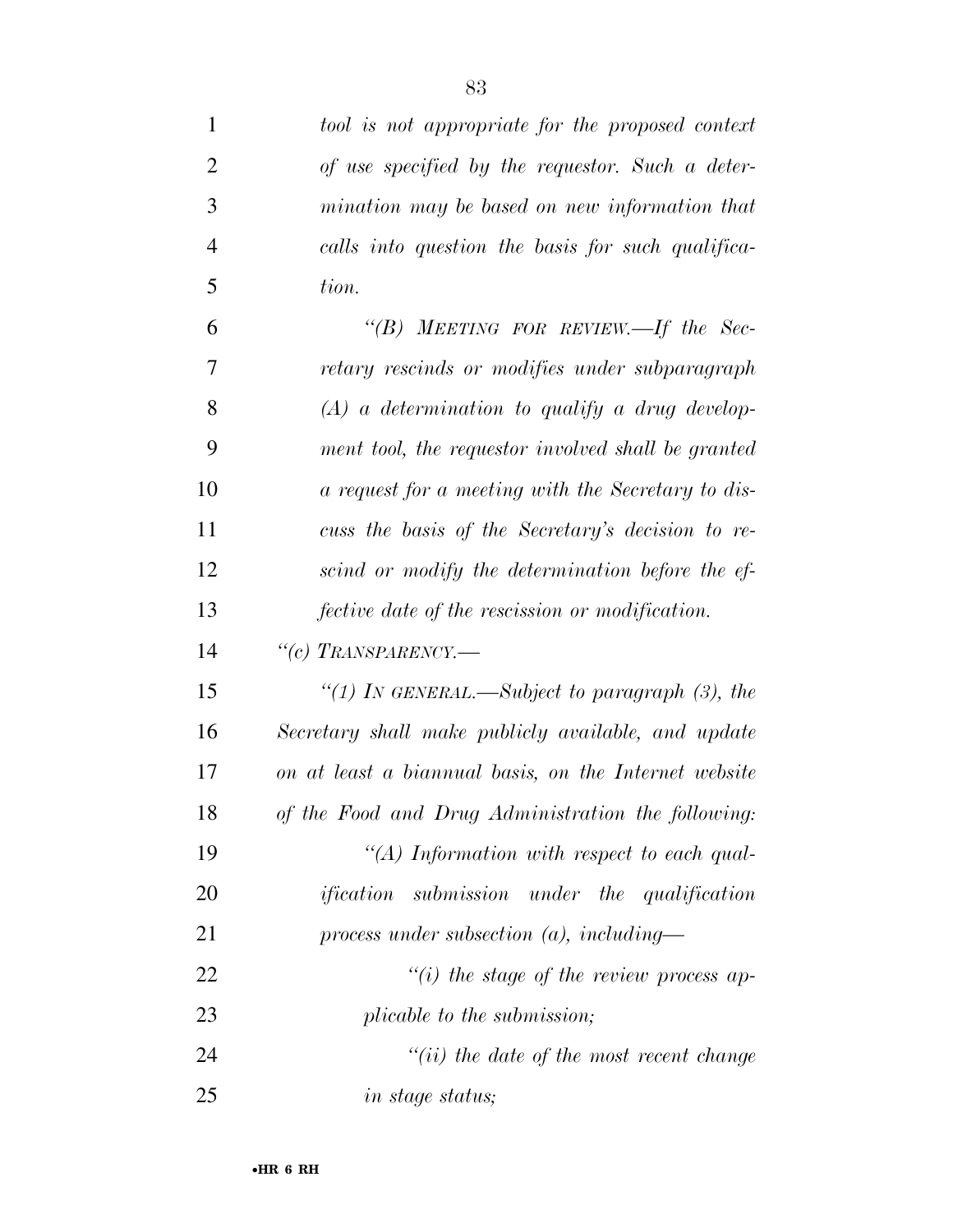| $\mathbf{1}$   | $``(iii)$ whether the external scientific ex-                 |
|----------------|---------------------------------------------------------------|
| $\overline{2}$ | perts were utilized in the development of a                   |
| 3              | qualification plan or the review of a full                    |
| $\overline{4}$ | qualification package; and                                    |
| 5              | $``(iv)$ submissions from requestors                          |
| 6              | under the qualification process under sub-                    |
| 7              | $section (a)$ , including any data and evi-                   |
| 8              | dence contained in such submissions, and                      |
| 9              | any updates to such submissions.                              |
| 10             | $\lq\lq B$ ) The Secretary's formal written deter-            |
| 11             | minations in response to such qualification sub-              |
| 12             | missions.                                                     |
| 13             | $\lq$ <sup>"</sup> (C) Any rescissions or modifications under |
| 14             | subsection (b)(3) of a determination to qualify a             |
| 15             | drug development tool.                                        |
| 16             | "(D) Summary reviews that document con-                       |
| 17             | clusions and recommendations for determina-                   |
| 18             | tions to qualify drug development tools under                 |
| 19             | subsection $(a)$ .                                            |
| 20             | "(E) A comprehensive list of-                                 |
| 21             | $``(i)$ all drug development tools quali-                     |
| 22             | fied under subsection $(a)$ ; and                             |
| 23             | $``(ii)$ all surrogate endpoints which                        |
| 24             | were the basis of approval or licensure (as                   |
| 25             | applicable) of a drug or biological product                   |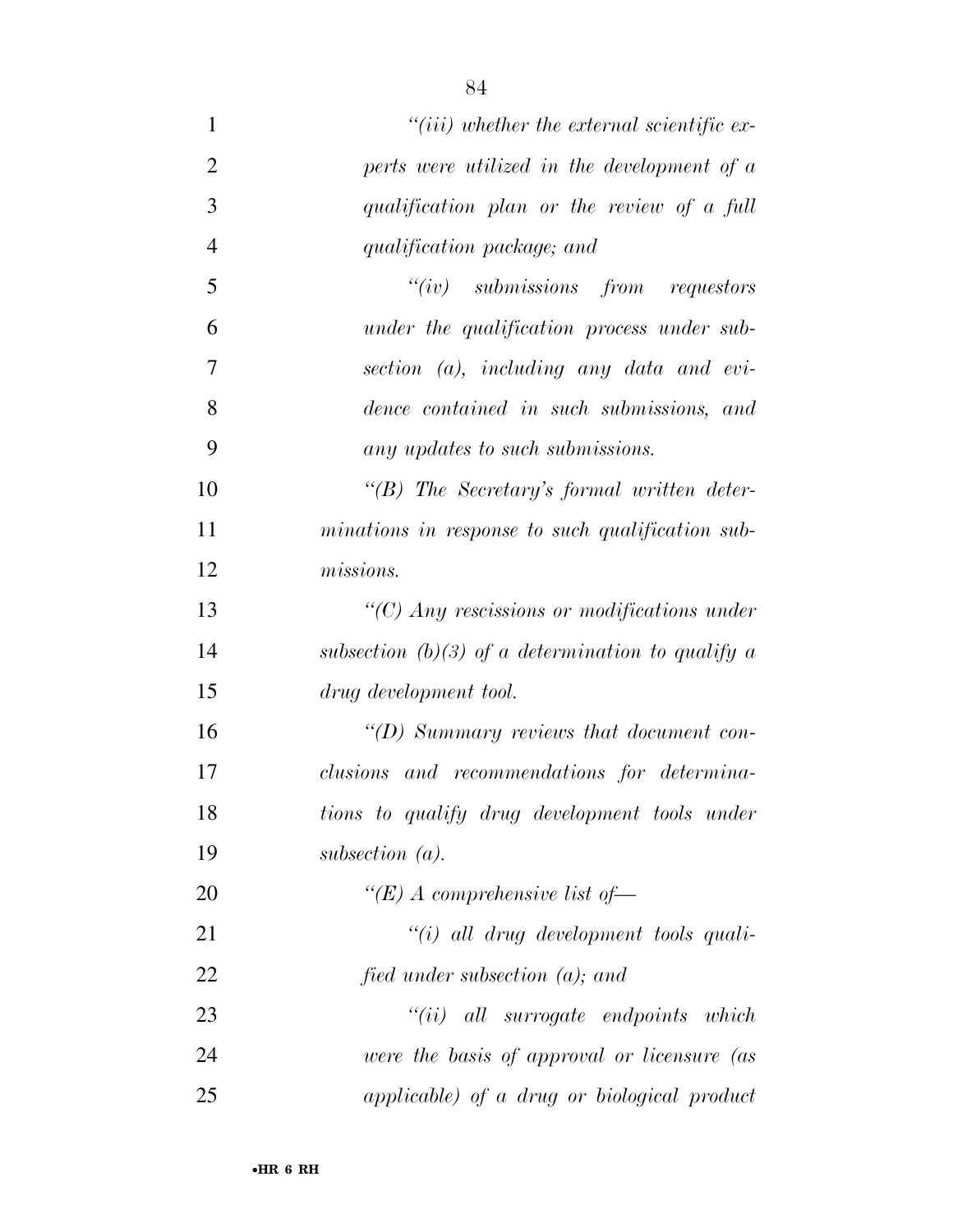| $\mathbf{1}$   | (including in accordance with section                                                     |
|----------------|-------------------------------------------------------------------------------------------|
| $\overline{2}$ | $506(c)$ ) under section 505 of this Act or sec-                                          |
| 3              | tion 351 of the Public Health Service Act.                                                |
| $\overline{4}$ | "(2) RELATION TO TRADE SECRETS ACT.—Infor-                                                |
| 5              | mation made publicly available by the Secretary                                           |
| 6              | under paragraph $(1)$ shall be considered a disclosure                                    |
| 7              | authorized by law for purposes of section 1905 of title                                   |
| 8              | 18, United States Code.                                                                   |
| 9              | "(3) $APPLICABILITY. \longrightarrow \rightarrow \rightarrow \rightarrow$ in this section |
| 10             | shall be construed as authorizing the Secretary to dis-                                   |
| 11             | close any information contained in an application                                         |
| 12             | submitted under section 505 of this Act or section 351                                    |
| 13             | of the Public Health Service Act that is confidential                                     |
| 14             | commercial or trade secret information subject to sec-                                    |
| 15             | tion $552(b)(4)$ of title 5, United States Code, or sec-                                  |
| 16             | tion 1905 of title 18, United States Code.                                                |
| 17             | "(d) RULE OF CONSTRUCTION.—Nothing in this sec-                                           |
| 18             | tion shall be construed—                                                                  |
| 19             | $\lq(1)$ to alter the standards of evidence under sub-                                    |
| 20             | section (c) or (d) of section 505, including the sub-                                     |
| 21             | stantial evidence standard in such subsection (d), or                                     |
| 22             | under section 351 of the Public Health Service Act (as                                    |
| 23             | <i>applicable)</i> ; <i>or</i>                                                            |
| 24             | $\lq(2)$ to limit the authority of the Secretary to                                       |

*approve or license products under this Act or the Pub-*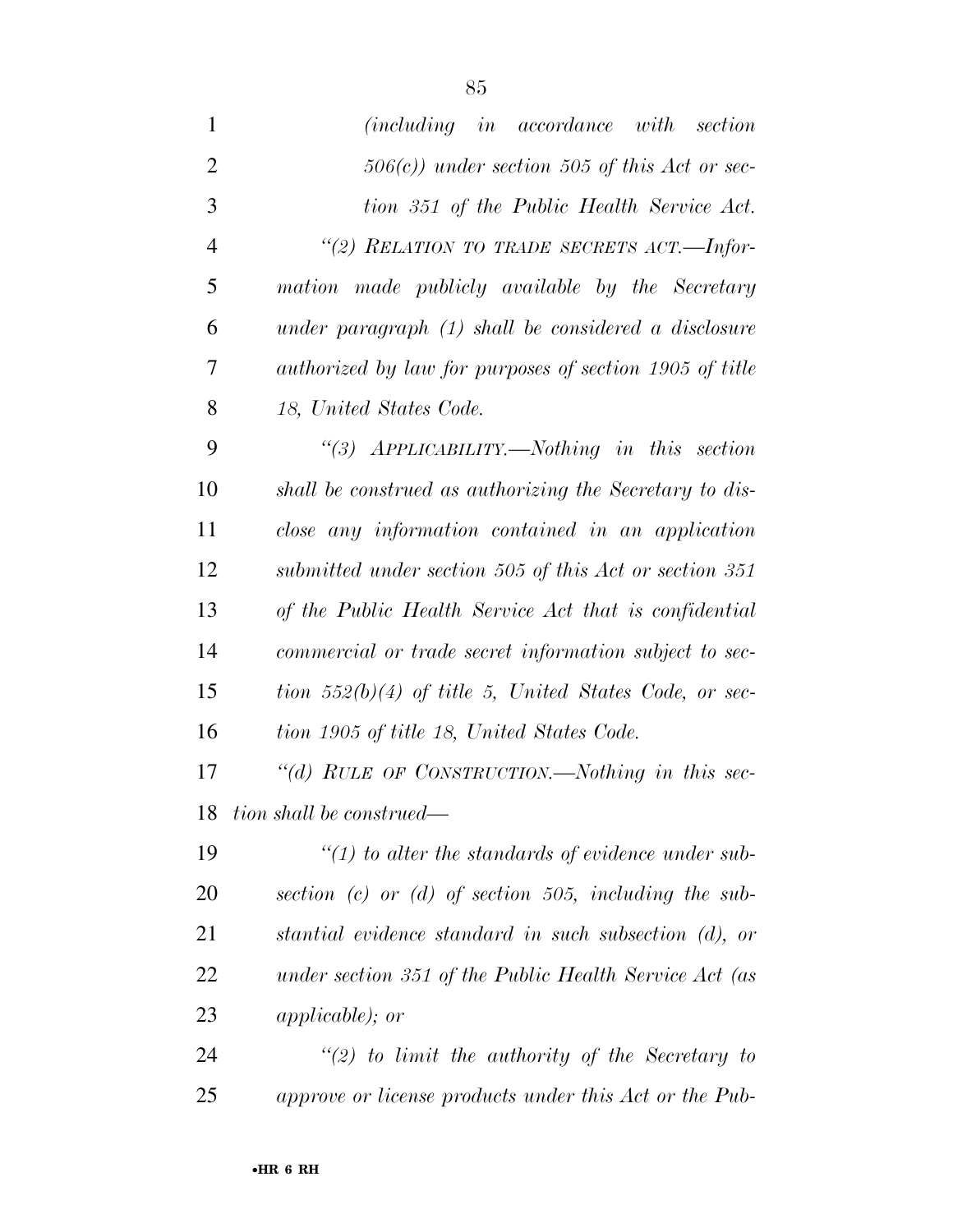*lic Health Service Act, as applicable (as in effect be- fore the date of the enactment of the 21st Century Cures Act).* 

 *''(e) AUTHORIZATION OF APPROPRIATIONS.—There are authorized to be appropriated to carry out this section, \$10,000,000 for each of fiscal years 2016 through 2020.* 

*''(f) DEFINITIONS.—In this section:* 

 *''(1) BIOMARKER.—(A) The term 'biomarker' means a characteristic (such as a physiologic, pathologic, or anatomic characteristic or measure- ment) that is objectively measured and evaluated as an indicator of normal biologic processes, pathologic processes, or biological responses to a therapeutic intervention; and* 

*''(B) such term includes a surrogate endpoint.* 

 *''(2) BIOMEDICAL RESEARCH CONSORTIA.—The term 'biomedical research consortia' means collabo- rative groups that may take the form of public-pri- vate partnerships and may include government agen- cies, institutions of higher education (as defined in section 101(a) of the Higher Education Act of 1965, patient advocacy groups, industry representatives, clinical and scientific experts, and other relevant enti-ties and individuals.*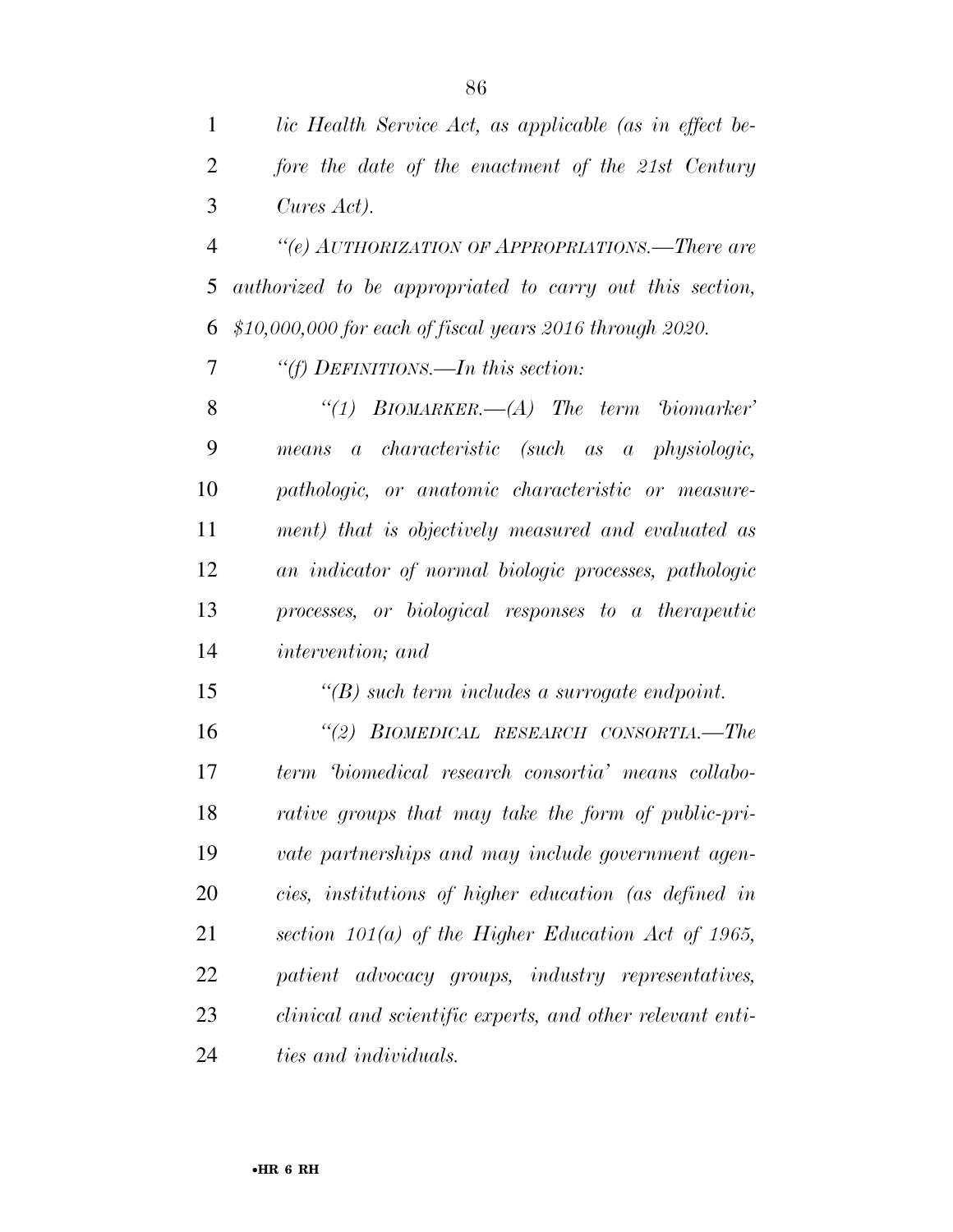| 1              | "(3) CLINICAL OUTCOME ASSESSMENT.—(A) The                |
|----------------|----------------------------------------------------------|
| $\overline{2}$ | term 'clinical outcome assessment' means a measure-      |
| 3              | ment of a patient's symptoms, overall mental state, or   |
| $\overline{4}$ | the effects of a disease or condition on how the patient |
| 5              | functions; and                                           |
| 6              | $\lq\lq(B)$ such term includes a patient-reported out-   |
| 7              | come.                                                    |
| 8              | "(4) CONTEXT OF USE.—The term 'context of                |
| 9              | use' means, with respect to a drug development tool,     |
| 10             | a statement that describes the circumstances under       |
| 11             | which the drug development tool is to be used in drug    |
| 12             | development and regulatory review.                       |
| 13             | "(5) $DRUG$ $DEVELOPMENT$ $TOOL$ .—The<br><i>term</i>    |
| 14             | 'drug development tool' includes—                        |
| 15             | $\lq (A)$ a biomarker;                                   |
| 16             | $\lq\lq(B)$ a clinical outcome assessment; and           |
| 17             | $\lq\lq C$ any other method, material, or meas-          |
| 18             | ure that the Secretary determines aids drug de-          |
| 19             | velopment and regulatory review for purposes of          |
| 20             | this section.                                            |
| 21             | "(6) PATIENT-REPORTED OUTCOME.—The term                  |
| 22             | 'patient-reported outcome' means a measurement           |
| 23             | based on a report from a patient regarding the status    |
| 24             | of the patient's health condition without amendment      |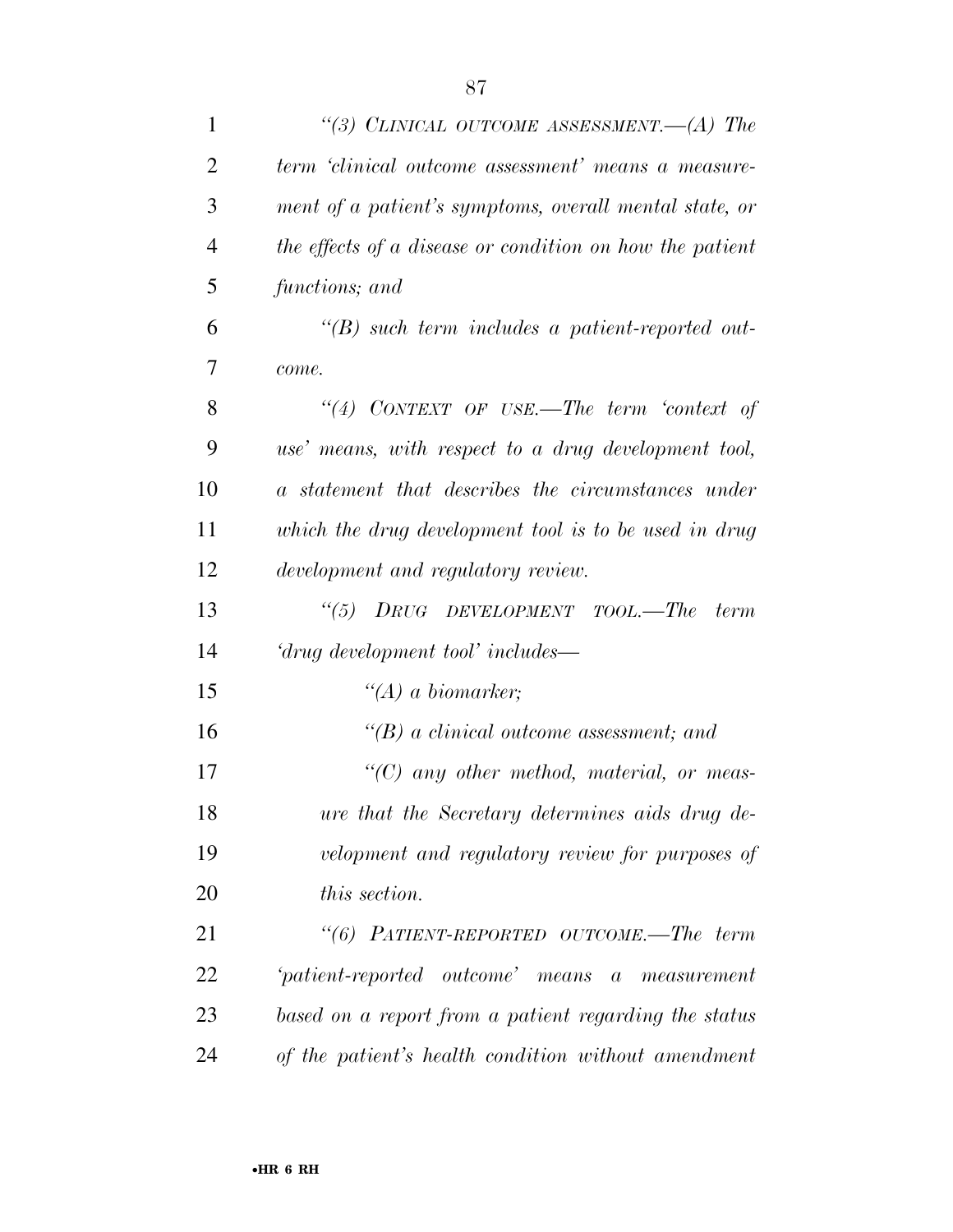*or interpretation of the patient's report by a clinician or any other person.* 

 *''(7) QUALIFICATION.—The terms 'qualification' and 'qualified' mean a determination by the Sec- retary that a drug development tool and its proposed context of use can be relied upon to have a specific interpretation and application in drug development and regulatory review under this Act.* 

 *''(8) REQUESTOR.—The term 'requestor' means an entity or entities, including a drug sponsor or a biomedical research consortia, seeking to qualify a drug development tool for a proposed context of use under this section.* 

 *''(9) SURROGATE ENDPOINT.—The term 'surro- gate endpoint' means a marker, such as a laboratory measurement, radiographic image, physical sign, or other measure, that is not itself a direct measurement of clinical benefit, and—* 

 *''(A) is known to predict clinical benefit and could be used to support traditional ap-proval of a drug or biological product; or* 

 *''(B) is reasonably likely to predict clinical benefit and could be used to support the acceler- ated approval of a drug or biological product in accordance with section 506(c).''.*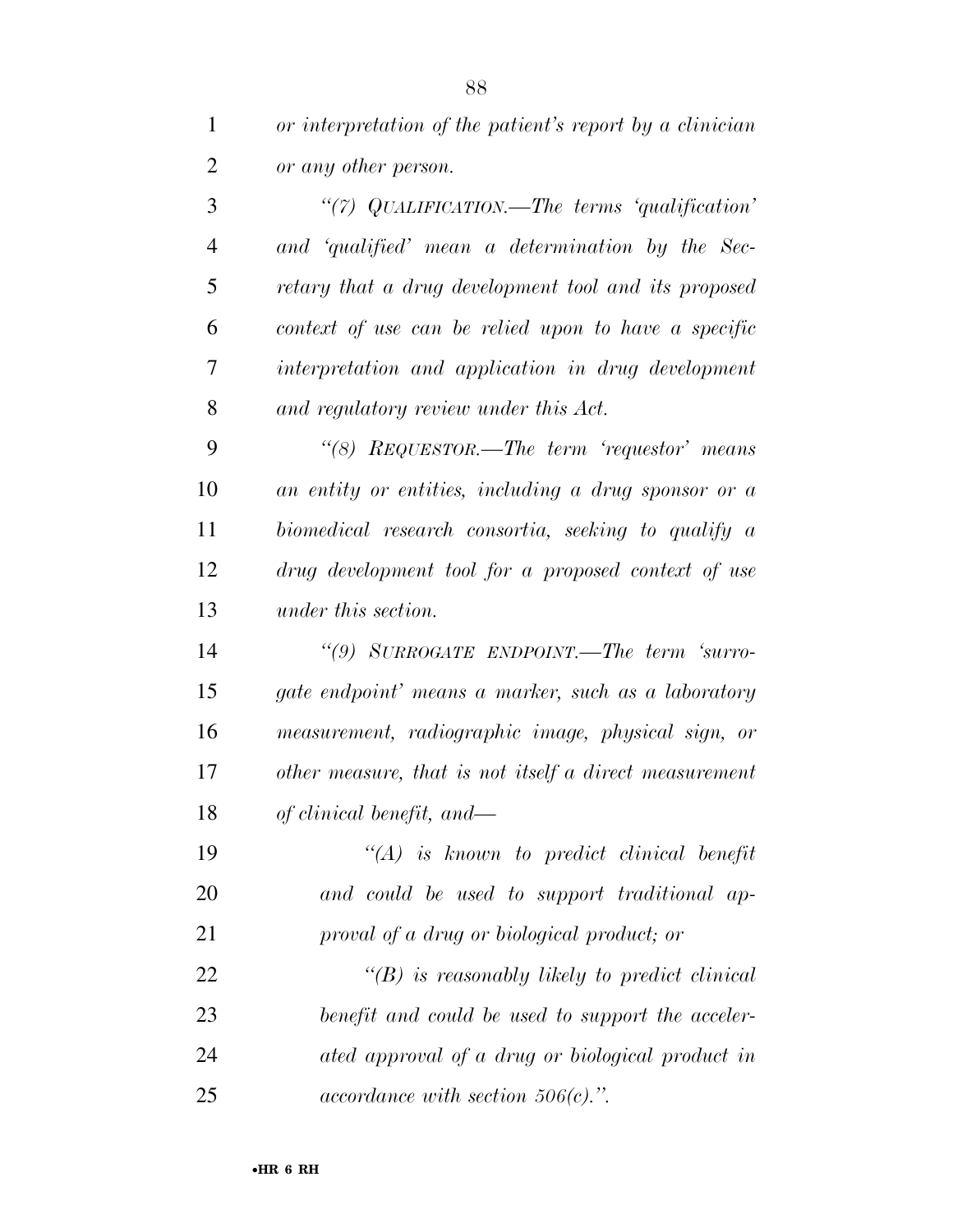*(d) GUIDANCE.—* 

| $\overline{2}$ | $(1)$ In GENERAL.—The Secretary of Health and            |
|----------------|----------------------------------------------------------|
| 3              | Human Services shall, in consultation with bio-          |
| $\overline{4}$ | medical research consortia (as defined in subsection     |
| 5              | $(f)$ of section 507 the Federal Food, Drug, and Cos-    |
| 6              | metic Act (as added by subsection $(c)$ )) and other in- |
| 7              | terested parties through a collaborative public process, |
| 8              | issue guidance to implement such section 507 that-       |
| 9              | $(A)$ provides a conceptual framework de-                |
| 10             | scribing appropriate standards and scientific            |
| 11             | approaches to support the development of bio-            |
| 12             | markers delineated under the taxonomy estab-             |
| 13             | lished under paragraph $(3)$ ;                           |
| 14             | $(B)$ makes recommendations for dem-                     |
| 15             | onstrating that a surrogate endpoint is reason-          |
| 16             | ably likely to predict clinical benefit for the pur-     |
| 17             | pose of supporting the accelerated approval of a         |
| 18             | $drug$ under section 506 $(c)$ of the Federal Food,      |
| 19             | Drug, and Cosmetic Act $(21 \text{ U.S.C. } 356(c));$    |
| 20             | $(C)$ with respect to the qualification process          |
| 21             | under such section $507$ —                               |
| 22             | $(i)$ describes the requirements that enti-              |
| 23             | ties seeking to qualify a drug development               |
| 24             | tool under such section shall observe when               |
| 25             | <i>engaging in such process;</i>                         |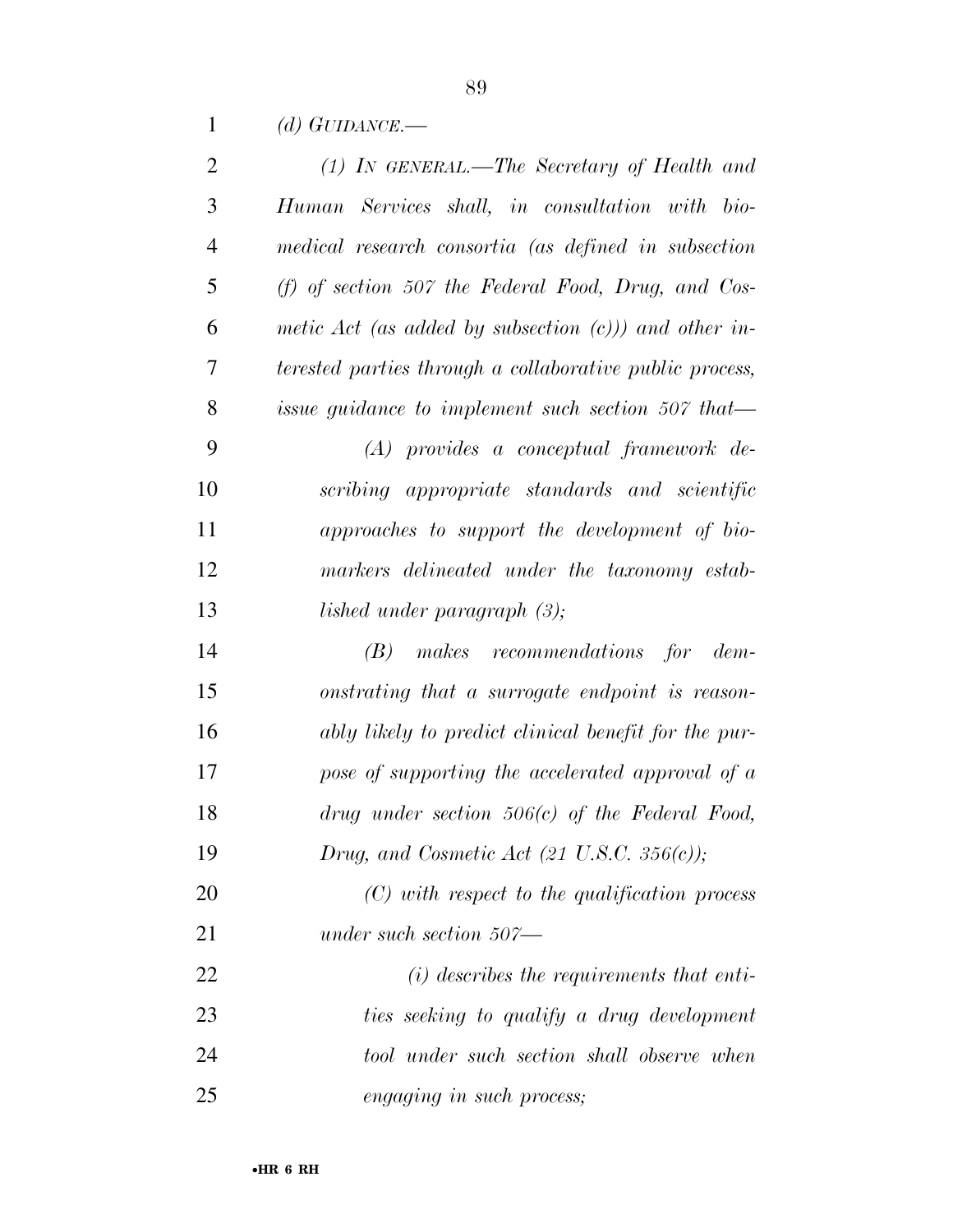- *(ii) outlines reasonable timeframes for the Secretary's review of letters, qualifica- tion plans, or full qualification packages submitted under such process; and*
- *(iii) establishes a process by which such entities or the Secretary may consult with biomedical research consortia and other individuals and entities with expert knowledge and insights that may assist the Secretary in the review of qualification plans and full qualification submissions under such section; and*
- *(D) includes such other information as the Secretary determines appropriate.*

 *(2) TIMING.—Not later than 24 months after the date of the enactment of this Act, the Secretary of Health and Human Services shall issue draft guid- ance under paragraph (1) on the implementation of section 507 of the Federal Food, Drug, and Cosmetic Act (as added by subsection (c)). The Secretary shall issue final guidance on the implementation of such section not later than 6 months after the date on which the comment period for the draft guidance closes.* 

*(3) TAXONOMY.—*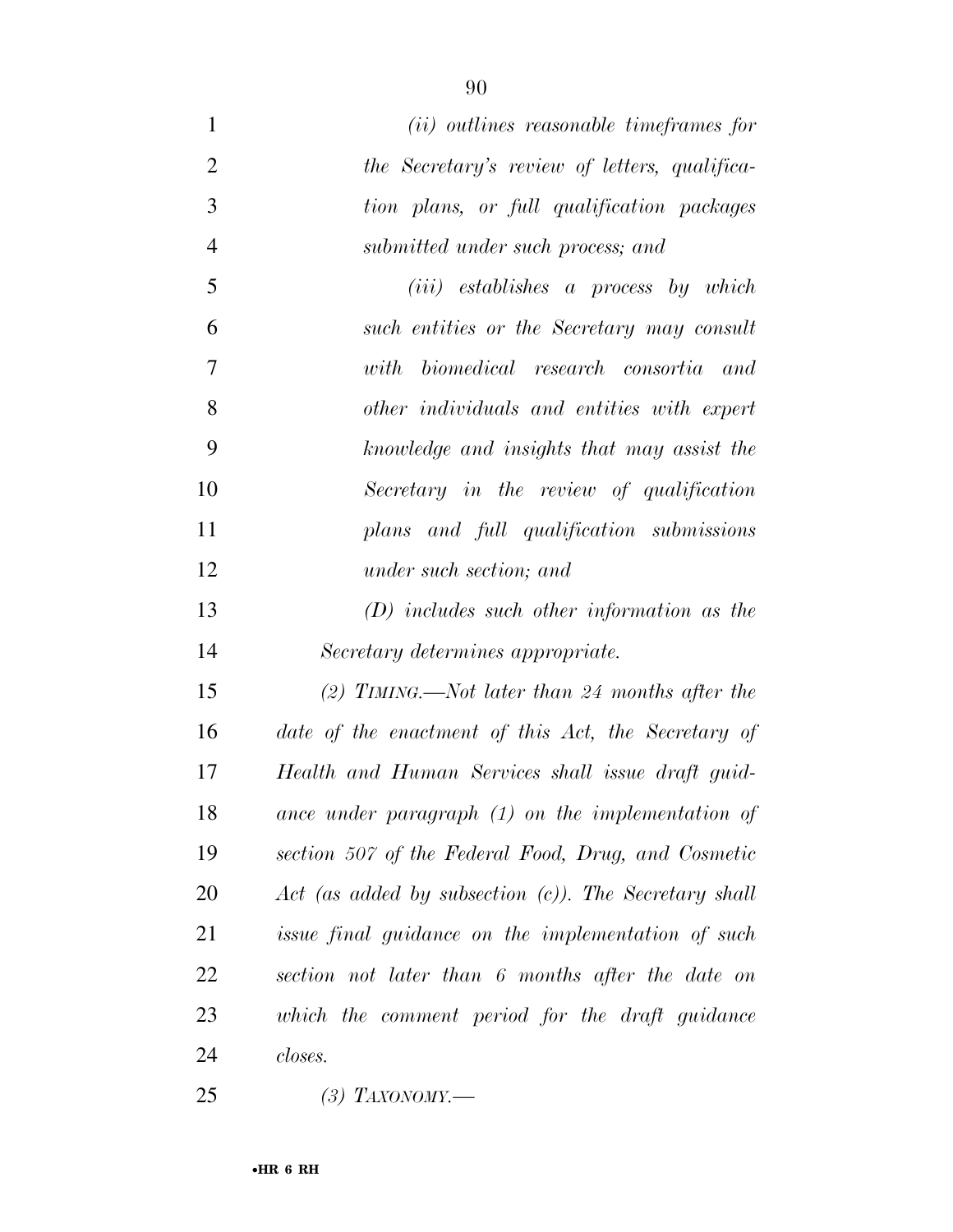*(A) IN GENERAL.—For purposes of inform- ing guidance under this subsection, the Secretary of Health and Human Services shall, in con- sultation with biomedical research consortia and other interested parties through a collaborative public process, establish a taxonomy for the clas- sification of biomarkers (and related scientific concepts) for use in drug development. (B) PUBLIC AVAILABILITY.—Not later than 12 months after the date of the enactment of this Act, the Secretary of Health and Human Serv- ices shall make such taxonomy publicly available in draft form for public comment. The Secretary shall finalize the taxonomy not later than 12 months after the close of the public comment pe- riod. (e) MEETING AND REPORT.— (1) MEETING.—Not later than 12 months after* 

 *the date of the enactment of this Act, the Secretary of Health and Human Services shall convene a public meeting to describe and solicit public input regarding the qualification process under section 507 of the Fed- eral Food, Drug, and Cosmetic Act, as added by sub-section (c).*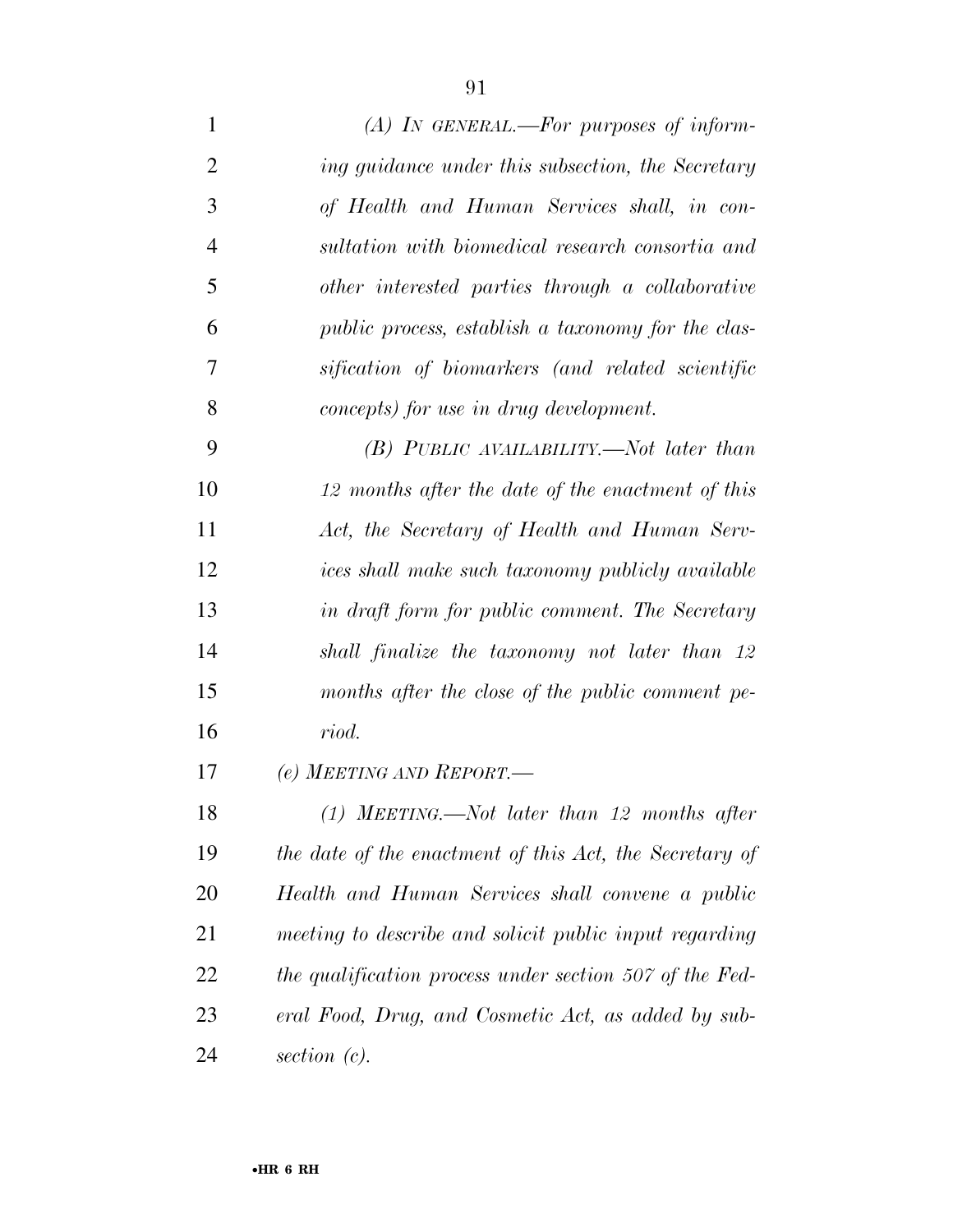| $\mathbf{1}$   | (2) REPORT.—Not later than 5 years after the             |
|----------------|----------------------------------------------------------|
| $\overline{2}$ | date of the enactment of this Act, the Secretary shall   |
| 3              | make publicly available on the Internet website of the   |
| $\overline{4}$ | Food and Drug Administration a report. Such report       |
| 5              | shall include, with respect to the qualification process |
| 6              | under section 507 of the Federal Food, Drug, and         |
| 7              | Cosmetic Act, as added by subsection $(c)$ , information |
| 8              | $\overline{on}$ —                                        |
| 9              | $(A)$ the number of requests submitted, as a             |
| 10             | letter of intent, for qualification of a drug devel-     |
| 11             | opment tool (as defined in subsection (f) of such        |
| 12             | section);                                                |
| 13             | $(B)$ the number of such requests accepted               |
| 14             | and determined to be eligible for submission of $a$      |
| 15             | qualification plan or full qualification package         |
| 16             | (as such terms are defined in such subsection),          |
| 17             | <i>respectively;</i>                                     |
| 18             | $(C)$ the number of such requests for which              |
| 19             | external scientific experts were utilized in the de-     |
| 20             | velopment of a qualification plan or review of a         |
| 21             | full qualification package; and                          |
| 22             | $(D)$ the number of qualification plans and              |
| 23             | full qualification packages, respectively, sub-          |
| 24             | mitted to the Secretary; and                             |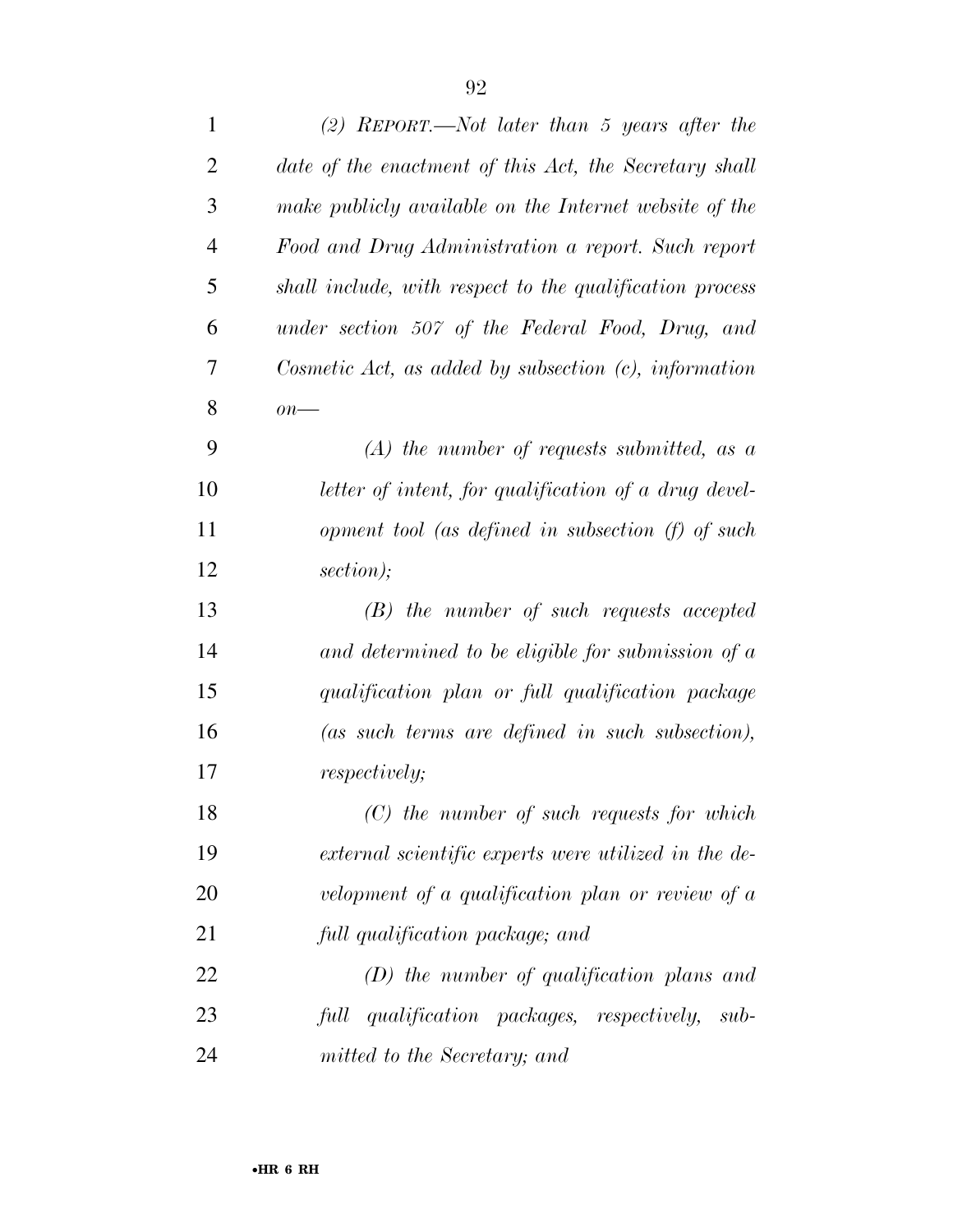*(3) the drug development tools qualified through such qualification process, specified by type of tool, such as a biomarker or clinical outcome assessment (as such terms are defined in subsection (f) of such section 507). SEC. 2022. ACCELERATED APPROVAL DEVELOPMENT PLAN.* 

 *(a) IN GENERAL.—Section 506 of the Federal Food, Drug, and Cosmetic Act (21 U.S.C. 356) is amended by adding the following subsection:* 

 *''(g) ACCELERATED APPROVAL DEVELOPMENT PLAN.—* 

 *''(1) IN GENERAL.—In the case of a drug that the Secretary determines may be eligible for acceler- ated approval in accordance with subsection (c), the sponsor of such drug may request, at any time after the submission of an application for the investigation of the drug under section 505(i) of this Act or section 351(a)(3) of the Public Health Service Act, that the Secretary agree to an accelerated approval develop-ment plan described in paragraph (2).* 

 *''(2) PLAN DESCRIBED.—A plan described in this paragraph, with respect to a drug described in paragraph (1), is an accelerated approval develop-ment plan, which shall include agreement on—*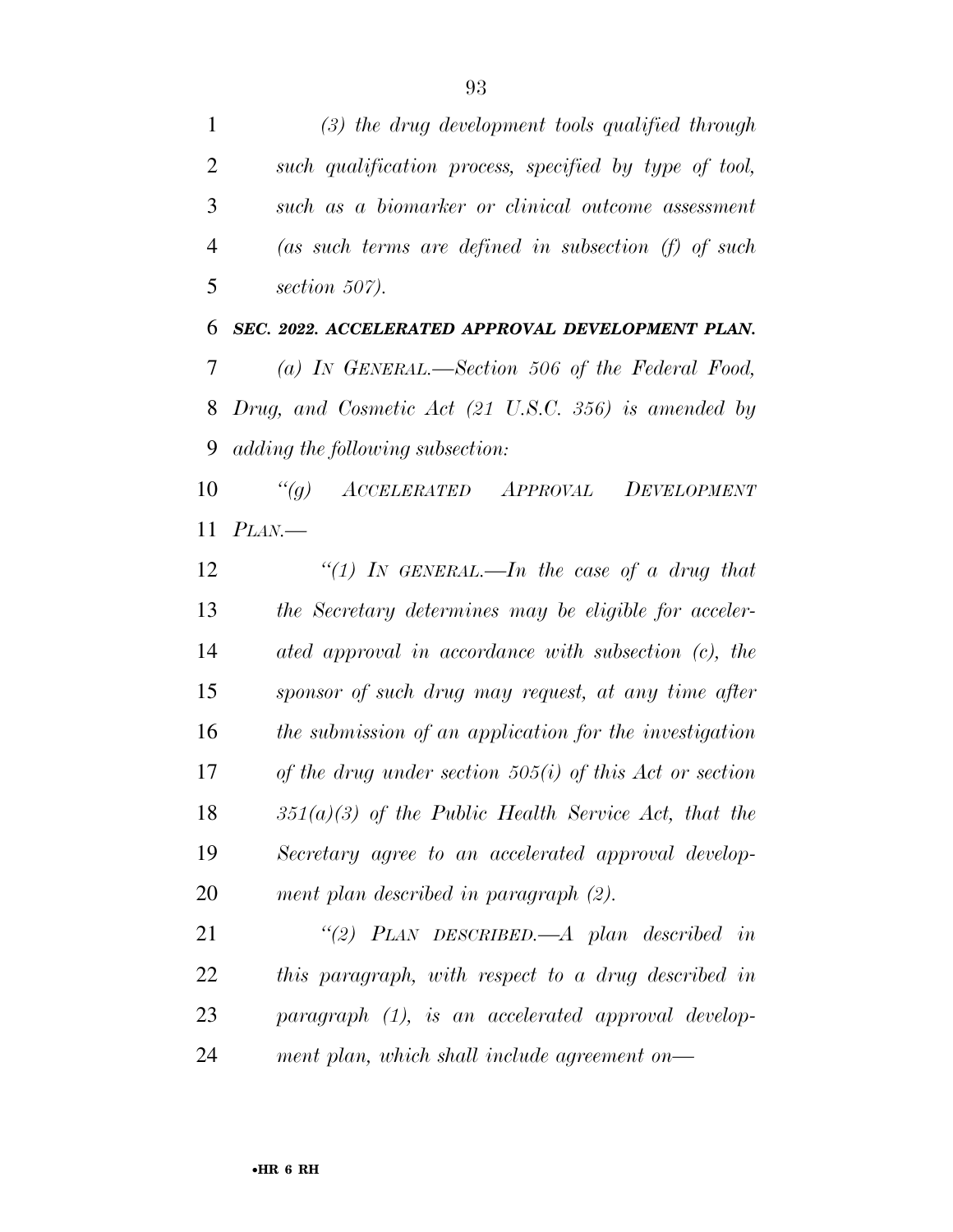| 1              | $\lq\lq (A)$ the surrogate endpoint to be assessed         |
|----------------|------------------------------------------------------------|
| $\overline{2}$ | under such plan;                                           |
| 3              | $\lq (B)$ the design of the study that will utilize        |
| $\overline{4}$ | the surrogate endpoint; and                                |
| 5              | $\lq\lq$ (C) the magnitude of the effect of the drug       |
| 6              | on the surrogate endpoint that is the subject of           |
| 7              | the agreement that would be sufficient to form             |
| 8              | the primary basis of a claim that the drug is ef-          |
| 9              | fective.                                                   |
| 10             | "(3) MODIFICATION; TERMINATION.—The<br>- Sec-              |
| 11             | retary may require the sponsor of a drug that is the       |
| 12             | subject of an accelerated approval development plan        |
| 13             | to modify or terminate the plan if additional data or      |
| 14             | information indicates that—                                |
| 15             | "(A) the plan as originally agreed upon is                 |
| 16             | no longer sufficient to demonstrate the safety and         |
| 17             | <i>effectiveness of the drug involved; or</i>              |
| 18             | "(B) the drug is no longer eligible for accel-             |
| 19             | $erated$ approval under subsection $(c)$ .                 |
| 20             | "(4) SPONSOR CONSULTATION.—If the Secretary                |
| 21             | requires the modification or termination of an accel-      |
| 22             | erated approval development plan under paragraph           |
| 23             | $(3)$ , the sponsor shall be granted a request for a meet- |
| 24             | ing to discuss the basis of the Secretary's decision be-   |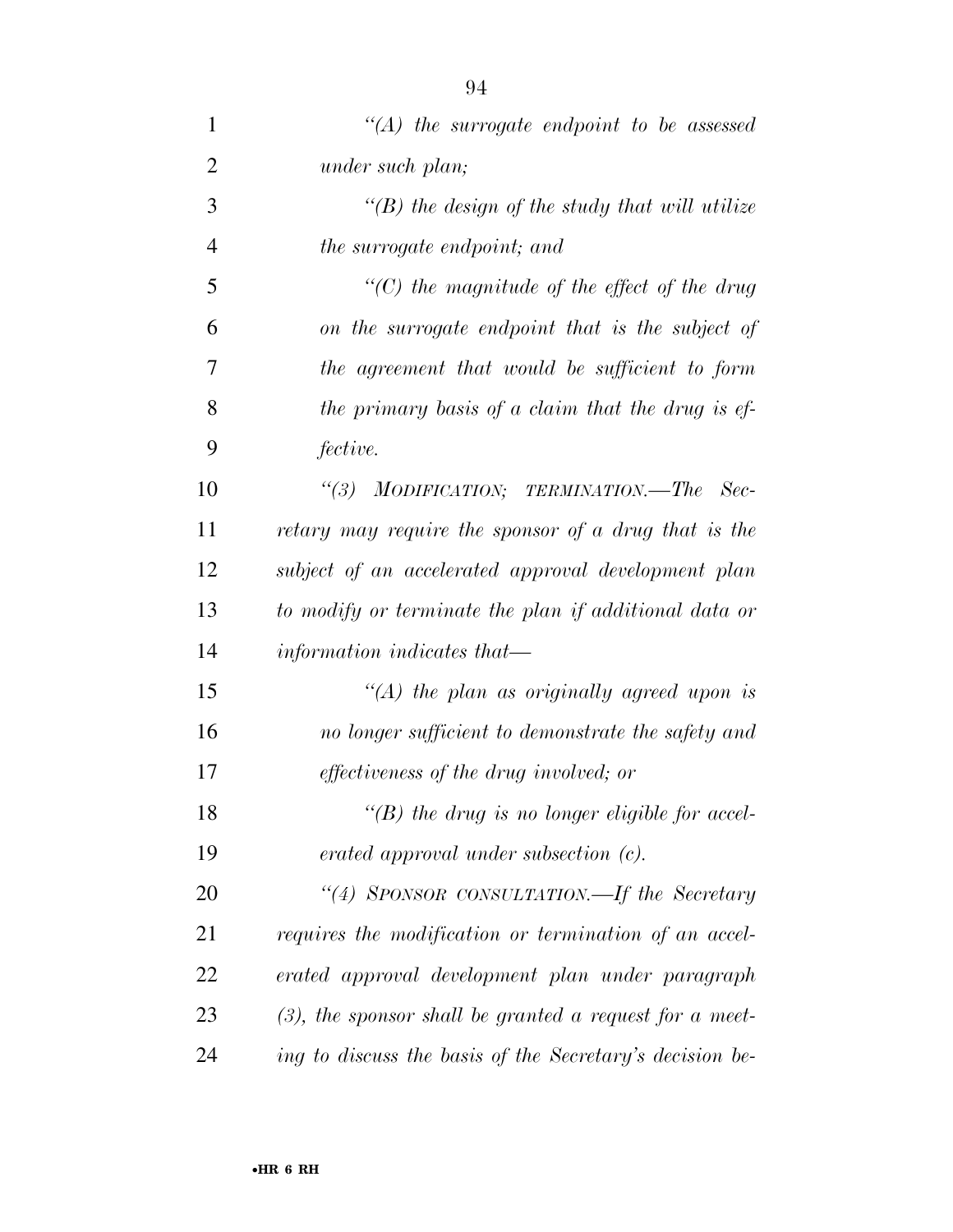| $\mathbf{1}$  | fore the effective date of the modification or termi- |
|---------------|-------------------------------------------------------|
| 2             | nation.                                               |
| $\mathcal{R}$ | "(5) DEFINITION.—In this section, the term 'ac-       |

| 4      | celerated approval development plan' means a devel-   |
|--------|-------------------------------------------------------|
| 5      | opment plan agreed upon by the Secretary and the      |
| 6      | sponsor submitting the plan that contains study pa-   |
| $\tau$ | rameters for the use of a surrogate endpoint that—    |
|        | $\lq\lq (A)$ is reasonably likely to predict clinical |

*benefit; and* 

 *''(B) is intended to be the basis of the accel- erated approval of a drug in accordance with subsection (c).''.* 

 *(b) TECHNICAL AMENDMENTS.—Section 506 of the Federal Food, Drug, and Cosmetic Act (21 U.S.C. 356) is amended—* 

 *(1) by striking ''(f) AWARENESS EFFORTS'' and inserting ''(e) AWARENESS EFFORTS''; and* 

 *(2) by striking ''(e) CONSTRUCTION'' and insert-ing ''(f) CONSTRUCTION''.*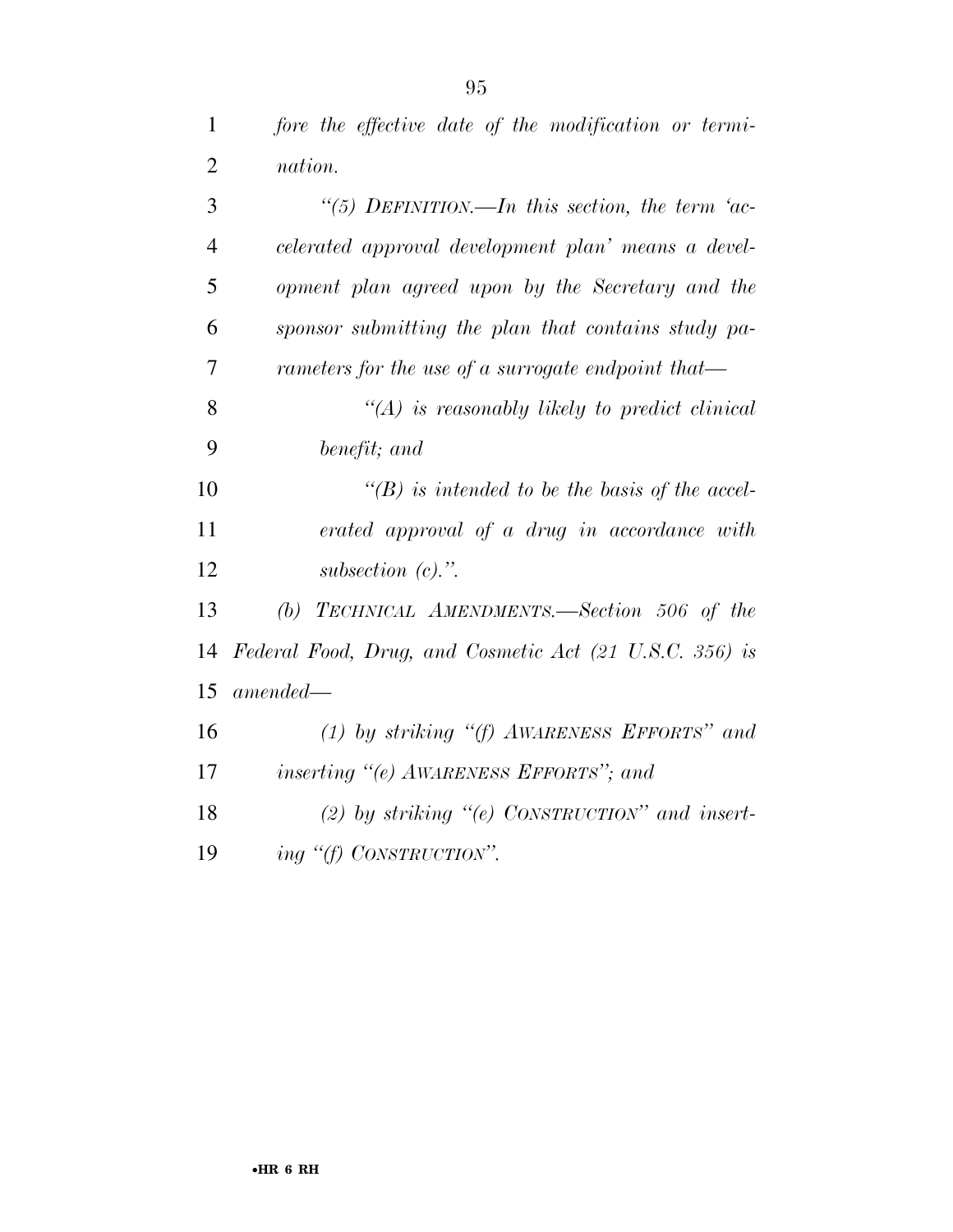## *Subtitle C—FDA Advancement of Precision Medicine SEC. 2041. PRECISION MEDICINE GUIDANCE AND OTHER PROGRAMS OF FOOD AND DRUG ADMINISTRA- TION. Chapter V of the Federal Food, Drug, and Cosmetic Act (21 U.S.C. 351 et seq.) is amended by adding at the end the following: ''Subchapter J—Precision Medicine ''SEC. 591. GENERAL AGENCY GUIDANCE ON PRECISION MEDICINE. ''(a) IN GENERAL.—The Secretary shall issue and pe- riodically update guidance to assist sponsors in the develop- ment of a precision drug or biological product. Such guid- ance shall— ''(1) define the term 'precision drug or biological product'; and ''(2) address the topics described in subsection (b). ''(b) CERTAIN ISSUES.—The topics to be addressed by guidance under subsection (a) are— ''(1) the evidence needed to support the use of biomarkers (as defined in section 507(e)) that identify subsets of patients as likely responders to therapies in order to streamline the conduct of clinical trials;*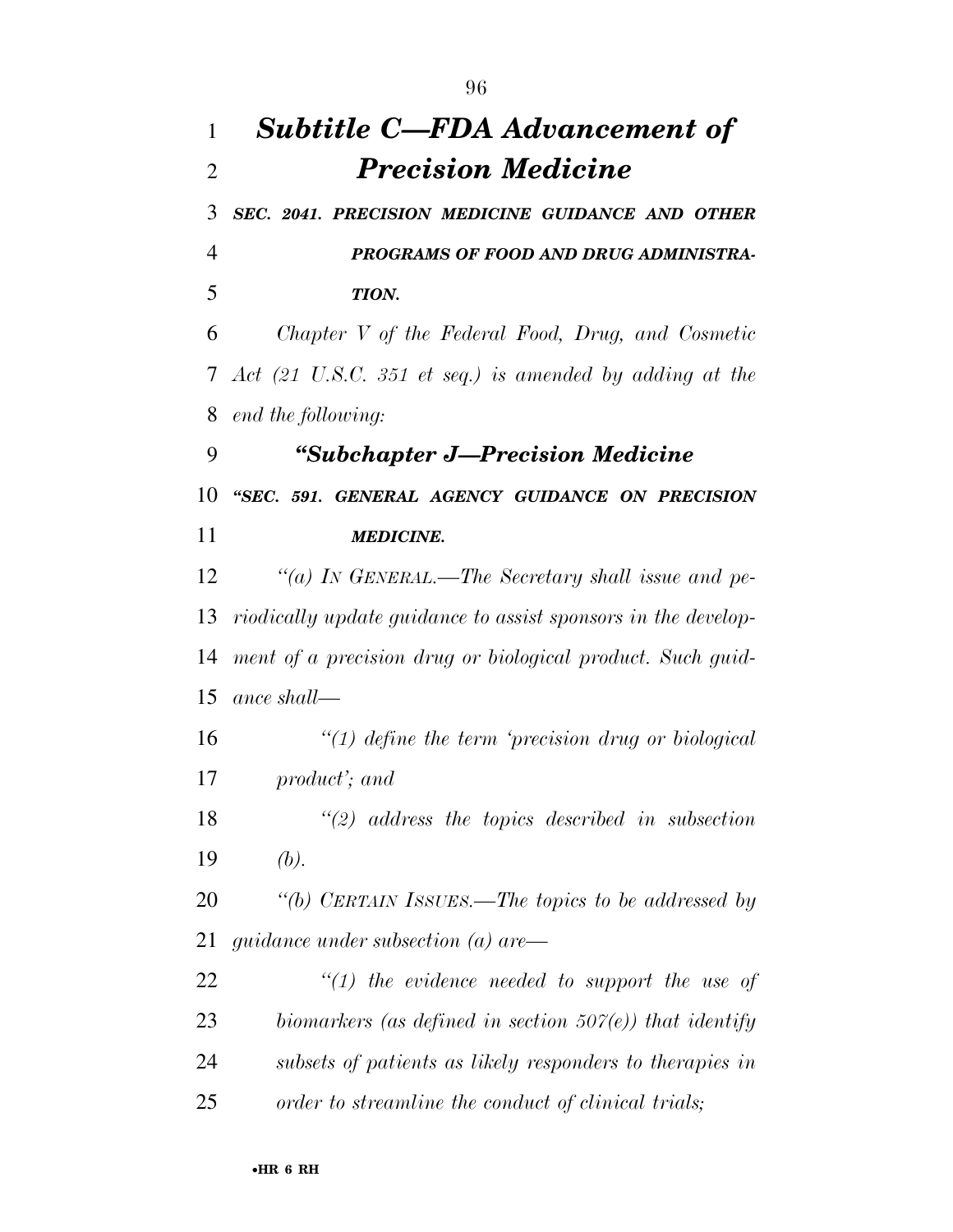| $\mathbf{1}$   | $\lq(2)$ recommendations for the design of studies to            |
|----------------|------------------------------------------------------------------|
| $\overline{2}$ | demonstrate the validity of a biomarker as a pre-                |
| 3              | dictor of drug or biological product response;                   |
| $\overline{4}$ | $\lq(3)$ the manner and extent to which a benefit-               |
| 5              | risk assessment may be affected when clinical trials             |
| 6              | are limited to patient population subsets that are               |
| 7              | <i>identified</i> using biomarkers;                              |
| 8              | $\lq(4)$ the development of companion diagnostics                |
| 9              | in the context of a drug development program; and                |
| 10             | "(5) considerations for developing biomarkers                    |
| 11             | that inform prescribing decisions for a drug or bio-             |
| 12             | logical product, and when information regarding a                |
| 13             | biomarker may be included in the approved prescrip-              |
| 14             | tion labeling for a precision drug or biological prod-           |
| 15             | uct.                                                             |
| 16             | "(c) DATE CERTAIN FOR INITIAL GUIDANCE.-The                      |
| 17             | Secretary shall issue guidance under subsection (a) not          |
| 18             | $later than 18 months after the date of the enactment of the$    |
| 19             | 21st Century Cures Act.                                          |
| 20             | "SEC. 592. PRECISION MEDICINE REGARDING ORPHAN-                  |
| 21             | AND<br>PRO-<br><b>DRUG</b><br>EXPEDITED-APPROVAL                 |
| 22             | <b>GRAMS.</b>                                                    |
| 23             | "(a) IN GENERAL.—In the case of a precision drug                 |
| 24             | or biological product that is the subject of an application      |
| 25             | submitted under section $505(b)(1)$ , or section $351(a)$ of the |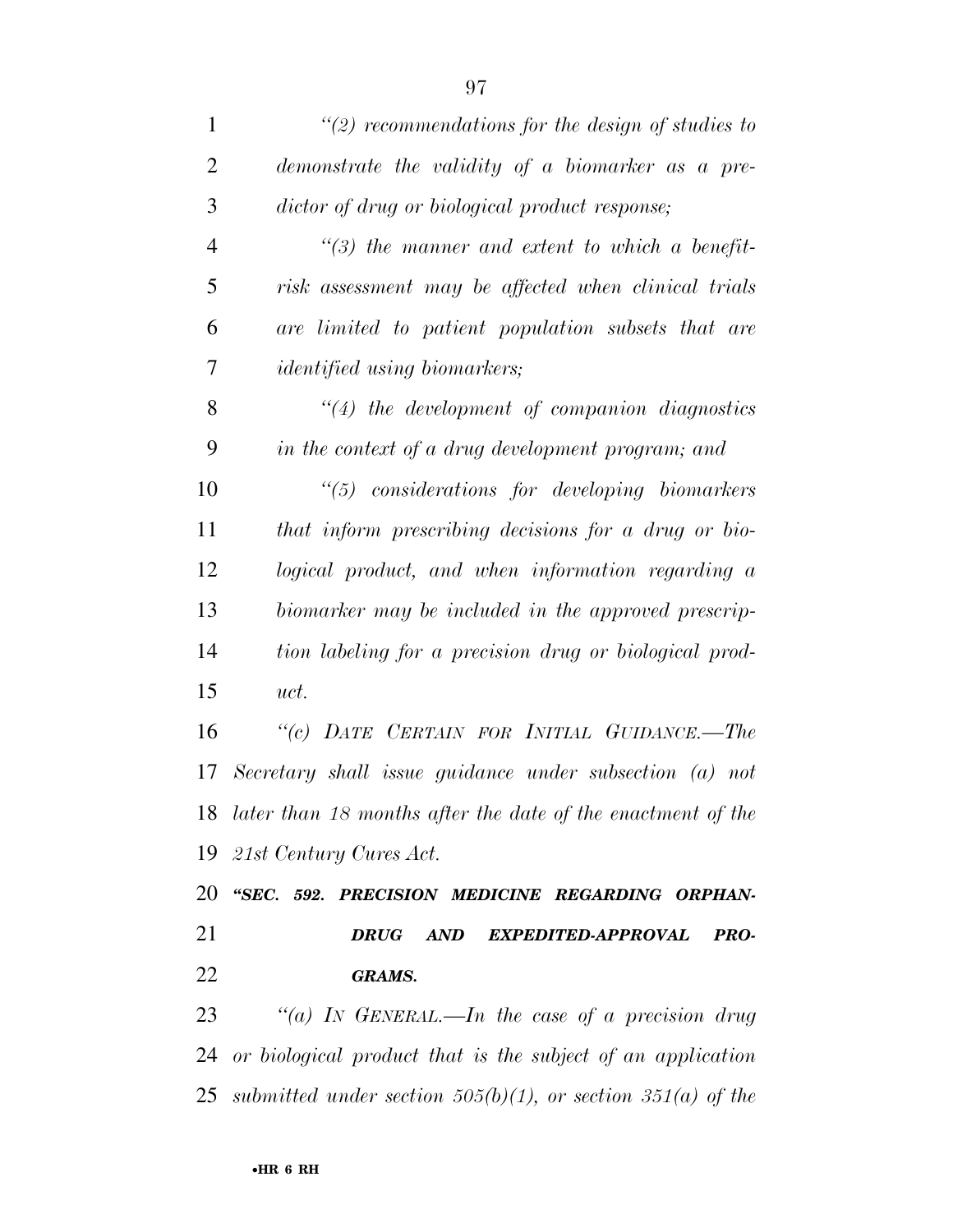*Public Health Service Act, for the treatment of a serious or life-threatening disease or condition and has been des- ignated under section 526 as a drug for a rare disease or condition, the Secretary may—* 

| 5  | $"(1)$ consistent with applicable standards for ap-     |
|----|---------------------------------------------------------|
| 6  | proval, rely upon data or information previously sub-   |
| 7  | mitted by the sponsor of the precision drug or biologi- |
| 8  | cal product, or another sponsor, provided that the      |
| 9  | sponsor of the precision drug or biological product     |
| 10 | has obtained a contractual right of reference to such   |
| 11 | other sponsor's data and information, in an applica-    |
| 12 | tion approved under section $505(c)$ or licensed under  |
| 13 | section $351(a)$ of the Public Health Service Act, as   |
| 14 | $applied be -$                                          |
| 15 | "(A) for a different drug or biological prod-           |
| 16 | uct; or                                                 |
| 17 | $\lq\lq(B)$ for a different indication for such pre-    |
| 18 | cision drug or biological product,                      |
| 19 | in order to expedite clinical development for a preci-  |
| 20 | sion drug or biological product that is using the same  |
| 21 | or similar approach as that used to support approval    |
| 22 | of the prior approved application or license, as ap-    |
| 23 | propriate; and                                          |
|    |                                                         |

 *''(2) as appropriate, consider the application for approval of such precision drug or biological product*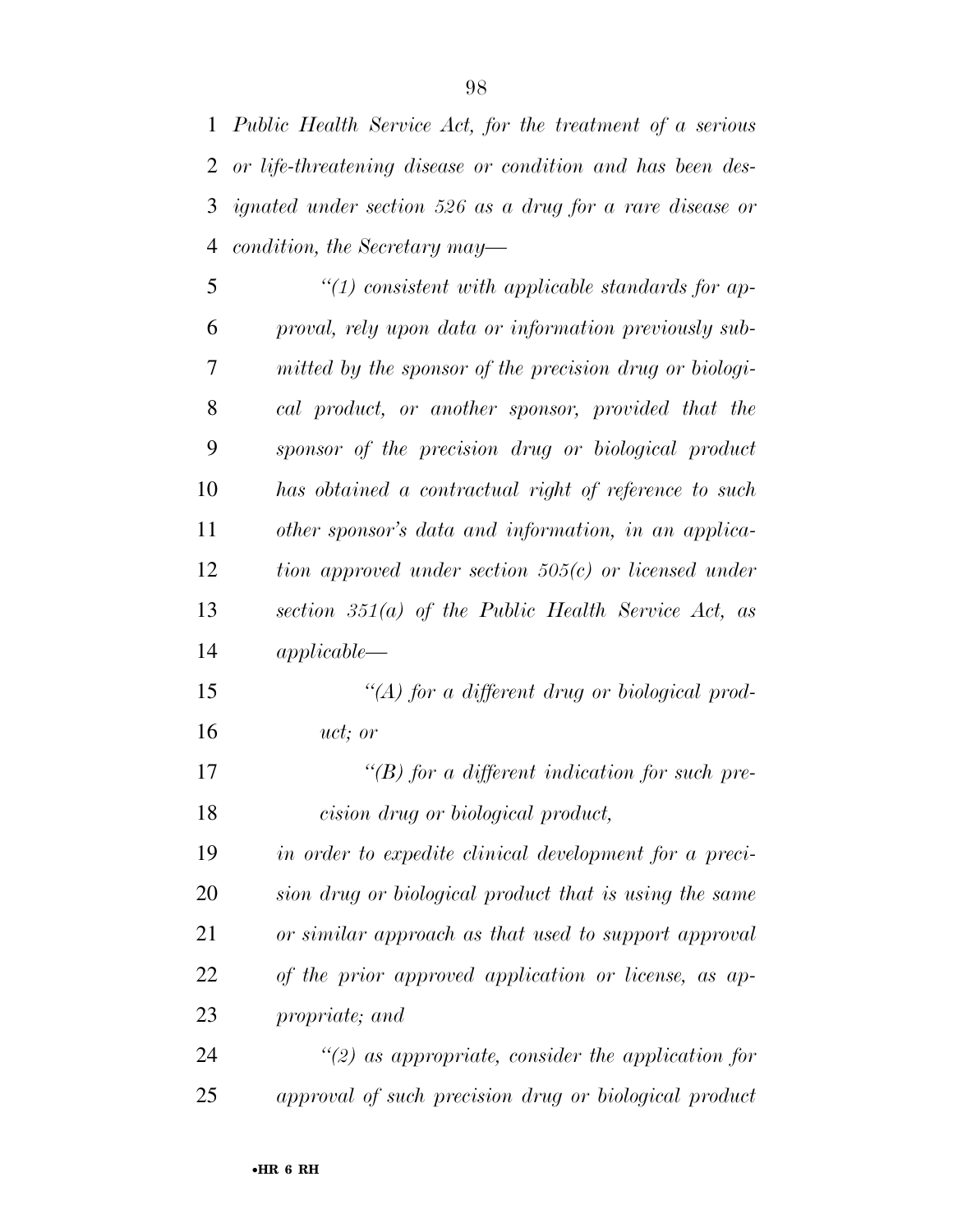*to be eligible for expedited review and approval pro- grams described in section 506, including accelerated approval in accordance with subsection (c) of such section.* 

 *''(b) RULE OF CONSTRUCTION.—Nothing in this sec-tion shall be construed to—* 

 *''(1) limit the authority of the Secretary to ap- prove products pursuant to this Act and the Public Health Service Act as authorized prior to the date of enactment of this section; or* 

 *''(2) confer any new rights, beyond those author- ized under this Act prior to enactment of this section, with respect to a sponsor's ability to reference infor- mation contained in another application submitted under section 505(b)(1) of this Act or section 351(a) of the Public Health Service Act.''.* 

 *Subtitle D—Modern Trial Design and Evidence Development* 

*SEC. 2061. BROADER APPLICATION OF BAYESIAN STATIS-*

## *TICS AND ADAPTIVE TRIAL DESIGNS.*

 *(a) PROPOSALS FOR USE OF INNOVATIVE STATISTICAL METHODS IN CLINICAL PROTOCOLS FOR DRUGS AND BIO- LOGICAL PRODUCTS.—For purposes of assisting sponsors in incorporating adaptive trial design and Bayesian methods into proposed clinical protocols and applications for new*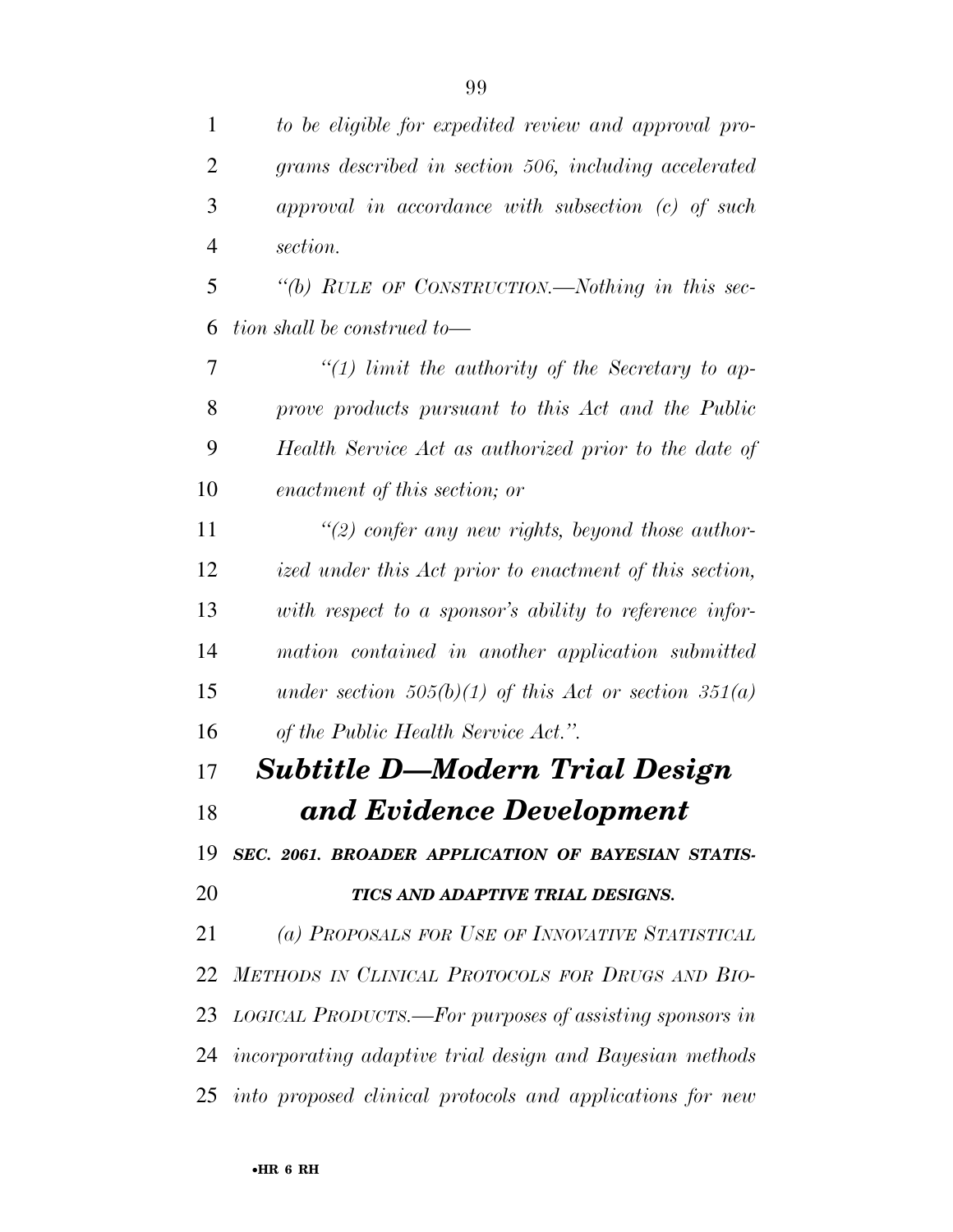| 1              | drugs under section 505 of the Federal Food, Drug, and       |
|----------------|--------------------------------------------------------------|
| $\overline{2}$ | Cosmetic Act (21 U.S.C. 355) and biological products under   |
| 3              | section 351 of the Public Health Service Act (42 U.S.C.      |
| 4              | 262), the Secretary shall conduct a public meeting and issue |
| 5              | <i>guidance in accordance with subsection (b).</i>           |
| 6              | (b) GUIDANCE ADDRESSING USE OF ADAPTIVE TRIAL                |
| 7              | <b>DESIGNS AND BAYESIAN METHODS.—</b>                        |
| 8              | $(1)$ In GENERAL.—The Secretary of Health and                |
| 9              | Human Services, acting through the Commissioner of           |
| 10             | Food and Drugs (in this subsection referred to as the        |
| 11             | "Secretary"), shall—                                         |
| 12             | $(A)$ update and finalize the draft guidance                 |
| 13             | addressing the use of adaptive trial design for              |
| 14             | drugs and biological products; and                           |
| 15             | $(B)$ issue draft guidance on the use of                     |
| 16             | Bayesian methods in the development and regu-                |
| 17             | latory review and approval or licensure of drugs             |
| 18             | and biological products.                                     |
| 19             | $(2)$ CONTENTS.—The guidances under paragraph                |
| 20             | $(1)$ shall address—                                         |
| 21             | $(A)$ the use of adaptive trial designs and                  |
| 22             | Bayesian methods in clinical trials, including               |
| 23             | clinical trials proposed or submitted to help to             |
| 24             | satisfy the substantial evidence standard under              |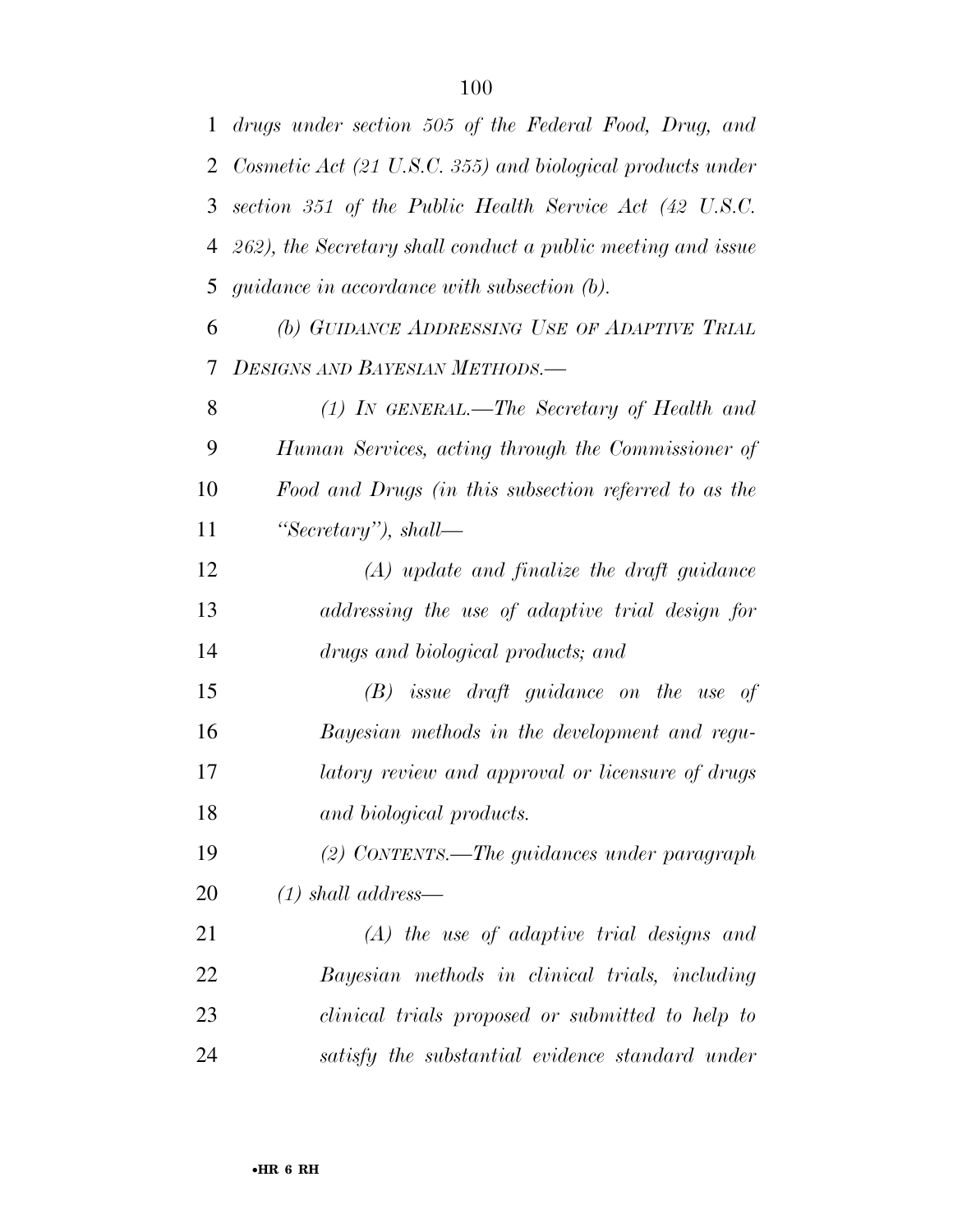| $\mathbf{1}$   | section $505(d)$ of the Federal Food, Drug, and          |
|----------------|----------------------------------------------------------|
| $\overline{2}$ | Cosmetic Act $(21 \text{ U.S. C. } 355(d))$ ;            |
| 3              | (B) how sponsors may obtain feedback from                |
| $\overline{4}$ | the Secretary on technical issues related to mod-        |
| 5              | eling and simulations prior to-                          |
| 6              | $(i)$ completion of such modeling or sim-                |
| 7              | <i>ulations</i> ; or                                     |
| 8              | $(ii)$ the submission of resulting infor-                |
| 9              | mation to the Secretary;                                 |
| 10             | $(C)$ the types of quantitative and qualitative          |
| 11             | information that should be submitted for review;         |
| 12             | and                                                      |
| 13             | $(D)$ recommended analysis methodologies.                |
| 14             | (3) PUBLIC MEETING.—Prior to updating or de-             |
| 15             | veloping the guidances required by paragraph $(1)$ , the |
| 16             | Secretary shall consult with stakeholders, including     |
| 17             | representatives of regulated industry, academia, pa-     |
| 18             | tient advocacy organizations, and disease research       |
| 19             | foundations, through a public meeting to be held not     |
| 20             | later than 1 year after the date of enactment of this    |
| 21             | Act.                                                     |
| 22             | $(4)$ SCHEDULE.—The Secretary shall publish—             |
| 23             | $(A)$ the final guidance required by para-               |
| 24             | graph $(1)(A)$ not later than 18 months after the        |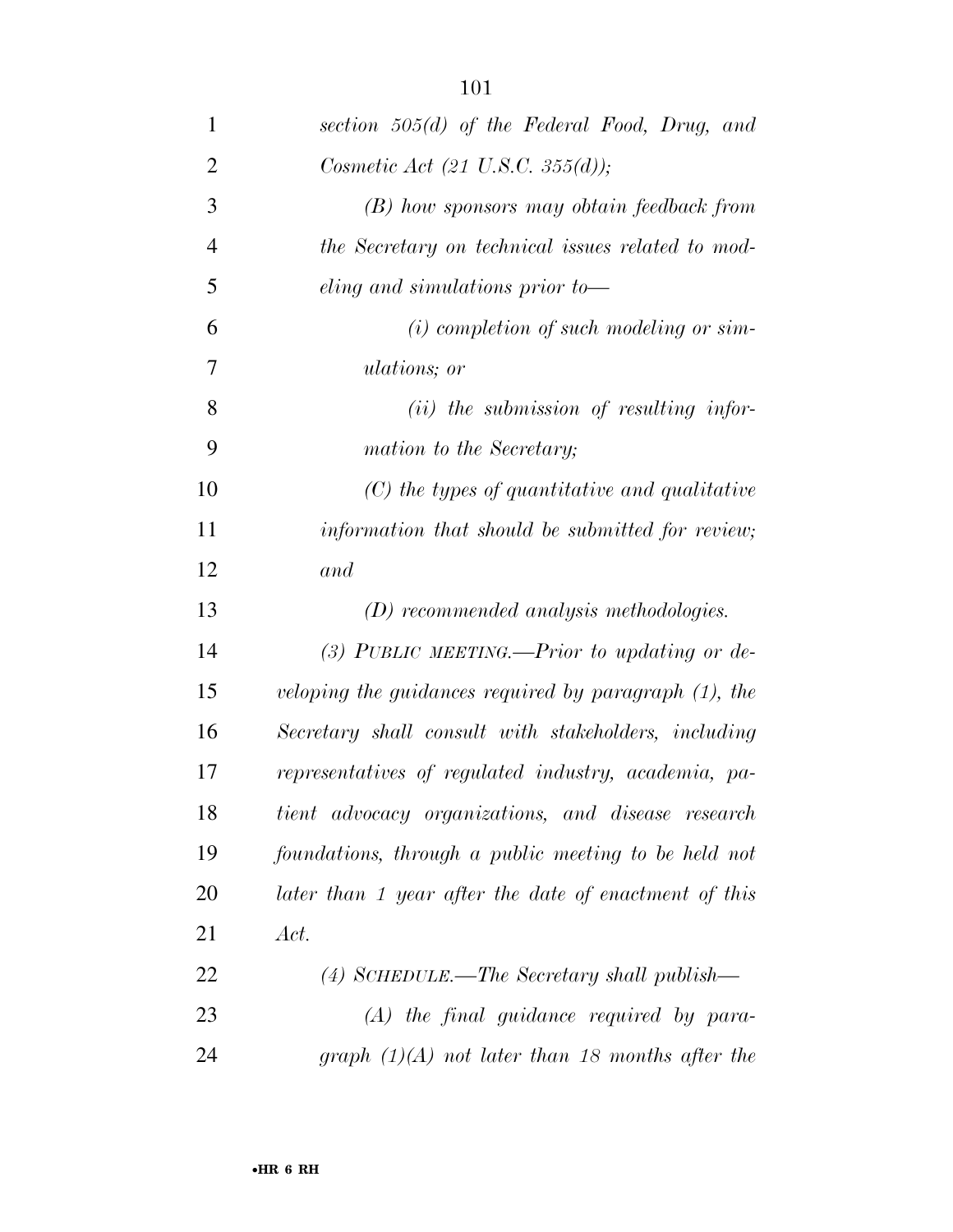| 1              | date of the public meeting required by paragraph               |
|----------------|----------------------------------------------------------------|
| $\overline{2}$ | $(3)$ ; and                                                    |
| 3              | $(B)$ the guidance required by paragraph                       |
| $\overline{4}$ | $(1)(B)$ not later than 48 months after the date of            |
| 5              | the public meeting required by paragraph $(3)$ .               |
| 6              | SEC. 2062. UTILIZING EVIDENCE FROM CLINICAL EXPERI-            |
| 7              | ENCE.                                                          |
| 8              | Chapter V of the Federal Food, Drug, and Cosmetic              |
| 9              | Act is amended by inserting after section 505E of such Act     |
| 10             | $(21 \text{ U.S.C. } 355f)$ the following:                     |
| 11             | "SEC. 505F. UTILIZING EVIDENCE FROM CLINICAL EXPERI-           |
| 12             | ENCE.                                                          |
| 13             | "(a) IN GENERAL.—The Secretary shall establish a               |
| 14             | program to evaluate the potential use of evidence from clin-   |
| 15             | <i>ical experience—</i>                                        |
| 16             | "(1) to help to support the approval of a new in-              |
| 17             | $dication$ for a drug approved under section 505(b);           |
| 18             | and                                                            |
| 19             | $"(2)$ to help to support or satisfy postapproval              |
| 20             | study requirements.                                            |
| 21             | "(b) EVIDENCE FROM CLINICAL EXPERIENCE DE-                     |
| 22             | $FINED$ —In this section, the term 'evidence from clinical ex- |
| 23             | perience' means data regarding the usage, or the potential     |
| 24             | benefits or risks, of a drug derived from sources other than   |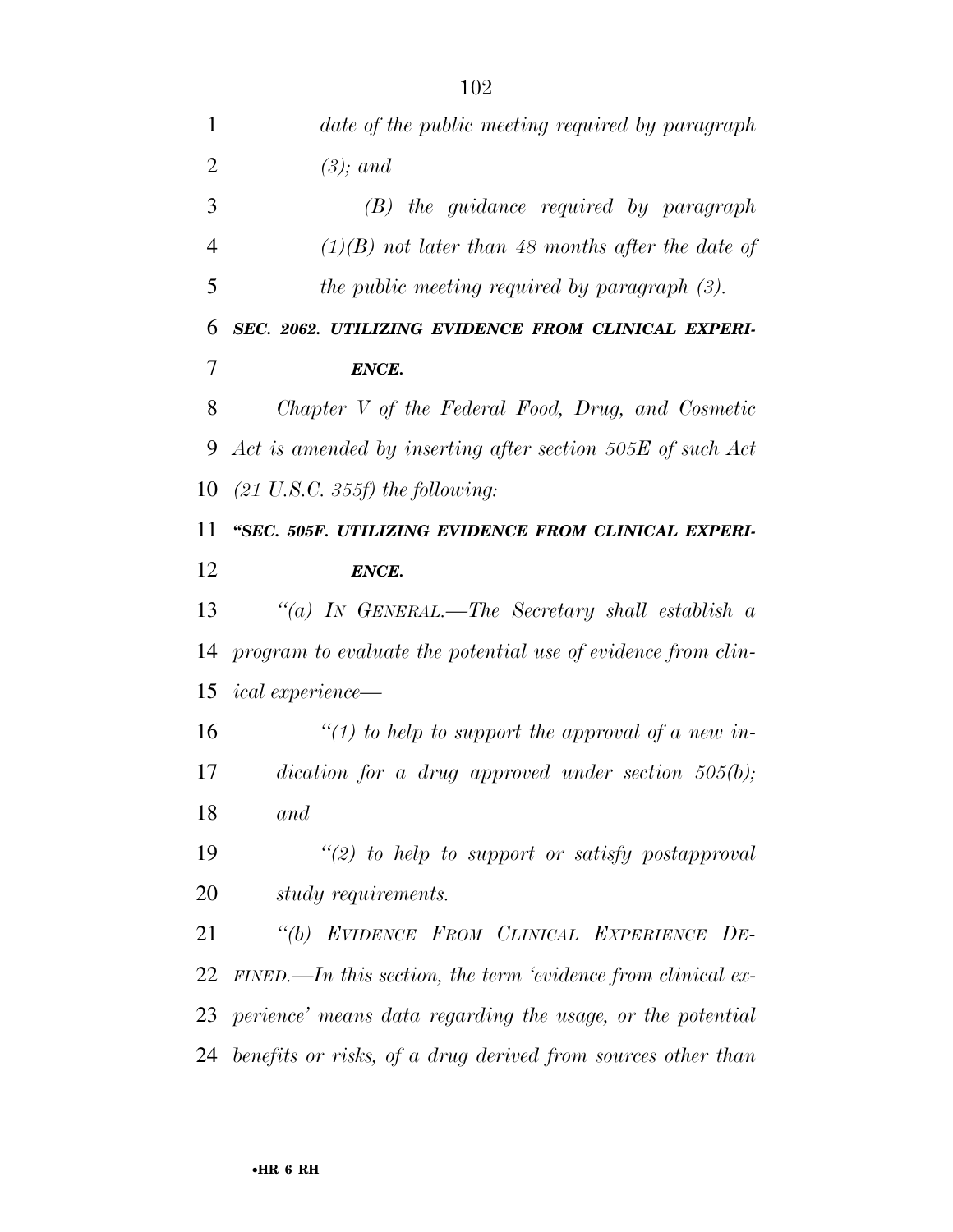| $\mathbf{1}$   | randomized clinical trials, including from observational |
|----------------|----------------------------------------------------------|
| $\overline{2}$ | studies, registries, and therapeutic use.                |
| 3              | "(c) PROGRAM FRAMEWORK.—                                 |
| $\overline{4}$ | "(1) IN GENERAL.—Not later than 18 months                |
| 5              | after the date of enactment of this section, the Sec-    |
| 6              | retary shall establish a draft framework for imple-      |
| 7              | mentation of the program under this section.             |
| 8              | "(2) CONTENTS OF FRAMEWORK.—The frame-                   |
| 9              | work shall include information describing—               |
| 10             | $\lq (A)$ the current sources of data developed          |
| 11             | through clinical experience, including ongoing           |
| 12             | safety surveillance, registry, claims, and patient-      |
| 13             | centered outcomes research activities;                   |
| 14             | $\lq\lq(B)$ the gaps in current data collection ac-      |
| 15             | tivities;                                                |
| 16             | $\lq\lq C$ ) the current standards and methodolo-        |
| 17             | gies for collection and analysis of data generated       |
| 18             | through clinical experience; and                         |
| 19             | $\lq\lq D$ the priority areas, remaining chal-           |
| 20             | lenges, and potential pilot opportunities that the       |
| 21             | program established under this section will ad-          |
| 22             | dress.                                                   |
| 23             | "(3) CONSULTATION.—                                      |
| 24             | "(A) IN GENERAL.—In developing the pro-                  |
| 25             | gram framework under this subsection, the Sec-           |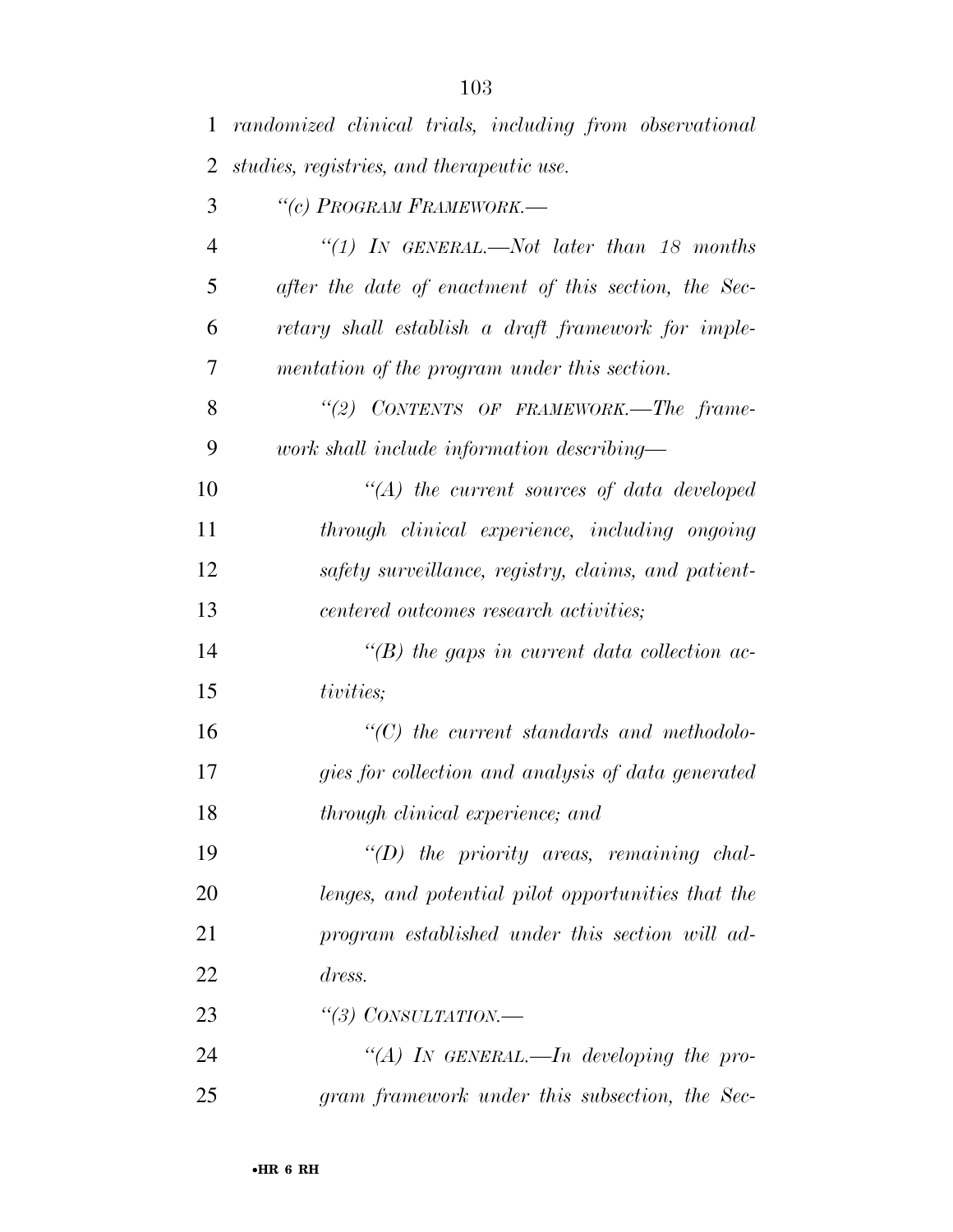| $\mathbf{1}$   | retary shall consult with regulated industry, aca-              |
|----------------|-----------------------------------------------------------------|
| $\overline{2}$ | demia, medical professional organizations, rep-                 |
| 3              | resentatives of patient advocacy organizations,                 |
| $\overline{4}$ | disease research foundations, and other interested              |
| 5              | <i>parties.</i>                                                 |
| 6              | $\lq\lq B$ PROCESS.—The consultation under                      |
| 7              | $subparagnph$ $(A)$ may be carried out through                  |
| 8              | approaches such as—                                             |
| 9              | $\lq\lq(i)$ a public-private partnership with                   |
| 10             | the entities described in such subparagraph                     |
| 11             | in which the Secretary may participate; or                      |
| 12             | $``(ii)$ a contract, grant, or other ar-                        |
| 13             | rangement, as determined appropriate by                         |
| 14             | the Secretary with such a partnership or an                     |
| 15             | <i>independent research organization.</i>                       |
| 16             | PROGRAM IMPLEMENTATION.—The Secretary<br>$\lq(a)$               |
| 17             | shall, not later than 24 months after the date of enactment     |
|                | 18 of this section and in accordance with the framework estab-  |
|                | 19 lished under subsection (c), implement the program to        |
|                | 20 evaluate the potential use of evidence from clinical experi- |
| 21             | ence.                                                           |
| 22             | "(e) GUIDANCE FOR INDUSTRY.—The Secretary                       |
| 23             | shall                                                           |
| 24             | $"(1)$ utilize the program established under sub-               |
| 25             | section $(a)$ , its activities, and any subsequent pilots or    |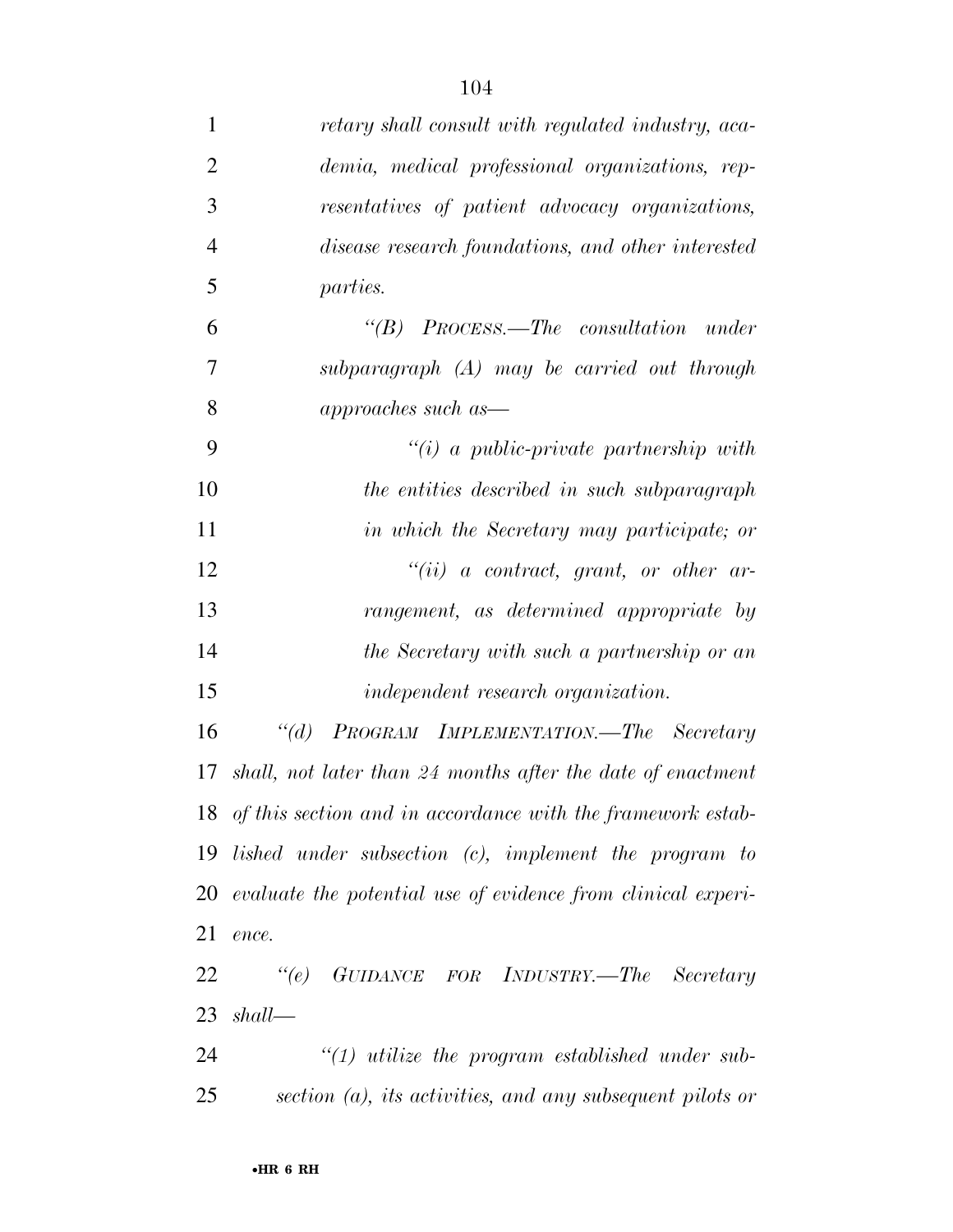*written reports, to inform a guidance for industry* 

| $\overline{2}$ | $\overline{on}$ —                                       |
|----------------|---------------------------------------------------------|
| 3              | $\lq (A)$ the circumstances under which spon-           |
| $\overline{4}$ | sors of drugs and the Secretary may rely on evi-        |
| 5              | dence from clinical experience for the purposes         |
| 6              | described in subsection (a)(1) or (a)(2); and           |
| 7              | $\lq\lq(B)$ the appropriate standards and meth-         |
| 8              | odologies for collection and analysis of evidence       |
| 9              | from clinical experience submitted for such pur-        |
| 10             | poses;                                                  |
| 11             | "(2) not later than 36 months after the date of         |
| 12             | enactment of this section, issue draft guidance for in- |
| 13             | dustry as described in paragraph $(1)$ ; and            |
| 14             | $\lq(3)$ not later than 48 months after the date of     |
| 15             | enactment of this section, after providing an oppor-    |
| 16             | tunity for public comment on the draft guidance,        |
| 17             | <i>issue final guidance.</i>                            |
| 18             | "(f) RULE OF CONSTRUCTION.—                             |
| 19             | " $(1)$ Subject to paragraph $(2)$ , nothing in this    |
| 20             | section prohibits the Secretary from using evidence     |
| 21             | from clinical experience for purposes not specified in  |
| 22             | this section, provided the Secretary determines that    |
| 23             | sufficient basis exists for any such nonspecified use.  |
| 24             | $\lq(2)$ This section shall not be construed to         |
| 25             | $\it alter$                                             |
|                |                                                         |
|                | $\bullet$ HR 6 RH                                       |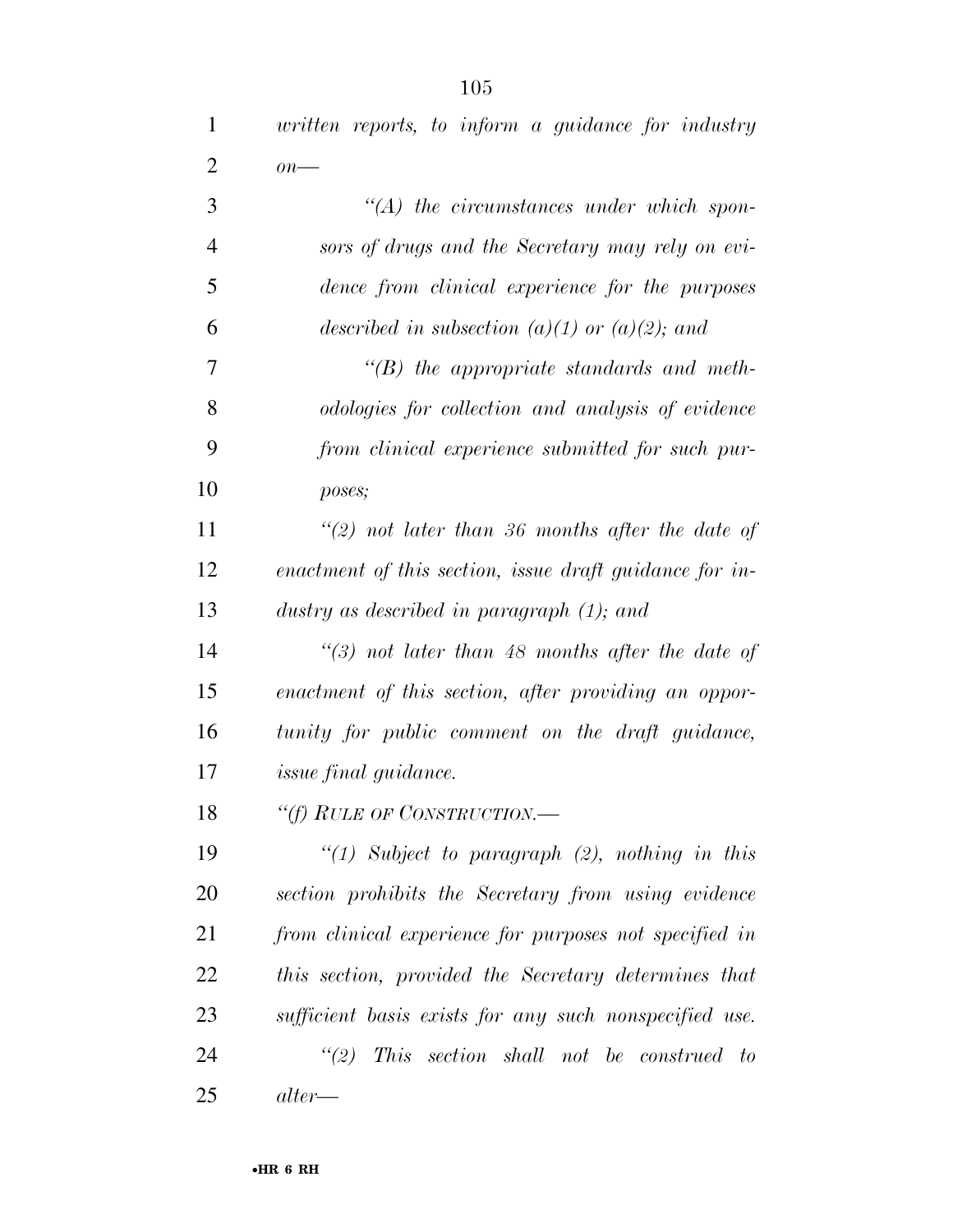| 1              | $\lq (A)$ the standards of evidence under—                      |
|----------------|-----------------------------------------------------------------|
| 2              | "(i) subsection (c) or (d) of section 505,                      |
| 3              | including the substantial evidence standard                     |
| $\overline{4}$ | in such subsection $(d)$ ; or                                   |
| 5              | "(ii) section $351(a)$ of the Public                            |
| 6              | Health Service Act; or                                          |
| 7              | $\lq\lq B$ the Secretary's authority to require                 |
| 8              | postapproval studies or clinical trials, or the                 |
| 9              | standards of evidence under which studies or                    |
| 10             | <i>trials are evaluated.</i>                                    |
| 11             | "SEC. 505G. COLLECTING EVIDENCE FROM CLINICAL EXPE-             |
| 12             | RIENCE THROUGH TARGETED EXTENSIONS                              |
| 13             | OF THE SENTINEL SYSTEM.                                         |
| 14             | "(a) IN GENERAL.—The Secretary shall, in parallel to            |
| 15             | implementing the program established under section $505F$       |
| 16             | and in order to build capacity for utilizing the evidence       |
|                | 17 from clinical experience described in that section, identify |
| 18             | and execute pilot demonstrations to extend existing use of      |
| 19             | the Sentinel System surveillance infrastructure authorized      |
| 20             | under section $505(k)$ .                                        |
| 21             | "(b) PILOT DEMONSTRATIONS.-                                     |
|                |                                                                 |

- *''(1) IN GENERAL.—The Secretary—*
- *''(A) shall design and implement pilot dem- onstrations to utilize data captured through the Sentinel System surveillance infrastructure au-*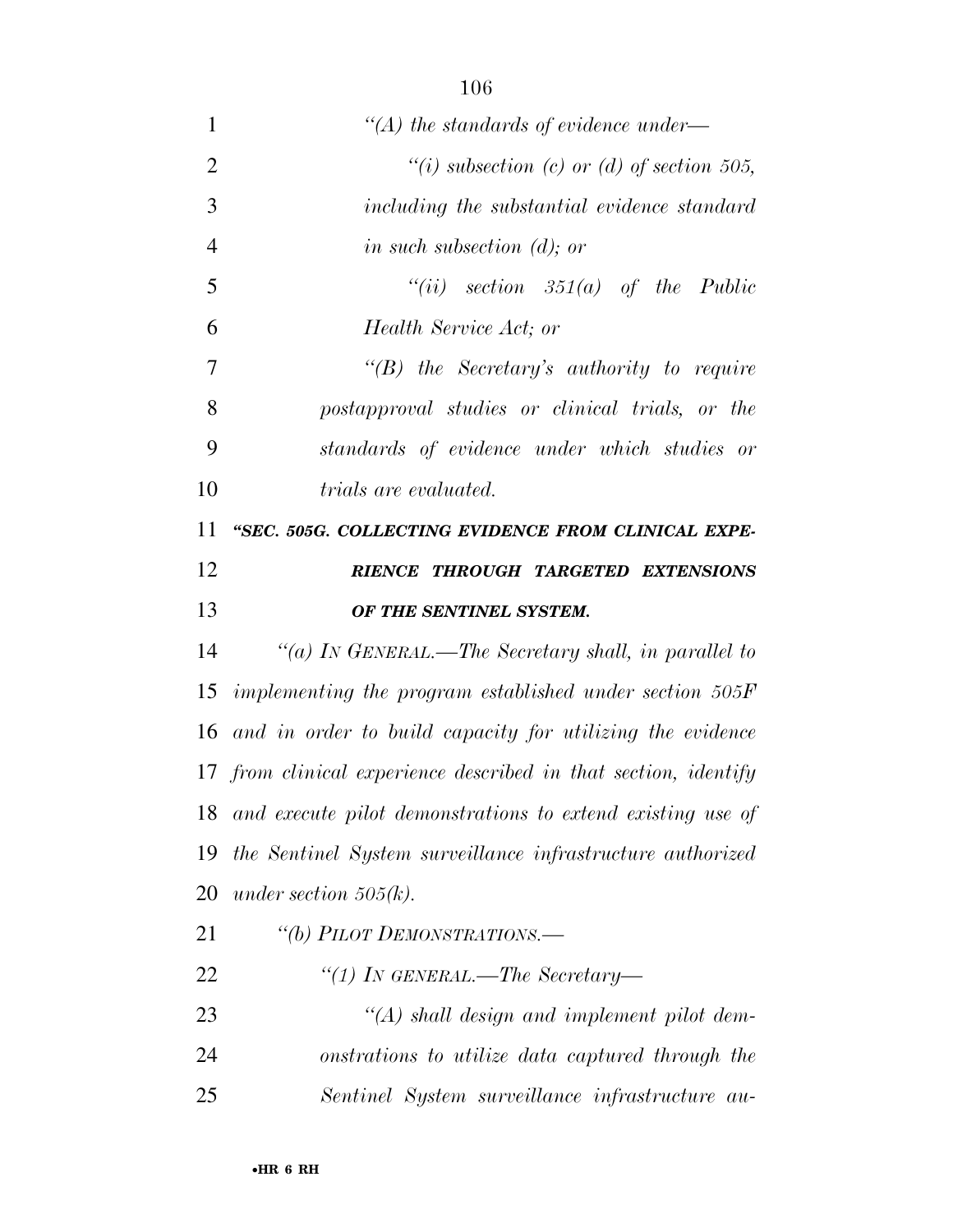| $\mathbf{1}$   | thorized under section $505(k)$ for purposes of, as   |
|----------------|-------------------------------------------------------|
| $\overline{2}$ | approx                                                |
| 3              | $``(i)$ generating evidence from clinical             |
| $\overline{4}$ | experience to improve characterization or             |
| 5              | assessment of risks or benefits of a drug ap-         |
| 6              | proved under section $505(c)$ ;                       |
| 7              | $``(ii)$ protecting the public health; or             |
| 8              | "(iii) advancing patient-centered care;               |
| 9              | and                                                   |
| 10             | $\lq\lq B$ may make strategic linkages with           |
| 11             | sources of complementary public health data and       |
| 12             | <i>infrastructure the Secretary determines appro-</i> |
| 13             | priate and necessary.                                 |
| 14             | "(2) $CONSULTATION$ . In developing the pilot         |
| 15             | demonstrations under this subsection, the Secretary   |
| 16             | shall                                                 |
| 17             | $\lq (A)$ consult with regulated industry, aca-       |
| 18             | demia, medical professional organizations, rep-       |
| 19             | resentatives of patient advocacy organizations,       |
| 20             | disease research foundations, and other interested    |
| 21             | parties through a public process; and                 |
| 22             | "(B) develop a framework to promote ap-               |
| 23             | propriate transparency and dialogue about re-         |
| 24             | search conducted under these pilot demonstra-         |
| 25             | tions, including by—                                  |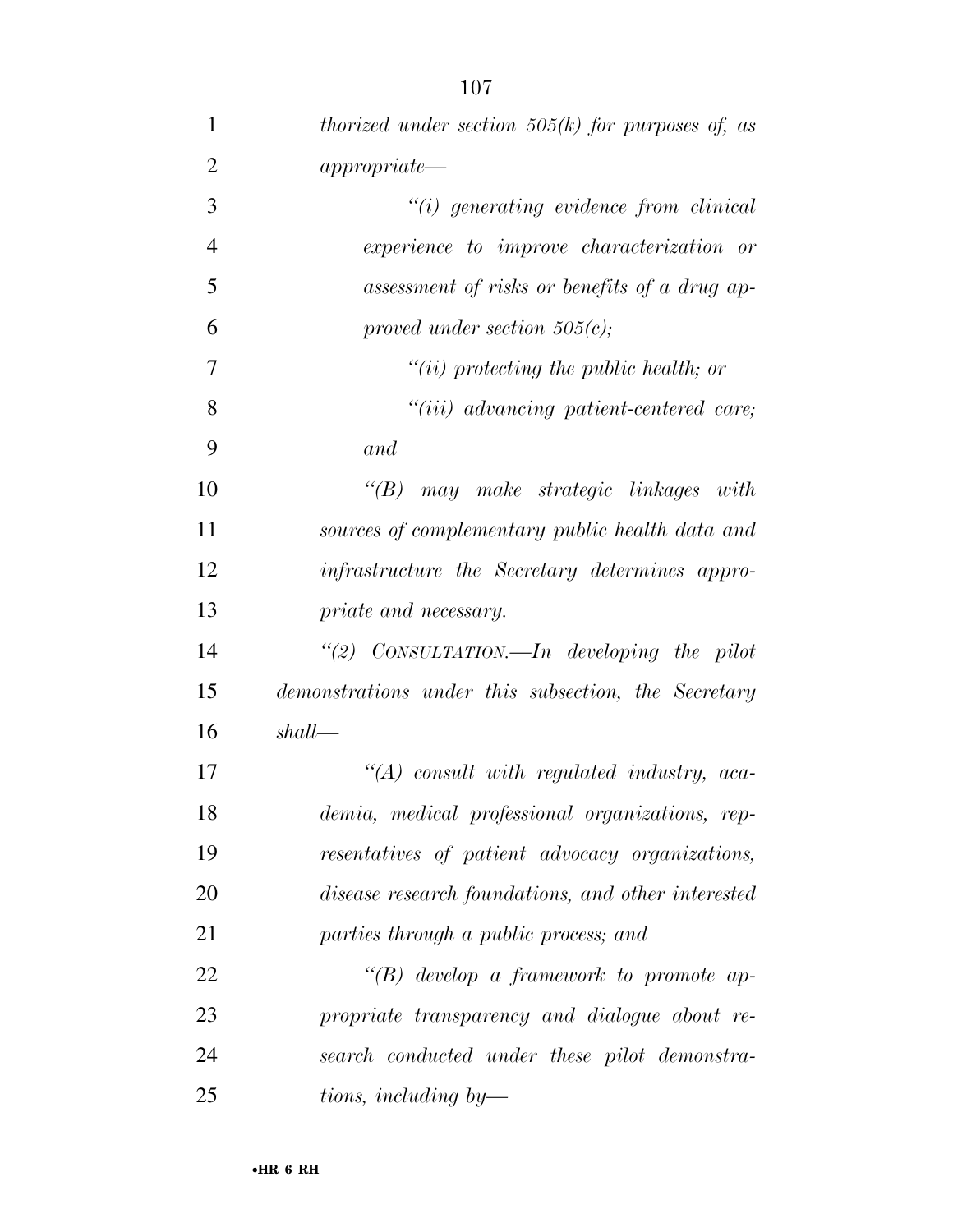| $\mathbf{1}$   | $``(i)$ providing adequate notice to a               |
|----------------|------------------------------------------------------|
| $\overline{2}$ | sponsor of a drug approved under section             |
| 3              | 505 or section 351 of the Public Health              |
| $\overline{4}$ | Service Act of the Secretary's intent to con-        |
| 5              | duct analyses of such sponsor's drug or              |
| 6              | drugs under these pilot demonstrations;              |
| $\overline{7}$ | $``(ii)$ providing adequate notice of the            |
| 8              | findings related to analyses described in            |
| 9              | clause (i) and an opportunity for the spon-          |
| 10             | sor of such drug or drugs to comment on              |
| 11             | such findings; and                                   |
| 12             | $"(iii)$ ensuring the protection from                |
| 13             | <i>public disclosure of any information that is</i>  |
| 14             | a trade secret or confidential information           |
| 15             | subject to section 552(b)(4) of title 5, United      |
| 16             | States Code, or section 1905 of title 18,            |
| 17             | United States Code.                                  |
| 18             | "(3) PUBLIC HEALTH EXEMPTION.-The Sec-               |
| 19             | retary may—                                          |
| 20             | $\lq (A)$ deem such pilot demonstrations public      |
| 21             | health activities, permitting the use and disclo-    |
| 22             | sure of protected health information as described    |
| 23             | in section $164.512(b)(1)(iii)$ of title 45, Code of |
| 24             | Federal Regulations (or any successor regula-        |
| 25             | tion) and exempted as a public health activity as    |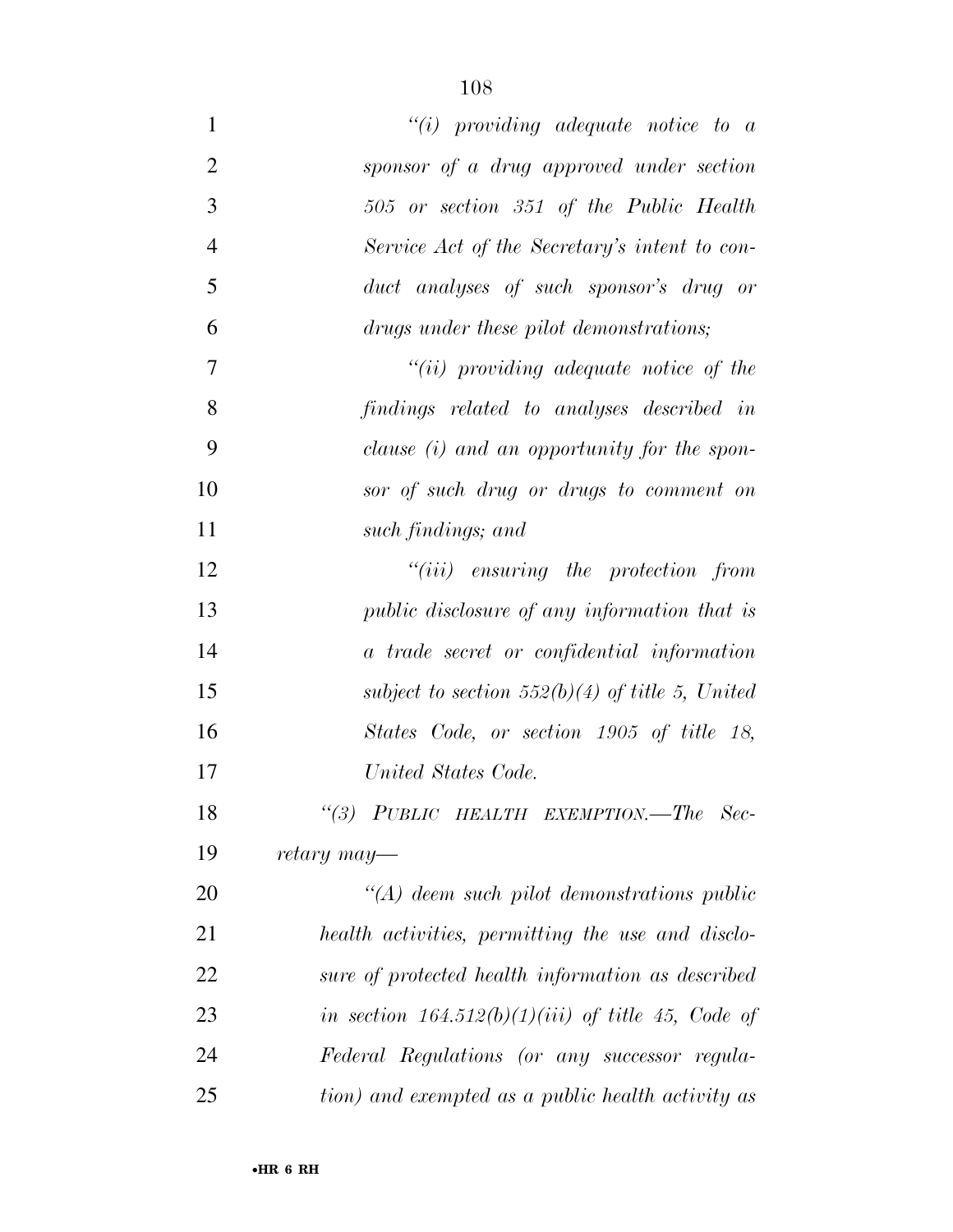*described in section 46.101(b)(5) of title 46, Code of Federal Regulations (or any successor regula-tion); and* 

 *''(B) deem safety surveillance performed at the request of the Food and Drug Administration or under such jurisdiction by a sponsor with re- sponsibility for a drug approved under this sec- tion or section 351 of the Public Health Services Act using the Sentinel System surveillance infra- structure authorized under section 505(k), in- cluding use of analytic tools and querying capa- bilities developed to implement the active postmarket surveillance system described in this section, public health activities as described in section 164.512(b)(1)(iii) of title 45, Code of Federal Regulations (or any successor regula- tion) and exempted as a public health activity as described in section 46.101(b)(5) of title 46, Code of Federal Regulations (or any successor regula-tion).* 

 *''(c) AUTHORIZATION OF APPROPRIATIONS.—There are authorized to be appropriated to carry out this section \$3,000,000 for each of fiscal years 2016 through 2020.''.*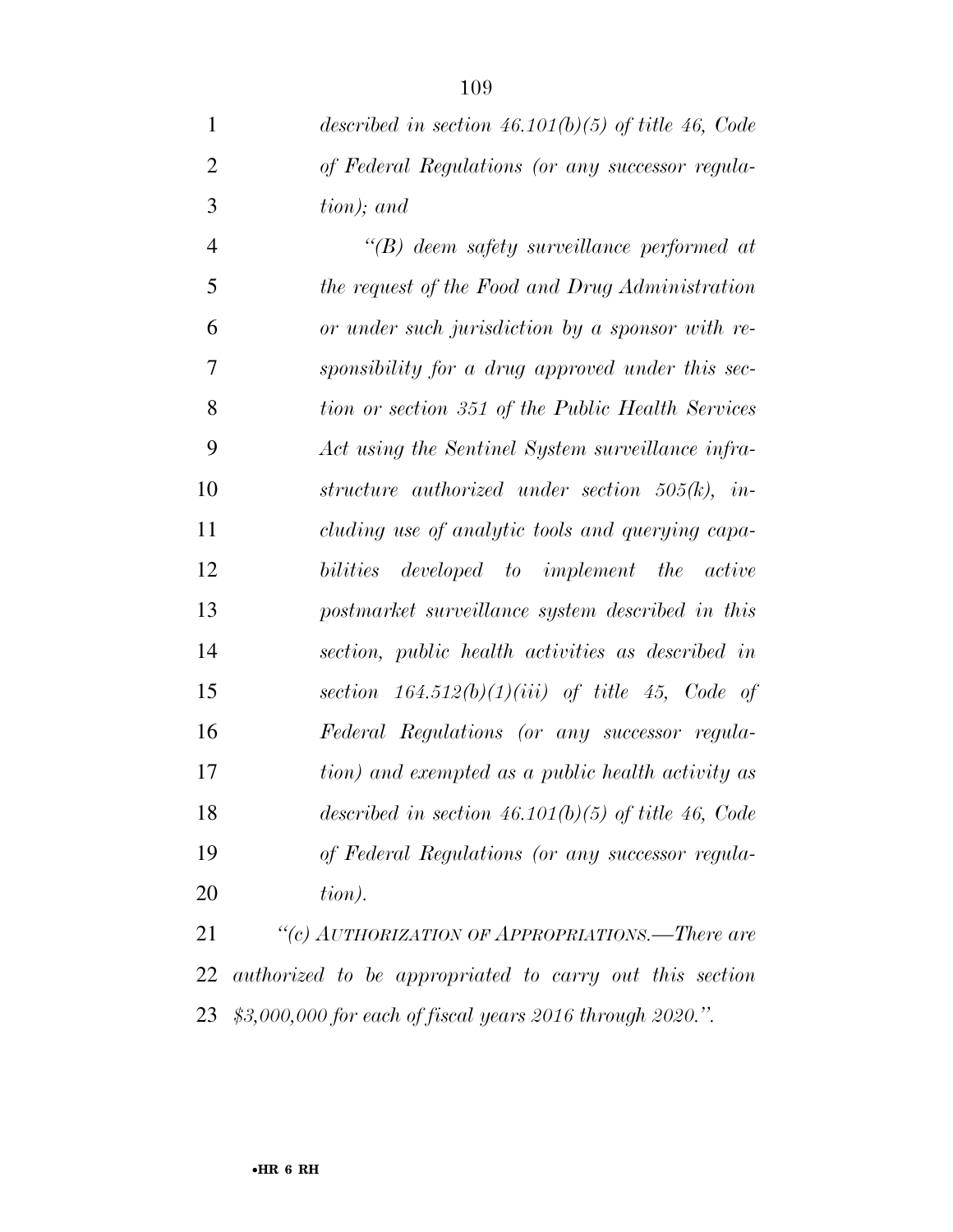#### *SEC. 2063. STREAMLINED DATA REVIEW PROGRAM.*

 *(a) IN GENERAL.—Chapter V of the Federal Food, Drug, and Cosmetic Act, as amended by section 2062, is further amended by inserting after section 505G of such Act the following:* 

#### *''SEC. 505H. STREAMLINED DATA REVIEW PROGRAM.*

 *''(a) IN GENERAL.—The Secretary shall establish a streamlined data review program under which a holder of an approved application submitted under section 505(b)(1) or under section 351(a) of the Public Health Service Act may, to support the approval or licensure (as applicable) of the use of the drug that is the subject of such approved application for a new qualified indication, submit qualified data summaries.* 

 *''(b) ELIGIBILITY.—In carrying out the streamlined data review program under subsection (a), the Secretary may authorize the holder of the approved application to in- clude one or more qualified data summaries described in subsection (a) in a supplemental application if—* 

 *''(1) the drug has been approved under section 505(c) of this Act or licensed under section 351(a) of the Public Health Service Act for one or more indica- tions, and such approval or licensure remains in ef-fect;* 

•**HR 6 RH** *''(2) the supplemental application is for ap-proval or licensure (as applicable) under such section*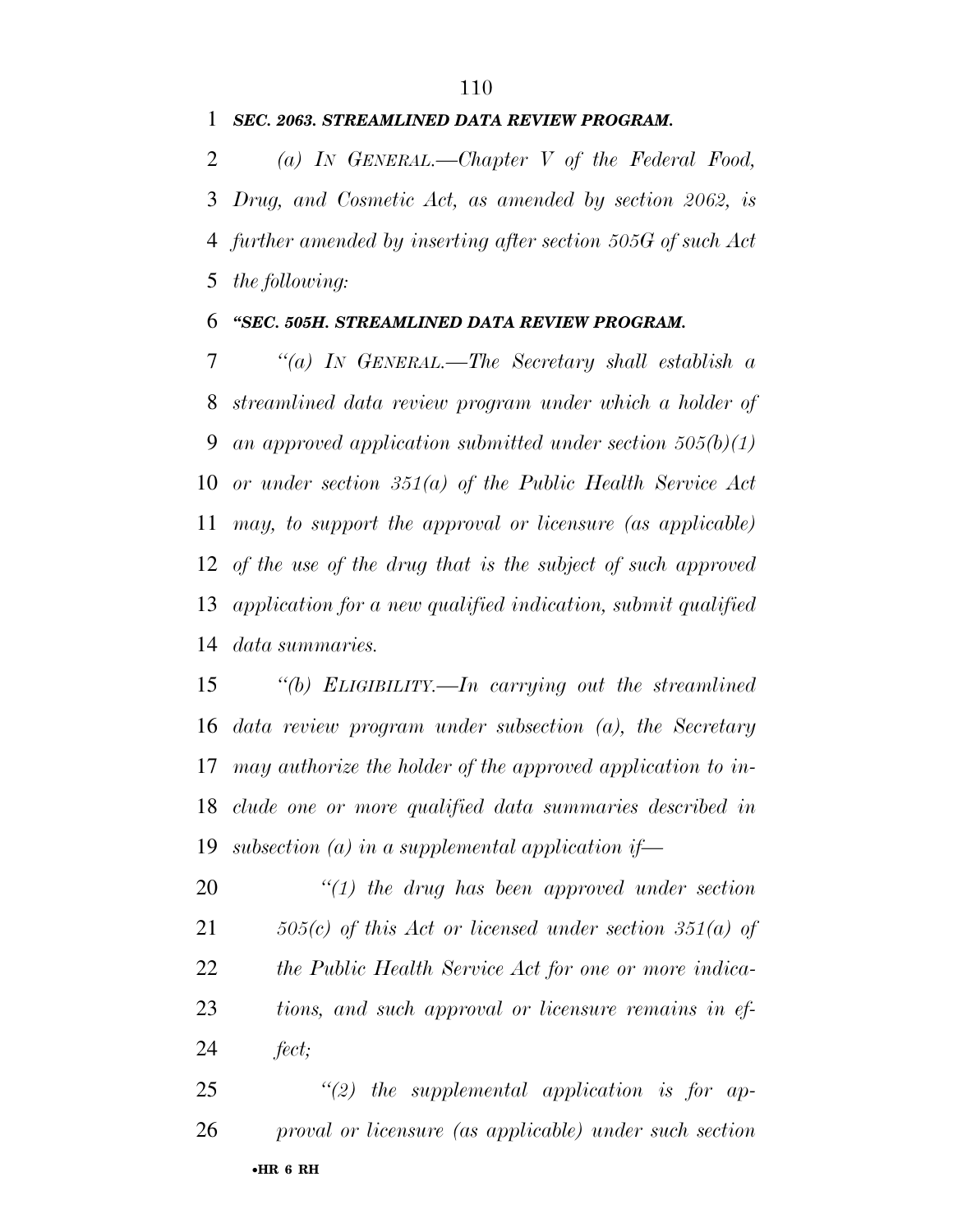| $505(c)$ or $351(a)$ of the use of the drug for a new      |
|------------------------------------------------------------|
| qualified indication under such section $505(c)$ or        |
| 351(a);                                                    |
| $\lq(3)$ there is an existing database acceptable to       |
| the Secretary regarding the safety of the drug devel-      |
| oped for one or more indications of the drug approved      |
| under such section $505(c)$ or licensed under such sec-    |
| tion $351(a)$ ;                                            |
| $\lq(4)$ the supplemental application incorporates         |
| or supplements the data submitted in the application       |
| for approval or licensure referred to in paragraph $(1)$ ; |
| and                                                        |
| $\lq(5)$ the full data sets used to develop the quali-     |
| fied data summaries are submitted, unless the Sec-         |
| retary determines that the full data sets are not re-      |
| quired.                                                    |
| "(c) PUBLIC AVAILABILITY OF INFORMATION ON PRO-            |
| GRAM.—The Secretary shall post on the public website of    |
| the Food and Drug Administration and update annually—      |
| $\lq(1)$ the number of applications reviewed under         |
| the streamlined data review program;                       |
| $\lq(2)$ the average time for completion of review         |
|                                                            |
| under the streamlined data review program versus           |
|                                                            |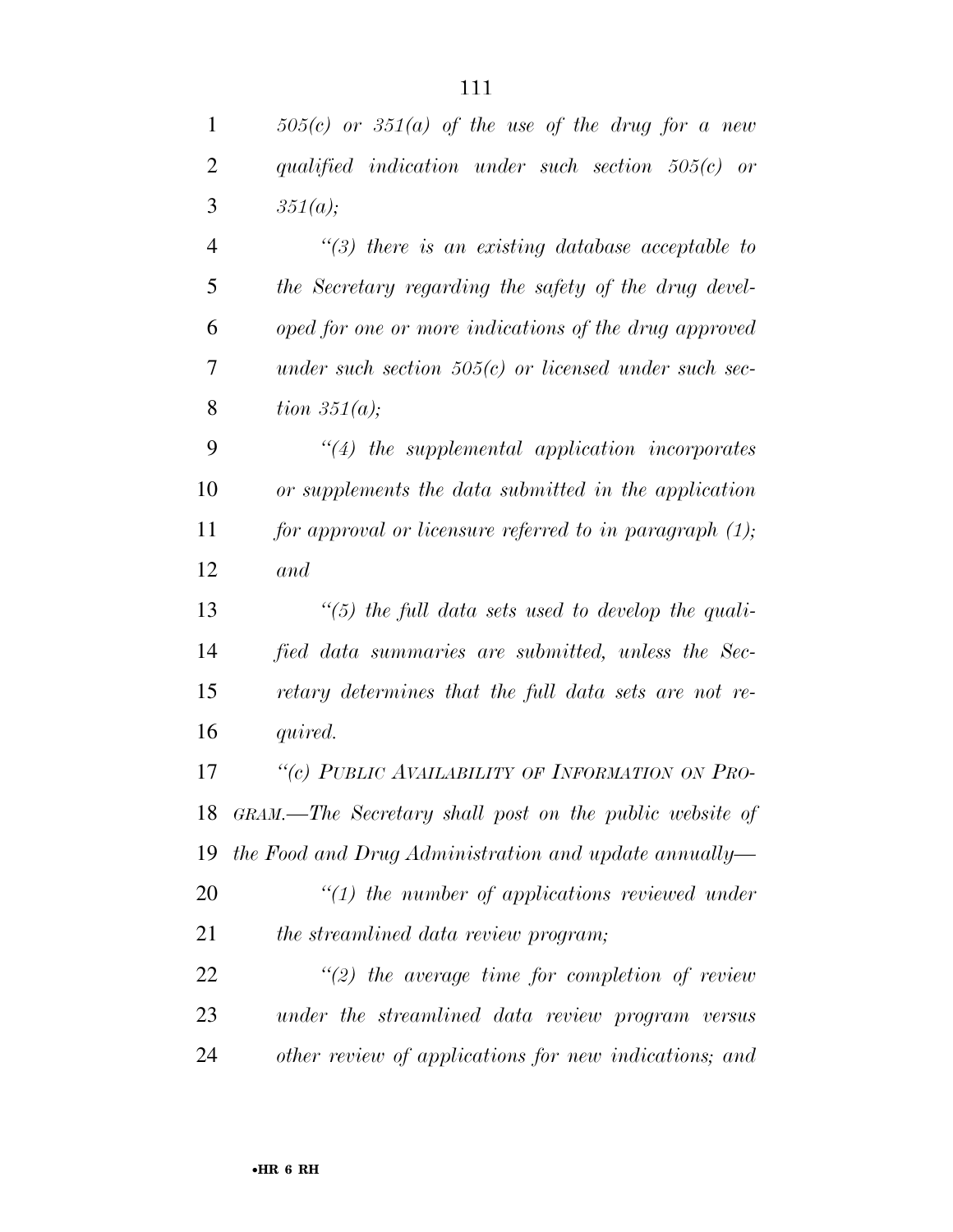| $\mathbf{1}$   | $\lq(3)$ the number of applications reviewed under            |
|----------------|---------------------------------------------------------------|
| $\overline{2}$ | the streamlined data review program for which the             |
| 3              | Food and Drug Administration made use of full data            |
| $\overline{4}$ | sets in addition to the qualified data summary.               |
| 5              | "(d) DEFINITIONS.—In this section:                            |
| 6              | $\lq(1)$ The term 'qualified indication' means—               |
| 7              | $\lq (A)$ an indication for the treatment of can-             |
| 8              | cer, as determined appropriate by the Secretary;              |
| 9              | or                                                            |
| 10             | "(B) such other types of indications as the                   |
| 11             | Secretary determines to be subject to the stream-             |
| 12             | lined data review program under this section.                 |
| 13             | "(2) The term 'qualified data summary' means                  |
| 14             | a summary of clinical data intended to demonstrate            |
| 15             | safety and effectiveness with respect to a qualified in-      |
| 16             | dication for use of a drug.".                                 |
| 17             | (b) SENSE OF CONGRESS.—It is the sense of Congress            |
| 18             | that the streamlined data review program under section        |
| 19             | 505H of the Federal Food, Drug, and Cosmetic Act, as          |
| 20             | added by subsection $(a)$ , should enable the Food and Drug   |
|                | 21 Administration to make approval decisions for certain sup- |
|                | 22 plemental applications based on qualified data summaries   |
| 23             | (as defined in such section $505H$ ).                         |
| 24             | (c) GUIDANCE; REGULATIONS.—The Commissioner of                |
| 25             | Food and Drugs—                                               |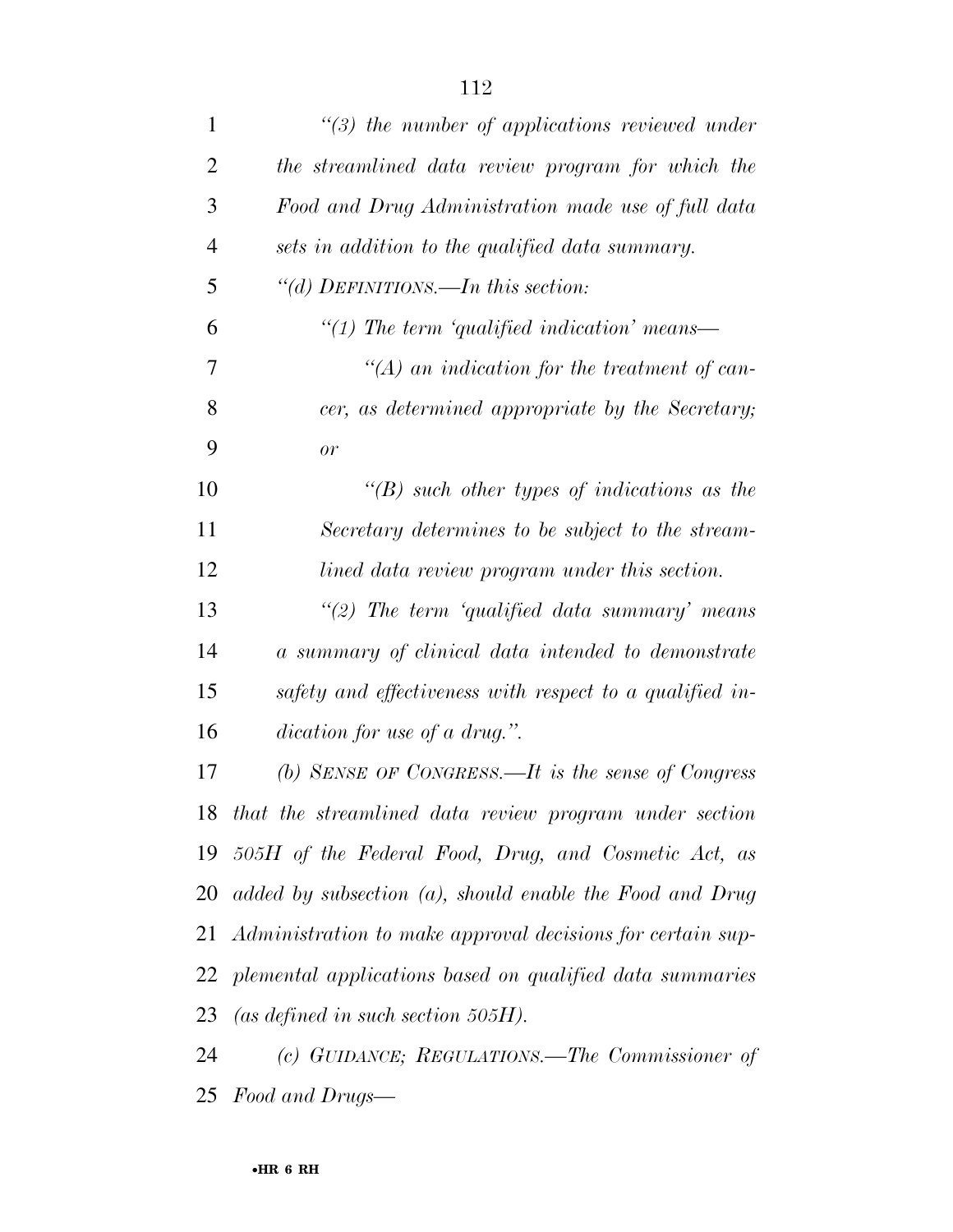*(1) shall—* 

| 2              | $(A)$ issue final guidance for implementation                |
|----------------|--------------------------------------------------------------|
| 3              | of the streamlined data review program estab-                |
| $\overline{4}$ | lished under section 505H of the Federal Food,               |
| 5              | Drug, and Cosmetic Act, as added by subsection               |
| 6              | $(a)$ , not later than 24 months after the date of           |
| 7              | enactment of this Act; and                                   |
| 8              | $(B)$ include in such guidance the process for               |
| 9              | expanding the types of indications to be subject             |
| 10             | to the streamlined data review program, as au-               |
| 11             | thorized by section 505H(c)(1)(B) of such Act;               |
| 12             | and                                                          |
| 13             | $(2)$ in addition to issuing guidance under para-            |
| 14             | $graph (1)$ , may issue such regulations as may be nec-      |
| 15             | essary for implementation of the program.                    |
| 16             | <b>Subtitle E—Expediting Patient</b>                         |
| 17             | Access                                                       |
| 18             | SEC. 2081. SENSE OF CONGRESS.                                |
| 19             | It is the sense of Congress that the Food and Drug Ad-       |
|                | 20 ministration should continue to expedite the approval of  |
| 21             | drugs designated as breakthrough therapies pursuant to sec-  |
|                | 22 tion $506(a)$ of the Federal Food, Drug, and Cosmetic Act |
|                | 23 (21 U.S.C. 356(a)) by approving drugs so designated as    |
|                |                                                              |

*early as possible in the clinical development process, regard-*

*less of the phase of development, provided that the Secretary*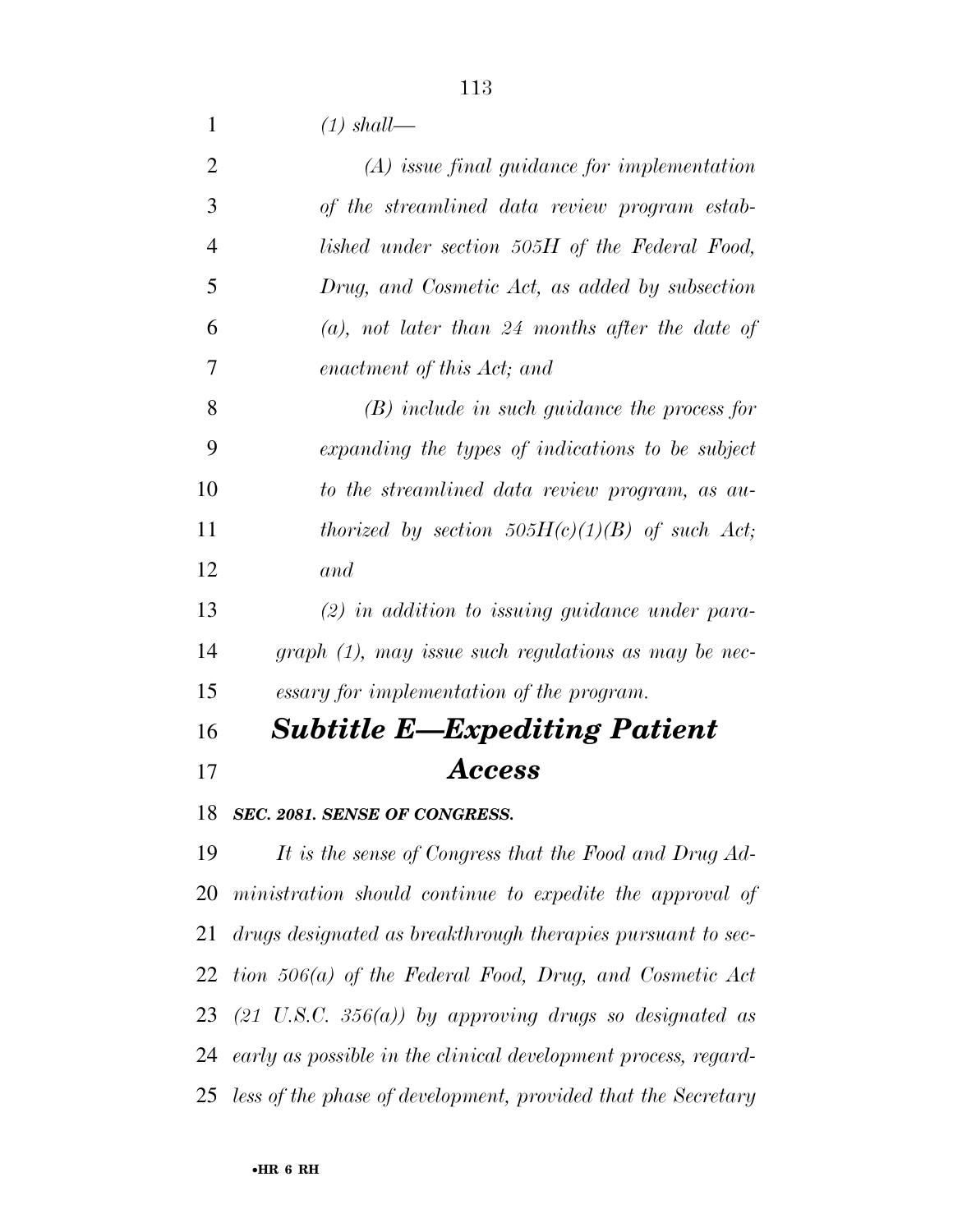*of Health and Human Services determines that an applica- tion for such a drug meets the standards of evidence of safe- ty and effectiveness under section 505 of such Act (21 U.S.C. 355), including the substantial evidence standard under subsection (d) of such section or under section 351(a) of the Public Health Service Act (42 U.S.C. 262(a)).* 

### *SEC. 2082. EXPANDED ACCESS POLICY.*

 *Chapter V of the Federal Food, Drug, and Cosmetic Act is amended by inserting after section 561 (21 U.S.C. 360bbb) the following:* 

## *''SEC. 561A. EXPANDED ACCESS POLICY REQUIRED FOR IN-VESTIGATIONAL DRUGS.*

 *''(a) IN GENERAL.—The manufacturer or distributor of one or more investigational drugs for the diagnosis, mon- itoring, or treatment of one or more serious diseases or con- ditions shall make publicly available the policy of the man- ufacturer or distributor on evaluating and responding to requests submitted under section 561(b) for provision of such a drug. A manufacturer or distributor may satisfy the requirement of the preceding sentence by posting such policy as generally applicable to all of such manufacturer's or dis-tributor's investigational drugs.* 

 *''(b) CONTENT OF POLICY.—A policy described in sub-section (a) shall include making publicly available—*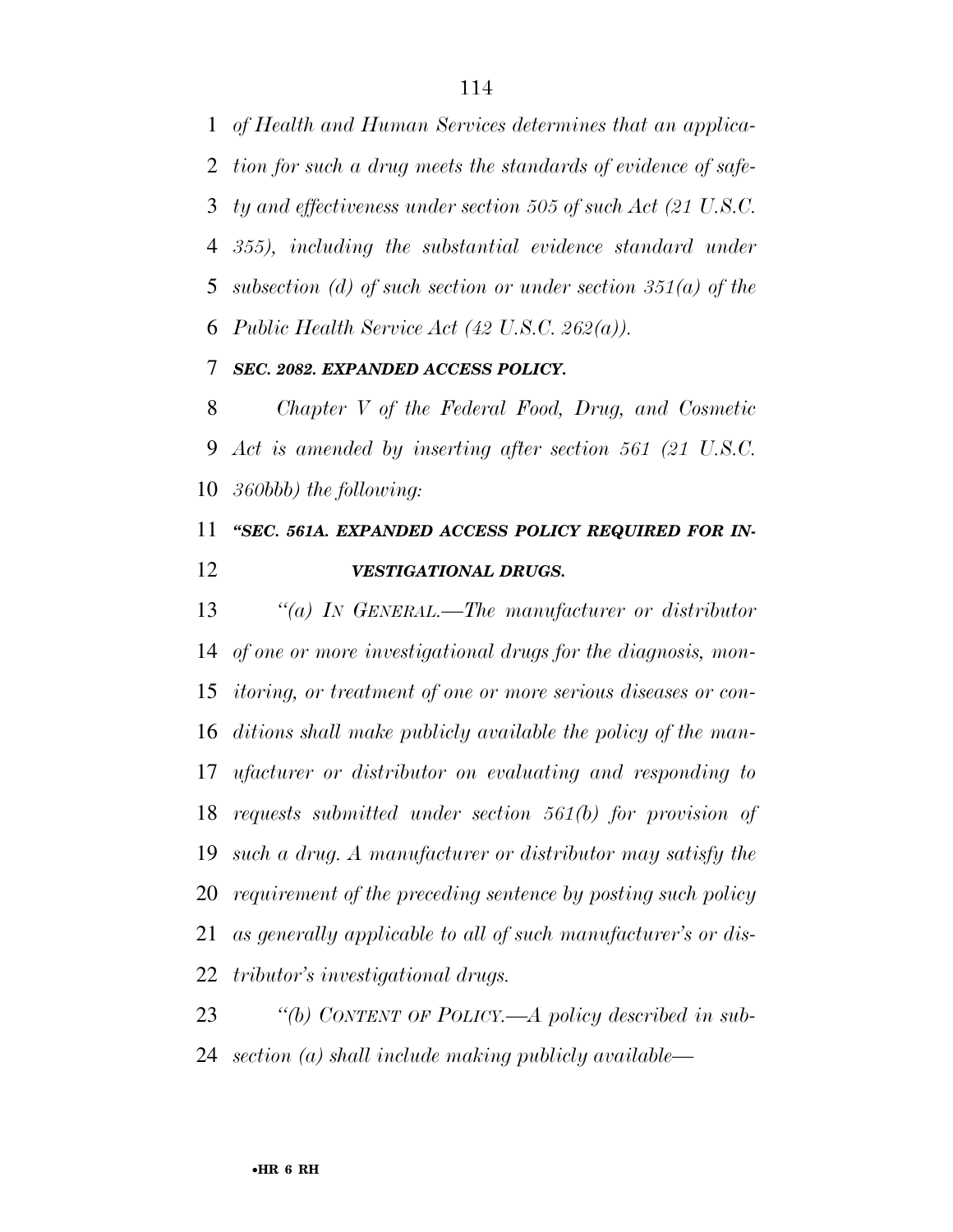| $\mathbf{1}$   | $"(1)$ contact information for the manufacturer or              |
|----------------|-----------------------------------------------------------------|
| $\overline{2}$ | distributor to facilitate communication about requests          |
| 3              | described in subsection $(a)$ ;                                 |
| $\overline{4}$ | $\lq(2)$ procedures for making such requests;                   |
| 5              | $\lq(3)$ the general criteria the manufacturer or dis-          |
| 6              | tributor will consider or use to approve such requests;         |
| 7              | and                                                             |
| 8              | $\lq(4)$ the length of time the manufacturer or dis-            |
| 9              | tributor anticipates will be necessary to acknowledge           |
| 10             | receipt of such requests.                                       |
| 11             | "(c) NO GUARANTEE OF ACCESS.—The posting of poli-               |
| 12             | cies by manufacturers and distributors under subsection $(a)$   |
| 13             | shall not serve as a guarantee of access to any specific inves- |
| 14             | tigational drug by any individual patient.                      |
| 15             | "(d) REVISED POLICY.—A manufacturer or dis-                     |
| 16             | tributor that has made a policy publicly available as re-       |
| 17             | quired by this section may revise the policy at any time.       |
| 18             | "(e) APPLICATION.—This section shall apply to a                 |
| 19             | manufacturer or distributor with respect to an investiga-       |
| 20             | tional drug beginning on the later of-                          |
| 21             | "(1) the date that is 60 days after the date of en-             |
| 22             | actment of the 21st Century Cures Act; or                       |
| 23             | "(2) the first initiation of a phase 2 or phase 3               |
| 24             | study (as such terms are defined in section $312.21(b)$ )       |
| 25             | and (c) of title 21, Code of Federal Regulations (or            |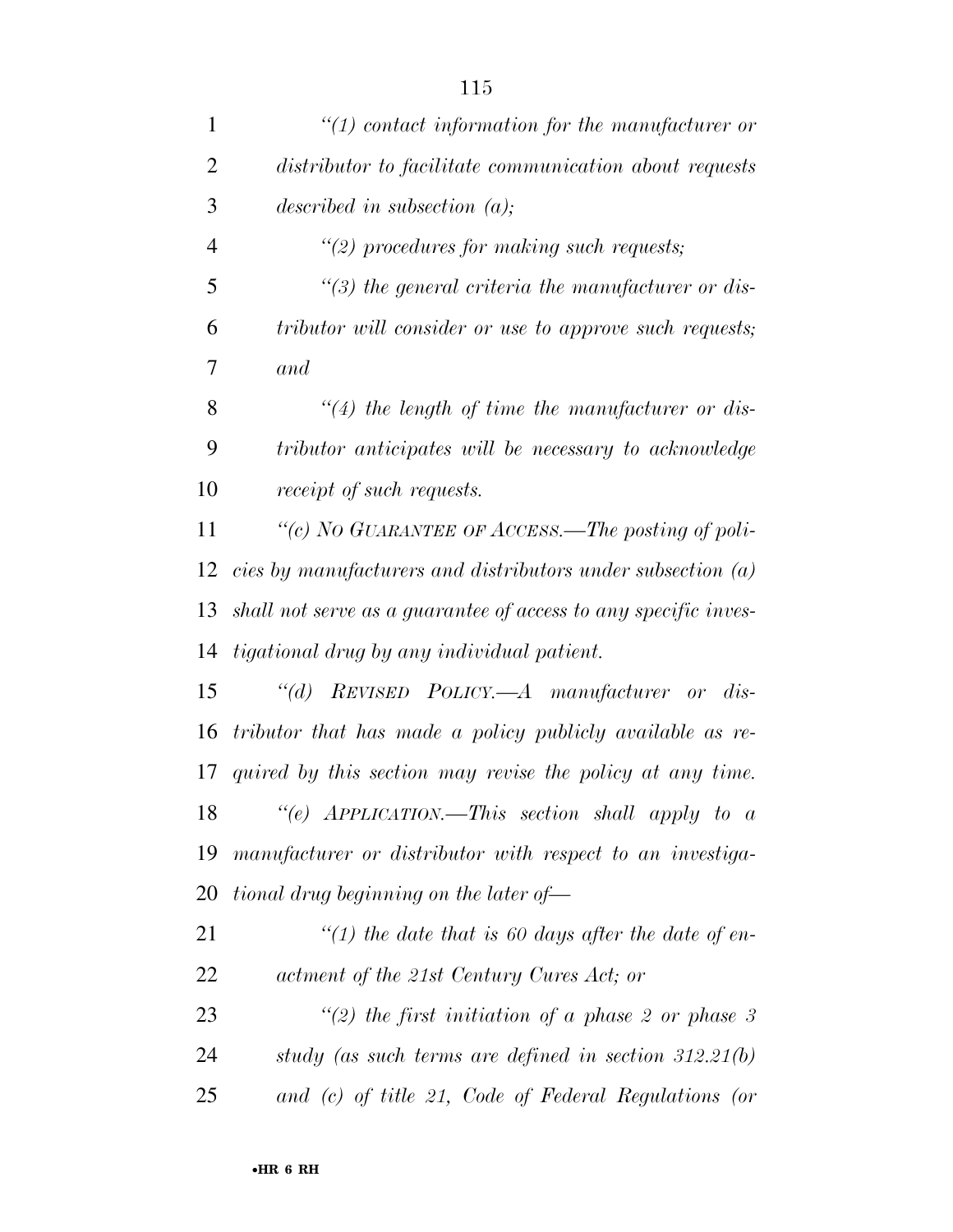## *SEC. 2083. FINALIZING DRAFT GUIDANCE ON EXPANDED ACCESS.*

 *(a) IN GENERAL.—Not later than 12 months after the date of enactment of this Act, the Secretary of Health and Human Services shall finalize the draft guidance entitled ''Expanded Access to Investigational Drugs for Treatment Use—Qs & As'' and dated May 2013.* 

 *(b) CONTENTS.—The final guidance referred to in sub- section (a) shall clearly define how the Secretary of Health and Human Services interprets and uses adverse drug event data reported by investigators in the case of data reported from use under a request submitted under section 561(b) of the Federal Food, Drug, and Cosmetic Act (21 U.S.C. 360bbb(b)).* 

# *Subtitle F—Facilitating Respon- sible Manufacturer Communica-tions*

*SEC. 2101. FACILITATING DISSEMINATION OF HEALTH CARE* 

*ECONOMIC INFORMATION.* 

 *Section 502(a) of the Federal Food, Drug, and Cos-metic Act (21 U.S.C. 352(a)) is amended—* 

*(1) by striking "(a) If its" and inserting "(a)(1) If its'';*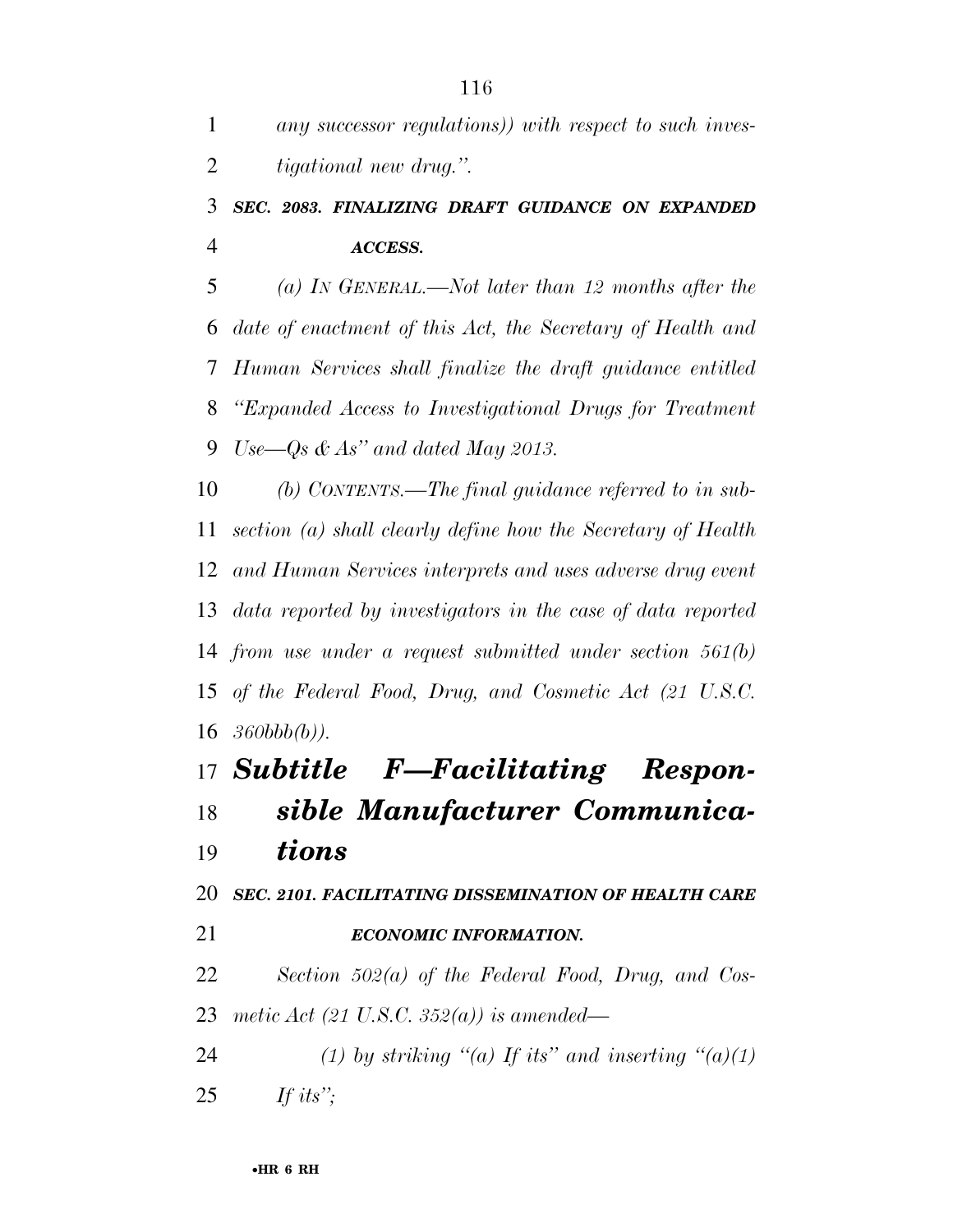| $\mathbf{1}$   | $(2)$ by striking "a formulary committee, or other       |
|----------------|----------------------------------------------------------|
| $\overline{2}$ | similar entity, in the course of the committee or the    |
| 3              | entity carrying out its responsibilities for the selec-  |
| $\overline{4}$ | tion of drugs for managed care or other similar orga-    |
| 5              | nizations" and inserting "a payor, formulary com-        |
| 6              | mittee, or other similar entity with knowledge and ex-   |
| 7              | pertise in the area of health care economic analysis,    |
| 8              | carrying out its responsibilities for the selection of   |
| 9              | drugs for coverage or reimbursement";                    |
| 10             | $(3)$ by striking "directly relates" and inserting       |
| 11             | "relates";                                               |
| 12             | $(4)$ by striking "and is based on competent and         |
| 13             | reliable scientific evidence. The requirements set forth |
| 14             | in section $505(a)$ or in section $351(a)$ of the Public |
| 15             | Health Service Act shall not apply to health care eco-   |
| 16             | nomic information provided to such a committee or        |
| 17             | entity in accordance with this paragraph" and in-        |
| 18             | serting ", is based on competent and reliable scientific |
| 19             | evidence, and includes, where applicable, a con-         |
| 20             | spicuous and prominent statement describing any          |
| 21             | material differences between the health care economic    |
| 22             | information and the labeling approved for the drug       |
| 23             | under section 505 or under section 351 of the Public     |
| 24             | Health Service Act. The requirements set forth in sec-   |
| 25             | tion $505(a)$ or in subsections (a) and (k) of section   |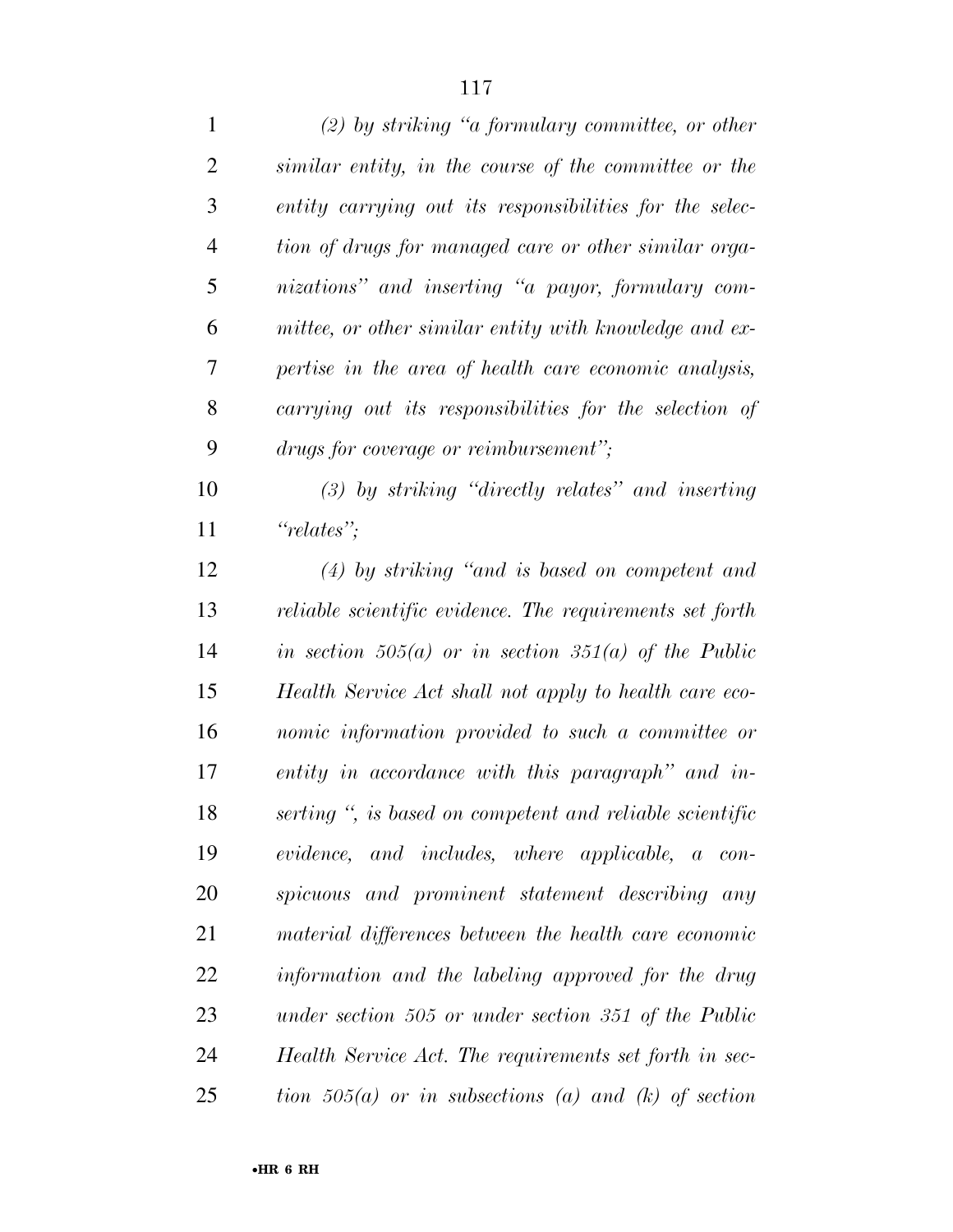*351 of the Public Health Service Act shall not apply to health care economic information provided to such a payor, committee, or entity in accordance with this paragraph''; and (5) by striking ''In this paragraph, the term''* 

 *and all that follows and inserting the following: ''(2)(A) For purposes of this paragraph, the term 'health care economic information' means any analysis (in-cluding the clinical data, inputs, clinical or other assump-*

 *tions, methods, results, and other components underlying or comprising the analysis) that identifies, measures, or de- scribes the economic consequences, which may be based on the separate or aggregated clinical consequences of the rep- resented health outcomes, of the use of a drug. Such analysis may be comparative to the use of another drug, to another health care intervention, or to no intervention.* 

 *''(B) Such term does not include any analysis that re- lates only to an indication that is not approved under sec- tion 505 or under section 351 of the Public Health Service Act for such drug.''.* 

 *SEC. 2102. FACILITATING RESPONSIBLE COMMUNICATION OF SCIENTIFIC AND MEDICAL DEVELOP-MENTS.* 

 *(a) GUIDANCE.—Not later than 18 months after the date of enactment of this Act, the Secretary of Health and*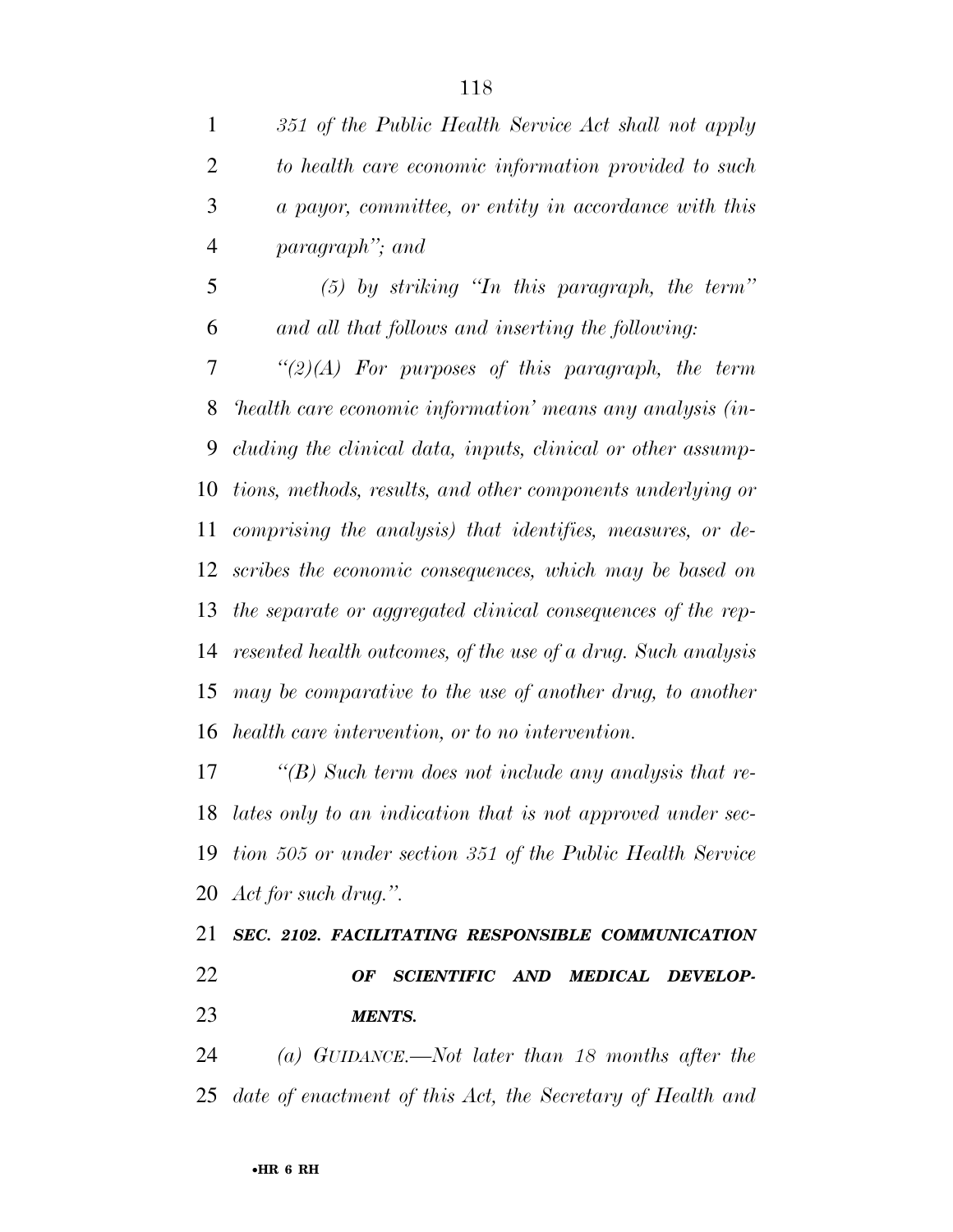*Human Services shall issue draft guidance on facilitating the responsible dissemination of truthful and nonmisleading scientific and medical information not included in the ap-proved labeling of drugs and devices.* 

 *(b) DEFINITION.—In this section, the terms ''drug'' and ''device'' have the meaning given to such terms in sec- tion 201 of the Federal Food, Drug, and Cosmetic Act (21 U.S.C. 321).* 

## *Subtitle G—Antibiotic Drug Development*

 *SEC. 2121. APPROVAL OF CERTAIN DRUGS FOR USE IN A LIMITED POPULATION OF PATIENTS.* 

 *(a) PURPOSE.—The purpose of this section is to help to expedite the development and availability of treatments for serious or life-threatening bacterial or fungal infections in patients with unmet needs, while maintaining safety and effectiveness standards for such treatments, taking into ac- count the severity of the infection and the availability or lack of alternative treatments.* 

 *(b) APPROVAL OF CERTAIN ANTIBACTERIAL AND ANTIFUNGAL DRUGS.—Section 505 of the Federal Food, Drug, and Cosmetic Act (21 U.S.C. 355), as amended by section 2001, is further amended by adding at the end the following new subsection:*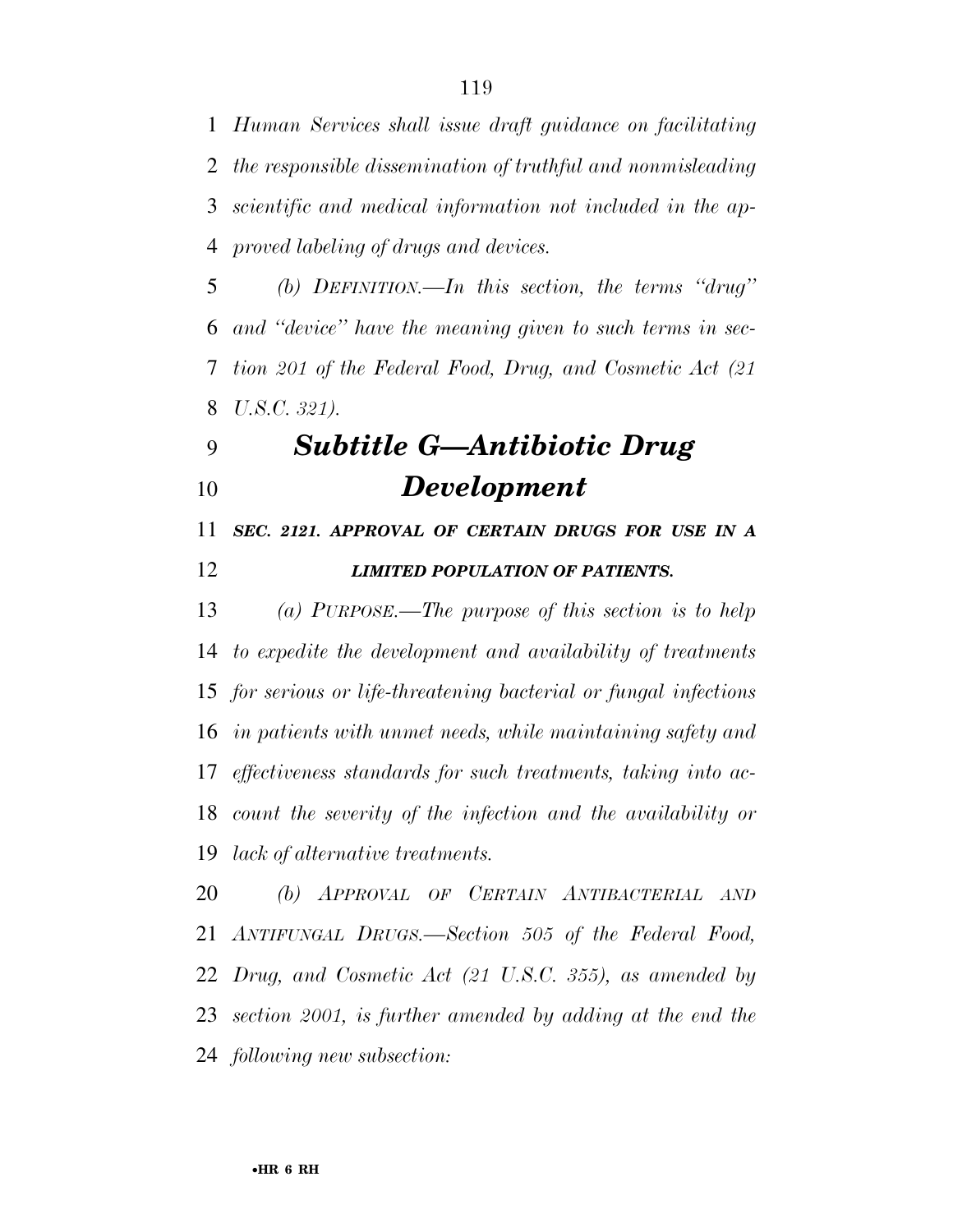| 1              | "(z) APPROVAL OF CERTAIN ANTIBACTERIAL AND            |
|----------------|-------------------------------------------------------|
| 2              | ANTIFUNGAL DRUGS FOR USE IN A LIMITED POPULATION      |
| 3              | OF PATIENTS.-                                         |
| $\overline{4}$ | "(1) PROCESS.—At the request of the sponsor of        |
| 5              | an antibacterial or antifungal drug that is intended  |
| 6              | to treat a serious or life-threatening infection, the |
| 7              | $Secretary-$                                          |
| 8              | $\lq (A)$ may execute a written agreement with        |
| 9              | the sponsor on the process for developing data to     |
| 10             | support an application for approval of such           |
| 11             | drug, for use in a limited population of patients     |
| 12             | <i>in accordance with this subsection;</i>            |
| 13             | $\lq\lq(B)$ shall proceed in accordance with this     |
| 14             | subsection only if a written agreement is reached     |
| 15             | under subparagraph $(A);$                             |
| 16             | "(C) shall provide the sponsor with an op-            |
| 17             | portunity to request meetings under paragraph         |
| 18             | (2);                                                  |
| 19             | $\lq\lq D$ if a written agreement is reached          |
| 20             | under subparagraph $(A)$ , may approve the drug       |
| 21             | under this subsection for such use—                   |
| 22             | $``(i)$ in a limited population of pa-                |
| 23             | tients for which there is an unmet medical            |
| 24             | need;                                                 |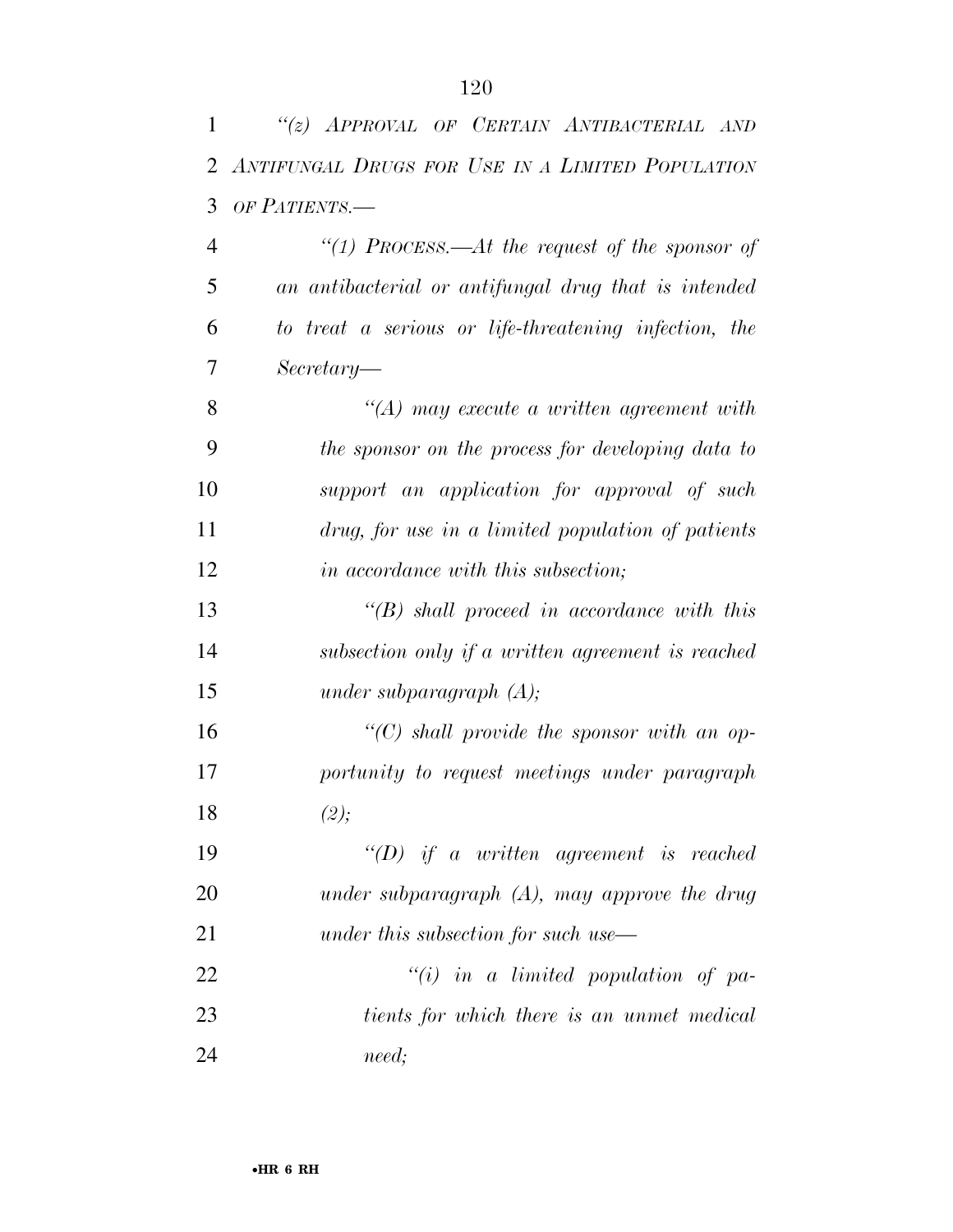| $\mathbf{1}$   | $``(ii)$ based on a streamlined develop-         |
|----------------|--------------------------------------------------|
| $\overline{2}$ | ment program; and                                |
| 3              | "( <i>iii</i> ) only if the standards for ap-    |
| $\overline{4}$ | proval under subsections $(c)$ and $(d)$ of this |
| 5              | section or licensure under section 351 of the    |
| 6              | Public Health Service Act, as applicable,        |
| 7              | are met; and                                     |
| 8              | $\lq\lq (E)$ in approving a drug in accordance   |
| 9              | with this subsection, subject to subparagraph    |
| 10             | $(D)(iii)$ , may rely upon—                      |
| 11             | $``(i)$ traditional endpoints, alternate         |
| 12             | endpoints, or a combination of traditional       |
| 13             | and alternate endpoints, and, as appro-          |
| 14             | priate, data sets of a limited size; and         |
| 15             | $``(ii)(I)$ additional data, including pre-      |
| 16             | clinical, pharmacologic, or pathophysiologic     |
| 17             | evidence;                                        |
| 18             | $\lq\lq (II)$ nonclinical susceptibility and     |
| 19             | pharmacokinetic data;                            |
| 20             | "(III) data from phase 2 clinical                |
| 21             | <i>trials</i> ; and                              |
| 22             | $\lq\lq (IV)$ such other confirmatory evidence   |
| 23             | as the Secretary determines appropriate to       |
| 24             | approve the drug.                                |
| 25             | "(2) FORMAL MEETINGS.—                           |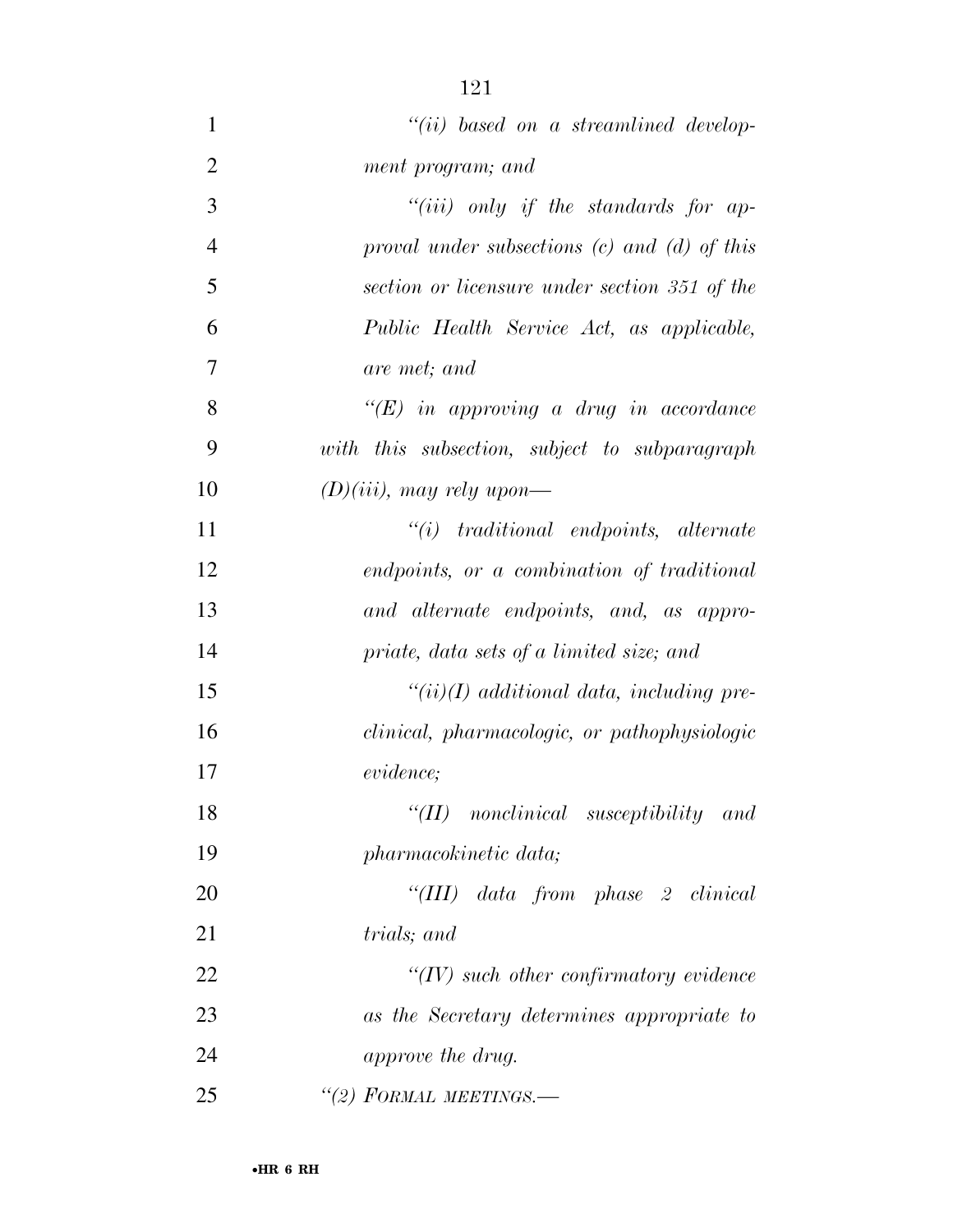| $\mathbf{1}$   | "(A) IN GENERAL.—To help to expedite and            |
|----------------|-----------------------------------------------------|
| $\overline{2}$ | facilitate the development and review of a drug     |
| 3              | for which a sponsor intends to request approval     |
| $\overline{4}$ | in accordance with this subsection, the Secretary   |
| 5              | may, at the request of the sponsor, conduct meet-   |
| 6              | ings that provide early consultation, timely ad-    |
| 7              | vice, and sufficient opportunities to develop an    |
| 8              | agreement described in paragraph $(1)(A)$ and       |
| 9              | help the sponsor design and conduct a drug de-      |
| 10             | velopment program as efficiently as possible, in-   |
| 11             | cluding the following types of meetings:            |
| 12             | $\lq\lq(i)$ An early consultation meeting.          |
| 13             | $``(ii)$ An assessment meeting.                     |
| 14             | $``(iii)$ A postapproval meeting.                   |
| 15             | "(B) NO ALTERING OF GOALS.—Nothing in               |
| 16             | this paragraph shall be construed to alter agreed   |
| 17             | upon goals and procedures identified in the let-    |
| 18             | ters described in section $101(b)$ of the Prescrip- |
| 19             | tion Drug User Fee Amendments of 2012.              |
| 20             | "(C) BREAKTHROUGH THERAPIES.—In the                 |
| 21             | case of a drug designated as a breakthrough ther-   |
| 22             | apy under section $506(a)$ , the sponsor of such    |
| 23             | drug may elect to utilize meetings provided         |
| 24             | under such section with respect to such drug in     |
| 25             | lieu of meetings described in subparagraph (A).     |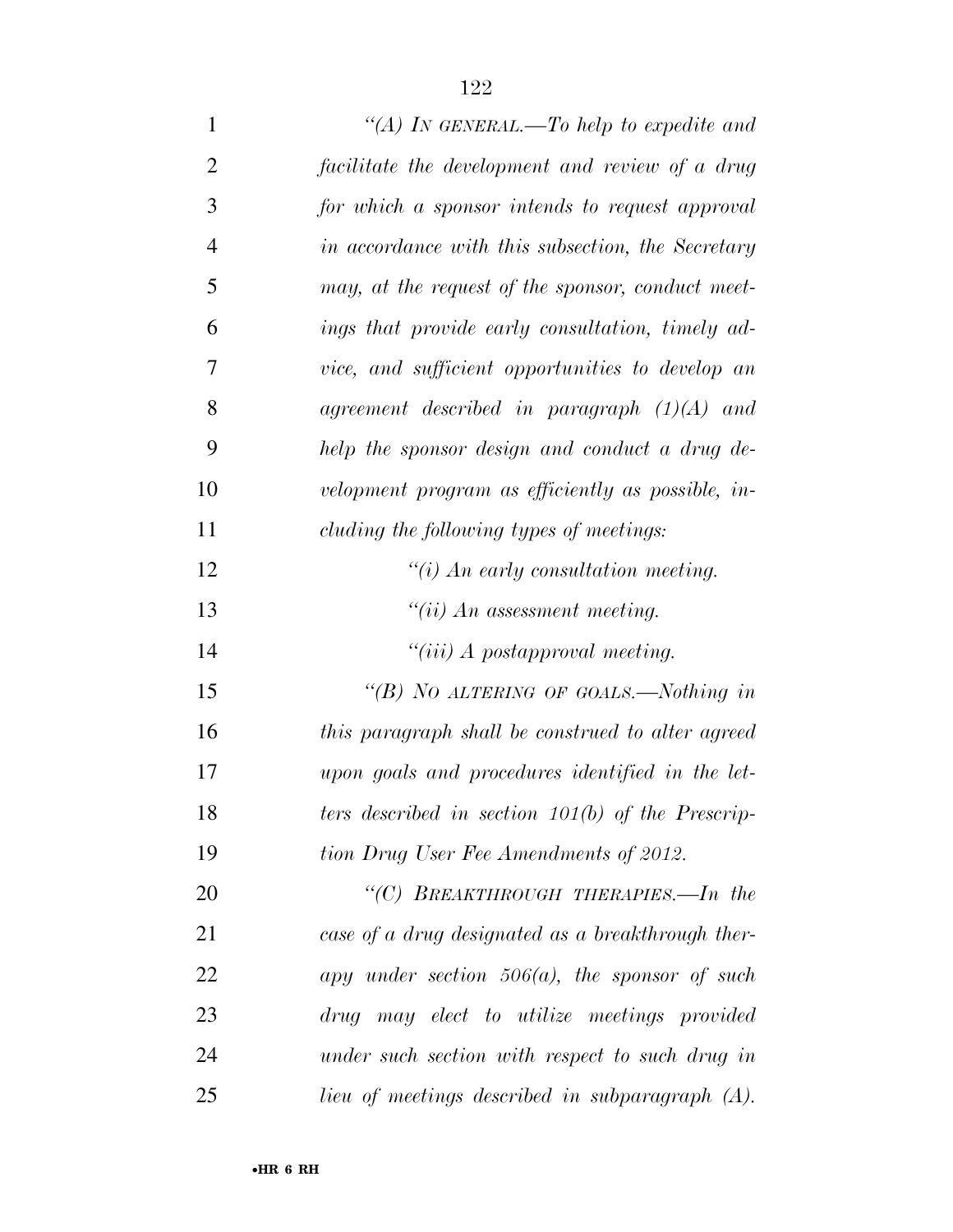*''(3) LABELING REQUIREMENT.—The labeling of an antibacterial or antifungal drug approved in ac- cordance with this subsection shall contain the state- ment 'Limited Population' in a prominent manner and adjacent to, and not more prominent than, the brand name of the product. The prescribing informa- tion for such antibacterial or antifungal drug re- quired by section 201.57 of title 21, Code of Federal Regulations (or any successor regulation) shall also include the following statement: 'This drug is indi- cated for use in a limited and specific population of patients.'.* 

 *''(4) PROMOTIONAL MATERIALS.—The provisions of section 506(c)(2)(B) shall apply with respect to ap- proval in accordance with this subsection to the same extent and in the same manner as such provisions apply with respect to accelerated approval in accord-ance with section 506(c)(1).* 

 *''(5) TERMINATION OF REQUIREMENTS OR CON- DITIONS.—If a drug is approved in accordance with this subsection for an indication in a limited popu- lation of patients and is subsequently approved or li- censed under this section or section 351 of the Public Health Service Act, other than in accordance with this subsection, for—*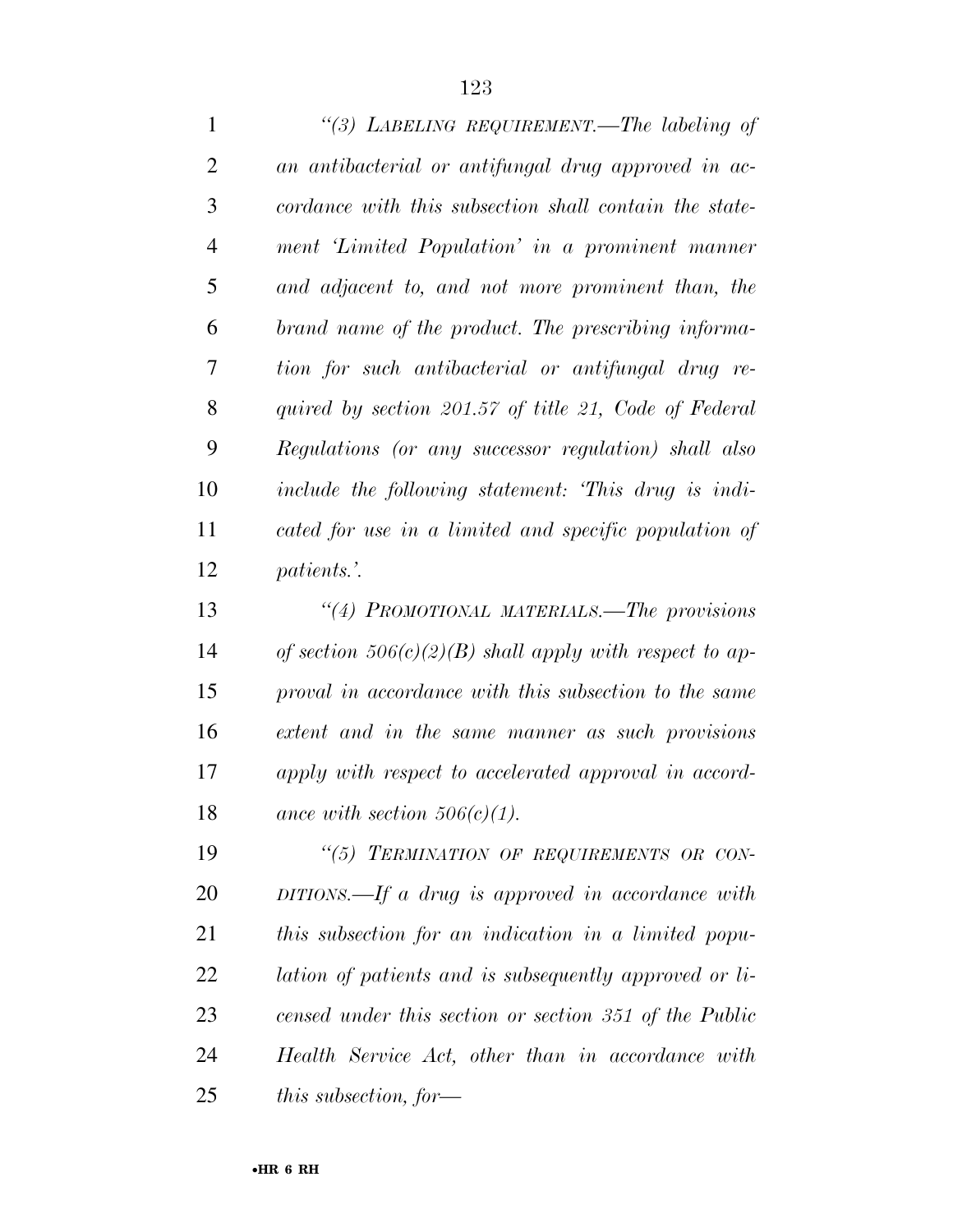| 1              | $\lq (A)$ the same indication and the same con-       |
|----------------|-------------------------------------------------------|
| $\overline{2}$ | ditions of use, the Secretary shall remove any la-    |
| 3              | beling requirements or postmarketing conditions       |
| $\overline{4}$ | that were made applicable to the drug under this      |
| 5              | subsection; or                                        |
| 6              | $\lq\lq B$ a different indication or condition of     |
| 7              | use, the Secretary shall not apply the labeling re-   |
| 8              | quirements and postmarketing conditions that          |
| 9              | were made applicable to the drug under this sub-      |
| 10             | section to the subsequent approval of the drug for    |
| 11             | such different indication or condition of use.        |
| 12             | "(6) RELATION TO OTHER PROVISIONS.—Nothing            |
| 13             | in this subsection shall be construed to prohibit the |
| 14             | approval of a drug for use in a limited population    |
| 15             | of patients in accordance with this subsection, in    |
| 16             | combination with—                                     |
| 17             | $\lq (A)$ an agreement on the design and size of      |
| 18             | a clinical trial pursuant to subparagraphs (B)        |
| 19             | and (C) of subsection (b)(5);                         |
| 20             | $\lq\lq(B)$ designation and treatment of the drug     |
| 21             | as a breakthrough therapy under section $506(a)$ ;    |
| 22             | $\lq\lq C$ designation and treatment of the drug      |
| 23             | as a fast track product under section $506(b)$ ; or   |
| 24             | "(D) accelerated approval of the drug in ac-          |
| 25             | cordance with section $506(c)$ .                      |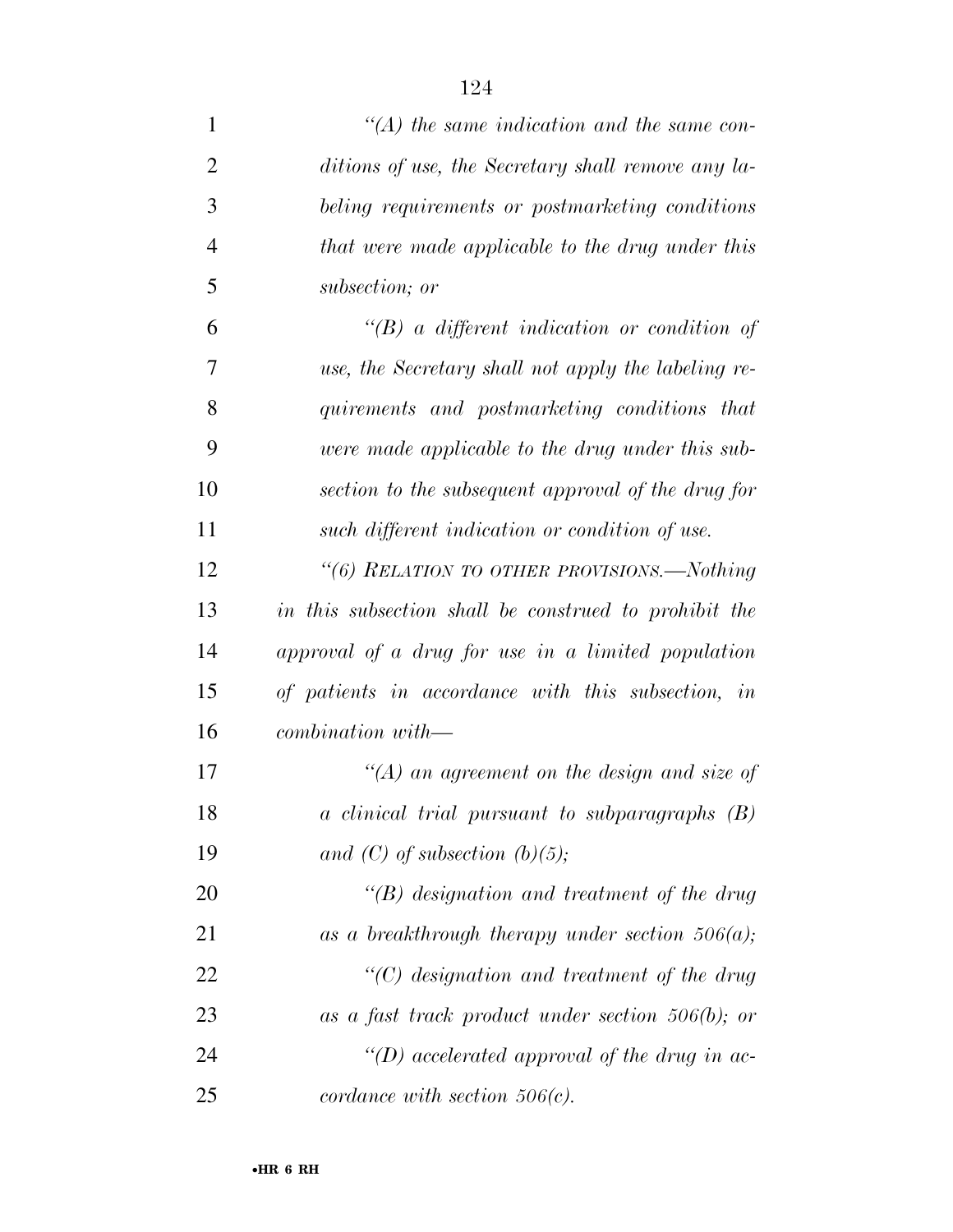| $\mathbf{1}$   | "(7) RULE OF CONSTRUCTION.—Nothing in this               |
|----------------|----------------------------------------------------------|
| $\overline{2}$ | subsection shall be construed—                           |
| 3              | $\lq\lq (A)$ to alter the standards of evidence          |
| $\overline{4}$ | under subsection (c) or (d) (including the sub-          |
| 5              | stantial evidence standard in subsection $(d)$ );        |
| 6              | $\lq\lq(B)$ to waive or otherwise preclude the ap-       |
| 7              | plication of requirements under subsection $(o)$ ;       |
| 8              | $\lq\lq C$ to otherwise, in any way, limit the au-       |
| 9              | <i>thority of the Secretary to approve products pur-</i> |
| 10             | suant to this Act and the Public Health Service          |
| 11             | Act as authorized prior to the date of enactment         |
| 12             | of this subsection; or                                   |
| 13             | $\lq\lq(D)$ to restrict in any manner, the pre-          |
| 14             | scribing of antibiotics or other products by             |
| 15             | health care providers, or to otherwise limit or re-      |
| 16             | strict the practice of health care.                      |
| 17             | "(8) EFFECTIVE IMMEDIATELY.—The Secretary                |
| 18             | shall have the authorities vested in the Secretary by    |
| 19             | this subsection beginning on the date of enactment of    |
| 20             | this subsection, irrespective of when and whether the    |
| 21             | Secretary promulgates final regulations or guidance.     |
| 22             | "(9) DEFINITIONS.—In this subsection:                    |
| 23             | "(A) EARLY CONSULTATION MEETING.—The                     |
| 24             | term 'early consultation meeting' means a pre-           |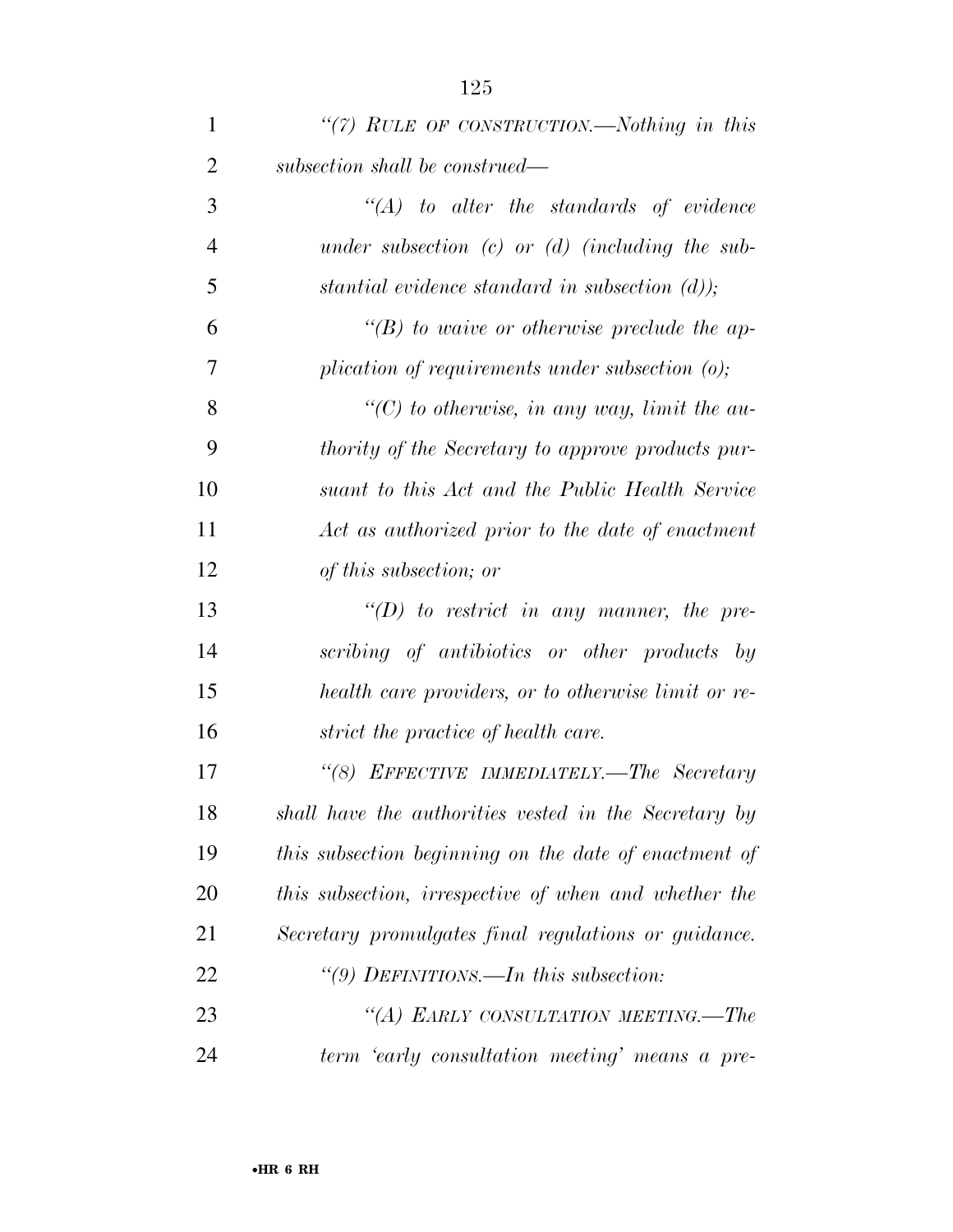| $\mathbf{1}$   | investigational new drug meeting or an end-of-  |
|----------------|-------------------------------------------------|
| $\overline{2}$ | $phase-1$ meeting that—                         |
| 3              | $``(i)$ is conducted to review and reach        |
| $\overline{4}$ | a written agreement—                            |
| 5              | $\lq (I)$ on the scope of the stream-           |
| 6              | lined development plan for a drug for           |
| 7              | which a sponsor intends to request ap-          |
| 8              | proval in accordance with this sub-             |
| 9              | section; and                                    |
| 10             | "(II) which, as appropriate, may                |
| 11             | include agreement on the design and             |
| 12             | size of necessary preclinical and clin-         |
| 13             | <i>ical</i> studies early in the development    |
| 14             | process, including clinical trials whose        |
| 15             | data are intended to form the primary           |
| 16             | basis for an effectiveness claim; and           |
| 17             | " $(ii)$ provides an opportunity to dis-        |
| 18             | cuss expectations of the Secretary regarding    |
| 19             | studies or other information that the Sec-      |
| 20             | retary deems appropriate for purposes of        |
| 21             | applying paragraph $(5)$ , relating to the ter- |
| 22             | mination of labeling requirements or post-      |
| 23             | marketing conditions.                           |
| 24             | "(B) ASSESSMENT MEETING.—The term 'as-          |
| 25             | sessment meeting' means an end-of-phase 2 meet- |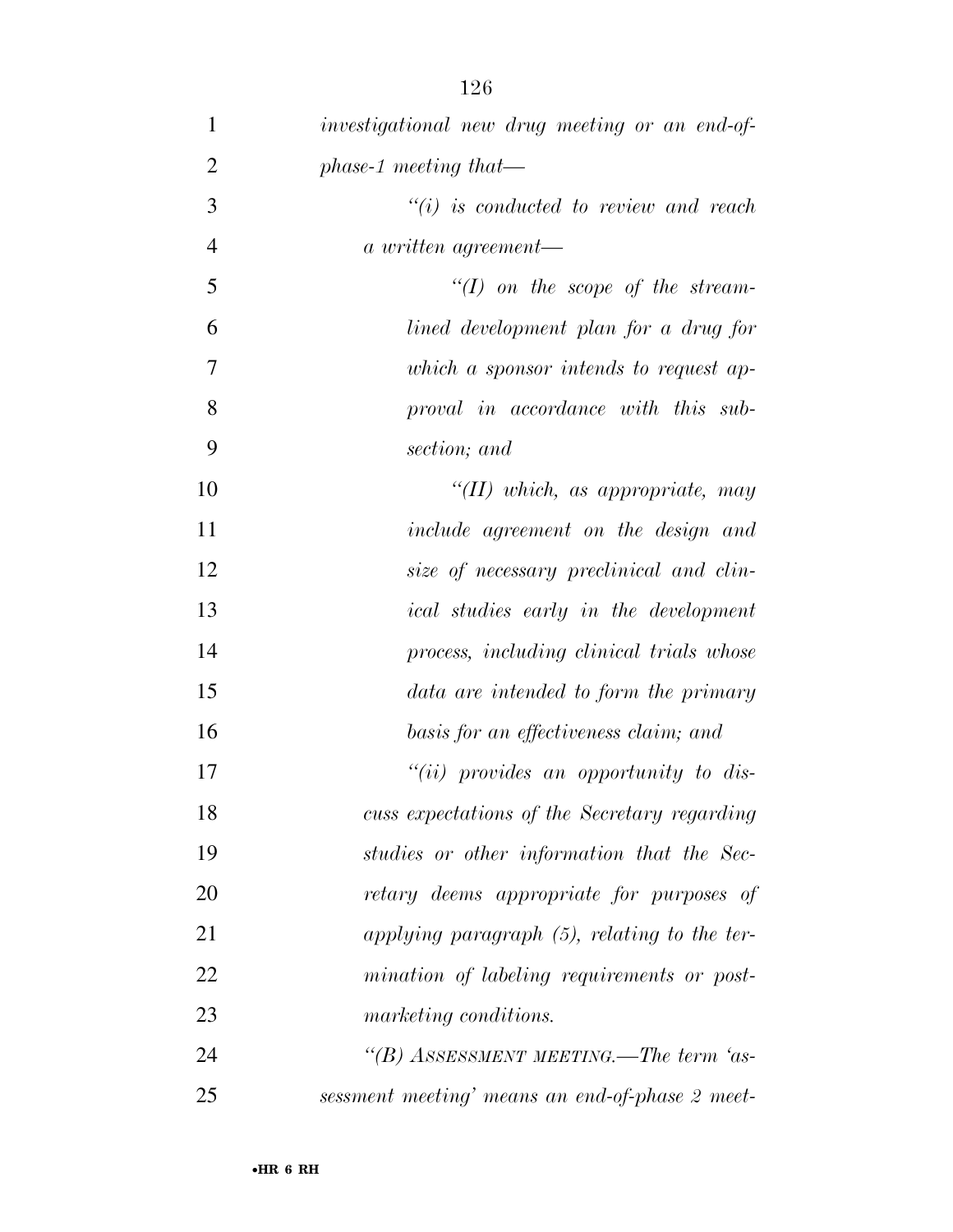*ing, pre-new drug application meeting, or pre- biologics license application meeting conducted to resolve questions and issues raised during the course of clinical investigations, and details ad- dressed in the written agreement regarding post- approval commitments or expansion of approved uses. ''(C) POSTAPPROVAL MEETING.—The term 'postapproval meeting' means a meeting fol- lowing initial approval or licensure of the drug for use in a limited population, to discuss any issues identified by the Secretary or the sponsor regarding postapproval commitments or expan- sion of approved uses.''. (c) GUIDANCE.—Not later than 18 months after the date of enactment of this Act, the Secretary of Health and Human Services, acting through the Commissioner of Food and Drugs, shall issue draft guidance describing criteria, process, and other general considerations for demonstrating the safety and effectiveness of antibacterial and antifungal drugs to be approved for use in a limited population in accordance with section 505(z) of the Federal Food, Drug, and Cosmetic Act, as added by subsection (b).* 

*(d) CONFORMING AMENDMENTS.—*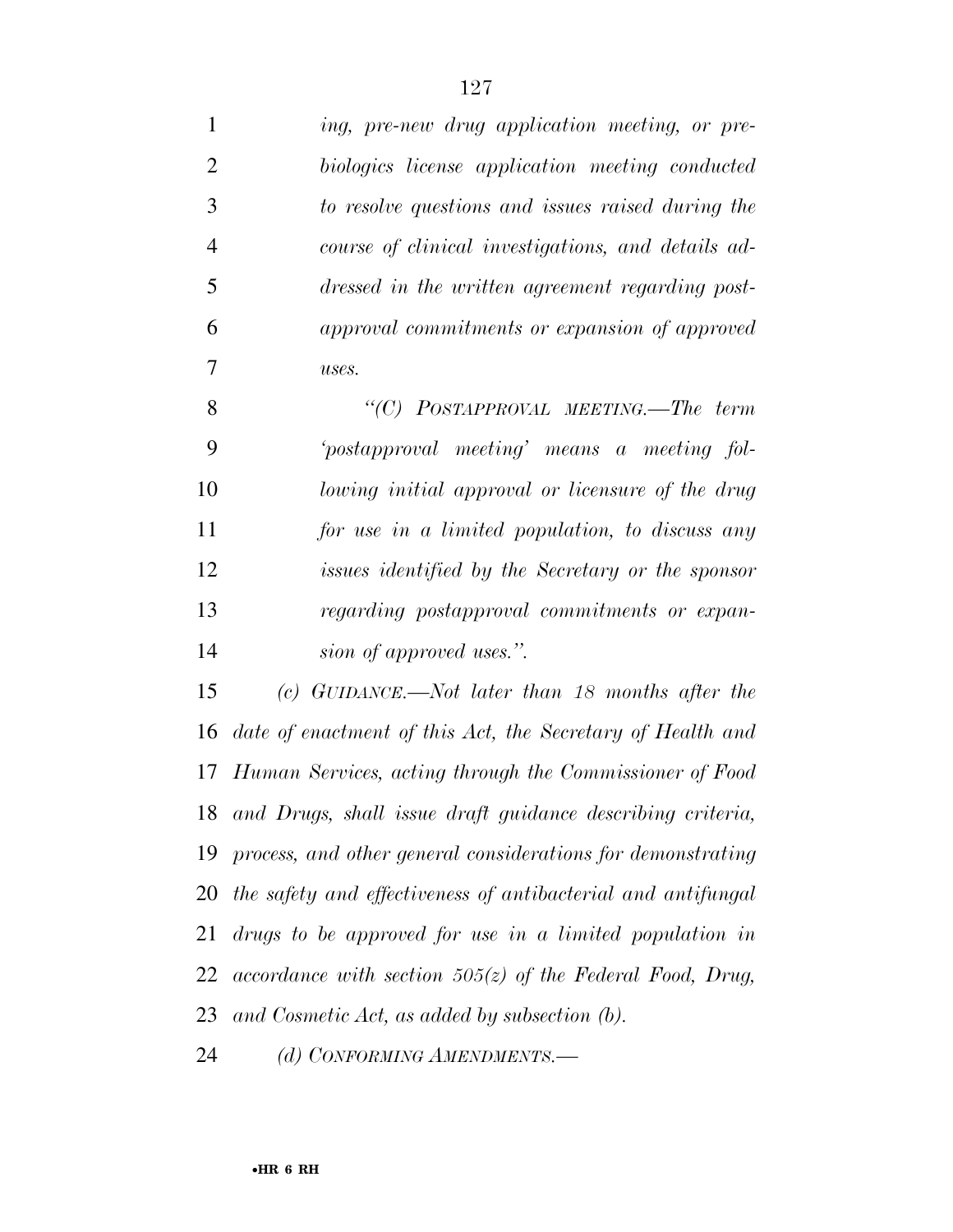| 1              | (1) LICENSURE OF CERTAIN BIOLOGICAL PROD-                   |
|----------------|-------------------------------------------------------------|
| $\overline{2}$ | UCTS.—Section $351(j)$ of the Public Health Service         |
| 3              | Act (42 U.S.C. 262(j)) is amended—                          |
| $\overline{4}$ | (A) by striking "(j)" and inserting "(j)(1)";               |
| 5              | (B) by inserting "505(z)," after "505(p),";                 |
| 6              | and                                                         |
| 7              | $(C)$ by adding at the end the following new                |
| 8              | <i>paragraph:</i>                                           |
| 9              | "(2) In applying section 505(z) of the Federal Food,        |
| 10             | Drug, and Cosmetic Act to the licensure of biological prod- |
| 11             | <i>ucts under this section—</i>                             |
| 12             | $\lq (A)$ references to an antibacterial or antifungal      |
| 13             | drug that is intended to treat a serious or life-threat-    |
| 14             | ening infection shall be construed to refer to a biologi-   |
| 15             | cal product intended to treat a serious or life-threat-     |
| 16             | ening bacterial or fungal infection; and                    |
| 17             | "(B) references to approval of a drug under sec-            |
| 18             | tion $505(c)$ of such Act shall be construed to refer to    |
| 19             | a licensure of a biological product under subsection        |
| <b>20</b>      | (a) of this section.".                                      |
| 21             | (2) MISBRANDING.—Section 502 of the Federal                 |
| 22             | Food, Drug, and Cosmetic Act $(21 \text{ U.S.C. } 352)$ is  |
| 23             | amended by adding at the end the following new sub-         |
| 24             | section:                                                    |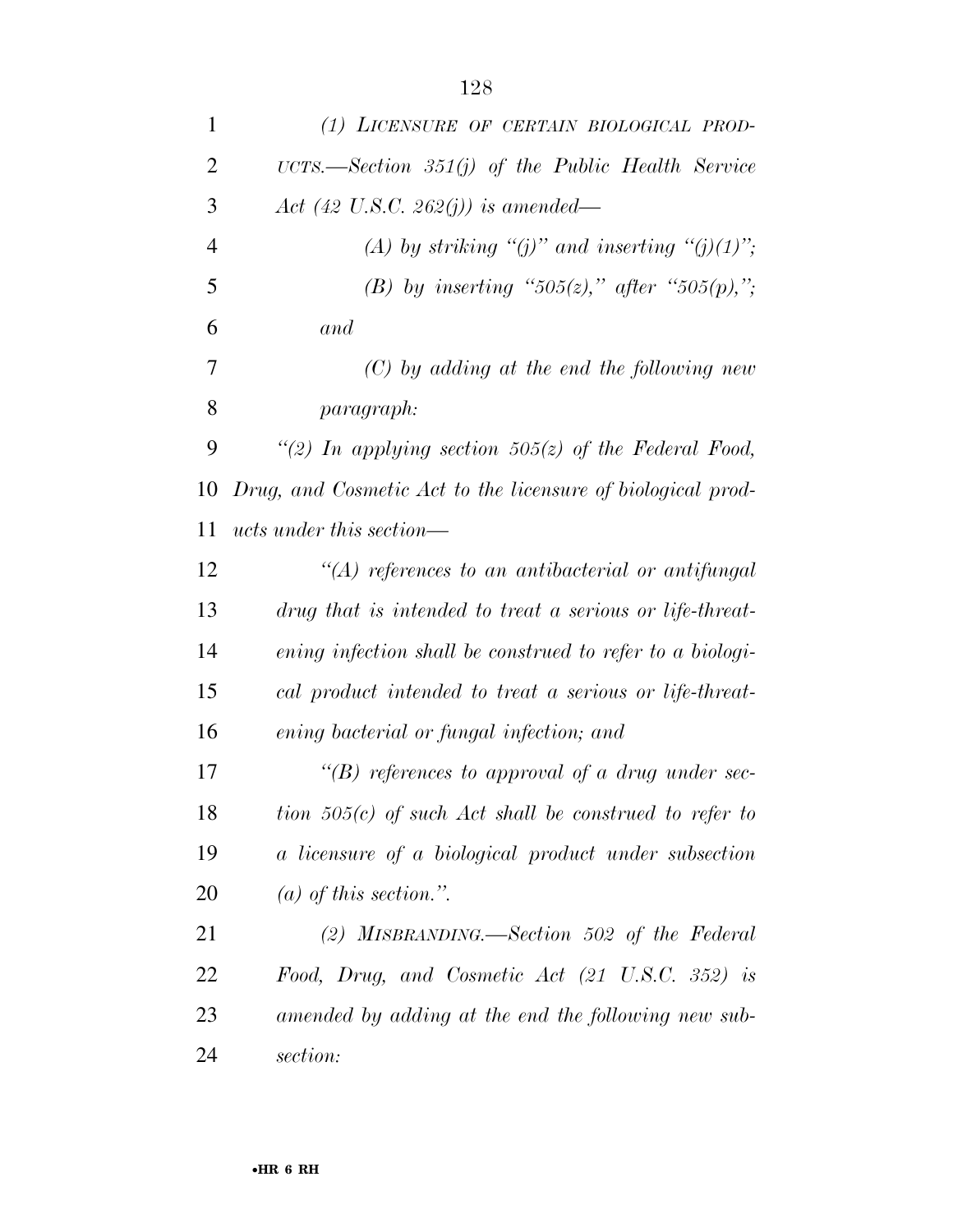*''(dd) If it is a drug approved in accordance with sec- tion 505(z) and its labeling does not meet the requirements under paragraph (3) of such subsection, subject to para-graph (5) of such subsection.''.* 

*(e) EVALUATION.—* 

 *(1) ASSESSMENT.—Not later than 48 months after the date of enactment of this Act, the Secretary of Health and Human Services shall publish for pub- lic comment an assessment of the program established under section 505(z) of the Federal Food, Drug, and Cosmetic Act, as added by subsection (b). Such assess- ment shall determine if the limited-use pathway es- tablished under such section 505(z) has improved or is likely to improve patient access to novel anti- bacterial or antifungal treatments and assess how the pathway could be expanded to cover products for seri- ous or life-threatening diseases or conditions beyond bacterial and fungal infections.* 

 *(2) MEETING.—Not later than 90 days after the date of the publication of such assessment, the Sec- retary, acting through the Commissioner of Food and Drugs, shall hold a public meeting to discuss the find- ings of the assessment, during which public stake- holders may present their views on the success of the program established under section 505(z) of the Fed-*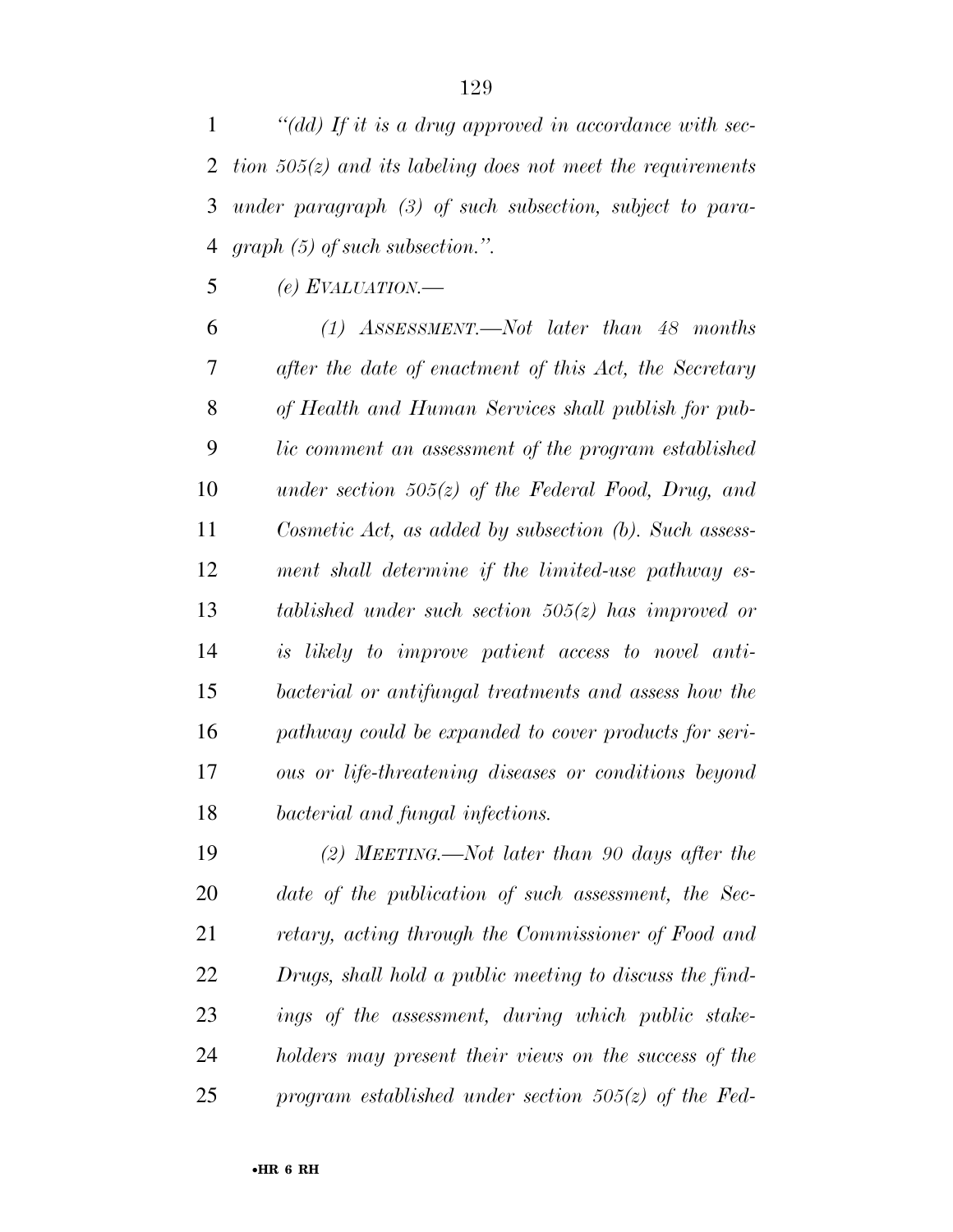*eral Food, Drug, and Cosmetic Act, as added by sub- section (b), and the appropriateness of expanding such program.* 

 *(f) EXPANSION OF PROGRAM.—If the Secretary of Health and Human Services determines, based on the as- sessment under subsection (e)(1), evaluation of the assess- ment, and any other relevant information, that the public health would benefit from expansion of the limited-use path- way established under section 505(z) of the Federal Food, Drug, and Cosmetic Act (as added by subsection (b)) beyond the drugs approved in accordance with such section, the Secretary may expand such limited-use pathway in accord- ance with such a determination. The approval of any drugs under any such expansion shall be subject to the consider- ations and requirements described in such section 505(z) for purposes of expansion to other serious or life-threatening diseases or conditions.* 

 *(g) MONITORING.—The Public Health Service Act is amended by inserting after section 317T (42 U.S.C. 247b– 22) the following:* 

 *''SEC. 317U. MONITORING ANTIBACTERIAL AND ANTIFUNGAL DRUG USE AND RESISTANCE. ''(a) MONITORING.—The Secretary shall use an appro-priate monitoring system to monitor—*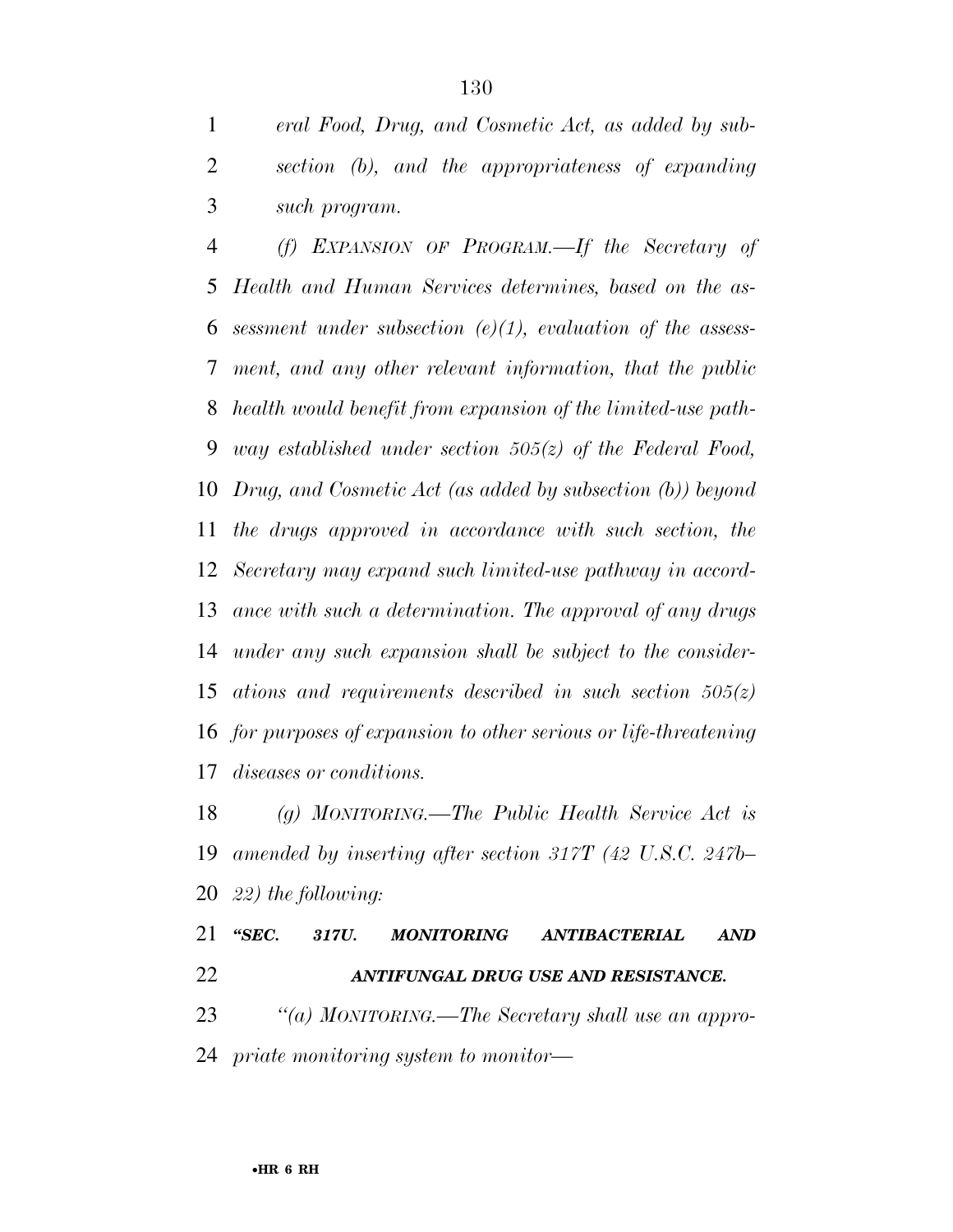| 1              | $"(1)$ the use of antibacterial and antifungal                     |
|----------------|--------------------------------------------------------------------|
| $\overline{2}$ | drugs, including those receiving approval or licensure             |
| 3              | for a limited population pursuant to section $505(z)$ of           |
| $\overline{4}$ | the Federal Food, Drug, and Cosmetic Act; and                      |
| 5              | $\lq(2)$ changes in bacterial and fungal resistance                |
| 6              | to drugs.                                                          |
| 7              | "(b) PUBLIC AVAILABILITY OF DATA.—The Secretary                    |
| 8              | shall make summaries of the data derived from monitoring           |
| 9              | under this section publicly available for the purposes of $\equiv$ |
| 10             | $"(1)$ improving the monitoring of important                       |
| 11             | trends in antibacterial and antifungal resistance; and             |
| 12             | $\lq(2)$ ensuring appropriate stewardship of anti-                 |
| 13             | bacterial and antifungal drugs, including those re-                |
| 14             | ceiving approval or licensure for a limited population             |
| 15             | pursuant to section 505( $z$ ) of the Federal Food, Drug,          |
| 16             | and Cosmetic Act.".                                                |
| 17             | SEC. 2122. SUSCEPTIBILITY TEST INTERPRETIVE CRITERIA               |
| 18             | <b>FOR MICROORGANISMS.</b>                                         |
| 19             | (a) IN GENERAL.—Section 511 of the Federal Food,                   |
|                | 20 Drug, and Cosmetic Act (21 U.S.C. 360a) is amended to           |
| 21             | read as follows:                                                   |
| 22             | "SEC. 511. IDENTIFYING AND UPDATING SUSCEPTIBILITY                 |
| 23             | TEST INTERPRETIVE CRITERIA FOR MICRO-                              |
| 24             | <b>ORGANISMS.</b>                                                  |
| 25             | "(a) PURPOSE; IDENTIFICATION OF CRITERIA.-                         |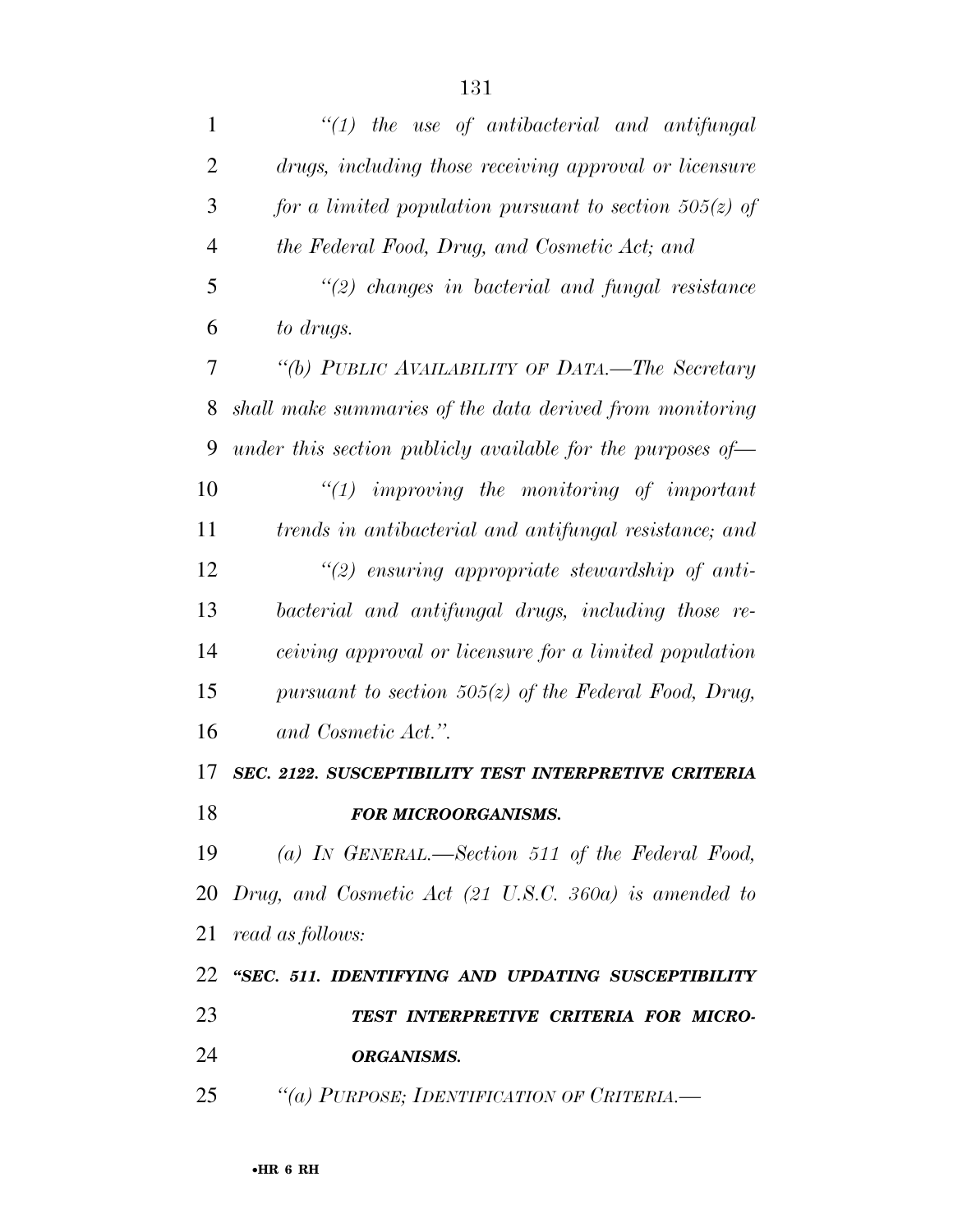*''(1) PURPOSE.—The purpose of this section is to* 

| $\overline{2}$ | provide the Secretary with an expedited, flexible     |
|----------------|-------------------------------------------------------|
| 3              | method for—                                           |
| $\overline{4}$ | "(A) clearance or premarket approval of               |
| 5              | antimicrobial susceptibility testing devices uti-     |
| 6              | lizing updated, recognized susceptibility test in-    |
| 7              | terpretive criteria to characterize the in vitro      |
| 8              | susceptibility of particular bacteria, fungi, or      |
| 9              | other microorganisms to antimicrobial drugs;          |
| 10             | and                                                   |
| 11             | " $(B)$ providing public notice of the avail-         |
| 12             | ability of recognized interpretive criteria to meet   |
| 13             | premarket submission requirements or other re-        |
| 14             | quirements under this Act for antimicrobial sus-      |
| 15             | <i>ceptibility testing devices.</i>                   |
| 16             | "(2) IN GENERAL.—The Secretary shall identify         |
| 17             | appropriate susceptibility test interpretive criteria |
| 18             | with respect to antimicrobial drugs—                  |
| 19             | $H(A)$ if such criteria are available on the          |
| 20             | date of approval of the drug under section 505        |
| 21             | of this Act or licensure of the drug under section    |
| 22             | 351 of the Public Health Service Act (as applica-     |
| 23             | ble), upon such approval or licensure; or             |
|                |                                                       |
|                |                                                       |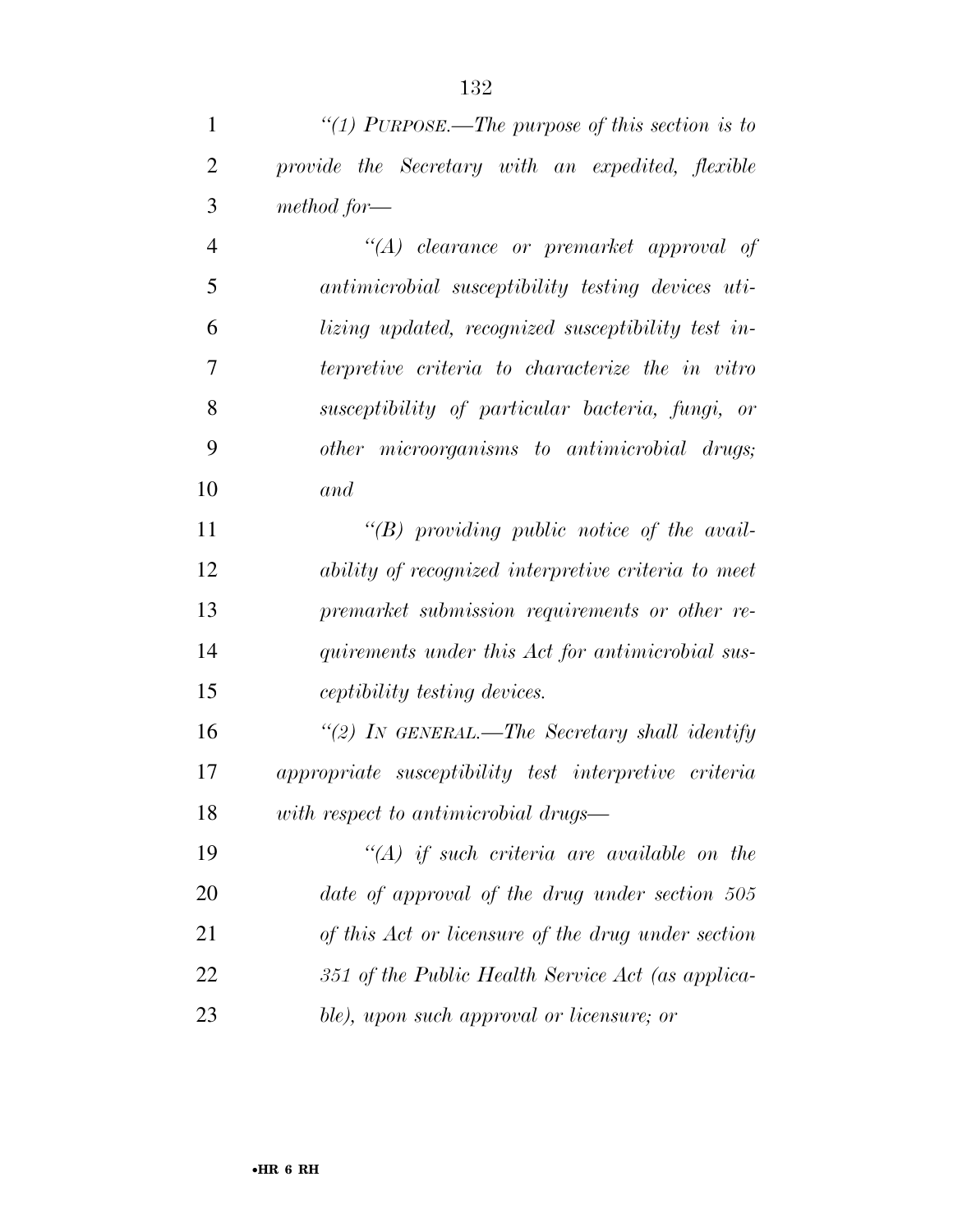| 1              | $\lq\lq B$ if such criteria are unavailable on               |
|----------------|--------------------------------------------------------------|
| $\overline{2}$ | such date, on the date on which such criteria are            |
| 3              | <i>available for such drug.</i>                              |
| $\overline{4}$ | "(3) BASES FOR INITIAL IDENTIFICATION.—The                   |
| 5              | Secretary shall identify appropriate susceptibility test     |
| 6              | interpretive criteria under paragraph (2), based on          |
| 7              | the Secretary's review of, to the extent available and       |
| 8              | $relevant-$                                                  |
| 9              | $\lq (A)$ preclinical and clinical data, includ-             |
| 10             | ing pharmacokinetic, pharmacodynamic, and ep-                |
| 11             | <i>idemiological data</i> ;                                  |
| 12             | $\lq\lq B$ Bayesian and pharmacometric statis-               |
| 13             | <i>tical methodologies; and</i>                              |
| 14             | $\lq$ (C) such other evidence and information as             |
| 15             | the Secretary considers appropriate.                         |
| 16             | "(b) SUSCEPTIBILITY TEST INTERPRETIVE CRITERIA               |
| 17             | WEBSITE.—                                                    |
| 18             | "(1) IN GENERAL.—Not later than 1 year after                 |
| 19             | the date of the enactment of the 21st Century Cures          |
| 20             | Act, the Secretary shall establish, and maintain there-      |
| 21             | after, on the website of the Food and Drug Adminis-          |
| 22             | tration, a dedicated website that contains a list of         |
| 23             | any appropriate new or updated susceptibility test           |
| 24             | <i>interpretive criteria standards in accordance</i><br>with |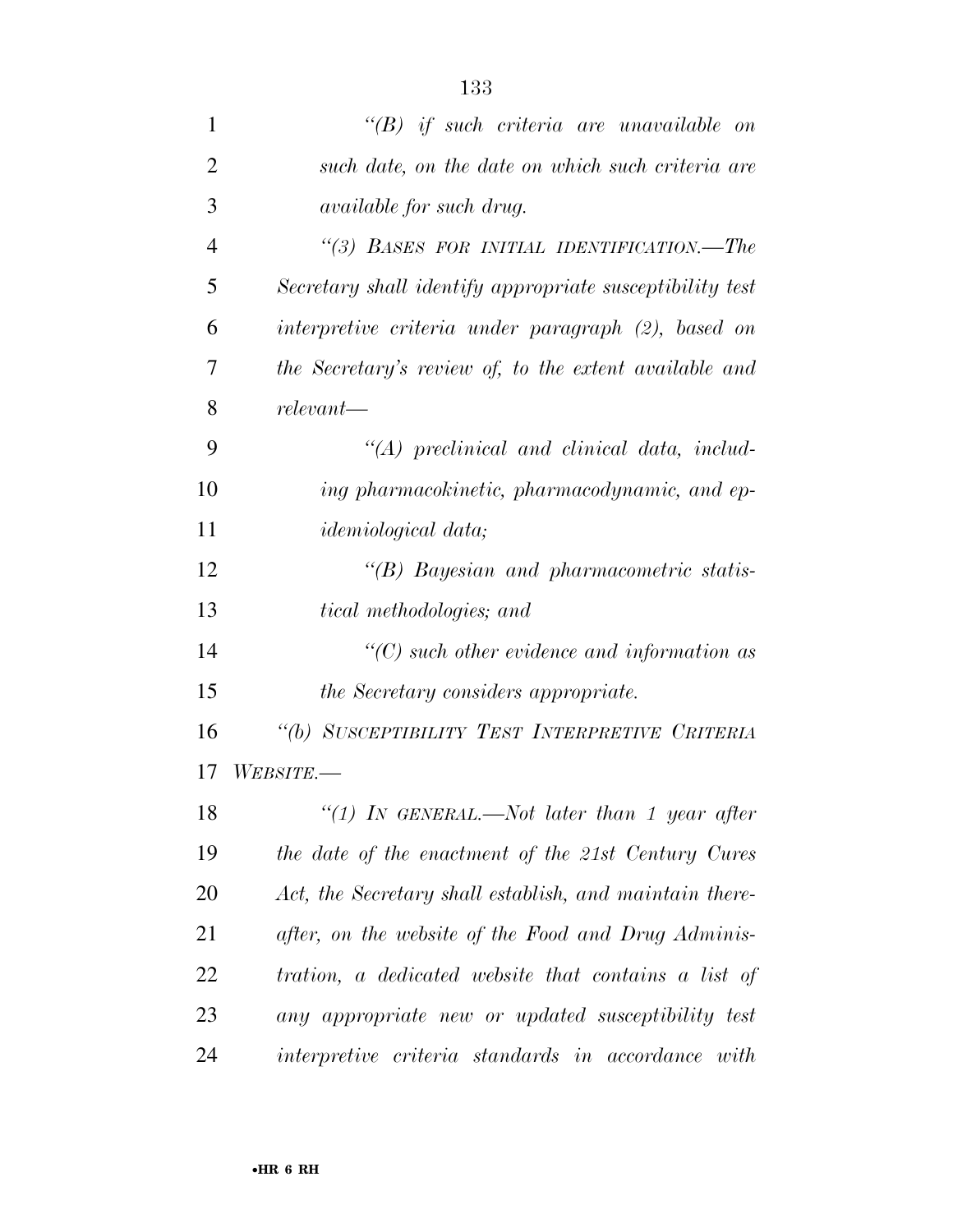| $\mathbf{1}$   | paragraph $(2)$ (referred to in this section as the $T_{n-1}$ |
|----------------|---------------------------------------------------------------|
| $\overline{2}$ | <i>terpretive Criteria Website').</i>                         |
| 3              | "(2) LISTING OF SUSCEPTIBILITY TEST INTER-                    |
| $\overline{4}$ | PRETIVE CRITERIA STANDARDS.-                                  |
| 5              | "(A) IN GENERAL.—The list described in                        |
| 6              | $paramph$ (1) shall consist of any new or up-                 |
| 7              | dated susceptibility test interpretive criteria               |
| 8              | standards that are—                                           |
| 9              | $``(i)$ established by a nationally or                        |
| 10             | internationally recognized standard devel-                    |
| 11             | opment organization that—                                     |
| 12             | $\lq (I)$ establishes and maintains                           |
| 13             | procedures to address potential con-                          |
| 14             | flicts of interest and ensure trans-                          |
| 15             | parent decision making;                                       |
| 16             | "(II) holds open meetings to en-                              |
| 17             | sure that there is an opportunity for                         |
| 18             | public input by interested parties, and                       |
| 19             | establishes and maintains processes to                        |
| 20             | ensure that such input is considered in                       |
| 21             | decision making; and                                          |
| 22             | "(III) permits its standards to be                            |
| 23             | made publicly available, through the                          |
| 24             | National Library of Medicine or an-                           |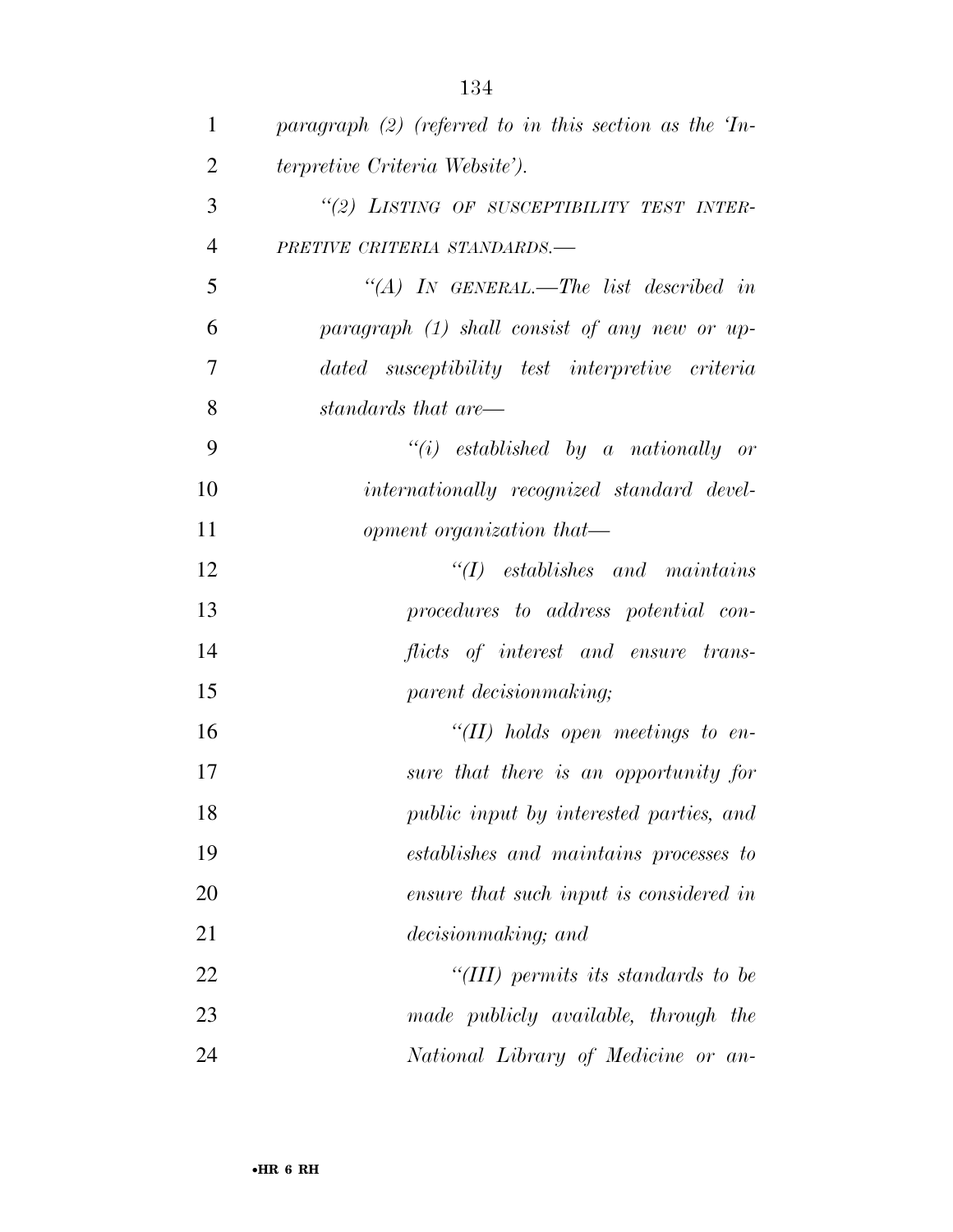| $\mathbf{1}$   | other similar source acceptable to the                |
|----------------|-------------------------------------------------------|
| $\overline{2}$ | Secretary; and                                        |
| 3              | $``(ii)$ recognized in whole, or in part,             |
| $\overline{4}$ | by the Secretary under subsection (c).                |
| 5              | "(B) OTHER LIST.—The Interpretive Cri-                |
| 6              | teria Website shall, in addition to the list de-      |
| 7              | scribed in subparagraph $(A)$ , include a list of in- |
| 8              | terpretive criteria, if any, that the Secretary has   |
| 9              | determined to be appropriate with respect to le-      |
| 10             | gally marketed antimicrobial drugs, where—            |
| 11             | $"(i)$ the Secretary does not recognize,              |
| 12             | in whole or in part, an interpretive criteria         |
| 13             | standard described under subparagraph (A)             |
| 14             | <i>otherwise applicable to such a drug</i> ;          |
| 15             | $``(ii)$ the Secretary withdraws under                |
| 16             | subsection $(c)(1)(B)$ recognition of a stand-        |
| 17             | ard, in whole or in part, otherwise applica-          |
| 18             | ble to such a drug;                                   |
| 19             | "( <i>iii</i> ) the Secretary approves an appli-      |
| 20             | cation under section 505 of this Act or sec-          |
| 21             | tion 351 of the Public Health Service Act,            |
| 22             | as applicable, with respect to marketing of           |
| 23             | such a drug for which there are no relevant           |
| 24             | interpretive criteria included in a standard          |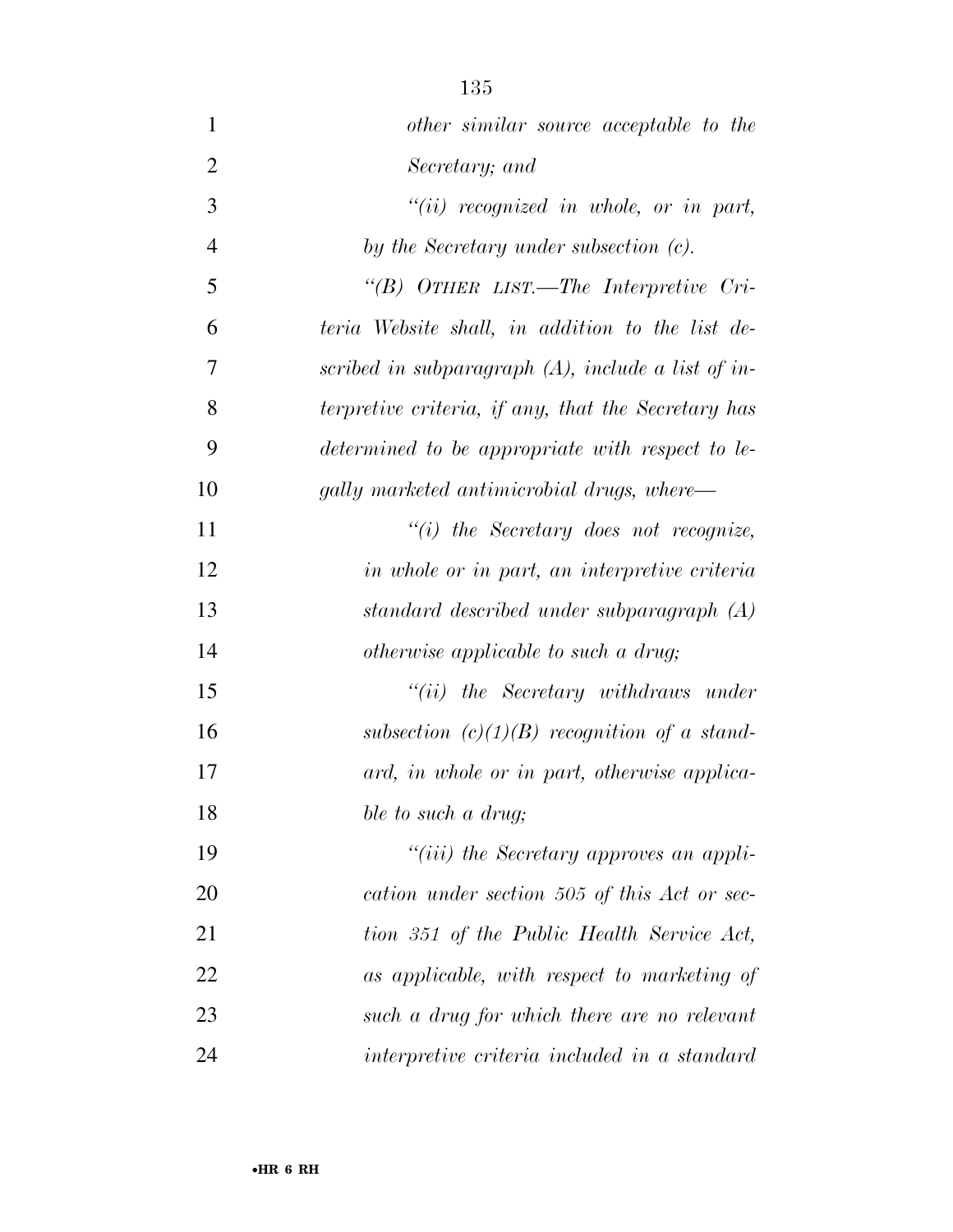| $\mathbf{1}$   | recognized by the Secretary under sub-        |
|----------------|-----------------------------------------------|
| $\overline{2}$ | section $(c)$ ; or                            |
| $\mathfrak{Z}$ | $``(iv)$ because the characteristics of such  |
| $\overline{4}$ | a drug differ from other drugs with the       |
| 5              | same active ingredient, the interpretive cri- |
| 6              | teria with respect to such drug—              |
| 7              | "(I) differ from otherwise applica-           |
| 8              | ble interpretive criteria included in a       |
| 9              | standard listed under subparagraph            |
| 10             | $(A)$ or interpretive criteria otherwise      |
| 11             | listed under this subparagraph; and           |
| 12             | $\lq$ (II) are determined by the Sec-         |
| 13             | retary to be appropriate for the drug.        |
| 14             | "(C) REQUIRED STATEMENTS OF LIMITA-           |
| 15             | TIONS OF INFORMATION.—The Interpretive Cri-   |
| 16             | teria Website shall include the following:    |
| 17             | $\lq\lq(i)$ A statement that—                 |
| 18             | $\lq (I)$ the website provides informa-       |
| 19             | tion about the susceptibility of bac-         |
| 20             | teria, fungi, or other microorganisms         |
| 21             | to a certain drug (or drugs); and             |
| 22             | "(II) the safety and efficacy of the          |
| 23             | drug in treating clinical infections due      |
| 24             | to such bacteria, fungi, or other micro-      |
| 25             | organisms may not have been estab-            |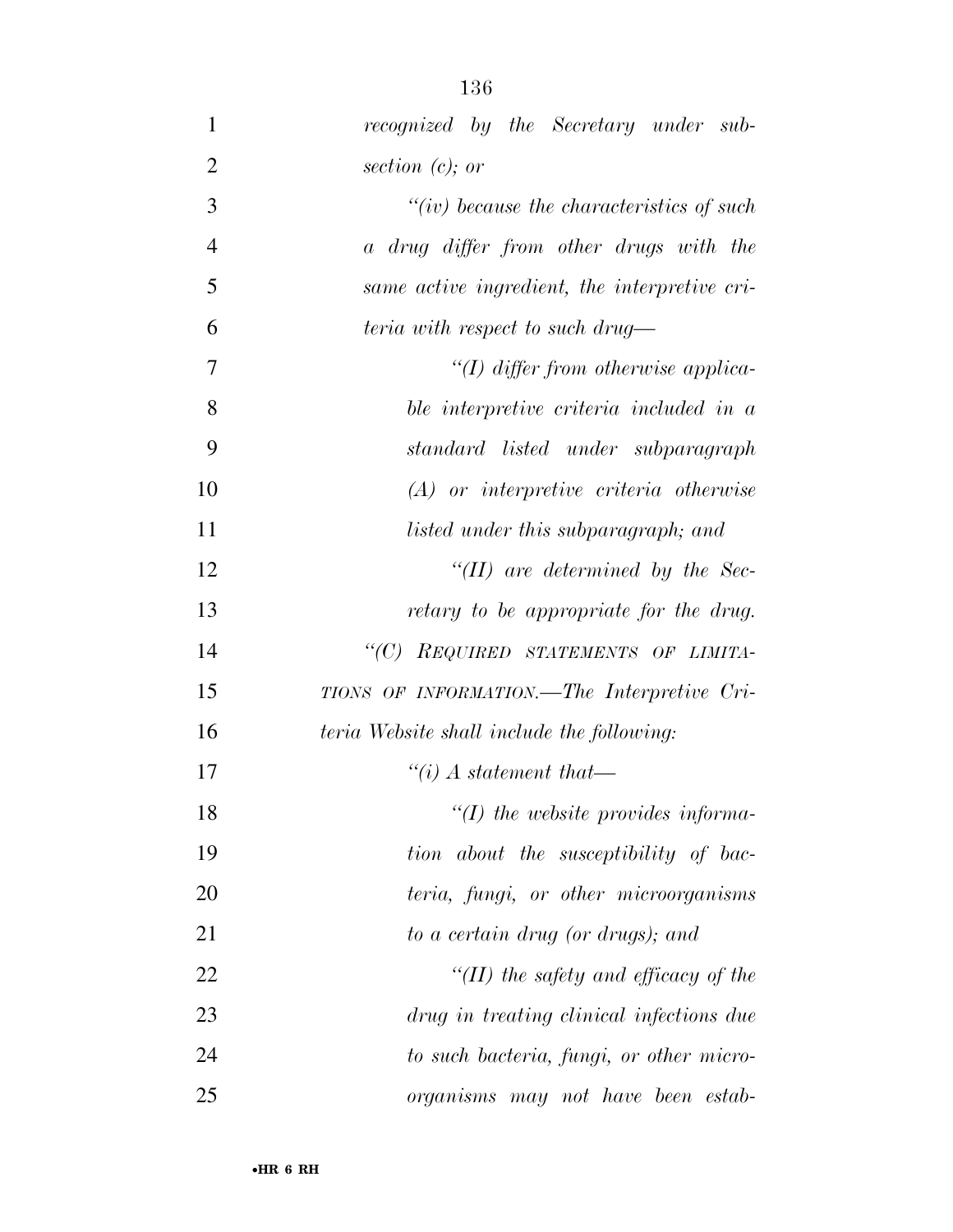| $\mathbf{1}$   | lished in adequate and well-controlled                 |
|----------------|--------------------------------------------------------|
| $\overline{2}$ | <i>clinical trials and the clinical signifi-</i>       |
| 3              | cance of such susceptibility informa-                  |
| $\overline{4}$ | tion in such trials is unknown.                        |
| 5              | $``(ii)$ A statement that directs health               |
| 6              | care practitioners to consult the approved             |
| 7              | product labeling for specific drugs to deter-          |
| 8              | mine the uses for which the Food and Drug              |
| 9              | Administration has approved the product.               |
| 10             | $``(iii)$ Any other statement that the                 |
| 11             | Secretary determines appropriate to ade-               |
| 12             | quately convey the limitations of the data             |
| 13             | supporting susceptibility test interpretive            |
| 14             | criteria standard listed on the website.               |
| 15             | "(3) NOTICE.—Not later than the date on which          |
| 16             | the Interpretive Criteria Website is established, the  |
| 17             | Secretary shall publish a notice of that establishment |
| 18             | in the Federal Register.                               |
| 19             | "(4) INAPPLICABILITY OF MISBRANDING PROVI-             |
| 20             | ston.—The inclusion in the approved labeling of an     |
| 21             | antimicrobial drug of a reference or hyperlink to the  |
| 22             | Interpretive Criteria Website, in and of itself, shall |
| 23             | not cause the drug to be misbranded in violation of    |
| 24             | section 502, or the regulations promulgated there-     |
| 25             | under.                                                 |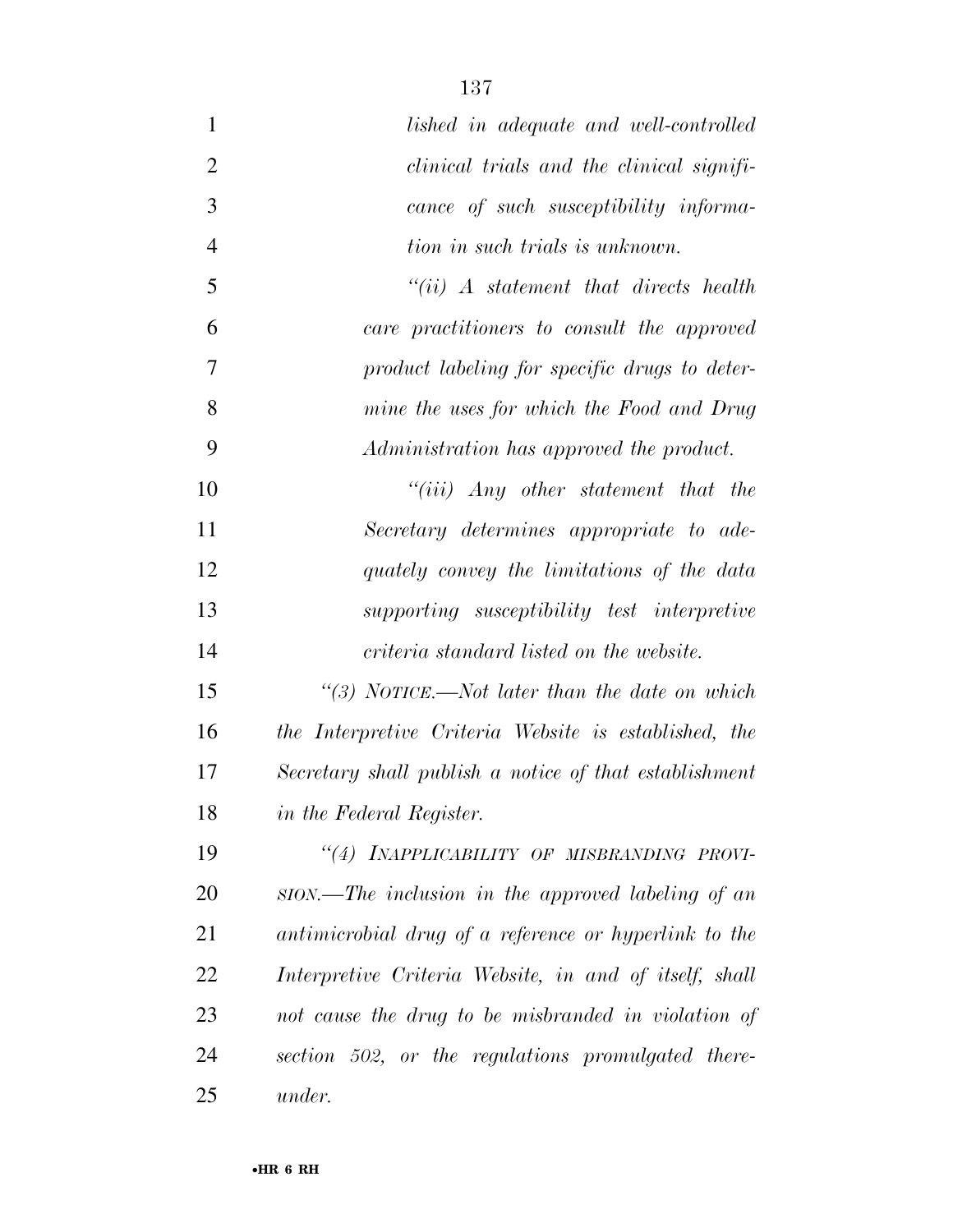| $\mathbf{1}$   | "(5) TRADE SECRETS AND CONFIDENTIAL INFOR-               |
|----------------|----------------------------------------------------------|
| $\overline{2}$ | MATION.—Nothing in this section shall be construed       |
| 3              | as authorizing the Secretary to disclose any informa-    |
| $\overline{4}$ | tion that is a trade secret or confidential information  |
| 5              | subject to section $552(b)(4)$ of title 5, United States |
| 6              | Code.                                                    |
| 7              | "(c) RECOGNITION OF SUSCEPTIBILITY TEST INTER-           |
| 8              | PRETIVE CRITERIA FROM STANDARD DEVELOPMENT ORGA-         |
| 9              | NIZATIONS.-                                              |
| 10             | "(1) IN GENERAL.—Beginning on the date of the            |
| 11             | establishment of the Interpretive Criteria Website, and  |
| 12             | at least every 6 months thereafter, the Secretary        |
| 13             | shall                                                    |
| 14             | $\lq (A)$ evaluate any appropriate new or up-            |
| 15             | dated susceptibility test interpretive criteria          |
| 16             | standards established by a nationally or inter-          |
| 17             | nationally recognized standard development or-           |
| 18             | ganization described in subsection $(b)(2)(A)(i);$       |
| 19             | and                                                      |
| 20             | $\lq\lq B$ publish on the public website of the          |
| 21             | Food and Drug Administration a notice—                   |
| 22             | $``(i)$ withdrawing recognition of any                   |
| 23             | different susceptibility test interpretive cri-          |
| 24             | teria standard, in whole or in part;                     |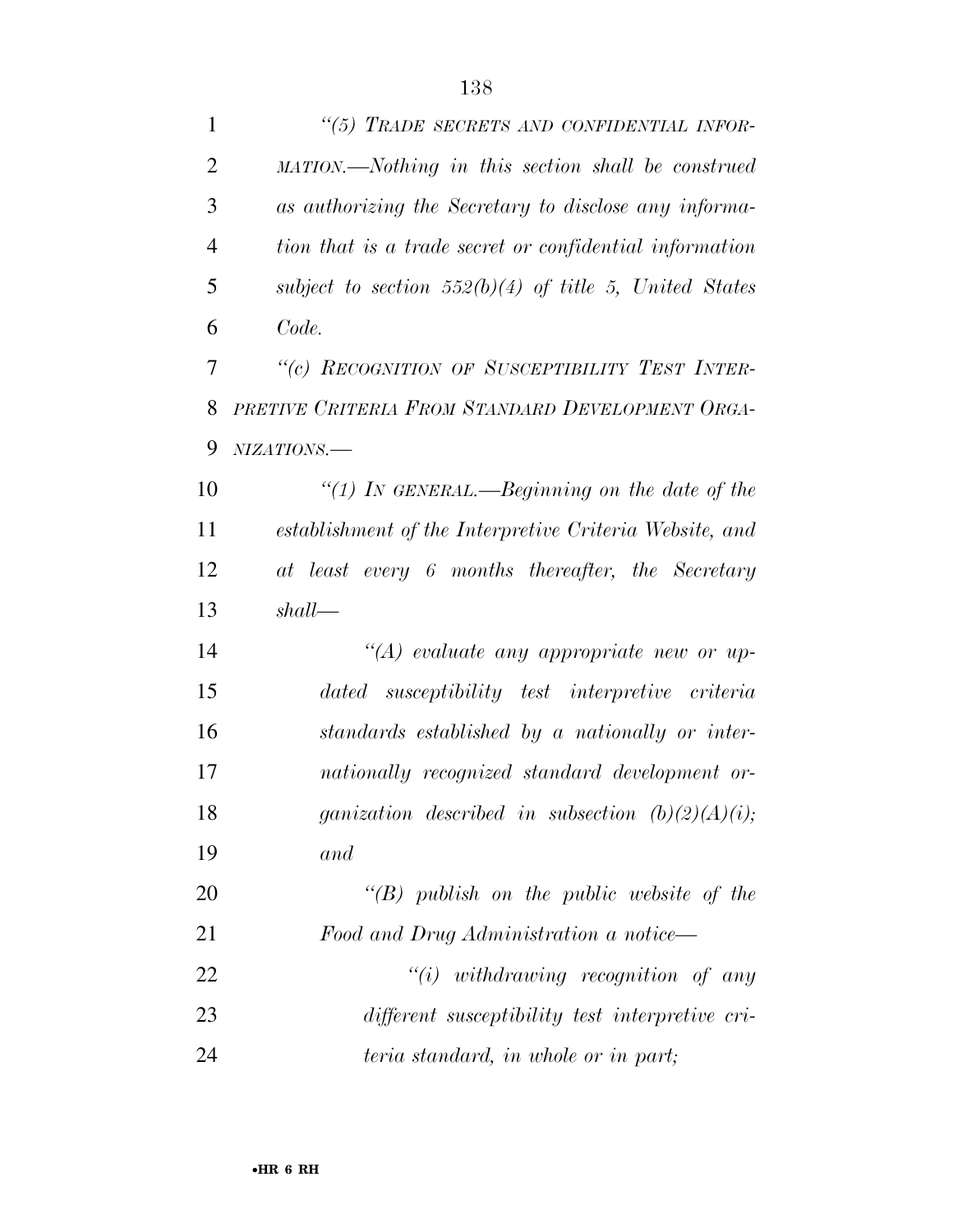| 1              | $"(ii)$ recognizing the new or updated                |
|----------------|-------------------------------------------------------|
| $\overline{2}$ | standards;                                            |
| 3              | "( <i>iii</i> ) recognizing one or more parts of      |
| $\overline{4}$ | the new or updated interpretive criteria              |
| 5              | specified in such a standard and declining            |
| 6              | to recognize the remainder of such standard;          |
| 7              | and                                                   |
| 8              | " $(iv)$ making any necessary updates to              |
| 9              | the lists under subsection $(b)(2)$ .                 |
| 10             | "(2) BASES FOR UPDATING INTERPRETIVE CRI-             |
| 11             | TERIA STANDARDS.—In evaluating new or updated         |
| 12             | susceptibility test interpretive criteria standards   |
| 13             | under paragraph $(1)(A)$ , the Secretary may con-     |
| 14             | $sider -$                                             |
| 15             | $\lq\lq (A)$ the Secretary's determination that       |
| 16             | such a standard is not applicable to a particular     |
| 17             | drug because the characteristics of the drug differ   |
| 18             | from other drugs with the same active ingredient;     |
| 19             | $\lq\lq B$ information provided by interested         |
| 20             | third parties, including public comment on the        |
| 21             | annual compilation of notices published under         |
| 22             | paragnath(3);                                         |
| つつ             | $\mathcal{C}(C)$ any bases used to identify systemti- |

 *''(C) any bases used to identify suscepti- bility test interpretive criteria under subsection (a)(2); and*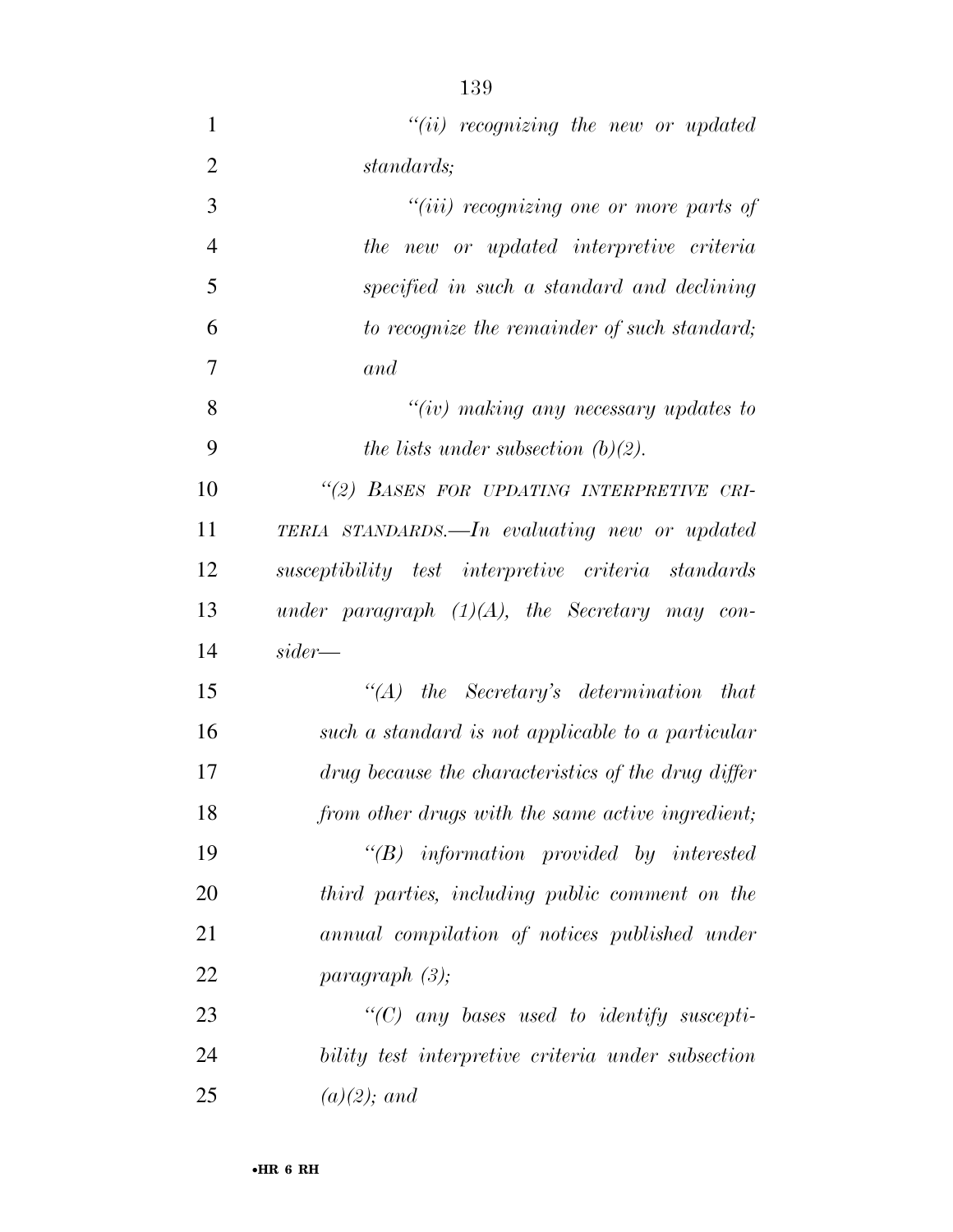| 1              | $\lq (D)$ such other information or factors as            |
|----------------|-----------------------------------------------------------|
| $\overline{2}$ | the Secretary determines appropriate.                     |
| 3              | "(3) ANNUAL COMPILATION OF NOTICES.—Each                  |
| $\overline{4}$ | year, the Secretary shall compile the notices published   |
| 5              | under paragraph $(1)(B)$ and publish such compila-        |
| 6              | tion in the Federal Register and provide for public       |
| 7              | comment. If the Secretary receives comments, the Sec-     |
| 8              | retary will review such comments and, if the Sec-         |
| 9              | retary determines appropriate, update pursuant to         |
| 10             | this subsection susceptibility test interpretive criteria |
| 11             | $standards$ —                                             |
| 12             | $\lq (A)$ recognized by the Secretary under this          |
| 13             | subsection; or                                            |
| 14             | $\lq\lq B$ otherwise listed on the Interpretive           |
| 15             | Criteria Website under subsection $(b)(2)$ .              |
| 16             | "(4) RELATION TO SECTION 514(c). Any suscep-              |
| 17             | tibility test interpretive standard recognized under      |
| 18             | this subsection or any criteria otherwise listed under    |
| 19             | subsection $(b)(2)(B)$ shall be deemed to be recognized   |
| 20             | as a standard by the Secretary under section              |
| 21             | $514(c)(1)$ .                                             |
| 22             | "(5) VOLUNTARY USE OF INTERPRETIVE<br>$CRI-$              |
| 23             | TERIA.—Nothing in this section prohibits a person         |
| 24             | from seeking approval or clearance of a drug or de-       |
| 25             | vice, or changes to the drug or the device, on the basis  |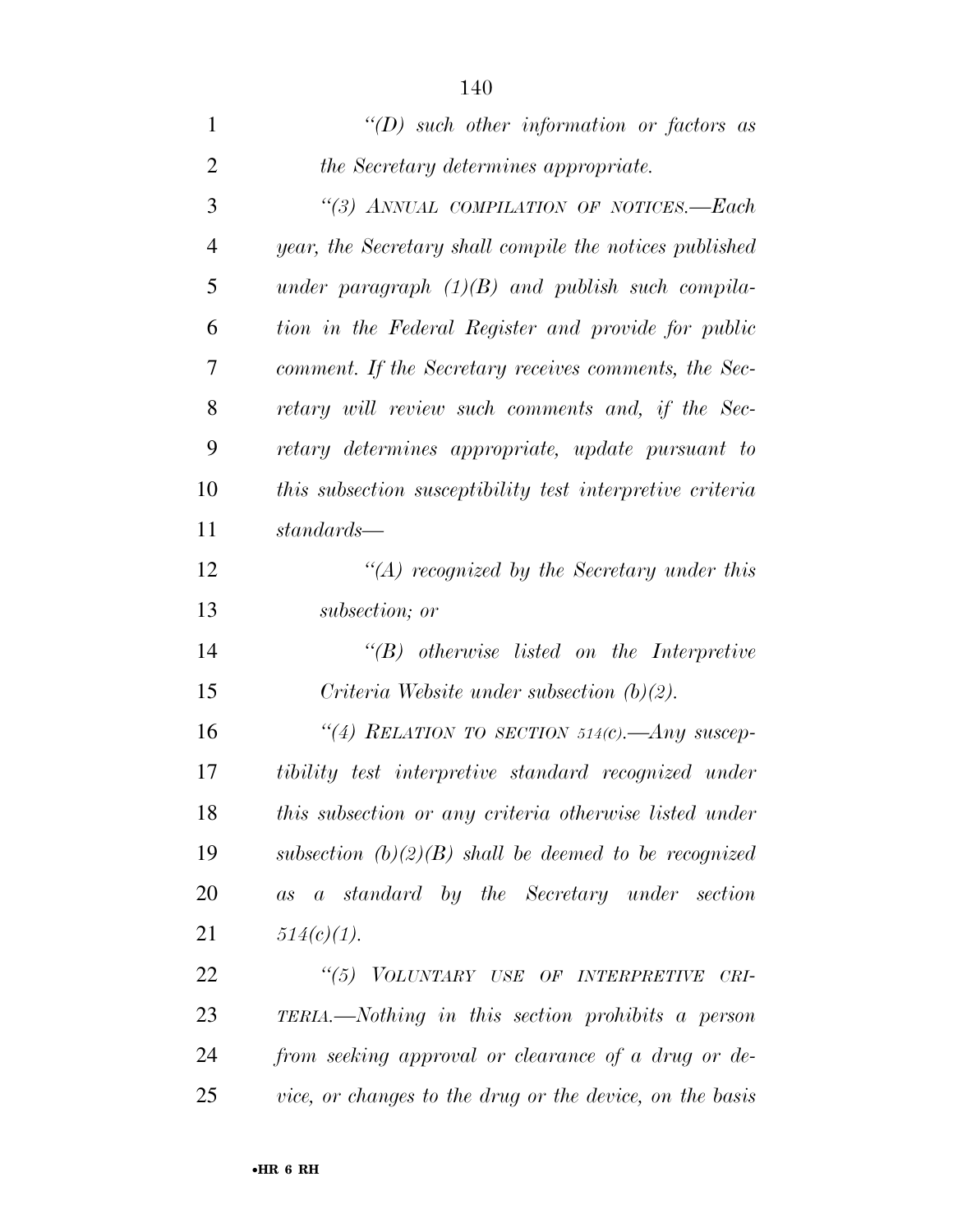| $\mathbf{1}$   | of susceptibility test interpretive criteria standards  |
|----------------|---------------------------------------------------------|
| 2              | which differ from those recognized pursuant to para-    |
| 3              | graph(1).                                               |
| $\overline{4}$ | "(d) ANTIMICROBIAL DRUG LABELING.—                      |
| 5              | "(1) DRUGS MARKETED PRIOR TO ESTABLISH-                 |
| 6              | MENT OF INTERPRETIVE CRITERIA WEBSITE.—With             |
| 7              | respect to an antimicrobial drug lawfully introduced    |
| 8              | or delivered for introduction into interstate commerce  |
| 9              | for commercial distribution before the establishment of |
| 10             | the Interpretive Criteria Website, a holder of an ap-   |
| 11             | proved application under section 505 of this Act or     |
| 12             | section 351 of the Public Health Service Act, as ap-    |
| 13             | plicable, for each such drug—                           |
| 14             | $\lq (A)$ not later than 1 year after establish-        |
| 15             | ment of the Interpretive Criteria Website, shall        |
| 16             | submit to the Secretary a supplemental applica-         |
| 17             | tion for purposes of changing the drug's labeling       |
| 18             | to substitute a reference or hyperlink to such          |
| 19             | Website for any susceptibility test interpretive        |
| 20             | criteria and related information; and                   |
| 21             | "(B) may begin distribution of the drug in-             |
| 22             | volved upon receipt by the Secretary of the sup-        |
| 23             | plemental application for such change.                  |
| 24             | "(2) DRUGS MARKETED SUBSEQUENT TO ESTAB-                |
| 25             | LISHMENT OF INTERPRETIVE CRITERIA WEBSITE.-             |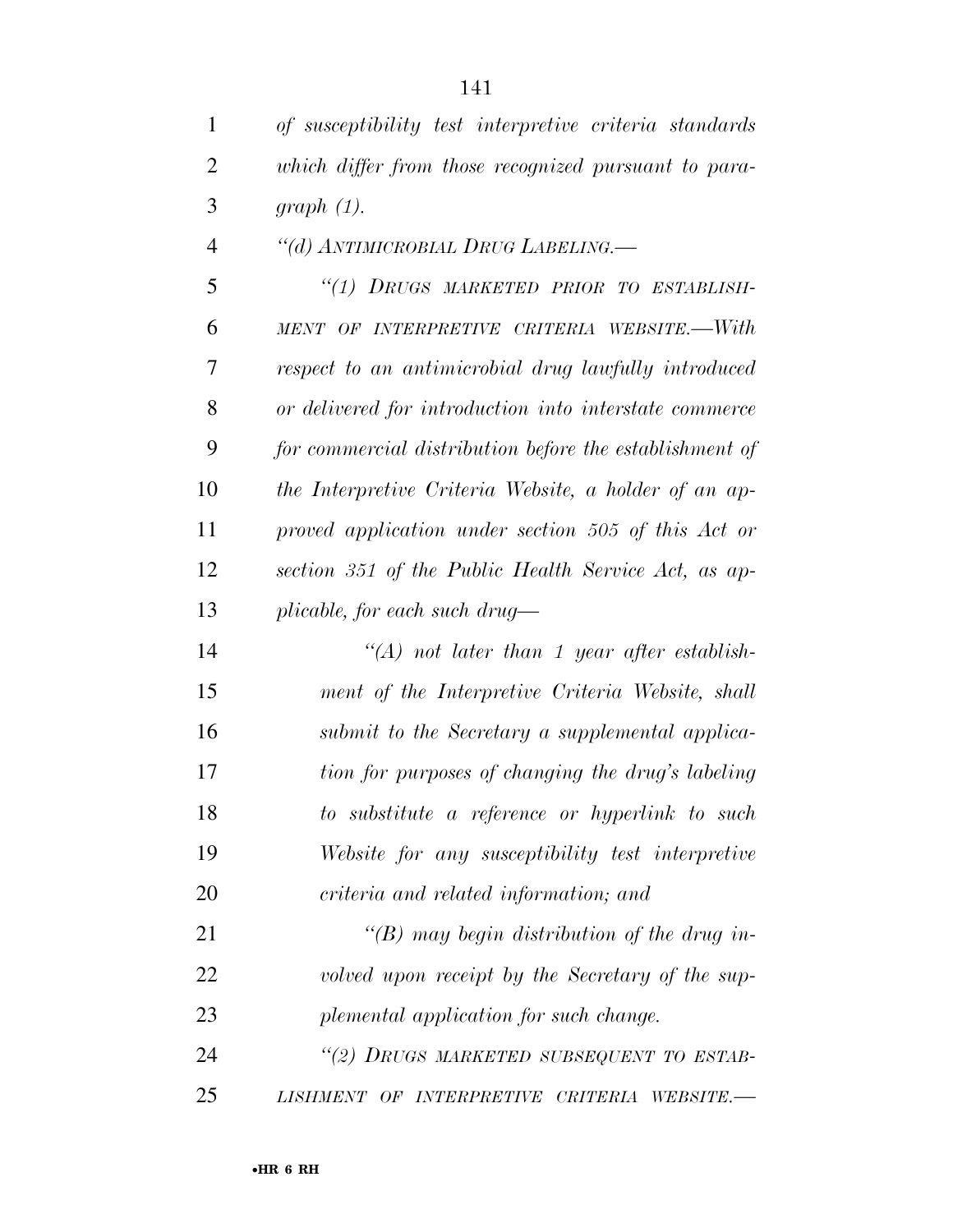| $\mathbf{1}$   | With respect to antimicrobial drugs lawfully intro-       |
|----------------|-----------------------------------------------------------|
| $\overline{2}$ | duced or delivered for introduction into interstate       |
| 3              | commerce for commercial distribution on or after the      |
| $\overline{4}$ | date of the establishment of the Interpretive Criteria    |
| 5              | Website, the labeling for such a drug shall include, in   |
| 6              | lieu of susceptibility test interpretive criteria and re- |
| 7              | lated information, a reference to such Website.           |
| 8              | "(e) SPECIAL CONDITION FOR MARKETING OF ANTI-             |
| 9              | MICROBIAL SUSCEPTIBILITY TESTING DEVICES.-                |
| 10             | $\lq(1)$ IN GENERAL.—Notwithstanding sections             |
| 11             | $501, 502, 510, 513,$ and $515,$ if the conditions speci- |
| 12             | fied in paragraph (2) are met (in addition to other       |
| 13             | applicable provisions under this chapter) with respect    |
| 14             | to an antimicrobial susceptibility testing device de-     |
| 15             | scribed in subsection $(f)(1)$ , the Secretary may au-    |
| 16             | thorize the marketing of such device for a use de-        |
| 17             | scribed in such subsection.                               |
| 18             | $``(2)$ CONDITIONS APPLICABLE TO ANTI-                    |
| 19             | MICROBIAL SUSCEPTIBILITY TESTING DEVICES.—The             |
| 20             | conditions specified in this paragraph are the fol-       |
| 21             | <i>lowing:</i>                                            |
| 22             | $\lq\lq (A)$ The device is used to make a deter-          |
| 23             | mination of susceptibility using susceptibility           |
| 24             | test interpretive criteria that are—                      |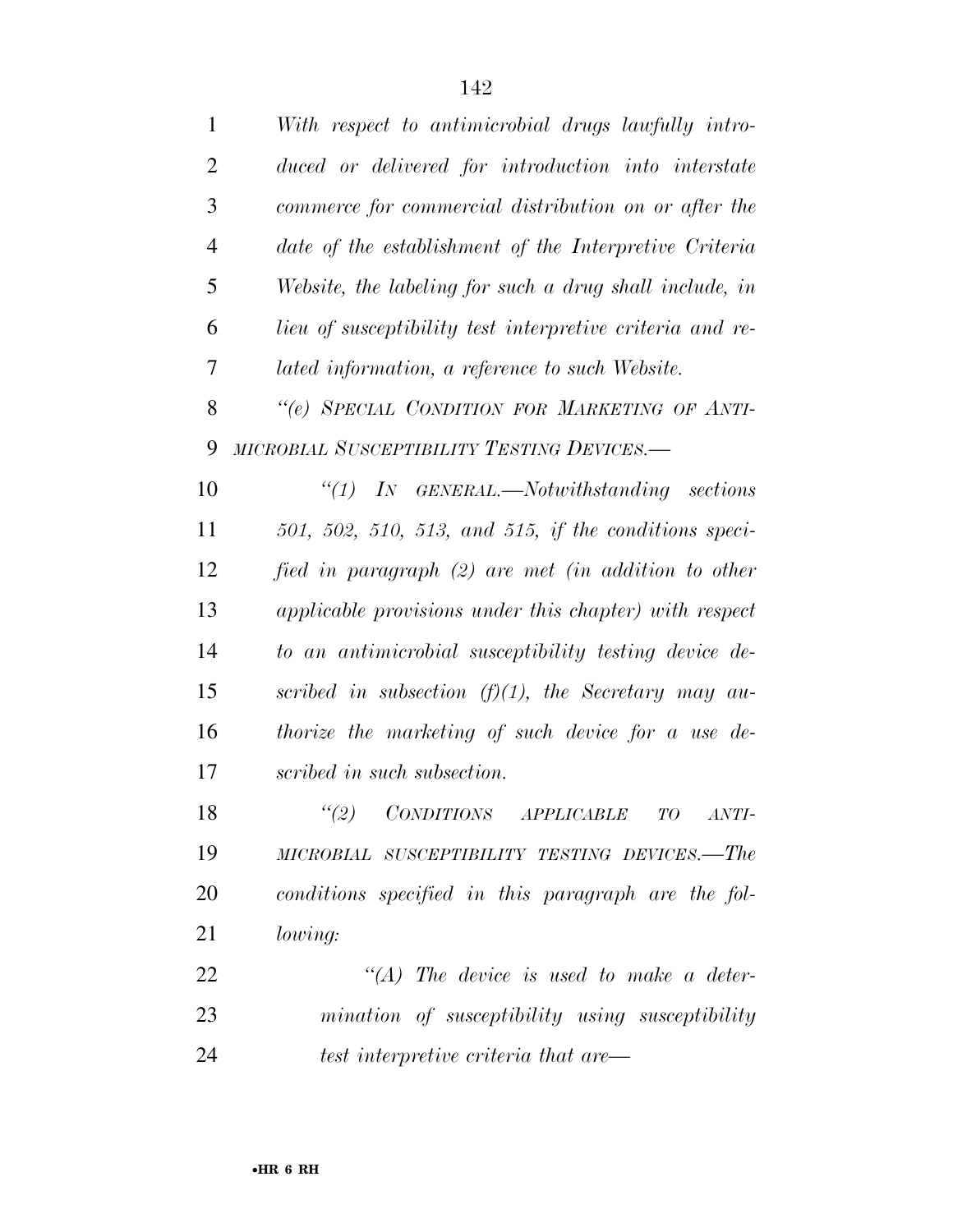| $\mathbf{1}$   | $"(i)$ included in a standard recognized         |
|----------------|--------------------------------------------------|
| $\overline{2}$ | by the Secretary under subsection $(c)$ ; or     |
| 3              | $``(ii)$ otherwise listed on the Interpre-       |
| $\overline{4}$ | Criteria Website under subsection<br><i>tive</i> |
| 5              | (b)(2).                                          |
| 6              | $\lq\lq B$ The labeling of such device promi-    |
| $\overline{7}$ | nently and conspicuously-                        |
| 8              | $\lq\lq(i)$ includes a statement that—           |
| 9              | $\lq (I)$ the device provides informa-           |
| 10             | tion about the susceptibility of bacteria        |
| 11             | and fungi to certain drugs; and                  |
| 12             | "(II) the safety and efficacy of                 |
| 13             | such drugs in treating clinical infec-           |
| 14             | tions due to such bacteria or fungi              |
| 15             | may not have been established in ade-            |
| 16             | quate and well-controlled clinical trials        |
| 17             | and the clinical significance of such            |
| 18             | susceptibility information in those in-          |
| 19             | stances is unknown;                              |
| 20             | $``(ii)$ includes a statement directing          |
| 21             | health care practitioners to consult the ap-     |
| 22             | proved labeling for drugs tested using such      |
| 23             | a device, to determine the uses for which the    |
| 24             | Food and Drug Administration has ap-             |
| 25             | proved such drugs; and                           |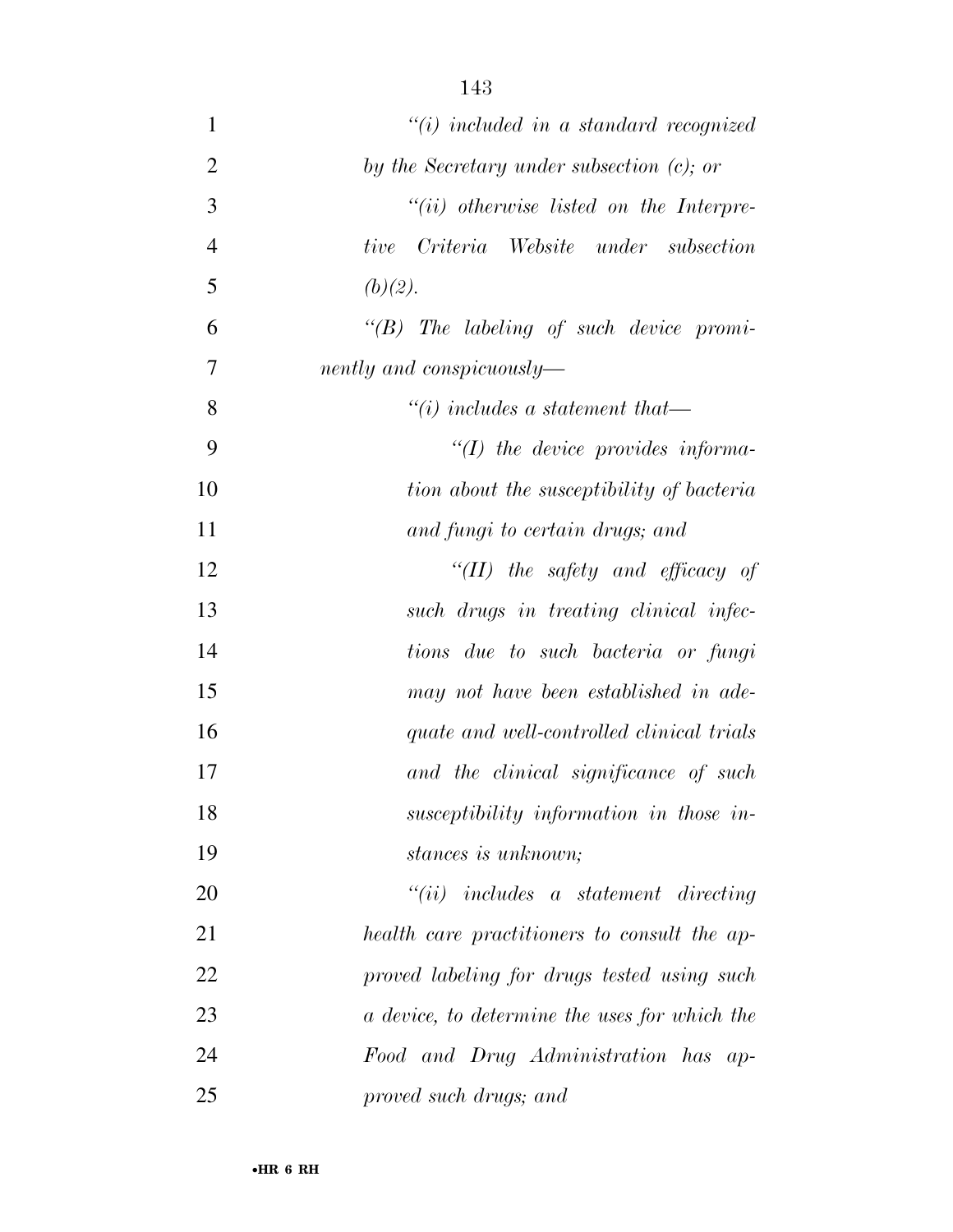| $\mathbf{1}$   | $"(iii)$ includes any other statement the                |
|----------------|----------------------------------------------------------|
| $\overline{2}$ | Secretary determines appropriate to ade-                 |
| 3              | quately convey the limitations of the data               |
| $\overline{4}$ | supporting the interpretive criteria de-                 |
| 5              | scribed in subparagraph $(A)$ .                          |
| 6              | "(f) DEFINITIONS.—In this section:                       |
| 7              | $\lq(1)$ The term 'antimicrobial susceptibility test-    |
| 8              | ing device' means a device that utilizes susceptibility  |
| 9              | test interpretive criteria to determine and report the   |
| 10             | in vitro susceptibility of certain microorganisms to a   |
| 11             | drug (or drugs).                                         |
| 12             | $\lq(2)$ The term 'qualified infectious disease prod-    |
| 13             | uct' means a qualified infectious disease product des-   |
| 14             | <i>ignated under section 505<math>E(d)</math>.</i>       |
| 15             | $\lq(3)$ The term 'susceptibility test interpretive cri- |
| 16             | teria' means—                                            |
| 17             | $\lq\lq (A)$ one or more specific numerical values       |
| 18             | which characterize the susceptibility of bacteria        |
| 19             | or other microorganisms to the drug tested; and          |
| 20             | $\lq\lq(B)$ related categorizations of such suscep-      |
| 21             | tibility, including categorization of the drug as        |
| 22             | susceptible, intermediate, resistant, or such other      |
| 23             | term as the Secretary determines appropriate.            |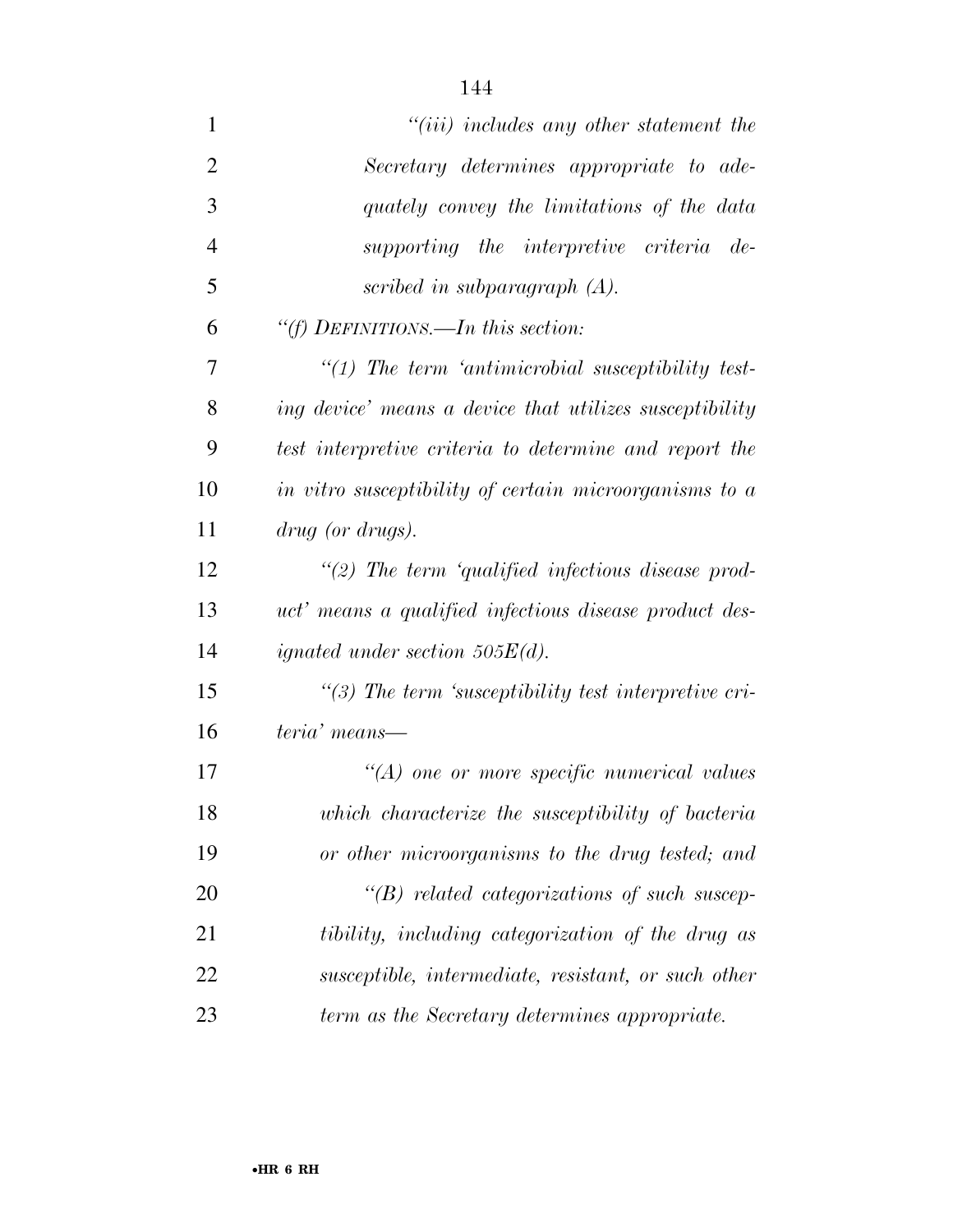| $\mathbf{1}$   | $\lq(4)(A)$ The term 'antimicrobial drug' means,         |
|----------------|----------------------------------------------------------|
| $\overline{2}$ | subject to subparagraph $(B)$ , a systemic antibacterial |
| 3              | or antifungal drug that—                                 |
| $\overline{4}$ | $\tilde{f}(i)$ is intended for human use in the treat-   |
| 5              | ment of a disease or condition caused by a bac-          |
| 6              | <i>terium or fungus;</i>                                 |
| 7              | $``(ii)$ may include a qualified infectious dis-         |
| 8              | ease product designated under section $505E(d)$ ;        |
| 9              | and                                                      |
| 10             | "(iii) is subject to section $503(b)(1)$ .               |
| 11             | " $(B)$ If provided by the Secretary through regu-       |
| 12             | lations, such term may include—                          |
| 13             | $\lq\lq(i)$ drugs other than systemic antibacterial      |
| 14             | and antifungal drugs; and                                |
| 15             | "(ii) biological products (as such term is de-           |
| 16             | fined in section 351 of the Public Health Service        |
| 17             | Act) to the extent such products exhibit anti-           |
| 18             | microbial activity.                                      |
| 19             | "(g) RULE OF CONSTRUCTION.—Nothing in this sec-          |
| 20             | tion shall be construed—                                 |
| 21             | $\lq (1)$ to alter the standards of evidence—            |
| 22             | $\lq (A)$ under subsection (c) or (d) of section         |
| 23             | 505, including the substantial evidence standard         |
| 24             | in section $505(d)$ , or under section 351 of the        |
| 25             | Public Health Service Act (as applicable); or            |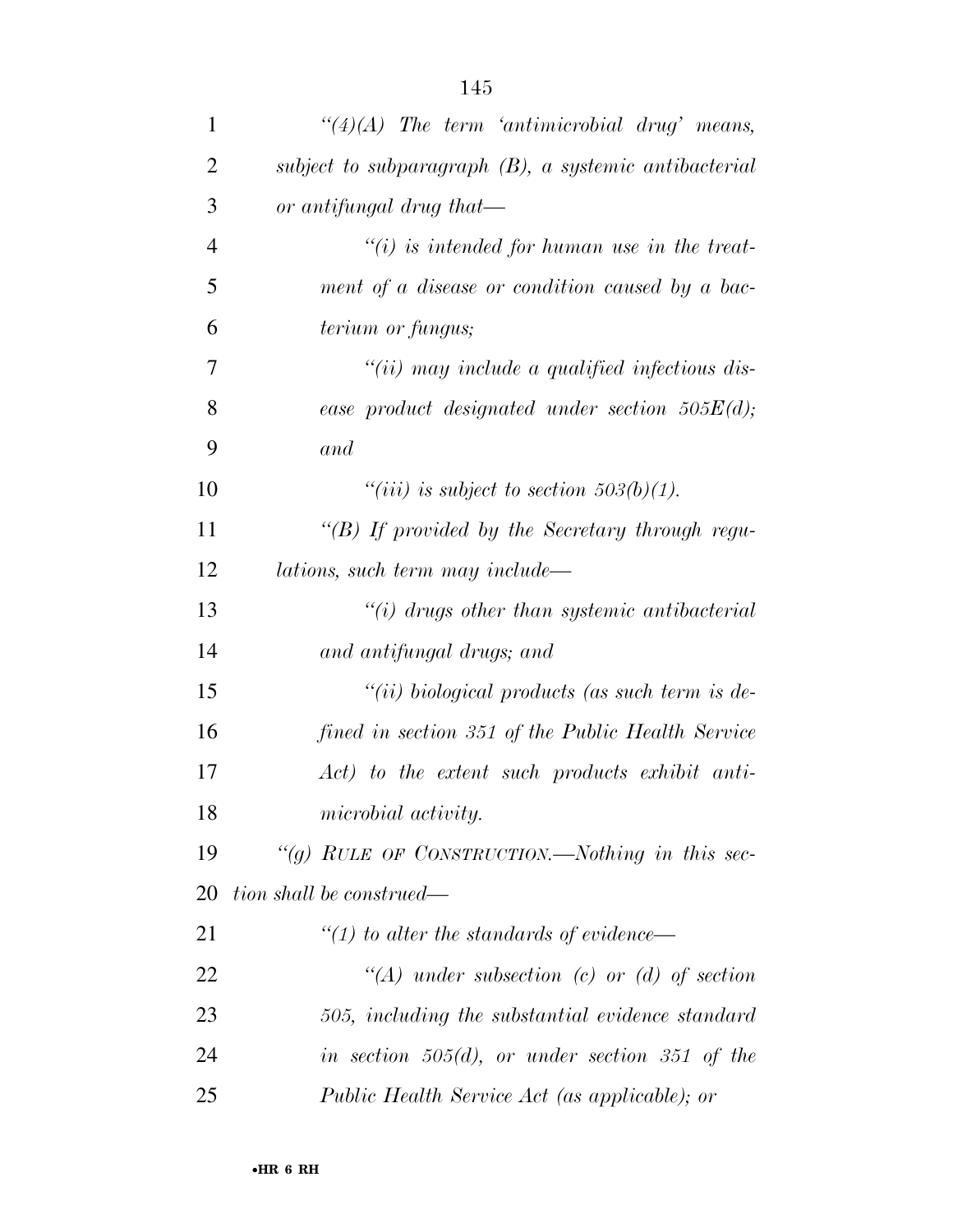| $\mathbf{1}$   | $\lq\lq B$ ) with respect to marketing authoriza-              |
|----------------|----------------------------------------------------------------|
| $\overline{2}$ | tion for devices, under section 510, 513, or 515;              |
| 3              | "(2) to apply with respect to any drug, device,                |
| $\overline{4}$ | or biological product, in any context other than—              |
| 5              | $\lq (A)$ an antimicrobial drug; or                            |
| 6              | $\lq (B)$ an antimicrobial susceptibility testing              |
| 7              | device that uses susceptibility test interpretive              |
| 8              | criteria to characterize and report the in vitro               |
| 9              | susceptibility of certain bacteria, fungi, or other            |
| 10             | microorganisms to antimicrobial drugs in ac-                   |
| 11             | cordance with this section; or                                 |
| 12             | $\lq(3)$ unless specifically stated, to have any effect        |
| 13             | on authorities provided under other sections of this           |
| 14             | Act, including any regulations issued under such sec-          |
| 15             | tions.".                                                       |
| 16             | (b) CONFORMING AMENDMENTS.—                                    |
| 17             | (1) REPEAL OF RELATED AUTHORITY.—Section                       |
| 18             | 1111 of the Food and Drug Administration Amend-                |
| 19             | ments Act of $2007$ (42 U.S.C. 247d-5a; relating to            |
| 20             | <i>identification of clinically susceptible concentrations</i> |
| 21             | of antimicrobials) is repealed.                                |
| 22             | (2) CLERICAL AMENDMENT.—The table of con-                      |
| 23             | tents in section 2 of the Food and Drug Administra-            |
| 24             | tion Amendments Act of 2007 is amended by striking             |
| 25             | the item relating to section 1111.                             |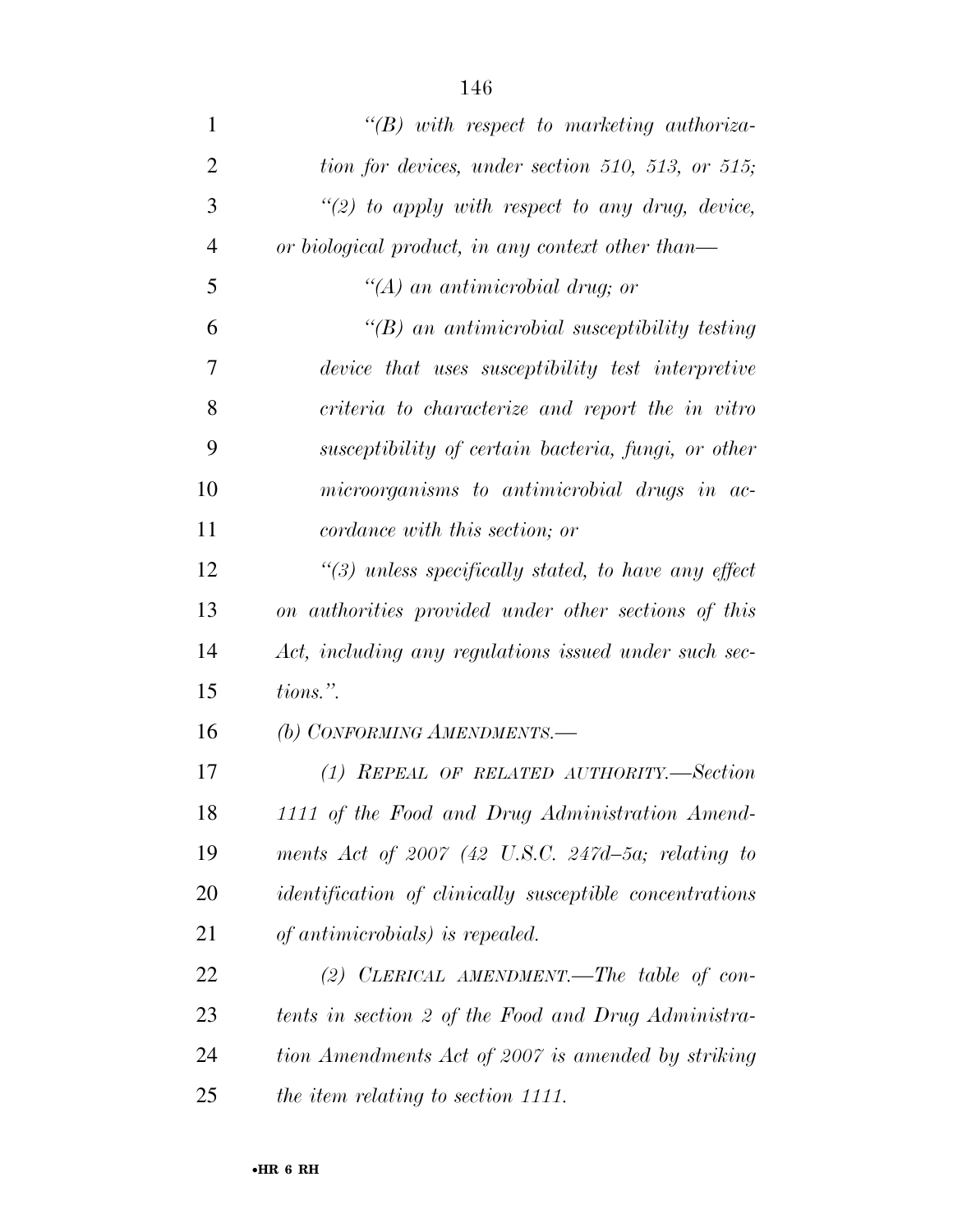|                | (3) MISBRANDING.—Section 502 of the Federal         |
|----------------|-----------------------------------------------------|
| 2              | Food, Drug, and Cosmetic Act (21 U.S.C. 352), as    |
| 3              | amended by section 2121, is further amended by add- |
| $\overline{4}$ | ing at the end the following:                       |

 *''(ee) If it is an antimicrobial drug and its labeling fails to conform with the requirements under section 511(d).''.* 

 *(4) RECOGNITION OF INTERPRETIVE CRITERIA AS DEVICE STANDARD.—Section 514(c)(1)(A) of the Fed- eral Food, Drug, and Cosmetic Act (21 U.S.C. 360d(c)(1)(A)) is amended by inserting after ''the Secretary shall, by publication in the Federal Reg- ister'' the following: ''(or, with respect to suscepti- bility test interpretive criteria or standards recog- nized or otherwise listed under section 511, by posting on the Interpretive Criteria Website in accordance with such section)''.* 

 *(c) REPORT TO CONGRESS.—Not later than two years after the date of enactment of this Act, the Secretary of Health and Human Services shall submit to the Committee on Energy and Commerce of the House of Representatives and the Committee on Health, Education, Labor and Pen- sions of the Senate a report on the progress made in imple- menting section 511 of the Federal Food, Drug, and Cos-metic Act (21 U.S.C. 360a), as amended by this section.*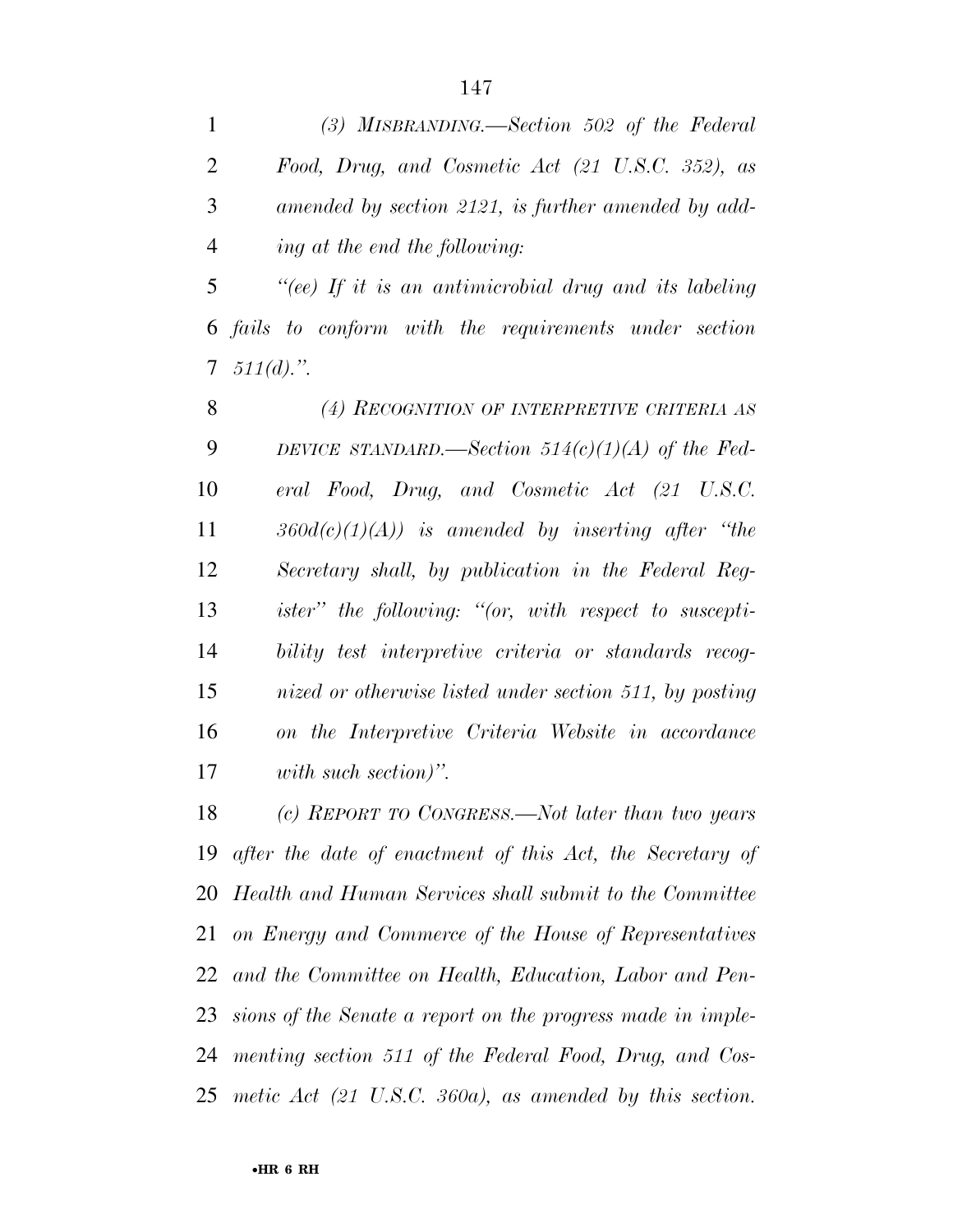*(d) REQUESTS FOR UPDATES TO INTERPRETIVE CRI- TERIA WEBSITE.—Chapter 35 of title 44, United States Code, shall not apply to the collection of information from interested parties regarding the updating of lists under paragraph (2) of subsection (b) section 511 of the Federal Food, Drug, and Cosmetic Act (as amended by subsection (a)) and posted on the Interpretive Criteria Website estab-lished under paragraph (1) of such subsection (b).* 

 *(e) NO EFFECT ON HEALTH CARE PRACTICE.—Noth- ing in this subtitle (including the amendments made by this subtitle) shall be construed to restrict, in any manner, the prescribing or administering of antibiotics or other prod- ucts by health care practitioners, or to limit the practice of health care.* 

## *SEC. 2123. ENCOURAGING THE DEVELOPMENT AND USE OF NEW ANTIMICROBIAL DRUGS.*

 *(a) ADDITIONAL PAYMENT FOR NEW ANTIMICROBIAL DRUGS UNDER MEDICARE.—* 

 *(1) IN GENERAL.—Section 1886(d)(5) of the So- cial Security Act (42 U.S.C. 1395ww(d)(5)) is amended by adding at the end the following new sub-paragraph:* 

 *''(M)(i) As part of the annual rulemaking under this subsection for payment for subsection (d) hospitals for each*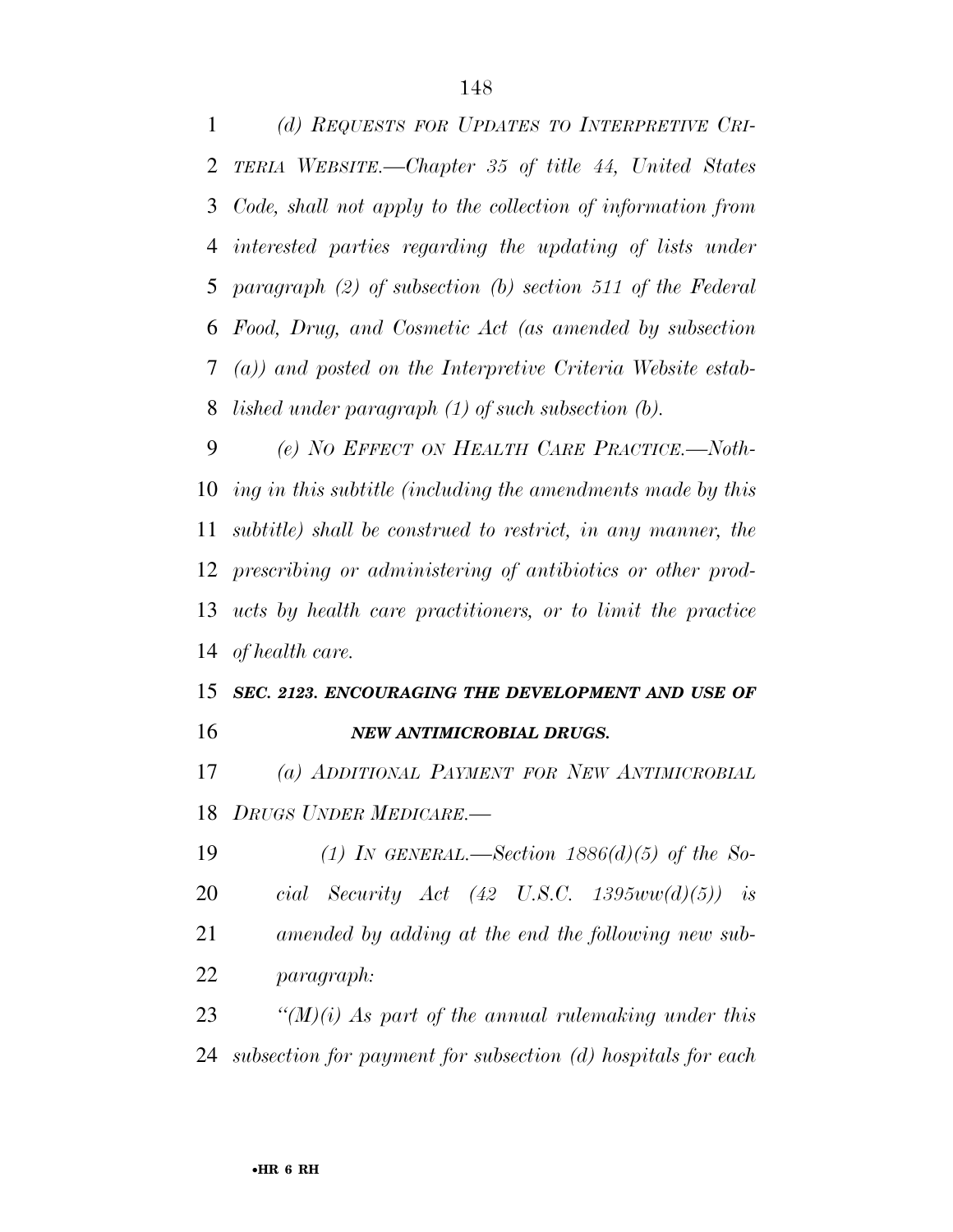*fiscal year beginning with fiscal year 2018, the Secretary shall—* 

 *''(I) include publication of a list of the new anti-microbial drugs for such fiscal year; and* 

 *''(II) with respect to discharges by eligible hos- pitals that involve a drug so published, provide for an additional payment to be made under this subsection in accordance with the provisions of this subpara-graph.* 

 *''(ii) Additional payments may not be made for a drug under this subparagraph—* 

 *''(I) other than during the 5-fiscal-year period beginning with the fiscal year for which the drug is first included in the publication described in clause (i)(I); and* 

 *''(II) with respect to which payment has ever been made pursuant to subparagraph (K).* 

 *''(iii) For purposes of this subparagraph, the term 'new antimicrobial drug' means a product that is approved for use, or a product for which an indication is first ap- proved for use, by the Food and Drug Administration on or after December 1, 2014, and that the Food and Drug Administration determines—* 

*''(I) either—*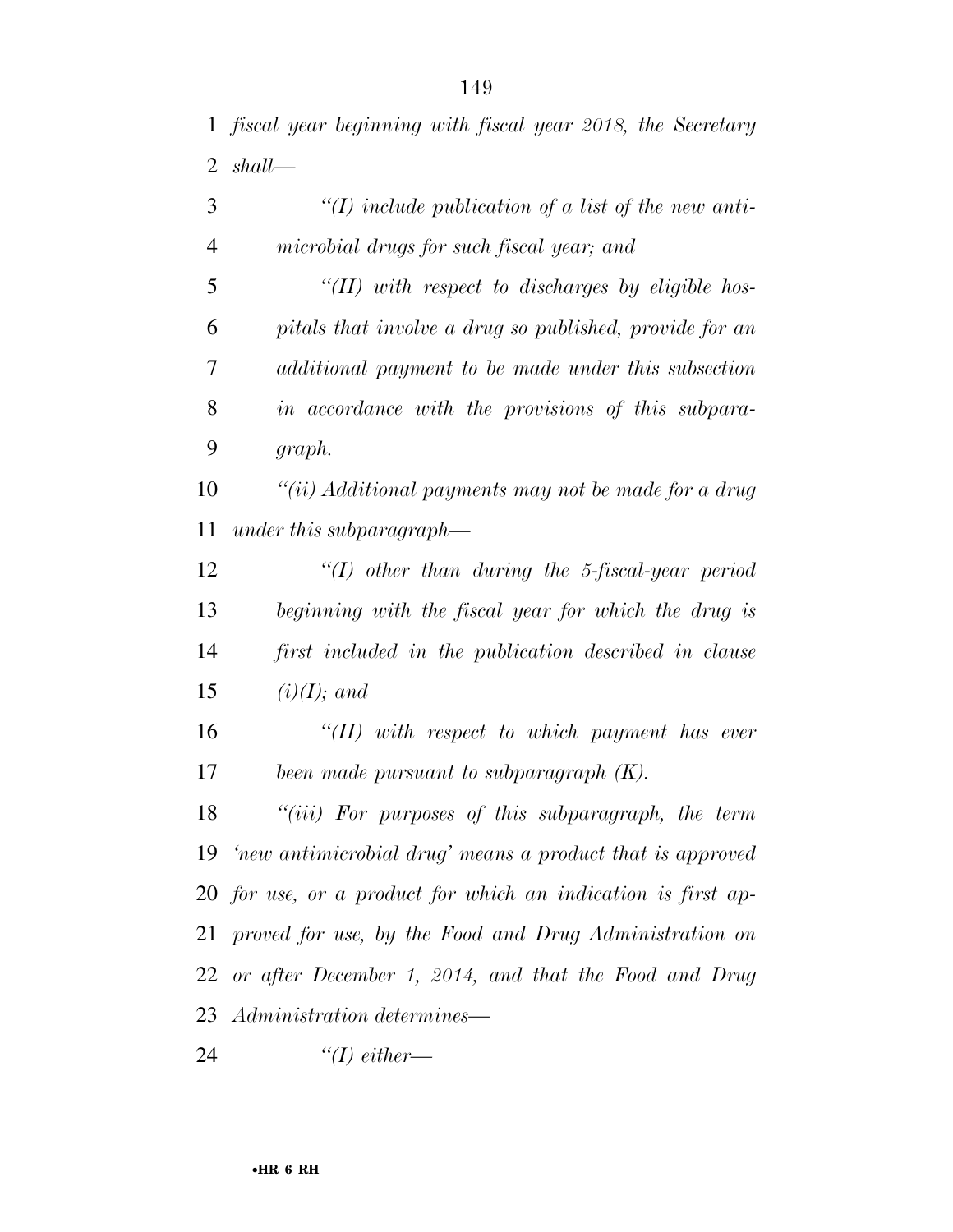| $\mathbf{1}$   | $``(aa)$ is intended to treat an infection                      |
|----------------|-----------------------------------------------------------------|
| $\overline{2}$ | caused by, or likely to be caused by, a qualifying              |
| 3              | pathogen (as defined under section $505E(f)$ of the             |
| $\overline{4}$ | Federal Food, Drug, and Cosmetic Act); or                       |
| 5              | "(bb) meets the definition of a qualified in-                   |
| 6              | fections disease product under section $505E(g)$ of             |
| 7              | the Federal Food, Drug, and Cosmetic Act; and                   |
| 8              | "(II) is intended to treat an infection—                        |
| 9              | $``(aa)$ for which there is an unmet medical                    |
| 10             | need; and                                                       |
| 11             | $"$ (bb) which is associated with high rates of                 |
| 12             | mortality or significant patient morbidity, as                  |
| 13             | determined in consultation with the Director of                 |
| 14             | the Centers for Disease Control and Prevention                  |
| 15             | and the infectious disease professional commu-                  |
| 16             | nity.                                                           |
| 17             | Such determination may be revoked only upon a finding           |
| 18             | that the request for such determination contained an untrue     |
| 19             | statement of material fact.                                     |
| 20             | "(iv) For purposes of this subparagraph, the term 'eli-         |
| 21             | gible hospital' means a subsection $(d)$ hospital that partici- |
| 22             | pates in the National Healthcare Safety Network of the Cen-     |
| 23             | ters for Disease Control and Prevention (or, to the extent      |
|                | 24 a similar surveillance system reporting program that in-     |
|                | 25 cludes reporting about antimicrobial drugs is determined     |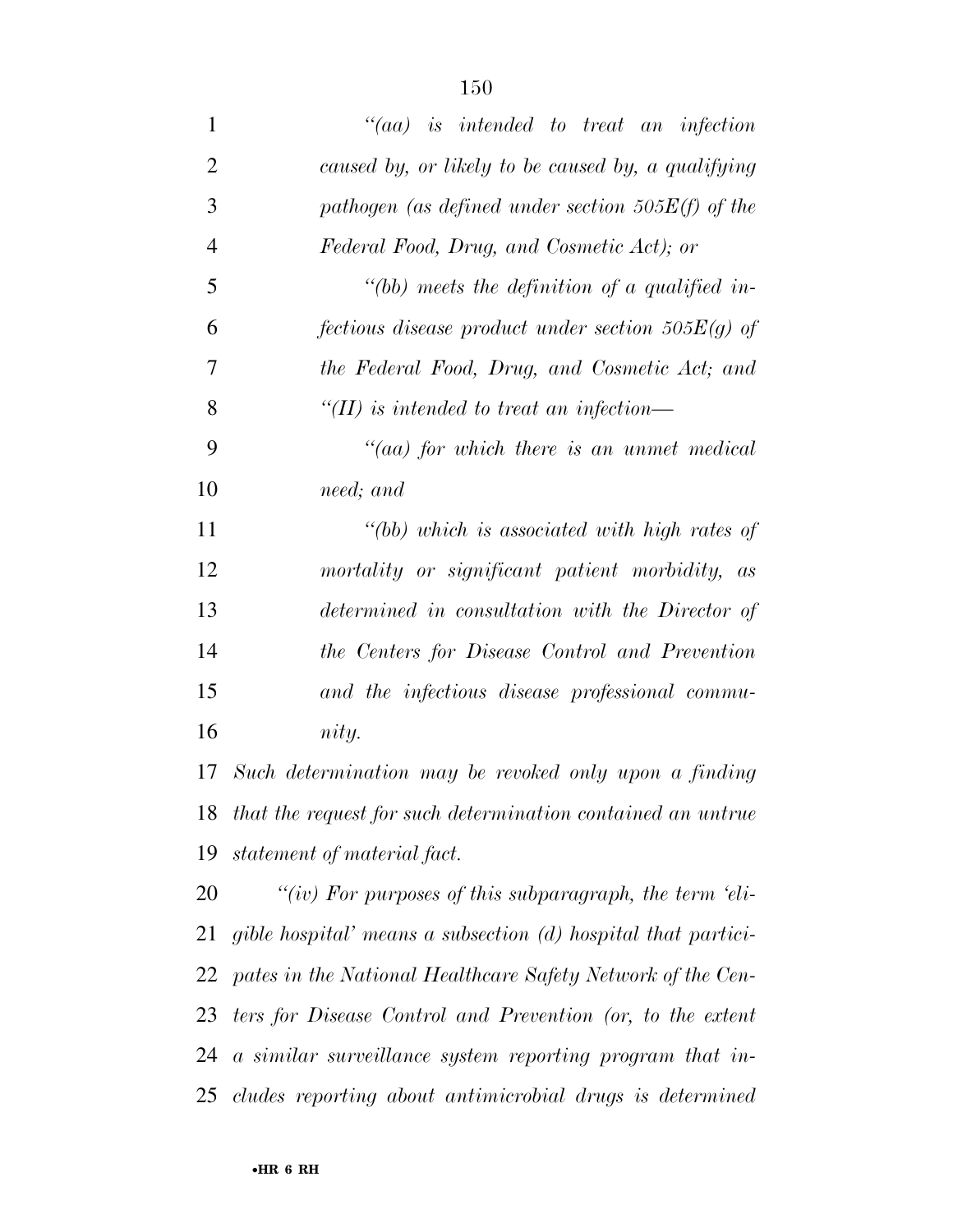*by the Secretary to be available to such hospitals, such simi-lar surveillance system as the Secretary may specify).* 

 *''(v)(I) Subject to the succeeding provisions of this clause, the additional payment under this subparagraph, with respect to a drug, shall be in the amount provided for such drug under section 1847A.* 

 *''(II) The Secretary shall, as part of the rulemaking referred to in clause (i) for each fiscal year, estimate—* 

 *''(aa) the total amount of the additional pay- ments that will be made under this subsection pursu- ant to this subparagraph for discharges in such fiscal year without regard to the application of subclause (III); and* 

 *''(bb) the total program payments to be made under this subsection for all discharges in such fiscal year.* 

 *''(III) If the estimated total amount described in sub- clause (II)(aa) for a fiscal year exceeds the applicable per- centage of the estimated total program payments described in subclause (II)(bb) for such fiscal year, the Secretary shall reduce in a pro rata manner the amount of each additional payment under this subsection pursuant to this subpara- graph for such fiscal year in order to ensure that the total amount of the additional payments under this subsection pursuant to this subparagraph for such fiscal year do not*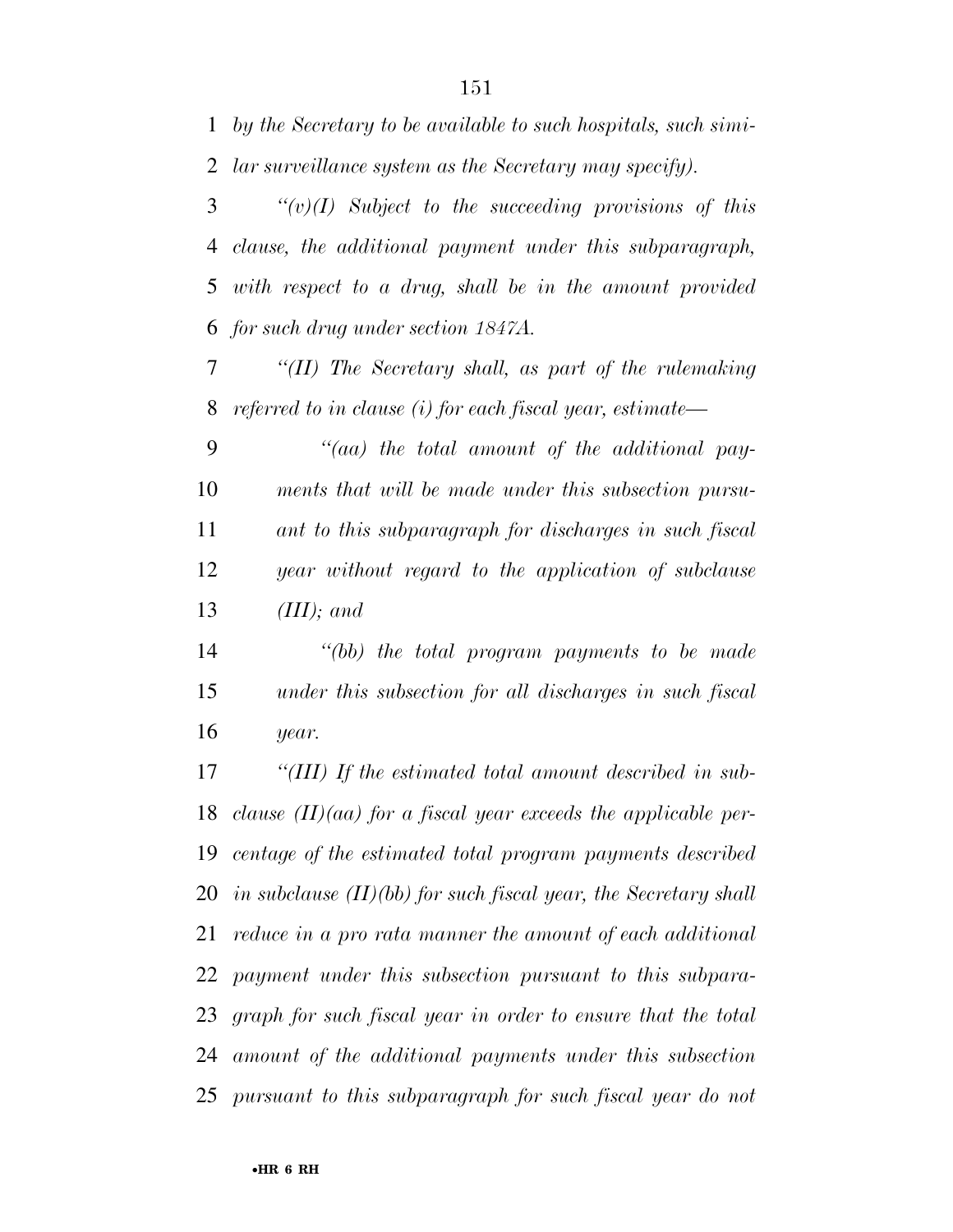| $\mathbf{1}$ | exceed the applicable percentage of the estimated total pro-  |
|--------------|---------------------------------------------------------------|
| 2            | gram payments described in subclause $(II)(bb)$ for such fis- |
| 3            | cal year.                                                     |
| 4            | "(IV) For purposes of subclause (III), the term 'appli-       |
| 5            | cable percentage' means 0.03 percent.".                       |
| 6            | (2) CONFORMING AMENDMENTS.-                                   |
| 7            | (A) NO DUPLICATIVE NTAP PAYMENTS.—                            |
| 8            | Section $1886(d)(5)(K)(vi)$ of the Social Security            |
| 9            | Act (42 U.S.C. 1395 $ww(d)(5)(K)(vi)$ ) is amended            |
| 10           | by inserting "if additional payment has never                 |
| 11           | been made under this subsection pursuant to sub-              |
| 12           | $paramph$ (M) with respect to the service or                  |
| 13           | technology" after "if the service or technology".             |
| 14           | $(B)$ ACCESS TO PRICE INFORMATION.—Sec-                       |
| 15           | tion $1927(b)(3)(A)(iii)$ of the Social Security Act          |
| 16           | $(42 \text{ U.S.C. } 1396r - 8(b)(3)(A)(iii))$ is amended—    |
| 17           | $(i)$ in subclause $(II)$ , by inserting "or                  |
| 18           | under section $1886(d)$ pursuant to para-                     |
| 19           | graph $(5)(M)$ of such section," after                        |
| <b>20</b>    | " $1847A$ ,"; and                                             |
| 21           | ( <i>ii</i> ) in the matter following subclause               |
| 22           | $(III)$ , by inserting "or section                            |
| 23           | $1886(d)(5)(M)$ " after "1881(b)(13)(A)(ii)".                 |
| 24           | (b) STUDY AND REPORT ON REMOVING BARRIERS TO                  |
| 25           | DEVELOPMENT OF NEW ANTIMICROBIAL DRUGS.-                      |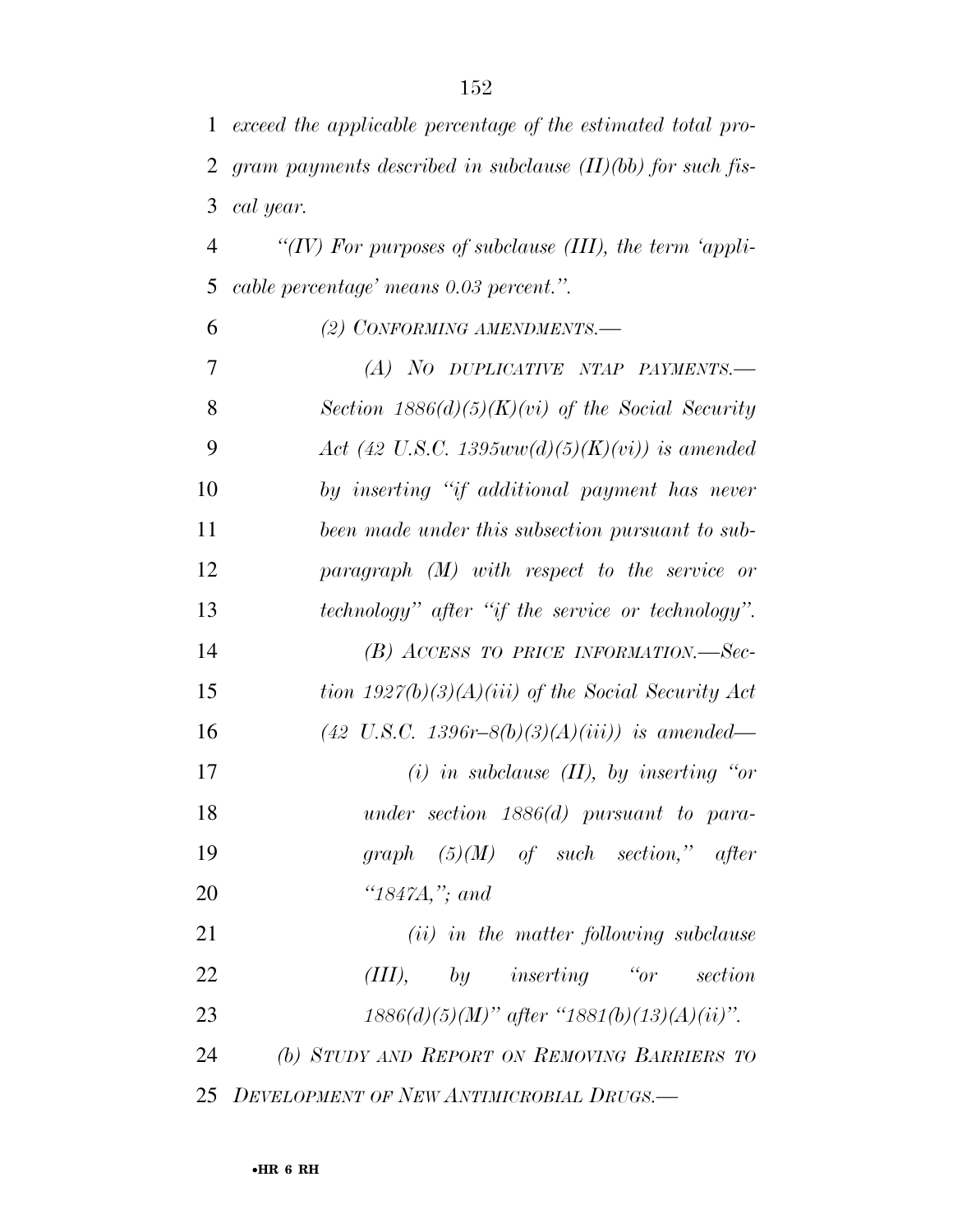| $\mathbf{1}$   | (1) STUDY.—The Comptroller General of the              |
|----------------|--------------------------------------------------------|
| $\overline{2}$ | United States shall, in consultation with the Director |
| 3              | of the National Institutes of Health, the Commissioner |
| $\overline{4}$ | of Food and Drugs, and the Director of the Centers     |
| 5              | for Disease Control and Prevention, conduct a study    |
| 6              | $to-$                                                  |
| 7              | $(A)$ identify and examine the barriers that           |
| 8              | prevent the development of new antimicrobial           |
| 9              | drugs, as defined in section $1886(d)(5)(M)(iii)$ of   |
| 10             | Social Security Act (42<br>the<br>U.S.C.               |
| 11             | $1395ww(d)(5)(M)(iii)$ , as added by subsection        |
| 12             | $(a)(1);$ and                                          |
| 13             | $(B)$ develop recommendations for actions to           |
| 14             | be taken in order to overcome any barriers iden-       |
| 15             | tified under subparagraph $(A)$ .                      |
| 16             | $(2)$ REPORT.—Not later than 1 year after the          |
| 17             | date of the enactment of this Act, the Comptroller     |
| 18             | General shall submit to Congress a report on the       |
| 19             | study conducted under paragraph (1).                   |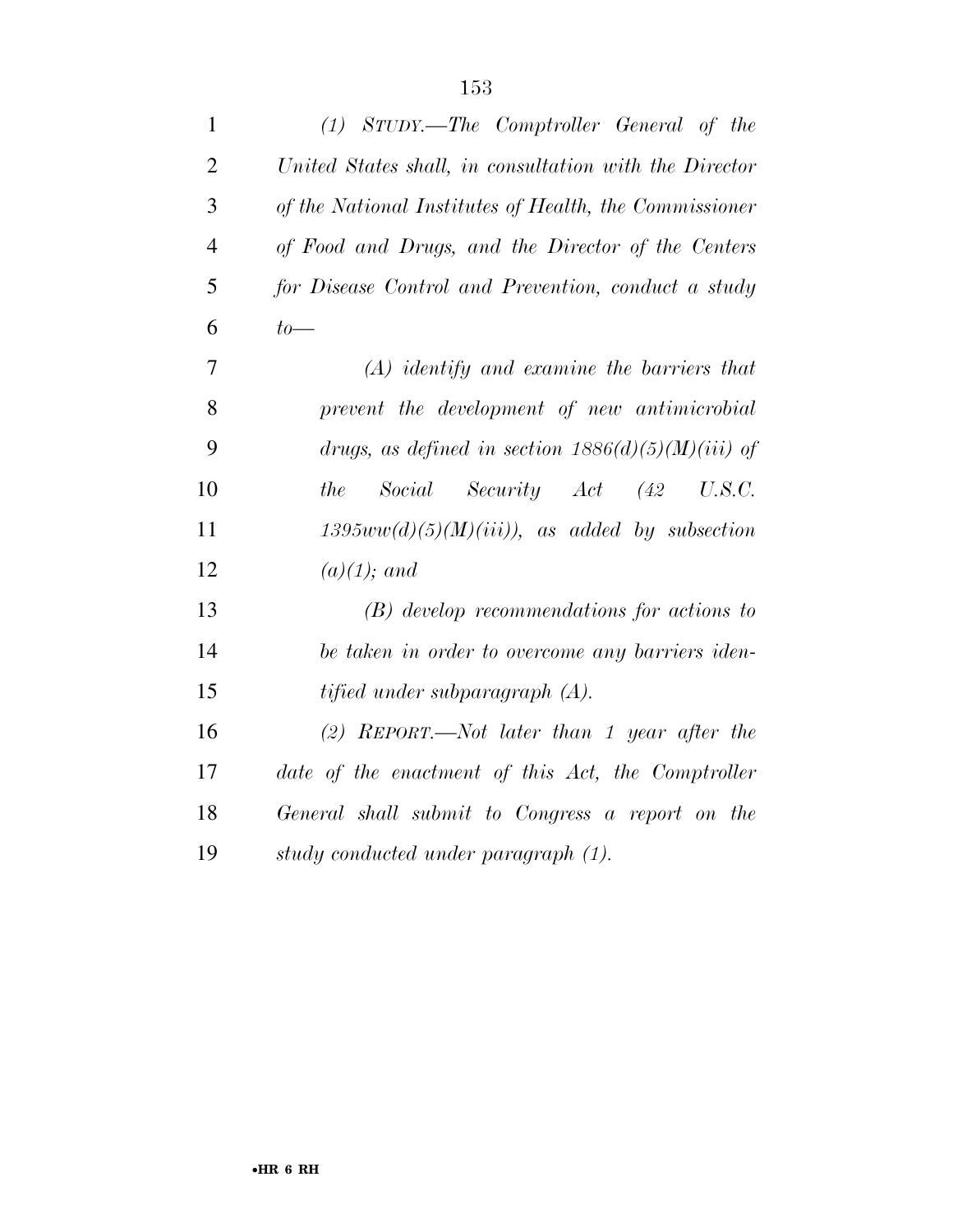| 1              | <b>Subtitle H—Vaccine Access,</b>                      |
|----------------|--------------------------------------------------------|
| $\overline{2}$ | Certainty, and Innovation                              |
| 3              | SEC. 2141. TIMELY REVIEW OF VACCINES BY THE ADVISORY   |
| $\overline{4}$ | <b>COMMITTEE ON IMMUNIZATION PRACTICES.</b>            |
| 5              | Section 2102(a) of the Public Health Service Act (42   |
| 6              | U.S.C. 300aa-2(a)) is amended by adding at the end the |
| $\tau$         | following:                                             |
| 8              | "(10) ADVISORY COMMITTEE ON IMMUNIZATION               |
| 9              | PRACTICES.-                                            |
| 10             | "(A) STANDARD PERIODS OF TIME FOR                      |
| 11             | MAKING RECOMMENDATIONS.—Upon the licen-                |
| 12             | sure of any vaccine or any new indication for a        |
| 13             | vaccine, the Director of the Program shall direct      |
| 14             | the Advisory Committee on Immunization Prac-           |
| 15             | tices, at its next regularly scheduled meeting, to     |
| 16             | consider the use of the vaccine.                       |
| 17             | "(B) EXPEDITED REVIEW PURSUANT TO RE-                  |
| 18             | QUEST BY SPONSOR OR MANUFACTURER.—If the               |
| 19             | Advisory Committee does not make recommenda-           |
| 20             | tions with respect to the use of a vaccine at the      |
| 21             | Advisory Committee's first regularly scheduled         |
| 22             | meeting after the licensure of the vaccine or any      |
| 23             | new indication for the vaccine, the Advisory           |
| 24             | Committee, at the request of the sponsor of the        |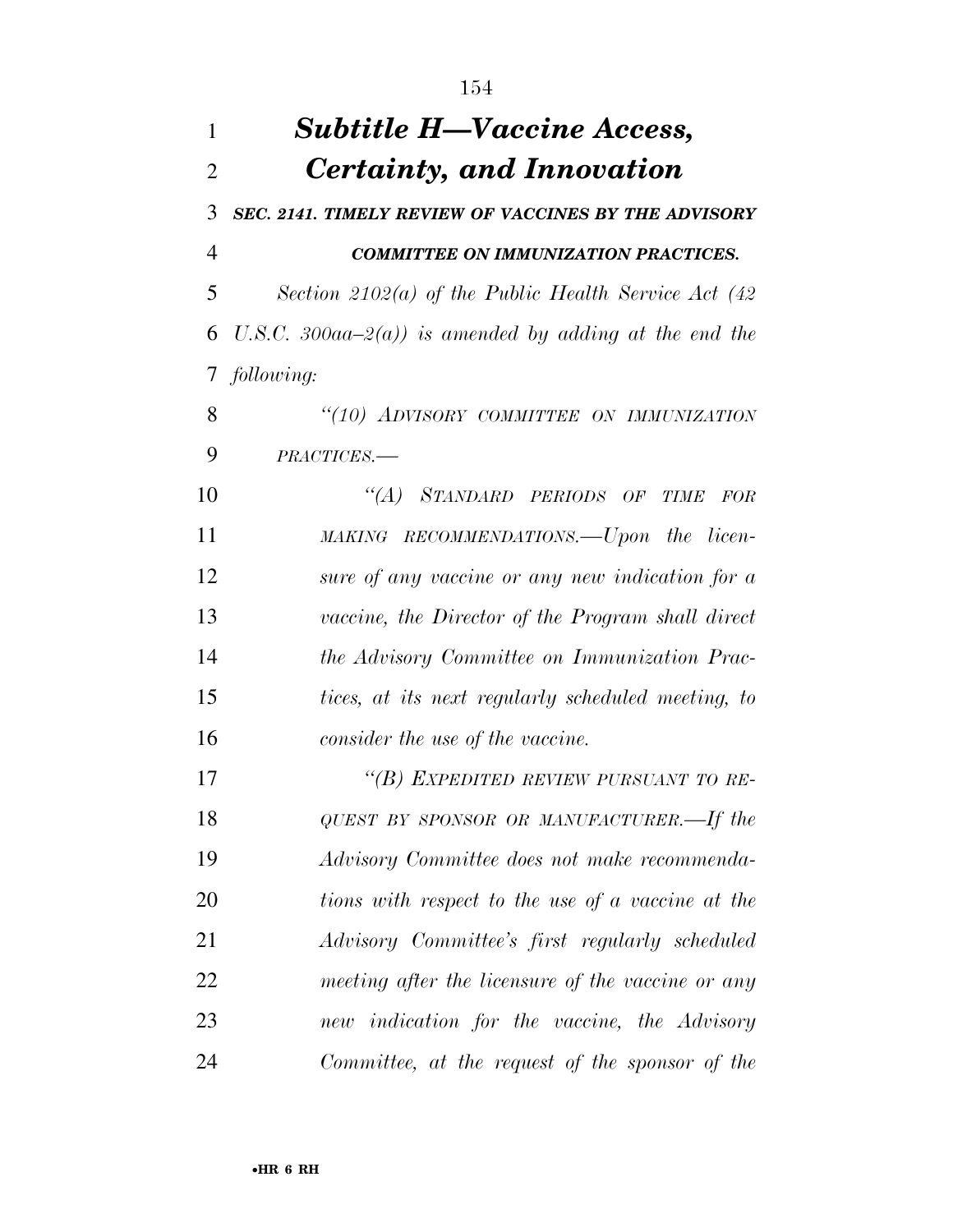*vaccine, shall make such recommendations on an expedited basis.* 

 *''(C) EXPEDITED REVIEW FOR BREAK- THROUGH THERAPIES AND FOR USE DURING PUBLIC HEALTH EMERGENCIES.—If a vaccine is designated as a breakthrough therapy under sec- tion 506 of the Federal Food, Drug, and Cos- metic Act and is licensed under section 351 of this Act, the Advisory Committee shall make rec- ommendations with respect to the use of the vac- cine on an expedited basis. ''(D) DEFINITION.—In this paragraph, the terms 'Advisory Committee on Immunization Practices' and 'Advisory Committee' mean the advisory committee on immunization practices established by the Secretary pursuant to section 222, acting through the Director of the Centers for Disease Control and Prevention.''.* 

 *SEC. 2142. REVIEW OF PROCESSES AND CONSISTENCY OF ACIP RECOMMENDATIONS.* 

 *(a) REVIEW.—The Director of the Centers for Disease Control and Prevention shall conduct a review of the process used by the Advisory Committee on Immunization Practices to evaluate consistency in formulating and issuing rec-ommendations pertaining to vaccines.*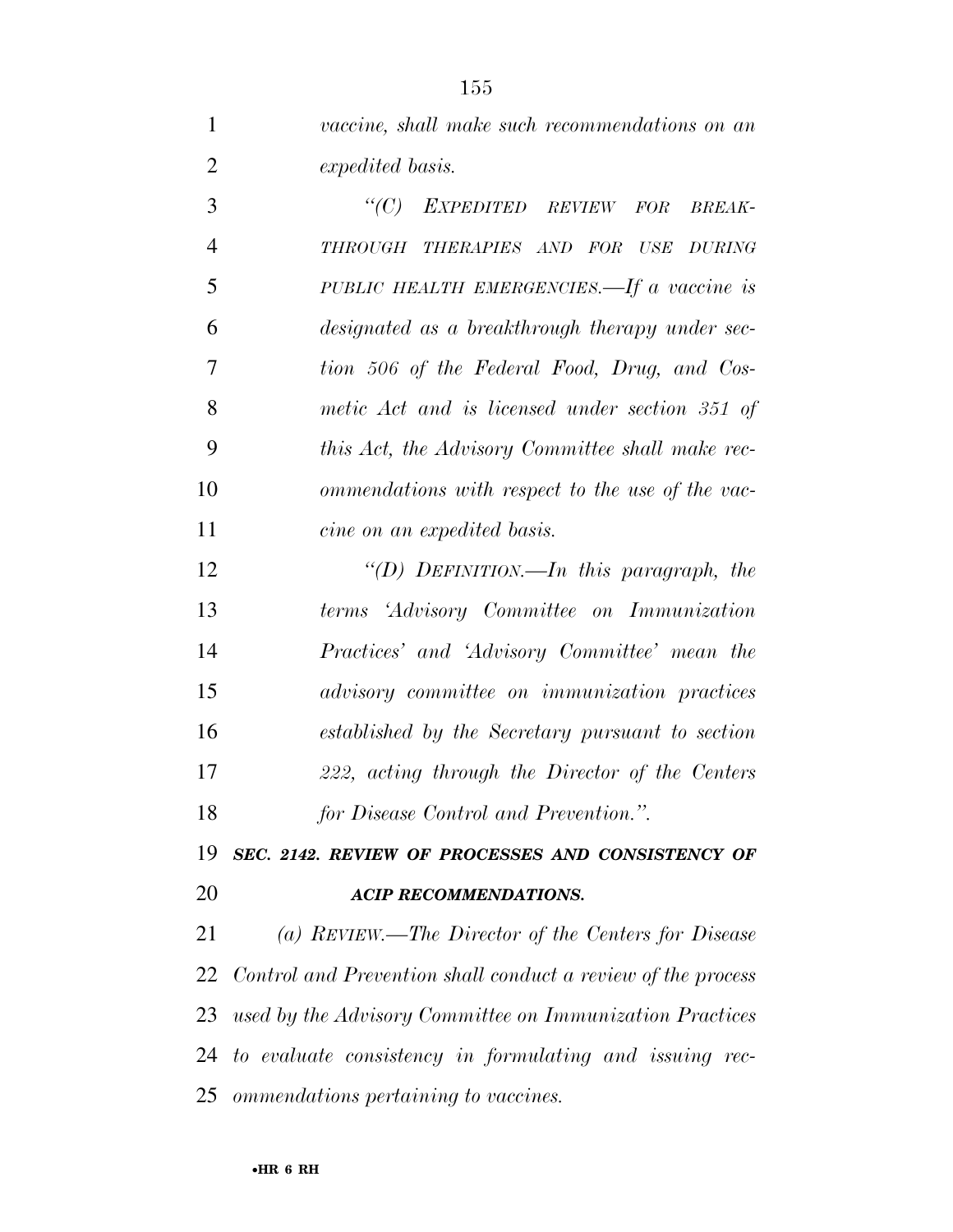*(b) CONSIDERATIONS.—The review under subsection (a) shall include assessment of—* 

 *(1) the criteria used to evaluate new and existing vaccines;* 

 *(2) the Grading of Recommendations, Assess- ment, Development, and Evaluation (GRADE) ap- proach to the review and analysis of scientific and economic data, including the scientific basis for such approach; and* 

 *(3) the extent to which the processes used by the working groups of the Advisory Committee on Immu-nization Practices are consistent among groups.* 

 *(c) STAKEHOLDERS.—In carrying out the review under subsection (a), the Director of the Centers for Disease Control and Prevention shall solicit input from vaccine stakeholders.* 

 *(d) REPORT.—Not later than 18 months after the date of enactment of this Act, the Director of the Centers for Dis- ease Control and Prevention shall submit to the appropriate committees of the Congress and make publicly available a report on the results of the review under subsection (a), in- cluding recommendations on improving the consistency of the process described in such subsection.* 

 *(e) DEFINITION.—In this section, the term ''Advisory Committee on Immunization Practices'' means the advisory*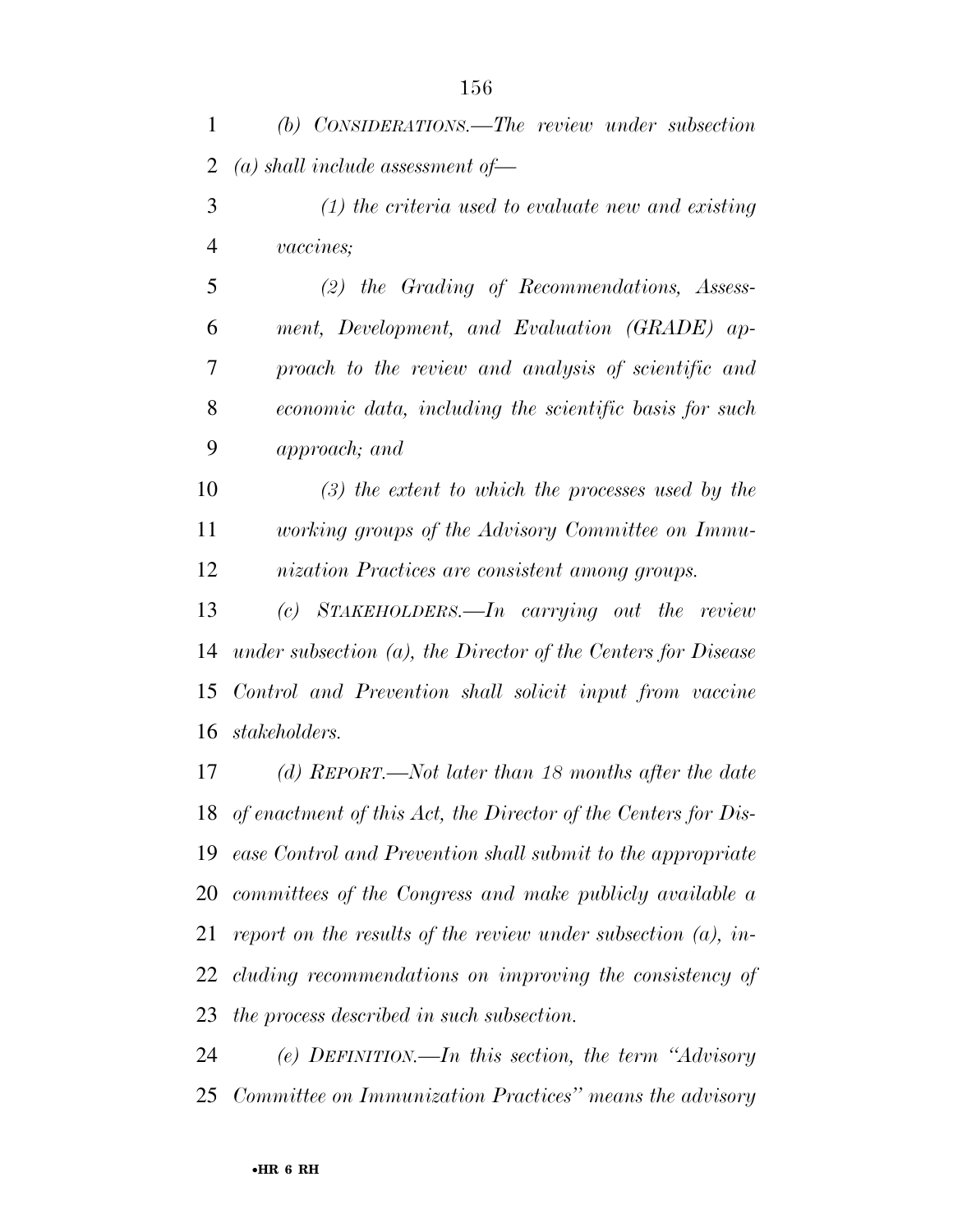*committee on immunization practices established by the Secretary of Health and Human Services pursuant to sec- tion 222 of the Public Health Service Act (42 U.S.C. 217a), acting through the Director of the Centers for Disease Con- trol and Prevention. SEC. 2143. MEETINGS BETWEEN CDC AND VACCINE DEVEL- OPERS. Section 310 of the Public Health Service Act (42 U.S.C. 242o) is amended by adding at the end the following: ''(c)(1) In this subsection, the term 'vaccine developer' means a nongovernmental entity engaged in— ''(A)(i) the development of a vaccine with the in- tent to pursue licensing of the vaccine by the Food and Drug Administration; or ''(ii) the production of a vaccine licensed by the Food and Drug Administration; and ''(B) vaccine research. ''(2)(A) Upon the submission of a written request for a meeting by a vaccine developer, that includes a justifica- tion for the meeting, the Secretary, acting through the Di- rector of the Centers for Disease Control and Prevention, shall convene a meeting of representatives of the vaccine de- veloper and experts from the Centers for Disease Control and Prevention in immunization programs, epidemiology, and other relevant areas at which the Director (or the Di-*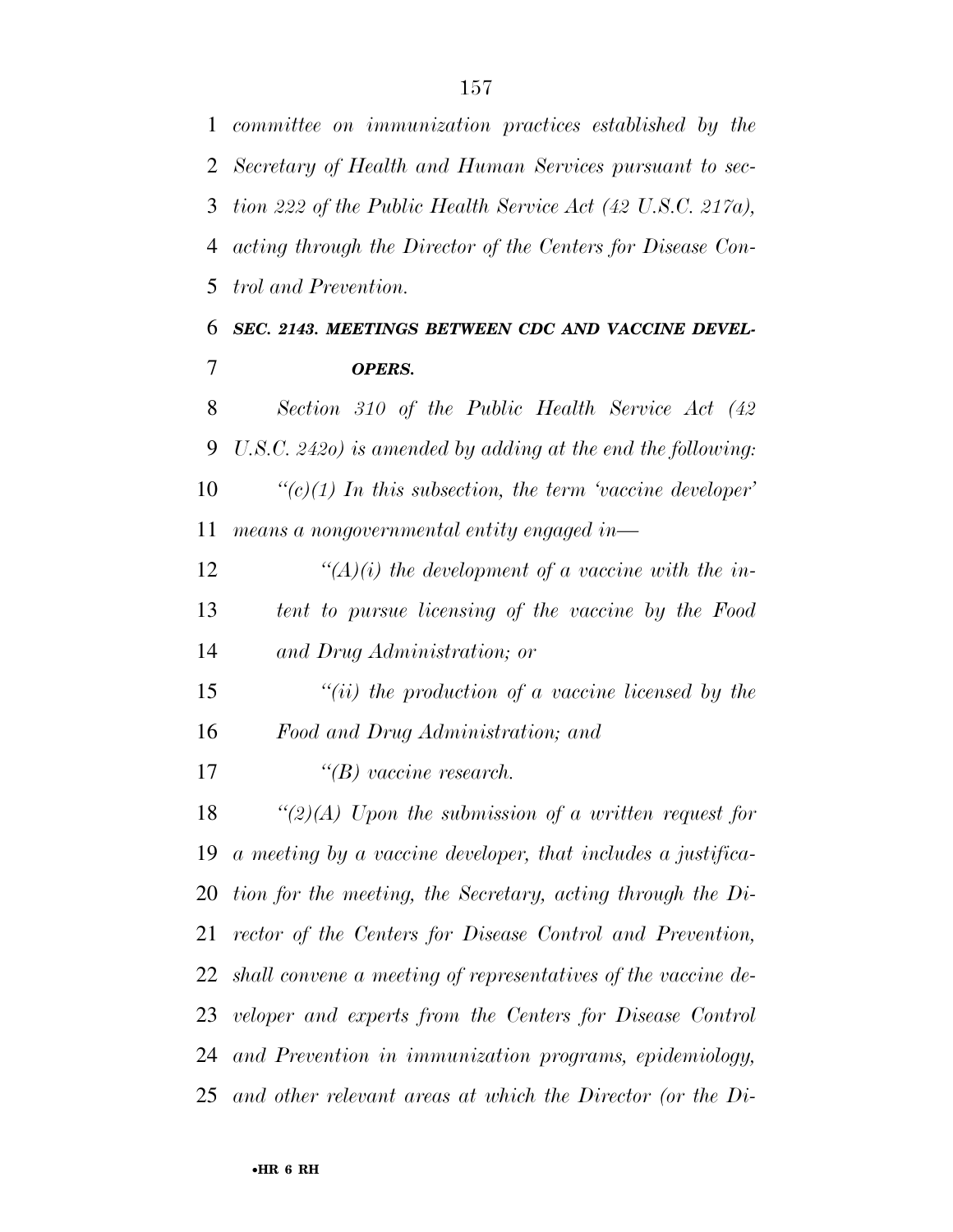*ities, shall provide the perspectives of the Centers for Dis- ease Control and Prevention and other relevant Federal agencies regarding—* 

 *''(i) public health needs, epidemiology, and im- plementation considerations with regard to a vaccine developer's potential vaccine profile; and* 

 *''(ii) potential implications of such perspectives for the vaccine developer's vaccine research and devel-opment planning.* 

 *''(B) In addition to the representatives specified in subparagraph (A), the Secretary may, with the agreement of the vaccine developer requesting a meeting under such subparagraph, include in such meeting representatives of—* 

 *''(i) the Food and Drug Administration; and ''(ii) the National Vaccine Program.* 

 *''(C) The Secretary shall convene a meeting requested under subparagraph (A) not later than 120 days after re-ceipt of the request for the meeting.* 

 *''(3)(A) Upon the submission of a written request by a vaccine developer, the Secretary, acting through the Direc- tor of the Centers for Disease Control and Prevention, shall provide to the vaccine developer any age-based or other de-*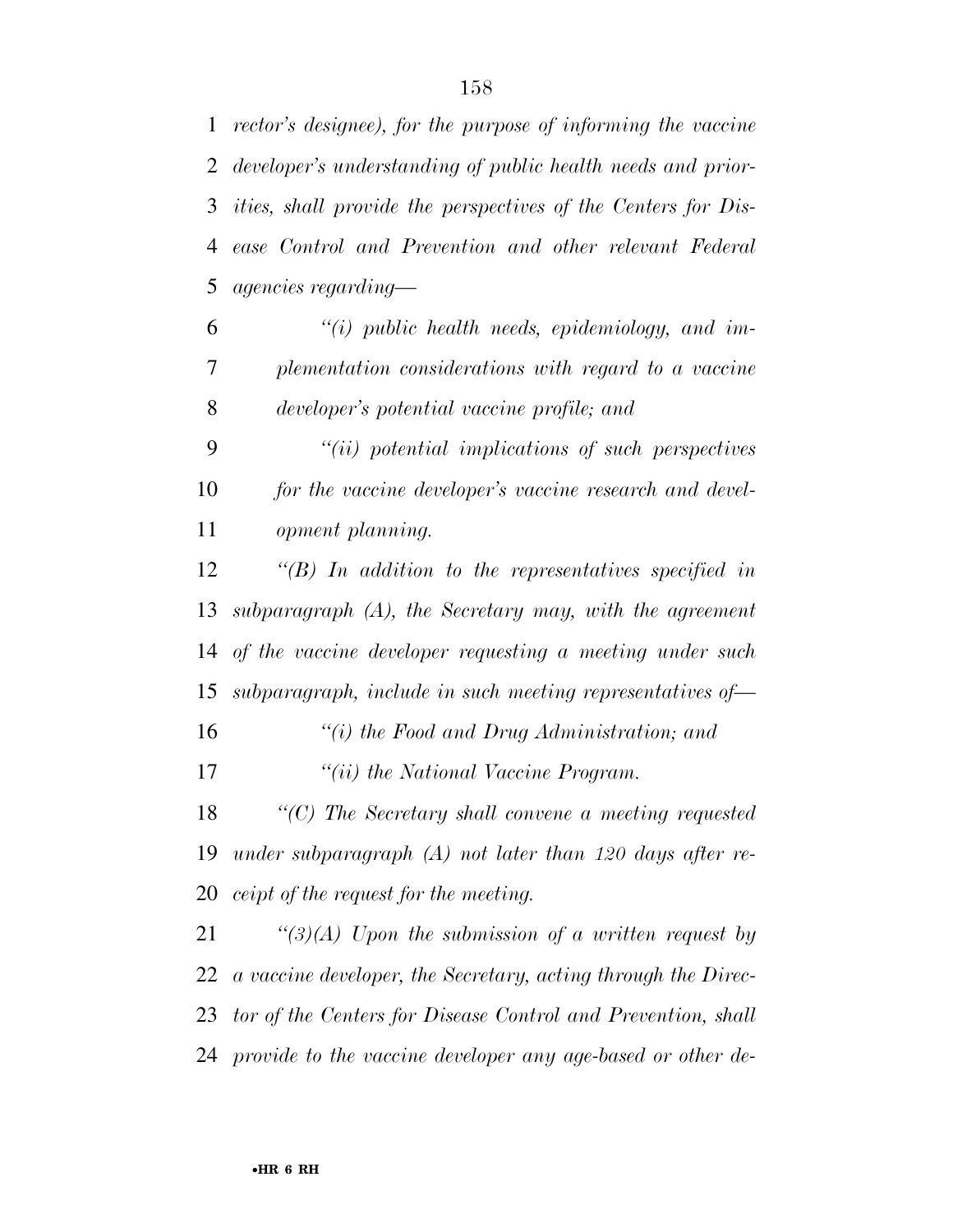| $\overline{2}$ | $data that \_\$                                                                |
|----------------|--------------------------------------------------------------------------------|
| 3              | $"(i)$ are specified in the request;                                           |
| $\overline{4}$ | $"(ii)$ have been published;                                                   |
| 5              | "( <i>iii</i> ) have been performed by or are in the pos-                      |
| 6              | session of the Centers;                                                        |
| 7              | "(iv) are not a trade secret or commercial or $f$ <i>i</i> -                   |
| 8              | nancial information that is privileged or confidential                         |
| 9              | and subject to section $552(b)(4)$ of title 5, United                          |
| 10             | States Code, or section 1905 of title 18, United States                        |
| 11             | Code; and                                                                      |
| 12             | $\lq (v)$ do not contain individually identifiable in-                         |
| 13             | formation.                                                                     |
| 14             | "(B) The Secretary shall provide analyses requested by                         |
| 15             | $a\,\,vaccine\,\, manufacturer\,\,under\,\,subparagnph\,\,(A)\,\,not\,\,later$ |
| 16             | than 120 calendar days after receipt of the request for the                    |
| 17             | <i>analyses.</i>                                                               |
| 18             | $\lq(4)$ The Secretary shall promptly notify a vaccine de-                     |
| 19             | veloper if—                                                                    |
| 20             | $H(A)$ the Secretary becomes aware of any change                               |
| 21             | to information that was—                                                       |
| 22             | $\lq\lq(i)$ shared by the Secretary with the vac-                              |
| 23             | cine developer during a meeting under para-                                    |
| 24             | graph (2); or                                                                  |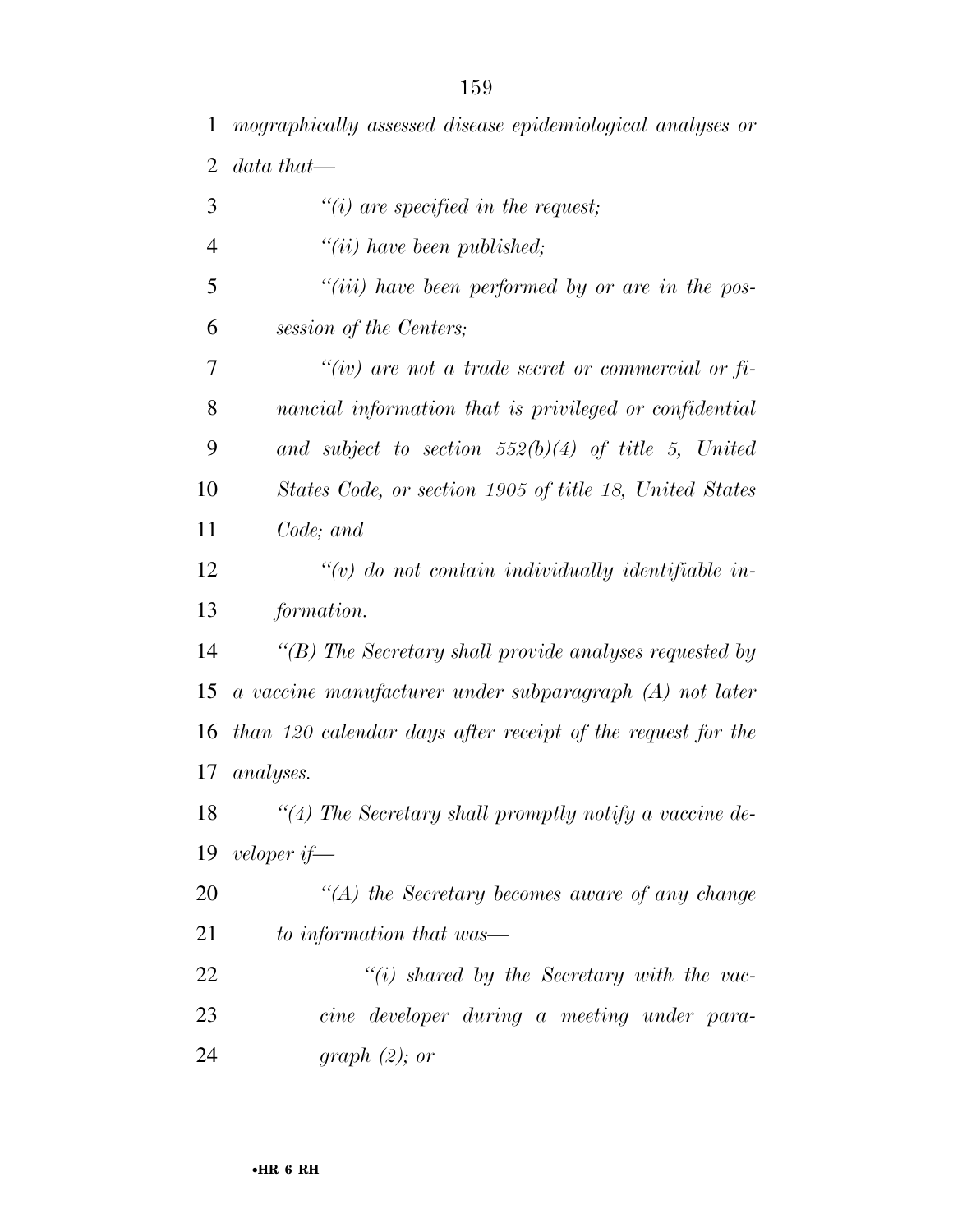| 1              | $``(ii)$ provided by the Secretary to the vac-                |
|----------------|---------------------------------------------------------------|
| $\overline{2}$ | cine developer in one or more analyses under                  |
| 3              | paragraph $(3)$ ; and                                         |
| 4              | $\lq\lq(B)$ the change to such information may have           |
| 5              | implications for the vaccine developer's vaccine re-          |
| 6              | search and development.".                                     |
| $\tau$         | <b>Subtitle I-Orphan Product Exten-</b>                       |
| 8              | sions Now; Incentives for Cer-                                |
| 9              | tain Products for Limited Popu-                               |
| 10             | <i>lations</i>                                                |
| 11             | SEC. 2151. EXTENSION OF EXCLUSIVITY PERIODS FOR A             |
| 12             | DRUG APPROVED FOR A NEW INDICATION                            |
| 13             | FOR A RARE DISEASE OR CONDITION.                              |
| 14             | (a) IN GENERAL.—Chapter V of the Federal Food,                |
| 15             | Drug, and Cosmetic Act, as amended by sections 2062 and       |
|                | 16 2063, is further amended by inserting after section $505H$ |
|                | 17 of such Act the following:                                 |
|                | 18 "SEC. 505I. EXTENSION OF EXCLUSIVITY PERIODS FOR A         |
| 19             | DRUG APPROVED FOR A NEW INDICATION                            |
| 20             | FOR A RARE DISEASE OR CONDITION.                              |
| 21             | "(a) DESIGNATION.—                                            |
| 22             | "(1) IN GENERAL.—The Secretary shall des-                     |
| 23             | <i>ignate a drug as a drug approved for a new indica-</i>     |
| 24             | tion to prevent, diagnose, or treat a rare disease or         |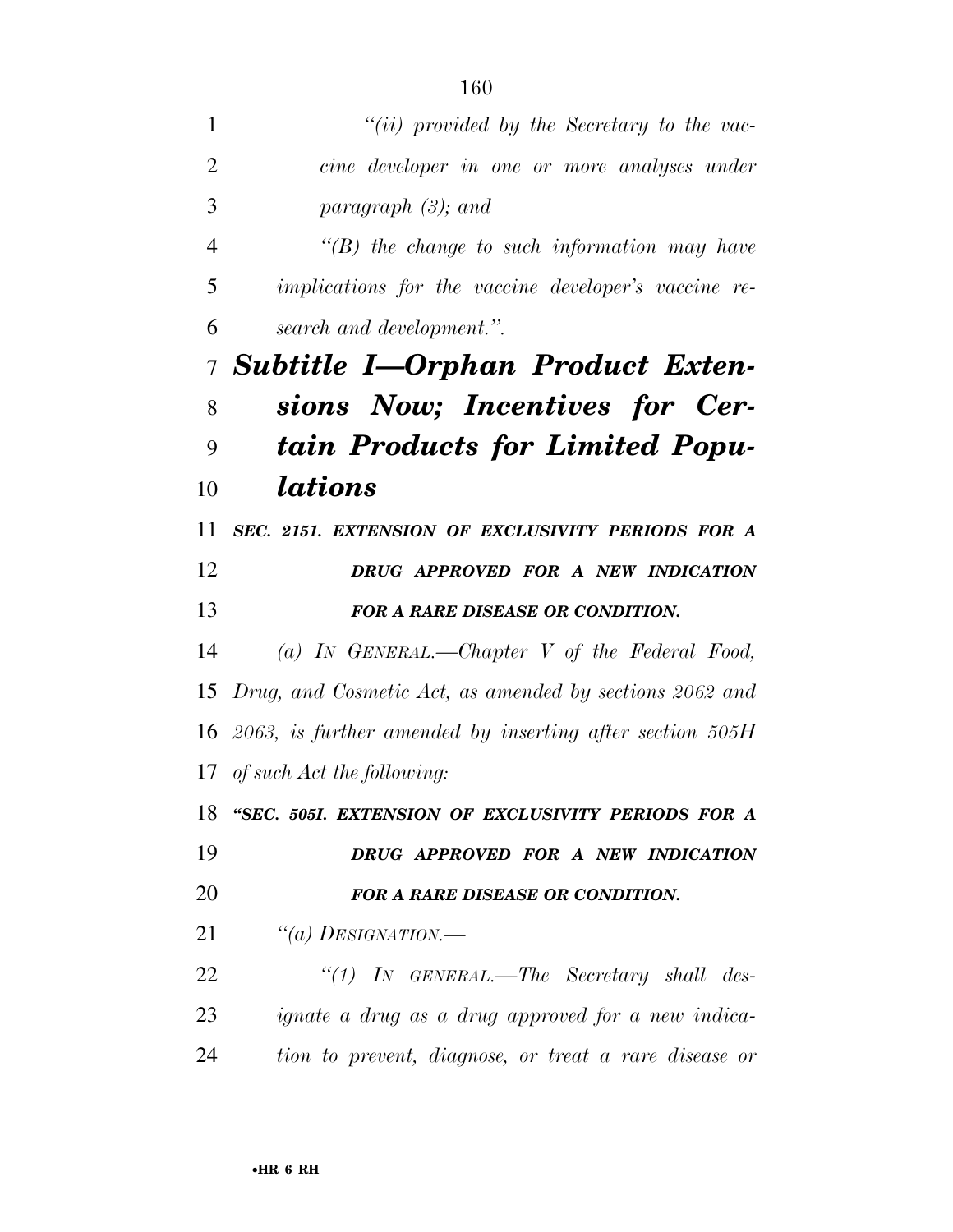| $\mathbf{1}$   | condition for purposes of granting the extensions  |
|----------------|----------------------------------------------------|
| 2              | under subsection (b) if—                           |
| 3              | "(A) prior to approval of an application or        |
| $\overline{4}$ | supplemental application for the new indication,   |
| 5              | the drug was approved or licensed for marketing    |
| 6              | under section 505(c) of this Act or section 351(a) |
| 7              | of the Public Health Service Act, but was not so   |
| 8              | approved or licensed for the new indication;       |
| 9              | " $(B)(i)$ the sponsor of the approved or li-      |
| 10             | censed drug files an application or a supple-      |
| 11             | mental application for approval of the new indi-   |
| 12             | cation for use of the drug to prevent, diagnose,   |
| 13             | or treat the rare disease or condition; and        |
| 14             | $``(ii)$ the Secretary approves the application    |
| 15             | or supplemental application; and                   |
| 16             | $\lq\lq C$ the application or supplemental appli-  |
| 17             | cation for the new indication contains the con-    |
| 18             | sent of the applicant to notice being given by the |
| 19             | Secretary under paragraph (4) respecting the       |
| 20             | designation of the drug.                           |
| 21             | "(2) REVOCATION OF DESIGNATION.—                   |
| 22             | "(A) In GENERAL.—Except as provided in             |
| 23             | $subparagnph$ $(B)$ , a designation under para-    |
| 24             | $graph (1) shall not be revoked for any reason.$   |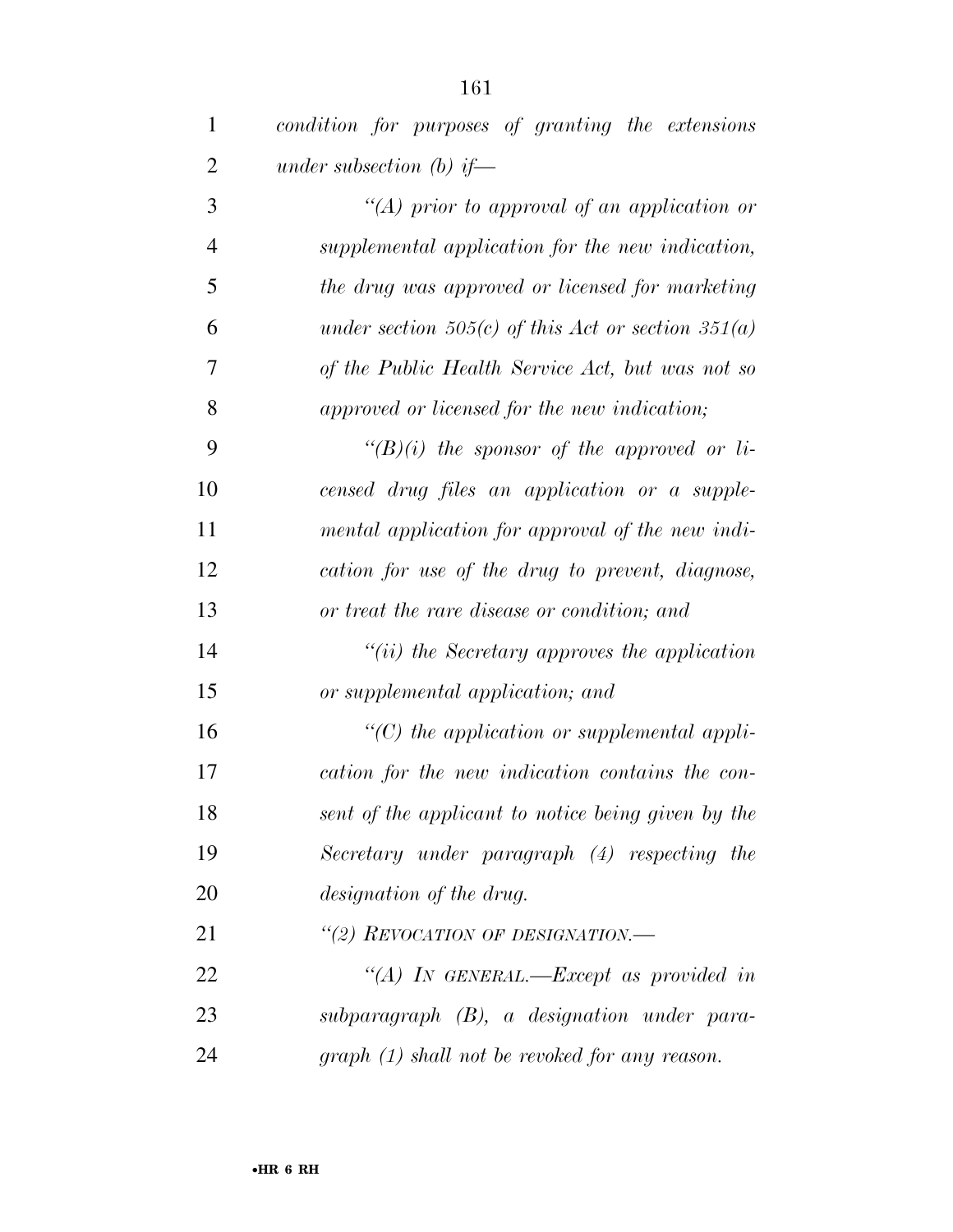*''(B) EXCEPTION.—The Secretary may re- voke a designation of a drug under paragraph (1) if the Secretary finds that the application or supplemental application resulting in such des- ignation contained an untrue statement of mate- rial fact. ''(3) NOTIFICATION PRIOR TO DISCONTINUANCE OF PRODUCTION FOR SOLELY COMMERCIAL REA- SONS.—A designation of a drug under paragraph (1) shall be subject to the condition that the sponsor of the drug will notify the Secretary of any discontinuance of the production of the drug for solely commercial reasons at least one year before such discontinuance.* 

 *''(4) NOTICE TO PUBLIC.—Notice respecting the designation of a drug under paragraph (1) shall be made available to the public.* 

 *''(b) EXTENSION.—If the Secretary designates a drug as a drug approved for a new indication for a rare disease or condition, as described in subsection (a)(1)—* 

 $\text{``(1)(A)}$  the 4-, 5-, and  $\text{''1/2-}$ *year periods de- scribed in subsections (c)(3)(E)(ii) and (j)(5)(F)(ii) of section 505, the 3-year periods described in clauses (iii) and (iv) of subsection (c)(3)(E) and clauses (iii) and (iv) of subsection (j)(5)(F) of section 505, and the*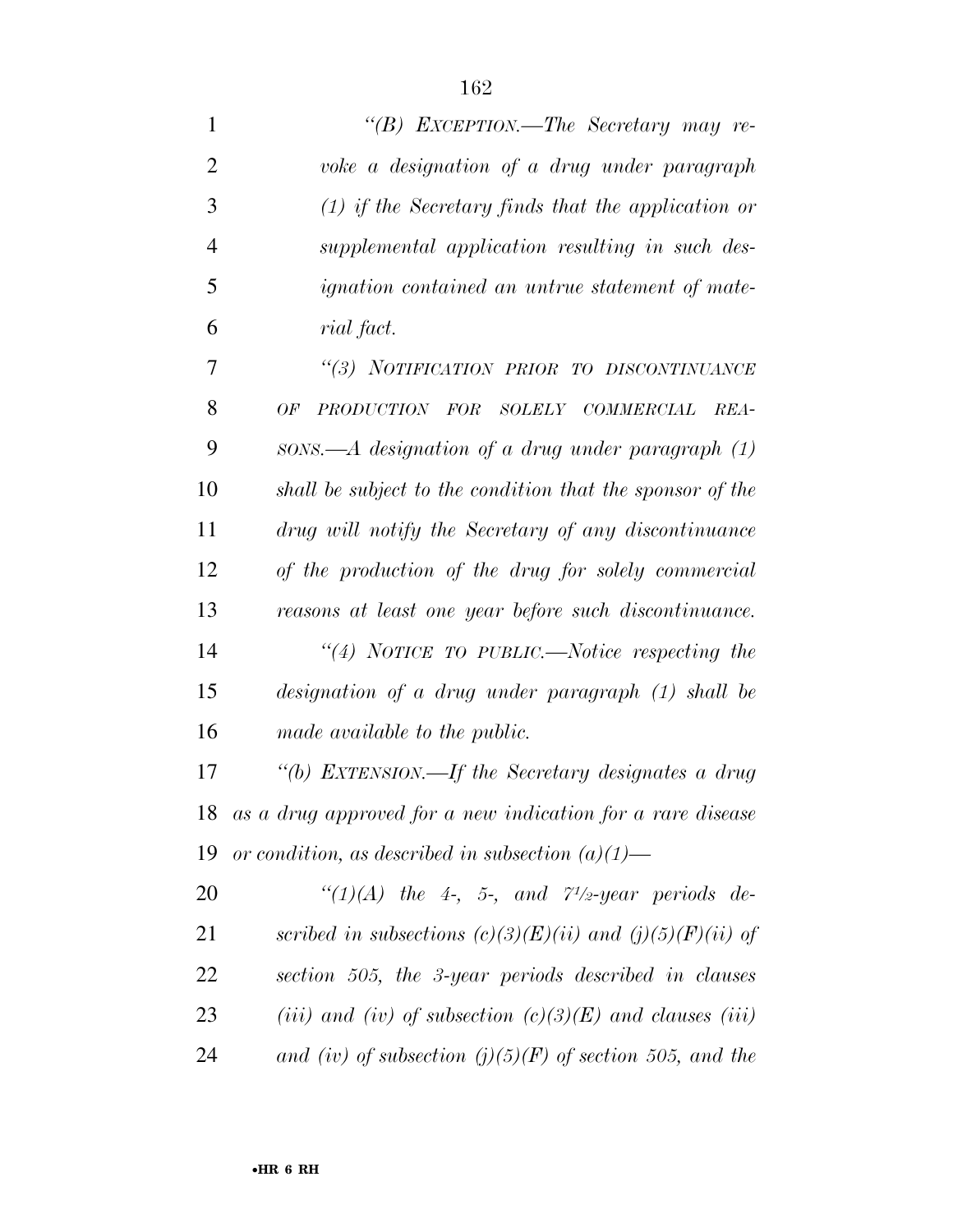| $\mathbf{1}$   | 7-year period described in section 527, as applicable,        |
|----------------|---------------------------------------------------------------|
| $\overline{2}$ | shall be extended by 6 months; or                             |
| 3              | "(B) the 4- and 12-year periods described in sub-             |
| $\overline{4}$ | paragraphs (A) and (B) of section $351(k)(7)$ of the          |
| 5              | Public Health Service Act and the 7-year period de-           |
| 6              | scribed in section 527, as applicable, shall be extended      |
| 7              | by 6 months; and                                              |
| 8              | "(2)(A) if the drug is the subject of a listed pat-           |
| 9              | ent for which a certification has been submitted under        |
| 10             | subsection (b)(2)(A)(ii) or (j)(2)(A)(vii)(II) of section     |
| 11             | 505 or a listed patent for which a certification has          |
| 12             | been submitted under subsections $(b)(2)(A)(iii)$ or          |
| 13             | $(j)(2)(A)(vii)(III)$ of section 505, the period during       |
| 14             | which an application may not be approved under sec-           |
| 15             | tion $505(c)(3)$ or section $505(j)(5)(B)$ shall be ex-       |
| 16             | tended by a period of 6 months after the date the pat-        |
| 17             | ent expires (including any patent extensions); or             |
| 18             | "(B) if the drug is the subject of a listed patent            |
| 19             | for which a certification has been submitted under            |
| 20             | subsection $(b)(2)(A)(iv)$ or $(j)(2)(A)(vii)(IV)$ of section |
| 21             | 505, and in the patent infringement litigation result-        |
| 22             | ing from the certification the court determines that          |
| 23             | the patent is valid and would be infringed, the period        |
| 24             | during which an application may not be approved               |
| 25             | under section $505(c)(3)$ or section $505(j)(5)(B)$ shall     |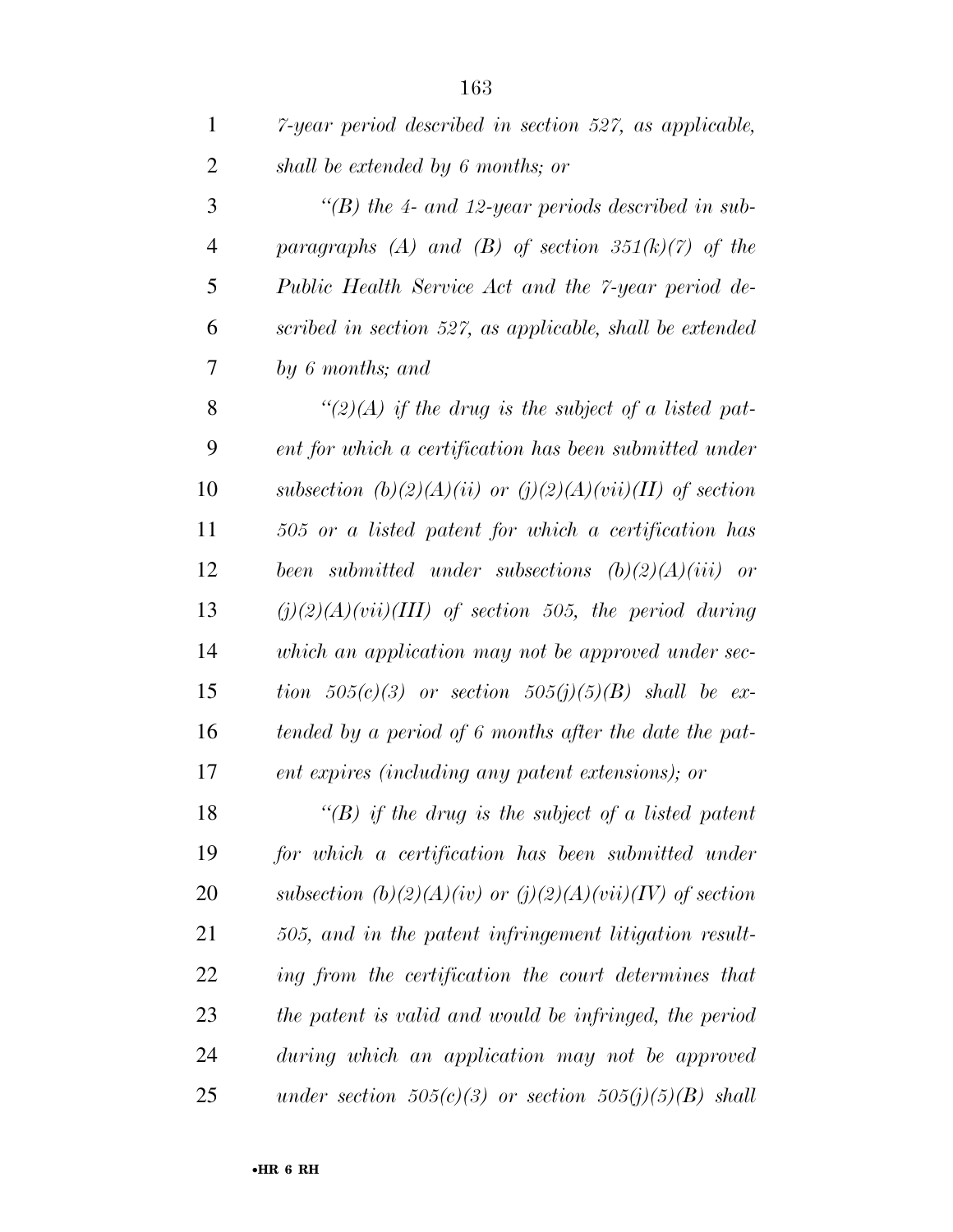*be extended by a period of 6 months after the date the patent expires (including any patent extensions). ''(c) RELATION TO PEDIATRIC AND QUALIFIED INFEC- TIOUS DISEASE PRODUCT EXCLUSIVITY.—Any extension under subsection (b) of a period shall be in addition to any extension of the periods under sections 505A and 505E of this Act and section 351(m) of the Public Health Service Act, as applicable, with respect to the drug.* 

 *''(d) LIMITATIONS.—The extension described in sub- section (b) shall not apply if the drug designated under sub- section (a)(1) has previously received an extension by oper-ation of subsection (b).* 

 *''(e) DEFINITION.—In this section, the term 'rare dis- ease or condition' has the meaning given to such term in section 526(a)(2).''.* 

 *(b) APPLICATION.—Section 505G of the Federal Food, Drug, and Cosmetic Act, as added by subsection (a), applies only with respect to a drug for which an application or supplemental application described in subsection (a)(1)(B)(i) of such section 505G is first approved under section 505(c) of such Act (21 U.S.C. 355(c)) or section 351(a) of the Public Health Service Act (42 U.S.C. 262(a)) on or after the date of the enactment of this Act.* 

*(c) CONFORMING AMENDMENTS.—*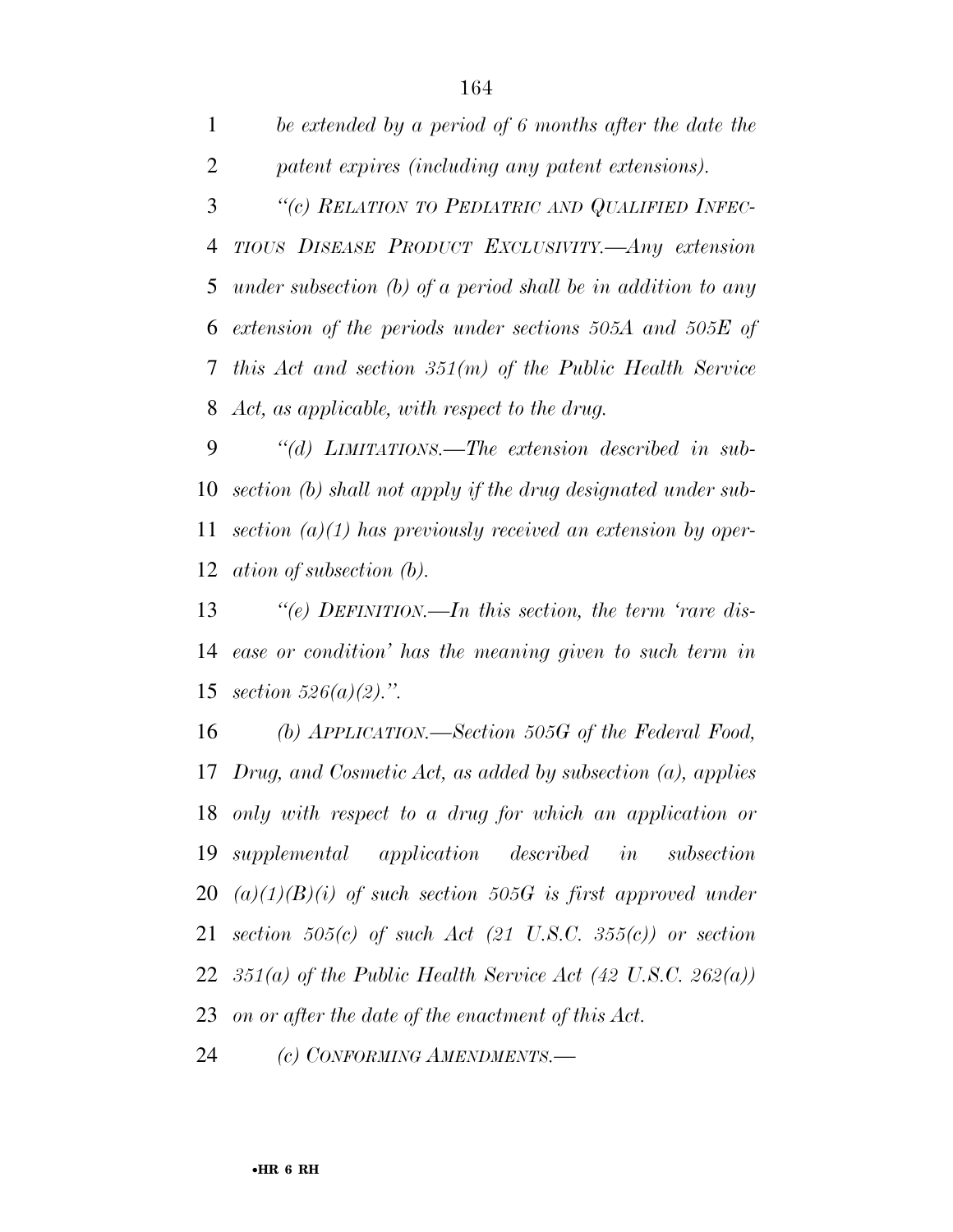| 1              | (1) RELATION TO PEDIATRIC EXCLUSIVITY FOR                                                   |
|----------------|---------------------------------------------------------------------------------------------|
| $\overline{2}$ | DRUGS.—Section 505A of the Federal Food, Drug,                                              |
| 3              | and Cosmetic Act (21 U.S.C. 355a) is amended—                                               |
| $\overline{4}$ | $(A)$ in subsection $(b)$ , by adding at the end                                            |
| 5              | <i>the following:</i>                                                                       |
| 6              | "(3) RELATION TO EXCLUSIVITY FOR A DRUG AP-                                                 |
| 7              | PROVED FOR A NEW INDICATION FOR A RARE DISEASE                                              |
| 8              | OR CONDITION.—Notwithstanding the references in                                             |
| 9              | paragraph $(1)$ to the lengths of the exclusivity periods                                   |
| 10             | after application of pediatric exclusivity, the 6-month                                     |
| 11             | extensions described in paragraph (1) shall be in ad-                                       |
| 12             | dition to any extensions under section 505G."; and                                          |
| 13             | $(B)$ in subsection $(c)$ , by adding at the end                                            |
| 14             | <i>the following:</i>                                                                       |
| 15             | "(3) RELATION TO EXCLUSIVITY FOR A DRUG AP-                                                 |
| 16             | PROVED FOR A NEW INDICATION FOR A RARE DISEASE                                              |
| 17             | CONDITION.—Notwithstanding the references in<br><b>OR</b>                                   |
| 18             | paragraph $(1)$ to the lengths of the exclusivity periods                                   |
| 19             | after application of pediatric exclusivity, the 6-month                                     |
| <b>20</b>      | extensions described in paragraph (1) shall be in ad-                                       |
| 21             | dition to any extensions under section 505G.".                                              |
| 22             | (2) RELATION TO EXCLUSIVITY FOR NEW QUALI-                                                  |
| 23             | <b>INFECTIOUS</b><br><b>DISEASE</b><br><b>PRODUCTS</b><br><b>FIED</b><br><b>THAT</b><br>ARE |
| 24             | DRUGS.—Subsection (b) of section $505E$ of the Fed-                                         |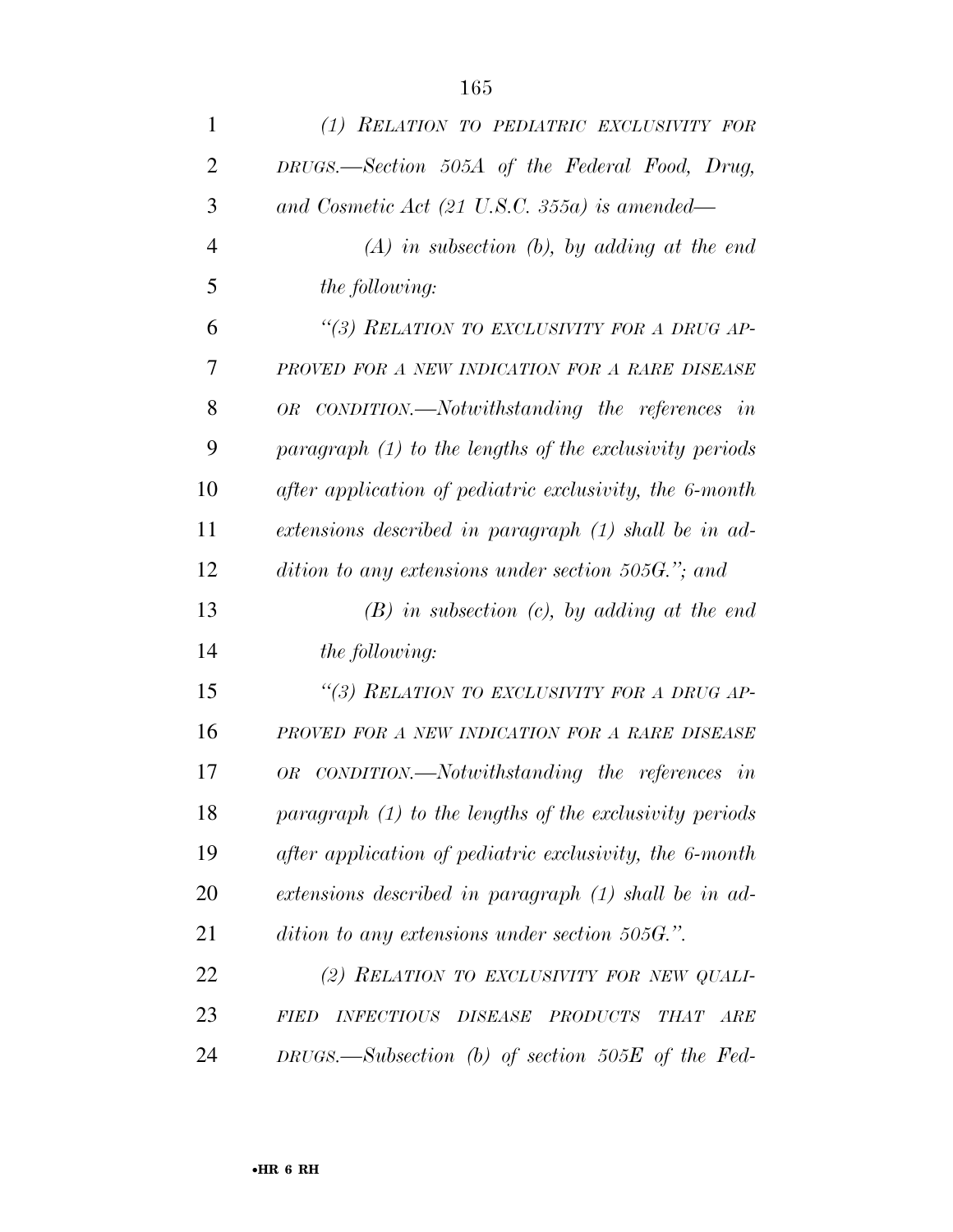| $\mathbf{1}$   | eral Food, Drug, and Cosmetic Act (21 U.S.C. 355f)              |
|----------------|-----------------------------------------------------------------|
| $\overline{2}$ | <i>is amended—</i>                                              |
| 3              | $(A)$ by amending the subsection heading to                     |
| $\overline{4}$ | read as follows: "RELATION TO PEDIATRIC EX-                     |
| 5              | CLUSIVITY AND EXCLUSIVITY FOR A DRUG AP-                        |
| 6              | PROVED FOR A NEW INDICATION FOR A RARE                          |
| 7              | DISEASE OR CONDITION.-"; and                                    |
| 8              | $(B)$ by striking "any extension of the period"                 |
| 9              | under section $505A$ " and inserting "any exten-                |
| 10             | sion of the periods under sections 505A and                     |
| 11             | $505G$ , as applicable,".                                       |
| 12             | (3) RELATION TO PEDIATRIC EXCLUSIVITY FOR                       |
| 13             | BIOLOGICAL PRODUCTS.—Section $351(m)$ of the Pub-               |
| 14             | lic Health Service Act $(42 \text{ U.S.C. } 262(m))$ is amended |
| 15             | by adding at the end the following:                             |
| 16             | "(5) RELATION TO EXCLUSIVITY FOR A BIOLOGI-                     |
| 17             | CAL PRODUCT APPROVED FOR A NEW INDICATION FOR                   |
| 18             | A RARE DISEASE OR CONDITION.—Notwithstanding                    |
| 19             | the references in paragraphs $(2)(A)$ , $(2)(B)$ , $(3)(A)$ ,   |
| 20             | and $(3)(B)$ to the lengths of the exclusivity periods          |
| 21             | after application of pediatric exclusivity, the 6-month         |
| 22             | extensions described in such paragraphs shall be in             |
| 23             | addition to any extensions under section 505G.".                |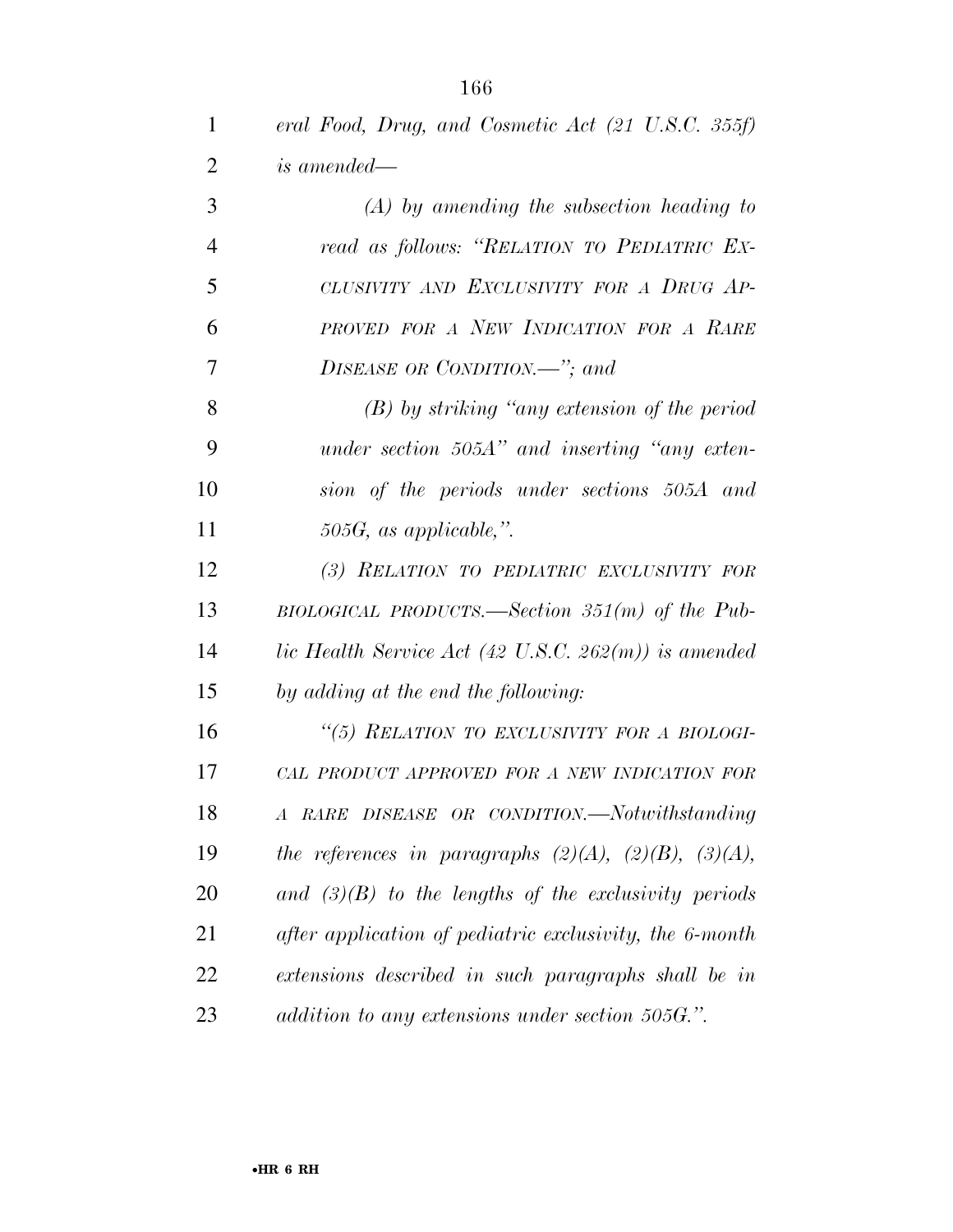| 1              | SEC. 2152. REAUTHORIZATION OF RARE PEDIATRIC DIS-                        |
|----------------|--------------------------------------------------------------------------|
| 2              | <b>EASE PRIORITY REVIEW VOUCHER INCENTIVE</b>                            |
| 3              | PROGRAM.                                                                 |
| $\overline{4}$ | (a) IN GENERAL.—Section 529 of the Federal Food,                         |
| 5              | Drug, and Cosmetic Act $(21 \text{ U.S.C. } 360 \text{ ff})$ is amended— |
| 6              | $(1)$ in subsection $(a)$ —                                              |
| 7              | $(A)$ in paragraph $(B)$ , by amending sub-                              |
| 8              | paragraph $(A)$ to read as follows:                                      |
| 9              | "(A) The disease is a serious or life-threat-                            |
| 10             | ening disease in which the serious or life-threat-                       |
| 11             | ening manifestations primarily affect individ-                           |
| 12             | uals aged from birth to 18 years, including age                          |
| 13             | groups often called neonates, infants, children,                         |
| 14             | and adolescents."; and                                                   |
| 15             | $(B)$ in paragraph $(4)$ —                                               |
| 16             | $(i)$ in subparagraph $(E)$ , by striking                                |
| 17             | "and" at the end:                                                        |
| 18             | $(ii)$ in subparagraph $(F)$ , by striking                               |
| 19             | the period at the end and inserting "; and";                             |
| 20             | and                                                                      |
| 21             | $(iii)$ by adding at the end the fol-                                    |
| 22             | <i>lowing:</i>                                                           |
| 23             | $\lq\lq(G)$ is for a drug or biological product for                      |
| 24             | which a priority review voucher has not been                             |
| 25             | issued under section 524 (relating to tropical                           |
| 26             | disease products)."; and                                                 |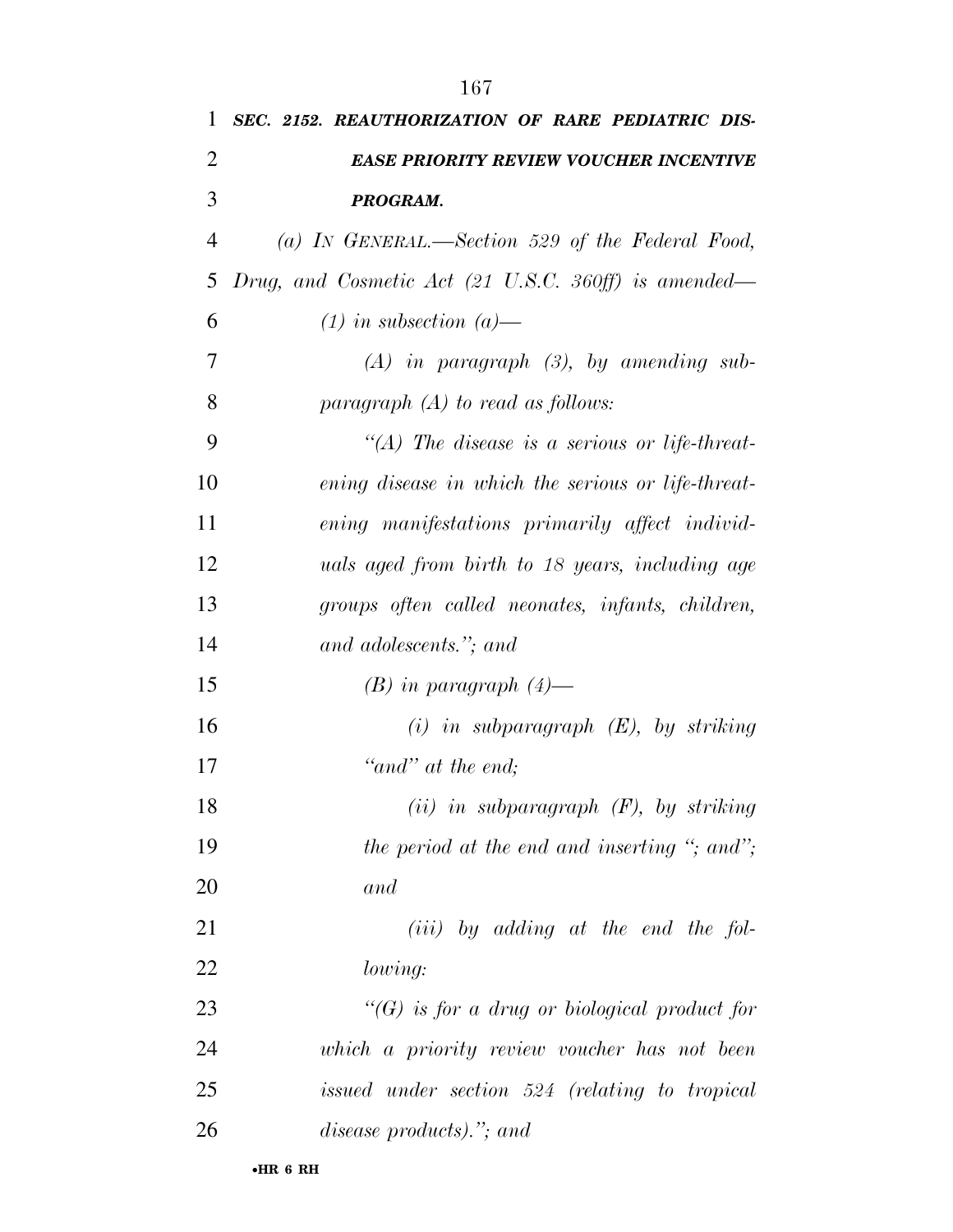| $\mathbf{1}$   | $(2)$ in subsection (b), by striking paragraph $(5)$                      |
|----------------|---------------------------------------------------------------------------|
| $\overline{2}$ | and inserting the following:                                              |
| 3              | "(5) TERMINATION OF AUTHORITY.—The Sec-                                   |
| $\overline{4}$ | retary may not award any priority review vouchers                         |
| 5              | under paragraph (1) after December 31, 2018.".                            |
| 6              | (b) GAO STUDY AND REPORT.—                                                |
| 7              | (1) STUDY.—The Comptroller General of the                                 |
| 8              | United States shall conduct a study on the effective-                     |
| 9              | ness of awarding priority review vouchers under sec-                      |
| 10             | tion 529 of the Federal Food, Drug, and Cosmetic Act                      |
| 11             | $(21 \text{ U.S.C. } 360 \text{ ff})$ in providing incentives for the de- |
| 12             | velopment of drugs that treat or prevent rare pedi-                       |
| 13             | atric diseases (as defined in subsection $(a)(3)$ of such                 |
| 14             | section) that would not otherwise have been developed.                    |
| 15             | In conducting such study, the Comptroller General                         |
| 16             | shall examine the following:                                              |
| 17             | $(A)$ The indications for which each drug for                             |
| 18             | which a priority review voucher was awarded                               |
| 19             | under such section 529 was approved under sec-                            |
| 20             | tion 505 of such Act $(21 \text{ U.S.C. } 355)$ or section                |
| 21             | 351 of the Public Health Service Act (42 U.S.C.                           |
| 22             | 262).                                                                     |
| 23             | $(B)$ Whether the priority review voucher im-                             |

*pacted a sponsor's decision to invest in devel-*

•**HR 6 RH**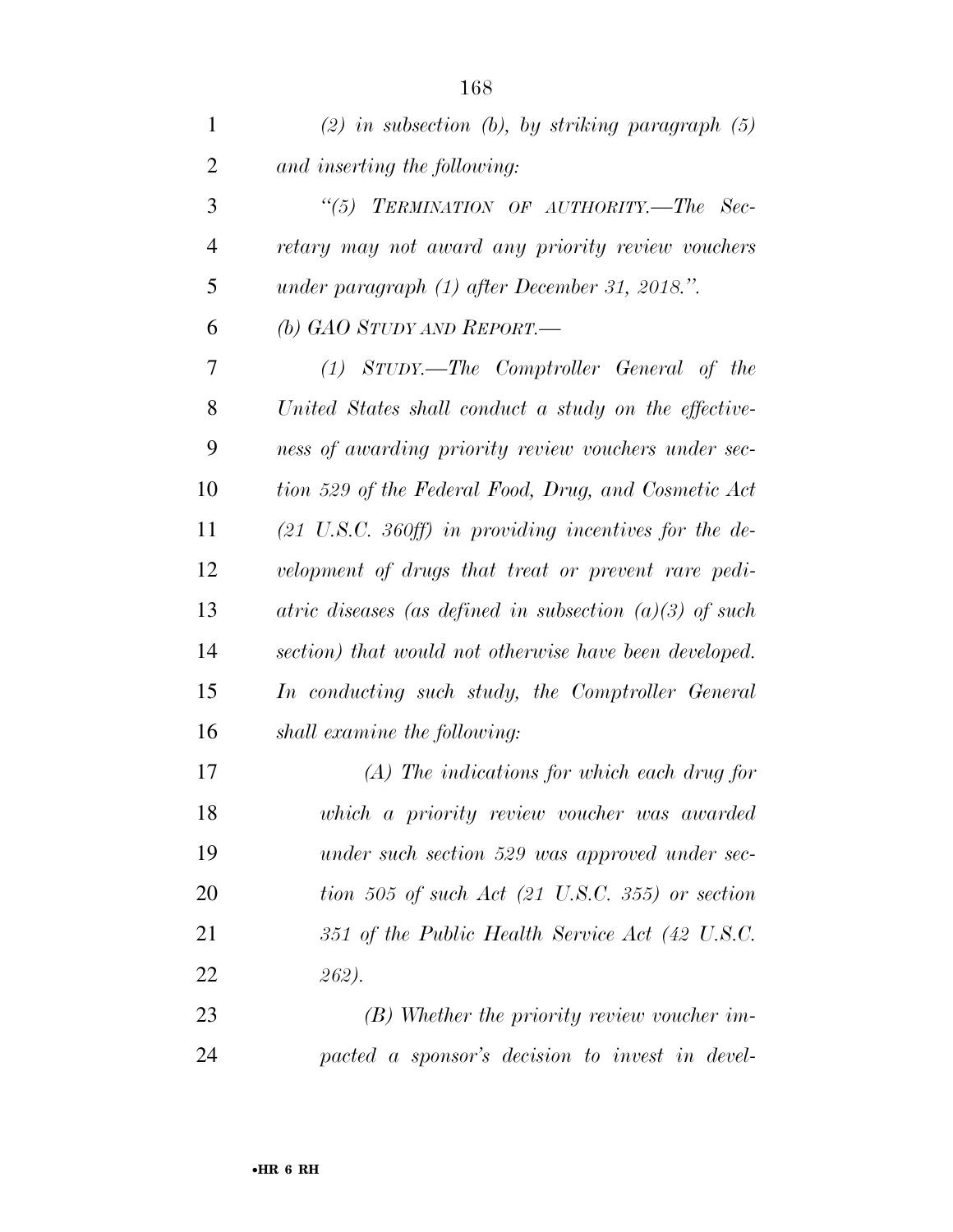| $\mathbf{1}$   | oping a drug to treat or prevent a rare pediatric       |
|----------------|---------------------------------------------------------|
| $\overline{2}$ | <i>disease.</i>                                         |
| 3              | $(C)$ An analysis of the drugs that utilized            |
| $\overline{4}$ | such priority review vouchers, which shall in-          |
| 5              | clude                                                   |
| 6              | the indications for which such<br>(i)                   |
| 7              | drugs were approved under section 505 of                |
| 8              | the Federal Food, Drug, and Cosmetic Act                |
| 9              | $(21 \text{ U.S.C. } 355)$ or section 351 of the Public |
| 10             | Health Service Act $(42 \text{ U.S.C. } 262);$          |
| 11             | (ii) whether unmet medical needs were                   |
| 12             | addressed through the approval of such                  |
| 13             | $drugs, including, for each such drug-$                 |
| 14             | $(I)$ if an alternative therapy was                     |
| 15             | previously available to treat the indi-                 |
| 16             | cation; and                                             |
| 17             | $(II)$ the benefit or advantage the                     |
| 18             | drug provided over another available                    |
| 19             | <i>therapy</i> ;                                        |
| 20             | ( <i>iii</i> ) the number of patients potentially       |
| 21             | <i>treated by such drugs;</i>                           |
| 22             | (iv) the value of the priority review                   |
| 23             | voucher if transferred; and                             |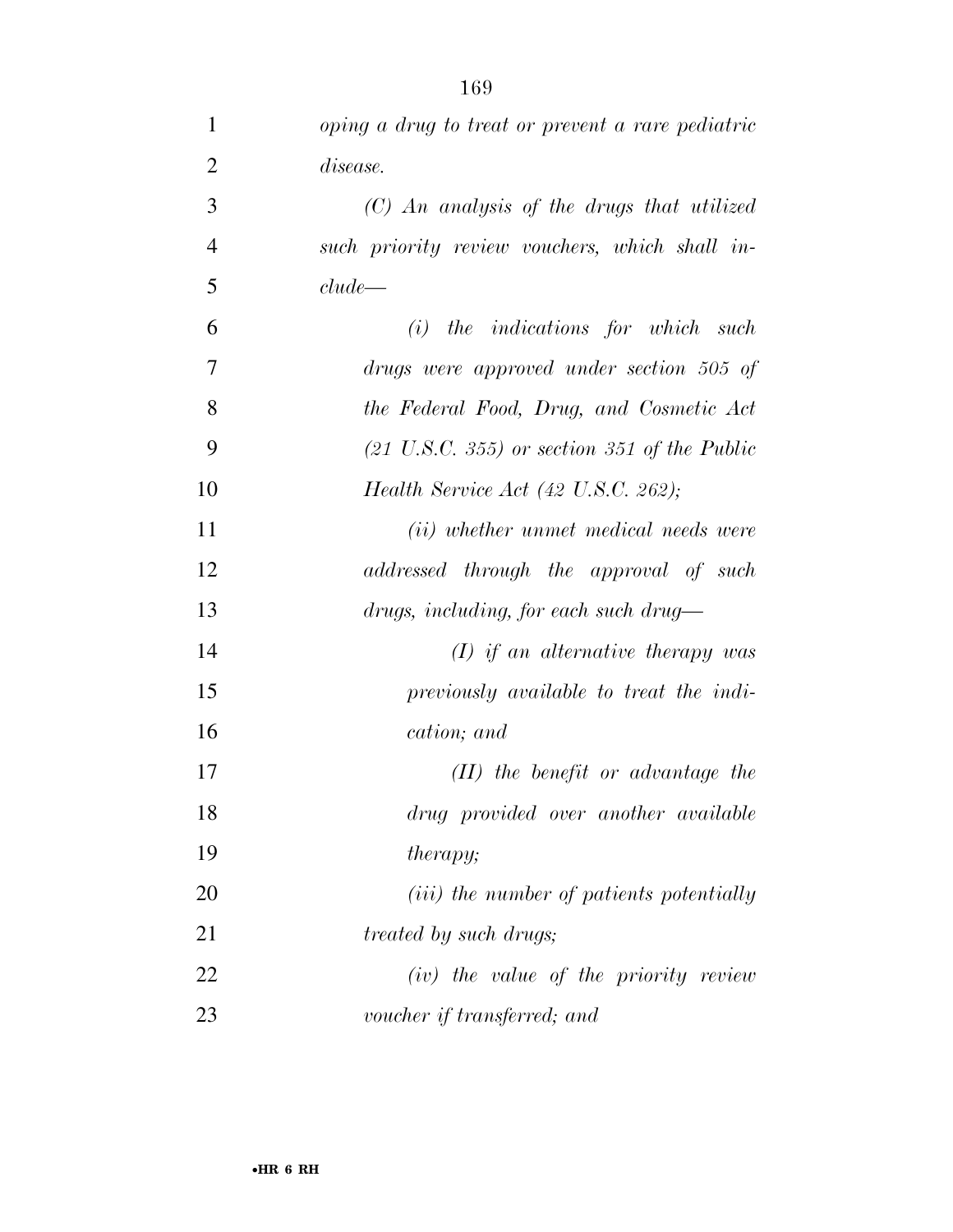| $\mathbf{1}$   | $(v)$ the length of time between the date        |
|----------------|--------------------------------------------------|
| $\overline{2}$ | on which a priority review voucher was           |
| 3              | awarded and the date on which it was used.       |
| $\overline{4}$ | $(D)$ With respect to the priority review        |
| 5              | voucher program under section 529 of the Fed-    |
| 6              | eral Food, Drug, and Cosmetic Act (21 U.S.C.     |
| 7              | $360ff$ )—                                       |
| 8              | $(i)$ the resources used by, and burden          |
| 9              | placed on, the Food and Drug Administra-         |
| 10             | tion in implementing such program, includ-       |
| 11             | ing the effect of such program on the Food       |
| 12             | and Drug Administration's review of drugs        |
| 13             | for which a priority review voucher was not      |
| 14             | <i>awarded or used</i> ;                         |
| 15             | ( <i>ii</i> ) the impact of the program on the   |
| 16             | public health as a result of the expedited re-   |
| 17             | view of applications for drugs that treat or     |
| 18             | prevent non-serious indications that are         |
| 19             | generally used by the broader public; and        |
| 20             | ( <i>iii</i> ) alternative approaches to improv- |
| 21             | ing such program so that the program is          |
| 22             | appropriately targeted toward providing in-      |
| 23             | centives for the development of clinically       |
| 24             | important drugs that—                            |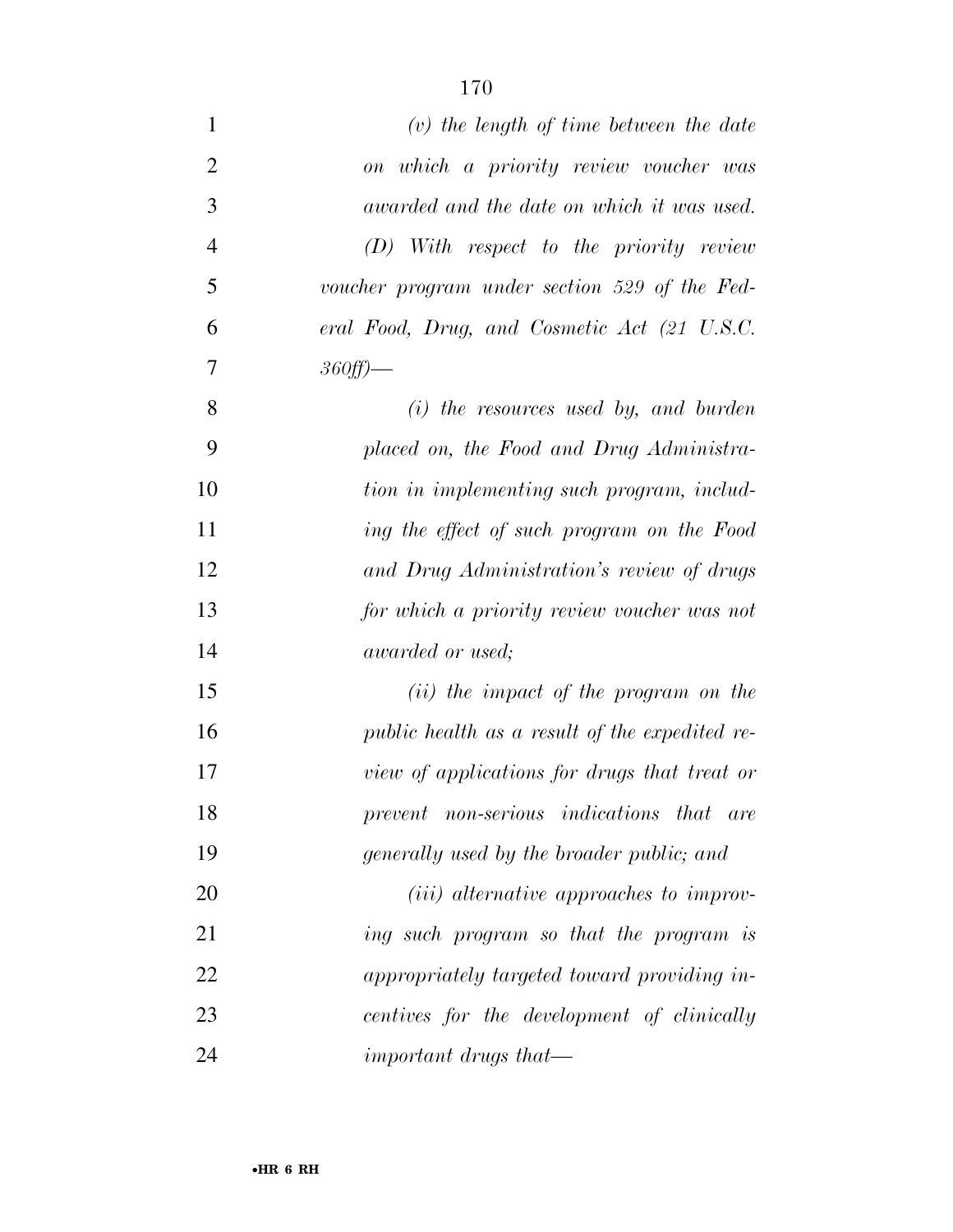| 1              | (I) prevent or treat rare pediatric                        |
|----------------|------------------------------------------------------------|
| $\overline{2}$ | diseases; and                                              |
| 3              | $(II)$ would likely not otherwise                          |
| $\overline{4}$ | have been developed to prevent or treat                    |
| 5              | such diseases.                                             |
| 6              | (2) REPORT.—Not later than December 31, 2017,              |
| 7              | the Comptroller General of the United States shall         |
| 8              | submit to the Committee on Energy and Commerce of          |
| 9              | the House of Representatives and the Committee on          |
| 10             | Health, Education, Labor and Pensions of the Senate        |
| 11             | a report containing the results of the study of con-       |
| 12             | ducted under paragraph $(1)$ .                             |
|                |                                                            |
|                | 13 Subtitle J—Domestic Manufac-                            |
| 14             | turing and Export Efficiencies                             |
| 15             | SEC. 2161. GRANTS FOR STUDYING THE PROCESS OF CON-         |
| 16             | TINUOUS DRUG MANUFACTURING.                                |
| 17             | (a) IN GENERAL.—The Commissioner of Food and               |
| 18             | Drugs may award grants to institutions of higher education |
| 19             | and nonprofit organizations for the purpose of studying    |
| 20             | and recommending improvements to the process of contin-    |
| 21             | uous manufacturing of drugs and biological products and    |
| 22             | similar innovative monitoring and control techniques.      |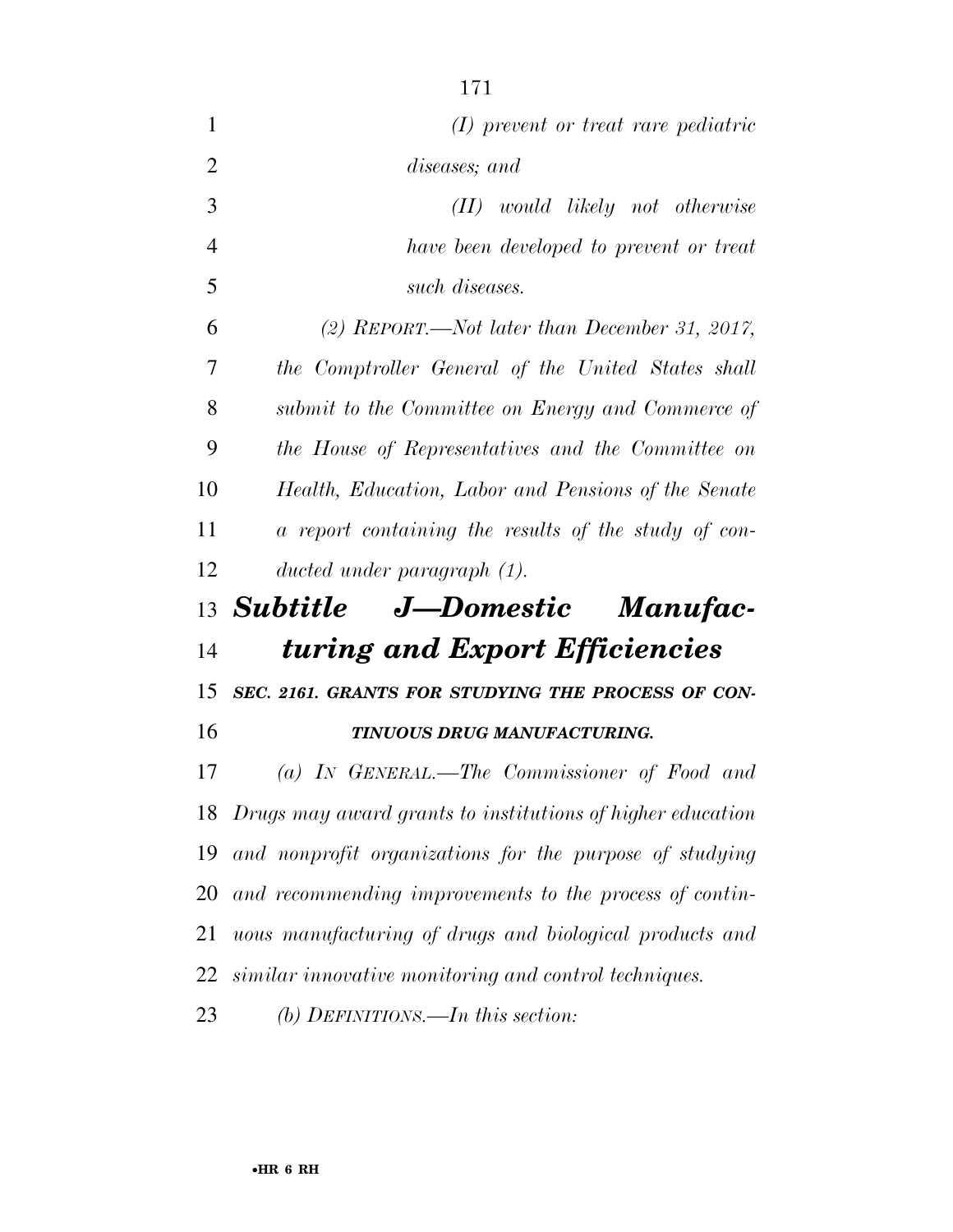| $\mathbf{1}$   | $(1)$ The term "drug" has the meaning given to           |
|----------------|----------------------------------------------------------|
| $\overline{2}$ | such term in section 201 of the Federal Food, Drug,      |
| 3              | and Cosmetic Act (21 U.S.C. 321).                        |
| $\overline{4}$ | $(2)$ The term "biological product" has the mean-        |
| 5              | ing given to such term in section $351(i)$ of the Public |
| 6              | Health Service Act $(42 \text{ U.S.C. } 262(i))$ .       |
| 7              | $(3)$ The term "institution of higher education"         |
| 8              | has the meaning given to such term in section 101 of     |
| 9              | the Higher Education Act of 1965 (20 U.S.C. 1001).       |
| 10             | (c) AUTHORIZATION OF APPROPRIATIONS.—There is            |
| 11             | authorized to be appropriated to carry out this section  |
| 12             | $$5,000,000$ for each of fiscal years 2016 through 2020. |
| 13             | SEC. 2162. RE-EXPORTATION AMONG MEMBERS OF THE EU-       |
|                |                                                          |
| 14             | ROPEAN ECONOMIC AREA.                                    |
| 15             | Section 1003 of the Controlled Substances Import and     |
| 16             | <i>Export Act (21 U.S.C. 953) is amended—</i>            |
| 17             | $(1)$ in subsection $(f)$ —                              |
| 18             | $(A)$ in paragraph $(5)$ —                               |
| 19             | (i) by striking " $(5)$ " and inserting                  |
| 20             | " $(5)(A)$ ";                                            |
| 21             | $(ii)$ by inserting ", except that the con-              |
| 22             | trolled substance may be exported from the               |
| 23             | second country to another country that is a              |
| 24             | member of the European Economic Area"                    |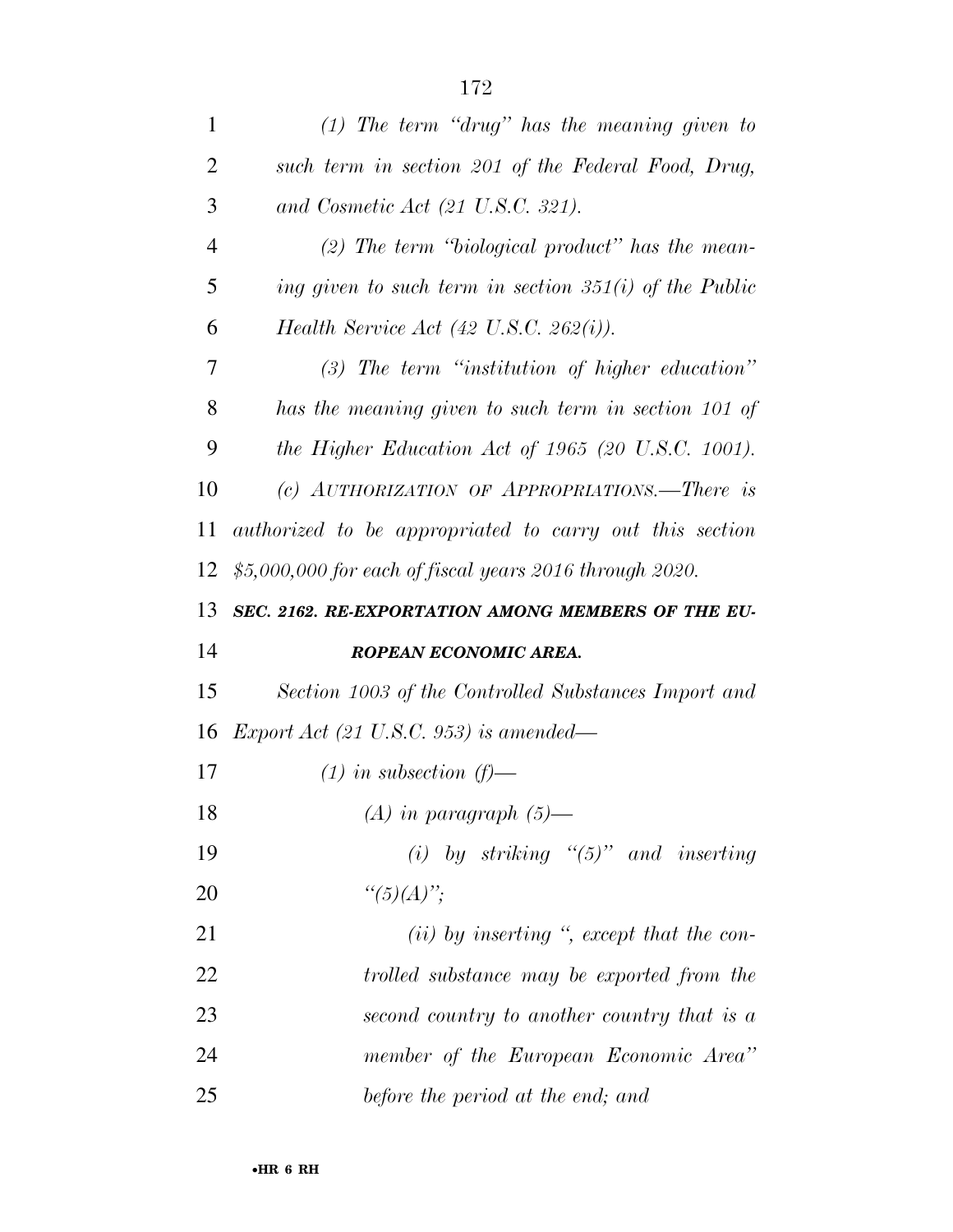| $\mathbf{1}$   | $(iii)$ by adding at the end the fol-                   |
|----------------|---------------------------------------------------------|
| $\overline{2}$ | lowing:                                                 |
| 3              | $\lq (B)$ Subsequent to any re-exportation described    |
| $\overline{4}$ | in subparagraph $(A)$ , a controlled substance may con- |
| 5              | tinue to be exported from any country that is a mem-    |
| 6              | ber of the European Economic Area to any other such     |
| $\overline{7}$ | country, provided that—                                 |
| 8              | $``(i)$ the conditions applicable with respect          |
| 9              | to the first country under paragraphs $(1)$ , $(2)$ ,   |
| 10             | $(3), (4), (6), and (7)$ are met by each subsequent     |
| 11             | country from which the controlled substance is          |
| 12             | exported pursuant to this paragraph; and                |
| 13             | $``(ii)$ the conditions applicable with respect         |
| 14             | to the second country under such paragraphs are         |
| 15             | met by each subsequent country to which the con-        |
| 16             | trolled substance is exported pursuant to this          |
| 17             | paragraph."; and                                        |
| 18             | $(B)$ in paragraph $(6)$ —                              |
| 19             | (i) by striking " $(6)$ " and inserting                 |
| 20             | " $(6)(A)$ "; and                                       |
| 21             | $(ii)$ by adding at the end the following:              |
| 22             | "(B) In the case of re-exportation among mem-           |
| 23             | bers of the European Economic Area, within 30 days      |
| 24             | after each re-exportation, the person who exported the  |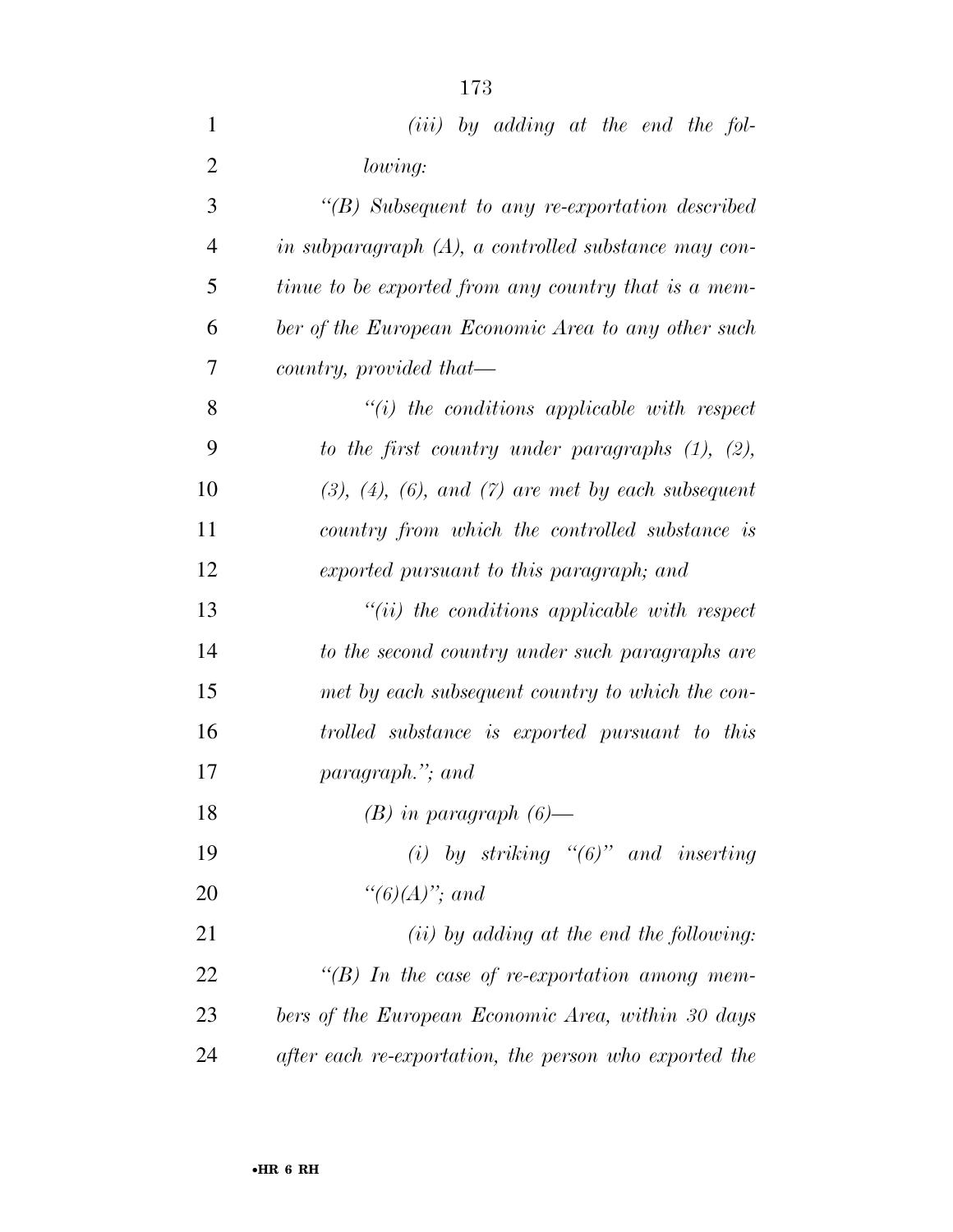| 1              | controlled substance from the United States delivers to      |
|----------------|--------------------------------------------------------------|
| $\overline{2}$ | the Attorney General—                                        |
| 3              | $``(i)$ documentation certifying that such re-               |
| $\overline{4}$ | exportation has occurred; and                                |
| 5              | $``(ii)$ information concerning the consignee,               |
| 6              | country, and product."; and                                  |
| 7              | $(2)$ by adding at the end the following:                    |
| 8              | "(g) LIMITATION.—The Attorney General shall not              |
| 9              | promulgate nor enforce any regulation, subregulatory guid-   |
| 10             | ance, or enforcement policy which impedes re-exportation     |
| 11             | among European Economic Area countries (as provided in       |
| 12             | subsection $(f)(5)$ , including by promulgating or enforcing |
| 13             | any requirement that—                                        |
| 14             | $\lq(1)$ re-exportation from the first country to the        |
| 15             | second country or re-exportation from the second             |
| 16             | country to another country (as such terms are used           |
| 17             | in subsection $(f)$ ) occur within a specified period of     |
| 18             | time; or                                                     |
| 19             | $\lq(2)$ information concerning the consignee, coun-         |
| 20             | try, and product be provided prior to exportation of         |
| 21             | the controlled substance from the United States or           |
| 22             | prior to each re-exportation among members of the            |
| 23             | European Economic Area.".                                    |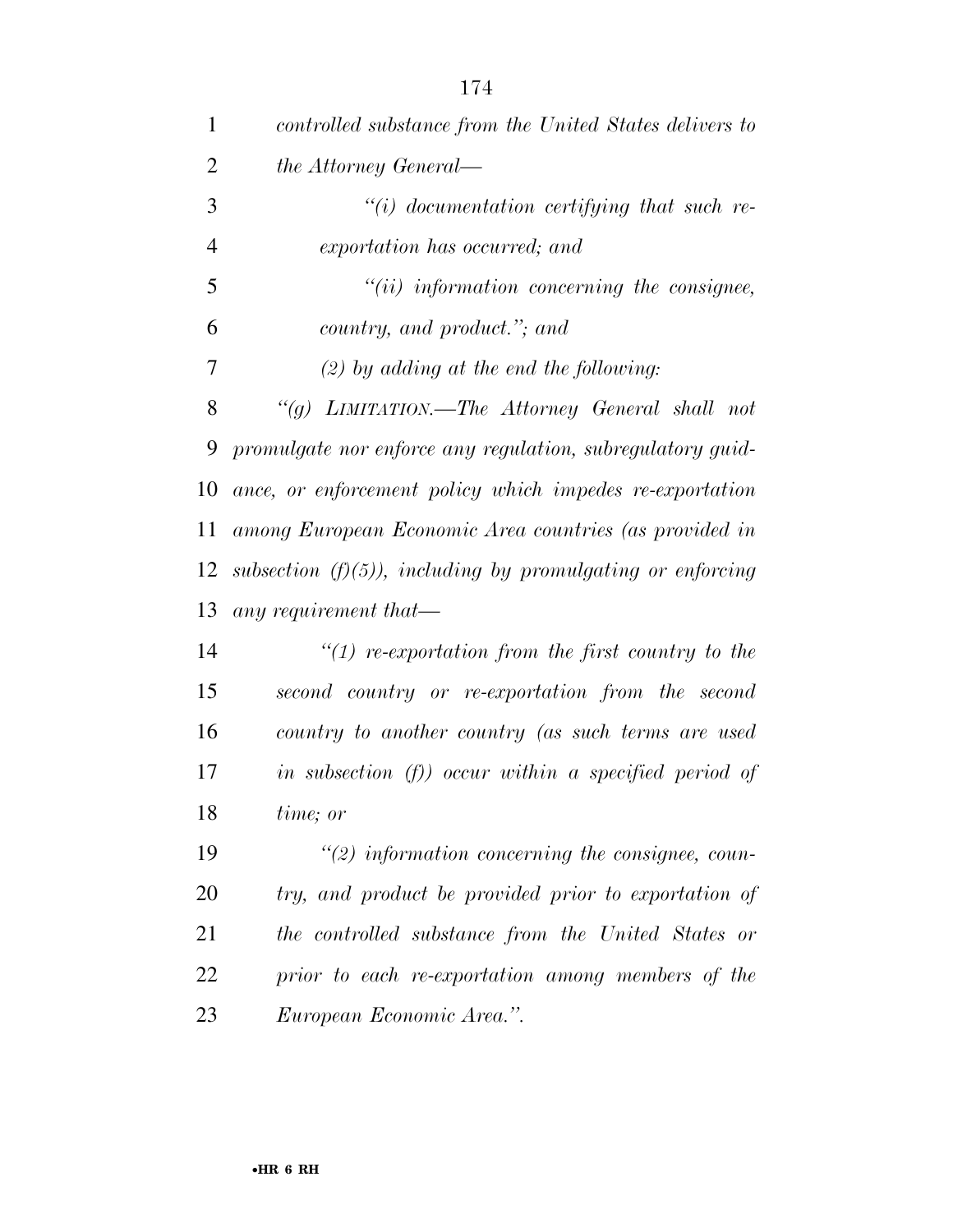## *Subtitle K—Enhancing Combination Products Review*

*SEC. 2181. ENHANCING COMBINATION PRODUCTS REVIEW.* 

 *Section 503(g)(4)(C) of the Federal Food, Drug, and Cosmetic Act (21 U.S.C. 353(g)(4)(C)) is amended by add-ing at the end the following new clause:* 

 *''(iii) Not later than 18 months after the date of the enactment of the 21st Century Cures Act, the Secretary shall issue final guidance that describes the responsibilities of each agency center regarding its review of combination products. The Secretary shall, after soliciting public com-ment, review and update the guidance periodically.''.* 

## *Subtitle L—Priority Review for Breakthrough Devices*

*SEC. 2201. PRIORITY REVIEW FOR BREAKTHROUGH DE-*

*VICES.* 

*(a) IN GENERAL.—Chapter V of the Federal Food,* 

*Drug, and Cosmetic Act is amended—* 

*(1) in section 515(d)—* 

- *(A) by striking paragraph (5); and*
- *(B) by redesignating paragraph (6) as*
- *paragraph (5); and*
- *(2) by inserting after section 515A (21 U.S.C.*
- *360e–1) the following:*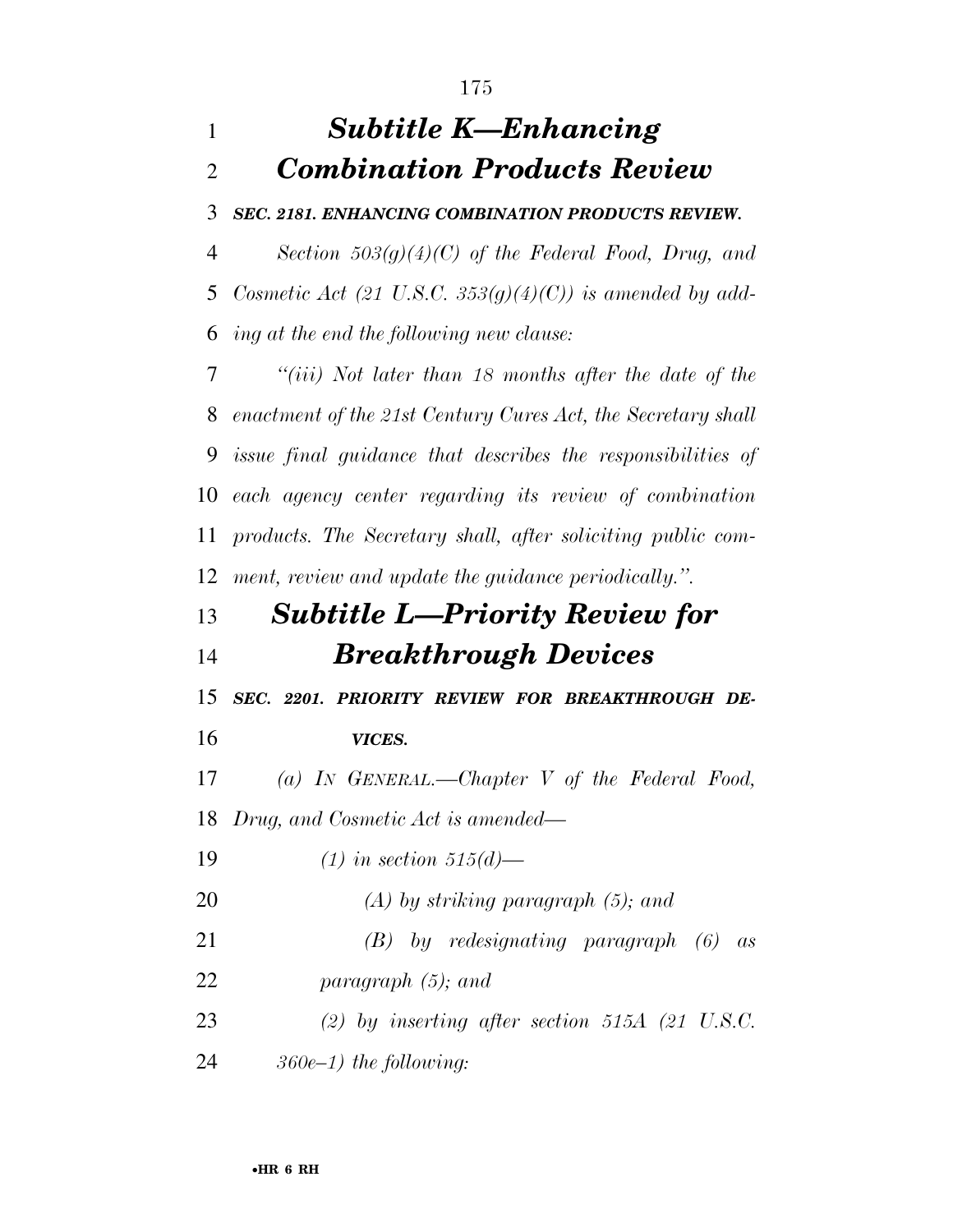## *''SEC. 515B. PRIORITY REVIEW FOR BREAKTHROUGH DE-VICES.*

 *''(a) IN GENERAL.—In order to provide for more effec- tive treatment or diagnosis of life-threatening or irrevers- ibly debilitating human diseases or conditions, the Sec- retary shall establish a program to provide priority review for devices—* 

*''(1) representing breakthrough technologies;* 

*''(2) for which no approved alternatives exist;* 

 *''(3) offering significant advantages over existing approved or cleared alternatives, including the poten- tial to, compared to existing approved or cleared al- ternatives, reduce or eliminate the need for hos- pitalization, improve patient quality of life, facilitate patients' ability to manage their own care (such as through self-directed personal assistance), or establish long-term clinical efficiencies; or* 

 *''(4) the availability of which is in the best inter-est of patients.* 

 *''(b) REQUEST FOR DESIGNATION.—A sponsor of a de- vice may request that the Secretary designate the device for priority review under this section. Any such request for des- ignation may be made at any time prior to the submission of an application under section 515(c), a petition for classi- fication under section 513(f)(2), or a notification under sec-tion 510(k).*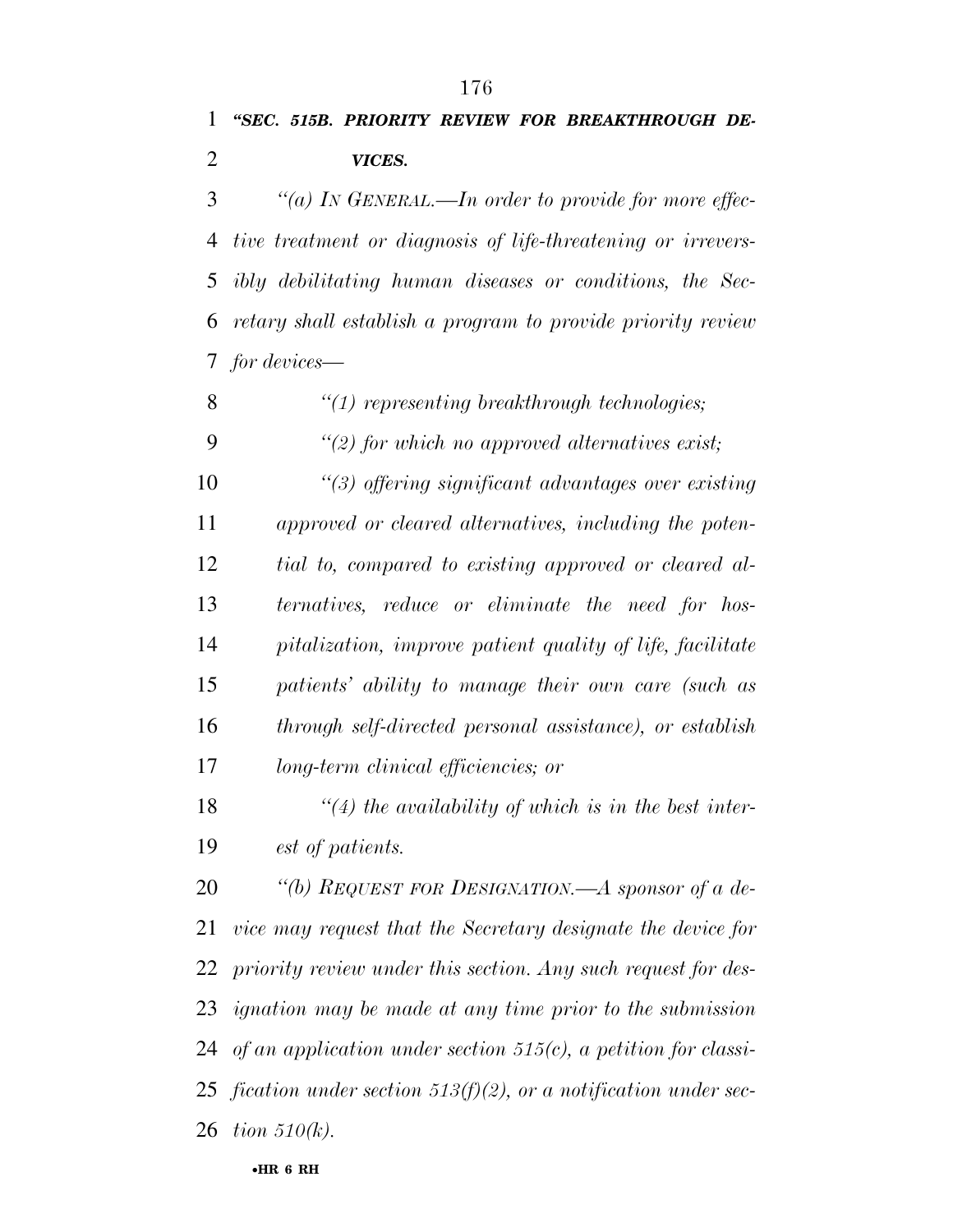|                | 177                                                       |
|----------------|-----------------------------------------------------------|
| $\mathbf{1}$   | "(c) DESIGNATION PROCESS.—                                |
| $\overline{2}$ | "(1) IN GENERAL.—Not later than 60 calendar               |
| 3              | days after the receipt of a request under subsection      |
| $\overline{4}$ | (b), the Secretary shall determine whether the device     |
| 5              | that is the subject of the request meets the criteria de- |
| 6              | scribed in subsection $(a)$ . If the Secretary determines |
| 7              | that the device meets the criteria, the Secretary shall   |
| 8              | designate the device for priority review.                 |
| 9              | "(2) REVIEW.—Review of a request under sub-               |
| 10             | section (b) shall be undertaken by a team that is com-    |
| 11             | posed of experienced staff and managers of the Food       |
| 12             | and Drug Administration and is chaired by a senior        |
| 13             | manager.                                                  |
| 14             | DESIGNATION DETERMINATION.—A deter-<br>$\frac{1}{3}$      |

10<sub>N</sub> aleter- *mination approving or denying a request under sub- section (b) shall be considered a significant decision under section 517A and the Secretary shall provide a written, substantive summary of the basis for the de-termination in accordance with section 517A(a).* 

*''(4) RECONSIDERATION.—* 

 *''(A) REQUEST FOR RECONSIDERATION.— Any person whose request under subsection (b) is denied may, within 30 days of the denial, re- quest reconsideration of the denial in accordance with section 517A(b)—*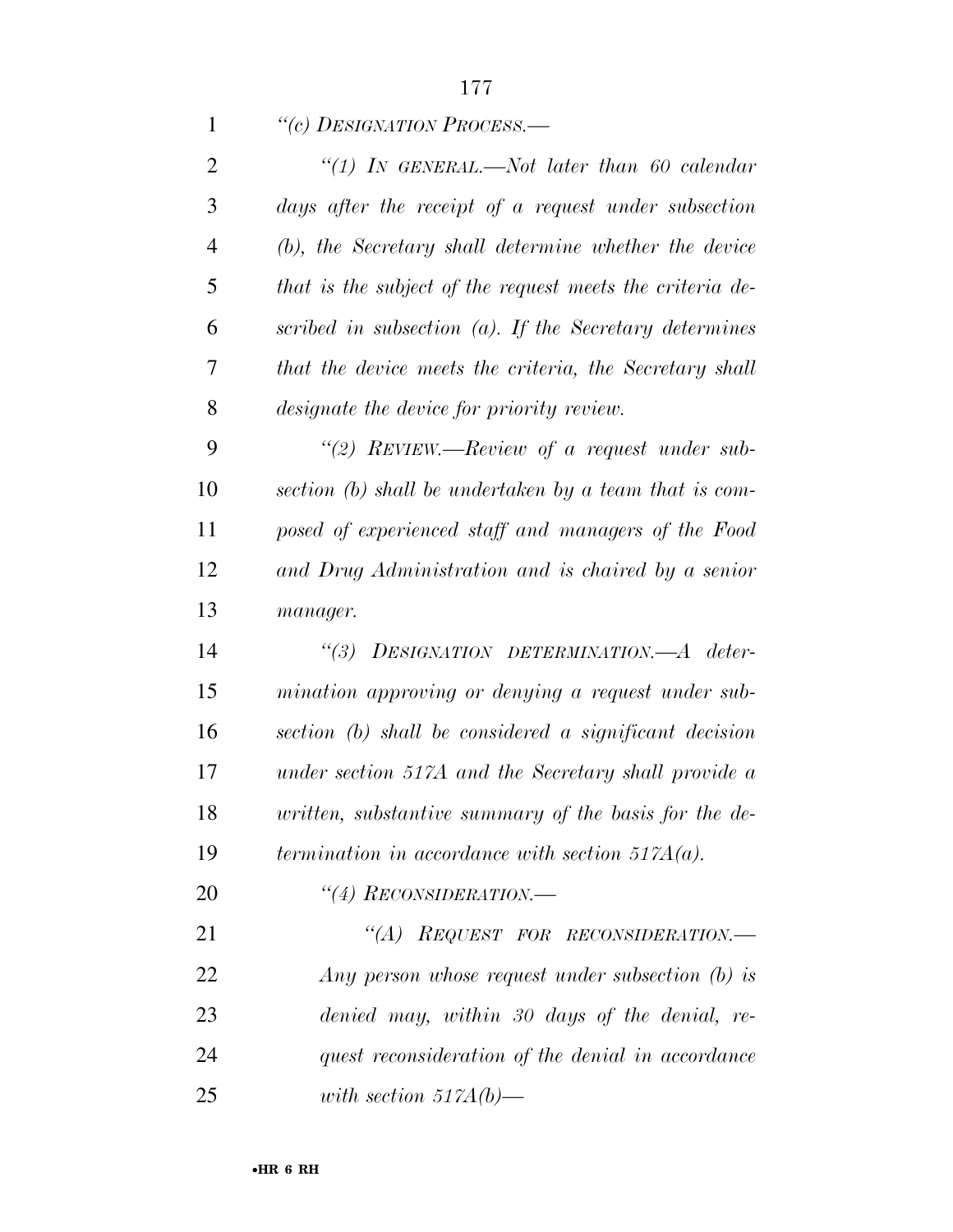| $\mathbf{1}$   | "(i) based upon the submission of doc-                 |
|----------------|--------------------------------------------------------|
| $\overline{2}$ | uments by such person; or                              |
| 3              | $``(ii)$ based upon such documents and a               |
| $\overline{4}$ | meeting or teleconference.                             |
| 5              | "(B) RESPONSE.—Reconsideration of a des-               |
| 6              | <i>ignation</i> determination under this paragraph     |
| 7              | shall be conducted in accordance with section          |
| 8              | $517A(b)$ .                                            |
| 9              | "(5) WITHDRAWAL.—If the Secretary approves a           |
| 10             | priority review designation for a device under this    |
| 11             | section, the Secretary may not withdraw the designa-   |
| 12             | tion based on the fact that the criteria specified in  |
| 13             | subsection (a) are no longer met because of the subse- |
| 14             | quent clearance or approval of another device that     |
| 15             | was designated under—                                  |
| 16             | "(A) this section; or                                  |
| 17             | "(B) section 515(d)(5) (as in effect imme-             |
| 18             | diately prior to the enactment of the 21st Cen-        |
| 19             | tury Cures Act).                                       |
| 20             | "(d) PRIORITY REVIEW.—                                 |
| 21             | "(1) ACTIONS.—For purposes of expediting the           |
| 22             | development and review of devices designated under     |
| 23             | subsection $(c)$ , the Secretary shall—                |
| 24             | $\lq (A)$ assign a team of staff, including a          |
| 25             | team leader with appropriate subject matter ex-        |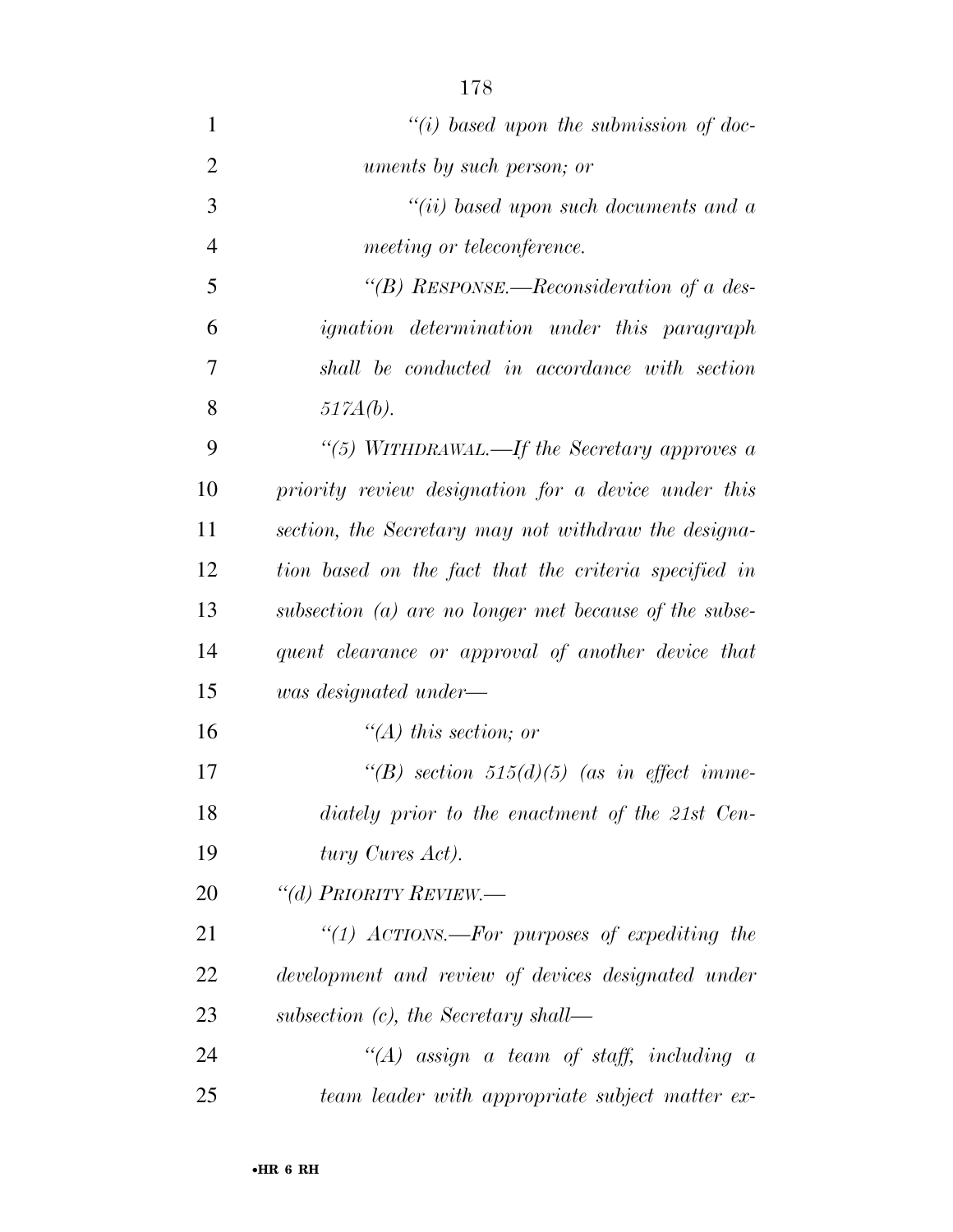| 1              | pertise and experience, for each device for which                             |
|----------------|-------------------------------------------------------------------------------|
| $\overline{2}$ | $a$ request is submitted under subsection $(b)$ ;                             |
| 3              | $\lq\lq(B)$ provide for oversight of the team by                              |
| $\overline{4}$ | senior agency personnel to facilitate the efficient                           |
| 5              | development of the device and the efficient review                            |
| 6              | of any submission described in subsection $(b)$ for                           |
| 7              | the device;                                                                   |
| 8              | $\lq\lq C$ adopt an efficient process for timely                              |
| 9              | <i>dispute resolution;</i>                                                    |
| 10             | $\lq (D)$ provide for interactive communication                               |
| 11             | with the sponsor of the device during the review                              |
| 12             | process;                                                                      |
| 13             | " $(E)$ expedite the Secretary's review of                                    |
| 14             | manufacturing and quality systems compliance,                                 |
| 15             | as applicable;                                                                |
| 16             | $\lq (F)$ disclose to the sponsor in advance the                              |
| 17             | topics of any consultation concerning the spon-                               |
| 18             | sor's device that the Secretary intends to under-                             |
| 19             | take with external experts or an advisory com-                                |
| 20             | mittee and provide the sponsor an opportunity                                 |
| 21             | to recommend such external experts;                                           |
| 22             | $\lq\lq(G)$ for applications submitted under sec-                             |
| 23             | $tion \quad 515(c), \quad provide \quad for \quad a divisory \quad committee$ |
| 24             | input, as the Secretary determines appropriate                                |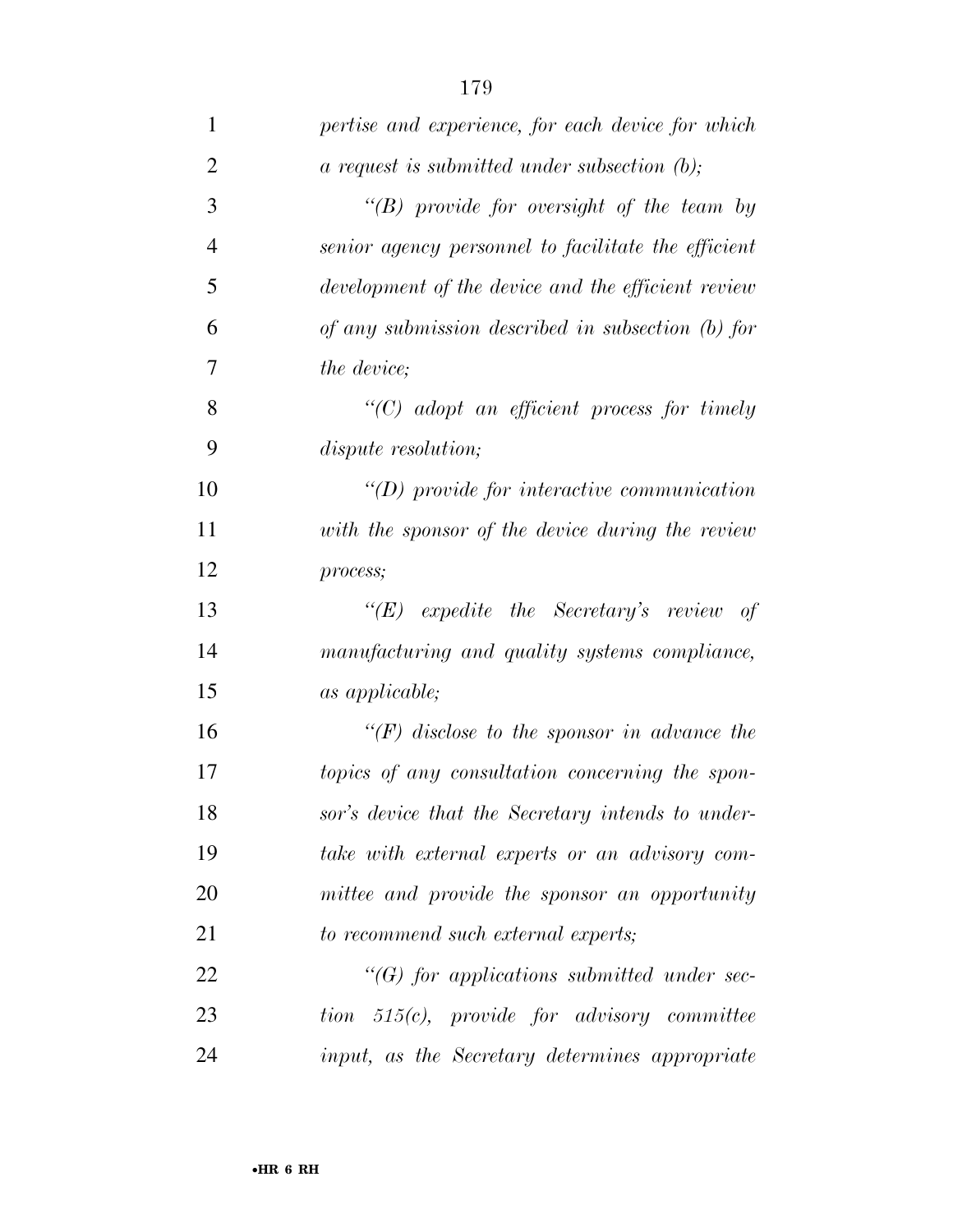| $\mathbf{1}$   | <i>(including in response to the request of the spon-</i>   |
|----------------|-------------------------------------------------------------|
| $\overline{2}$ | sor); and                                                   |
| 3              | $H(H)$ assign staff to be available within a                |
| 4              | reasonable time to address questions posed by in-           |
| 5              | stitutional review committees concerning the con-           |
| 6              | ditions and clinical testing requirements appli-            |
| 7              | cable to the investigational use of the device pur-         |
| 8              | suant to an exemption under section $520(q)$ .              |
| 9              | "(2) ADDITIONAL ACTIONS.—In addition to the                 |
| 10             | actions described in paragraph (1), for purposes of         |
| 11             | expediting the development and review of devices des-       |
| 12             | <i>ignated under subsection (c), the Secretary, in col-</i> |
| 13             | laboration with the device sponsor, may, as appro-          |
| 14             | $private-$                                                  |
| 15             | $\lq (A)$ coordinate with the sponsor regarding             |
| 16             | early agreement on a data development plan;                 |
| 17             | "(B) take steps to ensure that the design of                |
| 18             | clinical trials is as efficient as practicable, such        |
| 19             | as through adoption of shorter or smaller clinical          |
| 20             | trials, application of surrogate endpoints, and             |
| 21             | use of adaptive trial designs and Bayesian sta-             |
| 22             | <i>tistics, to the extent scientifically appropriate;</i>   |
| 23             | $\lq\lq C$ facilitate, to the extent scientifically         |
| 24             | appropriate, expedited and efficient development            |

*and review of the device through utilization of*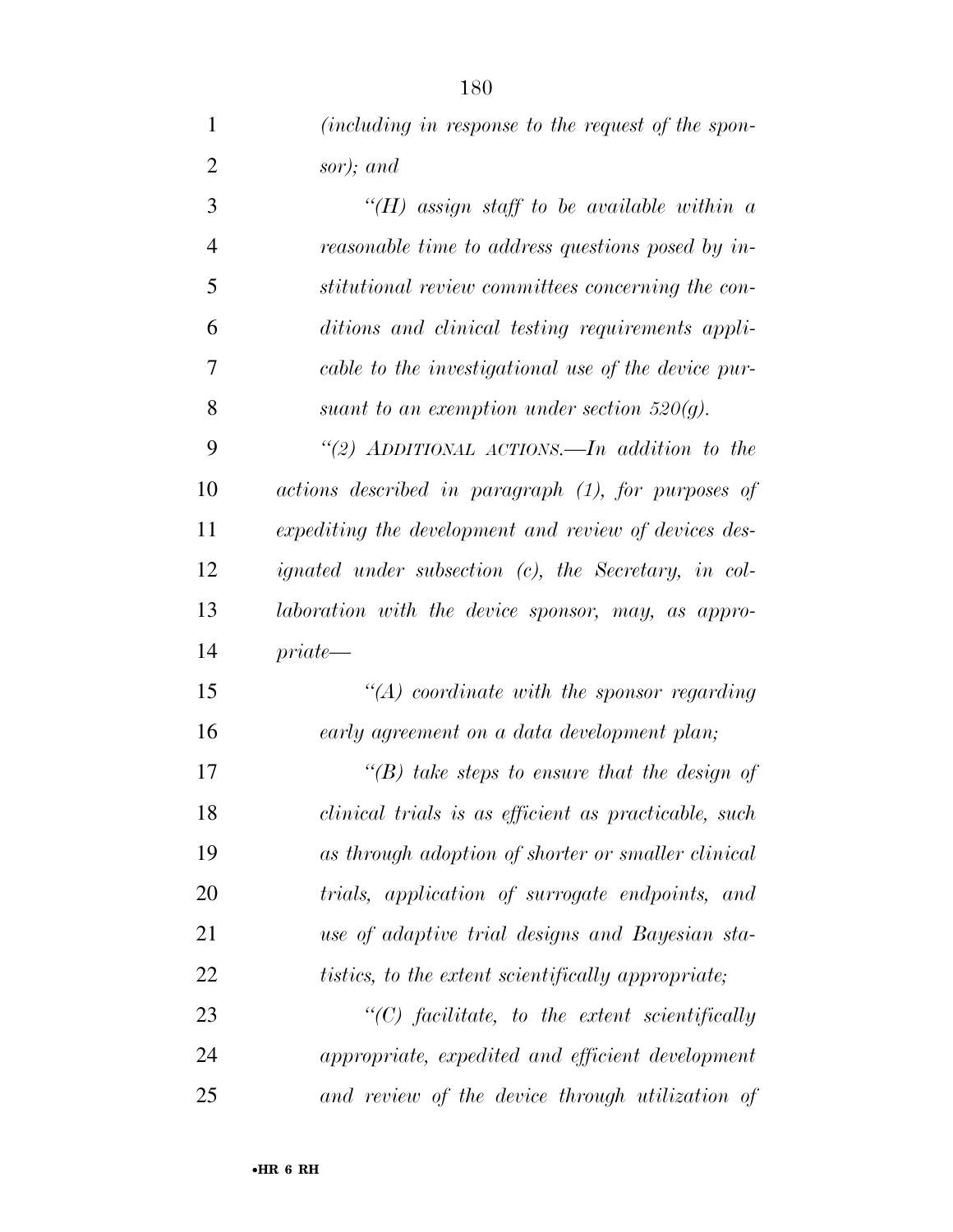| $\mathbf{1}$   | timely postmarket data collection, with regard to   |
|----------------|-----------------------------------------------------|
| $\overline{2}$ | applications for approval under section $515(c)$ ;  |
| 3              | and                                                 |
| $\overline{4}$ | "(D) agree to clinical protocols that the Sec-      |
| 5              | retary will consider binding on the Secretary       |
| 6              | and the sponsor, subject to $-$                     |
| 7              | $\lq\lq(i)$ changes agreed to by the sponsor        |
| 8              | and the Secretary;                                  |
| 9              | $``(ii)$ changes that the Secretary deter-          |
| 10             | mines are required to prevent an unreason-          |
| 11             | able risk to the public health; or                  |
| 12             | $``(iii)$ the identification of a substan-          |
| 13             | tial scientific issue determined by the Sec-        |
| 14             | retary to be essential to the safety or effec-      |
| 15             | tiveness of the device involved.                    |
| 16             | "(e) PRIORITY REVIEW GUIDANCE.-                     |
| 17             | "(1) CONTENT.—The Secretary shall issue guid-       |
| 18             | ance on the implementation of this section. Such    |
| 19             | <i>guidance shall include the following:</i>        |
| 20             | "(A) The process for a person to seek a pri-        |
| 21             | <i>ority review designation.</i>                    |
| 22             | $\lq\lq B$ A template for requests under sub-       |
| 23             | section $(b)$ .                                     |
| 24             | $\lq\lq C$ ) The criteria the Secretary will use in |
| 25             | evaluating a request for priority review.           |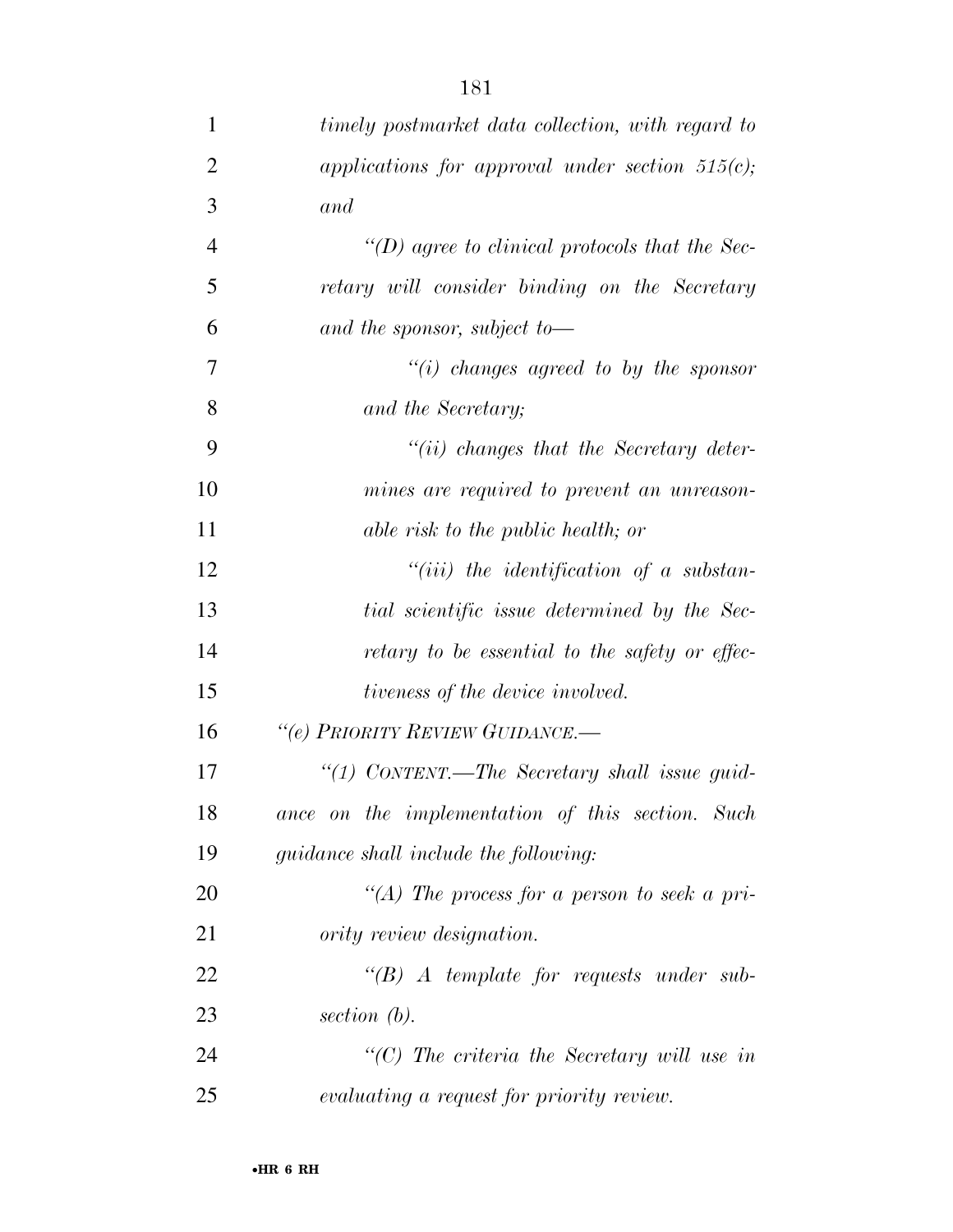*''(D) The standards the Secretary will use in assigning a team of staff, including team leaders, to review devices designated for priority review, including any training required for such personnel on effective and efficient review. ''(2) PROCESS.—Prior to finalizing the guidance under paragraph (1), the Secretary shall propose such guidance for public comment. ''(f) CONSTRUCTION.— ''(1) PURPOSE.—This section is intended to en- courage the Secretary and provide the Secretary suffi- cient authorities to apply efficient and flexible ap- proaches to expedite the development of, and prioritize the agency's review of, devices that represent break- through technologies. ''(2) CONSTRUCTION.—Nothing in this section shall be construed to alter the criteria and standards for evaluating an application pursuant to section 515(c), a report and request for classification under section 513(f)(2), or a report under section 510(k), in-*

*cluding the recognition of valid scientific evidence as* 

*described in section 513(a)(3)(B), and consideration* 

*of the least burdensome means of evaluating device ef-*

*fectiveness or demonstrating substantial equivalence* 

*between devices with differing technological character-*

•**HR 6 RH**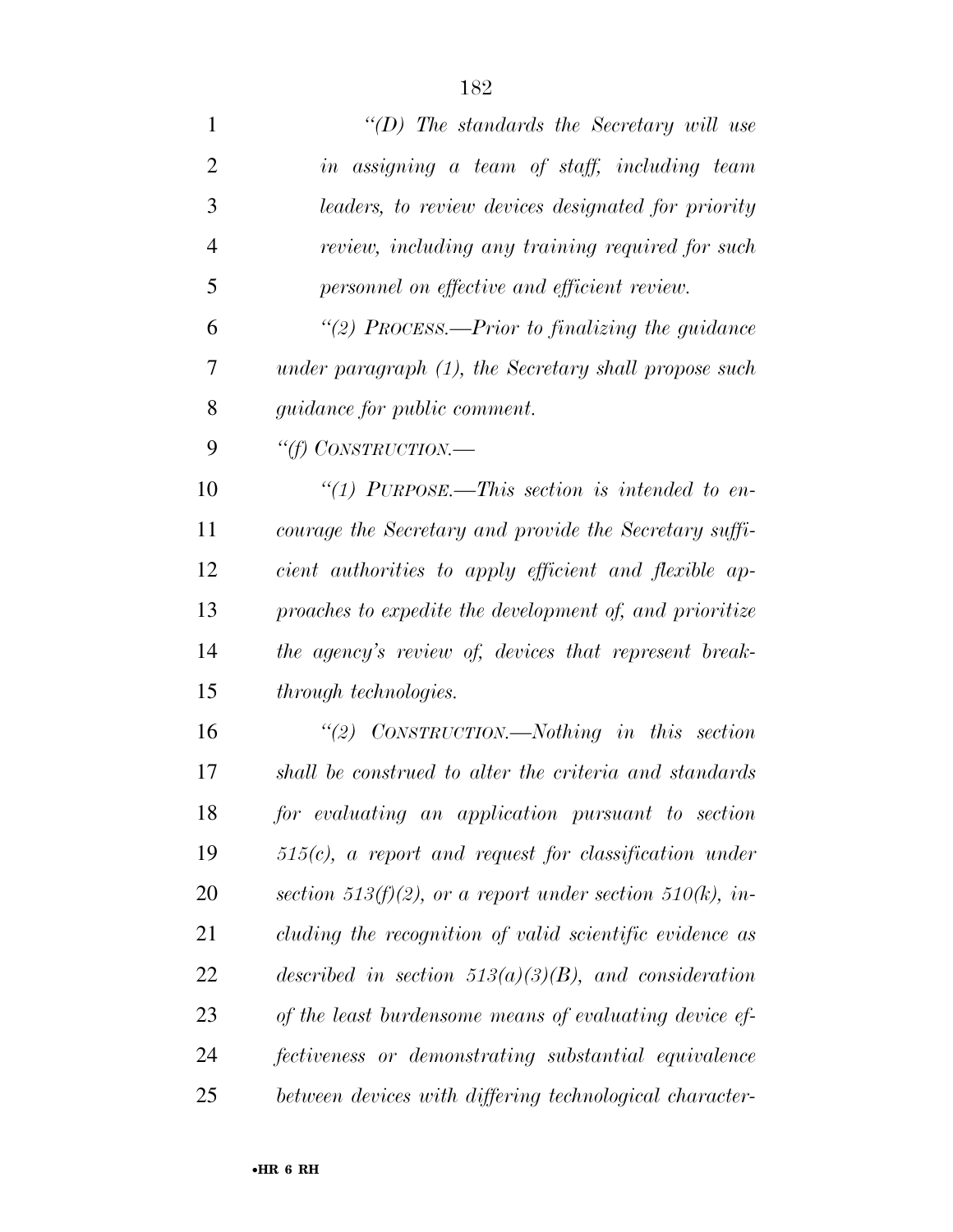*istics, as applicable. Nothing in this section alters the authority of the Secretary to act on an application pursuant to section 515(d) before completion of an es- tablishment inspection, as the Secretary deems appro-priate.''.* 

 *(b) CONFORMING AMENDMENT RELATED TO DESIGNA- TION DETERMINATIONS.—Section 517A(a)(1) of the Federal Food, Drug, and Cosmetic Act (21 U.S.C. 360g–1(a)(1)) is amended by inserting ''a request for designation under sec-tion 515B,'' after ''an application under section 515,''.* 

# *Subtitle M—Medical Device Regulatory Process Improvements*

### *SEC. 2221. THIRD-PARTY QUALITY SYSTEM ASSESSMENT.*

 *(a) ESTABLISHMENT OF THIRD-PARTY QUALITY SYS- TEM ASSESSMENT PROGRAM.—Chapter V of the Federal Food, Drug, and Cosmetic Act is amended by inserting after section 524A (21 U.S.C. 360n–1) the following new section: ''SEC. 524B. THIRD-PARTY QUALITY SYSTEM ASSESSMENT.* 

*''(a) ACCREDITATION AND ASSESSMENT.—* 

 *''(1) IN GENERAL; CERTIFICATION OF DEVICE QUALITY SYSTEM.—The Secretary shall, in accordance with this section, establish a third-party quality sys-tem assessment program—* 

 *''(A) to accredit persons to assess whether a requestor's quality system, including its design*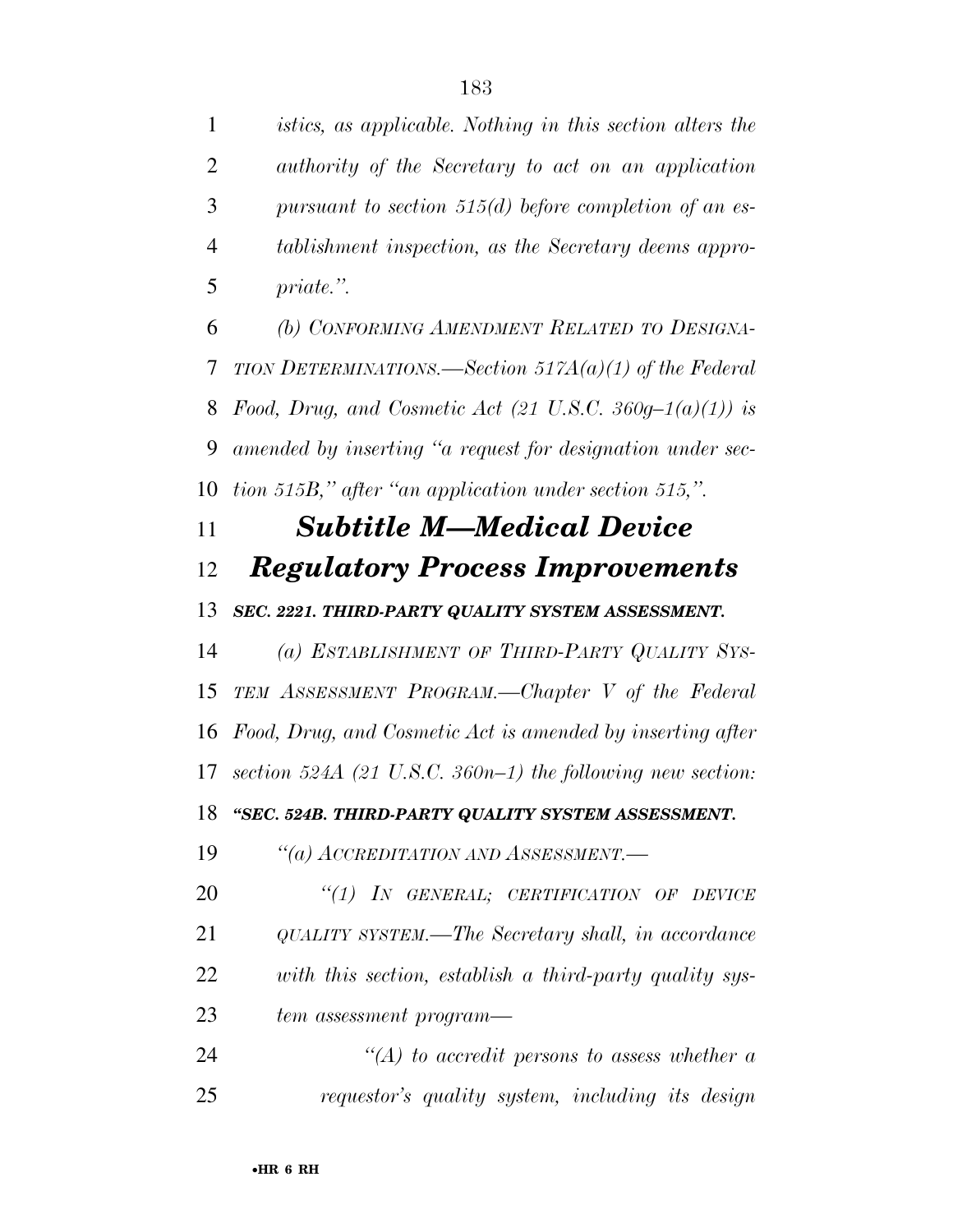| $\mathbf{1}$   | controls, can reasonably assure the safety and ef-            |
|----------------|---------------------------------------------------------------|
| $\overline{2}$ | fectiveness of in-scope devices subject to device-re-         |
| 3              | lated changes;                                                |
| $\overline{4}$ | $\lq\lq B$ under which accredited persons shall               |
| 5              | $(as\ applicable)$ certify that a requestor's quality         |
| 6              | system meets the criteria included in the guid-               |
| 7              | ance issued under paragraph (5) with respect to               |
| 8              | the in-scope devices at issue; and                            |
| 9              | $"$ (C) under which the Secretary shall rely                  |
| 10             | such certifications for purposes of deter-<br>$\overline{on}$ |
| 11             | mining the safety and effectiveness (or as appli-             |
| 12             | cable, substantial equivalence) of in-scope devices           |
| 13             | subject to the device-related changes involved, in            |
| 14             | <i>lieu of compliance with the following submission</i>       |
| 15             | <i>requirements:</i>                                          |
| 16             | $\lq\lq(i)$ A premarket notification.                         |
| 17             | " $(ii)$ A thirty-day notice.                                 |
| 18             | "(iii) A Special PMA supplement.                              |
| 19             | "(2) DEFINITIONS.—For purposes of this sec-                   |
| 20             | $tion-$                                                       |
| 21             | $\lq (A)$ the term 'device-related changes' means             |
| 22             | changes made by a requestor with respect to in-               |
| 23             | scope devices, which are—                                     |
| 24             | $"(i)$ changes to a device found to be                        |
| 25             | substantially equivalent under sections                       |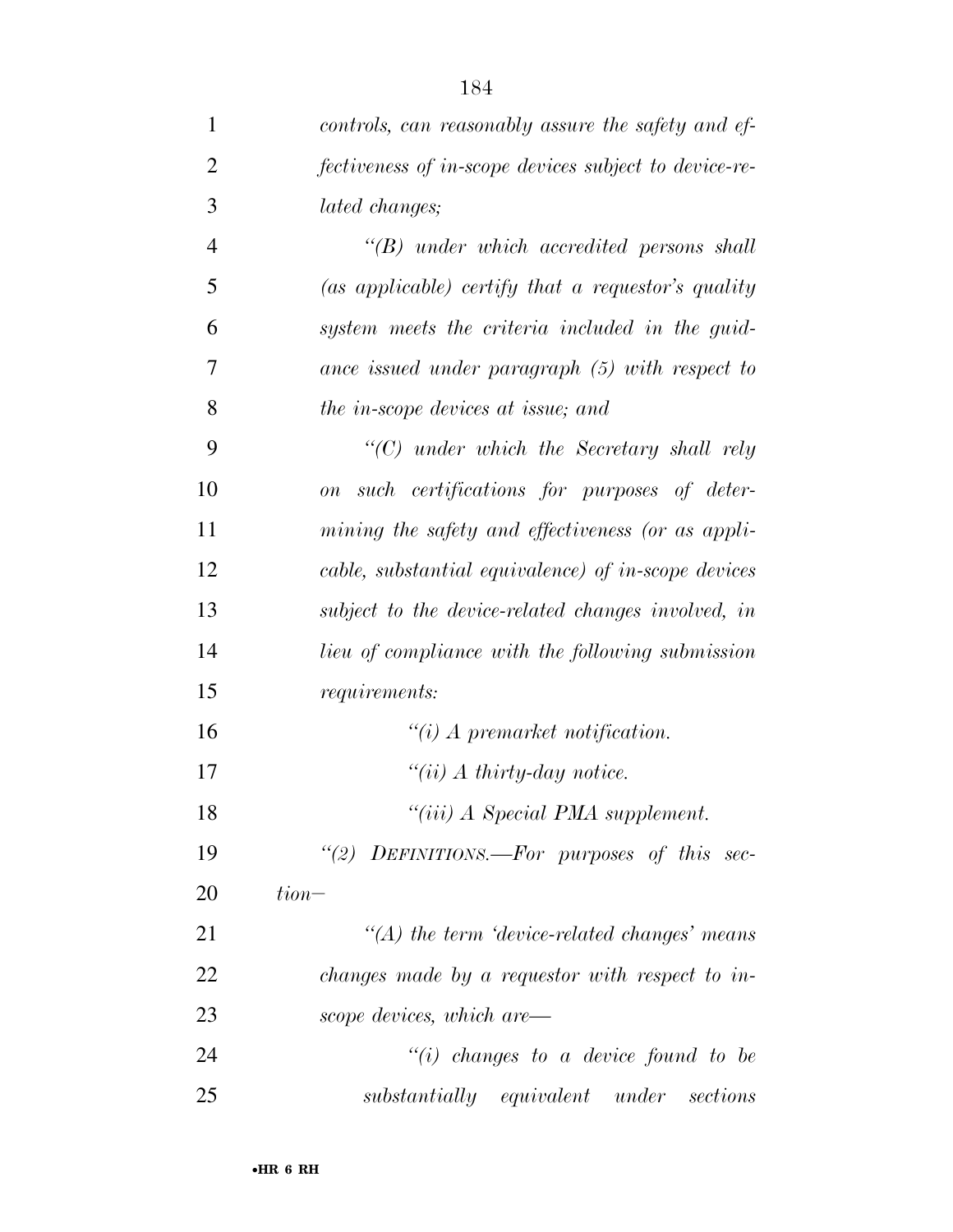| $\mathbf 1$    | $513(i)$ and $510(k)$ to a predicate device,       |
|----------------|----------------------------------------------------|
| $\overline{2}$ | $that$ —                                           |
| 3              | $\lq (I)$ would otherwise be subject to            |
| $\overline{4}$ | a premarket notification; and                      |
| 5              | "(II) do not alter—                                |
| 6              | $\mathcal{C}(aa)$ the intended use of the          |
| 7              | <i>changed device; or</i>                          |
| 8              | $``(bb)$ the fundamental sci-                      |
| 9              | entific technology of such device;                 |
| 10             | $``(ii)$ manufacturing changes subject to          |
| 11             | a 30-day notice;                                   |
| 12             | "(iii) changes that qualify for a Spe-             |
| 13             | cial PMA Supplement; and                           |
| 14             | $``(iv)$ such other changes relating to the        |
| 15             | devices or the device manufacturing process        |
| 16             | as the Secretary determines appropriate;           |
| 17             | "(B) the term 'in-scope device' means a de-        |
| 18             | vice within the scope of devices agreed to by the  |
| 19             | requestor and the accredited person for purposes   |
| 20             | of a request for certification under this section; |
| 21             | $``(C)$ the term 'premarket notification'          |
| 22             | means a premarket notification under section       |
| 23             | 510(k);                                            |
| 24             | "(D) the term 'quality system' means the           |
| 25             | methods used in, and the facilities and controls   |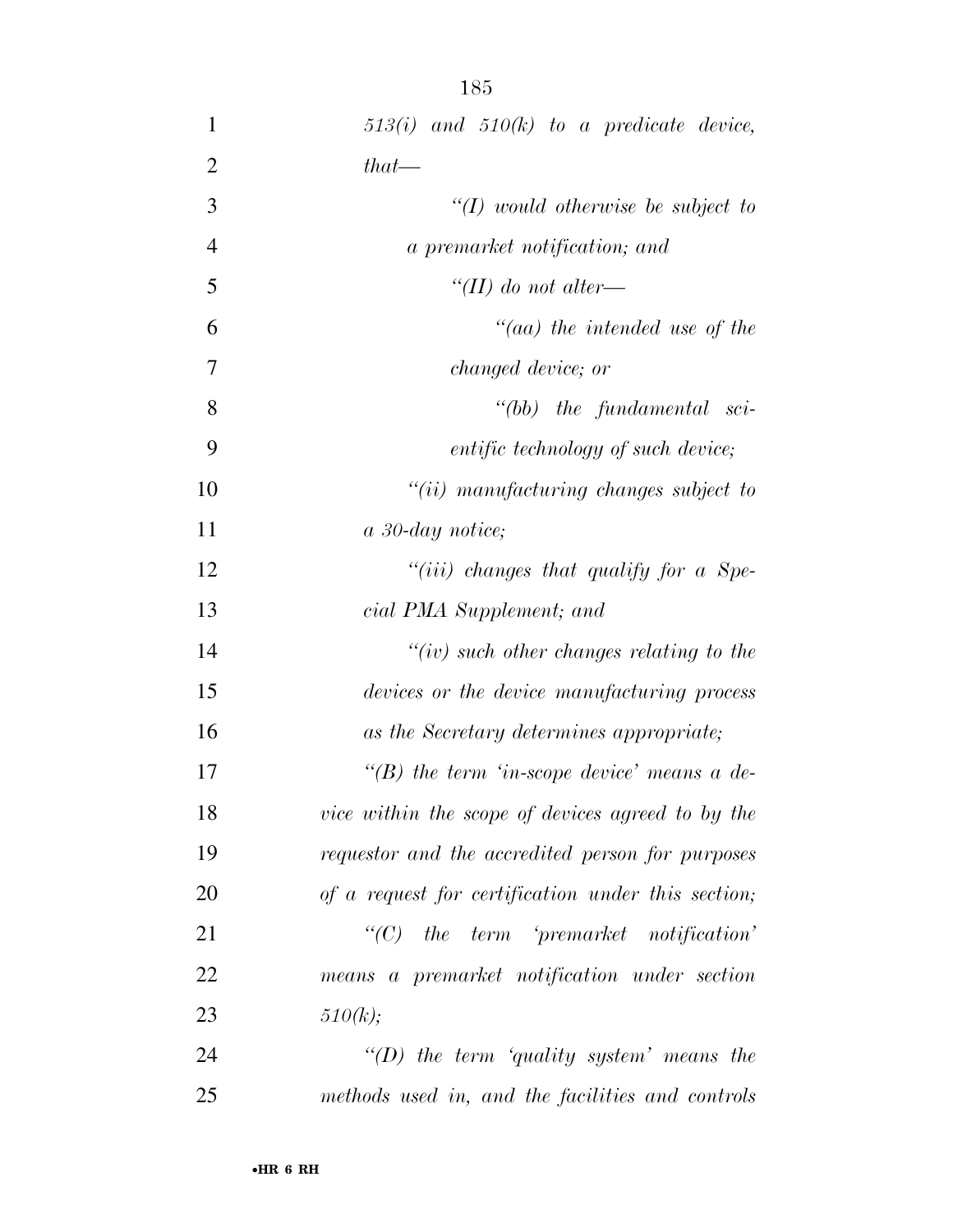| $\mathbf{1}$   | used for, the design, manufacture, packaging, la-        |
|----------------|----------------------------------------------------------|
| $\overline{2}$ | beling, storage, installation, and servicing of de-      |
| 3              | vices, as described in section 520(f);                   |
| $\overline{4}$ | $\lq\lq (E)$ the term 'requestor' means a device         |
| 5              | manufacturer that is seeking certification under         |
| 6              | this section of a quality system used by such            |
| 7              | manufacturer;                                            |
| 8              | "(F) the term 'Special PMA' means a Spe-                 |
| 9              | cial PMA supplement under section $814.39(d)$ of         |
| 10             | title 21, Code of Federal Regulations (or any            |
| 11             | successor regulations); and                              |
| 12             | "(G) the term 'thirty-day notice' means a                |
| 13             | notice described in section $515(d)(6)$ .                |
| 14             | "(3) ACCREDITATION PROCESS; ACCREDITATION                |
| 15             | RENEWAL.—Except as inconsistent with this section,       |
| 16             | the process and qualifications for accreditation of per- |
| 17             | sons and renewal of such accreditation under section     |
| 18             | $704(g)$ shall apply with respect to accreditation of    |
| 19             | persons and renewal of such accreditation under this     |
| 20             | section.                                                 |
| 21             | "(4) USE OF ACCREDITED PARTIES TO CONDUCT                |
| 22             | ASSESSMENTS.-                                            |
| 23             | "(A) INITIATION OF ASSESSMENT SERV-                      |
| 24             | $ICES$ .                                                 |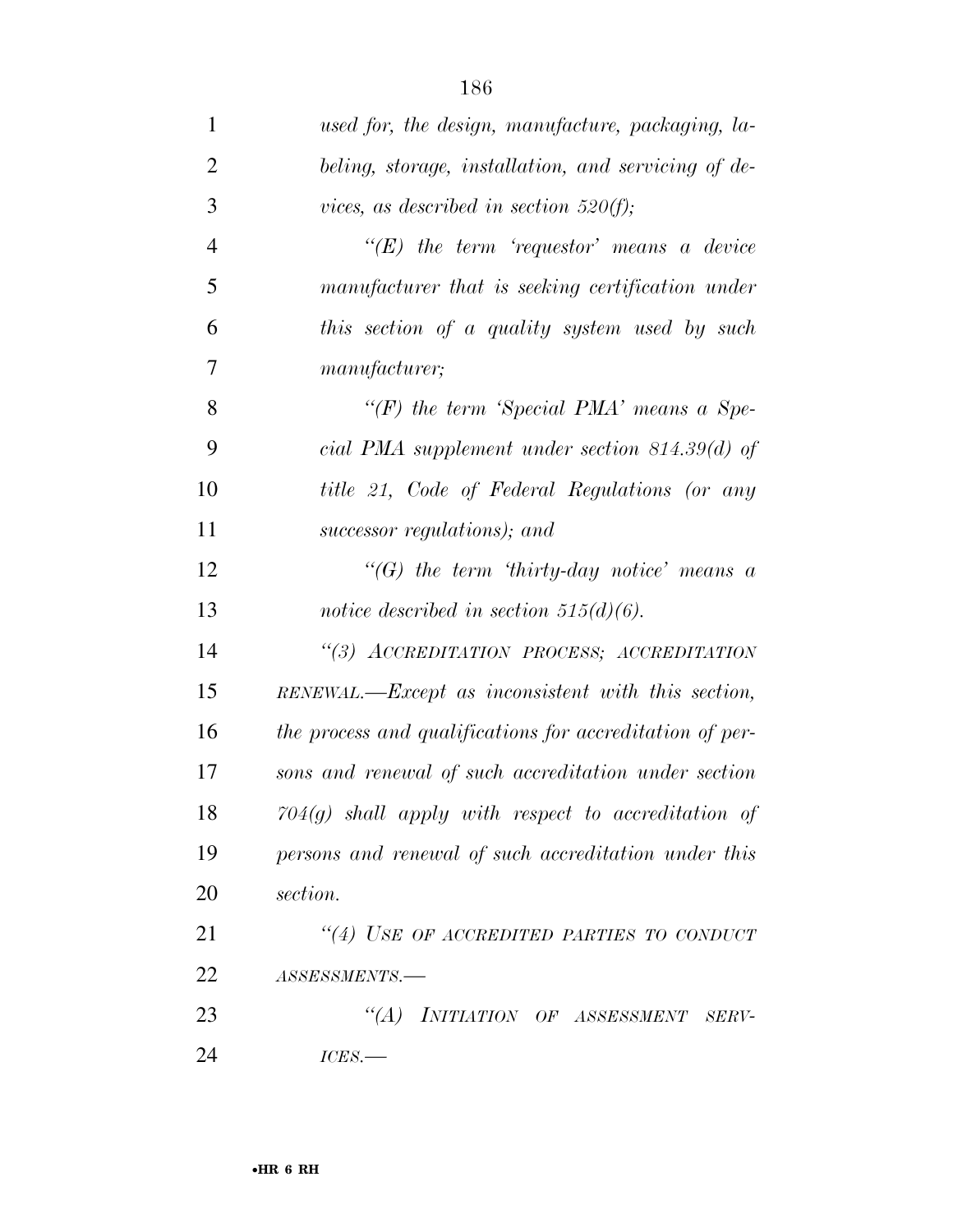| 1              | "(i) DATE ASSESSMENTS AUTHOR-                            |
|----------------|----------------------------------------------------------|
| $\overline{2}$ | IZED.—Beginning after the date on which                  |
| 3              | the final guidance is issued under para-                 |
| $\overline{4}$ | $graph$ $(5)$ , an accredited person may con-            |
| 5              | duct an assessment under this section.                   |
| 6              | "(ii) INITIATION OF ASSESSMENTS.-                        |
| 7              | Use of one or more accredited persons to as-             |
| 8              | sess a requestor's quality system under this             |
| 9              | section with respect to in-scope devices shall           |
| 10             | be at the initiation of the person who reg-              |
| 11             | isters and lists the devices at issue under              |
| 12             | section 510.                                             |
| 13             | "(B) COMPENSATION.—Compensation for                      |
| 14             | such accredited persons shall—                           |
| 15             | $``(i)$ be determined by agreement be-                   |
| 16             | tween the accredited person and the person               |
| 17             | who engages the services of the accredited               |
| 18             | person; and                                              |
| 19             | $``(ii)$ be paid by the person who en-                   |
| 20             | gages such services.                                     |
| 21             | "(C) ACCREDITED PERSON SELECTION.-                       |
| 22             | Each person who chooses to use an accredited             |
| 23             | person to assess a requestor's quality system, as        |
| 24             | described in this section, shall select the accred-      |
| 25             | <i>ited person from a list of such persons published</i> |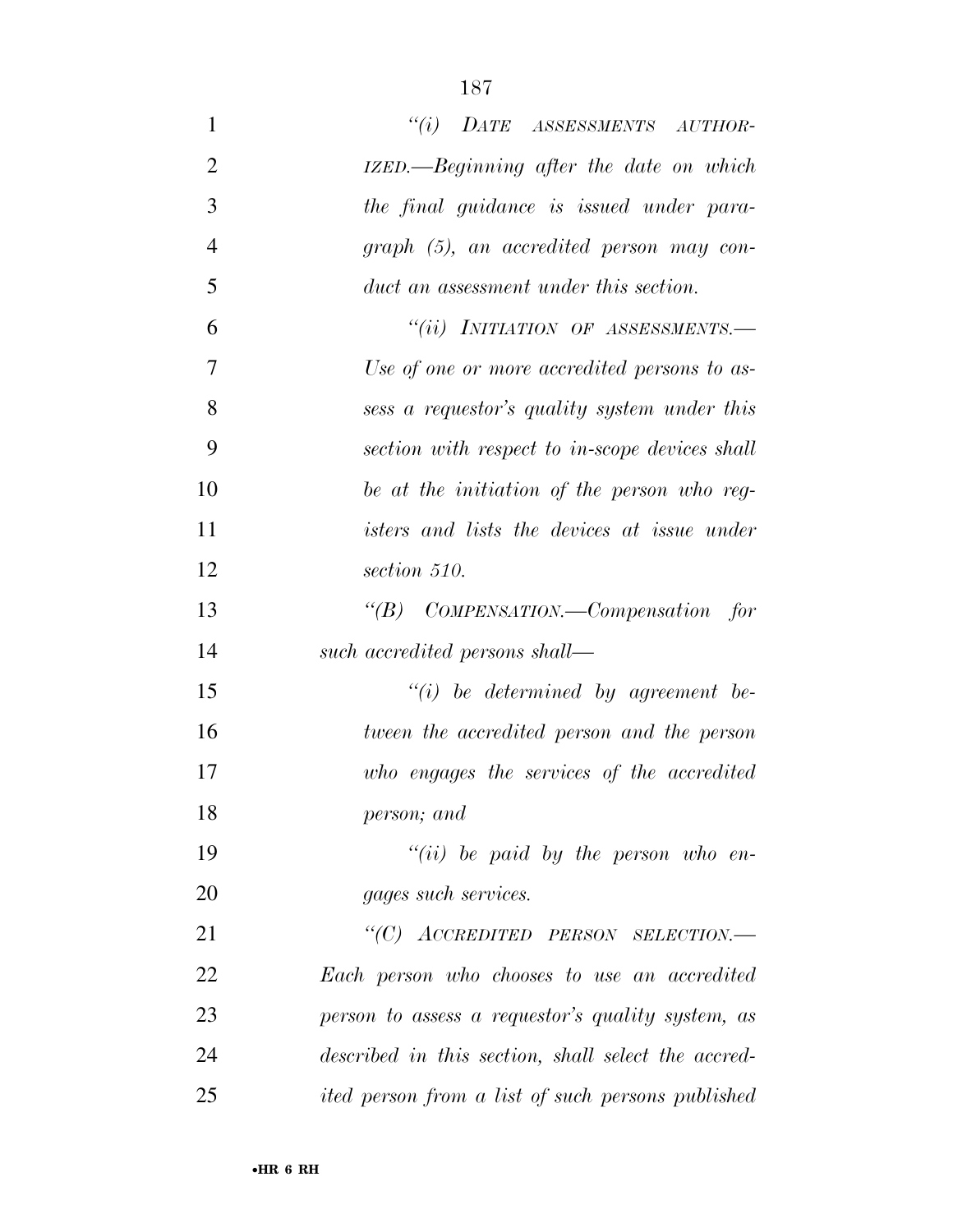| 1              | by the Secretary in accordance with section        |
|----------------|----------------------------------------------------|
| $\overline{2}$ | $704(g)(4)$ .                                      |
| 3              | "(5) GUIDANCE; CRITERIA FOR<br><b>CERTIFI-</b>     |
| $\overline{4}$ | CATION.                                            |
| 5              | "(A) IN GENERAL.—The criteria for certifi-         |
| 6              | cation of a quality system under this section      |
| 7              | shall be as specified by the Secretary in guidance |
| 8              | issued under this paragraph.                       |
| 9              | $\lq\lq(B)$ CONTENTS; CERTIFICATION<br>$CRI-$      |
| 10             | <b>TERIA.</b> —The guidance under this paragraph   |
| 11             | shall include specification of-                    |
| 12             | $"(i)$ evaluative criteria to be used by           |
| 13             | an accredited person to assess and, as ap-         |
| 14             | plicable, certify a requestor's quality system     |
| 15             | under this section with respect to in-scope        |
| 16             | devices; and                                       |
| 17             | $``(ii)$ criteria for accredited persons to        |
| 18             | apply for a waiver of, and exemptions from,        |
| 19             | the certification criteria under clause (i).       |
| 20             | $\lq C$ )<br>TIMEFRAME FOR ISSUING<br>GUID-        |
| 21             | ANCE.—The Secretary shall issue under this         |
| 22             | $paragnah$ —                                       |
| 23             | "(i) draft guidance not later than 12              |
| 24             | months after the enactment of the 21st Cen-        |
| 25             | tury Cures Act; and                                |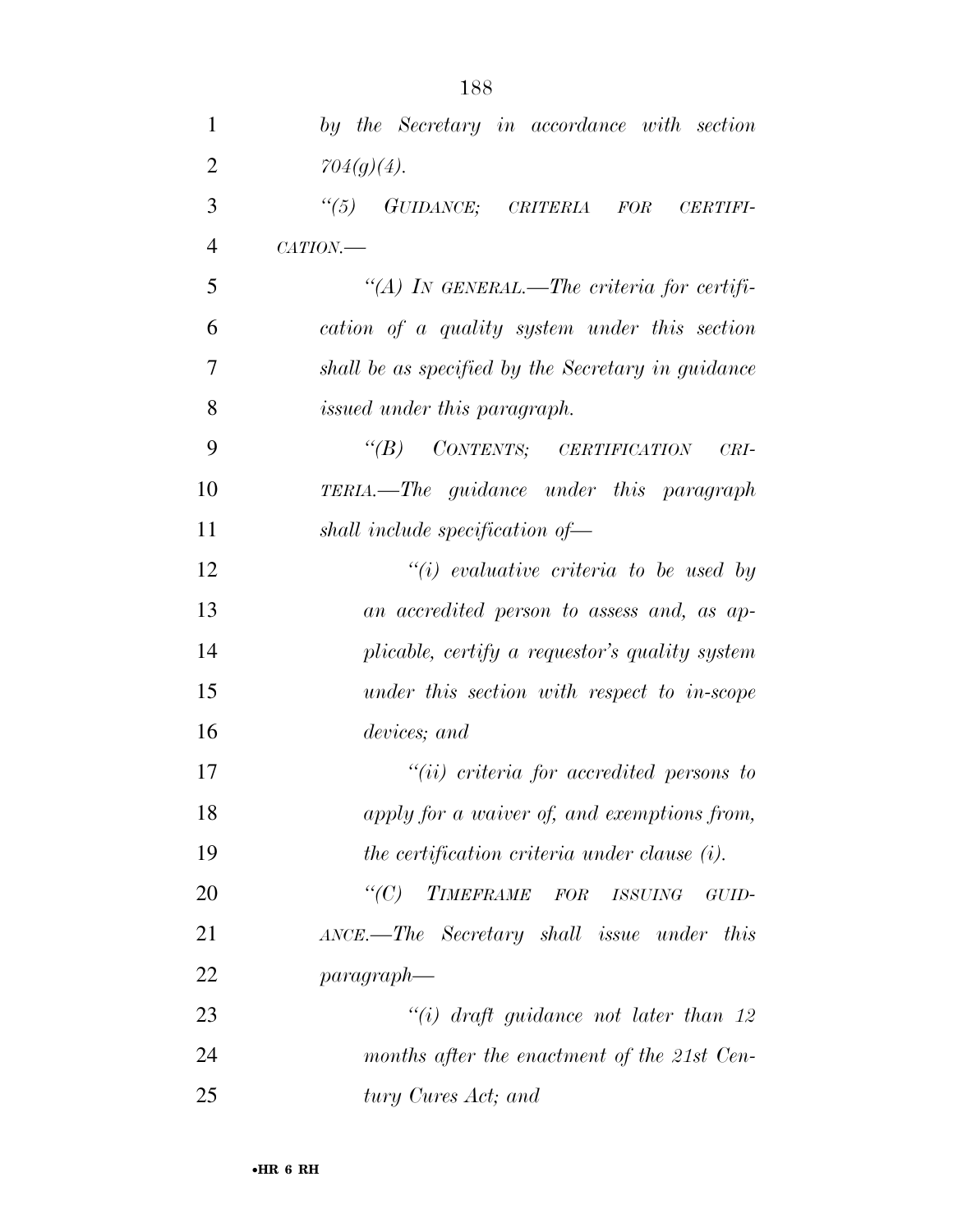| 1              | $``(ii)$ final quidance not later than 12            |
|----------------|------------------------------------------------------|
| $\overline{2}$ | months after issuance of the draft guidance          |
| 3              | under clause $(i)$ .                                 |
| 4              | "(b) USE OF THIRD-PARTY ASSESSMENT.-                 |
| 5              | "(1) ASSESSMENT SUMMARY; CERTIFICATION.-             |
| 6              | "(A) SUBMISSION OF ASSESSMENT TO SEC-                |
| 7              | $RETARY. - An\ accrelated\ person\ who\ assesses\ a$ |
| 8              | requestor's quality system under subsection $(a)$    |
| 9              | shall submit to the Secretary a summary of the       |
| 10             | assessment                                           |
| 11             | $``(i)$ within 30 days of the assessment;            |
| 12             | and                                                  |
| 13             | $``(ii)$ which shall include (as applica-            |
| 14             | $ble\rangle$ —                                       |
| 15             | $\lq (I)$ the accredited person's certifi-           |
| 16             | cation that the requestor has satisfied              |
| 17             | the criteria specified in the guidance               |
| 18             | issued under subsection $(a)(5)$ for qual-           |
| 19             | ity system certification with respect to             |
| 20             | the in-scope devices at issue; and                   |
| 21             | "(II) any waivers or exemptions                      |
| 22             | from such criteria applied by the ac-                |
| 23             | credited person.                                     |
| 24             | "(B) TREATMENT OF ASSESSMENTS.—Sub-                  |
| 25             | ject to action by the Secretary under subpara-       |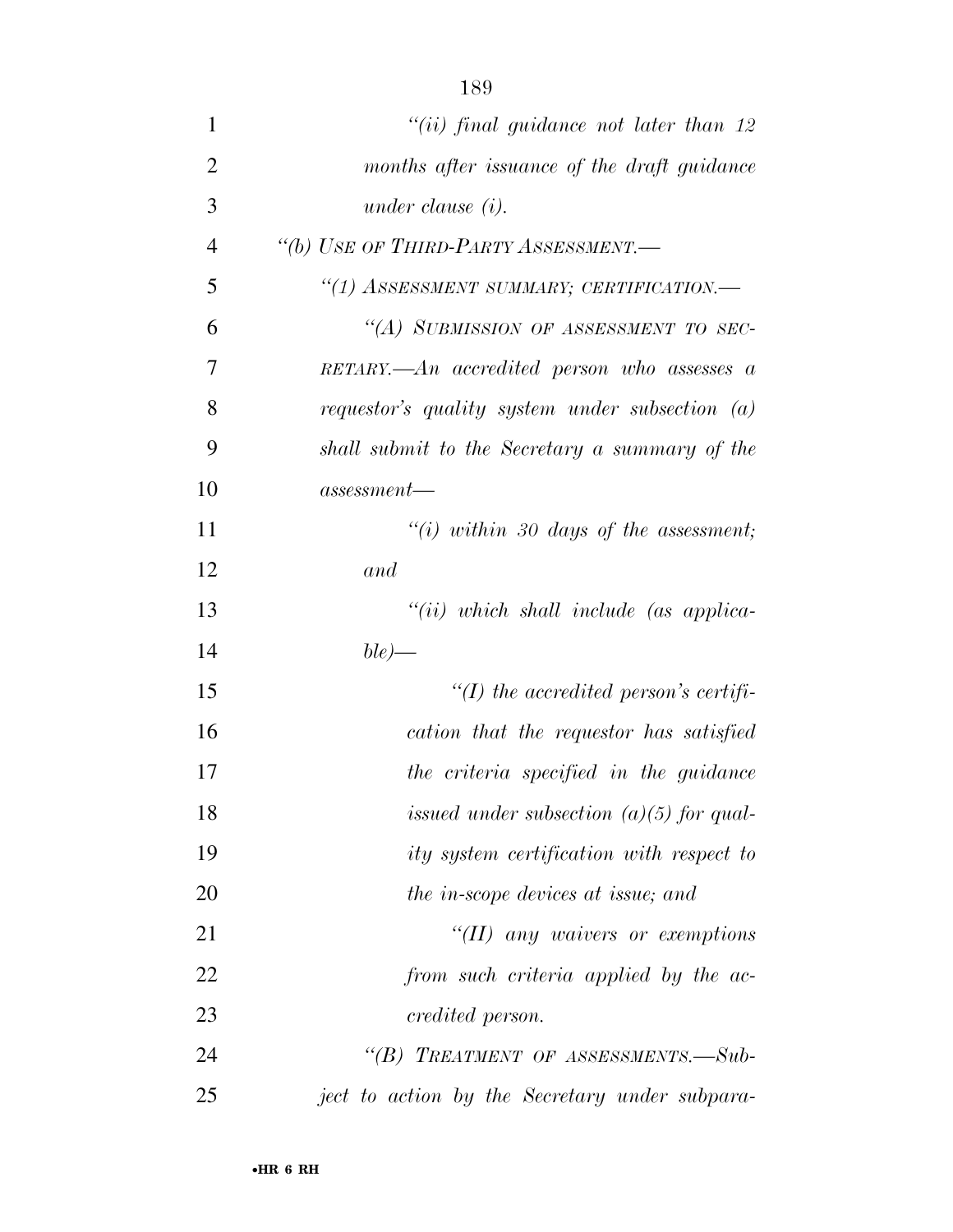| 1              | graph $(C)$ , with respect to assessments which in- |
|----------------|-----------------------------------------------------|
| $\overline{2}$ | clude a certification under this section—           |
| 3              | "(i) the Secretary's review of the as-              |
| $\overline{4}$ | sessment summary shall be deemed complete           |
| 5              | on the day that is 30 days after the date on        |
| 6              | which the Secretary receives the summary            |
| 7              | under subparagraph $(A)$ ; and                      |
| 8              | $``(ii)$ the assessment summary and cer-            |
| 9              | tification of the quality system of a re-           |
| 10             | questor shall be deemed accepted by the Sec-        |
| 11             | retary on such 30th day.                            |
| 12             | "(C) ACTIONS BY SECRETARY.—                         |
| 13             | "(i) IN GENERAL.—Within 30 days of                  |
| 14             | receiving an assessment summary and cer-            |
| 15             | tification under subparagraph (A), the Sec-         |
| 16             | retary may, by written notice to the accred-        |
| 17             | <i>ited person submitting such assessment cer-</i>  |
| 18             | tification, deem any such certification to be       |
| 19             | provisional beyond such 30-day period, sus-         |
| 20             | pended pending further review by the Sec-           |
| 21             | retary, or otherwise qualified or cancelled,        |
| 22             | based on the Secretary's determination that         |
| 23             | $(as\ applicable)$ —                                |
| 24             | <i>additional information</i><br>$\lq(T)$<br>is     |
| 25             | needed to support such certification;               |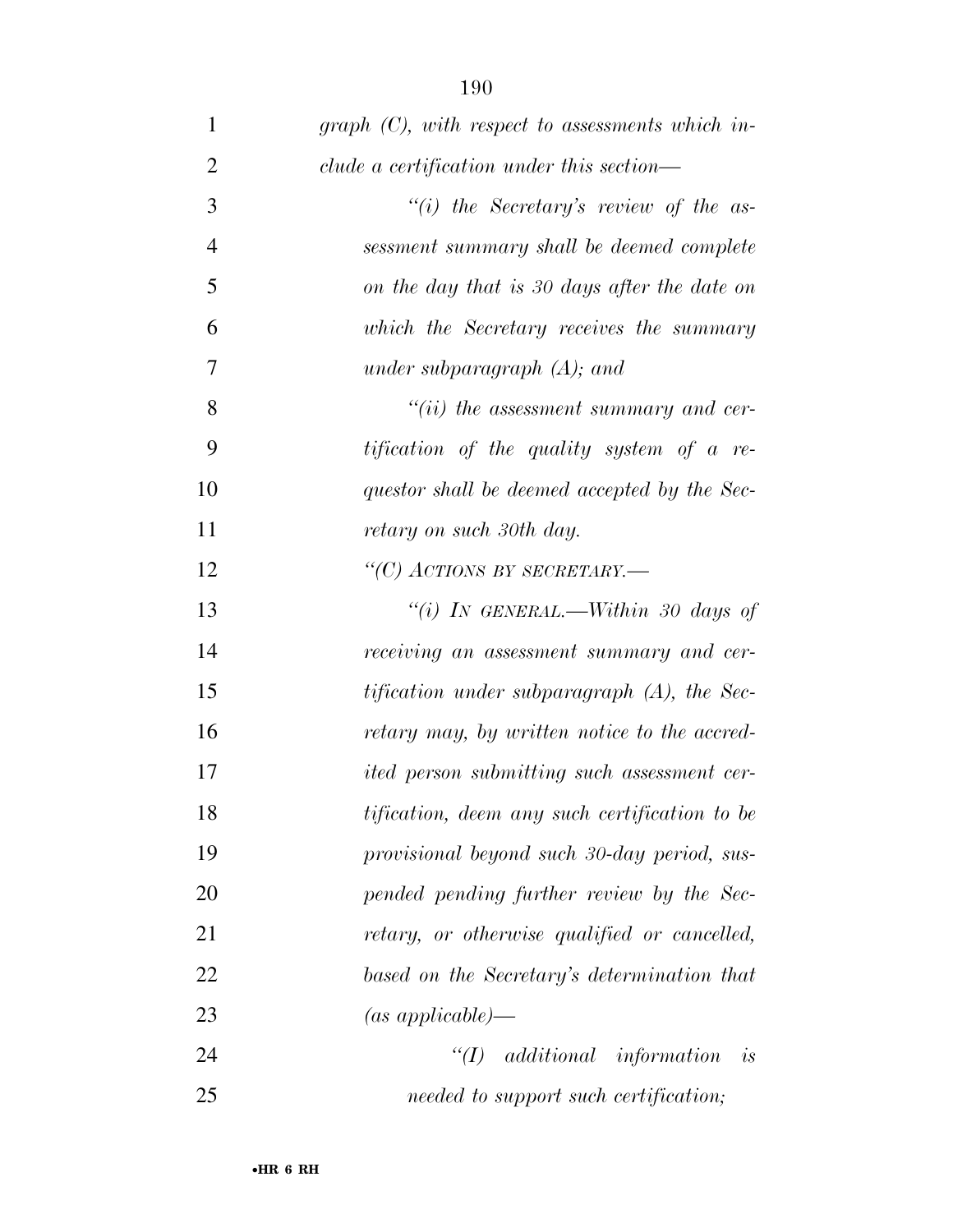| 1              | $``(II)$ such assessment or certifi-               |
|----------------|----------------------------------------------------|
| $\overline{2}$ | cation is unwarranted; or                          |
| 3              | $``(III)$ such action with regard to               |
| $\overline{4}$ | the certification is otherwise justified           |
| 5              | according to such factors and criteria             |
| 6              | as the Secretary finds appropriate.                |
| 7              | $``(ii)$ $ACCEPTANCE$ OF CERTIFI-                  |
| 8              | $CATION$ —If following action by the Sec-          |
| 9              | retary under clause (i) with respect to a          |
| 10             | certification, the Secretary determines that       |
| 11             | such certification is acceptable, the Sec-         |
| 12             | retary shall issue written notice to the ap-       |
| 13             | plicable accredited person indicating such         |
| 14             | <i>acceptance.</i>                                 |
| 15             | "(2) NOTIFICATIONS TO SECRETARY BY CER-            |
| 16             | TIFIED REQUESTORS OR ACCREDITED PERSONS FOR        |
| 17             | PROGRAM EVALUATION PURPOSES.-                      |
| 18             | "(A) ANNUAL SUMMARY REPORT FOR DE-                 |
| 19             | VICE-RELATED CHANGES OTHERWISE SUBJECT             |
| 20             | PREMARKET NOTIFICATION.—A requestor<br>TО          |
| 21             | whose quality system is certified under this sec-  |
| 22             | tion that effectuates device-related changes with  |
| 23             | respect to in-scope devices, without prior submis- |
| 24             | sion of a premarket notification, shall ensure     |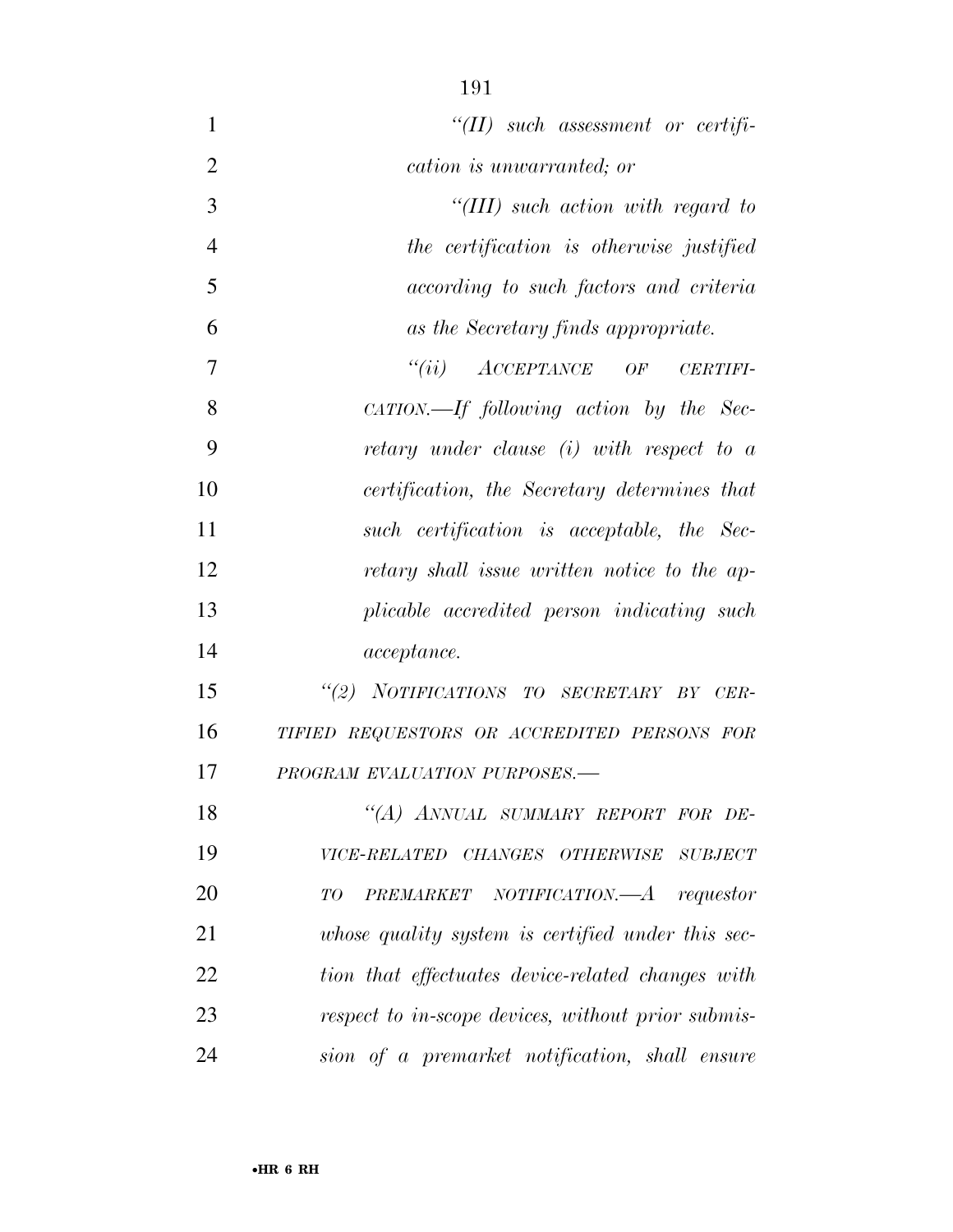| $\mathbf{1}$   | that an annual summary report is submitted to       |
|----------------|-----------------------------------------------------|
| $\overline{2}$ | the Secretary by the accredited person which—       |
| 3              | $"(i)$ describes the changes made to the            |
| $\overline{4}$ | <i>in-scope device</i> ; and                        |
| 5              | $``(ii)$ indicates the effective dates of           |
| 6              | such changes.                                       |
| 7              | "(B) PERIODIC NOTIFICATION FOR MANU-                |
| 8              | FACTURING CHANGES OTHERWISE SUBJECT TO              |
| 9              | THIRTY-DAY NOTICE.— $A$ requestor whose quality     |
| 10             | system is certified under this section that effec-  |
| 11             | tuates device-related changes with respect to in-   |
| 12             | scope devices, without prior submission of a thir-  |
| 13             | ty-day notice, shall provide notification to the    |
| 14             | Secretary of such changes in the requestor's next   |
| 15             | periodic report under section 814.84(b) of title    |
| 16             | 21, Code of Federal Regulations (or any suc-        |
| 17             | cessor regulation). Such notification shall—        |
| 18             | $"(i)$ describe the changes made; and               |
| 19             | $``(ii)$ indicate the effective dates of such       |
| 20             | <i>changes.</i>                                     |
| 21             | "(C) PERIODIC NOTIFICATION FOR DEVICE-              |
| 22             | <b>RELATED</b><br>CHANGES OTHERWISE SUBJECT<br>TО   |
| 23             | $SPECIAL$ PMA SUPPLEMENT.— $A$ requestor whose      |
| 24             | quality system is certified under this section that |
| 25             | effectuates device-related changes with respect to  |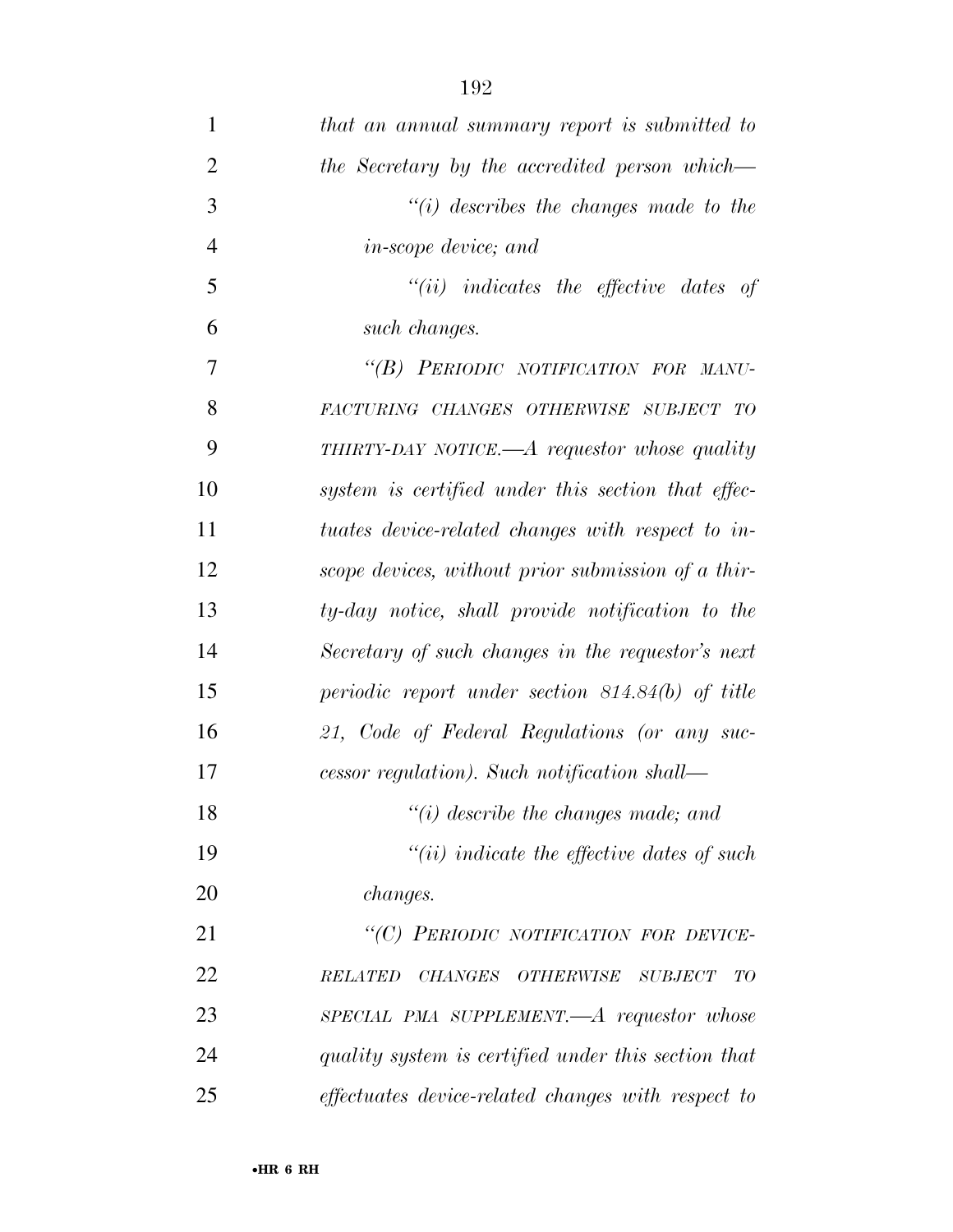| $\mathbf{1}$   | in-scope devices, without prior submission of a      |
|----------------|------------------------------------------------------|
| $\overline{2}$ | Special PMA Supplement, shall provide notifica-      |
| 3              | tion to the Secretary of such changes in the re-     |
| $\overline{4}$ | questor's next periodic report under section         |
| 5              | $814.84(b)$ of title 21, Code of Federal Regulations |
| 6              | (or any successor regulation). Such notification     |
| 7              | $shall$ —                                            |
| 8              | $\lq\lq(i)$ describe the changes made, includ-       |
| 9              | ing a full explanation of the basis for the          |
| 10             | changes; and                                         |
| 11             | $``(ii)$ indicate the effective dates of such        |
| 12             | <i>changes.</i>                                      |
| 13             | "(D) USE OF NOTIFICATIONS FOR PROGRAM                |
| 14             | EVALUATION PURPOSES.—Information submitted           |
| 15             | to the Secretary under subparagraphs<br>(A)          |
| 16             | $through (C) shall be used by the Secretary for$     |
| 17             | purposes of the program evaluation under sub-        |
| 18             | section $(d)$ .                                      |
| 19             | "(c) DURATION AND EFFECT OF CERTIFICATION.-          |
| 20             | certification under this section—                    |
| 21             | "(1) shall remain in effect for a period of 2 years  |
| 22             | from the date such certification is accepted by the  |
| 23             | Secretary, subject to paragraph $(6)$ ;              |
| 24             | $\lq(2)$ may be renewed through the process de-      |
| 25             | scribed in subsection $(a)(3);$                      |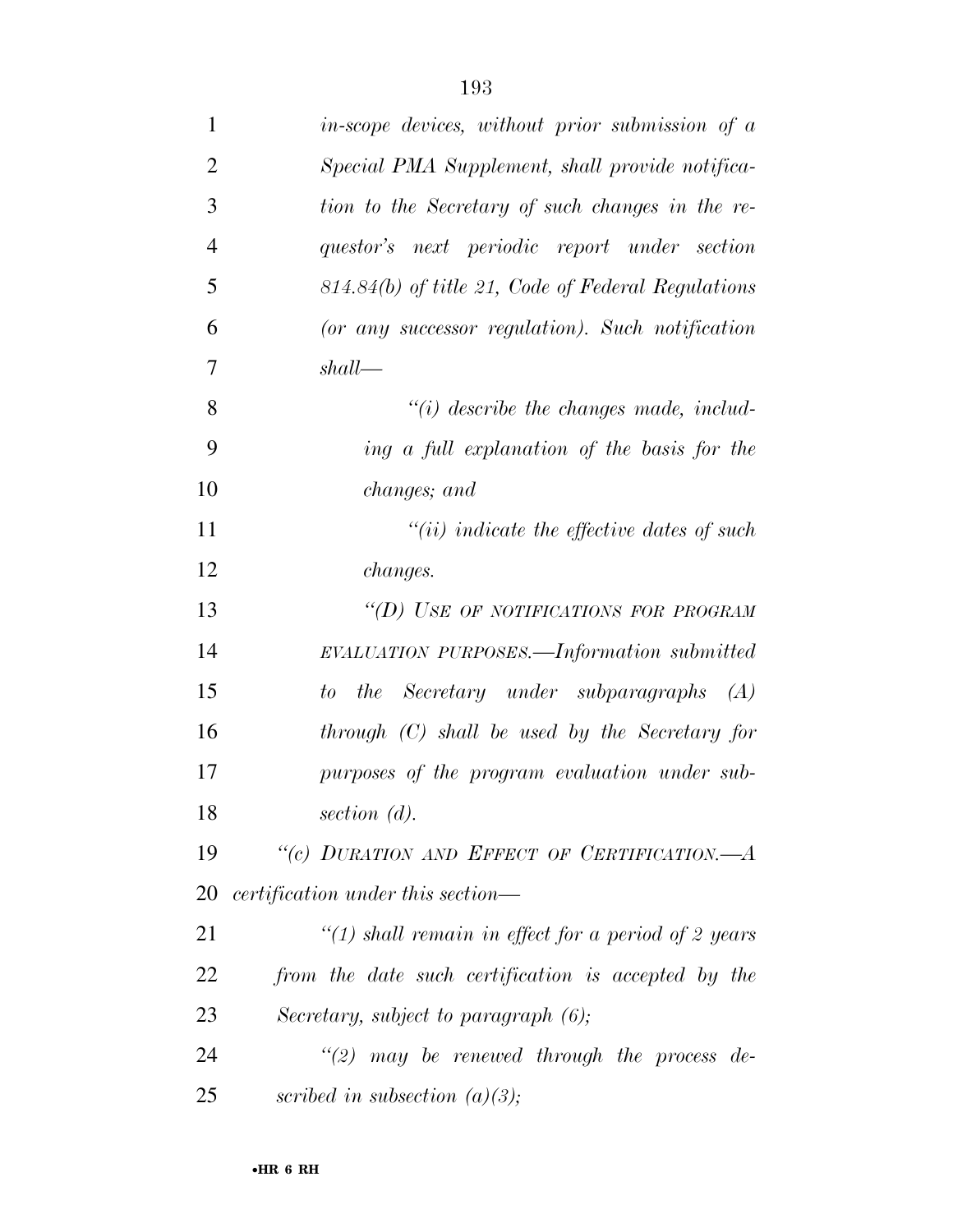| $\mathbf{1}$   | $\lq(3)$ shall continue to apply with respect to de-          |
|----------------|---------------------------------------------------------------|
| $\overline{2}$ | vice-related changes made during such 2-year period,          |
| 3              | provided the certification remains in effect, irrespec-       |
| $\overline{4}$ | tive of whether such certification is renewed after such      |
| 5              | 2-year period;                                                |
| 6              | $\lq(4)$ shall have no effect on the need to comply           |
| 7              | with applicable submission requirements specified in          |
| 8              | subsection $(a)(1)(C)$ with respect to any change per-        |
| 9              | taining to in-scope devices which is not a device-re-         |
| 10             | lated change under subsection $(a)(2)$ ;                      |
| 11             | $\lq(5)$ shall have no effect on the authority of the         |
| 12             | Secretary to conduct an inspection or otherwise deter-        |
| 13             | mine whether the requestor has complied with the ap-          |
| 14             | plicable requirements of this Act; and                        |
| 15             | $\lq(6)$ may be revoked by the Secretary upon a de-           |
| 16             | termination that the requestor's quality system no            |
| 17             | longer meets the certification criteria specified in the      |
| 18             | guidance issued under subsection $(a)(5)$ with respect        |
| 19             | to the in-scope devices at issue.                             |
| 20             | "(d) NOTICE OF REVOCATION.—The Secretary shall                |
| 21             | provide written notification to the requestor of a revocation |
| 22             | pursuant to subsection $(c)(6)$ not later than 10 business    |
| 23             | days after the determination described in such subsection.    |
| 24             | Upon receipt of the written notification, the requestor shall |
| 25             | satisfy the applicable submission requirements specified in   |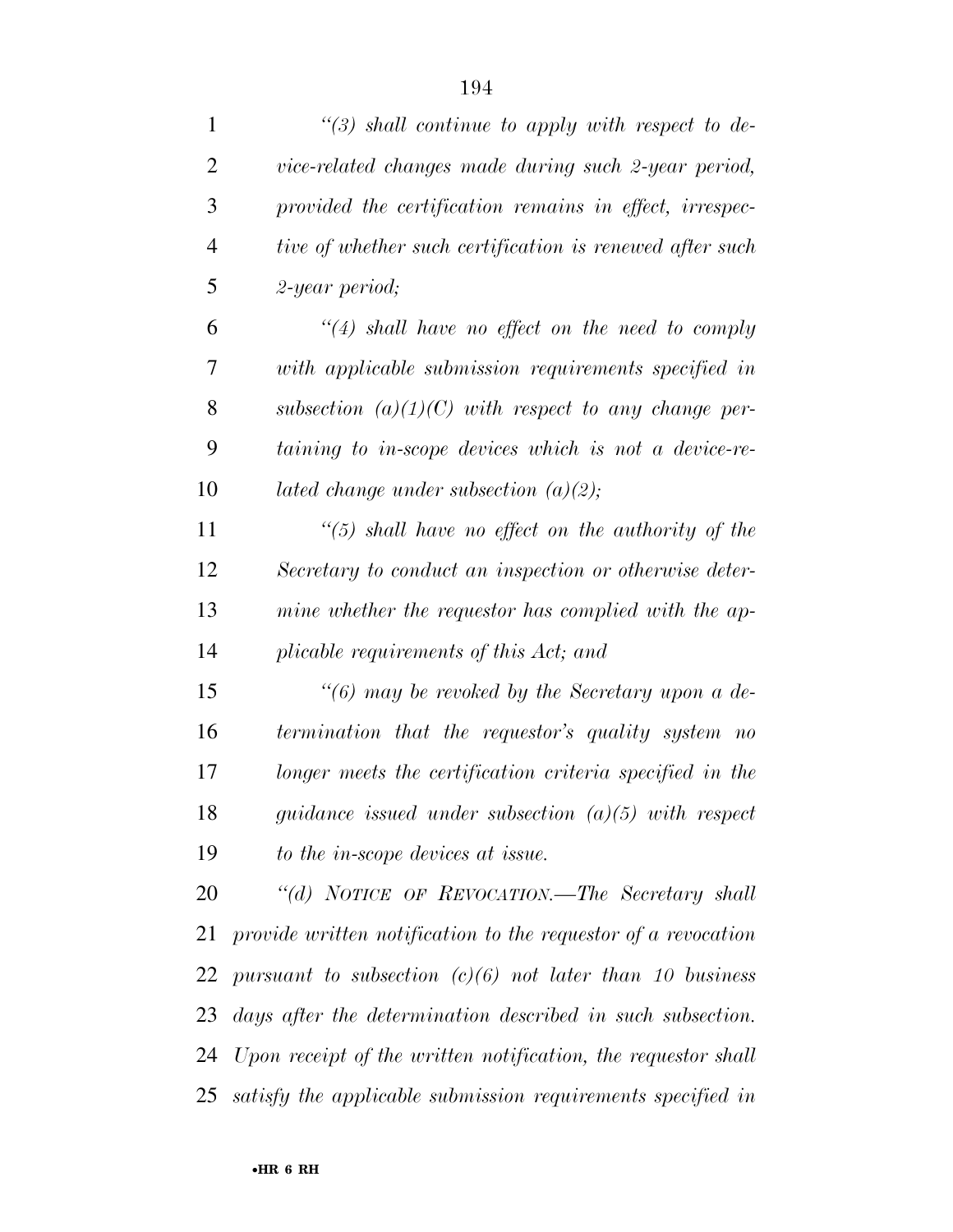| $\mathbf{1}$   | subsection $(a)(1)(C)$ for any device-related changes effec- |
|----------------|--------------------------------------------------------------|
| 2              | tuated after the date of such determination. After such rev- |
| 3              | ocation, such requestor is eligible to seek re-certification |
| $\overline{4}$ | under this section of its quality system.                    |
| 5              | "(e) PROGRAM EVALUATION; SUNSET.-                            |
| 6              | "(1) PROGRAM EVALUATION AND REPORT.-                         |
| 7              | "(A) EVALUATION.—The Secretary shall                         |
| 8              | complete an evaluation of the third-party quality            |
| 9              | system assessment program under this section no              |
| 10             | later than January 31, 2021, based on—                       |
| 11             | "(i) analysis of information from $a$                        |
| 12             | representative group of device manufactur-                   |
| 13             | ers obtained from notifications provided by                  |
| 14             | certified requestors or accredited persons                   |
| 15             | under subsection $(b)(2)$ ; and                              |
| 16             | $``(ii)$ such other available information                    |
| 17             | and data as the Secretary determines ap-                     |
| 18             | propriate.                                                   |
| 19             | "(B) REPORT.—No later than 1 year after                      |
| 20             | completing the evaluation under subparagraph                 |
| 21             | $(A)$ , the Secretary shall issue a report of the eval-      |
| 22             | <i>uation's findings on the website of the Food and</i>      |
| 23             | Drug Administration, which shall include the                 |
| 24             | Secretary's recommendations with respect to con-             |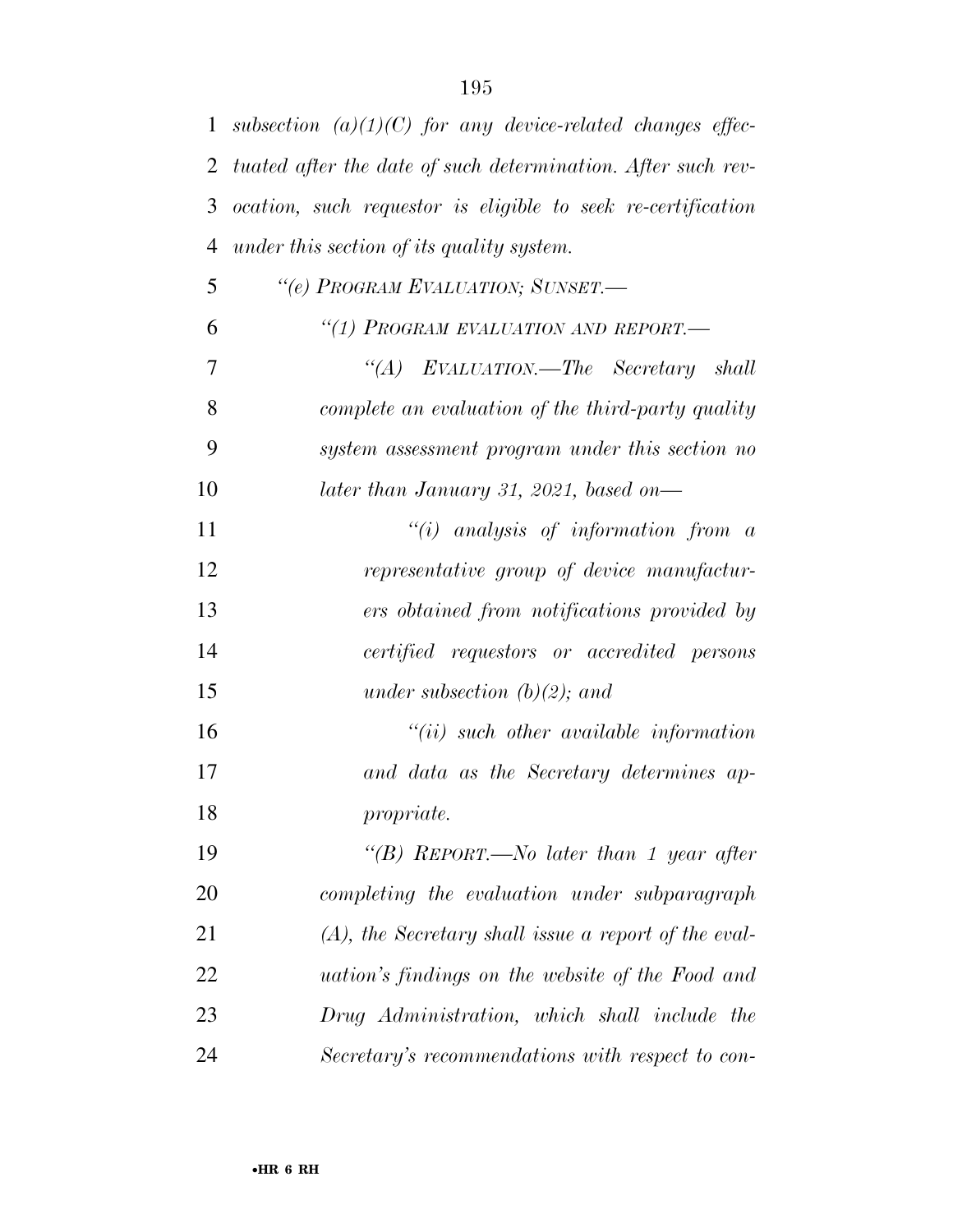| 1              | tinuation and as applicable expansion of the                   |
|----------------|----------------------------------------------------------------|
| $\overline{2}$ | program under this section to encompass—                       |
| 3              | $``(i)$ device submissions beyond those                        |
| $\overline{4}$ | <i>identified in subsection (a)(1)(C); and</i>                 |
| 5              | $``(ii)$ device changes beyond those de-                       |
| 6              | scribed in subsection $(a)(2)(A)$ .                            |
| 7              | "(2) SUNSET.—This section shall cease to be ef-                |
| 8              | fective October 1, 2022.                                       |
| 9              | "(f) RULE OF CONSTRUCTION.—Nothing in this sec-                |
| 10             | tion shall be construed to limit the authority of the Sec-     |
| 11             | retary to request and review the complete assessment of a      |
| 12             | certified requestor under this section on a for-cause basis.". |
| 13             | (b) CONFORMING AMENDMENTS.-                                    |
| 14             | (1) REQUIREMENTS FOR PREMARKET APPROVAL                        |
| 15             | SUPPLEMENTS.—Section $515(d)(5)(A)(i)$ of the Fed-             |
| 16             | eral Food, Drug, and Cosmetic Act (21 U.S.C.                   |
| 17             | $360e(d)(5)(A)(i)$ , as redesignated by section 2201, is       |
| 18             | further amended by inserting ", subject to section             |
| 19             | 524B" after "that affects safety or effectiveness".            |
| 20             | (2) REQUIREMENTS FOR THIRTY-DAY NOTICE.                        |
| 21             | Section $515(d)(5)(A)(ii)$ of the Federal Food, Drug,          |
| 22             | and Cosmetic Act (21 U.S.C. 360 $e(d)(5)(A)(ii)$ ), as         |
| 23             | redesignated by section 2201, is further amended by            |
| 24             | inserting ", subject to section 524B" after "the date          |
| 25             | on which the Secretary receives the notice".                   |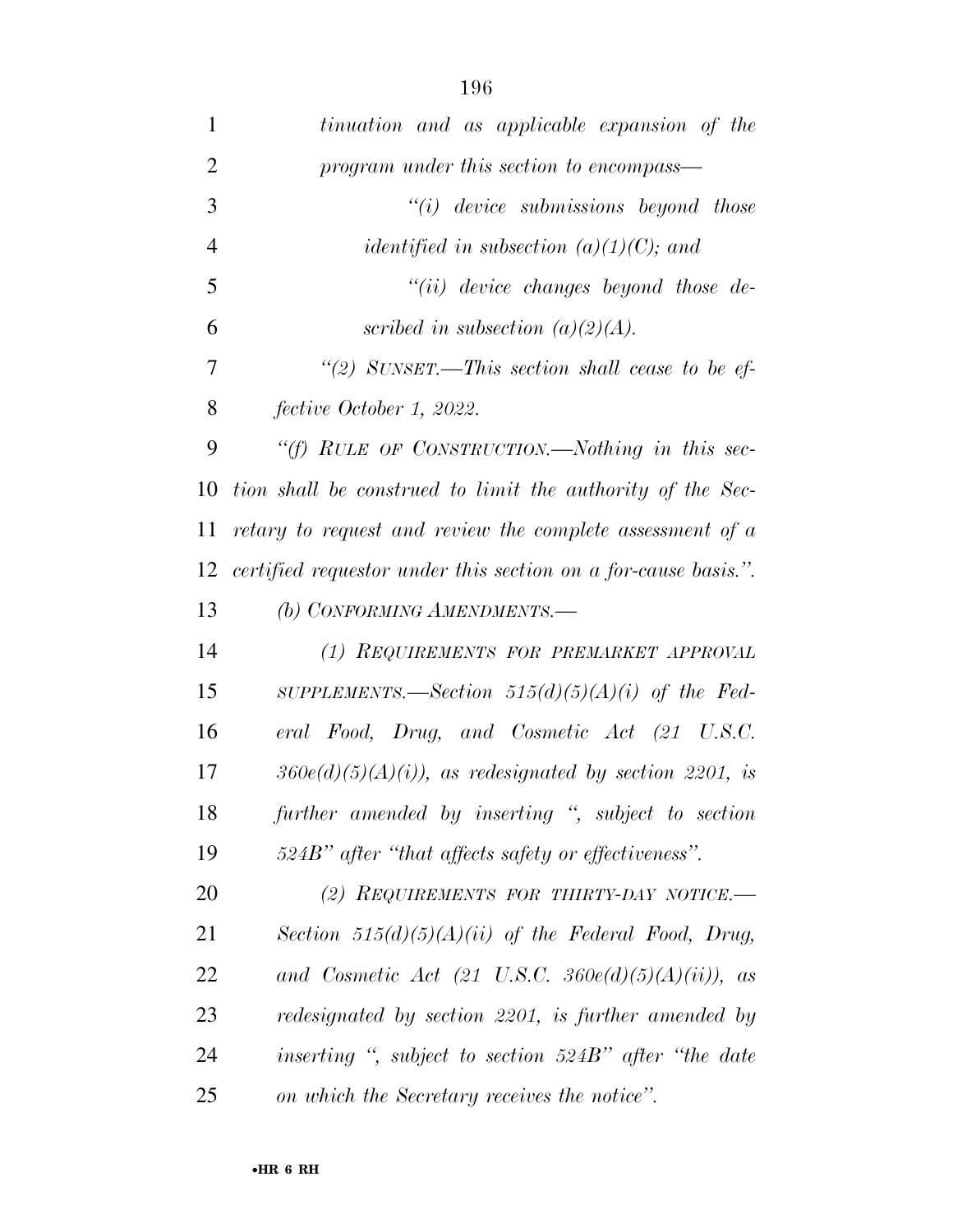| $\mathbf{1}$   | (3) REQUIREMENTS FOR PREMARKET NOTIFICA-                       |
|----------------|----------------------------------------------------------------|
| $\overline{2}$ | TECHNICAL CORRECTION TO REFERENCE<br>TION;<br>TO               |
| 3              | SECTION 510(K).—Section 510(l) of the Federal Food,            |
| $\overline{4}$ | Drug, and Cosmetic Act $(21 \text{ U.S.C. } 360(l))$ is amend- |
| 5              | ed by striking "of this subsection under subsection            |
| 6              | $(m)$ " and inserting "of subsection $(k)$ under sub-          |
| 7              | section $(m)$ or section 524B".                                |
| 8              | (4) MISBRANDED DEVICES.—Section $502(t)$ of                    |
| 9              | the Federal Food, Drug, and Cosmetic Act (21 U.S.C.            |
| 10             | $352(t)$ ) is amended by inserting "or $524B$ " after "sec-    |
| 11             | $tion 519"$ .                                                  |
| 12             | SEC. 2222. VALID SCIENTIFIC EVIDENCE.                          |
| 13             | Section $513(a)(3)(B)$ of the Federal Food, Drug, and          |
| 14             | Cosmetic Act (21 U.S.C. 360 $c(a)(3)(B)$ ) is amended—         |
| 15             | $(1)$ by redesignating clauses $(i)$ and $(ii)$ as sub-        |
| 16             | clauses $(I)$ and $(II)$ , respectively;                       |
| 17             | (2) by striking " $(B)$ If the Secretary" and insert-          |
| 18             | ing " $(B)(i)$ If the Secretary"; and                          |
| 19             | $(3)$ by adding at the end the following:                      |
| 20             | "(ii) For purposes of clause (i), valid scientific evi-        |
| 21             | dence may include—                                             |
| 22             | $\lq (I)$ evidence described in well-documented case           |
| 23             | histories, including registry data, that are collected         |
| 24             | and monitored under an acceptable protocol;                    |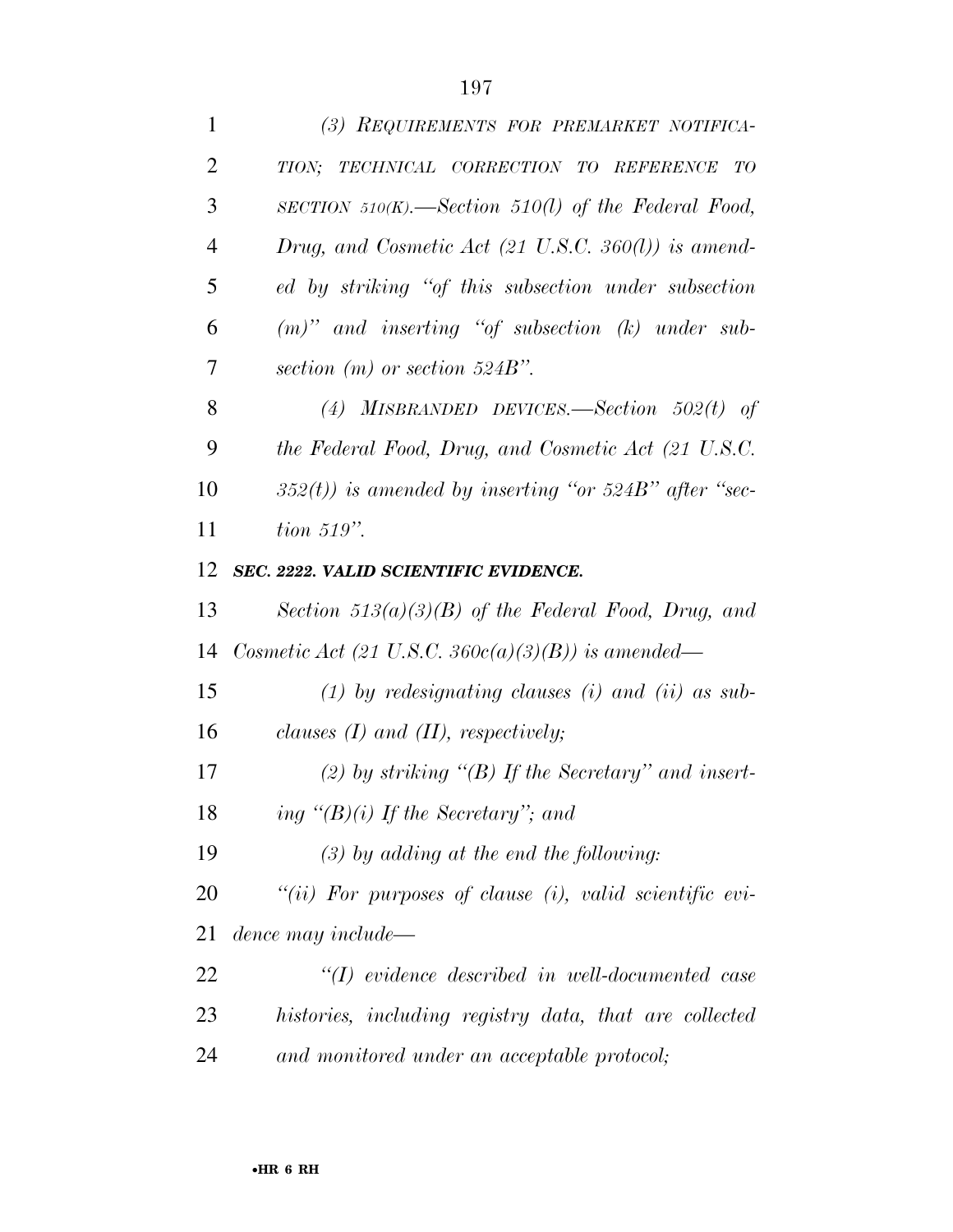| $\mathbf{1}$   | "(II) studies published in peer-reviewed journals;          |
|----------------|-------------------------------------------------------------|
| $\overline{2}$ | and                                                         |
| 3              | "(III) data collected in countries other than the           |
| $\overline{4}$ | United States so long as such data otherwise meet the       |
| 5              | criteria specified in this subparagraph.                    |
| 6              | "(iii) In the case of a study published in a peer-re-       |
| 7              | viewed journal that is offered as valid scientific evidence |
| 8              | for purposes of clause (i), the Secretary may request data  |
| 9              | underlying the study if—                                    |
| 10             | $\lq (I)$ the Secretary, in making such request, com-       |
| 11             | plies with the requirement of subparagraph $(D)(ii)$ to     |
| 12             | consider the least burdensome appropriate means of          |
| 13             | evaluating device effectiveness or subsection $(i)(1)(D)$   |
| 14             | to consider the least burdensome means of deter-            |
| 15             | mining substantial equivalence, as applicable;              |
| 16             | "(II) the Secretary furnishes a written rationale           |
| 17             | for so requesting the underlying data together with         |
| 18             | such request; and                                           |
| 19             | "(III) if the requested underlying data for such            |
| 20             | a study are unavailable, the Secretary shall consider       |
| 21             | such study to be part of the totality of the evidence       |
| 22             | with respect to the device, as the Secretary determines     |
| 23             | <i>appropriate.</i> ".                                      |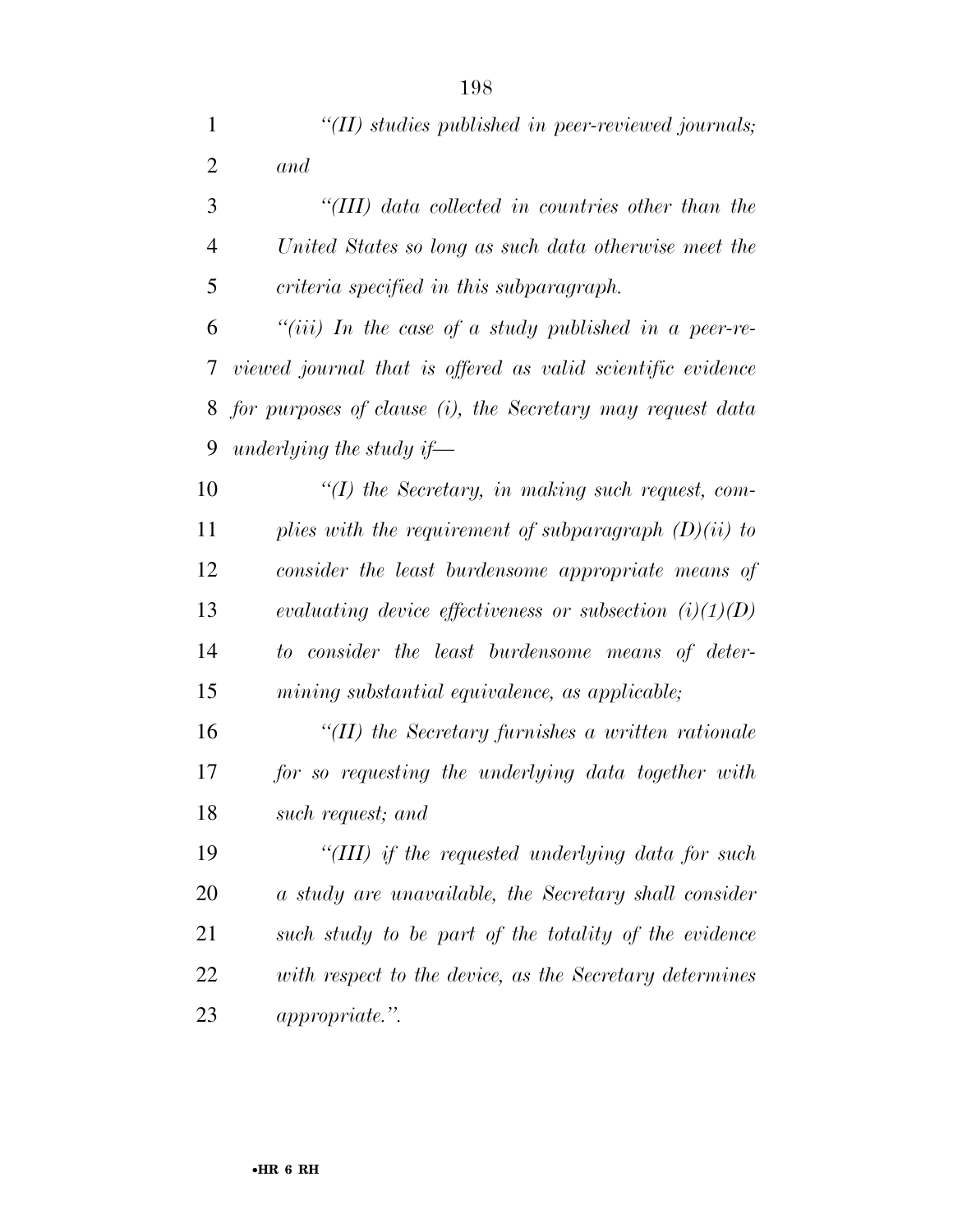*SEC. 2223. TRAINING AND OVERSIGHT IN LEAST BURDEN- SOME APPROPRIATE MEANS CONCEPT. (a) IN GENERAL.—Section 513 of the Federal Food, Drug, and Cosmetic Act (21 U.S.C. 360c) is amended by adding at the end the following: ''(j) TRAINING AND OVERSIGHT IN LEAST BURDEN- SOME APPROPRIATE MEANS CONCEPT.— ''(1) TRAINING.—Each employee of the Food and Drug Administration who is involved in the review of premarket submissions under section 515 or section 510(k), including supervisors, shall receive training regarding the meaning and implementation of the least burdensome appropriate means concept in the context of the use of that term in subsections (a)(3)(D) and (i)(1)(D) of this section and in section*   $515(c)(5)$ . *''(2) GUIDANCE DOCUMENTS.— ''(A) DRAFT UPDATED GUIDANCE.—Not later than 12 months after the date of enactment of the 21st Century Cures Act, the Secretary shall issue a draft guidance document updating the October 4, 2002, guidance document entitled 'The Least Burdensome Provision of the FDA Modernization Act of 1997: Concept and Prin-ciples; Final Guidance for FDA and Industry'.*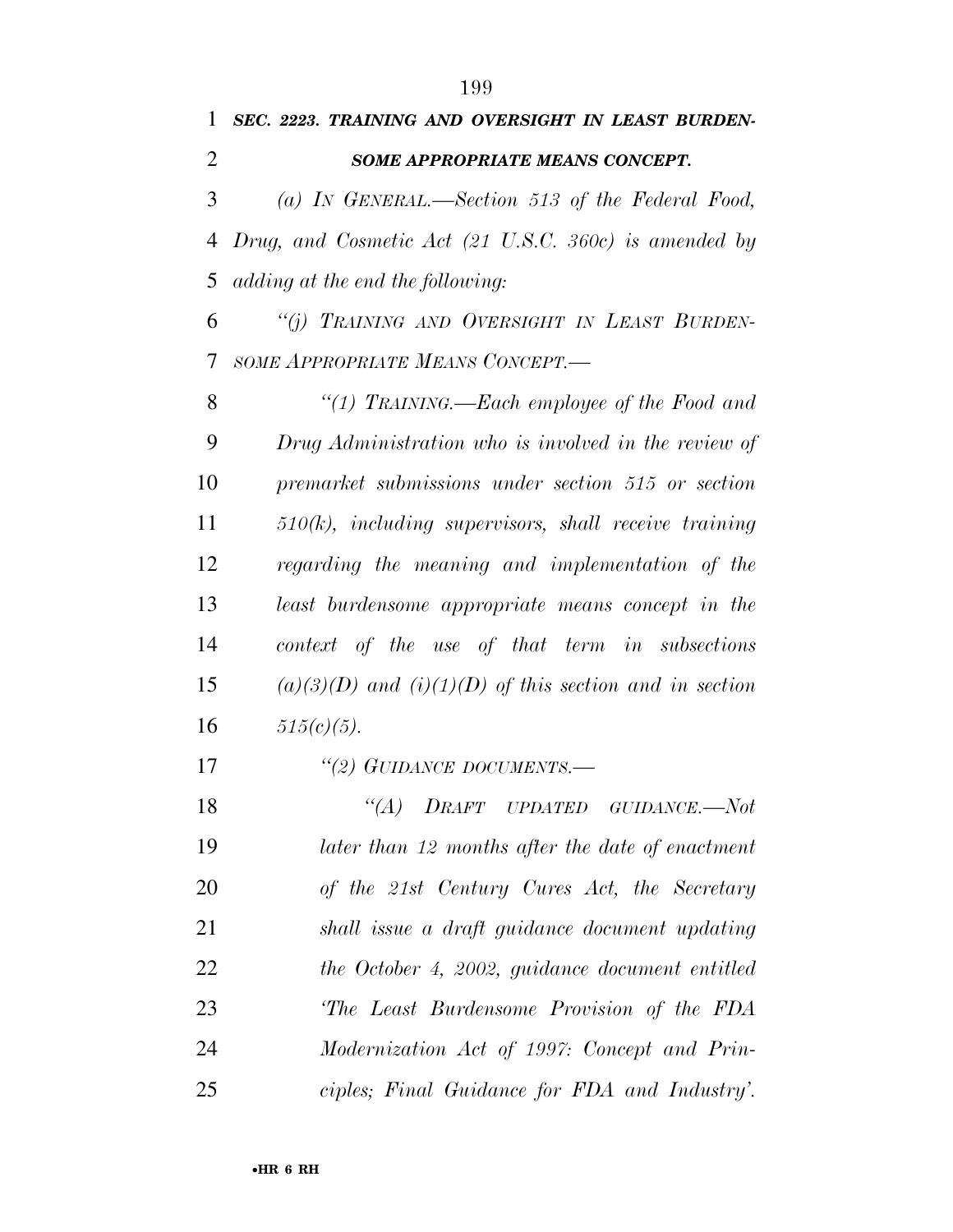| $\mathbf{1}$   | "(B) MEETING OF STAKEHOLDERS.—In de-                           |
|----------------|----------------------------------------------------------------|
| $\overline{2}$ | veloping such draft guidance document, the Sec-                |
| 3              | retary shall convene a meeting of stakeholders to              |
| $\overline{4}$ | ensure a full record to support the publication of             |
| 5              | such document.                                                 |
| 6              | "(3) OMBUDSMAN AUDIT.—Not later than $18$                      |
| 7              | months after the date of issuance of final version of          |
| 8              | the draft guidance under paragraph (2), the ombuds-            |
| 9              | man for the organizational unit of the Food and                |
| 10             | Drug Administration responsible for the premarket              |
| 11             | review of devices shall—                                       |
| 12             | $\lq (A)$ conduct, or have conducted, an audit                 |
| 13             | of the training described in paragraph $(1)$ ; and             |
| 14             | $\lq\lq B$ ) include in such audit interviews with             |
| 15             | a representative sample of persons from industry               |
| 16             | regarding their experience in the device pre-                  |
| 17             | market review process.".                                       |
| 18             | (b) ADDITIONAL INFORMATION REGARDING PRE-                      |
| 19             | MARKET APPLICATIONS.—Subsection (c) of section 515 of          |
| 20             | the Federal Food, Drug, and Cosmetic Act (21 U.S.C. 360e)      |
| 21             | is amended by adding at the end the following:                 |
| 22             | $\lq(5)(A)$ Whenever the Secretary requests additional in-     |
|                | 23 formation from an applicant regarding an application        |
|                | 24 under paragraph (1), the Secretary shall consider the least |
| 25             | burdensome appropriate means necessary to demonstrate          |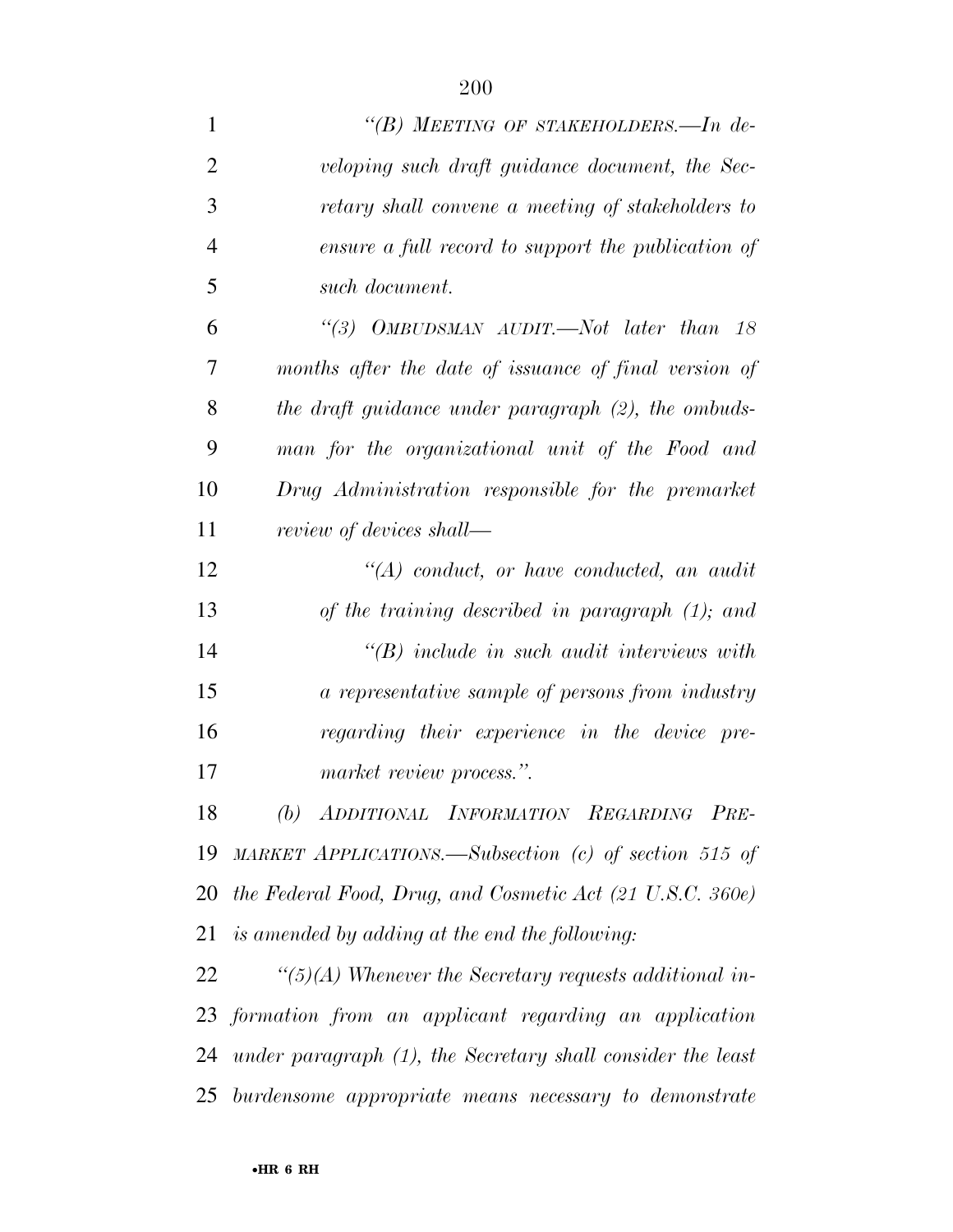*device safety and effectiveness, and request information ac-cordingly.* 

 *''(B) For purposes of subparagraph (A), the term 'nec- essary' means the minimum required information that would support a determination by the Secretary that an application provides a reasonable assurance of the safety and effectiveness of the device.* 

 *''(C) Nothing in this paragraph alters the standards for premarket approval of a device.''.* 

#### *SEC. 2224. RECOGNITION OF STANDARDS.*

 *Section 514(c) of the Federal Food, Drug, and Cos-metic Act (21 U.S.C. 360d(c)) is amended—* 

 *(1) in paragraph (1), by inserting after subpara-graph (B) the following new subparagraphs:* 

 *''(C)(i) Any person may submit a request for recogni- tion under subparagraph (A) of all or part of an appro- priate standard established by a nationally or internation-ally recognized standard organization.* 

 *''(ii) Not later than 60 days after the Secretary re-ceives such a request, the Secretary shall—* 

 *''(I) make a determination to recognize all, part, or none of the standard that is the subject of the re-quest; and* 

 *''(II) issue to the person who submitted such re-quest a response in writing that states the Secretary's*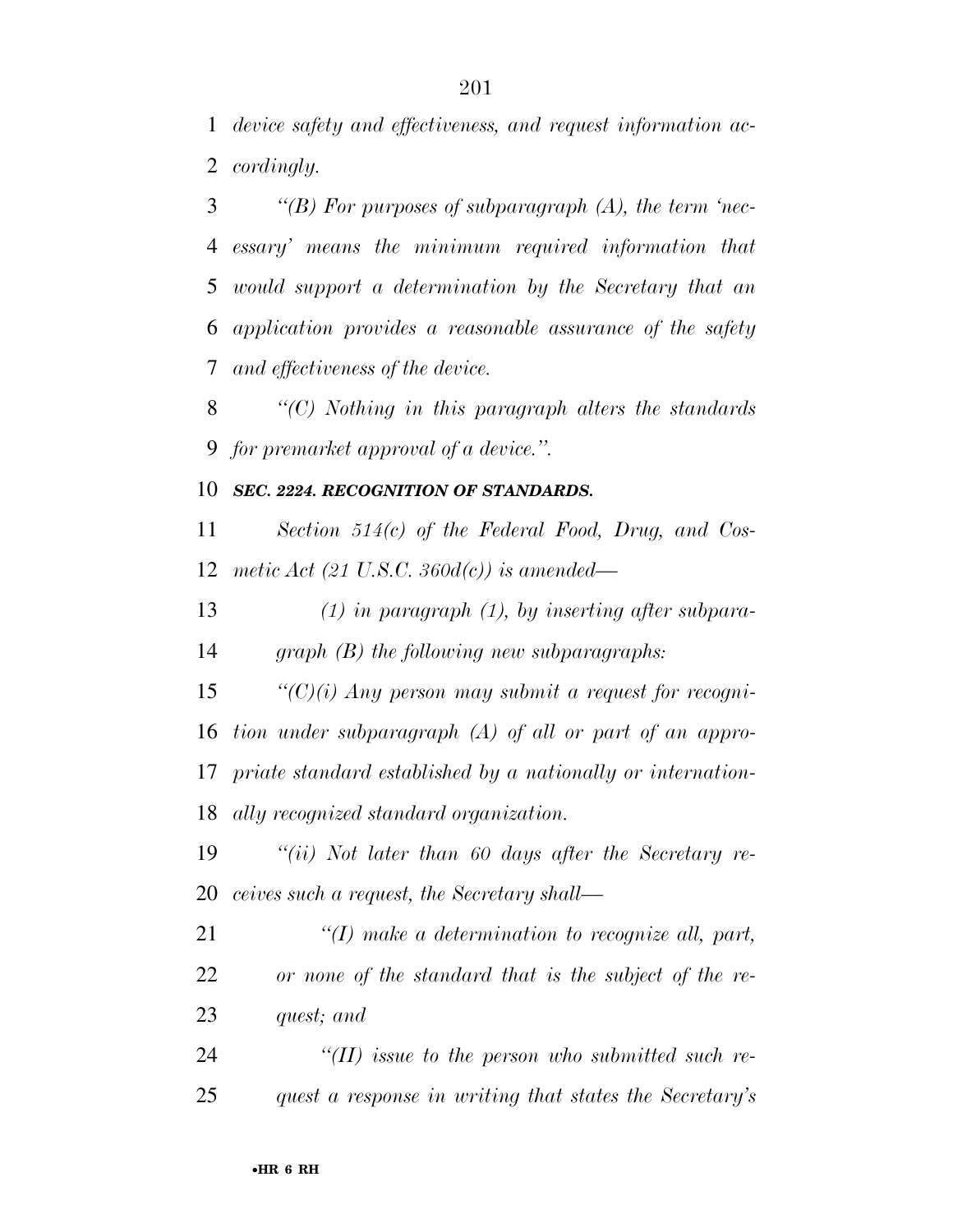*rationale for that determination, including the sci- entific, technical, regulatory, or other basis for such determination.* 

 *''(iii) The Secretary shall make a response issued under clause (ii)(II) publicly available, in such manner as the Secretary determines appropriate.* 

 *''(iv) The Secretary shall take such actions as may be necessary to implement all or part of a standard recognized under clause (i)(I), in accordance with subparagraph (A). ''(D) The Secretary shall make publicly available, in such manner as the Secretary determines appropriate, the rationale for recognition under subparagraph (A) of part of a standard, including the scientific, technical, regulatory, or other basis for such recognition.''; and* 

 *(2) by adding at the end the following new para-graphs:* 

 *''(4) TRAINING ON USE OF STANDARDS.—The Secretary shall provide to all employees of the Food and Drug Administration who review premarket sub- missions for devices periodic training on the concept and use of recognized standards for purposes of meet- ing a premarket submission requirement or other ap- plicable requirement under this Act, including stand- ards relevant to an employee's area of device review. ''(5) GUIDANCE.—*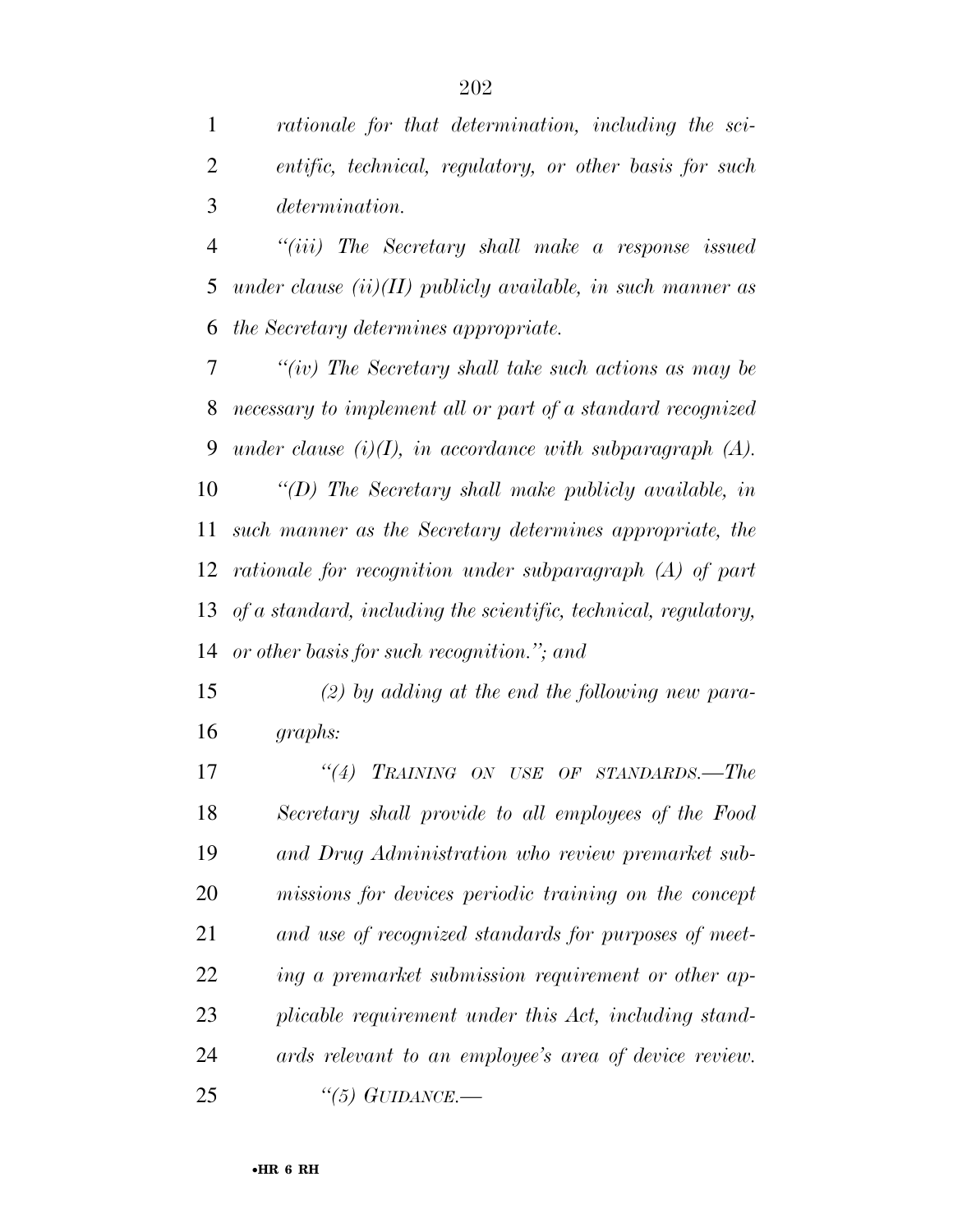| $\mathbf{1}$   | "(A) DRAFT GUIDANCE.—The Secretary                |
|----------------|---------------------------------------------------|
| $\overline{2}$ | shall publish guidance identifying the principles |
| 3              | for recognizing standards under this section. In  |
| $\overline{4}$ | publishing such guidance, the Secretary shall     |
| 5              | $consider-$                                       |
| 6              | $\lq\lq(i)$ the experience with, and reliance     |
| 7              | on, a standard by other Federal regulatory        |
| 8              | authorities and the device industry; and          |
| 9              | $``(ii)$ whether recognition of a standard        |
| 10             | will promote harmonization among regu-            |
| 11             | latory authorities in the regulation of de-       |
| 12             | vices.                                            |
| 13             | "(B) TIMING.—The Secretary shall pub-             |
| 14             | $lish-$                                           |
| 15             | $``(i)$ draft guidance under subpara-             |
| 16             | $graph(A)$ not later than 12 months after         |
| 17             | the date of the enactment of the 21st Cen-        |
| 18             | tury Cures Act; and                               |
| 19             | "(ii) final guidance not later than $12$          |
| 20             | months after the close of the public comment      |
| 21             | period for the draft guidance under clause        |
| 22             | $(i)$ .".                                         |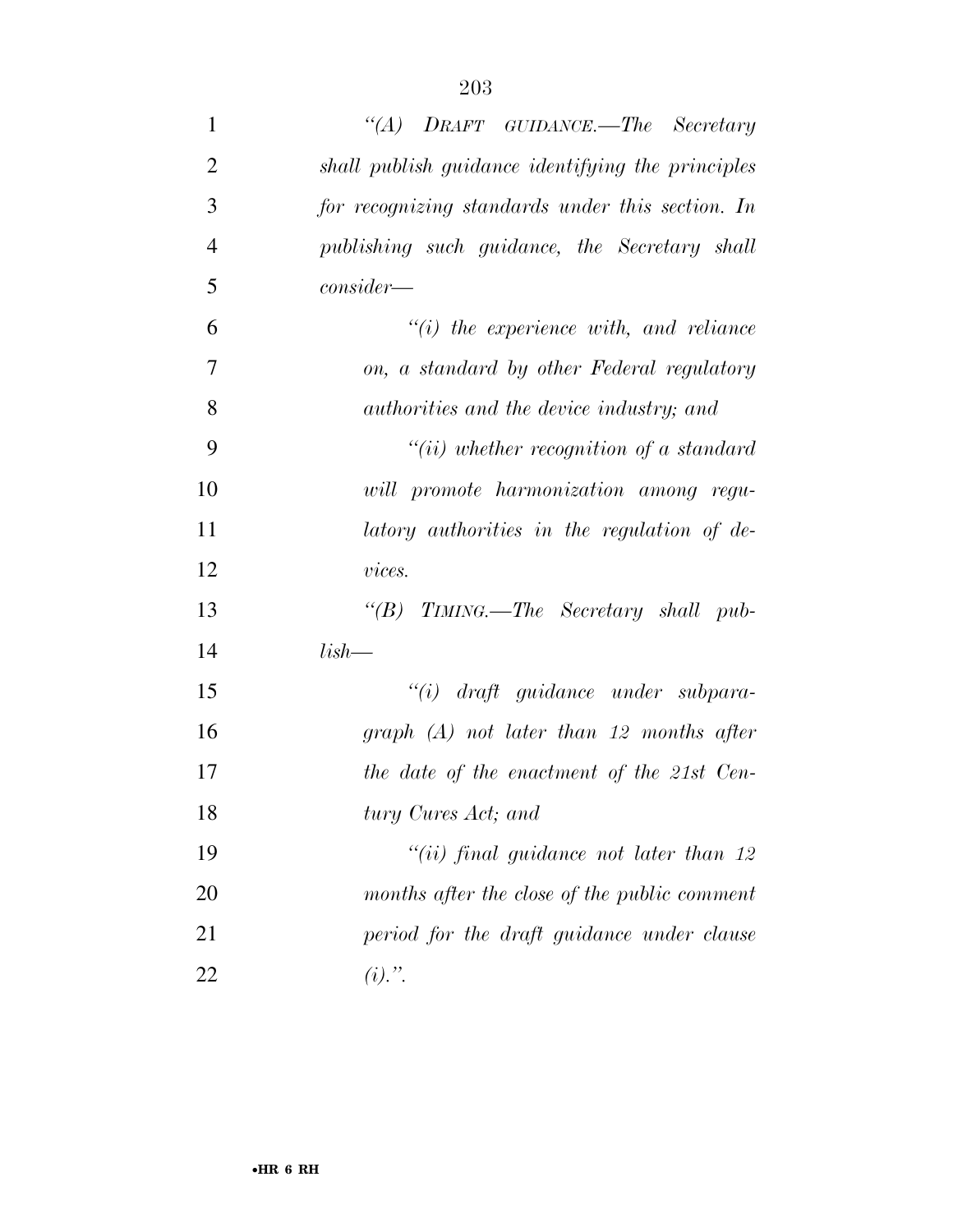*SEC. 2225. EASING REGULATORY BURDEN WITH RESPECT* 

 *TO CERTAIN CLASS I AND CLASS II DEVICES. (a) CLASS I DEVICES.—Section 510(l) of the Federal Food, Drug, and Cosmetic Act (21 U.S.C. 360(l)) is amend- ed— (1) by striking ''A report under subsection (k)'' and inserting ''(1) A report under subsection (k)''; and (2) by adding at the end the following new para- graph: ''(2) Not later than 120 days after the date of the en- actment of the 21st Century Cures Act, the Secretary shall identify, through publication in the Federal Register, any type of class I device that the Secretary determines no longer requires a report under subsection (k) to provide rea- sonable assurance of safety and effectiveness. Upon such publication— ''(A) each type of class I device so identified shall be exempt from the requirement for a report under subsection (k); and ''(B) the classification regulation applicable to each such type of device shall be deemed amended to incorporate such exemption.''. (b) CLASS II DEVICES.—Section 510(m) of the Federal Food, Drug, and Cosmetic Act (21 U.S.C. 360(m)) is amended—*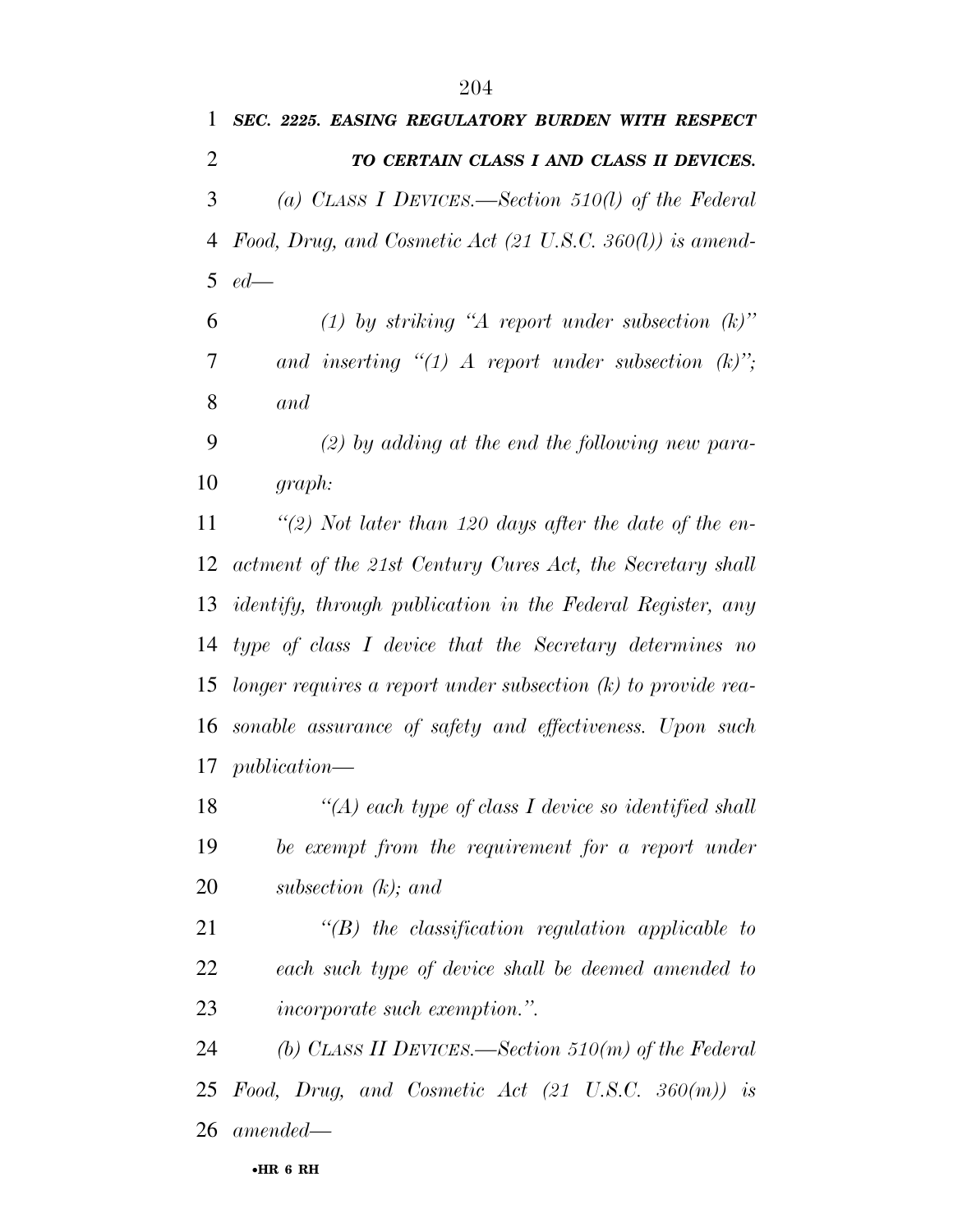| $\mathbf{1}$   | $(1)$ by striking paragraph $(1)$ and inserting the  |
|----------------|------------------------------------------------------|
| $\overline{2}$ | following new paragraph: "(1) The Secretary shall—   |
| 3              | "(A) not later than $60$ days after the date of the  |
| $\overline{4}$ | enactment of the 21st Century Cures Act—             |
| 5              | "(i) publish in the Federal Register a notice        |
| 6              | that contains a list of each type of class II device |
| 7              | that the Secretary determines no longer requires     |
| 8              | a report under subsection $(k)$ to provide reason-   |
| 9              | able assurance of safety and effectiveness; and      |
| 10             | "(ii) provide for a period of not less than          |
| 11             | 60 days for public comment beginning on the          |
| 12             | date of the publication of such notice; and          |
| 13             | "(B) not later than 180 days after the date of the   |
| 14             | enactment of 21st Century Cures Act, publish in the  |
| 15             | Federal Register a list representing the Secretary's |
| 16             | final determination with respect to the devices in-  |
| 17             | cluded in the list published under subparagraph      |
| 18             | $(A).$ ";                                            |
| 19             | $(2)$ in paragraph $(2)$ —                           |
| 20             | $(A)$ by striking "1 day after the date of the       |
| 21             | publication of a list under this subsection," and    |
| 22             | inserting "1 day after the date of publication of    |
| 23             | the final list under paragraph $(1)(B)$ ,"; and      |
| 24             | $(B)$ by striking "30-day period" and insert-        |
| 25             | ing "60-day period"; and                             |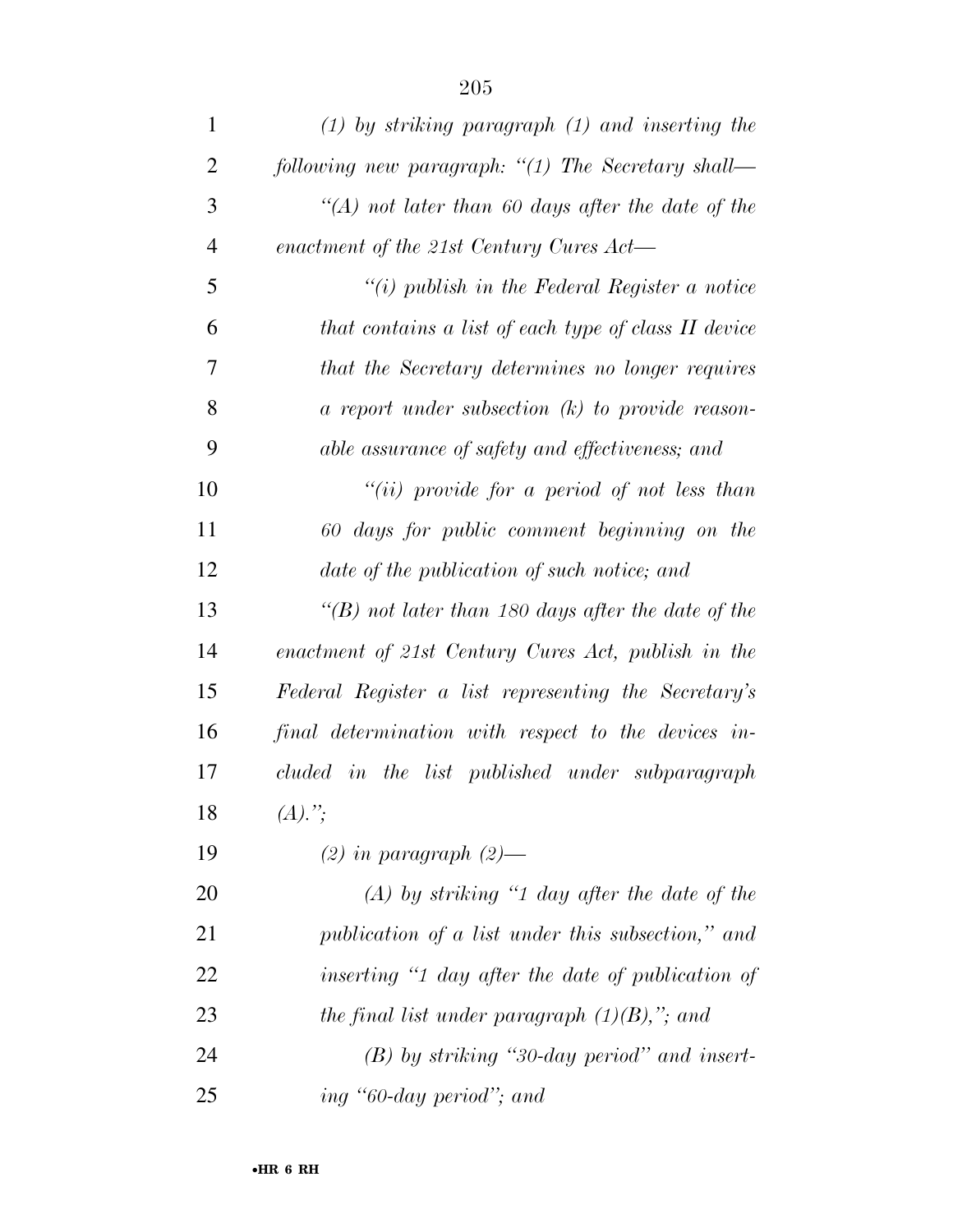| $\mathbf{1}$   | $(3)$ by adding at the end the following new para-            |
|----------------|---------------------------------------------------------------|
| $\overline{2}$ | graph:                                                        |
| 3              | "(3) Upon the publication of the final list under para-       |
| 4              | graph $(1)(B)$ —                                              |
| 5              | "(A) each type of class $II$ device so listed shall           |
| 6              | be exempt from the requirement for a report under             |
| 7              | subsection $(k)$ ; and                                        |
| 8              | $\lq\lq(B)$ the classification regulation applicable to       |
| 9              | each such type of device shall be deemed amended to           |
| 10             | <i>incorporate such exemption.</i> ".                         |
| 11             | <b>SEC. 2226. ADVISORY COMMITTEE PROCESS.</b>                 |
| 12             | (a) CLASSIFICATION PANELS.—Paragraph $(5)$ of sec-            |
| 13             | tion 513(b) of the Federal Food, Drug, and Cosmetic Act       |
| 14             | $(21 \text{ U.S.C. } 360c(b))$ is amended—                    |
| 15             | (1) by striking " $(5)$ " and inserting " $(5)(A)$ ";         |
| 16             | and                                                           |
| 17             | $(2)$ by adding at the end the following:                     |
| 18             | $\lq (B)$ When a device is specifically the subject of review |
| 19             | by a classification panel, the Secretary shall—               |
| 20             | $\lq\lq(i)$ ensure that adequate expertise is represented     |
| 21             | on the classification panel to assess—                        |
| 22             | $\lq (I)$ the disease or condition which the de-              |
| 23             | vice is intended to cure, treat, mitigate, prevent,           |
| 24             | or diagnose; and                                              |
| 25             | $\lq (II)$ the technology of the device; and                  |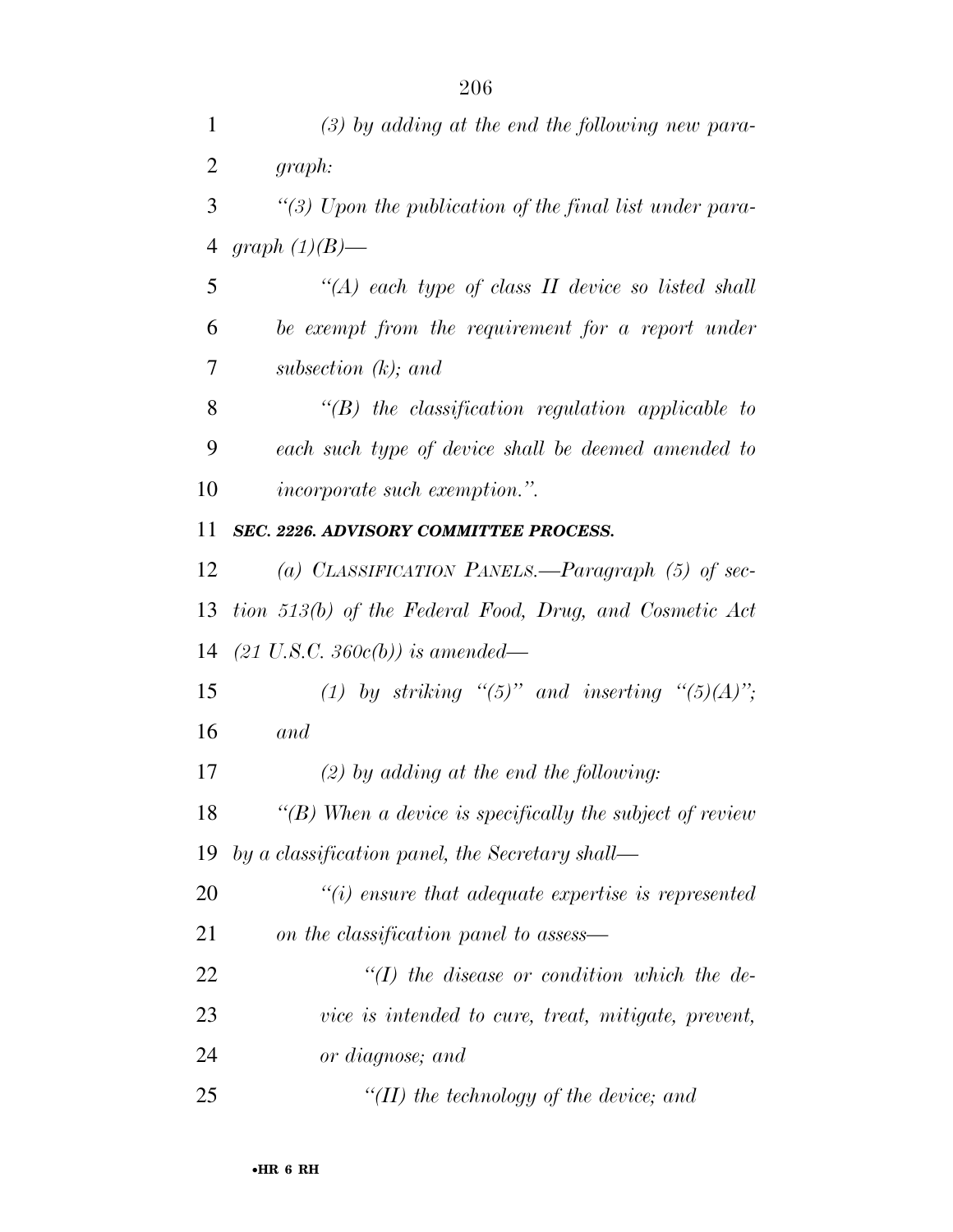| $\mathbf{1}$   | "(ii) as part of the process to ensure adequate ex-          |
|----------------|--------------------------------------------------------------|
| $\overline{2}$ | $pertise$ under clause $(i)$ , give due consideration to the |
| 3              | recommendations of the person whose premarket sub-           |
| $\overline{4}$ | mission is subject to panel review on the expertise          |
| 5              | needed among the voting members of the panel.                |
| 6              | "(C) For review by a classification panel of a pre-          |
| 7              | market submission for a device, the Secretary shall—         |
| 8              | "(i) provide an opportunity for the person whose             |
| 9              | premarket submission is subject to panel review to           |
| 10             | provide recommendations on the expertise needed              |
| 11             | among the voting members of the panel; and                   |
| 12             | $``(ii)$ give due consideration to such recommenda-          |
| 13             | tions and ensure that adequate expertise is rep-             |
| 14             | resented on advisory panels to assess—                       |
| 15             | $\lq (I)$ the disease or condition for which the             |
| 16             | device is intended to cure, treat, mitigate, pre-            |
| 17             | vent, or diagnose; and                                       |
| 18             | "(II) the technology of the device.                          |
| 19             | "(D) For purposes of subparagraph $(B)(ii)$ , the term       |
| 20             | 'adequate expertise' means, with respect to the membership   |
| 21             | of the classification panel reviewing a premarket submis-    |
| 22             | sion, that such membership includes—                         |
| 23             | $``(i)$ two or more voting members, with a spe-              |
| 24             | cialty or other expertise clinically relevant to the de-     |
| 25             | vice under review; and                                       |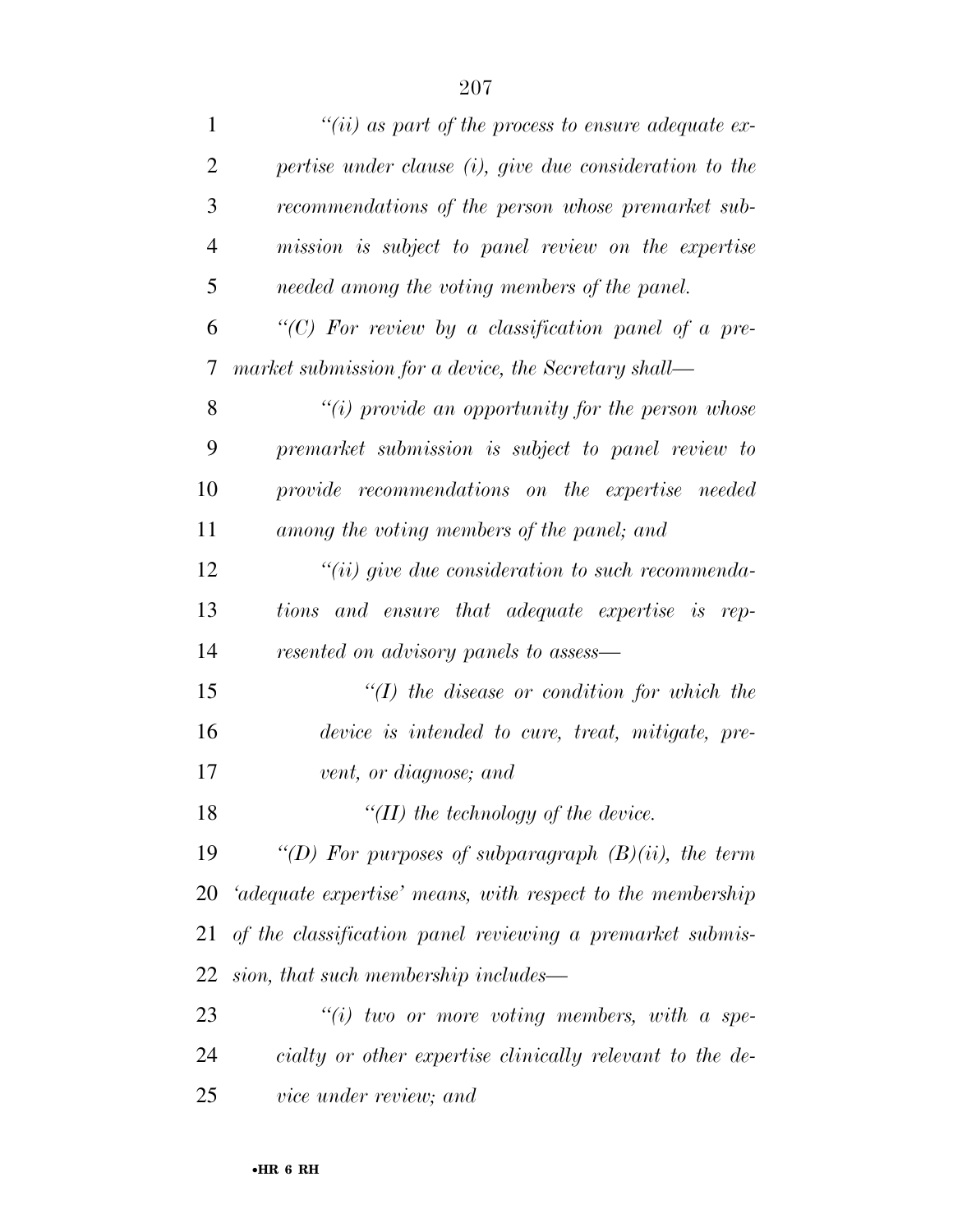| $\mathbf{1}$   | $``(ii)$ at least one voting member who is knowl-          |
|----------------|------------------------------------------------------------|
| $\overline{2}$ | edgeable about the technology of the device.".             |
| 3              | (b) PANEL REVIEW PROCESS.—Section $513(b)(6)$ of           |
| 4              | the Federal Food, Drug, and Cosmetic Act (21 U.S.C.        |
| 5              | $360c(b)(6)$ ) is amended—                                 |
| 6              | $(1)$ in subparagraph $(A)(iii)$ , by inserting before     |
| 7              | the period at the end ", including by designating a        |
| 8              | representative who will be provided a time during the      |
| 9              | panel meeting to address the panel individually (or        |
| 10             | accompanied by experts selected by such representa-        |
| 11             | tive) for the purpose of correcting misstatements of       |
| 12             | fact or providing clarifying information, subject to       |
| 13             | the discretion of the panel chairperson"; and              |
| 14             | $(2)$ by striking subparagraph $(B)$ and inserting         |
| 15             | the following new subparagraph:                            |
| 16             | " $(B)(i)$ Any meeting of a classification panel for a de- |
| 17             | vice that is specifically the subject of review shall—     |
| 18             | $"(I)$ provide adequate time for initial presen-           |
| 19             | tations by the person whose device is specifically the     |
| 20             | subject of a classification panel review and by the        |
| 21             | Secretary; and                                             |
| 22             | $\lq$ (II) encourage free and open participation by        |
| 23             | <i>all interested persons.</i>                             |
| 24             | $"(ii)$ Following the initial presentations described in   |
| 25             | clause (i), the panel may—                                 |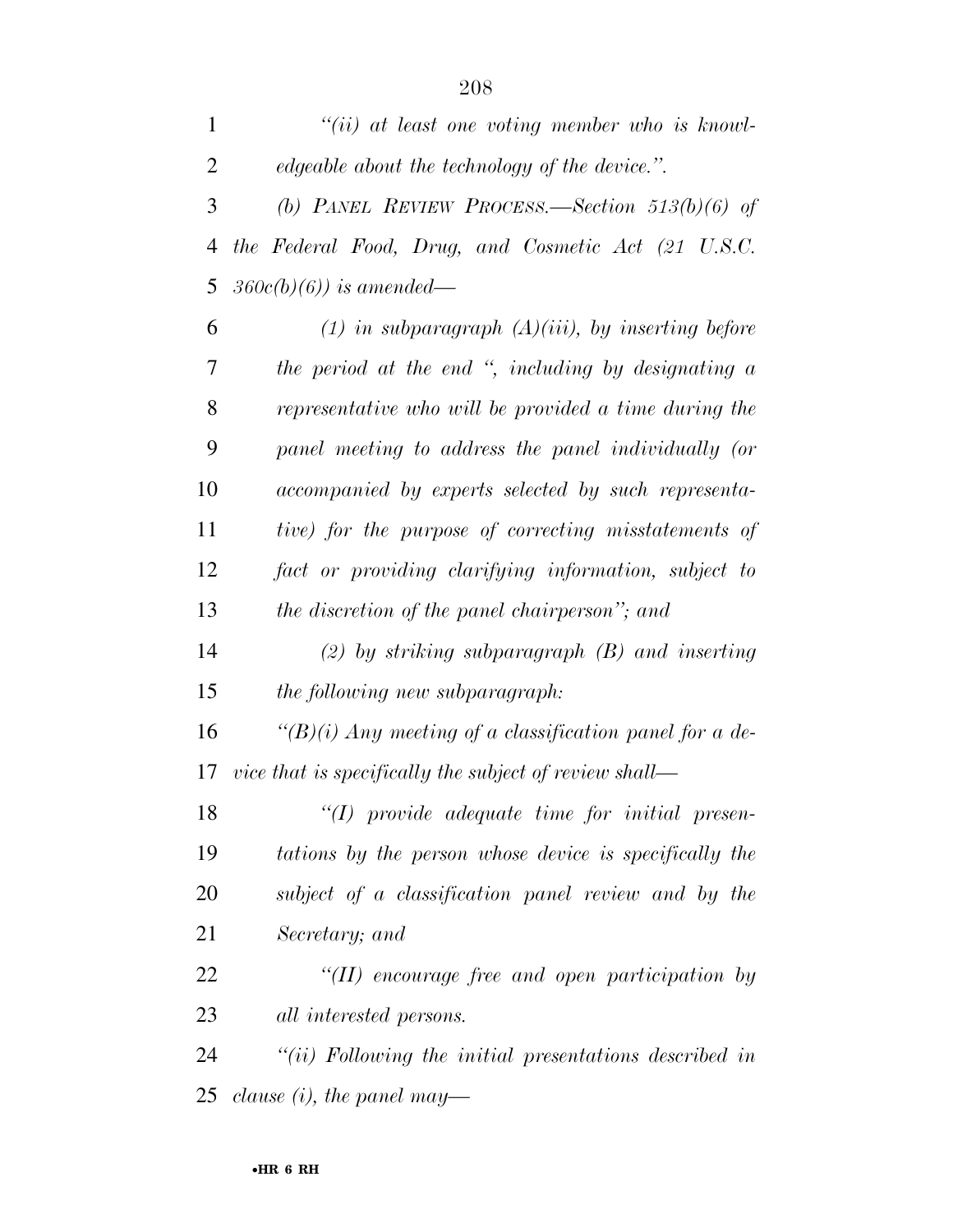| $\mathbf{1}$   | $\lq (I)$ pose questions to a designated representative        |
|----------------|----------------------------------------------------------------|
| $\overline{2}$ | described in subparagraph $(A)(iii)$ ; and                     |
| 3              | $\lq$ (II) consider the responses to such questions in         |
| $\overline{4}$ | the panel's review of the device that is specifically the      |
| 5              | subject of review by the panel.".                              |
| 6              | SEC. 2227. HUMANITARIAN DEVICE EXEMPTION APPLICA-              |
| 7              | TION.                                                          |
| 8              | (a) IN GENERAL.—Section $520(m)$ of the Federal                |
| 9              | Food, Drug, and Cosmetic Act (21 U.S.C. 360j) is amend-        |
| 10             | $ed$ —                                                         |
| 11             | $(1)$ in paragraph $(1)$ by striking "fewer than               |
| 12             | $4,000"$ and inserting "not more than 8,000";                  |
| 13             | (2) in paragraph $(2)(A)$ by striking "fewer than              |
| 14             | $4,000"$ and inserting "not more than 8,000"; and              |
| 15             | (3) in paragraph $(6)(A)(ii)$ , by striking "4,000"            |
| 16             | and inserting " $8,000"$                                       |
| 17             | (b) GUIDANCE DOCUMENT ON PROBABLE BENEFIT.                     |
| 18             | Not later than 18 months after the date of enactment of        |
| 19             | this Act, the Secretary of Health and Human Services, act-     |
| 20             | ing through the Commissioner of Food and Drugs, shall          |
| 21             | publish a draft guidance document that defines the criteria    |
|                | 22 for establishing "probable benefit" as that term is used in |
| 23             | section $520(m)(2)(C)$ of the Federal Food, Drug, and Cos-     |
| 24             | metic Act (21 U.S.C. 360j(m)(2)(C)).                           |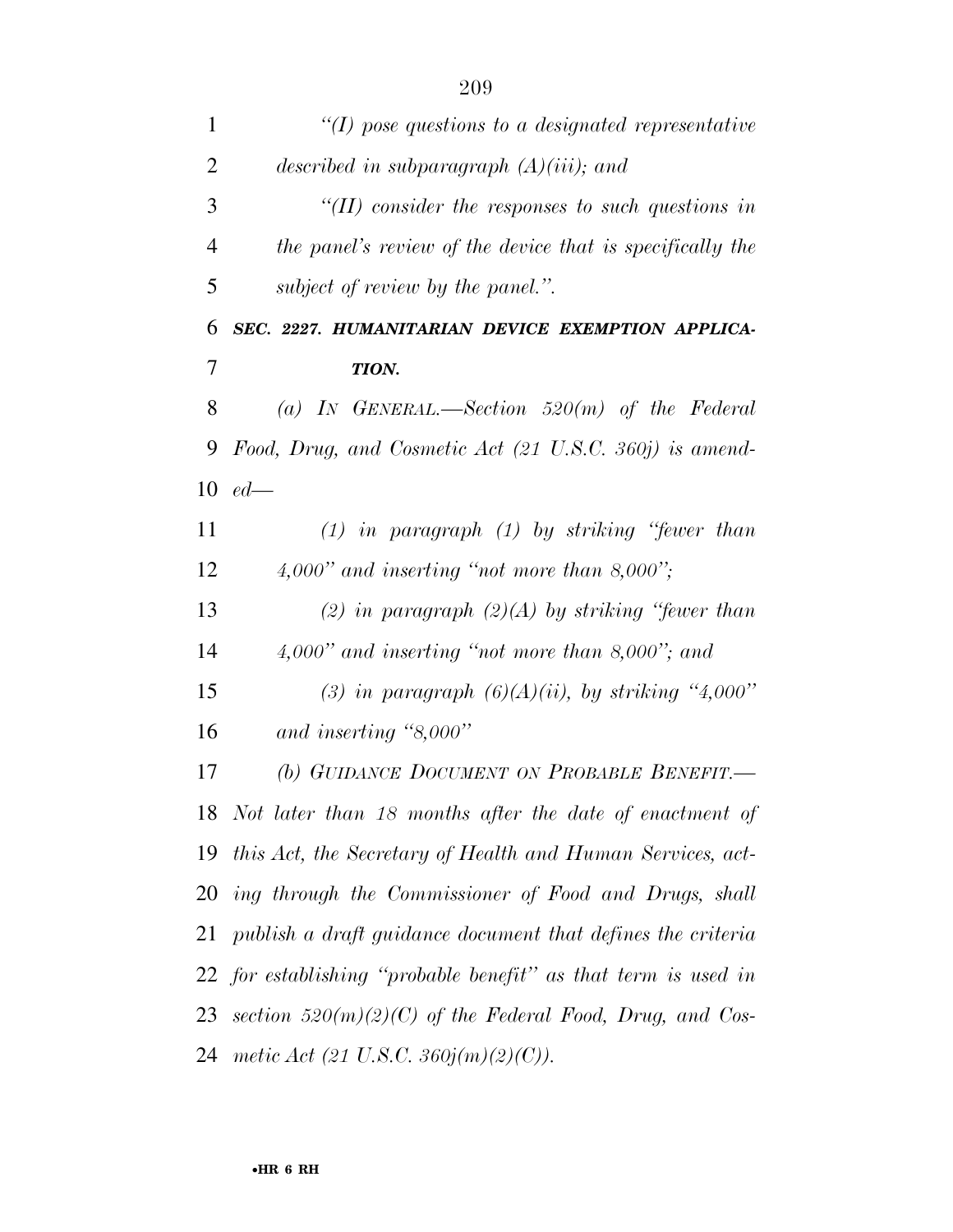*SEC. 2228. CLIA WAIVER STUDY DESIGN GUIDANCE FOR IN VITRO DIAGNOSTICS.* 

 *(a) DRAFT REVISED GUIDANCE.—Not later than 12 months after the date of the enactment of this Act, the Sec- retary of Health and Human Services shall publish a draft guidance that—* 

 *(1) revises ''Section V. Demonstrating Insignifi- cant Risk of an Erroneous Result—'Accuracy' '' of the guidance entitled ''Recommendations for Clinical Laboratory Improvement Amendments of 1988 (CLIA) Waiver Applications for Manufacturers of In Vitro Diagnostic Devices'' and dated January 30, 2008; and* 

 *(2) includes guidance on the appropriate use of comparable performance between a waived user and a moderately complex laboratory user to demonstrate accuracy.* 

 *(b) FINAL REVISED GUIDANCE.—The Secretary of Health and Human Services shall finalize the draft guid- ance published under subsection (a) not later than 12 months after the comment period for such draft guidance closes.*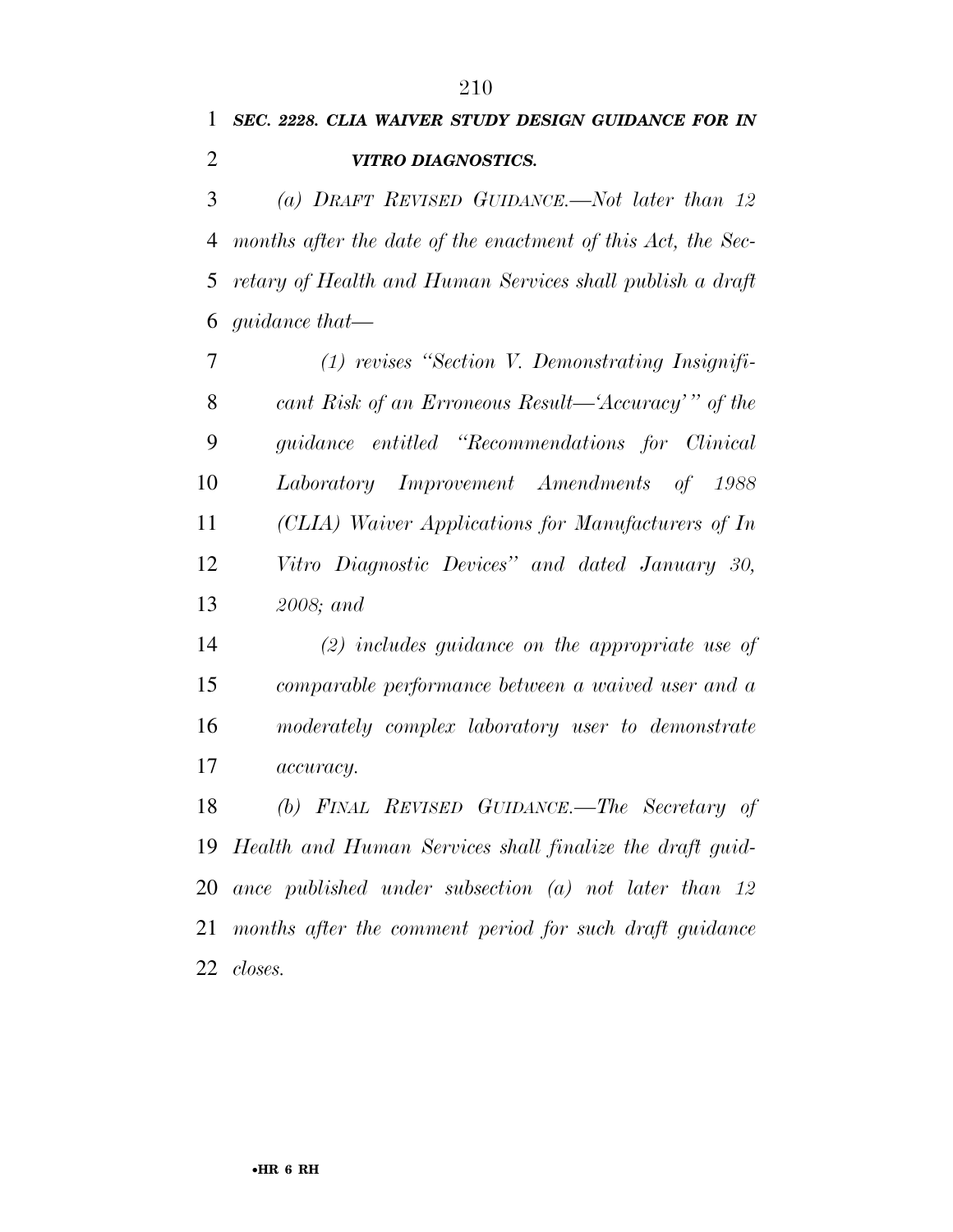## *Subtitle N—Sensible Oversight for Technology Which Advances Regulatory Efficiency*

*SEC. 2241. HEALTH SOFTWARE.* 

 *Section 201 of the Federal Food, Drug, and Cosmetic Act (21 U.S.C. 321) is amended by adding at the end the following:* 

 *''(ss)(1) The term 'health software' means software that does not, through use of an in vitro diagnostic device or signal acquisition system, acquire, process, or analyze an image or physiological signal, is not an accessory, is not an integral part of a device necessary to support the use of the device, is not used in the manufacture and trans- fusion of blood and blood components to assist in the pre-vention of disease in humans, and—* 

 *''(A) is intended for use for administrative or operational support or the processing and mainte-nance of financial records;* 

 *''(B) is intended for use in clinical, laboratory, or administrative workflow and related recordkeeping; ''(C)(i) is intended for use solely in the transfer, aggregation, conversion (in accordance with a present specification), storage, management, retrieval, or transmission of data or information;*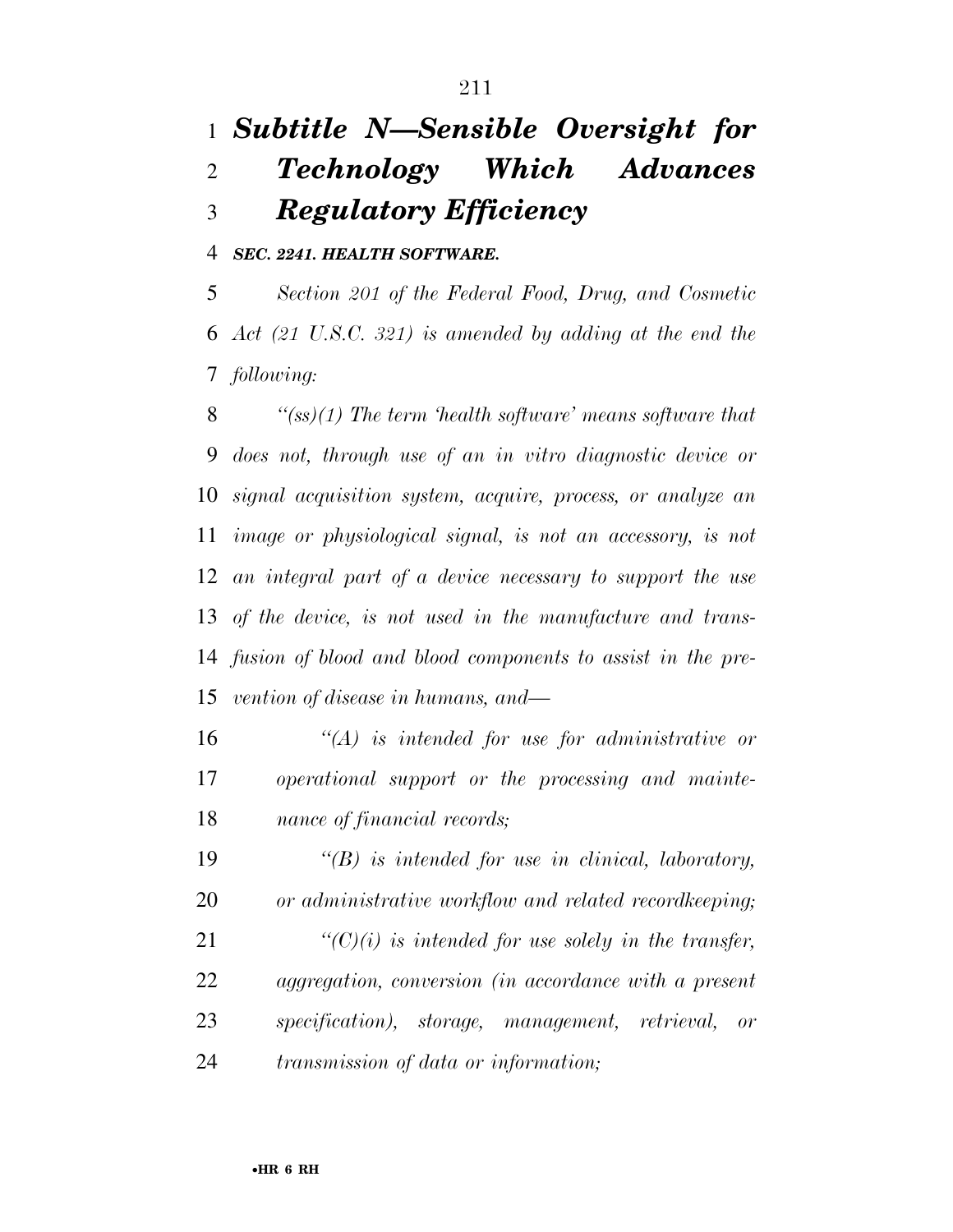| $\mathbf{1}$   | $``(ii)$ utilizes a connectivity software platform,     |
|----------------|---------------------------------------------------------|
| $\overline{2}$ | electronic or electrical hardware, or a physical com-   |
| 3              | munications infrastructure; and                         |
| $\overline{4}$ | $``(iii)$ is not intended for use—                      |
| 5              | $\lq (I)$ in active patient monitoring; or              |
| 6              | "(II) in controlling or altering the functions          |
| 7              | or parameters of a device that is connected to          |
| 8              | such software;                                          |
| 9              | $\lq (D)$ is intended for use to organize and present   |
| 10             | information for health or wellness education or for     |
| 11             | use in maintaining a healthy lifestyle, including       |
| 12             | medication adherence and health management tools;       |
| 13             | $\lq\lq(E)$ is intended for use to analyze information  |
| 14             | to provide general health information that does not     |
| 15             | include patient-specific recommended options to con-    |
| 16             | sider in the prevention, diagnosis, treatment, cure, or |
| 17             | mitigation of a particular disease or condition; or     |
| 18             | $\lq\lq(F)$ is intended for use to analyze information  |
| 19             | to provide patient-specific recommended options to      |
| 20             | consider in the prevention, diagnosis, treatment, cure, |
| 21             | or mitigation of a particular disease or condition.     |
| 22             | "(2) The term 'accessory' means a product that-         |
| 23             | $\lq (A)$ is intended for use with one or more parent   |
| 24             | devices;                                                |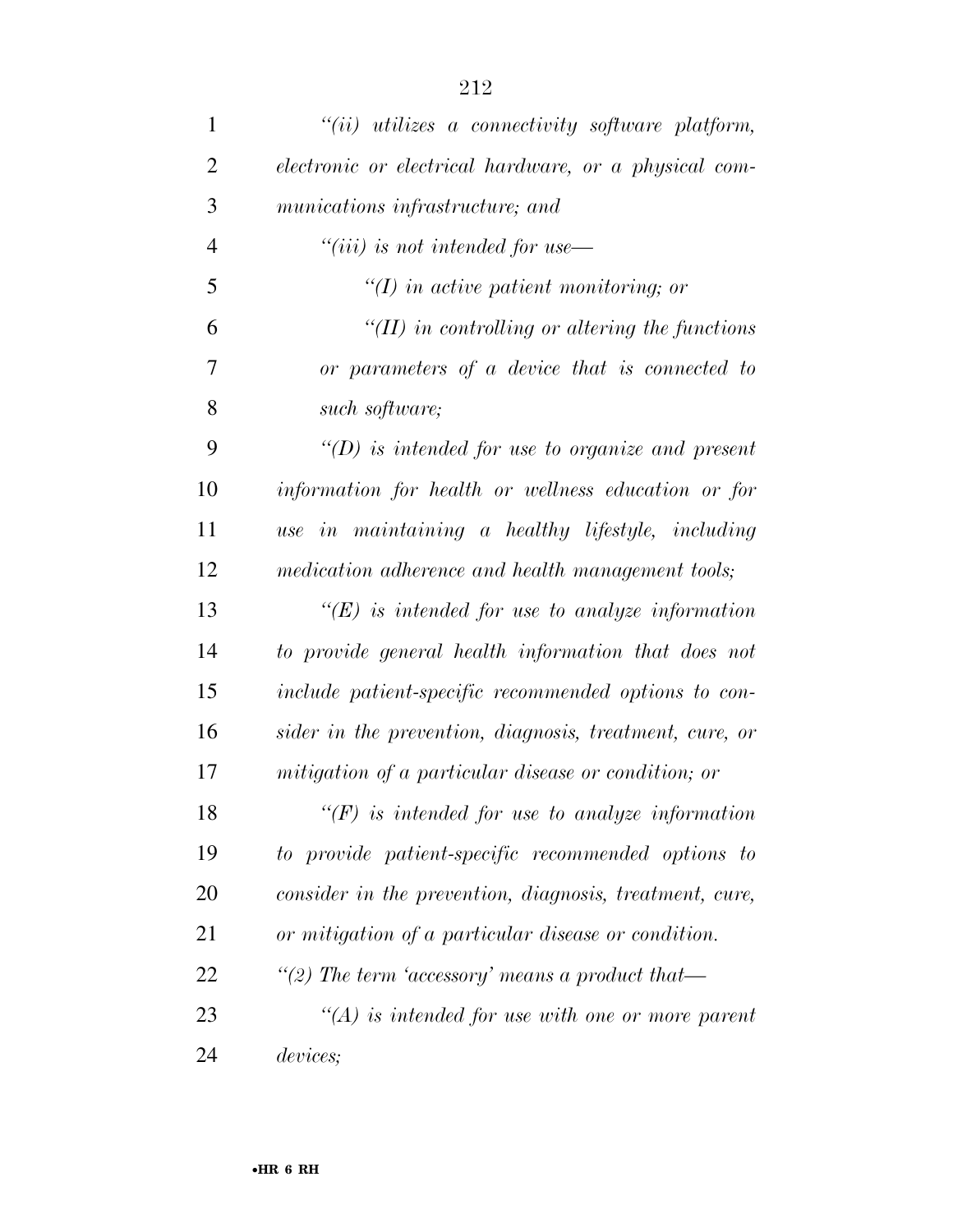| 1              | $\lq (B)$ is intended to support, supplement, or aug-                      |
|----------------|----------------------------------------------------------------------------|
| $\overline{2}$ | ment the performance of one or more parent devices;                        |
| 3              | and                                                                        |
| $\overline{4}$ | "(C) shall be classified by the Secretary—                                 |
| 5              | $\lq\lq(i)$ according to its intended use; and                             |
| 6              | $``(ii)$ independently of any classification of                            |
| 7              | any parent device with which it is used.".                                 |
| 8              | SEC. 2242. APPLICABILITY AND INAPPLICABILITY OF REGU-                      |
| 9              | LATION.                                                                    |
| 10             | Subchapter $A$ of chapter $V$ of the Federal Food, Drug,                   |
| 11             | and Cosmetic Act $(21 \text{ U.S.C. } 351 \text{ et seq.}),$ as amended by |
| 12             | section $2221(a)$ , is further amended by adding at the end                |
| 13             | <i>the following:</i>                                                      |
| 14             | "SEC. 524C. HEALTH SOFTWARE.                                               |
| 15             | "(a) INAPPLICABILITY OF REGULATION TO HEALTH                               |
| 16             | $SorrWARE$ . $-Except$ as provided in subsection (b), health               |
| 17             | software shall not be subject to regulation under this Act.                |
| 18             | "(b) EXCEPTION.-                                                           |
| 19             | "(1) IN GENERAL.—Subsection (a) shall not                                  |
| 20             | apply with respect to a software product—                                  |
| 21             | $\lq (A)$ of a type described in subparagraph                              |
| 22             | $(F)$ of section 201(ss)(1); and                                           |
| 23             | $\lq\lq(B)$ that the Secretary determines poses a                          |
| 24             | significant risk to patient safety.                                        |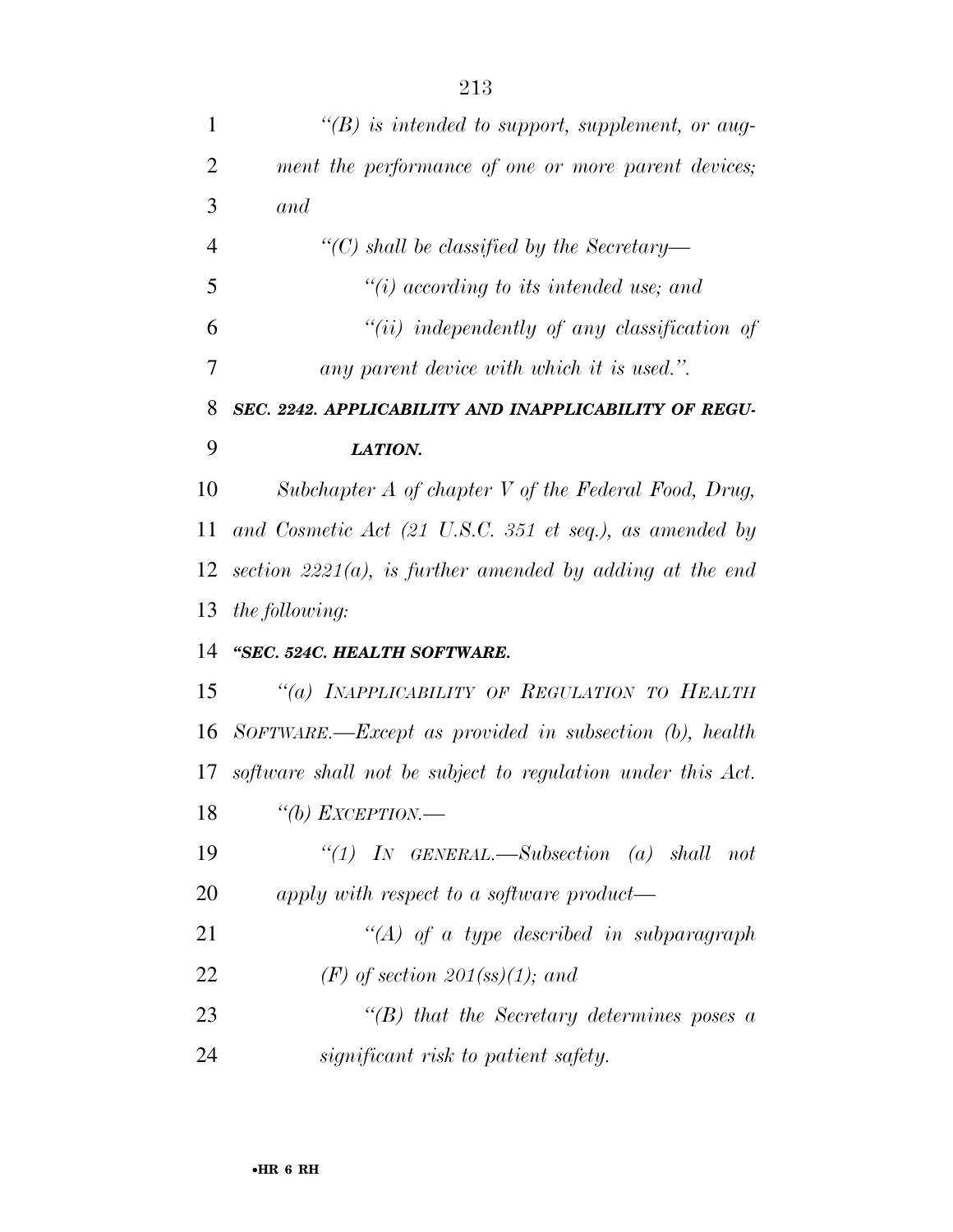| $\mathbf{1}$   | "(2) $\text{ConsIDENTIONS}$ . In making a deter-               |
|----------------|----------------------------------------------------------------|
| $\overline{2}$ | mination under subparagraph $(B)$ of paragraph $(1)$           |
| 3              | with respect to a product to which such paragraph              |
| $\overline{4}$ | applies, the Secretary shall consider the following:           |
| 5              | $\lq (A)$ The likelihood and severity of patient               |
| 6              | harm if the product were to not perform as in-                 |
| $\tau$         | tended.                                                        |
| 8              | "(B) The extent to which the product is in-                    |
| 9              | tended to support the clinical judgment of a                   |
| 10             | medical professional.                                          |
| 11             | "(C) Whether there is a reasonable oppor-                      |
| 12             | tunity for a medical professional to review the                |
| 13             | basis of the information or treatment rec-                     |
| 14             | ommendation provided by the product.                           |
| 15             | $\lq\lq(D)$ The intended user and user environ-                |
| 16             | ment, such as whether a medical professional                   |
| 17             | will use a software product of a type described                |
| 18             | in subparagraph $(F)$ of section 201(ss)(1).                   |
| 19             | "(c) DELEGATION.—The Secretary shall delegate pri-             |
| <b>20</b>      | mary jurisdiction for regulating a software product deter-     |
| 21             | mined under subsection $(b)$ to be subject to regulation under |
| 22             | this Act to the center at the Food and Drug Administration     |
| 23             | charged with regulating devices.                               |
| 24             | "(d) REGULATION OF SOFTWARE.—                                  |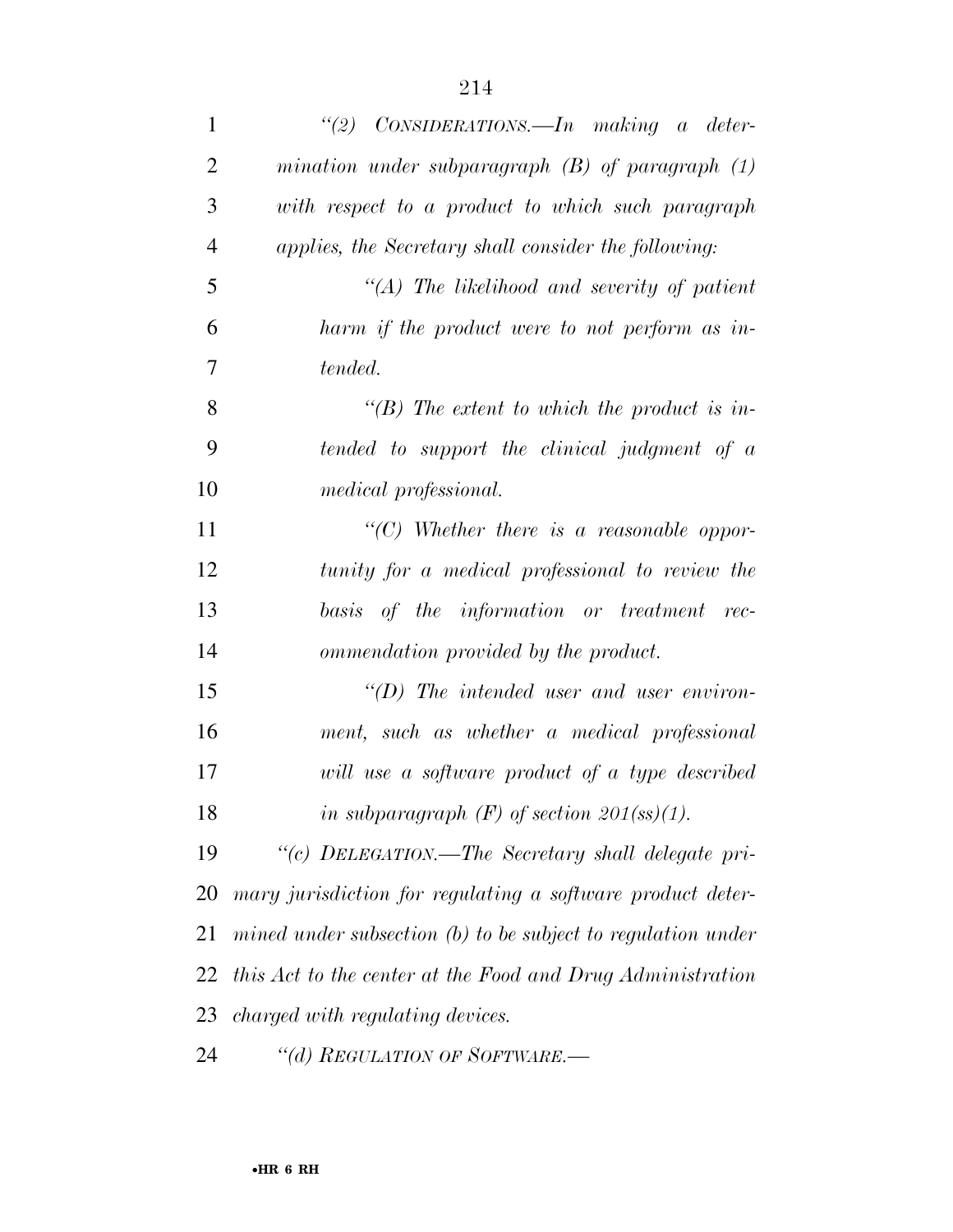| $\mathbf{1}$   | "(1) IN GENERAL.—The Secretary shall review           |
|----------------|-------------------------------------------------------|
| 2              | existing regulations and guidance regarding the regu- |
| 3              | lation of software under this Act. The Secretary may  |
| $\overline{4}$ | implement a new framework for the regulation of soft- |
| 5              | ware and shall, as appropriate, modify such regula-   |
| 6              | tions and guidance or issue new regulations or guid-  |
| 7              | ance.                                                 |
| 8              | (2)<br>ISSUANCE BY ORDER.—Notwithstanding             |
| 9              | subchapter II of chapter 5 of title 5, United States  |
| 10             | Code, the Secretary may modify or issue regulations   |
| 11             | for the regulation of software under this Act by ad-  |
| 12             | ministrative order published in the Federal Register  |
| 13             | following the publication of a proposed order.        |
| 14             | "(3) AREAS UNDER REVIEW.—The review of ex-            |
| 15             | isting regulations and guidance under paragraph (1)   |
| 16             | may include review of the following areas:            |
| 17             | "(A) Classification of software.                      |
| 18             | $\lq\lq(B)$ Standards for development of software.    |
| 19             | $\lq\lq C$<br>Standards for validation<br>and         |
| 20             | verification of software.                             |
| 21             | "(D) Review of software.                              |
| 22             | " $(E)$ Modifications to software.                    |
| 23             | " $(F)$ Manufacturing of software.                    |
| 24             | " $(G)$ Quality systems for software.                 |
| 25             | " $(H)$ Labeling requirements for software.           |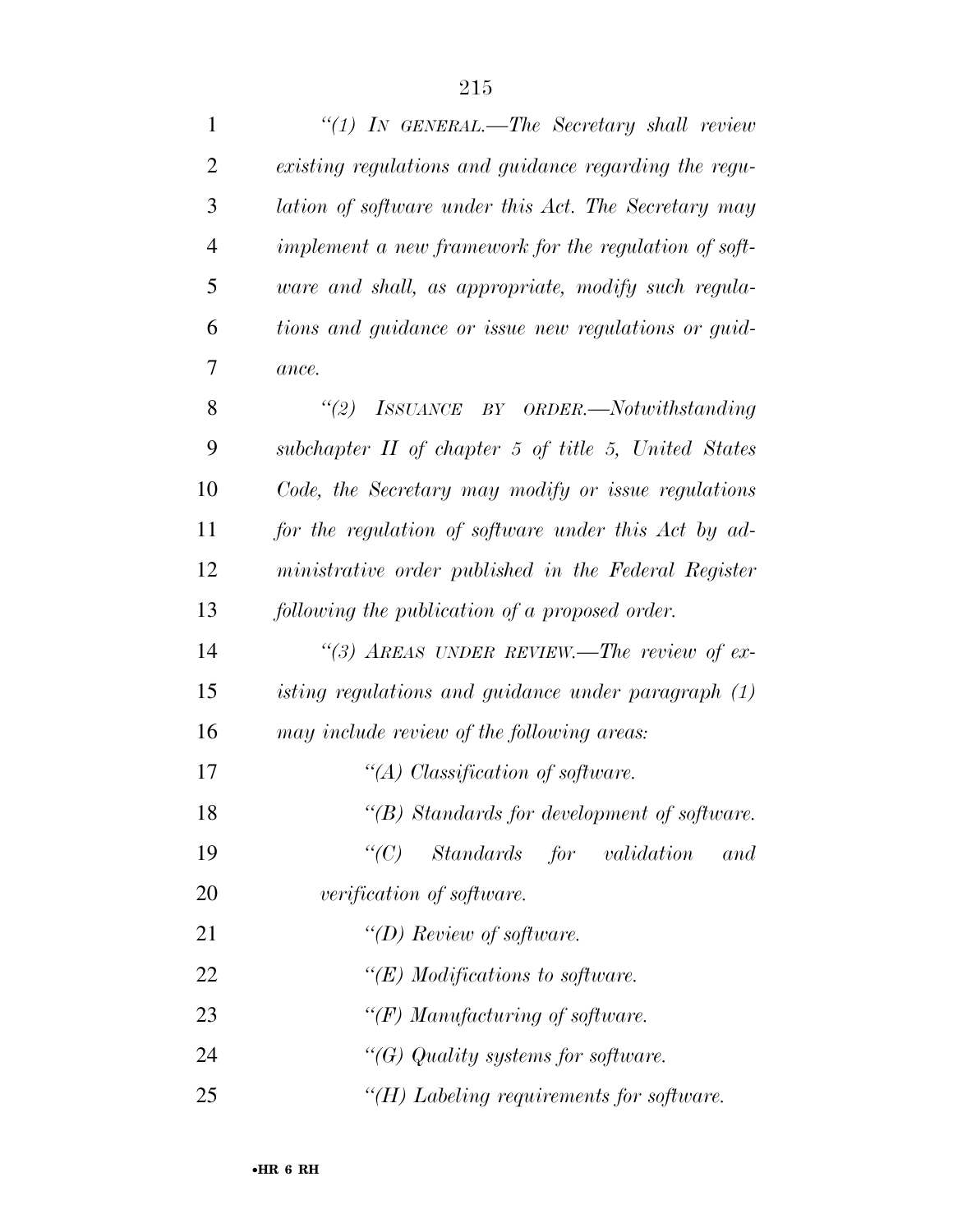| $\lq (I)$ Postmarketing requirements for report- |
|--------------------------------------------------|
| <i>ing of adverse events.</i>                    |

 *''(4) PROCESS FOR ISSUING PROPOSED REGULA- TIONS, ADMINISTRATIVE ORDER, AND GUIDANCE.—Not later than 18 months after the date of enactment of this section, the Secretary shall consult with external stakeholders (including patients, industry, health care providers, academia, and government) to gather input before issuing regulations, an administrative order, and guidance under this subsection.* 

 *''(e) RULE OF CONSTRUCTION.—Nothing in this sec- tion shall be construed as providing the Secretary with the authority to regulate under this Act any health software product of the type described in subparagraph (F) of section 201(ss)(1) unless and until the Secretary has made a deter- mination described in subsection (b)(1)(B) with respect to such product.''.* 

#### *SEC. 2243. EXCLUSION FROM DEFINITION OF DEVICE.*

 *Section 201(h) of the Federal Food, Drug, and Cos-metic Act (21 U.S.C. 321) is amended—* 

- *(1) in subparagraph (2), by striking ''or'' after ''or other animals,'';*
- *(2) in subparagraph (3), by striking ''and'' and inserting ''or''; and*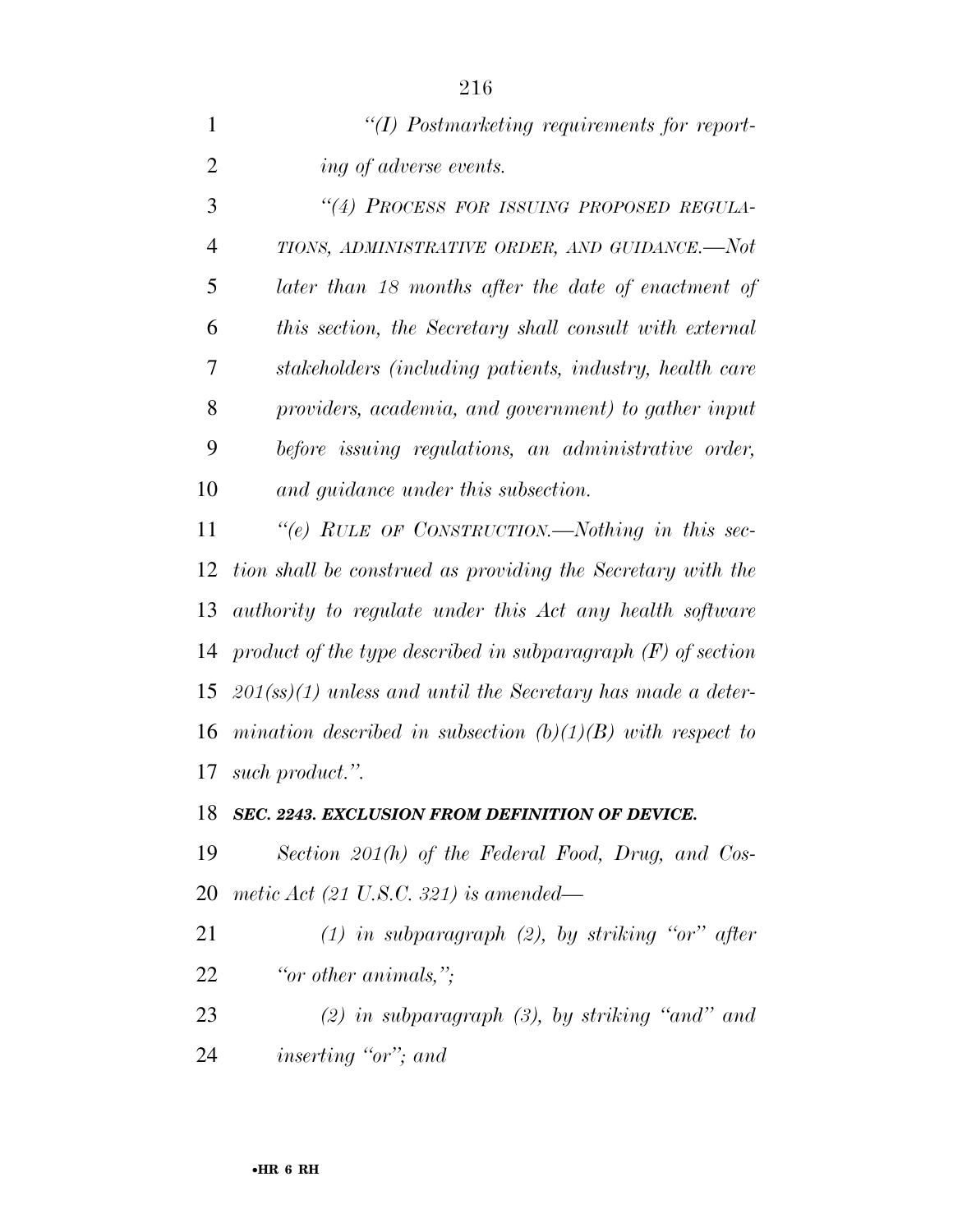*(3) by inserting after subparagraph (3) the fol- lowing: ''(4) not health software (other than software de- termined to be a risk to patient safety under section 524B(b)), and''. Subtitle O—Streamlining Clinical Trials SEC. 2261. PROTECTION OF HUMAN SUBJECTS IN RE- SEARCH; APPLICABILITY OF RULES. (a) IN GENERAL.—In order to simplify and facilitate compliance by researchers with applicable regulations for the protection of human subjects in research, the Secretary of Health and Human Services shall, to the extent possible and consistent with other statutory provisions, harmonize differences between the HHS Human Subject Regulations and the FDA Human Subject Regulations in accordance with subsection (b). (b) AVOIDING REGULATORY DUPLICATION AND UN- NECESSARY DELAYS.— (1) IN GENERAL.—The Secretary shall— (A) make such modifications to the provi- sions of the HHS Human Subject Regulations, the FDA Human Subject Regulations, and the vulnerable-populations rules as may be nec-essary—*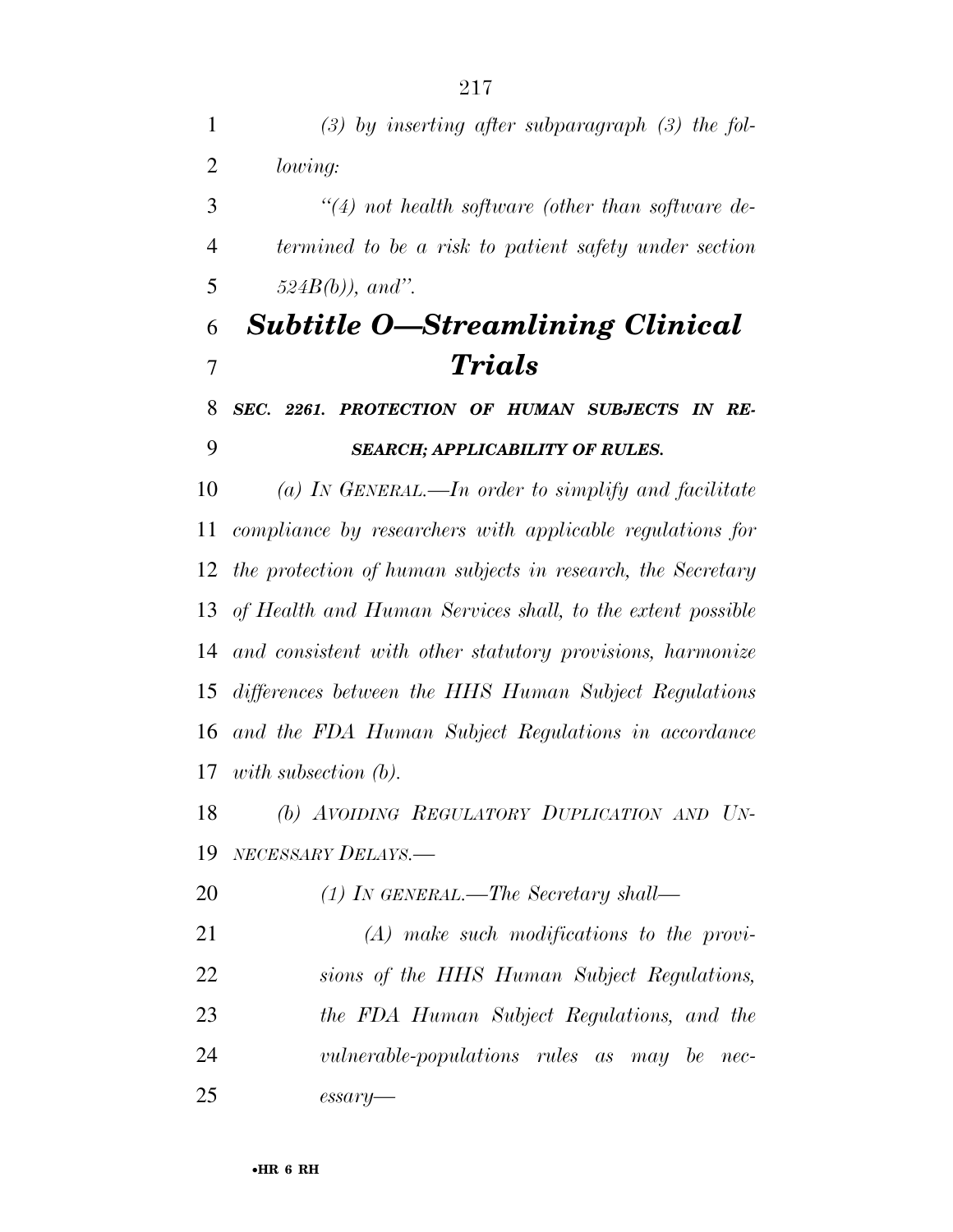| $\mathbf{1}$   | $(i)$ to reduce regulatory duplication                |
|----------------|-------------------------------------------------------|
| $\overline{2}$ | and unnecessary delays;                               |
| 3              | (ii) to modernize such provisions in the              |
| $\overline{4}$ | context of multisite and cooperative research         |
| 5              | projects; and                                         |
| 6              | $(iii)$ to incorporate local consider-                |
| 7              | ations, community values, and mechanisms              |
| 8              | to protect vulnerable populations; and                |
| 9              | (B) ensure that human subject research that           |
| 10             | is subject to the HHS Human Subject Regula-           |
| 11             | tions or to the FDA Human Subject Regulations         |
| 12             | $may-$                                                |
| 13             | $(i)$ use joint or shared review;                     |
| 14             | ( <i>ii</i> ) rely upon the review of $\rightarrow$   |
| 15             | $(I)$ an independent institutional                    |
| 16             | review board; or                                      |
| 17             | (II) an institutional review board                    |
| 18             | of an entity other than the sponsor of                |
| 19             | <i>the research; or</i>                               |
| 20             | ( <i>iii</i> ) use similar arrangements to avoid      |
| 21             | duplication of effort.                                |
| 22             | REGULATIONS AND GUIDANCE.—Not later<br>(2)            |
| 23             | than 36 months after the date of enactment of this    |
| 24             | Act, the Secretary, acting through the relevant agen- |
| 25             | cies and offices of the Department of Health and      |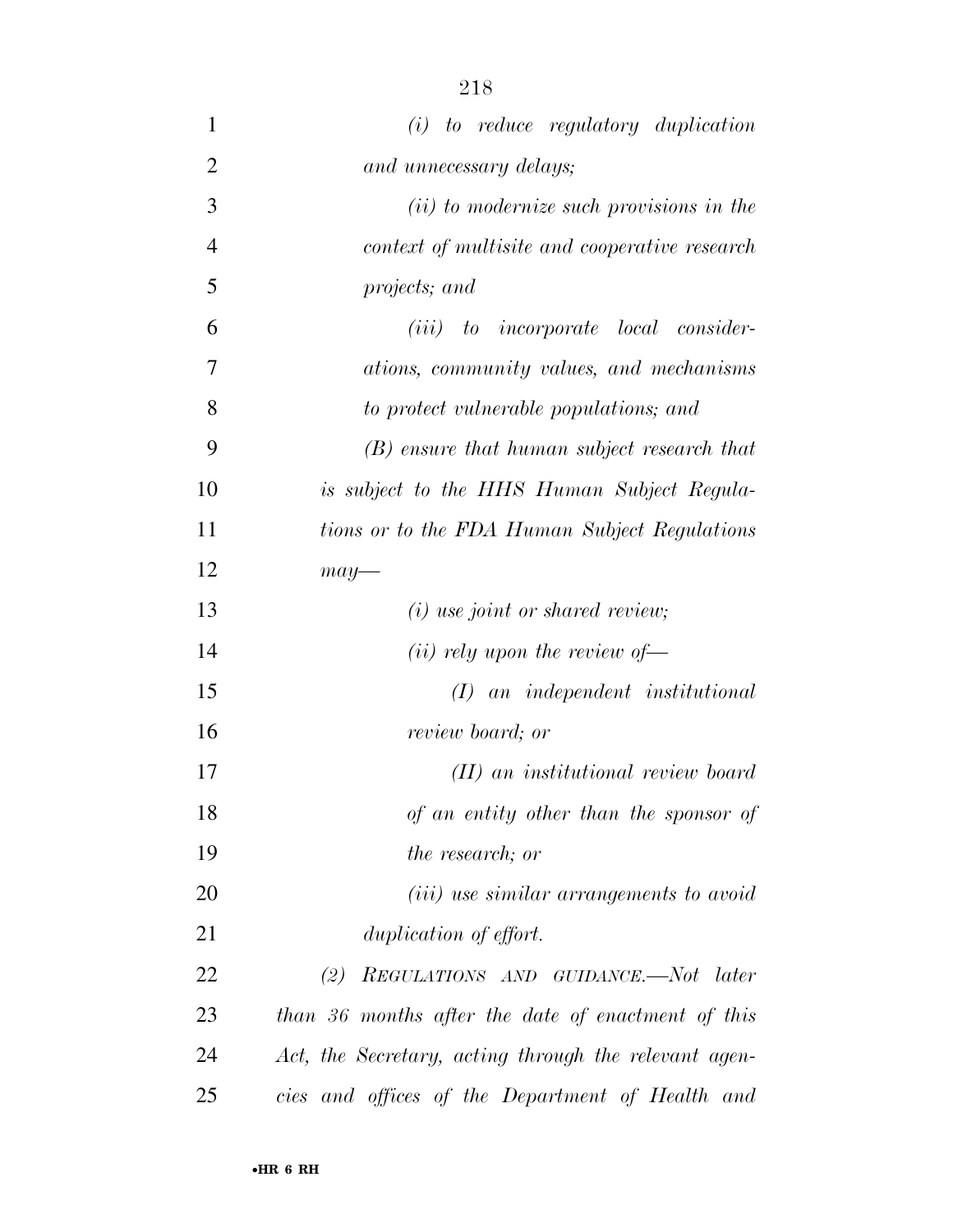| $\mathbf{1}$   | Human Services, including the Office for Human Re-        |
|----------------|-----------------------------------------------------------|
| $\overline{2}$ | search Protections and relevant agencies and offices of   |
| 3              | the Food and Drug Administration, shall issue such        |
| $\overline{4}$ | regulations and guidance and take such other actions      |
| 5              | as may be necessary to implement this section and         |
| 6              | help to facilitate the broader use of single, central, or |
| 7              | lead institutional review boards. Such regulations        |
| 8              | and guidance shall clarify the requirements and poli-     |
| 9              | cies relating to the following:                           |
| 10             | $(A)$ Arrangements to avoid duplication de-               |
| 11             | scribed in paragraph $(1)(A)(i)$ , including-             |
| 12             | $(i)$ delineating the roles of institutional              |
| 13             | review boards in multisite or cooperative,                |
| 14             | multisite studies where one or more local                 |
| 15             | institutional review boards are relied upon,              |
| 16             | or similar arrangements are used;                         |
| 17             | (ii) the risks and benefits to human                      |
| 18             | <i>subjects;</i>                                          |
| 19             | ( <i>iii</i> ) standardizing the informed con-            |
| 20             | sent and other processes and legal docu-                  |
| 21             | ments; and                                                |
| 22             | $(iv)$ incorporating community values                     |
| 23             | through the use of local institutional review             |
| 24             | boards while continuing to use central or                 |
| 25             | lead institutional review boards.                         |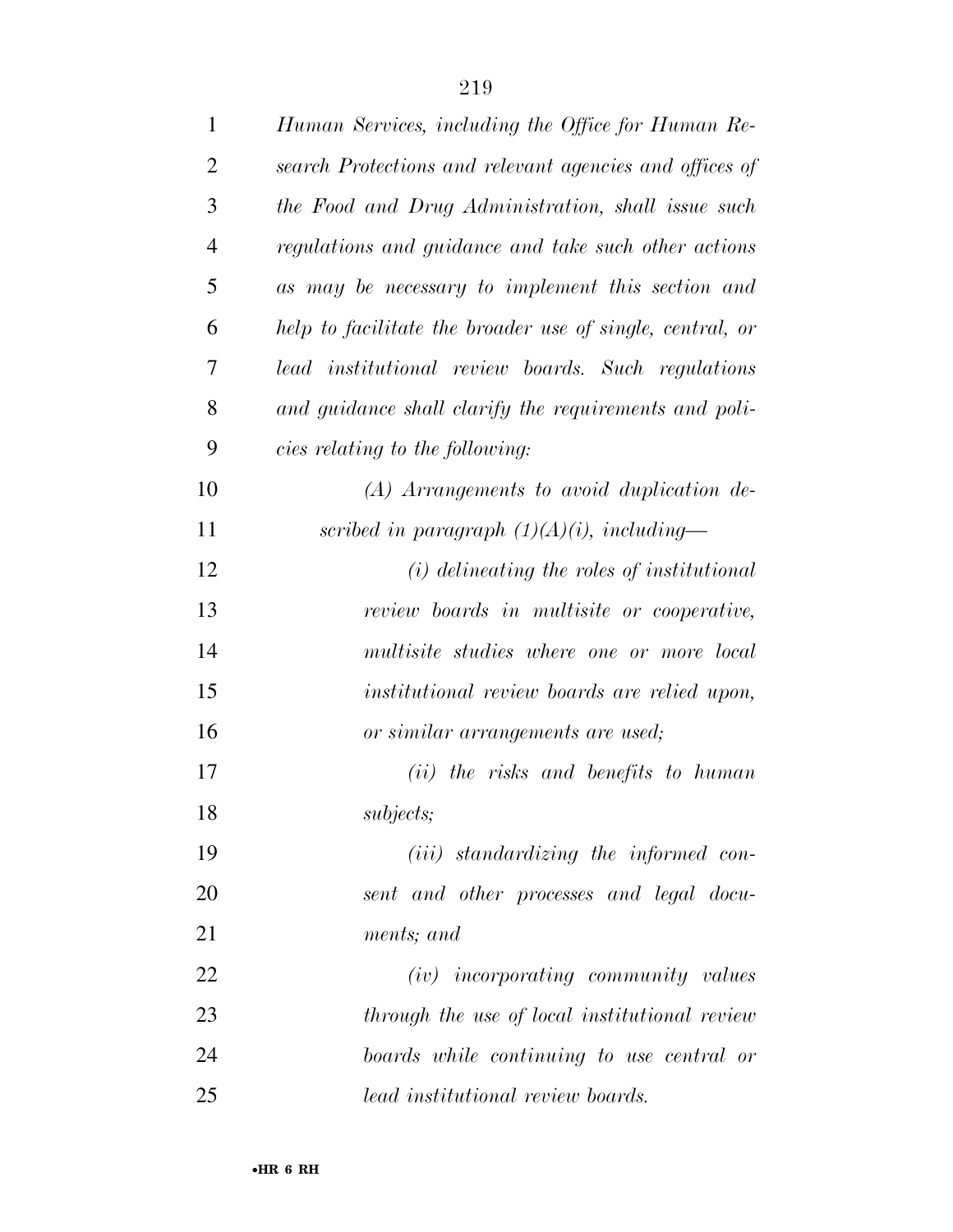*(B) Concerns about regulatory and legal li- ability contributing to decisions by the sponsors of research to rely on local institutional review boards for multisite research. (3) CONSULTATION.—In issuing regulations or guidance under paragraph (2), the Secretary shall* 

 *consult with stakeholders (including researchers, aca- demic organizations, hospitals, institutional research boards, pharmaceutical, biotechnology and medical device developers, clinical research organizations, pa-tient groups, and others).* 

 *(c) TIMING.—The Secretary shall complete the harmo- nization described in subsection (a) not later than 36 months after the date of enactment of this Act.* 

 *(d) PROGRESS REPORT.—Not later than 24 months after the date of enactment of this Act, the Secretary shall submit to Congress a report on the progress made toward completing such harmonization.* 

 *(e) DRAFT NIH POLICY.—Not later than 12 months after the date of enactment of this Act, the Secretary, acting through the Director of the National Institutes of Health, shall finalize the draft policy entitled ''Draft NIH Policy on Use of a Single Institutional Review Board for Multi-Site Research''.* 

*(f) DEFINITIONS.—*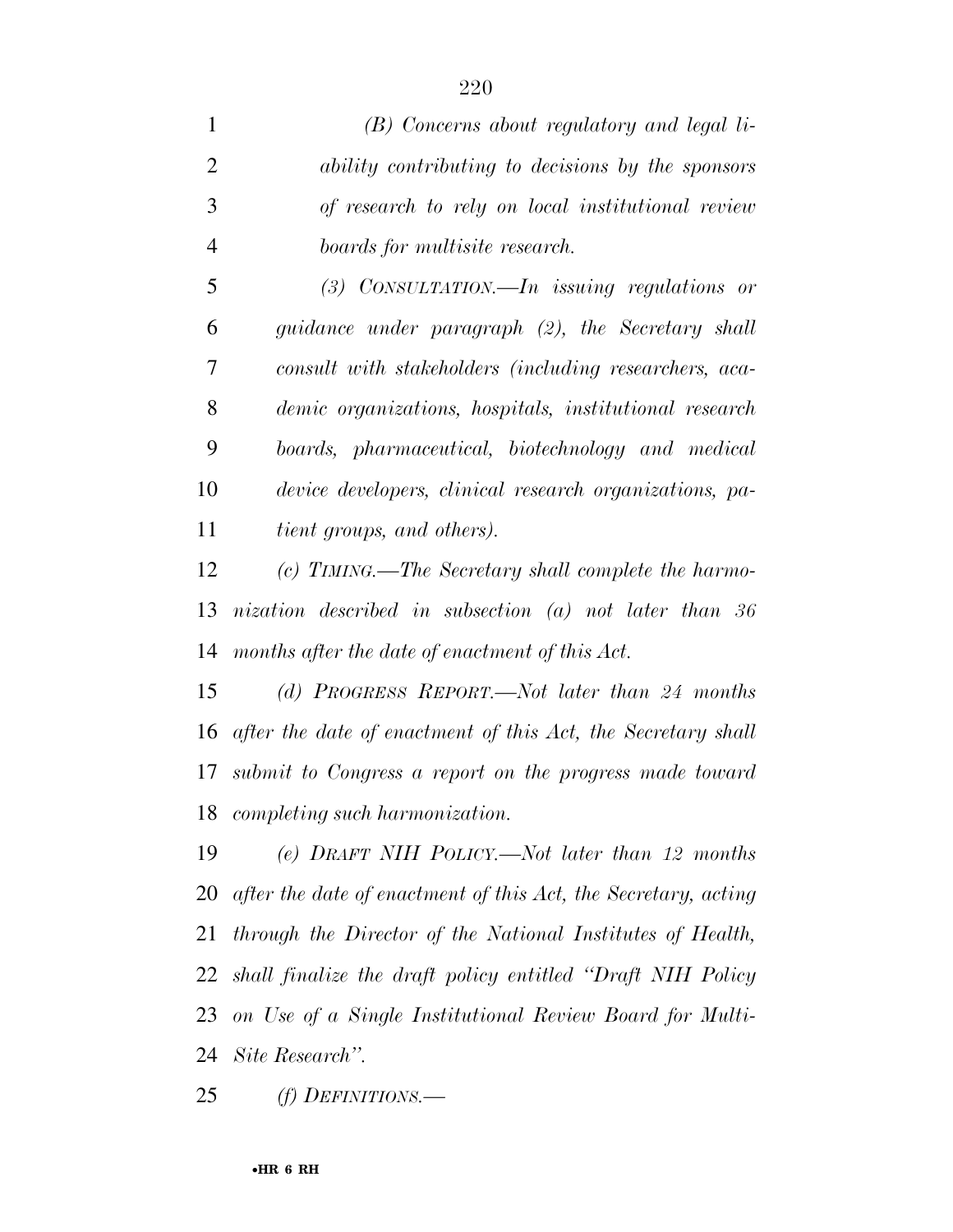*(1) HUMAN SUBJECT REGULATIONS.—In this* 

*section:* 

| 3              | (A) FDA HUMAN SUBJECT REGULATIONS.-              |
|----------------|--------------------------------------------------|
| $\overline{4}$ | The term "FDA Human Subject Regulations"         |
| 5              | means the provisions of parts 50, 56, 312, and   |
| 6              | 812 of title 21, Code of Federal Regulations (or |
| 7              | any successor regulations).                      |
| 8              | HHS HUMAN SUBJECT<br>(B)<br>REGULA-              |
| 9              | TIONS.—The term "HHS Human Subject Regu-         |
| 10             | lations" means the provisions of subpart A of    |
| 11             | part 46 of title 45, Code of Federal Regulations |
| 12             | (or any successor regulations).                  |
| 13             | (C) VULNERABLE-POPULATIONS RULES.-               |
| 14             | The term "vulnerable-populations rules"—         |
| 15             | $(i)$ subject to clause $(ii)$ , means the       |
| 16             | provisions of subparts $B$ through $D$ of such   |
| 17             | part 46 (or any successor regulations); or       |
| 18             | $(ii)$ as applicable to research that is         |
| 19             | subject to the FDA Human Subject Regula-         |
| 20             | tions, means the provisions applicable to        |
| 21             | vulnerable populations under part 56 of          |
| 22             | such title 21 (or any successor regulations)     |
| 23             | and subpart D of part 50 of such title 21        |
| 24             | (or any successor regulations).                  |
| 25             | (2) OTHER DEFINITIONS.—In this section:          |
|                | $\bullet$ HR 6 RH                                |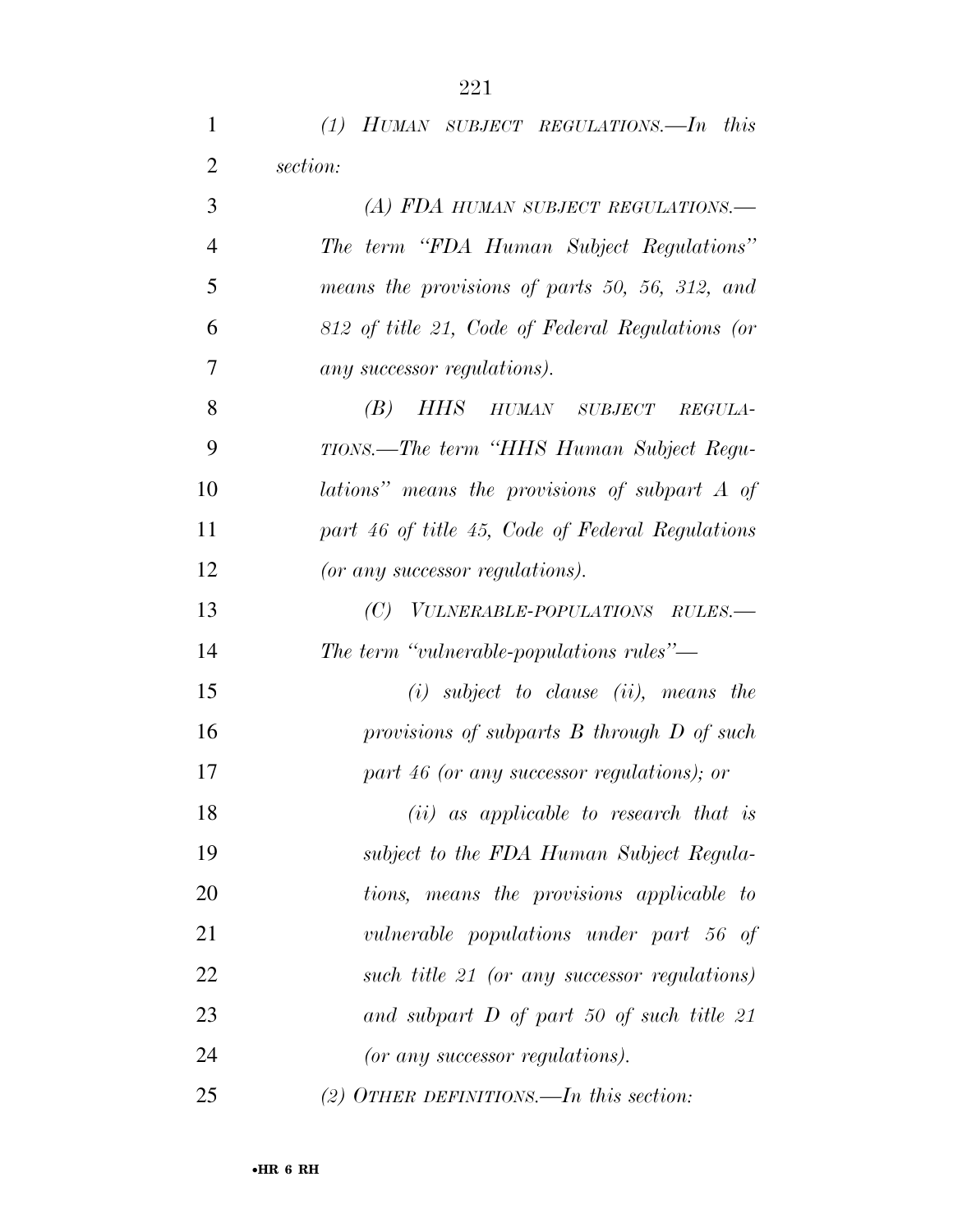*(A) INSTITUTIONAL REVIEW BOARD.—The* 

| $\overline{2}$ | term "institutional review board" has the mean-       |
|----------------|-------------------------------------------------------|
| 3              | ing that applies to the term "institutional review"   |
| $\overline{4}$ | board" under the HHS Human Subject Regula-            |
| 5              | tions.                                                |
| 6              | (B)<br>LEAD<br><i>INSTITUTIONAL</i><br><b>REVIEW</b>  |
| 7              | BOARD.—The term "lead institutional review            |
| 8              | board" means an institutional review board that       |
| 9              | otherwise meets the requirements of the HHS           |
| 10             | Human Subject Regulations and enters into a           |
| 11             | written agreement with an institution, another        |
| 12             | institutional review board, a sponsor, or a prin-     |
| 13             | cipal investigator to approve and oversee human       |
| 14             | subject research that is conducted at multiple lo-    |
| 15             | cations. References to an institutional review        |
| 16             | board include an institutional review board that      |
| 17             | serves a single institution as well as a lead insti-  |
| 18             | tutional review board.                                |
|                | 19 SEC. 2262. USE OF NON-LOCAL INSTITUTIONAL REVIEW   |
| 20             | <b>BOARDS FOR REVIEW OF INVESTIGATIONAL</b>           |
| 21             | DEVICE EXEMPTIONS AND HUMAN DEVICE                    |
| 22             | <b>EXEMPTIONS.</b>                                    |
| 23             | (a) IN GENERAL.—Section 520 of the Federal Food,      |
| 24             | Drug, and Cosmetic Act (21 U.S.C. 360(j)) is amended— |
| 25             | $(1)$ in subsection $(g)(3)$ —                        |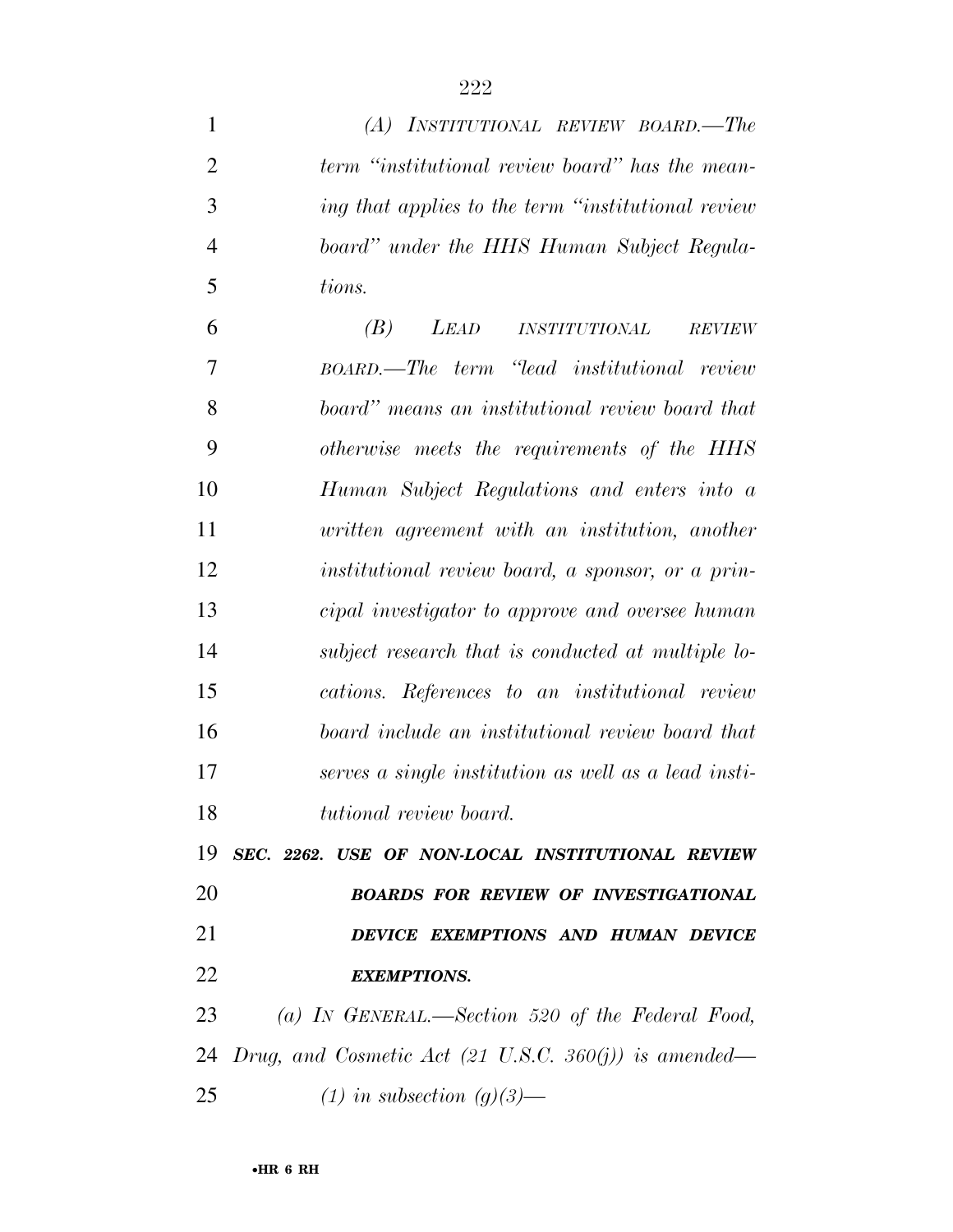| $\mathbf{1}$   | $(A)$ by striking "local" each place it ap-                 |
|----------------|-------------------------------------------------------------|
| $\overline{2}$ | pears; and                                                  |
| 3              | $(B)$ in subparagraph $(A)(i)$ , by striking                |
| $\overline{4}$ | "which has been"; and                                       |
| 5              | $(2)$ in subsection $(m)(4)$ —                              |
| 6              | $(A)$ by striking "local" each place it ap-                 |
| $\overline{7}$ | pears; and                                                  |
| 8              | $(B)$ by striking subparagraph $(A)$ and in-                |
| 9              | serting the following new subparagraph:                     |
| 10             | $\lq (A)$ in facilities in which clinical testing of de-    |
| 11             | vices is supervised by an institutional review com-         |
| 12             | mittee established in accordance with the regulations       |
| 13             | of the Secretary, and".                                     |
| 14             | (b) REGULATIONS.—Not later than 12 months after the         |
| 15             | date of the enactment of this Act, the Secretary of Health  |
| 16             | and Human Services shall revise or issue such regulations   |
|                | 17 or guidance as may be necessary to carry out the amend-  |
|                | 18 ments made by subsection $(a)$ .                         |
| 19             | SEC. 2263. ALTERATION OR WAIVER OF INFORMED CON-            |
| 20             | SENT FOR CLINICAL INVESTIGATIONS.                           |
| 21             | (a) DEVICES.—Section 520(g)(3) of the Federal Food,         |
| 22             | Drug, and Cosmetic Act (21 U.S.C. 360 $j(g)(3)$ ) is amend- |
|                | 23 $ed$ —                                                   |
| 24             | $(1)$ in subparagraph $(D)$ , by striking "except"          |
| 25             | where subject to such conditions as the Secretary may       |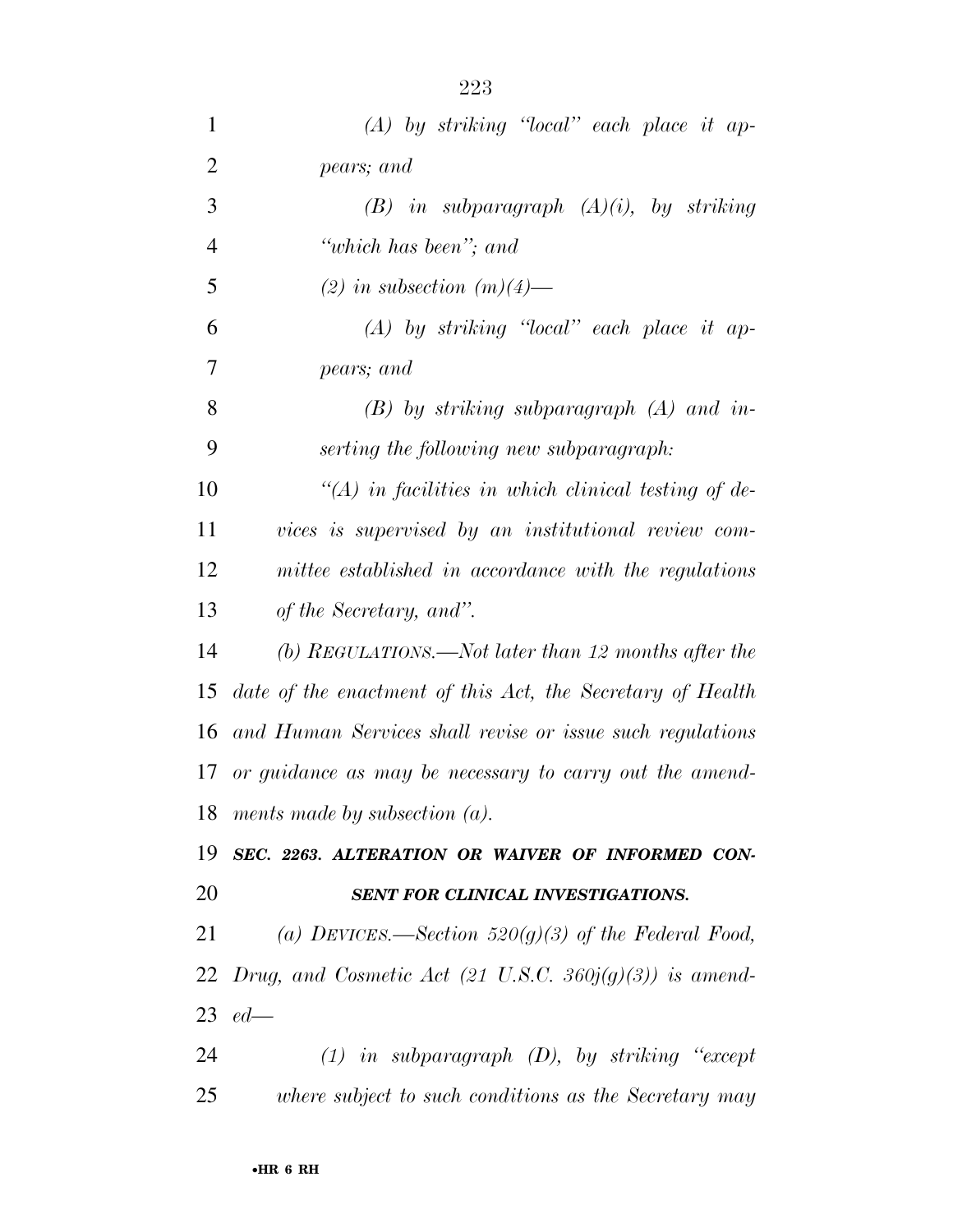| $\mathbf{1}$   | prescribe, the investigator" and inserting the fol-            |
|----------------|----------------------------------------------------------------|
| $\overline{2}$ | lowing: "except where, subject to such conditions as           |
| 3              | <i>the Secretary may prescribe—</i>                            |
| $\overline{4}$ | $``(i)$ the proposed clinical testing poses no                 |
| 5              | more than minimal risk to the human subject                    |
| 6              | and includes appropriate safeguards to protect                 |
| 7              | the rights, safety, and welfare of the human sub-              |
| 8              | ject; or                                                       |
| 9              | $"(ii)$ the investigator"; and                                 |
| 10             | $(2)$ in the matter following subparagraph $(D)$ , by          |
| 11             | striking "subparagraph $(D)$ " and inserting "subpara-         |
| 12             | graph $(D)(ii)$ ".                                             |
| 13             | (b) DRUGS.—Section $505(i)(4)$ of the Federal Food,            |
| 14             | Drug, and Cosmetic Act (21 U.S.C. 355(i)(4)) is amended        |
| 15             | by striking "except where it is not feasible or it is contrary |
| 16             | to the best interests of such human beings" and inserting      |
| 17             | "except where it is not feasible, it is contrary to the best   |
| 18             | interests of such human beings, or the proposed clinical test- |
| 19             | ing poses no more than minimal risk to such human beings       |
| 20             | and includes appropriate safeguards as prescribed to pro-      |
| 21             | tect the rights, safety, and welfare of such human beings".    |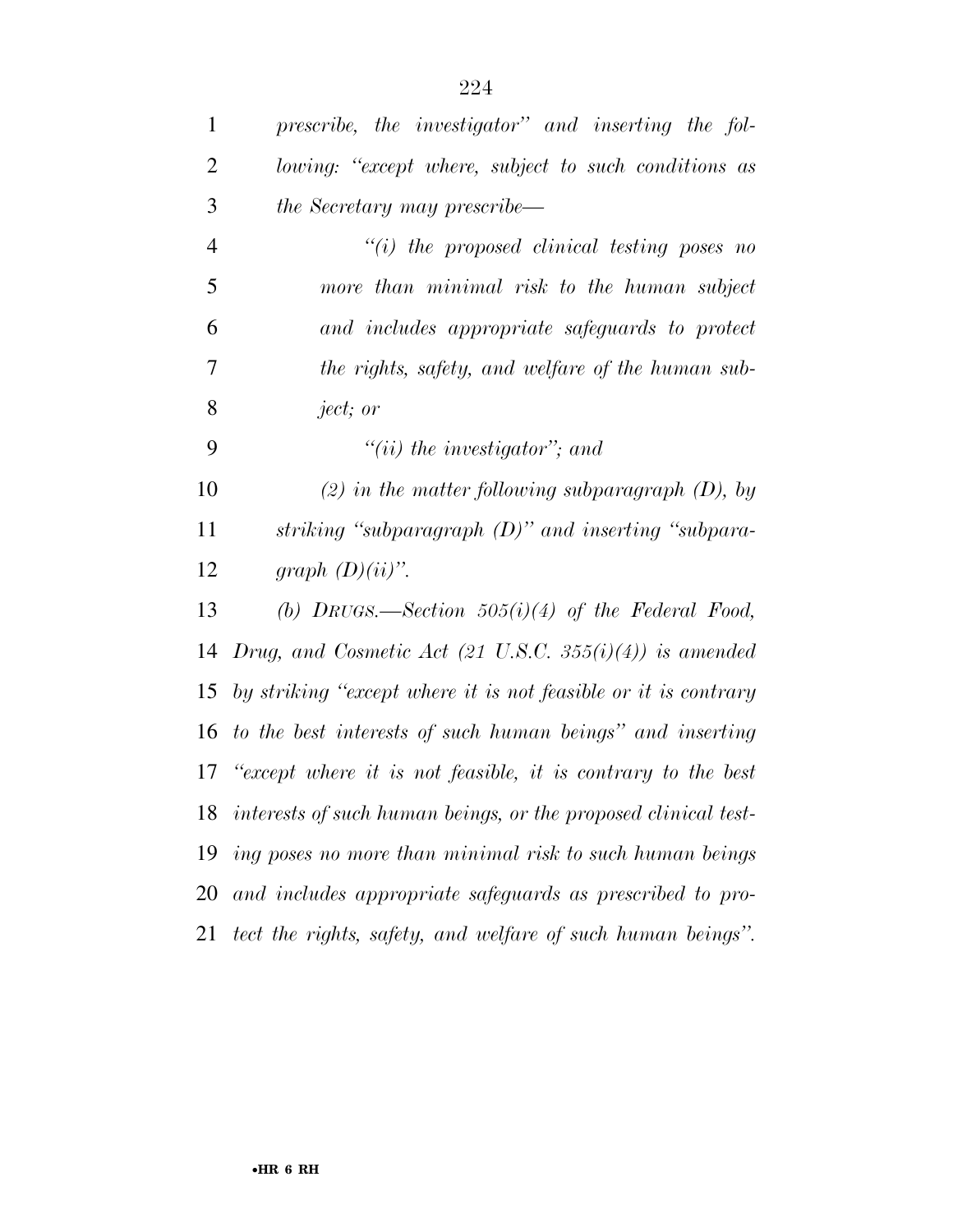## *Subtitle P—Improving Scientific Expertise and Outreach at FDA SEC. 2281. SILVIO O. CONTE SENIOR BIOMEDICAL RE- SEARCH SERVICE. (a) HIRING AND RETENTION AUTHORITY.—Section 228 of the Public Health Service Act (42 U.S.C. 237) is amended— (1) in the section heading, by inserting ''AND BIOMEDICAL PRODUCT ASSESSMENT'' after ''RE- SEARCH''; (2) in subsection (a)(1), by striking ''Silvio O. Conte Senior Biomedical Research Service, not to ex- ceed 500 members'' and inserting ''Silvio O. Conte Senior Biomedical Research and Biomedical Product Assessment Service (in this section referred to as the 'Service'), the purpose of which is to recruit and re- tain competitive and qualified scientific and technical experts outstanding in the field of biomedical re- search, clinical research evaluation, and biomedical product assessment''; (3) by amending subsection (a)(2) to read as fol- lows: ''(2) The authority established in paragraph (1) may*

 *not be construed to require the Secretary to reduce the num-ber of employees serving under any other employment sys-*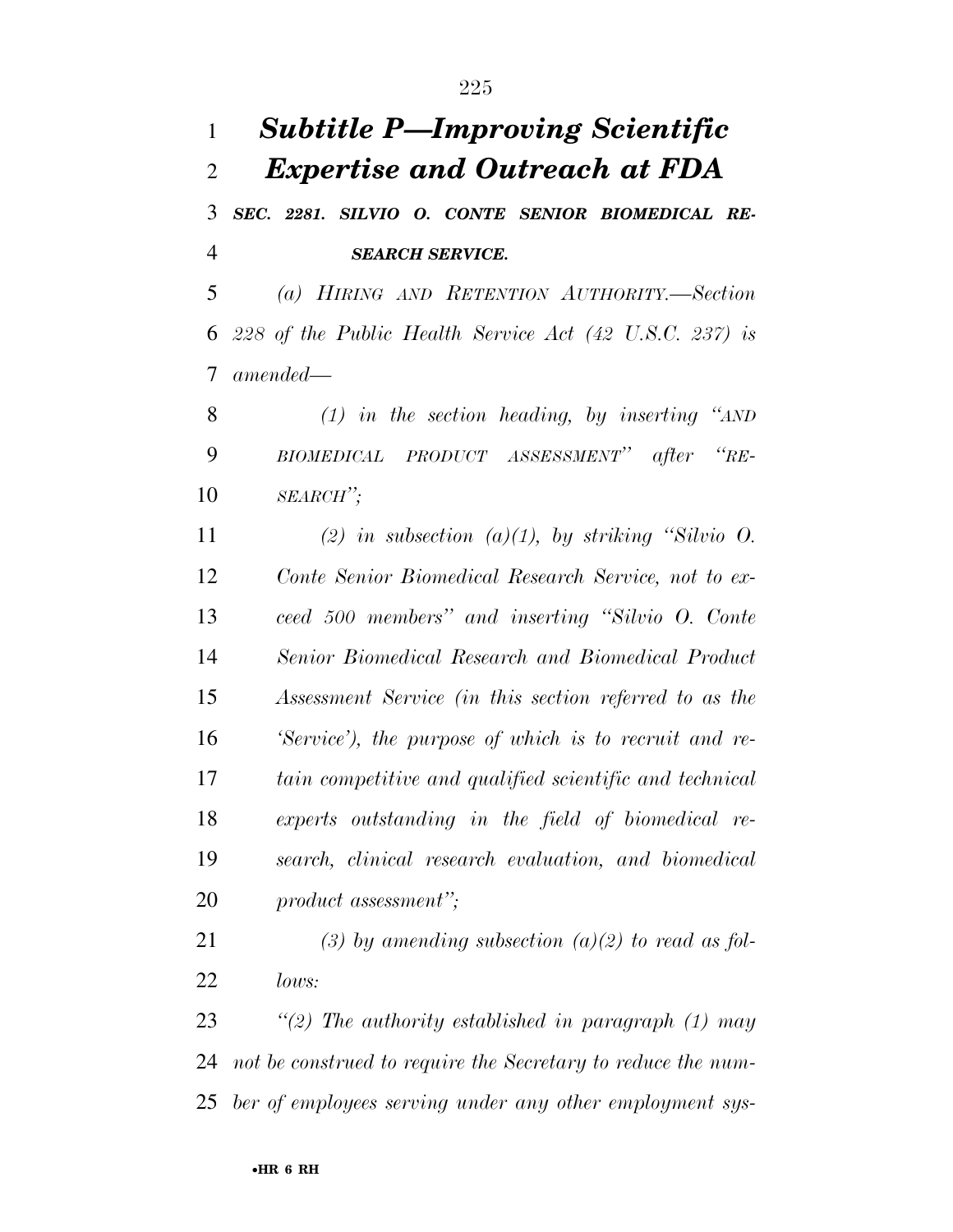| 3 |  |  | $(4)$ in subsection $(b)$ — |  |
|---|--|--|-----------------------------|--|
|---|--|--|-----------------------------|--|

 *(A) in the matter preceding paragraph (1), by striking ''or clinical research evaluation'' and inserting '', clinical research evaluation or bio-medical product assessment''; and* 

 *(B) in paragraph (1), by inserting ''or a master's level degree in engineering, bioinformatics, or a related or emerging field,'' after the comma;* 

 *(5) in subsection (d)(2), by striking ''and shall not exceed the rate payable for level I of the Executive Schedule unless approved by the President under sec- tion 5377(d)(2) of title 5, United States Code'' and inserting ''and shall not exceed the rate payable for the President'';* 

*(6) by striking subsection (e); and* 

 *(7) by redesignating subsections (f) and (g) as subsections (e) and (f), respectively.* 

 *(b) REPORT.—Not later than 3 years after the date of the enactment of this Act, the Secretary of Health and Human Services shall submit, and publish on the website of the Department of Health and Human Services a report on the implementation of the amendments made by sub-*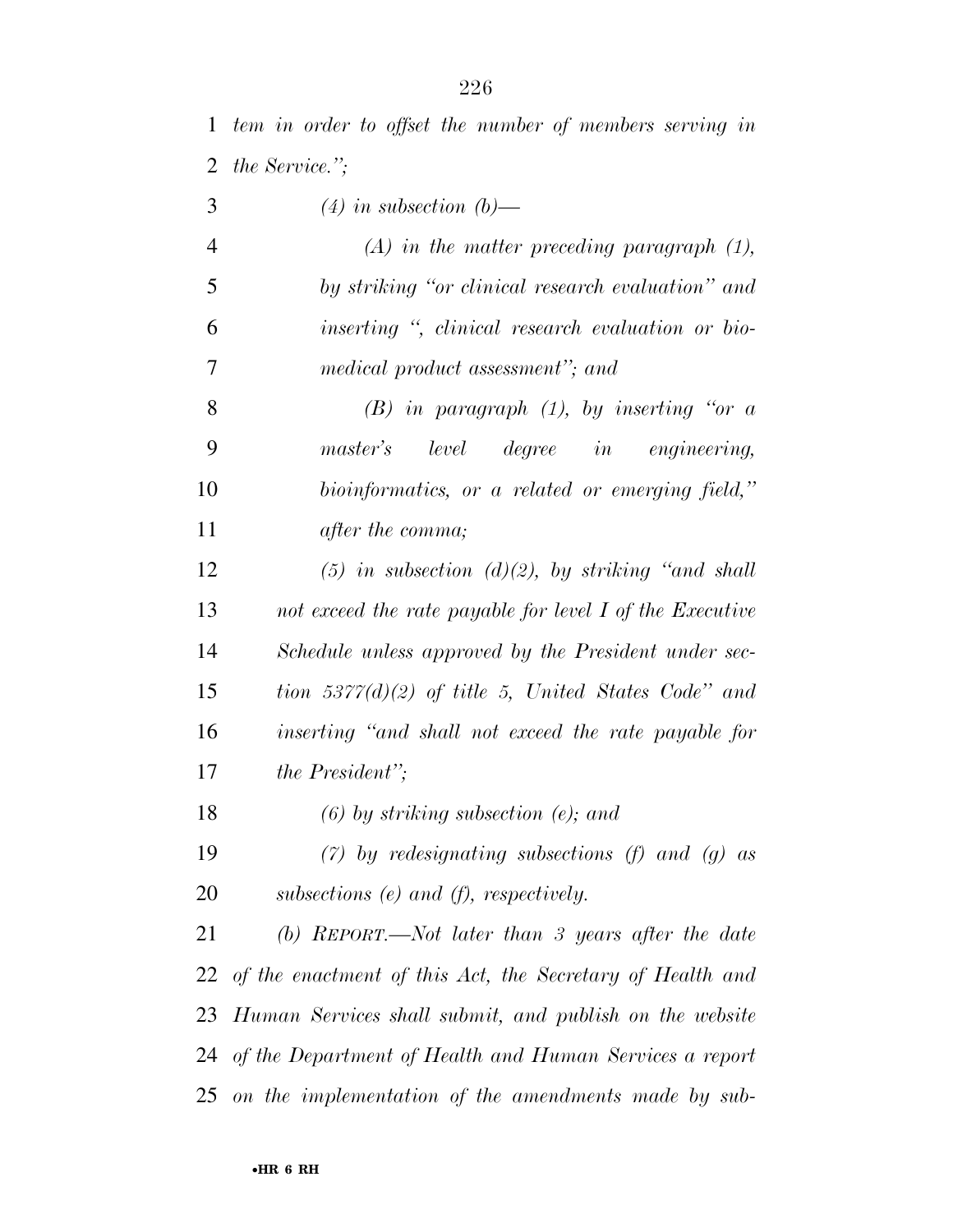*section (a), including whether the amendments have im- proved the ability of the Food and Drug Administration to hire and retain qualified experts to fulfill obligations specified under user fee agreements.* 

*SEC. 2282. ENABLING FDA SCIENTIFIC ENGAGEMENT.* 

 *It is the sense of Congress that the participation in, or sponsorship of, scientific conferences and meetings is es- sential to the mission of the Food and Drug Administra-tion.* 

 *SEC. 2283. REAGAN-UDALL FOUNDATION FOR THE FOOD AND DRUG ADMINISTRATION.* 

*(a) BOARD OF DIRECTORS.—* 

 *(1) COMPOSITION AND SIZE.—Section 770(d)(1)(C) of the Federal Food, Drug, and Cosmetic Act (21 U.S.C. 379dd(d)(1)(C)) is amended—* 

 *(A) by redesignating clause (ii) as clause (iii);* 

 *(B) by inserting after clause (i) the fol-lowing:* 

 *''(ii) ADDITIONAL MEMBERS.—The Board, through amendments to the bylaws of the Foundation, may provide that the number of voting members of the Board shall be a number (to be specified in such amendment) greater than 14. Any Board*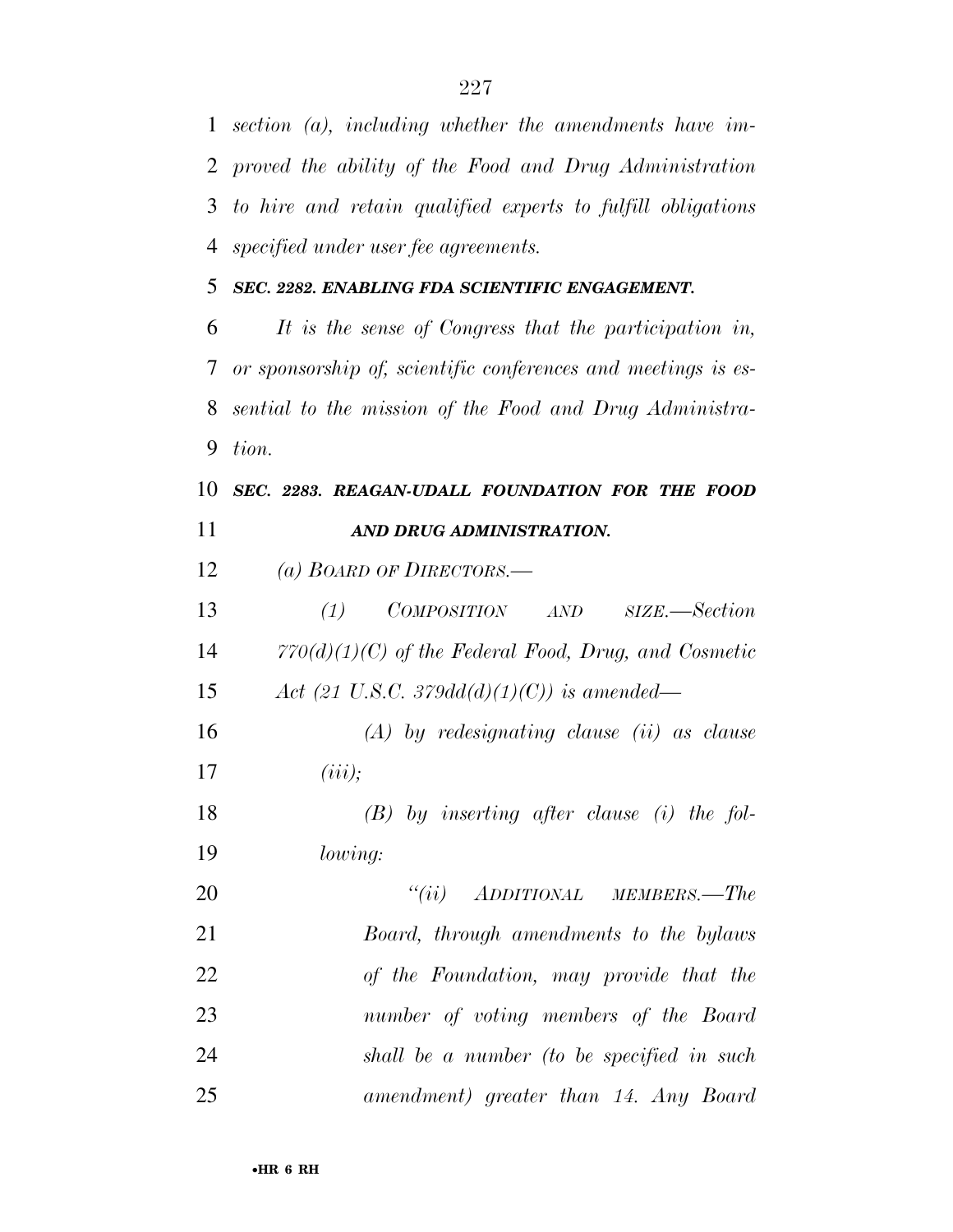| $\mathbf{1}$   | positions that are established by any such                |
|----------------|-----------------------------------------------------------|
| $\overline{2}$ | amendment shall be appointed (by majority                 |
| 3              | vote) by the individuals who, as of the date              |
| $\overline{4}$ | of such amendment, are voting members of                  |
| 5              | the Board and persons so appointed may                    |
| 6              | represent any of the categories specified in              |
| 7              | subclauses $(I)$ through $(V)$ of clause $(i)$ , so       |
| 8              | long as no more than 30 percent of the total              |
| 9              | voting members of the Board (including                    |
| 10             | members whose positions are established by                |
| 11             | such amendment) are representatives of the                |
| 12             | general pharmaceutical, device, food, cos-                |
| 13             | metic, and biotechnology industries."; and                |
| 14             | $(C)$ in clause $(iii)(I)$ , as redesignated by           |
| 15             | subparagraph $(A)$ , by striking "The ex officio          |
| 16             | members shall ensure" and inserting "The ex-              |
| 17             | <i>officio</i> members, acting pursuant to clause $(i)$ , |
| 18             | and the Board, acting pursuant to clause (ii),            |
| 19             | shall ensure".                                            |
| 20             | (2) FEDERAL EMPLOYEES ALLOWED TO SERVE                    |
| 21             | ON BOARD.—Clause (iii)(II) of section $770(d)(1)(C)$ of   |
| 22             | the Federal Food, Drug, and Cosmetic Act (21 U.S.C.       |
| 23             | $379dd(d)(1)(C)$ , as redesignated by paragraph           |
| 24             | $(1)(A)$ , is amended by adding at the end the fol-       |
| 25             | lowing: "For purposes of this section, the term 'em-      |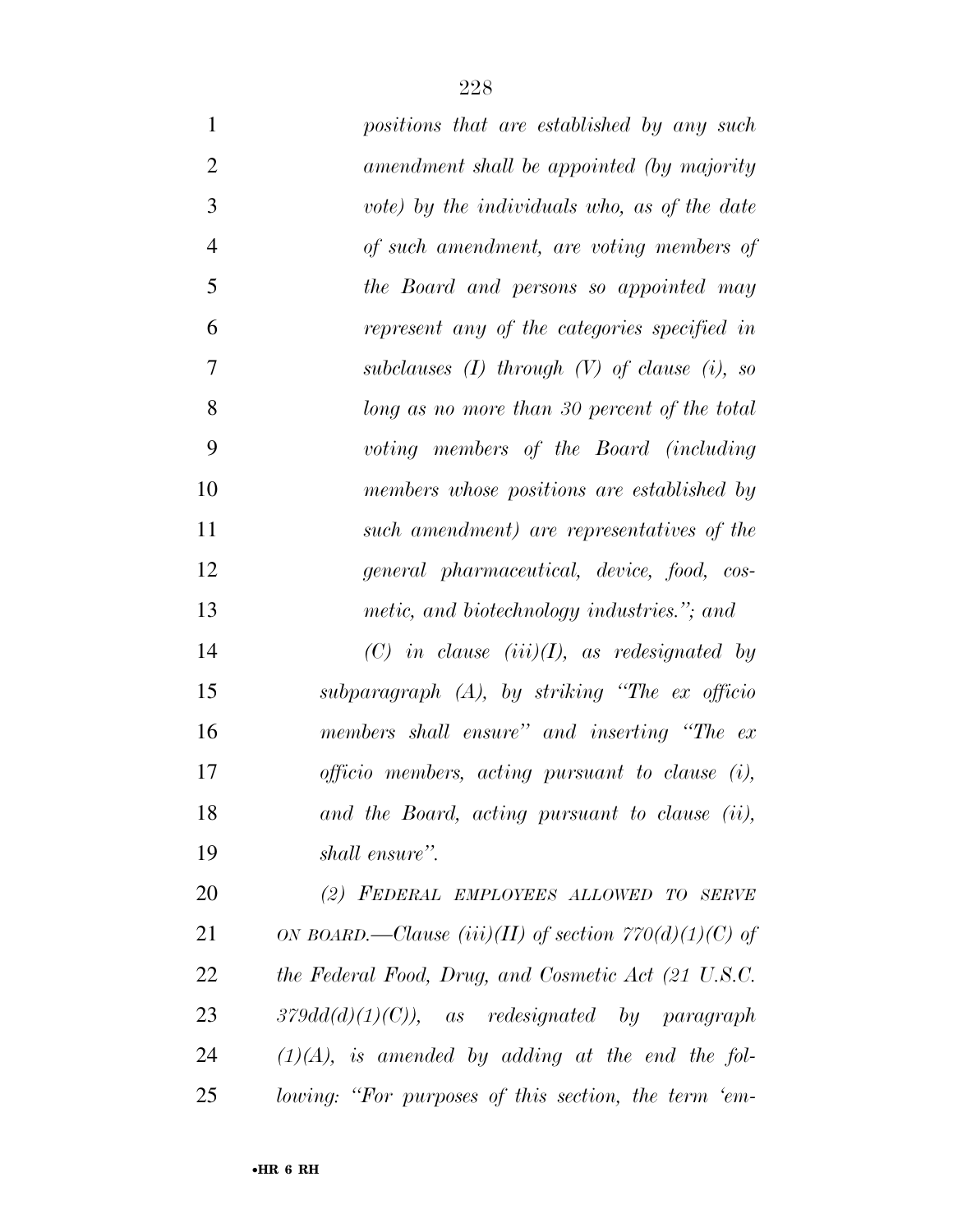| $\mathbf{1}$   | ployee of the Federal Government' does not include a    |
|----------------|---------------------------------------------------------|
| $\overline{2}$ | 'special Government employee', as that term is de-      |
| 3              | fined in section $202(a)$ of title 18, United States    |
| $\overline{4}$ | Code.".                                                 |
| 5              | (3) STAGGERED TERMS.—Subparagraph $(A)$ of              |
| 6              | section $770(d)(3)$ of the Federal Food, Drug, and Cos- |
| 7              | metic Act (21 U.S.C. 379dd(d)(3)) is amended to read    |
| 8              | <i>as follows:</i>                                      |
| 9              | "(A) TERM.—The term of office of each                   |
| 10             | member of the Board appointed under para-               |
| 11             | graph $(1)(C)(i)$ , and the term of office of any       |
| 12             | member of the Board whose position is estab-            |
| 13             | lished pursuant to paragraph $(1)(C)(ii)$ , shall be    |
| 14             | 4 years, except that—                                   |
| 15             | $\lq\lq(i)$ the terms of offices for the members        |
| 16             | of the Board initially appointed under                  |
| 17             | paragraph $(1)(C)(i)$ shall expire on a stag-           |
| 18             | gered basis as determined by the ex officio             |
| 19             | members; and                                            |
| 20             | $``(ii)$ the terms of office for the persons            |
| 21             | initially appointed to positions established            |
| 22             | pursuant to paragraph $(1)(C)(ii)$ may be               |
| 23             | made to expire on a staggered basis, as de-             |
| 24             | termined by the individuals who, as of the              |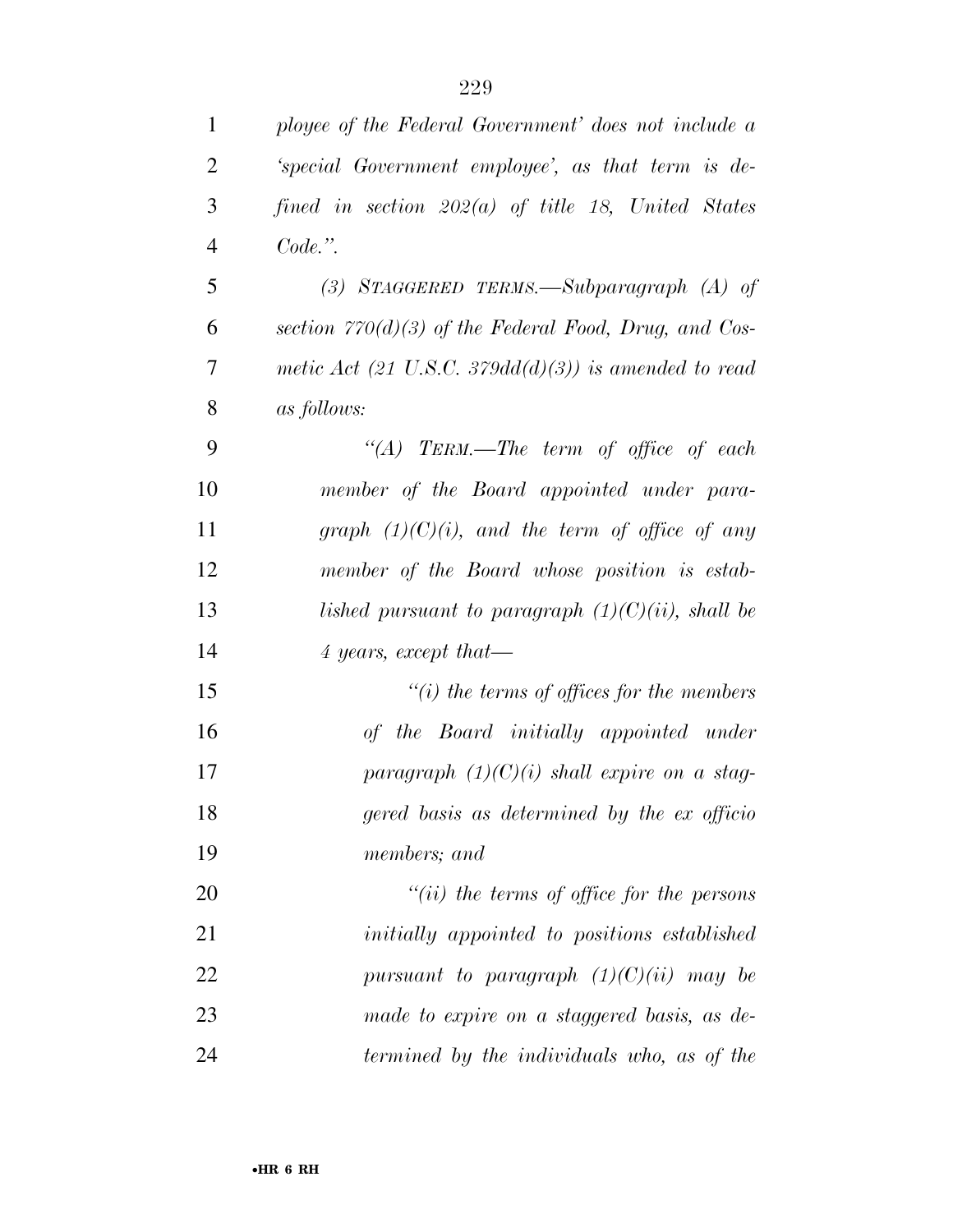*date of the amendment establishing such po- sitions, are members of the Board.''. (b) EXECUTIVE DIRECTOR COMPENSATION.—Section 770(g)(2) of the Federal Food, Drug, and Cosmetic Act (21 U.S.C. 379dd(g)(2)) is amended by striking ''but shall not be greater than the compensation of the Commissioner''. (c) SEPARATION OF FUNDS.—Section 770(m) of the Federal Food, Drug, and Cosmetic Act (21 U.S.C. 379dd(m)) is amended by striking ''are held in separate accounts from funds received from entities under subsection (i)'' and inserting ''are managed as individual pro- grammatic funds under subsection (i), according to best ac-counting practices''.* 

## *SEC. 2284. COLLECTION OF CERTAIN VOLUNTARY INFORMA-TION EXEMPTED FROM PAPERWORK REDUC-*

*TION ACT.* 

 *Chapter VII of the Federal Food, Drug, and Cosmetic Act is amended by inserting after section 708 of such Act (21 U.S.C. 379) the following:* 

 *''SEC. 708A. COLLECTION OF CERTAIN VOLUNTARY INFOR- MATION EXEMPTED FROM PAPERWORK RE-DUCTION ACT.* 

 *''Chapter 35 of title 44, United States Code, shall not apply to the collection from patients, industry, academia, and other stakeholders, of voluntary information such as*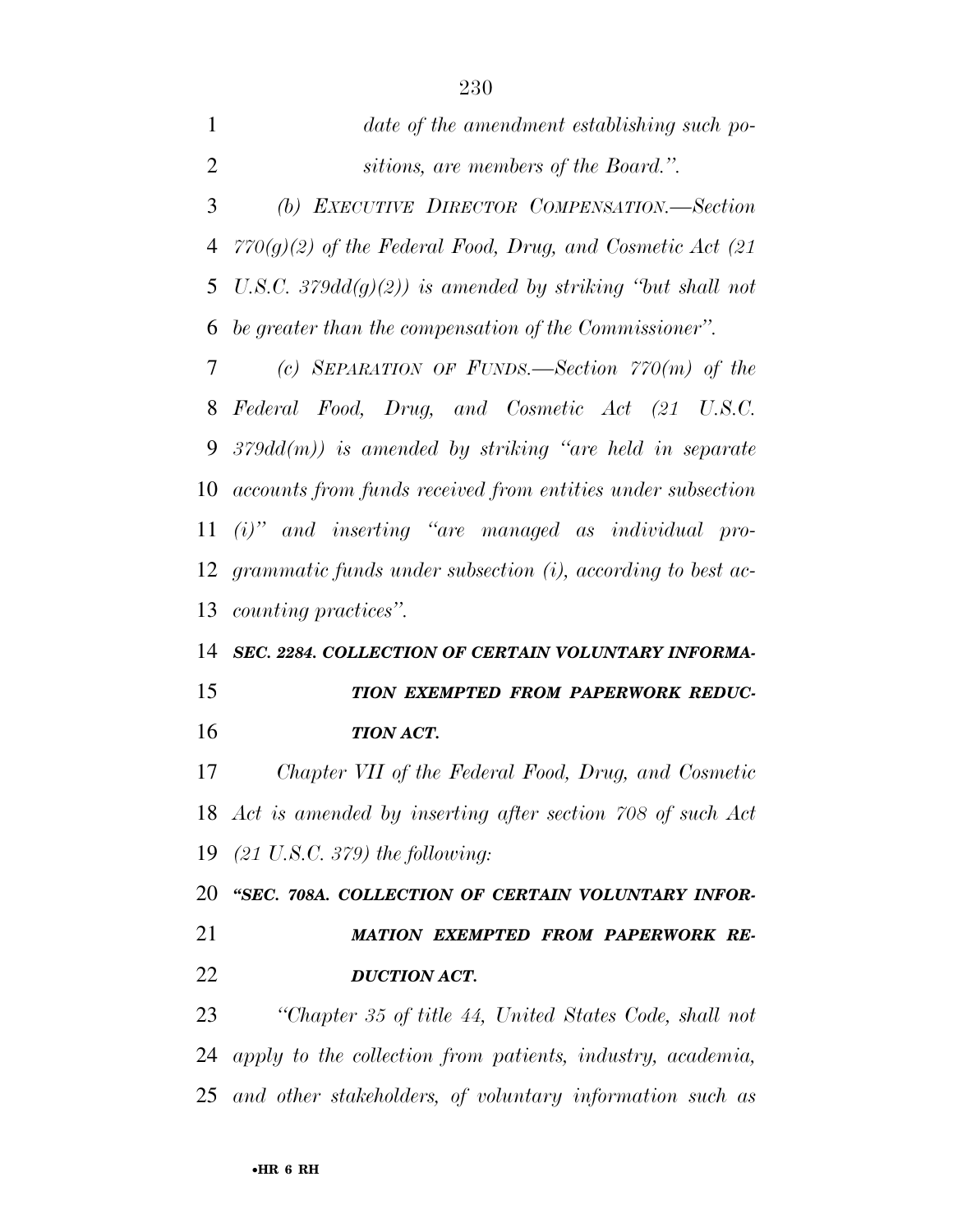*through voluntary surveys or questionnaires, initiated by the Secretary.''.* 

## *SEC. 2285. HIRING AUTHORITY FOR SCIENTIFIC, TECH-NICAL, AND PROFESSIONAL PERSONNEL.*

 *(a) IN GENERAL.—The Federal Food, Drug, and Cos- metic Act is amended by inserting after section 714 (21 U.S.C. 379d–3) the following:* 

## *''SEC. 714A. ADDITIONAL HIRING AUTHORITY.*

 *''(a) IN GENERAL.—The Secretary may, without re- gard to the provisions of title 5, United States Code, gov- erning appointments in the competitive service, appoint qualified candidates to scientific, technical, or professional positions within the following centers of the Food and Drug Administration:* 

 *''(1) The Center for Drug Evaluation and Re-search.* 

 *''(2) The Center for Biologics Evaluation and Research.* 

 *''(3) The Center for Devices and Radiological Health.* 

*Such positions shall be within the competitive service.* 

*''(b) COMPENSATION.—* 

 *''(1) IN GENERAL.—Notwithstanding any other provision of law, including any requirement with re-spect to General Schedule pay rates under subchapter*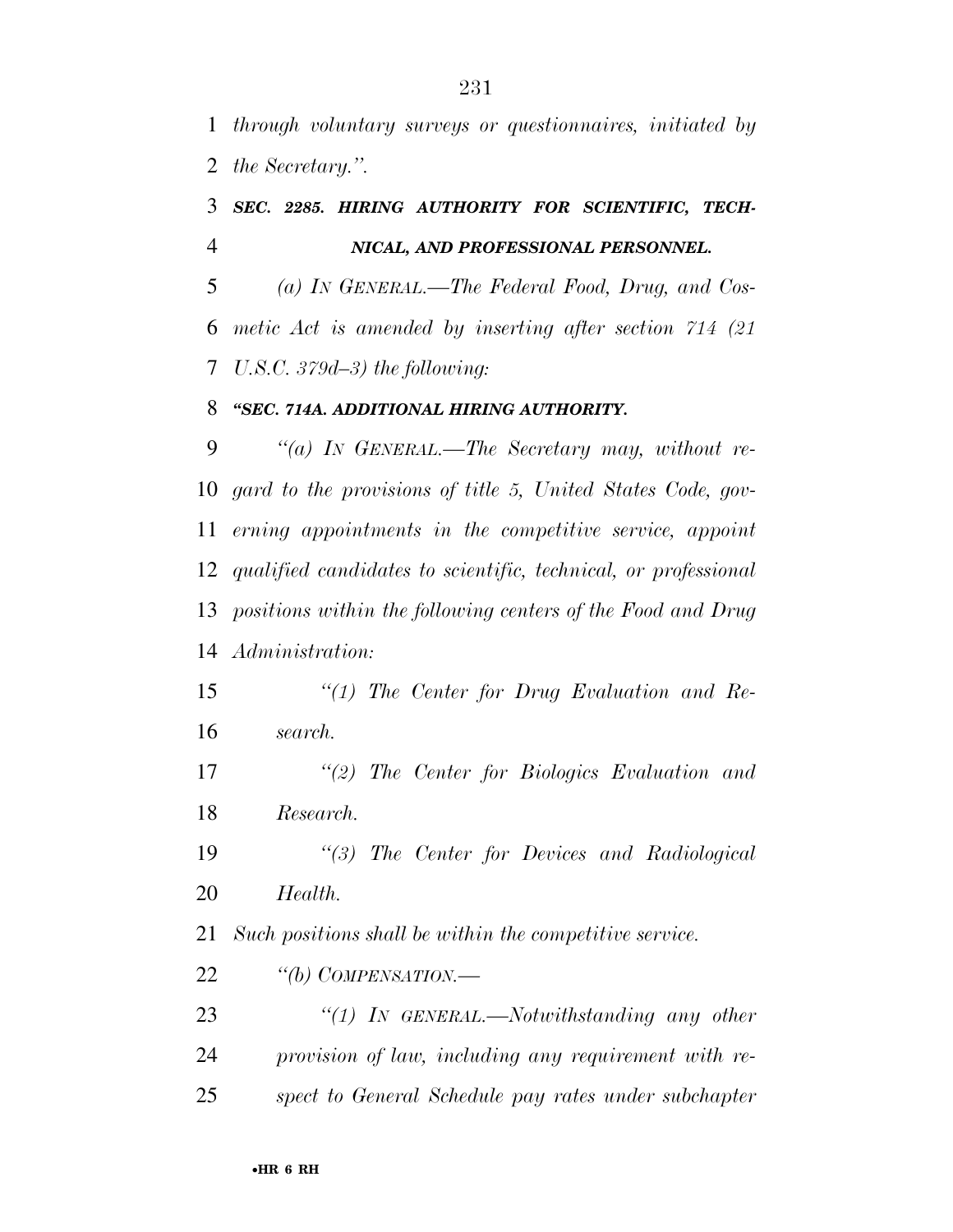| $\mathbf{1}$   | III of chapter 53 of title 5, United States Code, and     |
|----------------|-----------------------------------------------------------|
| $\overline{2}$ | consistent with the requirements of paragraph (2), the    |
| 3              | Secretary may determine and fix-                          |
| $\overline{4}$ | "(A) the annual rate of pay of any indi-                  |
| 5              | vidual appointed under subsection $(a)$ ; and             |
| 6              | "(B) for purposes of retaining qualified em-              |
| 7              | ployees, the annual rate of pay for any highly            |
| 8              | qualified scientific, technical, or professional per-     |
| 9              | sonnel appointed to a position at any of the cen-         |
| 10             | ters listed under subsection (a) before the date of       |
| 11             | enactment of this section.                                |
| 12             | "(2) LIMITATION.—The annual rate of pay es-               |
| 13             | tablished pursuant to paragraph (1) may not exceed        |
| 14             | the annual rate of pay of the President.                  |
| 15             | "(c) SUNSET.-The authority to appoint employees           |
| 16             | under this section shall terminate on September 30, 2022. |
| 17             | "(d) $REPORT$ —                                           |
| 18             | "(1) IN GENERAL.—Not later than September 30,             |
| 19             | 2021, the Secretary shall submit a report to Congress     |
| 20             | that examines the extent to which the authority to ap-    |
| 21             | point and retain personnel under this section en-         |
| 22             | hanced the Food and Drug Administration's ability         |
| 23             | to meet the agency's critical need for highly qualified   |
| 24             | individuals for scientific, technical, or professional    |
| 25             | <i>positions.</i>                                         |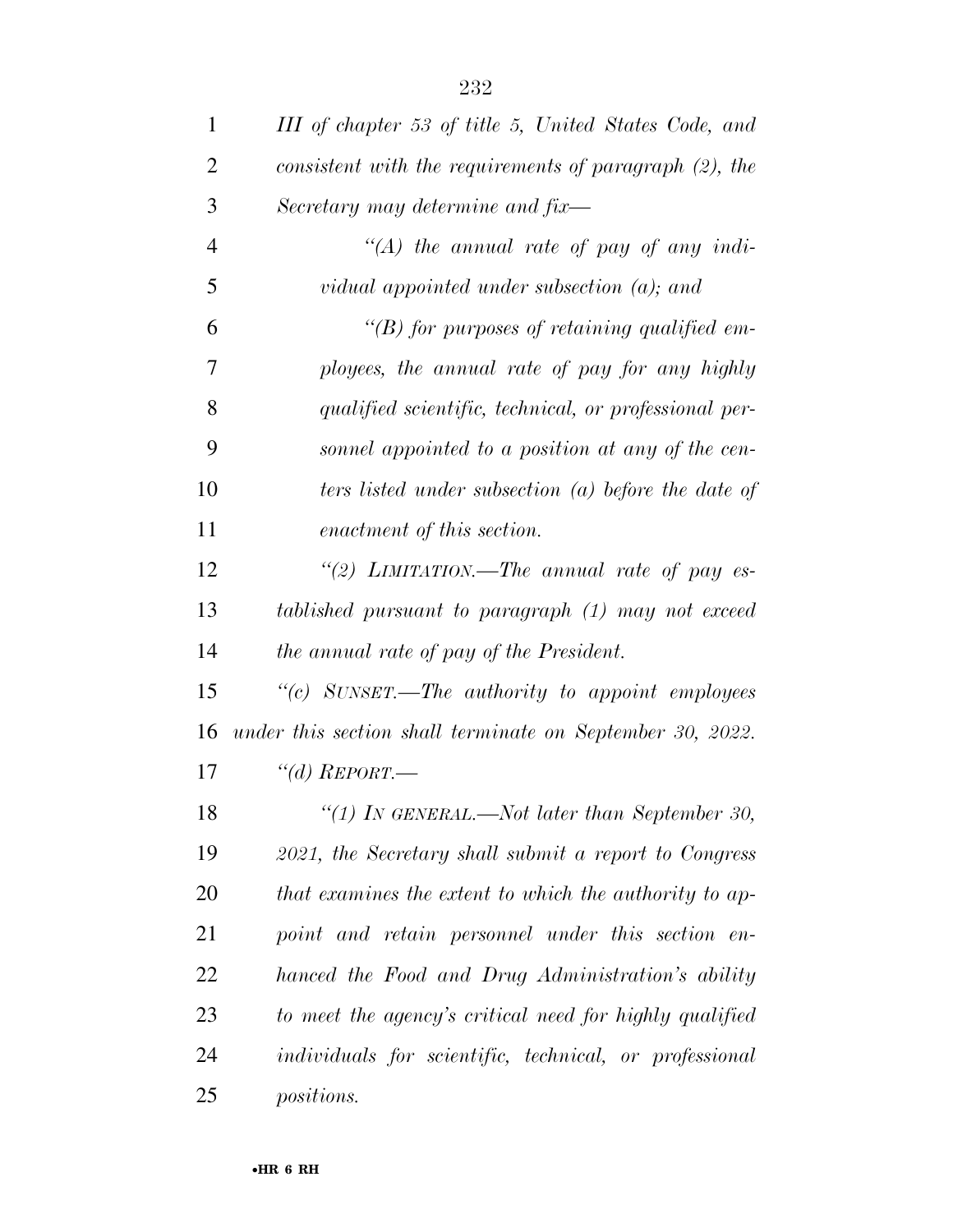| 1              | "(2) RECOMMENDATIONS.—The report under                        |
|----------------|---------------------------------------------------------------|
| $\overline{2}$ | paragraph (1) shall include the recommendations of            |
| 3              | <i>the Secretary on—</i>                                      |
| $\overline{4}$ | $\lq (A)$ whether the authority to appoint per-               |
| 5              | sonnel under this section should be reauthorized;             |
| 6              | and                                                           |
| 7              | $\lq\lq B$ other personnel authorities that would             |
| 8              | help the Food and Drug Administration to better               |
| 9              | recruit and retain highly qualified individuals               |
| 10             | for scientific, technical, or professional positions          |
| 11             | in the agency's medical product centers.".                    |
| 12             | (b) RULE OF CONSTRUCTION.—The authority provided              |
| 13             | by section 714A of the Federal Food, Drug, and Cosmetic       |
| 14             | Act (as added by subsection $(a)$ ) shall not be construed to |
| 15             | affect the authority provided under section 714 of such Act.  |
| 16             | <b>Subtitle Q—Exempting From</b>                              |
| 17             | <b>Sequestration Certain User Fees</b>                        |
|                | 18 SEC. 2301. EXEMPTING FROM SEQUESTRATION CERTAIN            |
| 19             | USER FEES OF FOOD AND DRUG ADMINISTRA-                        |
| 20             | TION.                                                         |
| 21             | The Balanced Budget and Emergency Deficit Control             |
|                | 22 $Act$ of 1985 is amended—                                  |
| 23             | (1) in section $255(g)(1)(A)$ (2 U.S.C.                       |
| 24             | $905(g)(1)(A)$ , by inserting after the item relating to      |
| 25             | "Financial Agent Services" the following new item:            |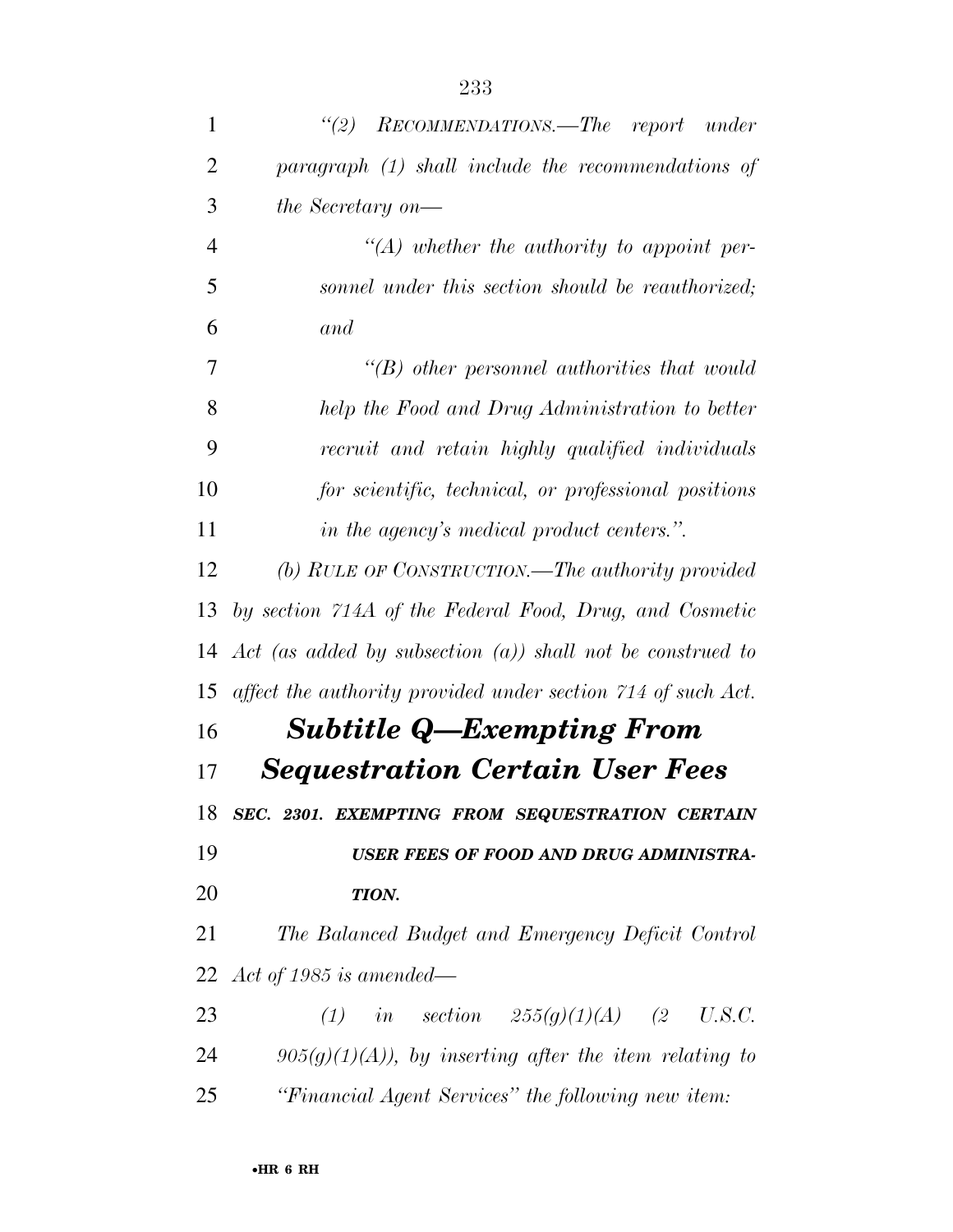| $\mathbf{1}$   | "Food and Drug Administration, Salaries"                 |
|----------------|----------------------------------------------------------|
| $\overline{2}$ | and Expenses, but only the portion of appropria-         |
| 3              | tions under such account corresponding to fees           |
| $\overline{4}$ | collected under sections 736, 738, 740, 741,             |
| 5              | 744B, and 744H of the Federal Food, Drug, and            |
| 6              | Cosmetic Act $(75-9911-0-1-554)$ ."; and                 |
| 7              | (2) in section 256(h) (2 U.S.C. 906(h)), by add-         |
| 8              | ing at the end the following new paragraph:              |
| 9              | "(5) Notwithstanding any other provision of law,         |
| 10             | this subsection shall not apply with respect to the por- |
| 11             | tion of administrative expenses incurred by the Food     |
| 12             | and Drug Administration that are funded through          |
| 13             | fees collected under sections 736, 738, 740, 741, 744B,  |
| 14             | and 744H of the Federal Food, Drug, and Cosmetic         |
| 15             | Act."                                                    |
| 16             | TITLE III—DELIVERY                                       |
| 17             | <b>Subtitle A—Interoperability</b>                       |
| 18             | SEC. 3001. ENSURING INTEROPERABILITY OF HEALTH IN-       |
| 19             | <b>FORMATION TECHNOLOGY.</b>                             |
| 20             | (a) INTEROPERABILITY STANDARDS.-                         |
| 21             | (1) In GENERAL.—Subtitle A of title XXX of the           |
| 22             | Public Health Service Act (42 U.S.C. 300jj-11 et seq.)   |
| 23             | is amended by adding at the end the following new        |
| 24             | section:                                                 |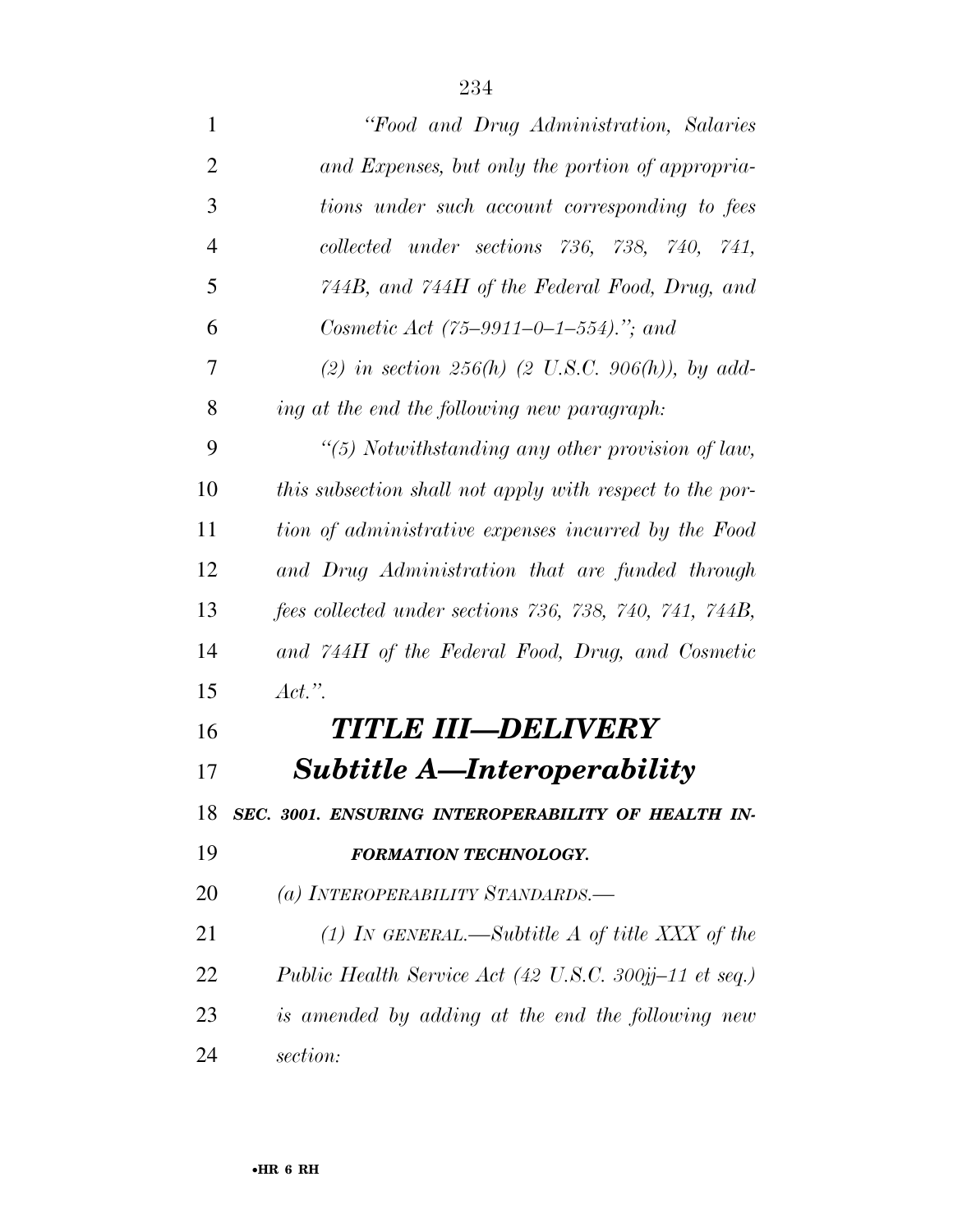*''SEC. 3010. ENSURING INTEROPERABILITY OF HEALTH IN-*

| $\overline{2}$ | <b>FORMATION TECHNOLOGY.</b>                                   |
|----------------|----------------------------------------------------------------|
| 3              | "(a) INTEROPERABILITY.—In order for health infor-              |
| $\overline{4}$ | mation technology to be considered interoperable, such tech-   |
| 5              | nology must satisfy the following criteria:                    |
| 6              | "(1) SECURE TRANSFER.—The technology allows                    |
| 7              | the secure transfer of the entirety of a patient's data        |
| 8              | from any and all health information technology for             |
| 9              | <i>authorized</i> use under applicable law.                    |
| 10             | "(2) COMPLETE ACCESS TO HEALTH DATA,—The                       |
| 11             | technology allows access to the entirety of a patient's        |
| 12             | available data for authorized use under applicable             |
| 13             | law without special effort, as defined by recommenda-          |
| 14             | tions for interoperability standards adopted under             |
| 15             | section 3004, by the requestor of such data unless such        |
| 16             | data is not disclosable under applicable law.                  |
| 17             | "(3) NO INFORMATION BLOCKING.—The tech-                        |
| 18             | nology is not configured, set up, or implemented to            |
| 19             | engage in information blocking, as defined in section          |
| 20             | $3010A(f)$ .                                                   |
| 21             | "(b) CATEGORIES FOR INTEROPERABILITY STAND-                    |
| 22             | $ARDS.$ —The categories described in this subsection, with re- |
| 23             | spect to standards for determining if health information       |
| 24             | technology is interoperable, consistent with the criteria de-  |
| 25             | scribed in subsection $(a)$ , include the following categories |
|                | 26 of standards:                                               |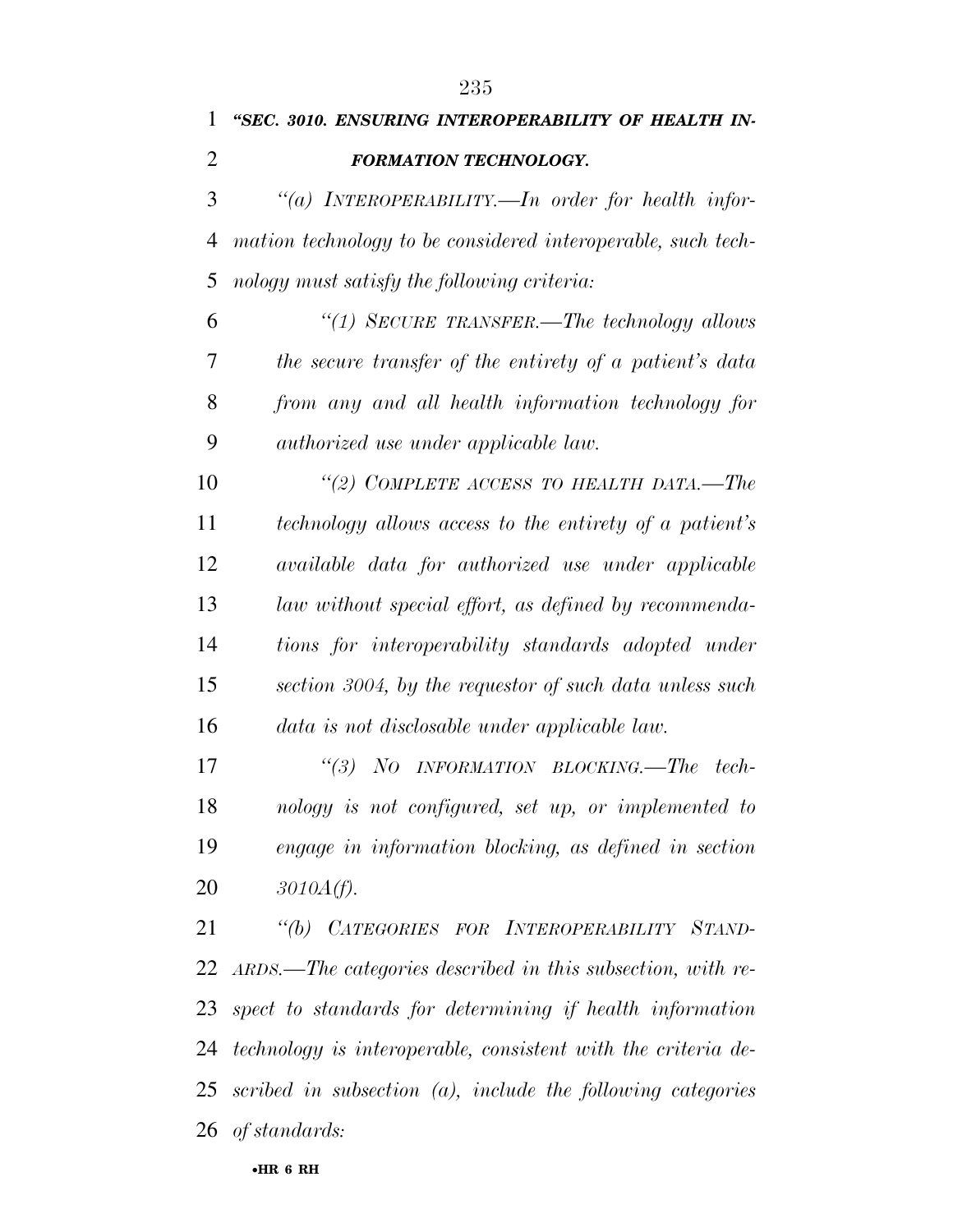| $\mathbf{1}$   | $\lq(1)$ Standards with respect to vocabulary and       |
|----------------|---------------------------------------------------------|
| $\overline{c}$ | terminology.                                            |
| 3              | $\lq(2)$ Standards with respect to content and          |
| $\overline{4}$ | structure.                                              |
| 5              | $\lq(3)$ Standards with respect to transport of in-     |
| 6              | formation.                                              |
| 7              | $\lq(4)$ Security standards.                            |
| 8              | $\lq(5)$ Service standards.".                           |
| 9              | (2) GUIDANCE.—Not later than January 1,                 |
| 10             | 2017, the Secretary of Health and Human Services,       |
| 11             | through the National Coordinator of the Office of the   |
| 12             | National Coordinator for Health Information Tech-       |
| 13             | nology, shall issue guidance with respect to the imple- |
| 14             | mentation of section 3010 of the Public Health Serv-    |
| 15             | ice Act, as added by paragraph (1), including with      |
| 16             | respect to defining and providing examples of author-   |
| 17             | ized use of health information technology, as described |
| 18             | in such section.                                        |
| 19             | (b) IMPROVEMENTS TO RECOMMENDATION PROC-                |
| 20             | $ESS$ .                                                 |
| 21             | (1) HIT POLICY COMMITTEE TO INCORPORATE                 |
| 22             | POLICIES FOR UPDATES TO INTEROPERABILITY                |
| 23             | STANDARDS.—Section 3002 of the Public Health            |
| 24             | Service Act (42 U.S.C. 300jj-12) is amended—            |
| 25             | $(A)$ in subsection $(a)$ —                             |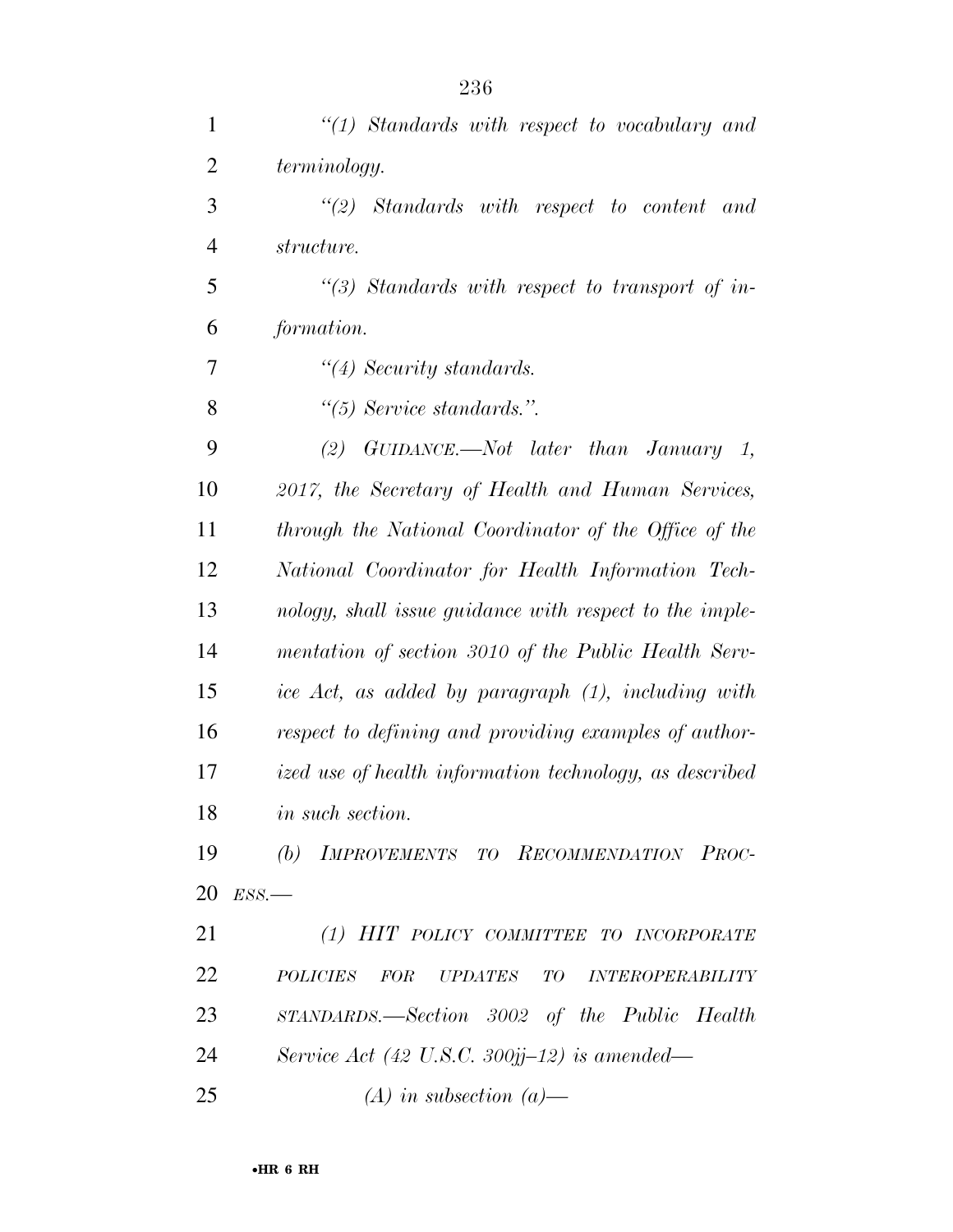| $\mathbf{1}$   | (i) by striking "National Coordinator"               |
|----------------|------------------------------------------------------|
| $\overline{2}$ | and inserting "Secretary, in consultation            |
| 3              | with the National Coordinator,"; and                 |
| 4              | $(ii)$ by adding at the end the following            |
| 5              | new sentence: "The HIT Policy Committee              |
| 6              | is authorized only to provide policy and             |
| 7              | priority recommendations to the Secretary            |
| 8              | and not authorized to otherwise affect the           |
| 9              | development or modification of any stand-            |
| 10             | ard, implementation specification, or cer-           |
| 11             | <i>tification criterion under this title."</i> ; and |
| 12             | $(B)$ in subsection $(b)(2)$ —                       |
| 13             | $(i)$ in subparagraph $(A)$ , in the first           |
| 14             | $sentence$ —                                         |
| 15             | $(I)$ by striking "The HIT Policy"                   |
| 16             | Committee" and inserting "Subject to                 |
| 17             | $subparagnph$ (D), the HIT Policy                    |
| 18             | Committee"; and                                      |
| 19             | $(II)$ by inserting "(including the                  |
| 20             | areas in which modifications and ad-                 |
| 21             | ditions to interoperability standards                |
| 22             | under section 3010 are needed for the                |
| 23             | electronic exchange and use of health                |
| 24             | information for purposes of adoption of              |
| 25             | modifications and<br>additions<br>such               |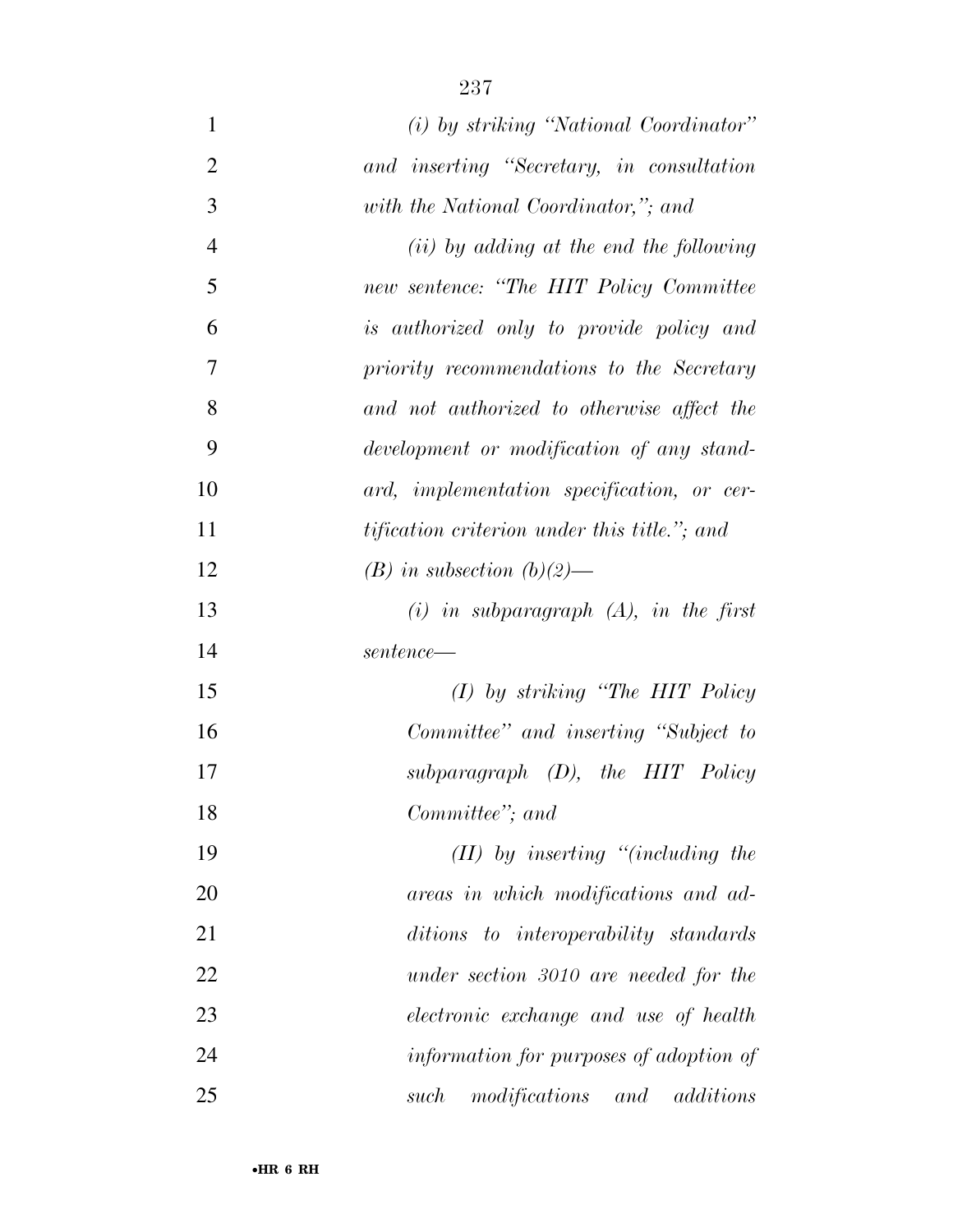| $\mathbf{1}$   | under section $3004$ " after "section                                     |
|----------------|---------------------------------------------------------------------------|
| $\overline{2}$ | $3004"$ .                                                                 |
| 3              | $(ii)$ by adding at the end the following                                 |
| $\overline{4}$ | new subparagraph:                                                         |
| 5              | "(D) SPECIAL RULE RELATED TO INTER-                                       |
| 6              | $OPERABILITY. \longrightarrow \longrightarrow Any$ recommendation made by |
| 7              | the HIT Policy Committee on or after the date                             |
| 8              | of the enactment of this subparagraph with re-                            |
| 9              | spect to interoperability of health information                           |
| 10             | technology shall be consistent with the criteria                          |
| 11             | described in subsection (a) of section 3010.".                            |
| 12             | (2) SUNSET OF HIT STANDARDS COMMITTEE.-                                   |
| 13             | Section 3003 of the Public Health Service Act (42                         |
| 14             | U.S.C. 300jj-13) is amended by adding at the end the                      |
| 15             | following new subsection:                                                 |
| 16             | "(f) TERMINATION.—The HIT Standards Committee                             |
| 17             | shall terminate on the date that is 90 days after the date                |
|                | 18 of the enactment of this subsection.".                                 |
| 19             | (3) STANDARDS DEVELOPMENT<br>ORGANIZA-                                    |
| 20             | TIONS.—Title XXX of the Public Health Service Act                         |
| 21             | is amended by inserting after section 3003 the fol-                       |
| 22             | <i>lowing new section:</i>                                                |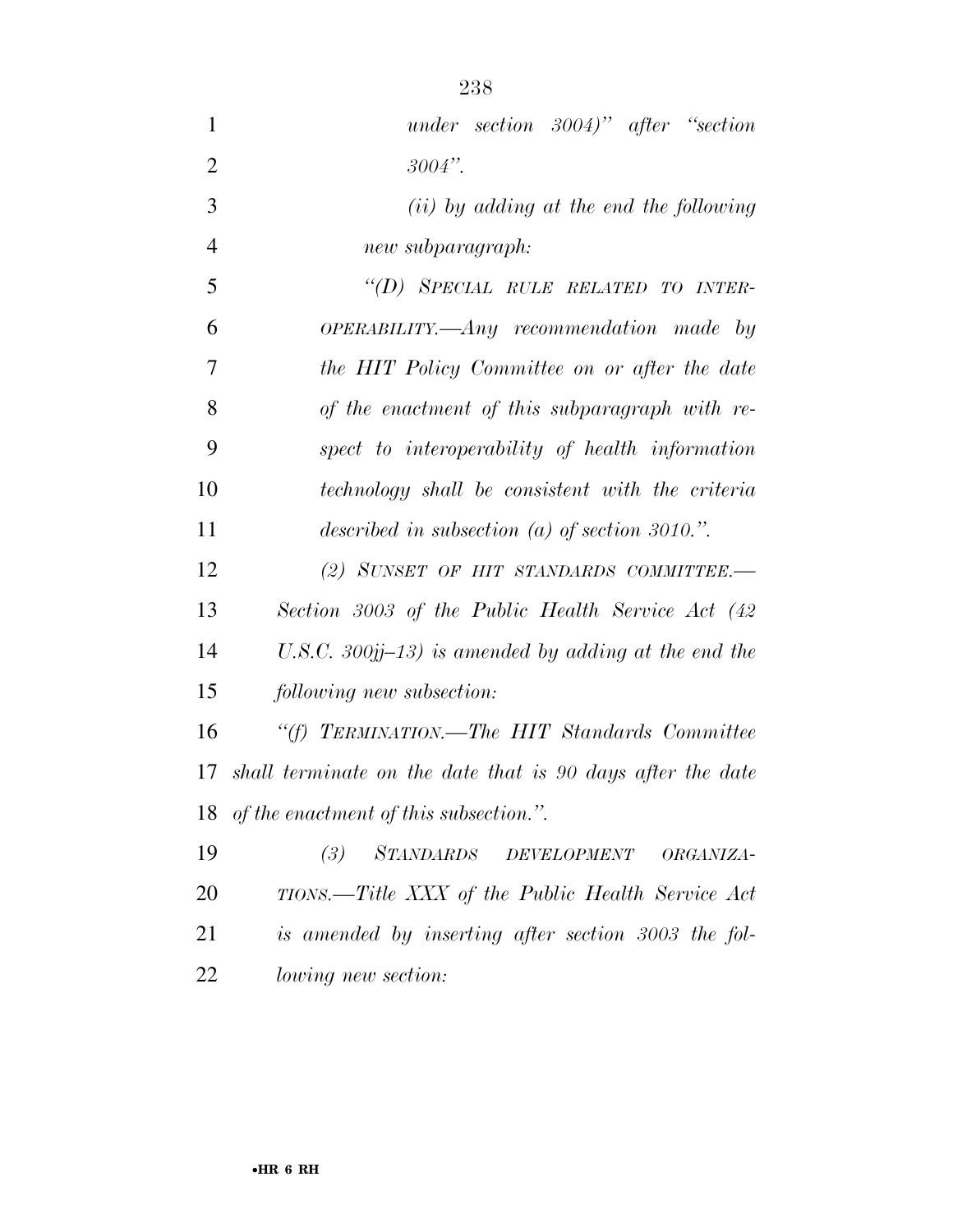| 1              | "SEC.<br><b>RECOMMENDATIONS</b><br>3003A.                | <b>FOR</b> | <b>STANDARDS</b> |
|----------------|----------------------------------------------------------|------------|------------------|
| $\overline{2}$ | THROUGH CONTRACTS WITH STANDARDS DE-                     |            |                  |
| 3              | VELOPMENT ORGANIZATIONS.                                 |            |                  |
| 4              | "(a) CONTRACTS.—                                         |            |                  |
| 5              | "(1) IN GENERAL.—For purposes of activities              |            |                  |
| 6              | conducted under this title, the Secretary shall enter    |            |                  |
| 7              | into contracts with health care standards development    |            |                  |
| 8              | organizations accredited by the American National        |            |                  |
| 9              | Standards Institute to carry out the duties described    |            |                  |
| 10             | in subsection $(b)$ , as applicable.                     |            |                  |
| 11             | "(2) TIMING FOR FIRST CONTRACT.—As soon as               |            |                  |
| 12             | practicable after the date of the enactment of this sec- |            |                  |
| 13             | tion, the Secretary shall enter into the first contract  |            |                  |
| 14             | under paragraph $(1)$ .                                  |            |                  |
| 15             | "(3) PERIOD OF CONTRACT.—Each contract                   |            |                  |
| 16             | under paragraph $(1)$ shall be for a period determined   |            |                  |
| 17             | necessary by the Secretary, in consultation with the     |            |                  |
| 18             | National Coordinator, to carry out the applicable du-    |            |                  |
| 19             | <i>ties described in subsection (b).</i>                 |            |                  |
| 20             | "(4) APPROPRIATE ORGANIZATIONS.—The Sec-                 |            |                  |
| 21             | retary shall ensure the most appropriate organiza-       |            |                  |
| 22             | tions described in paragraph (1) are selected for each   |            |                  |
| 23             | contract under such paragraph.                           |            |                  |
| 24             | "(5) ALLOWANCE FOR VARIATIONS.—Standards                 |            |                  |
| 25             | developed pursuant to a contract under this sub-         |            |                  |
| 26             | section, and the methods to test such standards, shall   |            |                  |
|                |                                                          |            |                  |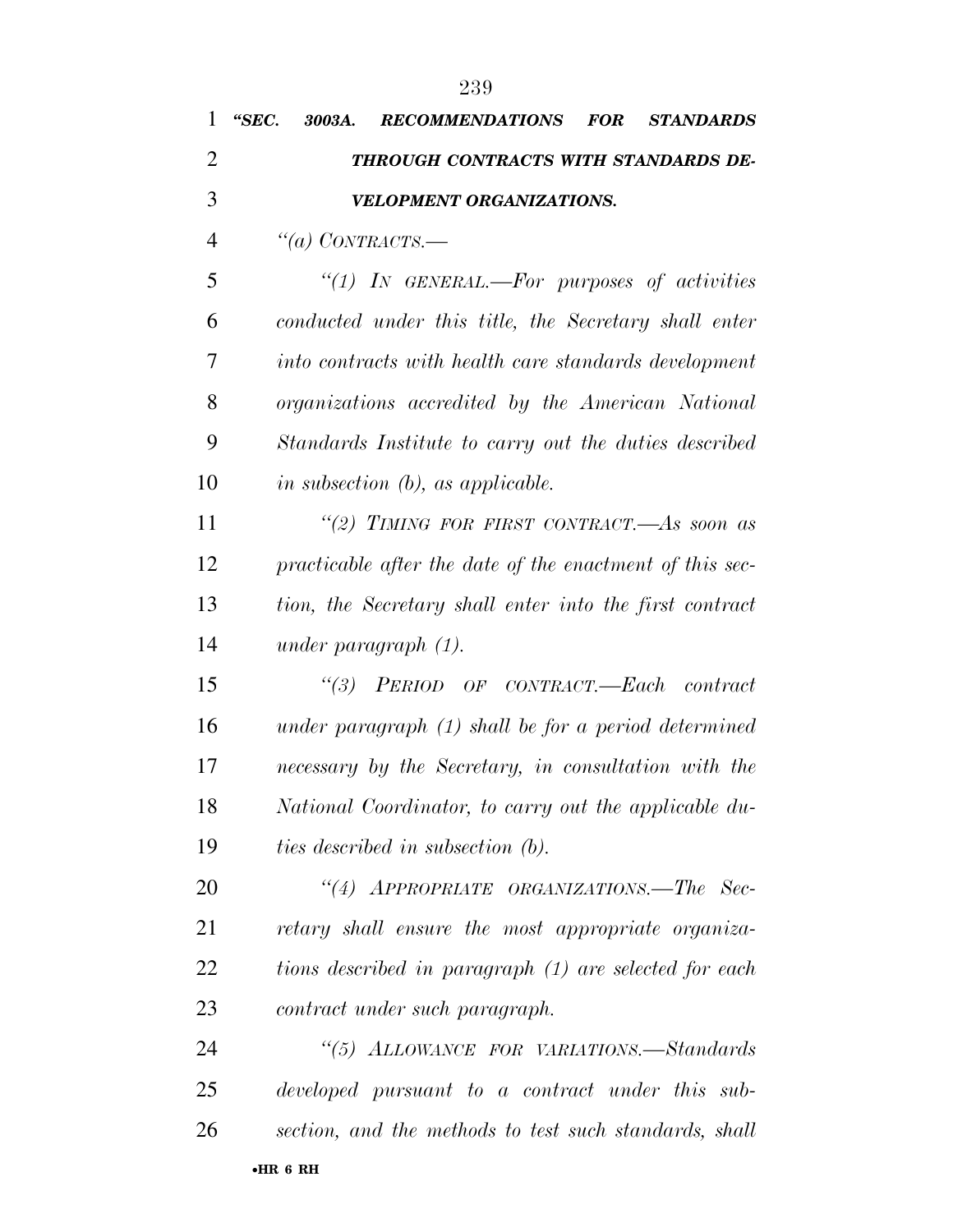| 1              | allow for variations on such standards as long as        |
|----------------|----------------------------------------------------------|
| $\overline{2}$ | such variations are consistent with the standards so     |
| 3              | developed under this section.                            |
| $\overline{4}$ | "(b) $DUTIES$ .                                          |
| 5              | "(1) INITIAL CONTRACT.—Under the initial con-            |
| 6              | tract under subsection $(a)(1)$ , the standards develop- |
| 7              | ment organizations—                                      |
| 8              | $\lq (A)$ shall provide to the Secretary, in con-        |
| 9              | sultation with the National Coordinator, for             |
| 10             | adoption under section 3004, recommendations,            |
| 11             | in accordance with section 3010, for interoper-          |
| 12             | ability standards, and methods to test such              |
| 13             | standards, consistent with the criteria described        |
| 14             | in subsection $(a)$ of such section and with respect     |
| 15             | to the categories described in subsection $(b)(1)$ of    |
| 16             | such section; and                                        |
| 17             | $\lq\lq(B)$ may provide to the Secretary rec-            |
| 18             | ommendations described in paragraph (2).                 |
| 19             | "(2) SUBSEQUENT CONTRACTS.—Under<br>each                 |
| 20             | subsequent contract, the organizations shall provide to  |
| 21             | the Secretary, in consultation with the National Coor-   |
| 22             | dinator, for adoption under section 3004<br>$rec-$       |
| 23             | ommendations for any standards (including inter-         |
| 24             | operability standards and methods to test such stand-    |
| 25             | ards), implementation specifications, and certifi-       |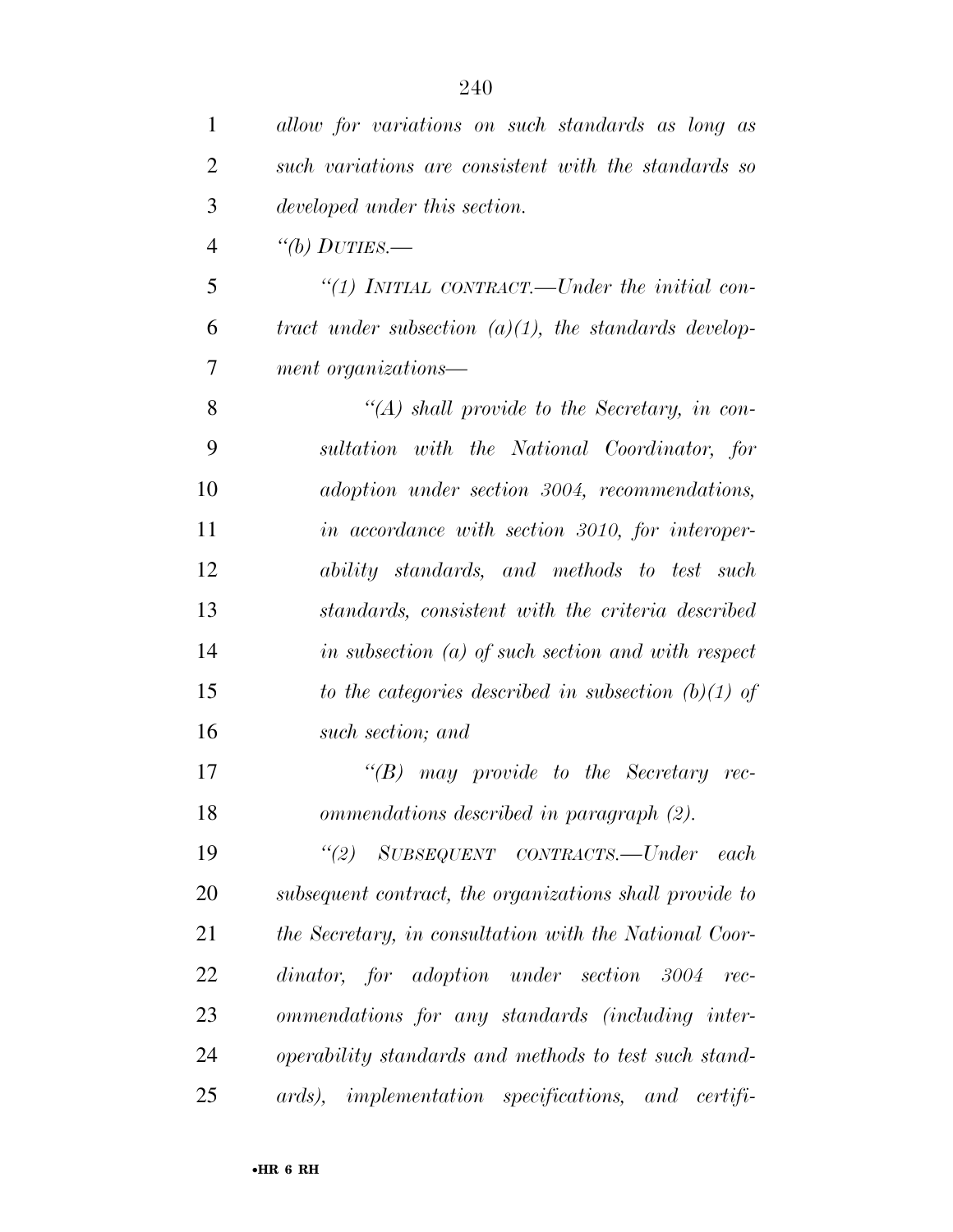| $\mathbf 1$    | cation criteria (and modifications, including addi-           |
|----------------|---------------------------------------------------------------|
| $\overline{2}$ | tions, to such standards, specifications, and criteria),      |
| 3              | which are in accordance with the policies and prior-          |
| $\overline{4}$ | <i>ities developed by the Secretary, in consultation with</i> |
| 5              | <i>the National Coordinator.</i>                              |
| 6              | "(3) MULTIPLE METHODS TO TEST INTEROPER-                      |
| 7              | ABILITY STANDARDS.—For the purposes of developing             |
| 8              | methods to test interoperability standards for adop-          |
| 9              | tion under section 3004, the Secretary shall ensure           |
| 10             | that contracts under this section allow for multiple          |
| 11             | methods to test such standards to account for vari-           |
| 12             | ations in the adoption of such standards that do not          |
| 13             | conflict with section $3010(a)$ .                             |
| 14             | "(c) MODIFICATIONS AND SUBSEQUENT CONTRACTS.-                 |
| 15             | "(1) IN GENERAL.—The Secretary, in consulta-                  |
| 16             | tion with the National Coordinator, shall periodically        |
| 17             | conduct hearings to evaluate and review the stand-            |
| 18             | ards, implementation specifications, and certification        |
| 19             | criteria adopted under section 3004 for purposes of           |
| 20             | determining if modifications, including any addi-             |
| 21             | tions, are needed with respect to such standards, spec-       |
| 22             | <i>ifications, and criteria.</i>                              |
| 23             | "(2) CONTRACT TRIGGER.—Based on the needs                     |
| 24             | for standards, implementation specifications, and cer-        |

*tification criteria (and modifications, including addi-*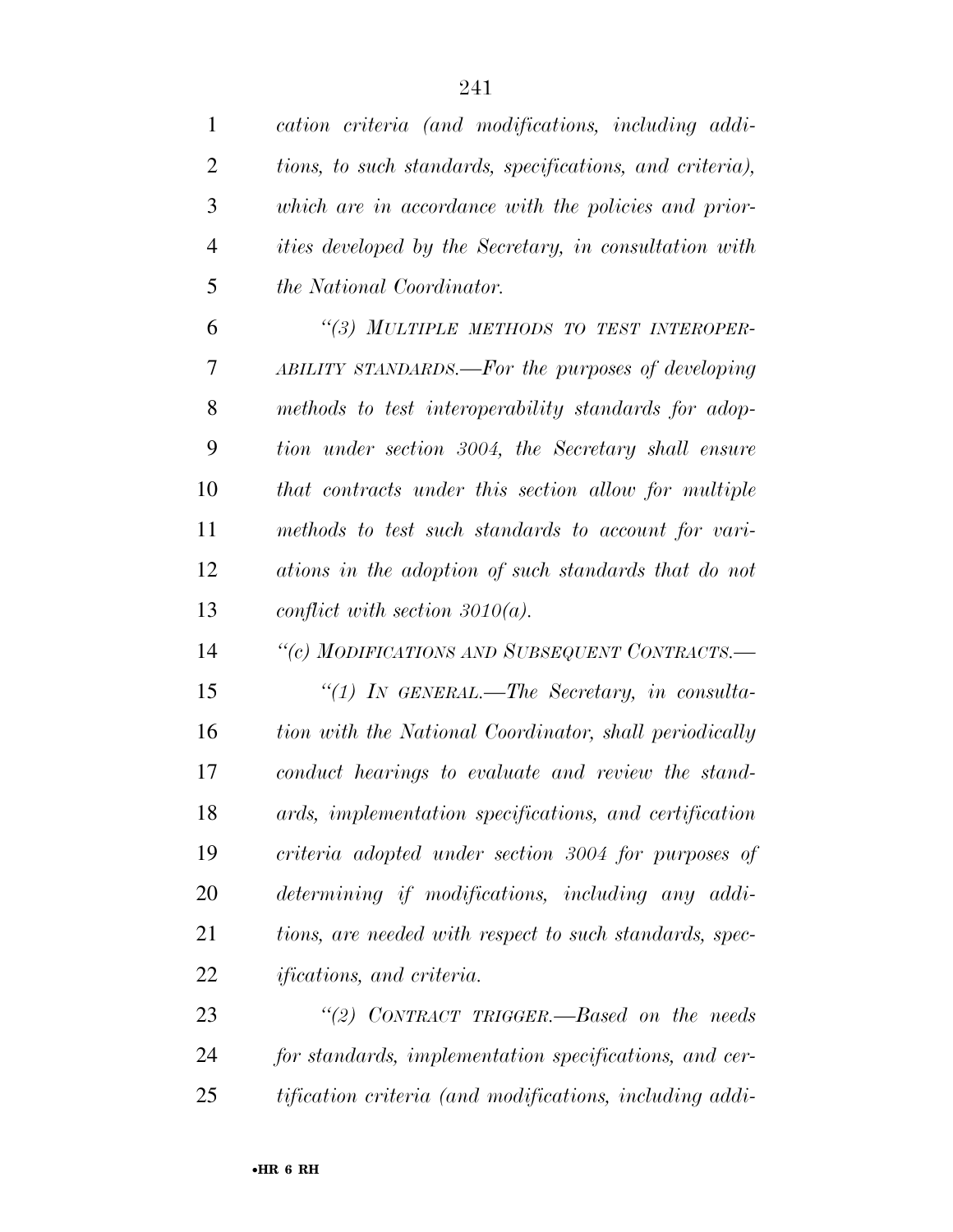| $\mathbf{1}$   | tions, to such standards, specifications, and criteria)               |
|----------------|-----------------------------------------------------------------------|
| $\overline{2}$ | under this title, as determined by the Secretary, in                  |
| 3              | consultation with the National Coordinator, the Sec-                  |
| 4              | retary shall, as needed, enter into contracts under                   |
| 5              | subsection $(a)$ in addition to the initial contract.                 |
| 6              | "(d) AUTHORIZATION OF APPROPRIATIONS.—There is                        |
| 7              | authorized to be appropriated \$10,000,000 for contracts              |
| 8              | under subsection $(a)$ , to remain available until expended.".        |
| 9              | (4) MODIFICATIONS TO ROLE OF ONCHIT.-Sec-                             |
| 10             | tion $3001(c)(1)(A)$ of the Public Health Service Act                 |
| 11             | $(42 \text{ U.S.C. } 300j\text{j}-11(c)(1)(A))$ is amended by insert- |
| 12             | ing "for recommendations made before the date of the                  |
| 13             | enactment of the 21st Century Cures Act," before "re-                 |
| 14             | view and determine".                                                  |
| 15             | (c) $ADOPTION$ .—Section 3004 of the Public Health                    |
| 16             | Service Act (42 U.S.C. 300jj-14) is amended—                          |
| 17             | $(1)$ in subsection $(a)$ —                                           |
| 18             | $(A)$ in paragraph $(1)$ , by inserting after                         |
| 19             | "section $3001(c)$ " the following: "(or, subject to                  |
| 20             | subsection $(c)$ , in the case of a standard, speci-                  |
| 21             | fication, or criterion recommended on or after                        |
| 22             | the date of the enactment of the 21st Century                         |
| 23             | Cures Act, after the date of submission of the rec-                   |
| 24             | ommendation to the Secretary under section                            |
| 25             | $3003A$ ''; and                                                       |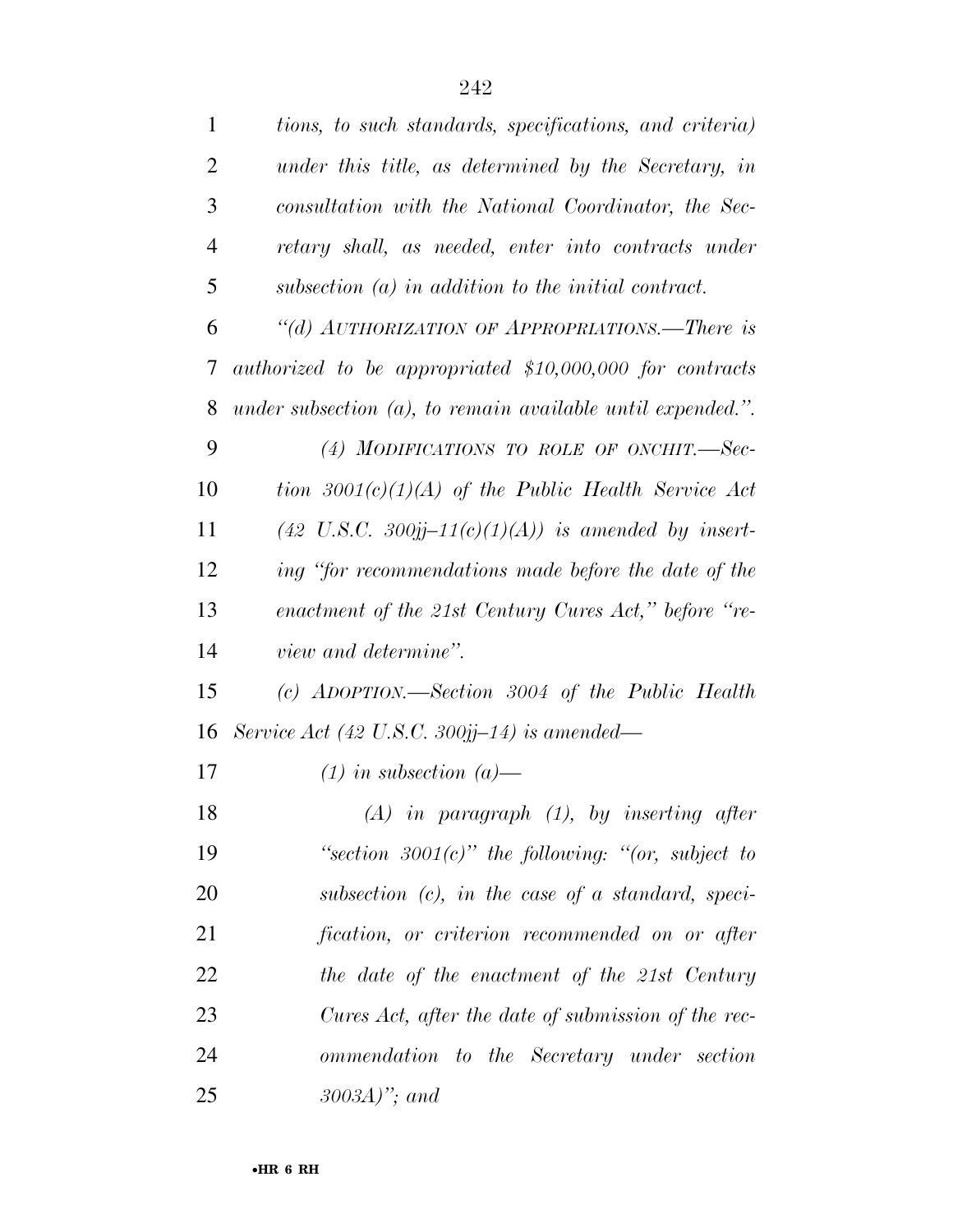| $\mathbf{1}$   | $(B)$ in paragraph $(2)(B)$ , by striking "and           |
|----------------|----------------------------------------------------------|
| $\overline{2}$ | the HIT Standards Committee";                            |
| 3              | $(2)$ in subsection (b), by adding at the end the        |
| $\overline{4}$ | following new paragraph:                                 |
| 5              | "(4) LIMITATION.—The Secretary may not adopt             |
| 6              | any standards, implementation specifications, or cer-    |
| 7              | tification criteria under this subsection or subsection  |
| 8              | $(a)$ that are inconsistent with or duplicative of an    |
| 9              | interoperability standard adopted under this section,    |
| 10             | in accordance with subsections $(c)$ and $(d)$ . In the  |
| 11             | case of a standard, specification, or criterion that has |
| 12             | been adopted under this section and is inconsistent or   |
| 13             | duplicative of such an interoperability standard that    |
| 14             | is subsequently adopted under this section, such inter-  |
| 15             | operability standard shall supercede such other stand-   |
| 16             | ard, specification, or criterion and such other stand-   |
| 17             | ard, specification, or criterion shall no longer be con- |
| 18             | sidered adopted under this section beginning on the      |
| 19             | date that such interoperability standard becomes effec-  |
| 20             | tive."; and                                              |
| 21             | $(3)$ by adding at the end the following new sub-        |

*sections:* 

 *''(c) ADOPTION OF INITIAL INTEROPERABILITY STAND- ARDS.—Notwithstanding the previous subsections of this section, the following shall apply in the case of the initial*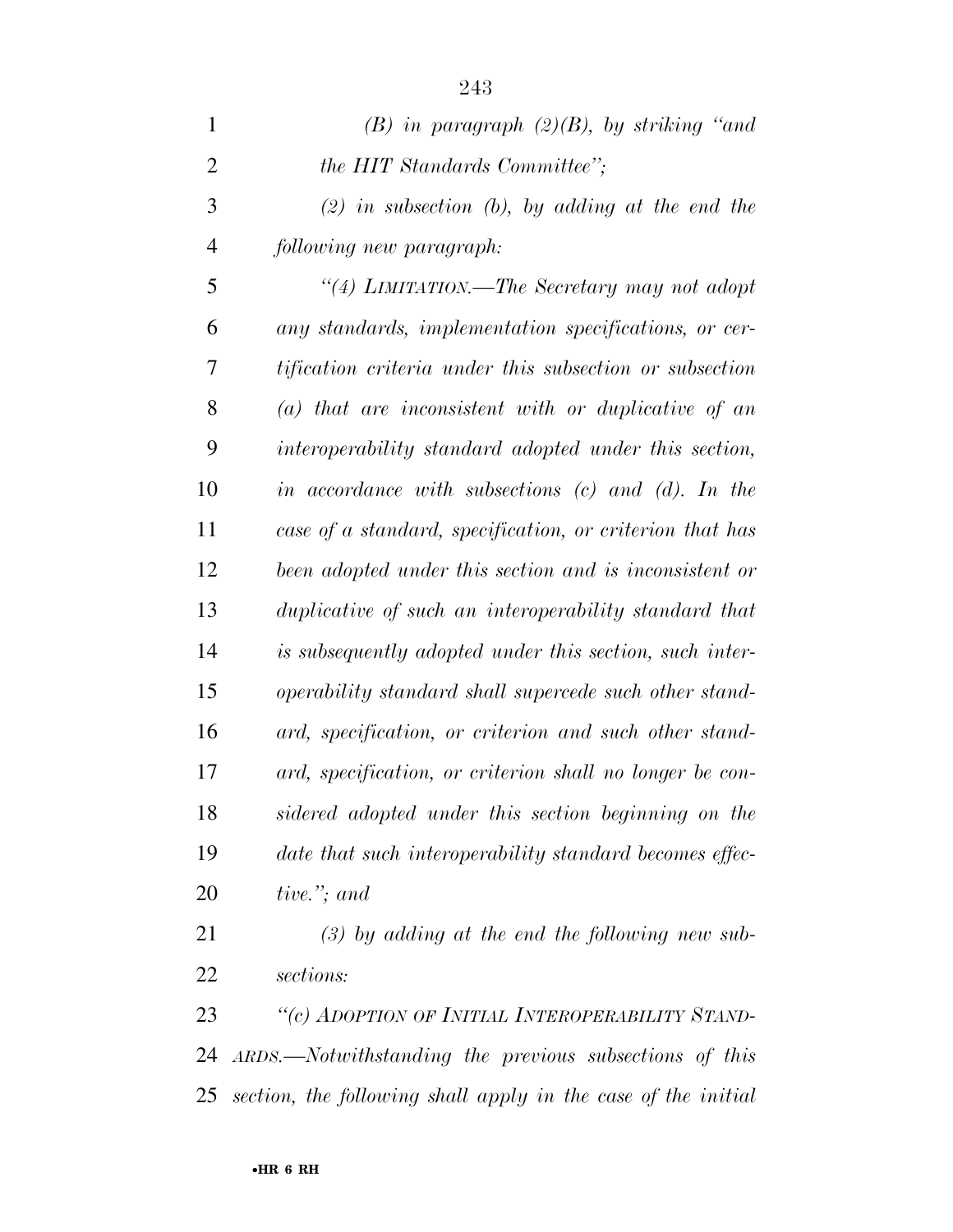*set of interoperability standards recommended under sec-tion 3003A:* 

| 3              | "(1) REVIEW OF STANDARDS.—Not later than $90$           |
|----------------|---------------------------------------------------------|
| $\overline{4}$ | days after the date of receipt of recommendations for   |
| 5              | such interoperability standards, the Secretary, in con- |
| 6              | sultation with the National Coordinator and rep-        |
| 7              | resentatives of other relevant Federal agencies, shall  |
| 8              | jointly review such standards and shall determine       |
| 9              | whether or not to propose adoption of such standards.   |
| 10             | "(2) DETERMINATION TO ADOPT.—If the Sec-                |
| 11             | retary determines—                                      |
| 12             | "(A) to propose adoption of such standards,             |
| 13             | the Secretary shall, by regulation under section        |
| 14             | 553 of title 5, United States Code, determine           |
| 15             | whether or not to adopt such standards; or              |
| 16             | "(B) not to propose adoption of such stand-             |
| 17             | ards, the Secretary shall notify the applicable         |
| 18             | standards development organizations with a con-         |
| 19             | tract under section 3003A in writing of such de-        |
| 20             | termination and the reasons for not proposing           |
| 21             | the adoption of the recommendation for such             |
| 22             | standards.                                              |
| 23             | "(3) PUBLICATION.—The Secretary shall provide           |
| 24             | for publication in the Federal Register of all deter-   |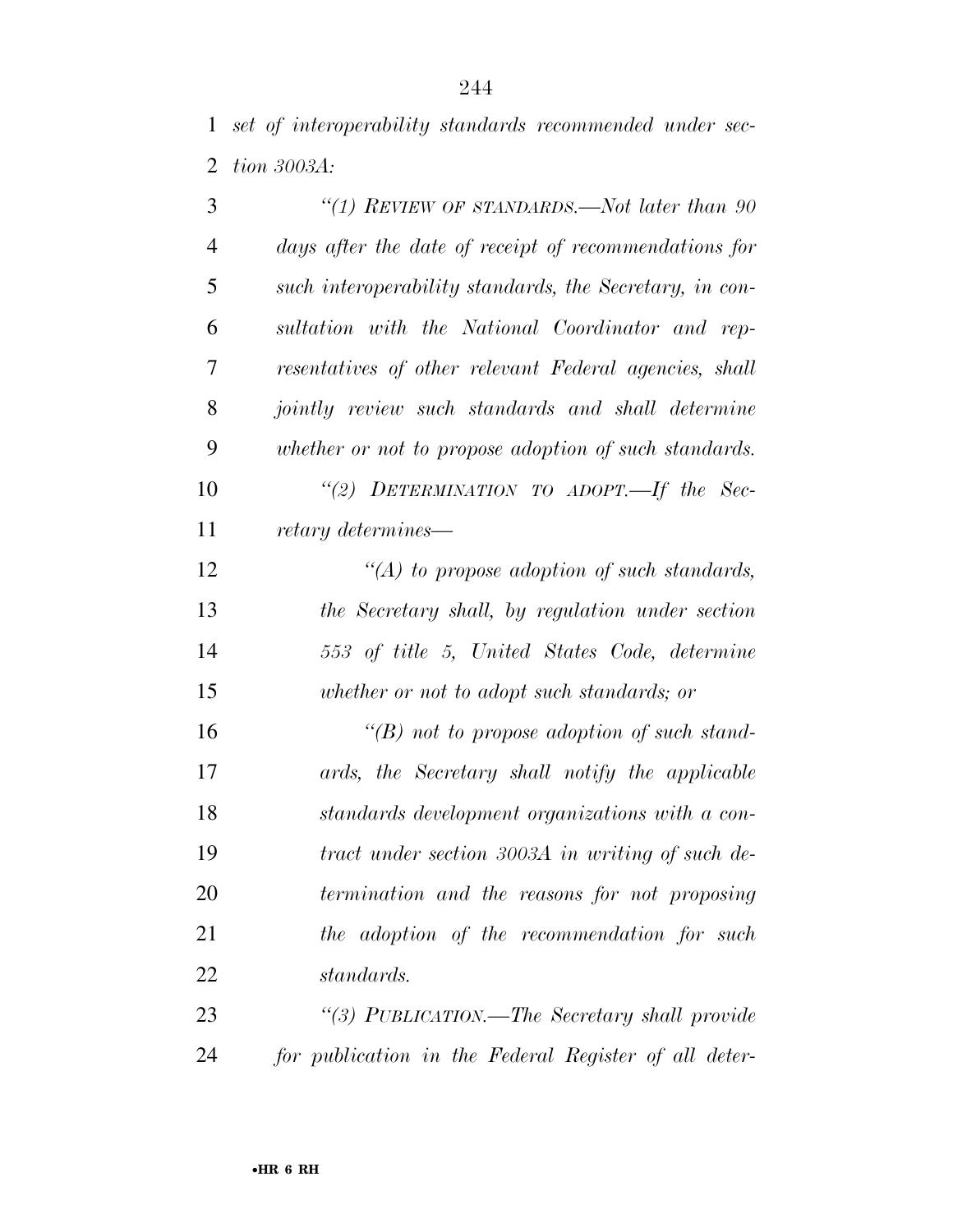*minations made by the Secretary under paragraph*  2  $(1)$ .

 *''(4) APPLICATION.—Any standard adopted under this subsection shall be effective 12 months after the date of publication of the determination to adopt such standard.* 

 *''(d) RULES FOR ADOPTION.—In the case of a stand- ard (including interoperability standard), implementation specification, or certification criteria adopted under this section on or after the date of the enactment of the 21st Century Cures Act, the following shall apply:* 

 *''(1) IN GENERAL.—Except as provided in para- graph (2), any such standard (including interoper- ability standard), implementation specification, or certification criterion shall be a standard, specifica- tion, or criterion that has been recommended by the standards development organizations with which the Secretary has entered into a contract under section 3003A.* 

 *''(2) SPECIAL RULE IF NO STANDARD, SPECIFICA- TION, OR CRITERION RECOMMENDED.—If no standard is recommended under paragraph (1)—* 

 *''(A) in the case of interoperability stand- ards, relating to a category described in section 3010(b)—*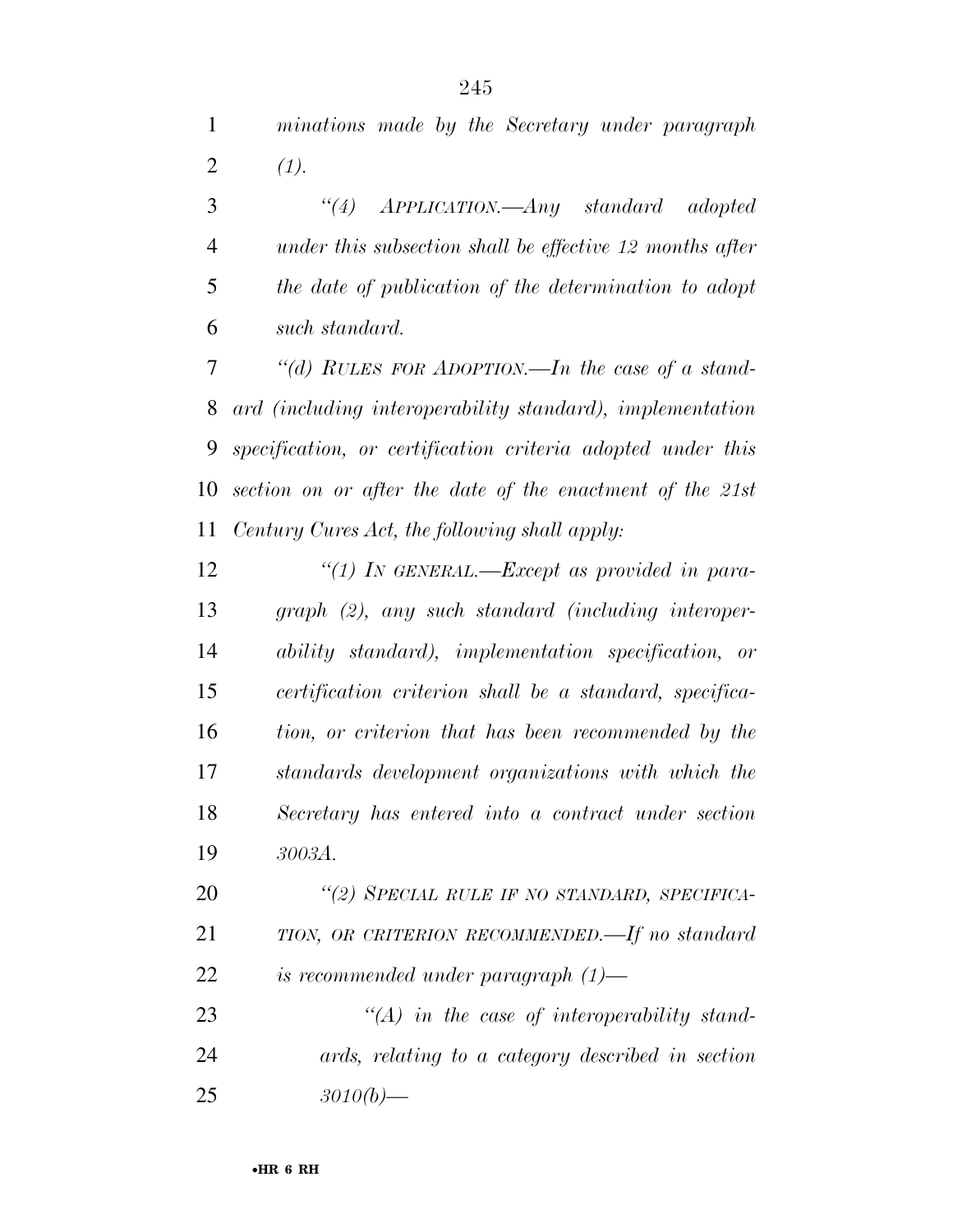*''(i) paragraph (1) shall not apply; and ''(ii) paragraph (4) shall apply; or ''(B) in the case of any other standard, im- plementation specification, or certification cri- teria, relating to a policy or priority to carry out this title, as determined by the Secretary, in consultation with the National Coordinator— ''(i) paragraph (1) shall not apply; and ''(ii) paragraph (4) shall apply. ''(3) EFFECTIVE DATE.—Any standard, imple- mentation specification, or certification criterion adopted under this section shall be effective 12 months after the date of publication of the final rule to adopt such standard, implementation specification, or cer- tification criterion. ''(4) ASSISTANCE TO THE SECRETARY.—In com-*

 *plying with the requirements of this subsection, the Secretary shall rely on the recommendations of the National Committee on Vital and Health Statistics established under section 306(k), and shall consult with appropriate Federal and State agencies and pri- vate organizations. The Secretary shall publish in the Federal Register any recommendation of the National*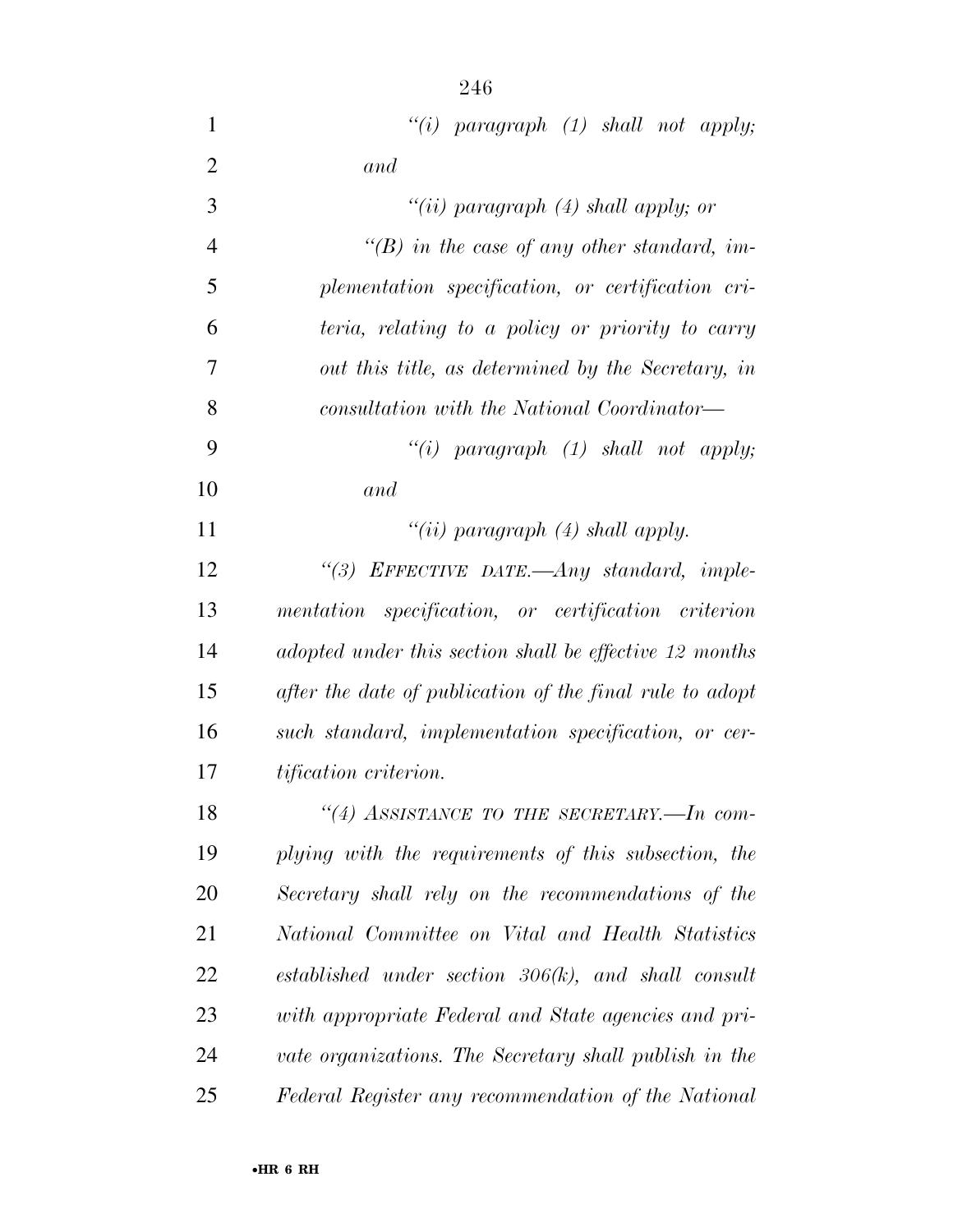*Committee on Vital and Health Statistics regarding the adoption of a standard, implementation specifica- tion, or certification criterion under this section. Any standard, implementation specification, or certifi- cation criterion adopted pursuant to this paragraph shall be promulgated in accordance with the rule- making procedures of subchapter III of chapter 5 of title 5, United States Code.''.* 

 *(d) REPORTS AND NOTIFICATIONS.—Section 3010 of the Public Health Service Act, as added by subsection (a), is amended by adding at the end the following new sub-section:* 

*''(c) DISSEMINATION OF INFORMATION.—* 

 *''(1) INITIAL SUMMARY REPORT.—Not later than July 1, 2017, the Secretary, after consultation with relevant stakeholders, shall submit to Congress and provide for publication in the Federal Register and the posting on the Internet website of the Office of the National Coordinator for Health Information Tech-nology of a report on the following:* 

 *''(A) The initial set of interoperability standards adopted under section 3004(c). ''(B) The strategies for achieving wide-*

*spread interoperability.*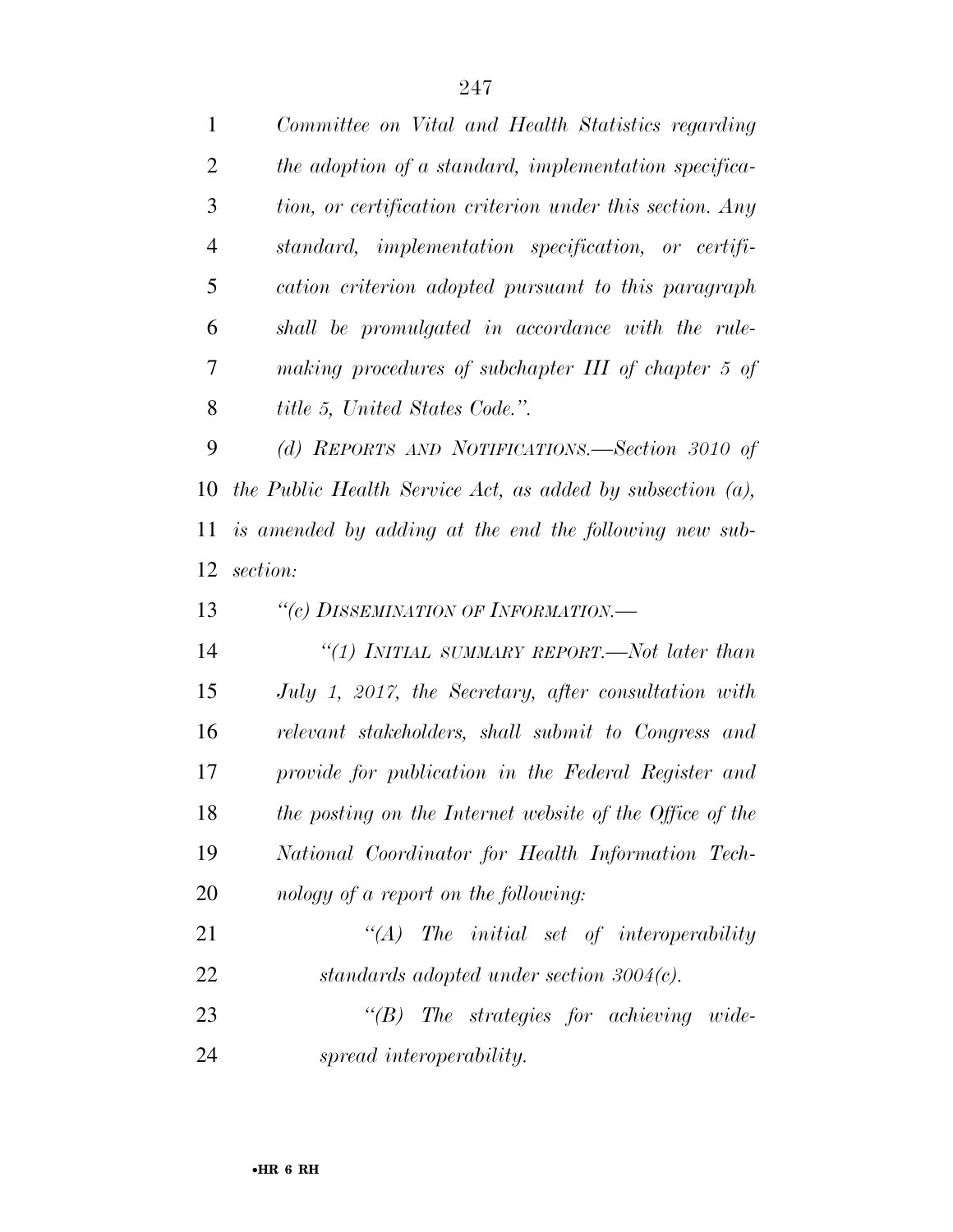| 1              | $\lq\lq C$ An overview of the extent to which         |
|----------------|-------------------------------------------------------|
| $\overline{2}$ | electronic health records and health information      |
| 3              | technology offered as of such date satisfy such       |
| $\overline{4}$ | <i>initial</i> set.                                   |
| 5              | $\lq (D)$ Any barriers that are preventing wide-      |
| 6              | spread interoperability.                              |
| 7              | $\lq\lq (E)$ The plan and milestones, including       |
| 8              | specific steps, to achieve widespread interoper-      |
| 9              | <i>ability.</i>                                       |
| 10             | "(2) FOLLOWUP DETERMINATION AND REPORT                |
| 11             | ON WIDESPREAD INTEROPERABILITY.—Not later than        |
| 12             | December 31, 2019, the Secretary shall provide for    |
| 13             | publication in the Federal Register and the posting   |
| 14             | on the Internet website of the Office of the National |
| 15             | Coordinator for Health Information Technology of the  |
| 16             | following:                                            |
| 17             | $\lq\lq (A)$ A determination by the Secretary         |
| 18             | whether the goal of widespread interoperability       |
| 19             | has been achieved.                                    |
| 20             | $\lq\lq(B)$ A list identifying the vendors of, or     |
| 21             | other entities offering, qualified electronic health  |
| 22             | records, which categorizes such entities, with re-    |
| 23             | spect to such records, as in compliance or not in     |
| 24             | compliance with the certification criteria de-        |
| 25             | scribed in section $3001(c)(5)(B)(ii)$ and with the   |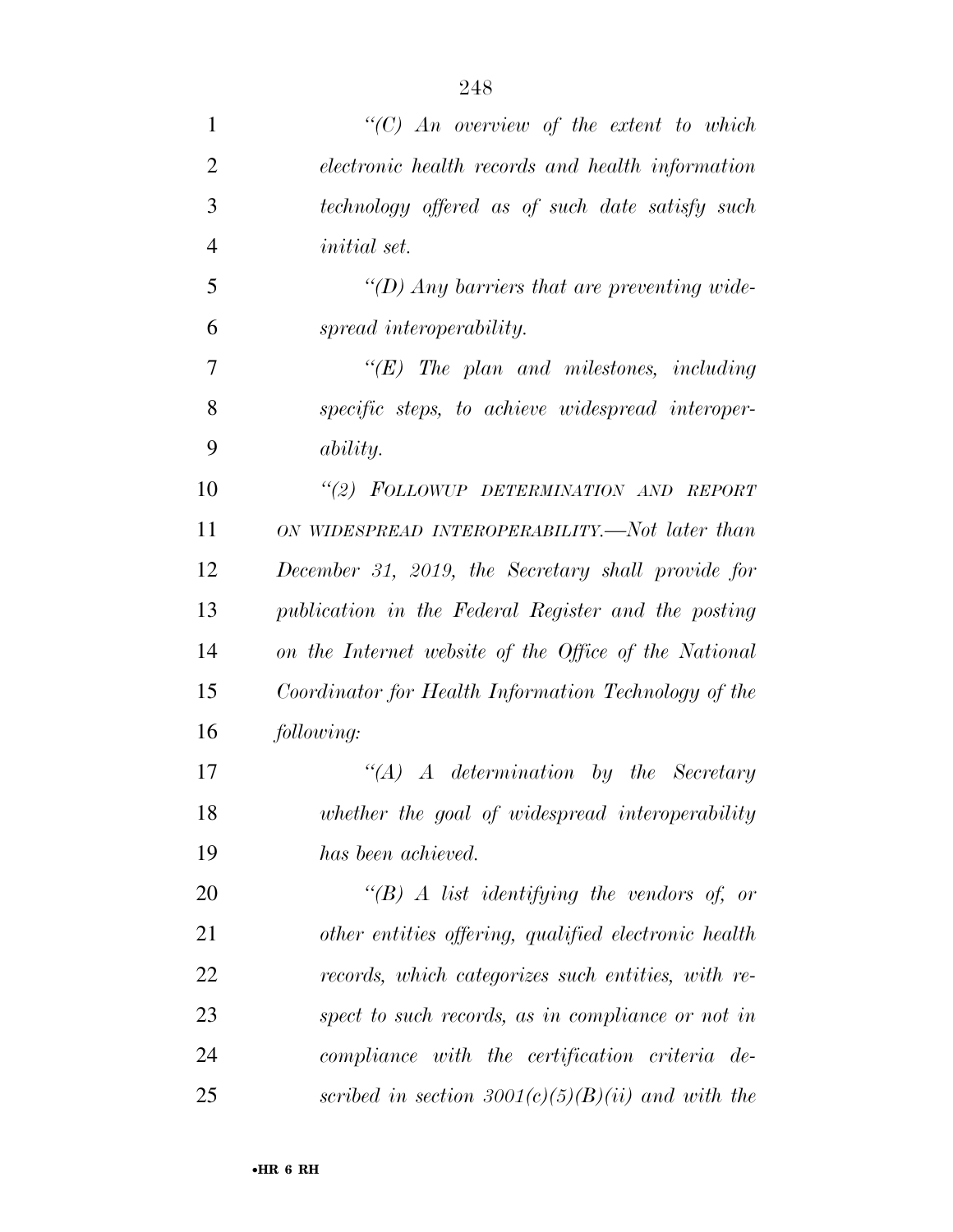*requirements under clause (i) of section 3001(c)(5)(C) (including with the terms of the attestation and other requirements under such clause). ''(C) Actions that may be taken by entities identified under subparagraph (B) as not being in compliance with such criteria and require- ments in order for such entities to become in compliance with such criteria and requirements. ''(D) Penalties described in section 3010A(d) to which entities, with respect to such qualified electronic health records, beginning January 1, 2019, are subject if such technology* 

 *and entities are not in compliance with the cer- tification criteria described in section 3001(c)(5)(B)(ii) and with the requirements under clause (i) of section 3001(c)(5)(C), respec-tively.* 

 *''(3) ONGOING PUBLICATION OF RECOMMENDA- TIONS.—The Secretary shall provide for publication in the Federal Register and the posting on the Inter- net website of the Office of the National Coordinator for Health Information Technology of all rec-ommendations made under this section.''.*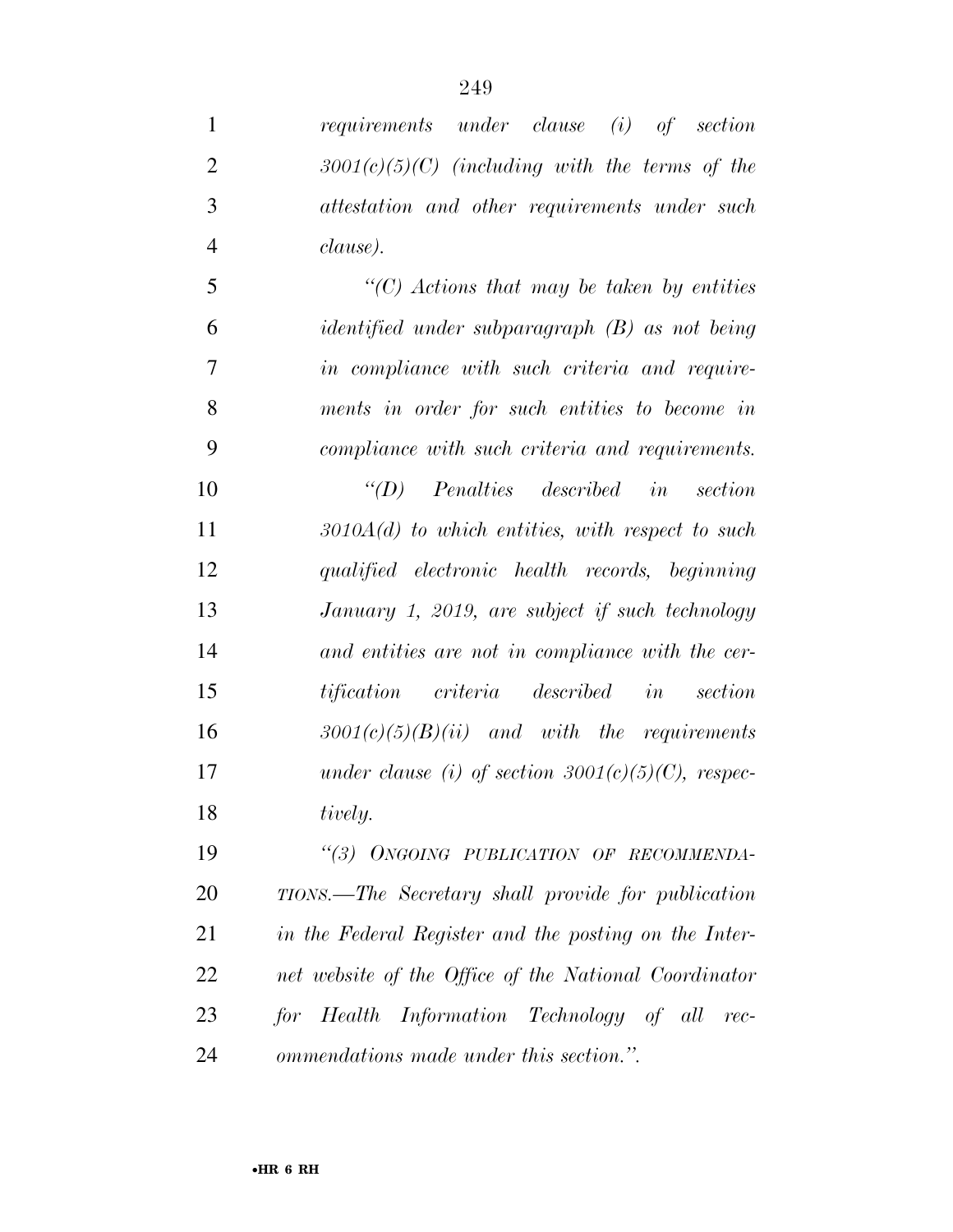*(e) CERTIFICATION AND OTHER ENFORCEMENT PROVI-*

| 2              | $SIONS$ .                                                 |
|----------------|-----------------------------------------------------------|
| 3              | (1) CERTIFICATION OF QUALIFIED ELECTRONIC                 |
| $\overline{4}$ | <b>HEALTH RECORDS.-</b>                                   |
| 5              | (A) IN GENERAL.—Section 3007(b) of the                    |
| 6              | Public Health Service Act (42 U.S.C. 300jj-               |
| 7              | $17(b)$ ) is amended by striking "under section"          |
| 8              | $3001(c)(3)$ to be in compliance with" and all            |
| 9              | that follows through the period at the end and            |
| 10             | inserting "under section $3001(c)(3)$ —                   |
| 11             | " $(1)$ for certifications made before January 1,         |
| 12             | 2018, to be in compliance with applicable standards       |
| 13             | adopted under subsections (a) and (b) of section 3004;    |
| 14             | and                                                       |
| 15             | $\lq(2)$ for certifications made on or after January      |
| 16             | 1, 2018, to be in compliance with applicable stand-       |
| 17             | ards adopted under subsections $(a)$ and $(b)$ of section |
| 18             | 3004 and to be interoperable in accordance with sec-      |
| 19             | tion 3010, including by being in compliance with          |
| 20             | interoperability standards adopted under section          |
| 21             | 3004."                                                    |
| 22             | (B) REQUIREMENTS OF SECRETARY.-Sec-                       |
| 23             | tion $3001(c)(5)$ of the Public Health Service Act        |
| 24             | $(42 \text{ U.S.C. } 300j\text{j}-11(c)(5))$ is amended—  |
|                |                                                           |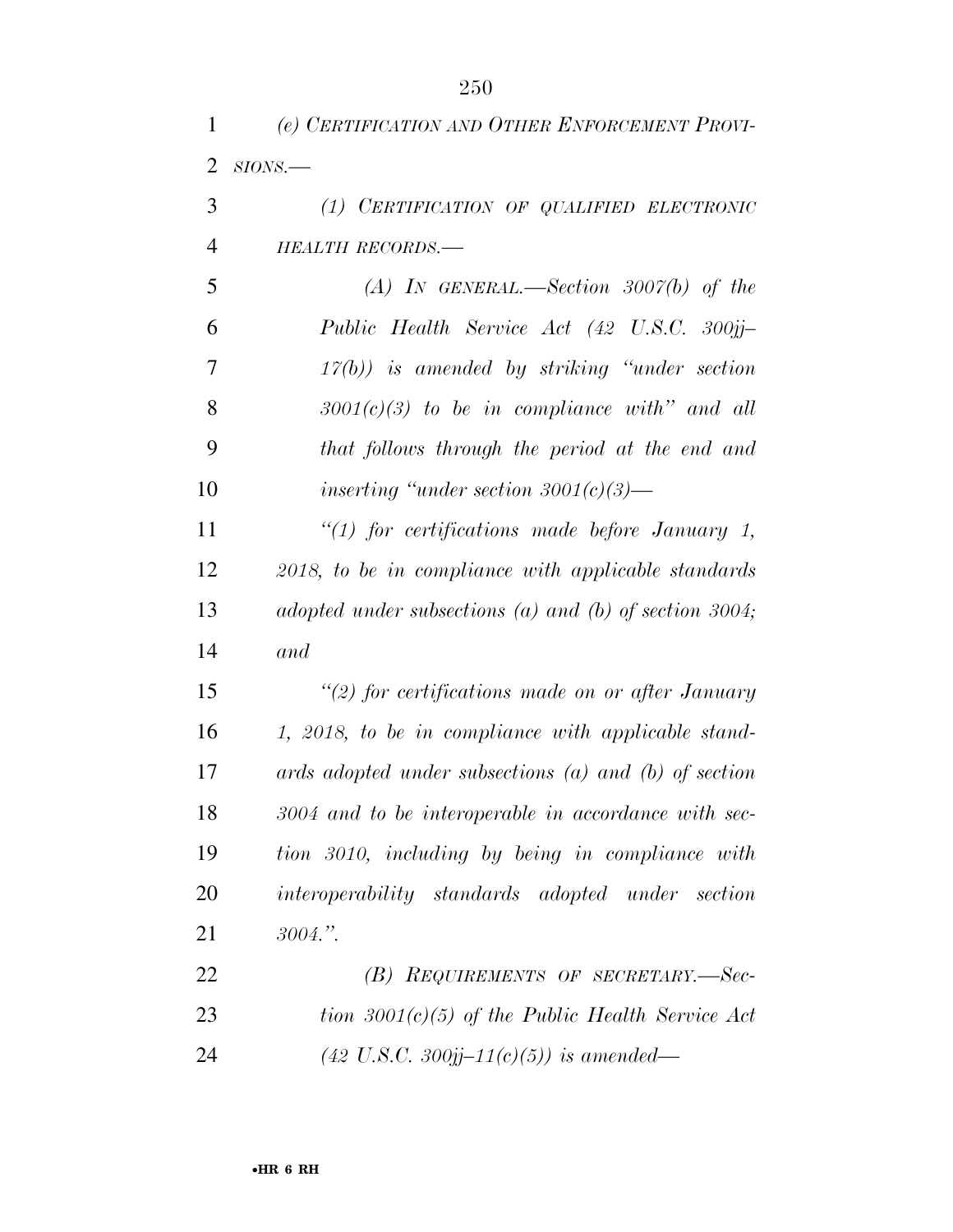| 1              | (i) by amending subparagraph $(B)$ of             |
|----------------|---------------------------------------------------|
| $\overline{2}$ | such section to read as follows:                  |
| 3              | $\lq (B)$<br>CERTIFICATION CRITERIA<br>DE-        |
| $\overline{4}$ | $SCRIBED$ —In this title, the term 'certification |
| 5              | criteria' means, with respect to qualified elec-  |
| 6              | <i>tronic health records—</i>                     |
| 7              | $``(i)$ for certifications made before Jan-       |
| 8              | uary $1, 2018,$ criteria to establish that the    |
| 9              | records meet standards and implementation         |
| 10             | specifications adopted under subsections $(a)$    |
| 11             | and (b) of section $3004$ for qualified elec-     |
| 12             | <i>tronic health records; and</i>                 |
| 13             | $``(ii)$ for certifications made on or after      |
| 14             | January 1, 2018, criteria described in            |
| 15             | clause (i) and criteria to establish that the     |
| 16             | records are interoperable, in accordance          |
| 17             | with section 3010, including by being in          |
| 18             | compliance with interoperability standards        |
| 19             | adopted under section 3004."; and                 |
| 20             | (ii) by adding at the end the following           |
| 21             | new subparagraph:                                 |
| 22             | "(C) ENFORCEMENT; DECERTIFICATIONS.-              |
| 23             | "(i) REQUIREMENTS.—Under any pro-                 |
| 24             | gram kept or recognized under subpara-            |
| 25             | $graph(A)$ , the Secretary shall ensure that      |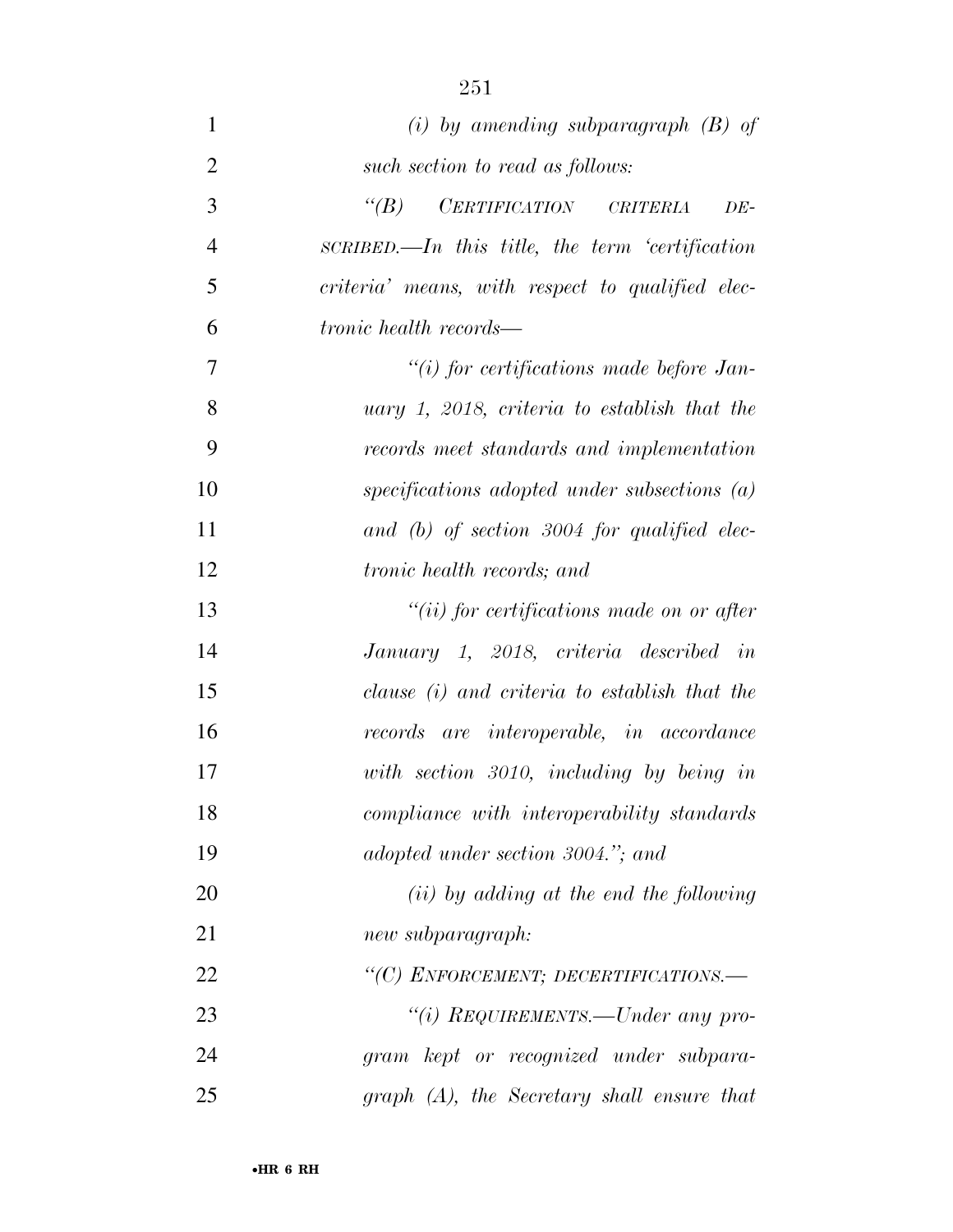| $\mathbf{1}$   | any vendor of or other entity offering quali- |
|----------------|-----------------------------------------------|
| $\overline{2}$ | fied electronic health records seeking a cer- |
| 3              | tification of such records under such pro-    |
| $\overline{4}$ | gram on or after January 1, 2018, shall, as   |
| 5              | a condition of certification (and mainte-     |
| 6              | nance of certification) of such a record      |
| 7              | under such program—                           |
| 8              | $\lq (I)$ provide to the Secretary and        |
| 9              | at testation                                  |
| 10             | $\mathcal{C}(aa)$ that the entity, unless     |
| 11             | for a legitimate purpose specified            |
| 12             | by the Secretary, has not taken               |
| 13             | any action, including through                 |
| 14             | any financial, administrative, or             |
| 15             | <i>technological barrier, which the</i>       |
| 16             | entity knows or should know (as               |
| 17             | defined in section $1128A(i)(7)$ of           |
| 18             | the Social Security Act), is to               |
| 19             | limit or restrict the exchange of             |
| 20             | <i>information or to prevent or</i>           |
| 21             | disincentivize widespread inter-              |
| 22             | <i>operability between any providers</i>      |
| 23             | using such records or other health            |
| 24             | information technology in connec-             |
| 25             | tion with such record;                        |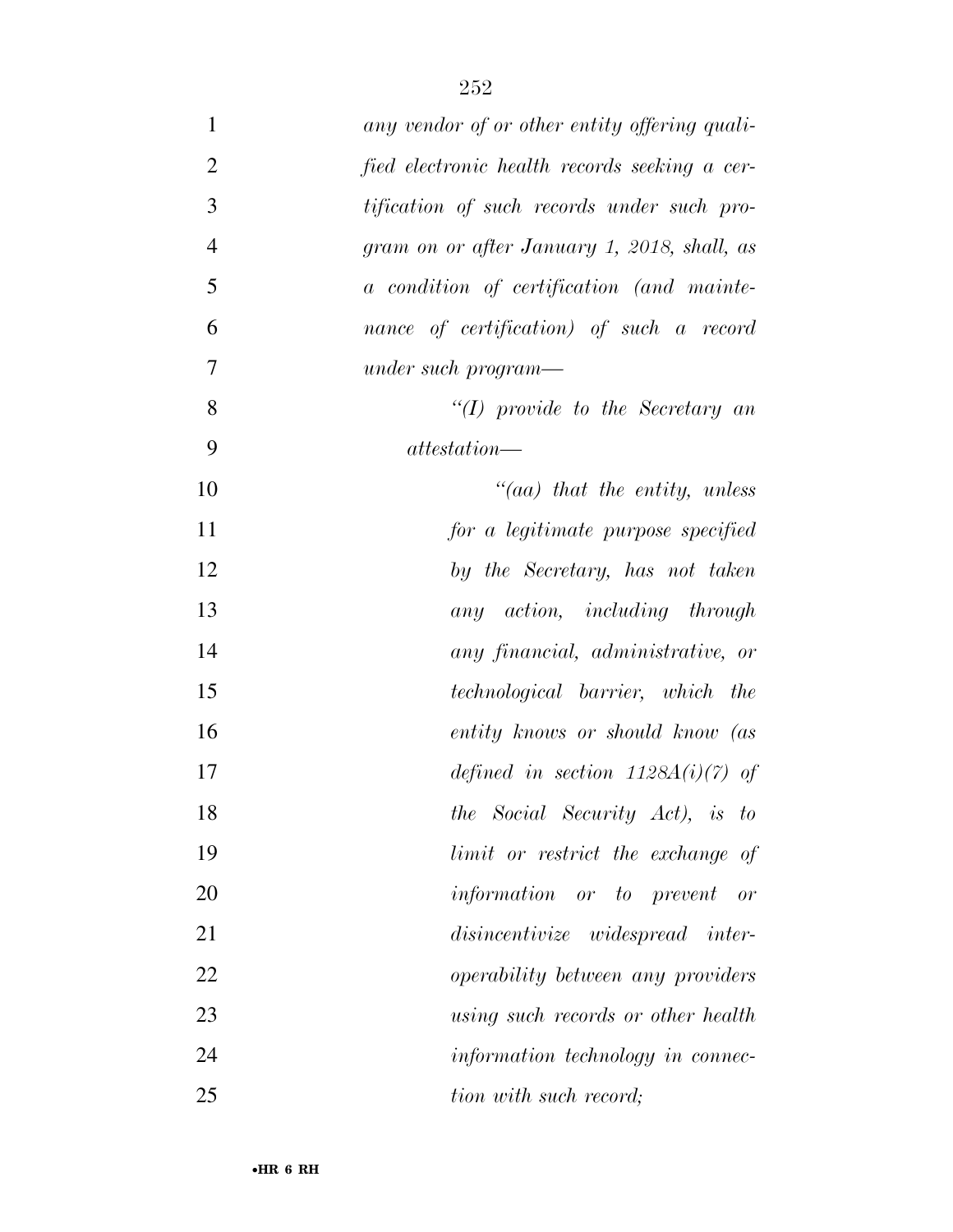| $\mathbf{1}$   | $\degree$ (bb) on the pricing informa-          |
|----------------|-------------------------------------------------|
| $\overline{2}$ | tion described in clause (v) for                |
| 3              | purposes of the portal created                  |
| $\overline{4}$ | under paragraph $(9)$ ; that such               |
| 5              | information will be available on a              |
| 6              | public Web site of such entity and              |
| $\tau$         | <i>in marketing materials, commu-</i>           |
| 8              | nications statements, and other                 |
| 9              | assertions of such entity related to            |
| 10             | such record; and that the entity                |
| 11             | will voluntarily provide such in-               |
| 12             | formation to customers prior to                 |
| 13             | providing any qualified electronic              |
| 14             | health records or related product               |
| 15             | or service (including subsequent                |
| 16             | <i>updates, add-ons, or additional</i>          |
| 17             | products or services to be provided             |
| 18             | during the course of an on-going                |
| 19             | <i>contract</i> ), <i>prospective customers</i> |
| 20             | (such as persons who request or                 |
| 21             | receive a quotation, estimate, or               |
| 22             | other similar marketing or pro-                 |
| 23             | motional material), and other                   |
| 24             | persons who request such informa-               |
| 25             | tion;                                           |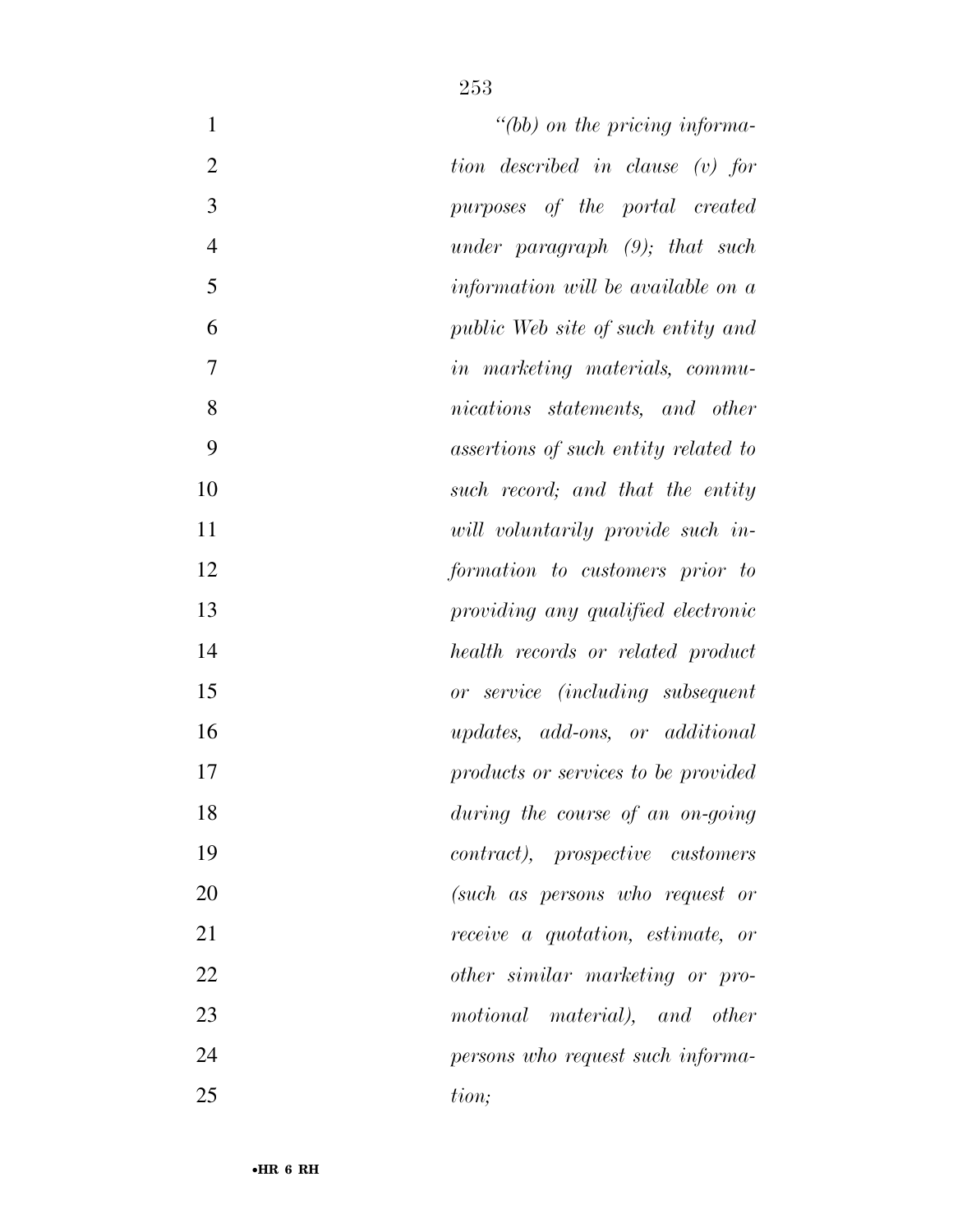| $\mathbf{1}$   | $``(cc)$ that the software with          |
|----------------|------------------------------------------|
| $\overline{2}$ | respect to such records have pub-        |
| 3              | lished application programming           |
| $\overline{4}$ | <i>interfaces</i> for medical records    |
| 5              | data, search and indexing, seman-        |
| 6              | tic harmonization and vocabulary         |
| 7              | translation, and user interface ap-      |
| 8              | plications;                              |
| 9              | "(dd) that the entity has suc-           |
| 10             | cessfully tested the use of the          |
| 11             | record in the type of setting in         |
| 12             | which it would be marketed;              |
| 13             | $" (ee)$ the entity has in place         |
| 14             | <i>implementation guidelines</i> for     |
| 15             | such record that support inter-          |
| 16             | <i>operability, consistent with sec-</i> |
| 17             | $tion\;3010;$ and                        |
| 18             | "(ff) that the entity has in             |
| 19             | place data sharing programs or           |
| 20             | <i>capabilities based on common</i>      |
| 21             | data elements through application        |
| 22             | programming interfaces without           |
| 23             | the requirement for vendor-specific      |
| 24             | <i>interfaces</i> ;                      |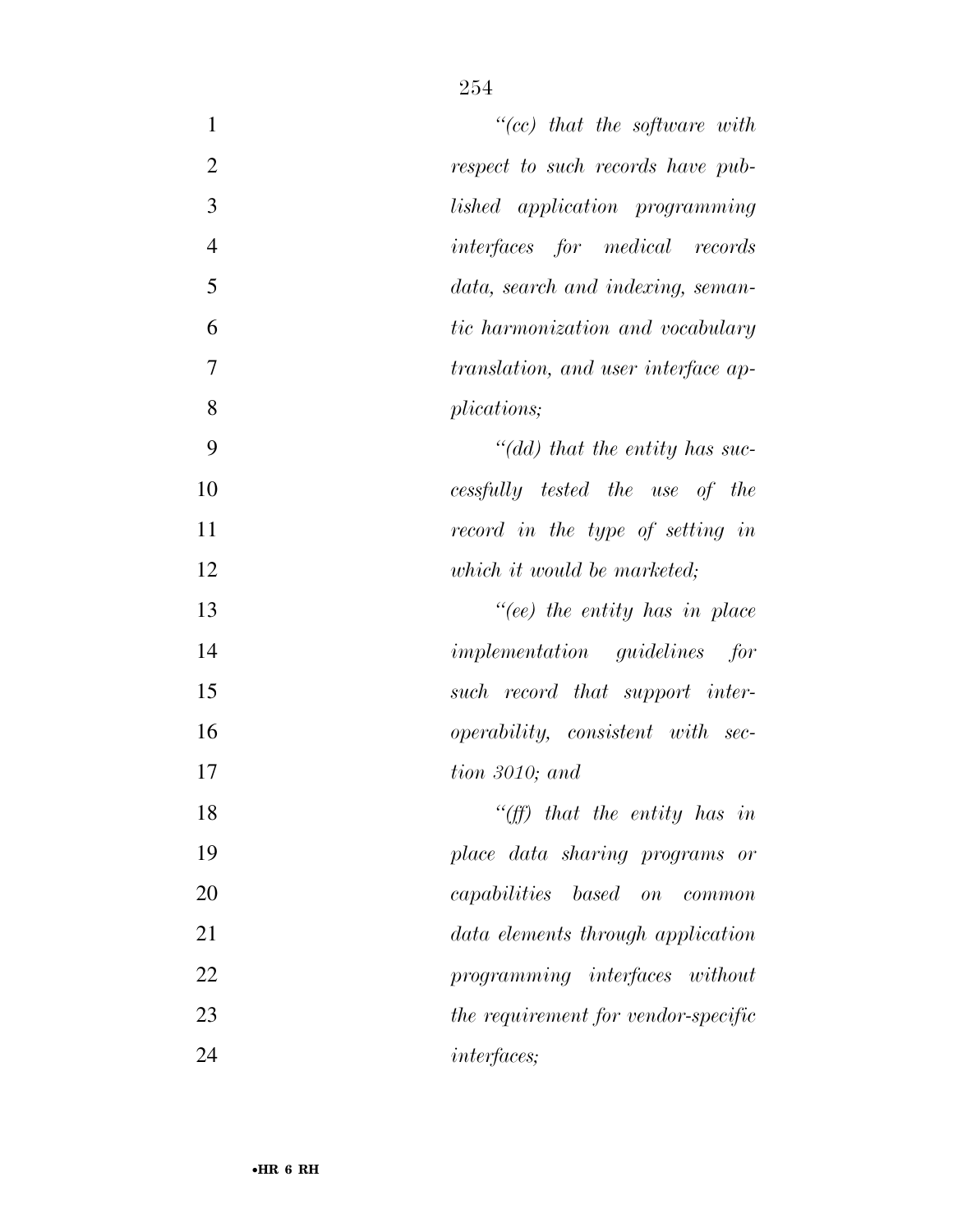| $\mathbf{1}$<br>" $(II)$ publish application pro-      |  |
|--------------------------------------------------------|--|
| $\overline{2}$<br>gramming interfaces and associated   |  |
| 3<br>documentation, with respect to such               |  |
| $\overline{4}$<br>records, for medical records data,   |  |
| 5<br>search and indexing, semantic harmo-              |  |
| 6<br>nization and vocabulary translation,              |  |
| $\overline{7}$<br>and user interface applications; and |  |
| 8<br>"(III) demonstrate to the satisfac-               |  |
| 9<br>tion of the Secretary that data from              |  |
| 10<br>such records are able to be exchanged            |  |
| 11<br>through the use of application pro-              |  |
| 12<br>gramming interfaces and used in a                |  |
| 13<br>manner that allows for exchange and              |  |
| 14<br>everyday use, as authorized under ap-            |  |
| 15<br>plicable law, of such records.                   |  |
| "(ii) $DECEPTIFICATION$ -Under any<br>16               |  |
| 17<br>program kept or recognized under subpara-        |  |
| $graph (A)$ , the Secretary shall ensure that<br>18    |  |
| 19<br>beginning January 1, 2019, any qualified         |  |
| 20<br>electronic health records that do not satisfy    |  |
| 21<br>the certification criteria described in section  |  |
| 22<br>$3001(c)(5)(B)(ii)$ or with respect to which     |  |
| 23<br>the vendor or other entity described in          |  |
| 24<br>clause $(i)$ does not satisfy the requirements   |  |
| 25<br>under such clause (or is determined to be in     |  |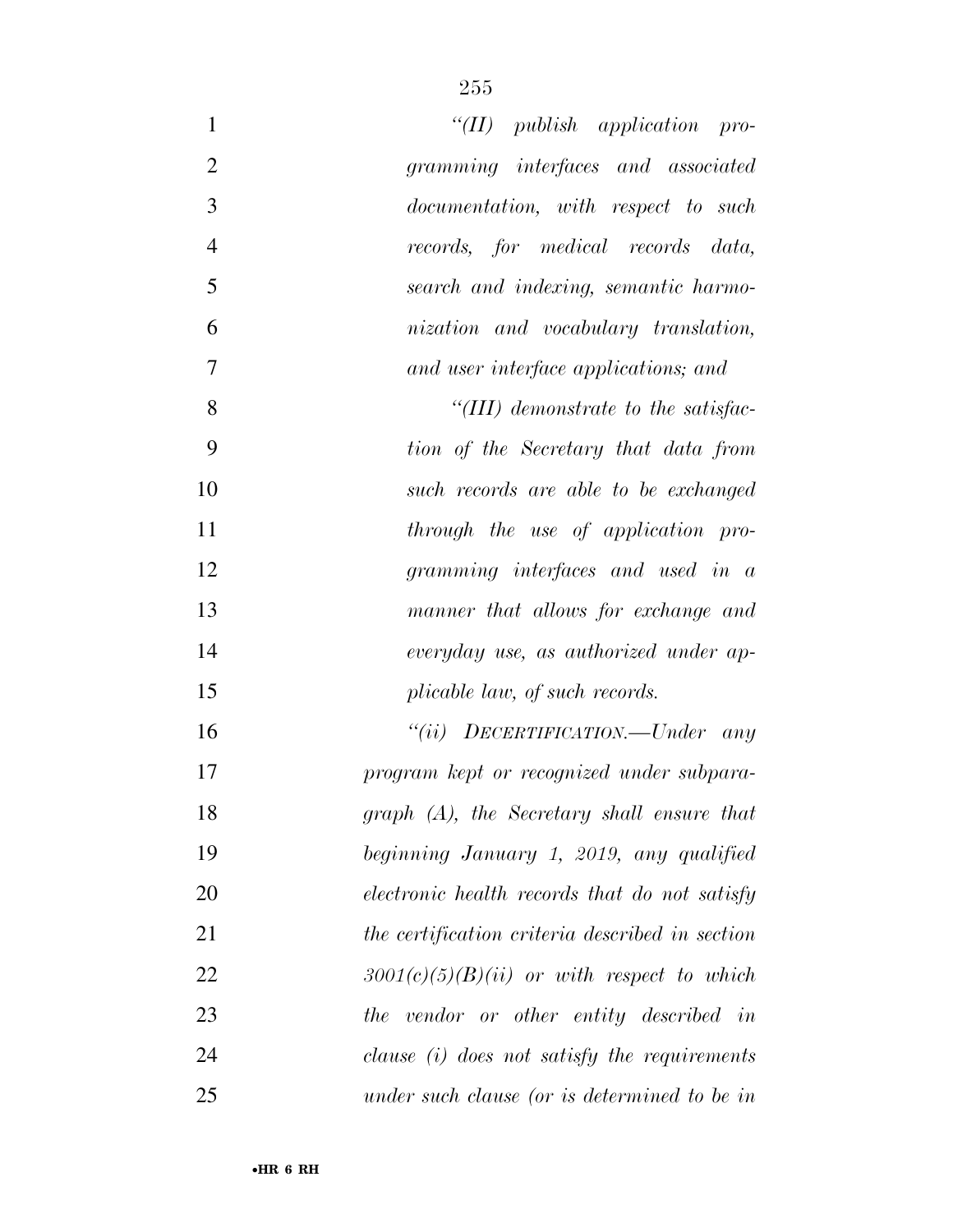| $\mathbf{1}$   | violation of the terms of the attestation or      |
|----------------|---------------------------------------------------|
| $\overline{2}$ | other requirements under such clause) shall       |
| 3              | no longer be considered as certified under        |
| $\overline{4}$ | such program.                                     |
| 5              | "(iii) $ANNUAL$ PUBLICATION.—For                  |
| 6              | 2019 and each subsequent year, the Sec-           |
| 7              | retary shall post on the public Internet          |
| 8              | website of the Department of Health and           |
| 9              | Human Services a list of any vendors of or        |
| 10             | other entities offering qualified electronic      |
| 11             | health records with respect to which certifi-     |
| 12             | cation has been withdrawn under clause (ii)       |
| 13             | during such year.                                 |
| 14             | "(iv) $PERIODIC$ $REVIEW. - The$ $Sec-$           |
| 15             | retary shall periodically review and confirm      |
| 16             | that vendors of and other entities offering       |
| 17             | qualified electronic health records have pub-     |
| 18             | licly published application programming           |
| 19             | interfaces and associated documentation as        |
| 20             | required by clause $(i)(II)$ for purposes of      |
| 21             | certification and maintaining certification       |
| 22             | under any program kept or recognized              |
| 23             | under subparagraph $(A)$ .                        |
| 24             | "(v) PRICING INFORMATION.—For pur-                |
| 25             | poses of clause $(i)(I)(bb)$ , the pricing infor- |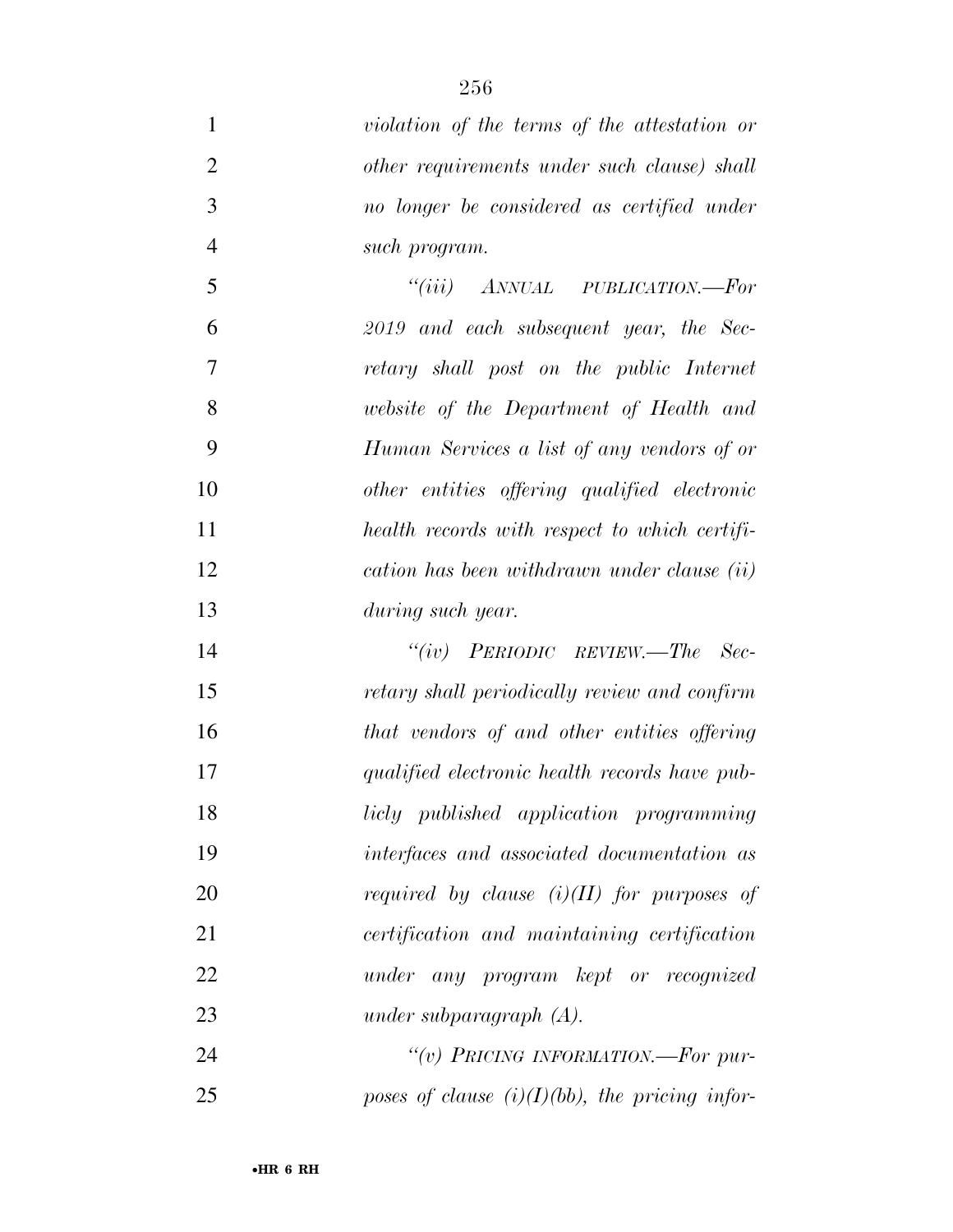| $\mathbf{1}$   | mation described in this clause, with respect   |
|----------------|-------------------------------------------------|
| $\overline{2}$ | to a vendor of or other entity offering a       |
| 3              | qualified electronic health record, is the fol- |
| $\overline{4}$ | lowing:                                         |
| 5              | $``(I)$ Additional types of costs or            |
| 6              | fees (whether fixed, recurring, trans-          |
| 7              | action based, or otherwise) imposed by          |
| 8              | the entity (or any third-party from             |
| 9              | whom the entity purchases, licenses, or         |
| 10             | <i>obtains</i> any technology, products, or     |
| 11             | services in connection with the quali-          |
| 12             | fied electronic health record) to pur-          |
| 13             | chase, license, implement, maintain,            |
| 14             | upgrade, use, or otherwise enable and           |
| 15             | support the use of capabilities to which        |
| 16             | such record is to be certified under this       |
| 17             | section; or in connection with any data         |
| 18             | generated in the course of using any            |
| 19             | capability to which the record is to be         |
| 20             | so certified.                                   |
| 21             | $``(II)$ Limitations, whether<br>by             |
| 22             | contract or otherwise, on the use of any        |
| 23             | capability to which the record is to be         |
| 24             | certified under this section for any            |
| 25             | purpose within the scope of the record's        |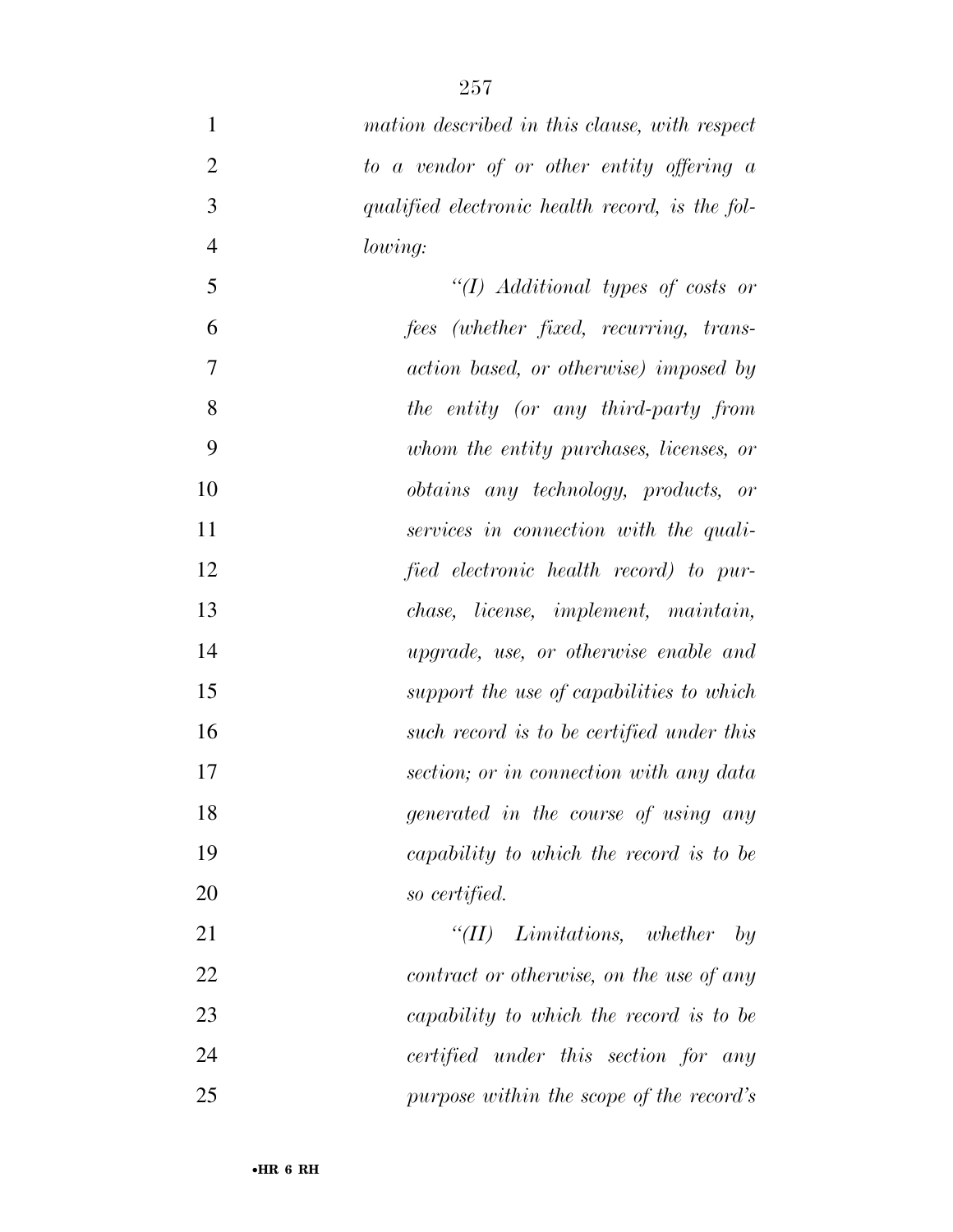| $\mathbf{1}$   | <i>certification</i> ; <i>or in connection with any</i>  |
|----------------|----------------------------------------------------------|
| $\overline{2}$ | data generated in the course of using                    |
| 3              | any capability to which the record is                    |
| $\overline{4}$ | to be certified under this section.                      |
| 5              | Limitations, including<br>``(III)                        |
| 6              | technical or practical limitations of                    |
| 7              | technology or its capabilities, that                     |
| 8              | could prevent or impair the successful                   |
| 9              | <i>implementation, configuration,</i>                    |
| 10             | customization, maintenance, support,                     |
| 11             | or use of any capabilities to which the                  |
| 12             | record is to be certified under this sec-                |
| 13             | tion; or that could prevent or limit the                 |
| 14             | use, exchange, or portability of any                     |
| 15             | data generated in the course of using                    |
| 16             | any capability to which the record is                    |
| 17             | to be so certified.".                                    |
| 18             | (2) ADDITIONAL ENFORCEMENT PROVISIONS                    |
| 19             | UNDER THE PUBLIC HEALTH SERVICE ACT.—Subtitle            |
| 20             | A of title XXX of the Public Health Service Act (42)     |
| 21             | U.S.C. $300jj-11$ et seq.), as amended by subsections    |
| 22             | $(a)(1)$ and $(d)$ , is further amended by adding at the |
| 23             | end the following new section:                           |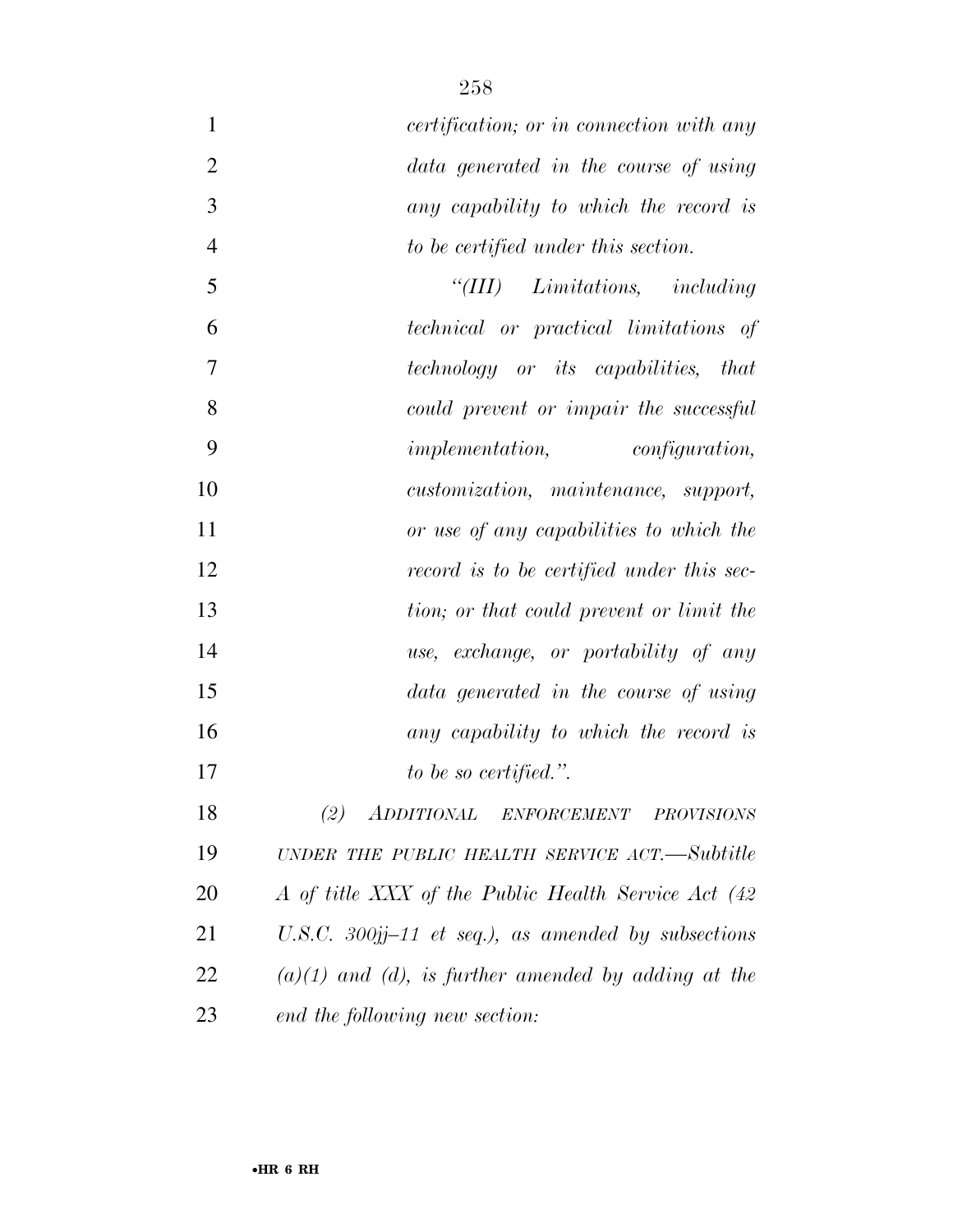| 1  | "SEC. 3010A. ENFORCEMENT MECHANISMS.                    |
|----|---------------------------------------------------------|
| 2  | "(a) INSPECTOR GENERAL AUTHORITY.—The Inspec-           |
| 3  | tor General of the Department of Health and Human Serv- |
| 4  | ices shall have the authority to investigate claims of- |
| 5  | $\lq(1)$ vendors of, or other entities offering, quali- |
| 6  | fied electronic health records—                         |
| 7  | $\lq (A)$ being in violation of an attestation          |
| 8  | made under section 3001(c)(5)(C)(i)(I), with re-        |
| 9  | spect to the use of such records by a health care       |
| 10 | provider under a specified meaningful use incen-        |
| 11 | tive program; and                                       |
| 12 | $\lq\lq(B)$ having engaged in information block-        |
| 13 | ing (as defined in subsection $(f)$ ), unless for a le- |
| 14 | gitimate purpose specified by the Secretary, with       |
| 15 | respect to the use of such records by a health care     |
| 16 | provider under such a program;                          |
| 17 | $\lq(2)$ health care providers, with respect to the use |
| 18 | of such records under a specified meaningful use in-    |
| 19 | centive program, having, unless for a legitimate pur-   |
| 20 | pose specified by the Secretary, engaged in informa-    |
| 21 | tion blocking (as so defined);                          |
| 22 | $\lq(3)$ health information system providers de-        |
| 23 | scribed in subsection (b) having engaged in informa-    |
| 24 | tion blocking (as so defined), unless for a legitimate  |
| 25 | purpose specified by the Secretary, with respect to the |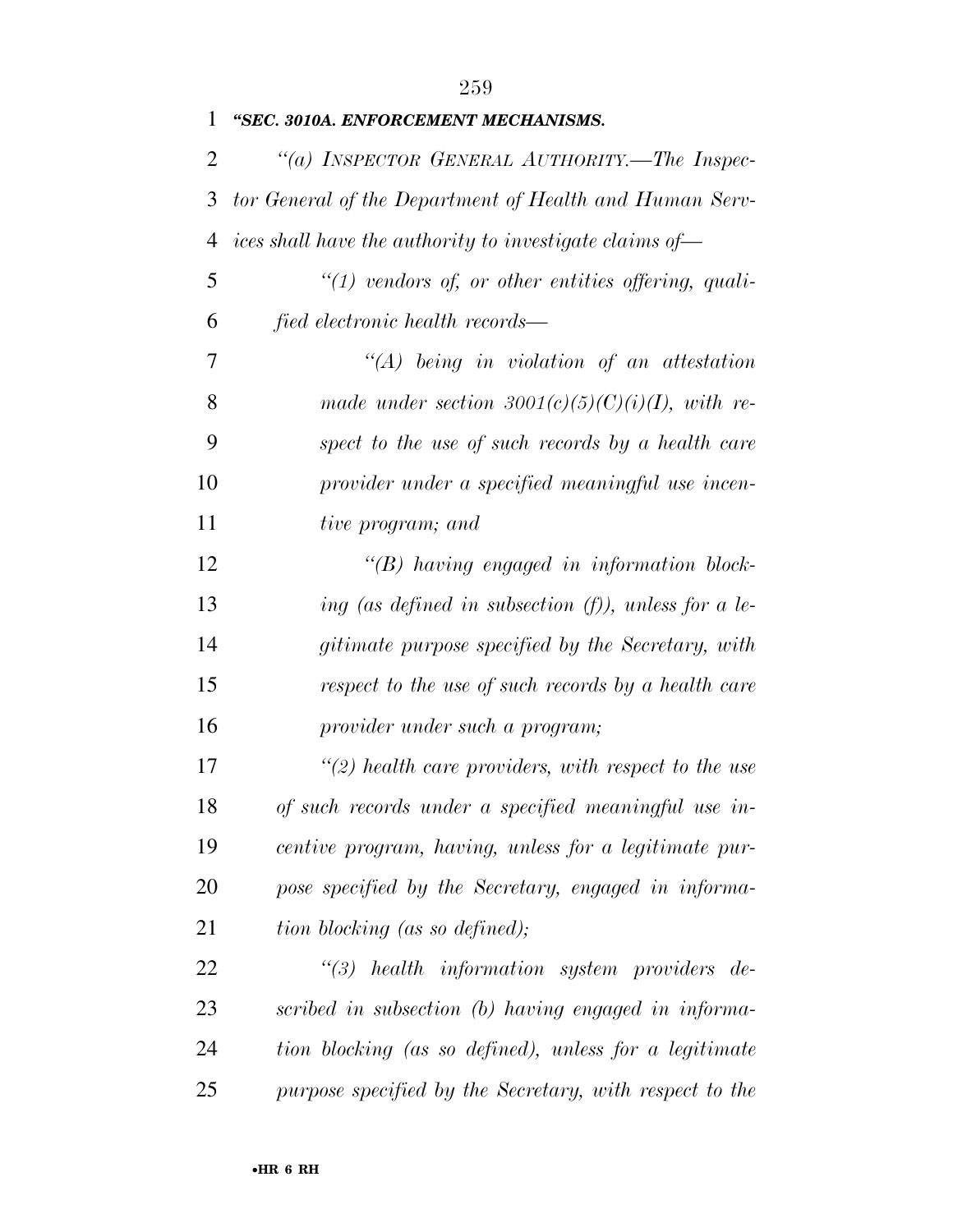*use of such records under a specified meaningful use incentive program; and* 

 *''(4) vendors of, or other entities offering, health information technology (other than technology de- scribed in paragraph (1)), health care providers, with respect to the use of such technology, and health infor- mation system providers, with respect to such tech- nology, unless for a legitimate purpose specified by the Secretary, having engaged in information block-ing (as so defined).* 

 *''(b) HEALTH INFORMATION SYSTEM PROVIDERS.— The Inspector General of the Department of Health and Human Services shall, in coordination with the Federal Trade Commission, ensure that health information system providers (such as operators of health information ex- changes and other systems that facilitate the exchange of information) investigate claims of information blocking, with respect to the use of such records under a specified meaningful use incentive program.* 

*''(c) INFORMATION SHARING PROVISIONS.—* 

 *''(1) IN GENERAL.—The National Coordinator may serve as a technical consultant to the Inspector General of the Department of Health and Human Services and the Federal Trade Commission for pur-poses of carrying out this section. As such technical*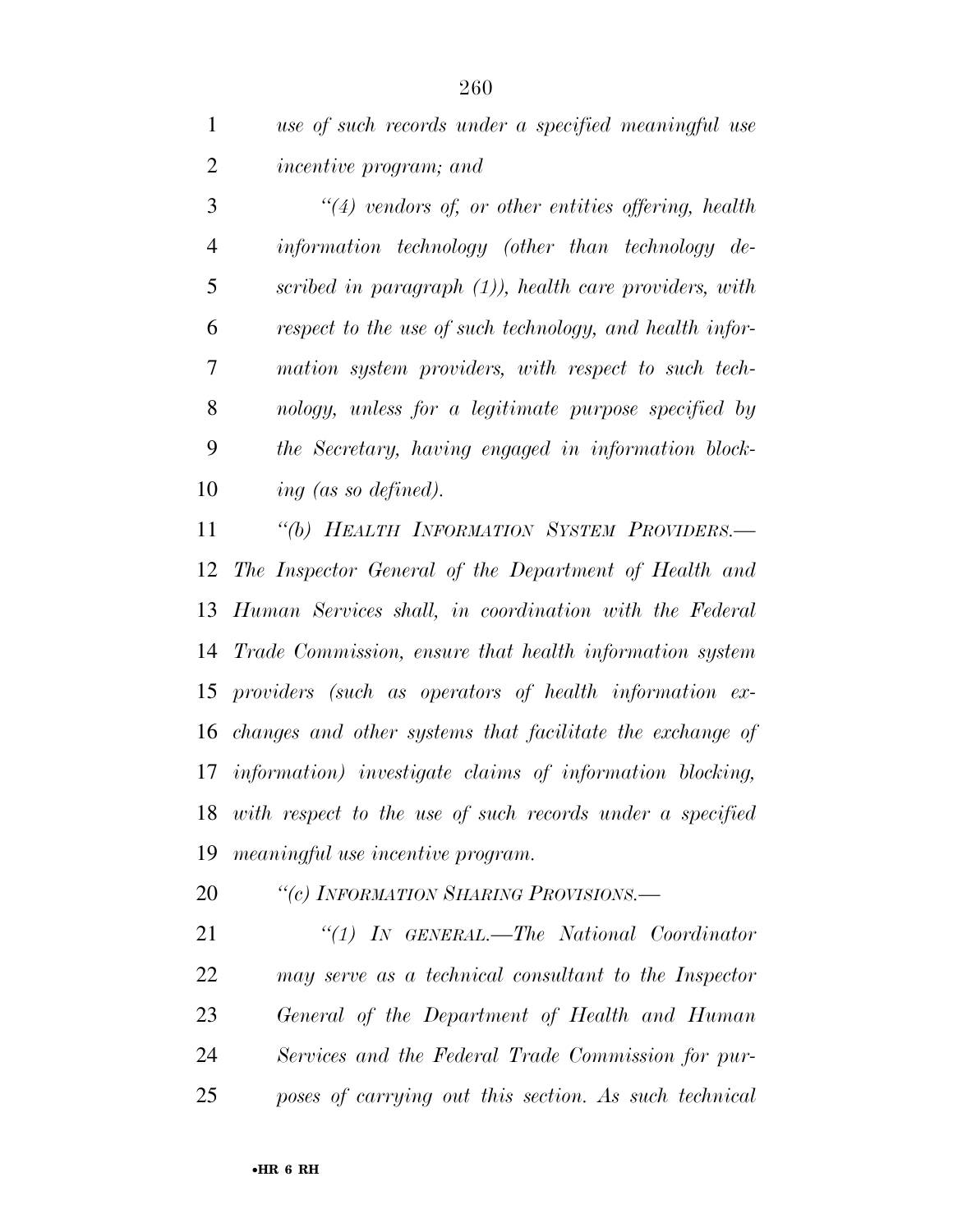| $\mathbf{1}$   | consultant, the National Coordinator may, notwith-        |
|----------------|-----------------------------------------------------------|
| $\overline{2}$ | standing any other provision of law, share informa-       |
| 3              | tion related to claims or investigations under sub-       |
| 4              | section (a) or (b) with the Federal Trade Commission      |
| 5              | for purposes of such investigations.                      |
| 6              | "(2) PROTECTION FROM DISCLOSURE OF INFOR-                 |
| 7              | MATION.—Any information shared by the National            |
| 8              | Coordinator under paragraph (1) shall not be subject      |
| 9              | to the provisions of section 552 of title 5, United       |
| 10             | States Code (commonly referred to as the Freedom of       |
| 11             | Information Act). Any information acquired pursu-         |
| 12             | ant to paragraph (1) shall be held in confidence and      |
| 13             | shall not be disclosed to any person except as may be     |
| 14             | necessary to carry out the purposes of subsection $(a)$ . |
| 15             | "(3) NON-APPLICATION OF PAPERWORK REDUC-                  |
| 16             | TION ACT.—Chapter 35 of title 44, United States           |
| 17             | Code (commonly referred to as the Paperwork Reduc-        |
| 18             | tion Act of 1995) shall not apply to the National Co-     |
| 19             | ordinator or to the Office of the National Coordinator    |
| 20             | for Health Information Technology with respect to the     |
| 21             | collection of complaints relating to claims described     |
| 22             | in subsection $(a)$ .                                     |
| 23             | "(d) PENALTY,—Any person or entity determined to          |

 *have committed an act described in paragraph (1), (2), or (3) of subsection (a), in connection with a specified mean-*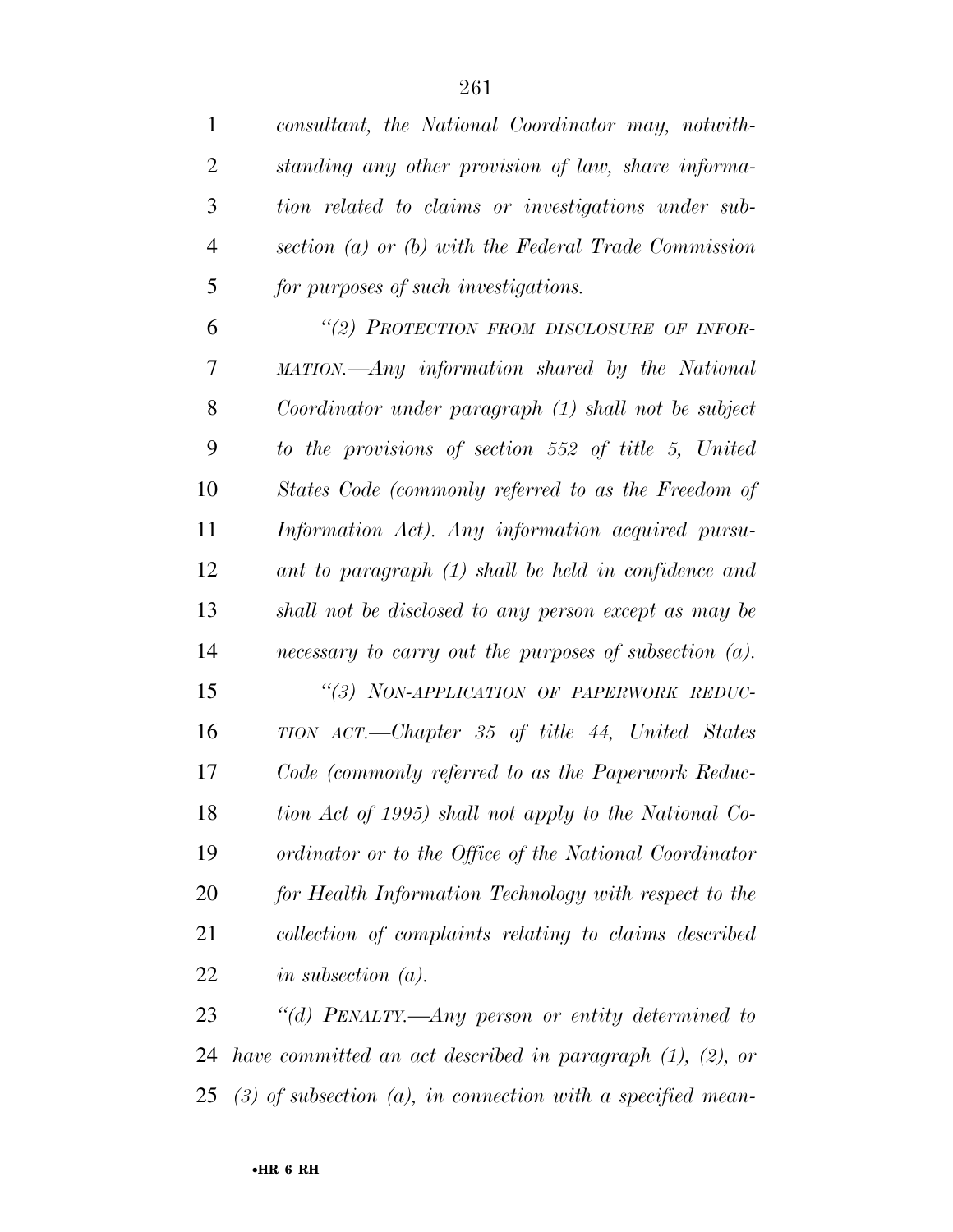*ingful use incentive program, shall be subject to a civil mon- etary penalty of not more than \$10,000 for each such act. The provisions of section 1128A (other than subsections (a) and (b)) shall apply to a civil money penalty applied under this subsection in the same manner as they apply to a civil money penalty or proceeding under section 1128A(a).* 

 *''(e) SPECIFIED MEANINGFUL USE INCENTIVE PRO- GRAM.—For purposes of this section, the term 'specified meaningful use incentive program' includes the following: ''(1) The incentive payments under subsection (o) of section 1848 of the Social Security Act (42 U.S.C. 1395w–4) and adjustments under subsection* 

*(a)(7) of such section.* 

 *''(2) The incentive payments under subsection (n) of section 1848 of such Act (42 U.S.C. 1395ww) and adjustments under subsection (b)(3)(B) of such section.* 

 *''(3) The incentive payments and adjustments made under subsections (l) and (m) of section 1853 of such Act (42 U.S.C. 1395w–23).* 

 *''(4) The incentive payment under paragraph (3) of section 1814(l) of such Act (42 U.S.C. 1395f(l)) and adjustment under paragraph (4) of such section. ''(5) The shared savings program under section 1899 of such Act (42 U.S.C. 1395jjj).*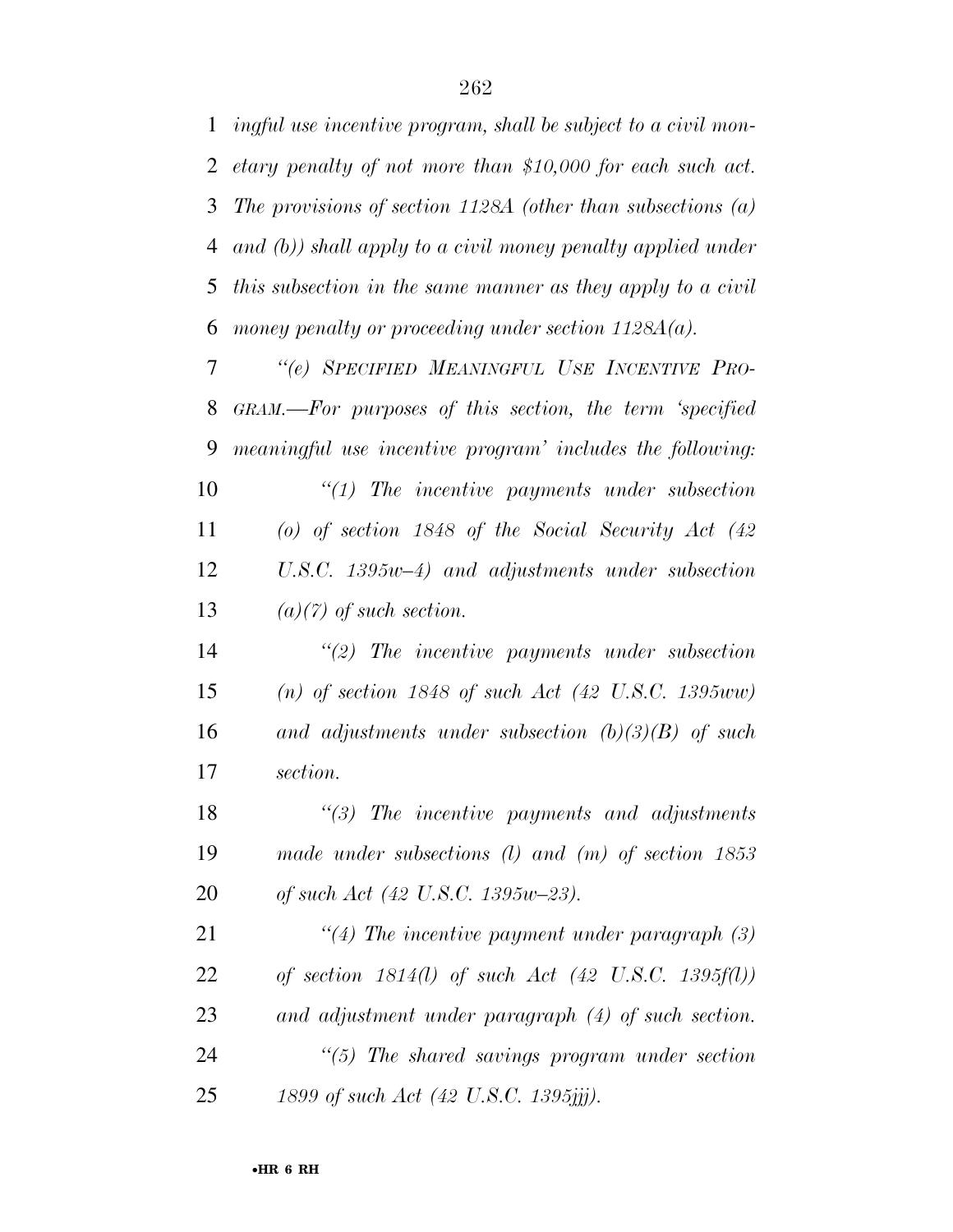| $\mathbf{1}$   | $"(6)$ The payments to Medicaid providers de-           |
|----------------|---------------------------------------------------------|
| $\overline{2}$ | scribed in section $1903(t)$ of such Act (42 U.S.C.     |
| 3              | $1396b(t)$ ).                                           |
| $\overline{4}$ | "(f) INFORMATION BLOCKING.                              |
| 5              | "(1) IN GENERAL.—For purposes of this section           |
| 6              | and section 3010, the term 'information blocking'       |
| 7              | means, with respect to the use of qualified electronic  |
| 8              | health records or other health information technology   |
| 9              | under a specified meaningful use incentive program,     |
| 10             | business, technical, and organizational practices, in-  |
| 11             | cluding practices described in paragraph $(2)$ , that   |
| 12             | $\lq\lq (A)$ prevent or materially discourage the       |
| 13             | exchange of electronic health information;              |
| 14             | "(B) the actor knows or should know (as de-             |
| 15             | fined in section $1128A(i)(7)$ of the Social Secu-      |
| 16             | rity Act) are likely to interfere with the exchange     |
| 17             | or use of electronic health information; and            |
| 18             | $"$ (C) do not serve to protect patient safety,         |
| 19             | maintain the privacy and security of individ-           |
| 20             | <i>uals'</i> health information or promote competition  |
| 21             | and consumer welfare.                                   |
| 22             | "(2) PRACTICES DESCRIBED.—For purposes of               |
| 23             | paragraph $(1)$ , the practices described in this para- |
| 24             | graph are the following:                                |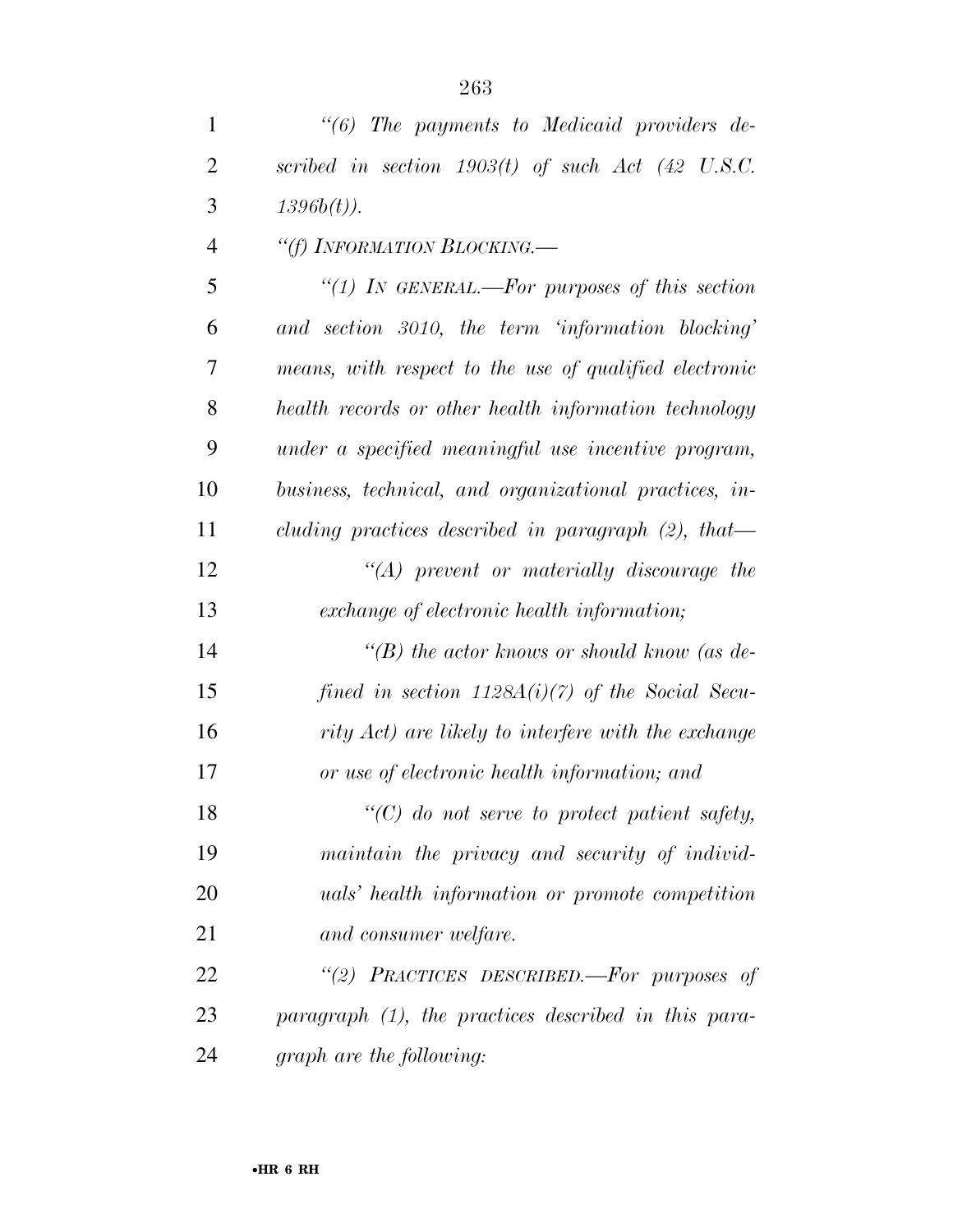| $\mathbf{1}$   | $\lq (A)$ Contract terms, policies, or other busi-  |
|----------------|-----------------------------------------------------|
| $\overline{2}$ | ness or organizational practices that restrict in-  |
| 3              | dividuals' access to their electronic health infor- |
| $\overline{4}$ | mation or restrict the exchange or use of that in-  |
| 5              | formation for treatment and other permitted         |
| 6              | purposes.                                           |
| 7              | "(B) Charging prices or fees (such as for           |
| 8              | data exchange, portability, and interfaces) that    |
| 9              | make exchanging and using electronic health in-     |
| 10             | formation cost prohibitive.                         |
| 11             | "(C) Developing or implementing health in-          |
| 12             | formation technology in nonstandard ways that       |
| 13             | are likely to substantially increase the costs,     |
| 14             | complexity, or burden of sharing electronic         |
| 15             | health information, especially in cases in which    |
| 16             | relevant interoperability standards or methods to   |
| 17             | measure interoperability have been adopted by       |
| 18             | <i>the Secretary.</i>                               |
| 19             | $\lq\lq(D)$ Developing or implementing health in-   |
| <b>20</b>      | formation technology in ways that are likely to     |
| 21             | lock in users or electronic health information,     |
| 22             | such as not allowing for the full export of data;   |
| 23             | lead to fraud, waste, or abuse; or impede innova-   |
| 24             | tions and advancements in health information        |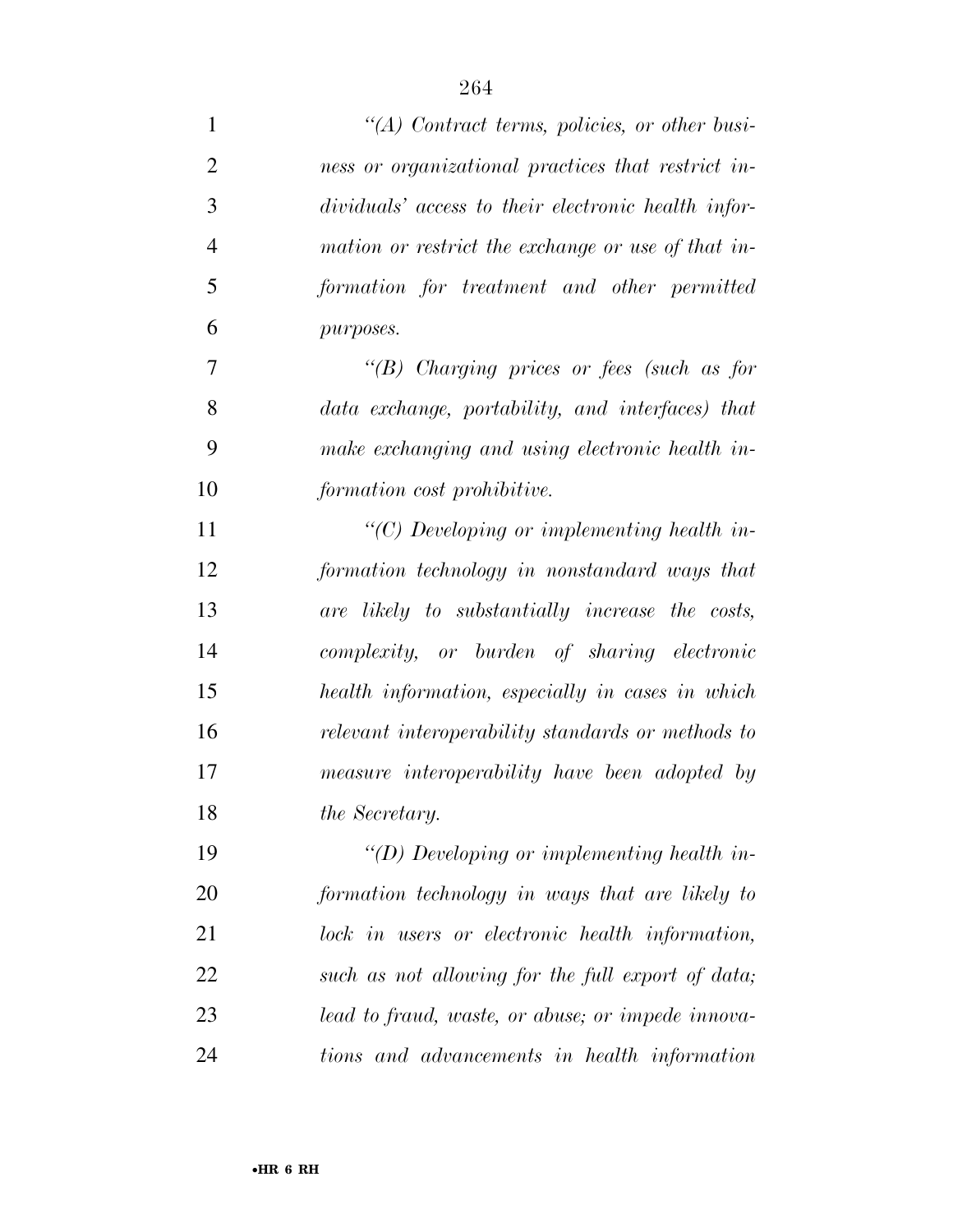*exchange and health information technology-en-abled care delivery.* 

 *''(g) TREATMENT OF VENDORS WITH RESPECT TO PA- TIENT SAFETY ORGANIZATIONS.—In applying part C of title IX—* 

 *''(1) vendors shall be treated as a provider (as defined in section 921) for purposes of reporting re- quirements under such part, to the extent that such reports are related to attestation requirements under section 3001(c)(5)(C)(i)(I);* 

 *''(2) claims of information blocking described in subsection (a) shall be treated as a patient safety ac- tivity under such part for purposes of reporting re-quirements under such part; and* 

 *''(3) health care providers that are not members of patient safety organizations shall be treated in the same manner as health care providers that are such members for purposes of such reporting requirements with respect to claims of information blocking de-scribed in subsection (a).''.* 

*(3) ONCHIT.—* 

 *(A) PORTAL.—Section 3001(c) of the Public Health Service Act (42 U.S.C. 300jj–11(c)) is amended by adding at the end the following new paragraph:*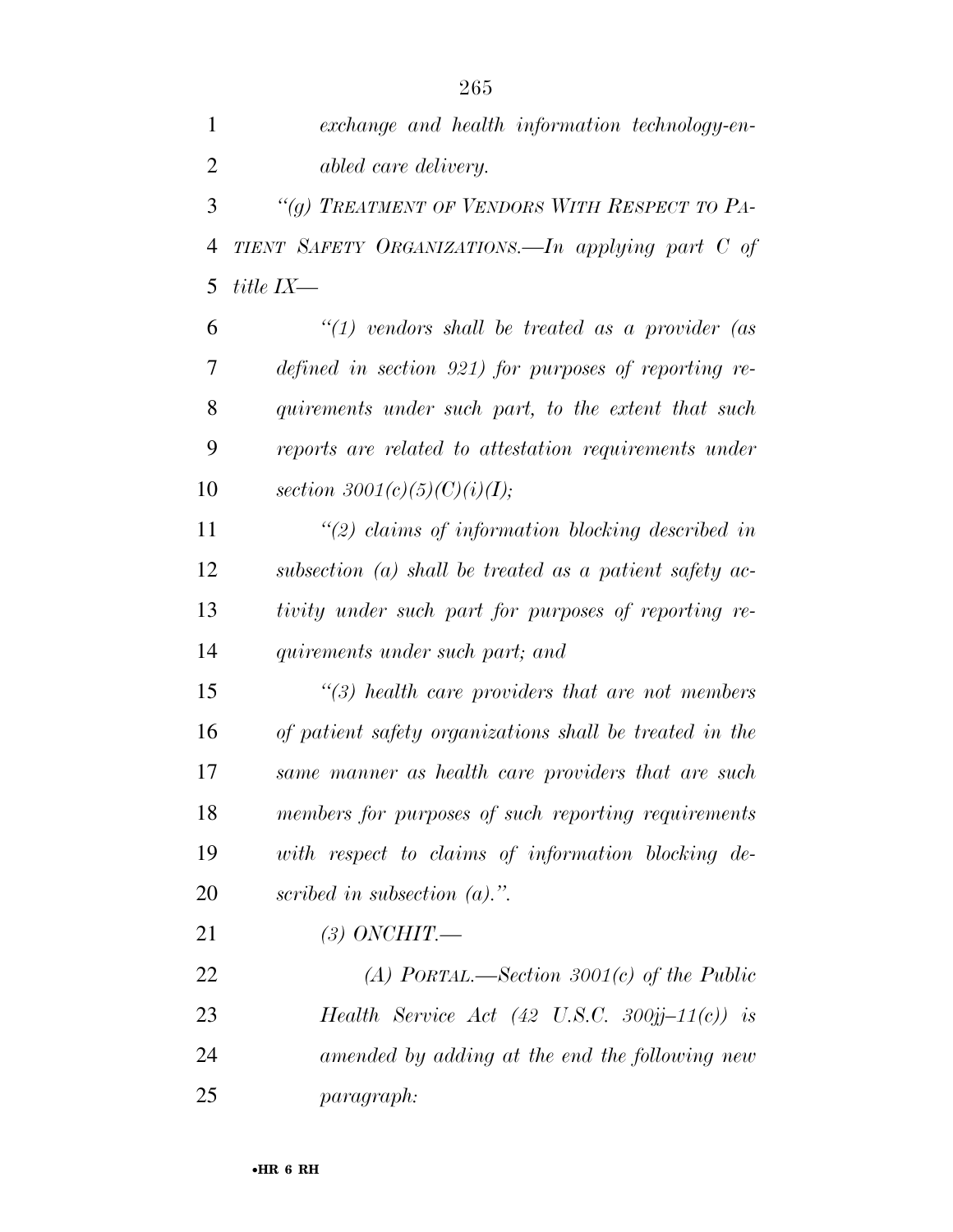| $\mathbf{1}$   | "(9) PORTAL.—Not later than January 1, 2019,           |
|----------------|--------------------------------------------------------|
| $\overline{2}$ | the National Coordinator shall create a portal to      |
| 3              | the information described in paragraph<br>make         |
| $\overline{4}$ | $(5)(C)(I)(i)(bb)$ available to the public in a manner |
| 5              | that allows for comparison of price information        |
| 6              | among health information technology products and       |
| 7              | that aids in making informed decisions for pur-        |
| 8              | chasing such a product.".                              |
| 9              | INFORMATION BLOCKING.—Not later<br>(B)                 |
| 10             | than 12 months after the date of the enactment         |
| 11             | of this Act, the National Coordinator of the Of-       |
| 12             | fice of the National Coordinator of Health Infor-      |
| 13             | mation Technology shall, through rulemaking,           |
| 14             | implement the provisions of this section, and          |
| 15             | amendments made by this section, relating to in-       |
| 16             | formation blocking.                                    |
| 17             | (C) HIPAA.—Not later than January 1,                   |
| 18             | 2017, the National Coordinator shall publish           |
| 19             | guidance to clarify the relationship of the            |
| 20             | HIPAA privacy and security law, as defined in          |
| 21             | section $3009(a)(2)$ of the Public Health Service      |
| 22             | Act (42 U.S.C. 300jj-19(a)(2)) as such provi-          |
| 23             | sions relate to information blocking (as defined       |
| 24             | in section $3010A(f)$ of such Act, as added by         |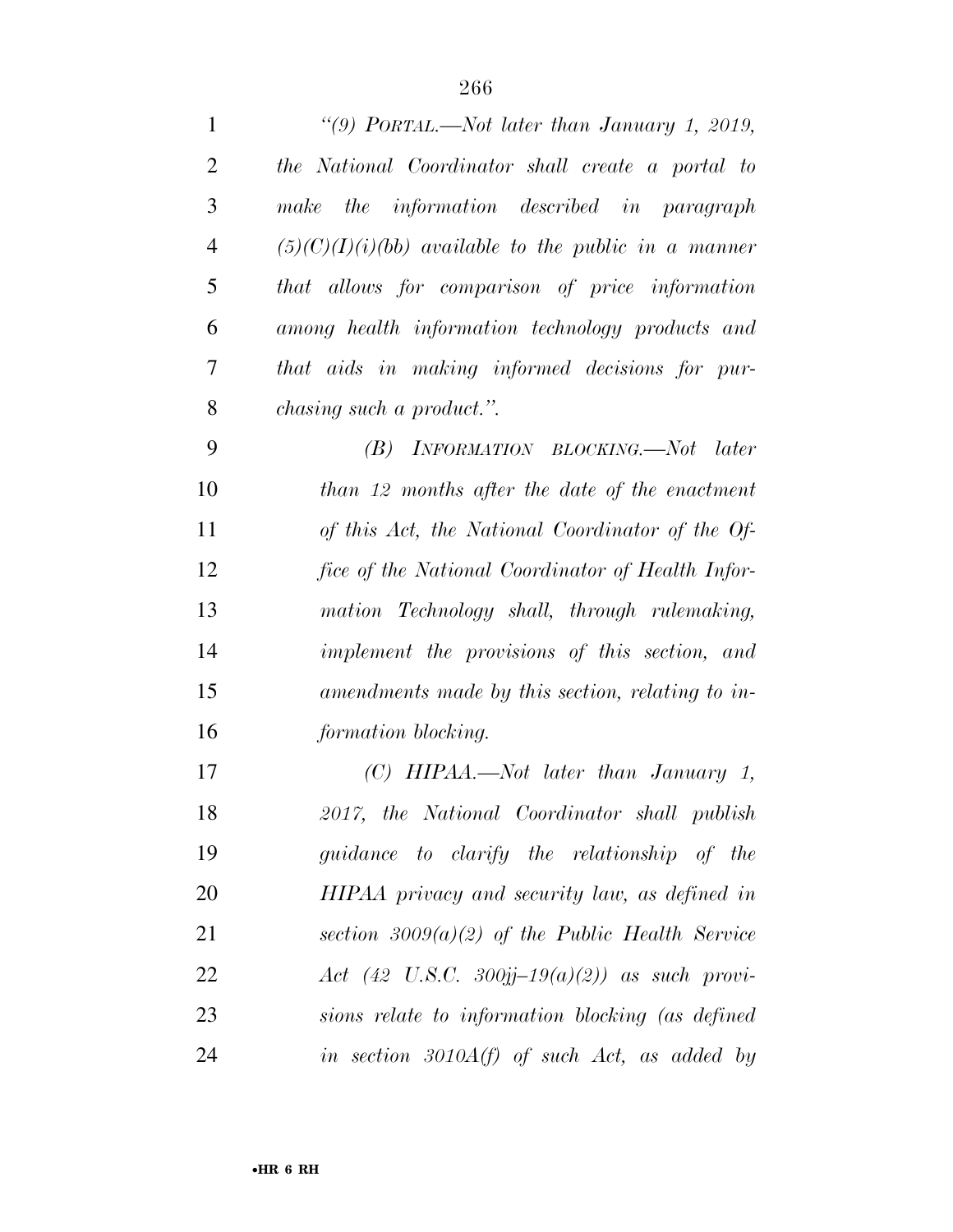| $\mathbf{1}$   | $paragnph (2)$ , including examples of how such |
|----------------|-------------------------------------------------|
| $\overline{2}$ | provisions may result in information blocking.  |
| 3              | (4) DEMONSTRATION REQUIRED FOR MEANING-         |
| $\overline{4}$ | FUL EHR USE INCENTIVES UNDER MEDICARE.-         |
| 5              | (A) INCENTIVES FOR PROFESSIONALS.—              |
| 6              | $\mathcal{I}N$<br>GENERAL.—Section<br>(i)       |
| 7              | $1848(o)(2)(C)$ of the Social Security Act (42) |
| 8              | U.S.C. $1395w-4(0)(2)(C)$ is amended by         |
| 9              | adding at the end the following new clause:     |
| 10             | $``(iii)$ INTEROPERABILITY.—With<br>$re-$       |
| 11             | spect to EHR reporting periods for pay-         |
| 12             | ment years beginning with 2018, the means       |
| 13             | described in clause (i) specified by the Sec-   |
| 14             | retary shall include a demonstration,           |
| 15             | through means such as an attestation, that      |
| 16             | the professional has not taken any action       |
| 17             | described in subsection $(a)(2)$ of section     |
| 18             | 3010A of the Public Health Service Act,         |
| 19             | with respect to the use of any certified EHR    |
| 20             | <i>technology.</i> ".                           |
| 21             | (ii) HARDSHIP EXEMPTION IN CASE OF              |
| 22             | DECERTIFIED EHR.—Subparagraph $(B)$ of          |
| 23             | section $1848(a)(7)$ of the Social Security     |
| 24             | Act (42 U.S.C. 1395w-4(a)(7)) is amended        |
| 25             | to read as follows:                             |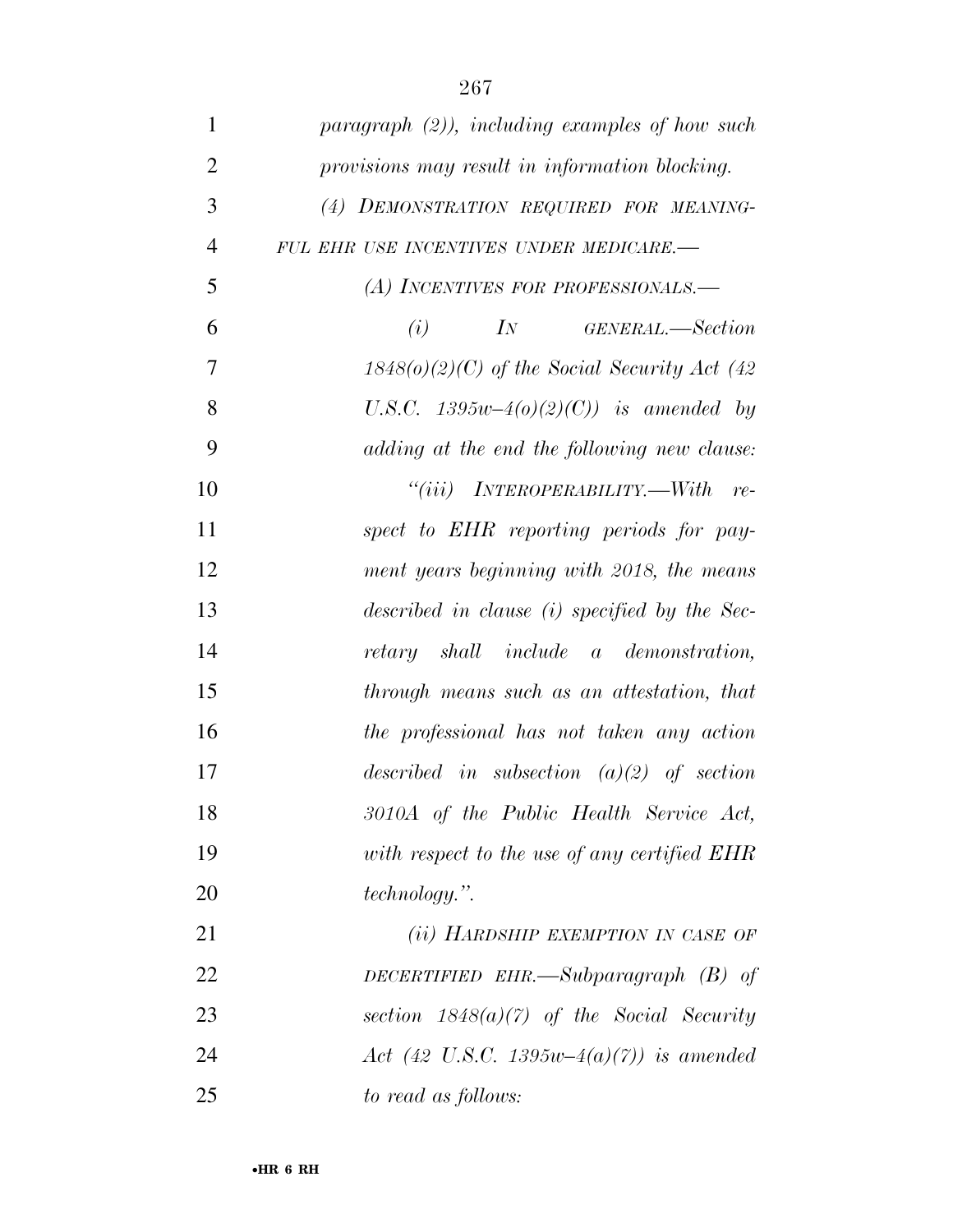| $\mathbf{1}$   | "(B) SIGNIFICANT HARDSHIP EXCEPTION.-         |
|----------------|-----------------------------------------------|
| $\overline{2}$ | "(i) IN GENERAL.—The Secretary may,           |
| 3              | on a case-by-case basis, exempt an eligible   |
| $\overline{4}$ | professional from the application of the      |
| 5              | payment adjustment under subparagraph         |
| 6              | $(A)$ if the Secretary determines, subject to |
| $\overline{7}$ | annual renewal, that compliance with the      |
| 8              | requirement for being a meaningful EHR        |
| 9              | user would result in a significant hardship,  |
| 10             | such as in the case of an eligible profes-    |
| 11             | sional who practices in a rural area with-    |
| 12             | out sufficient Internet access.               |
| 13             | $``(ii)$ DECERTIFICATION.—                    |
| 14             | "(I) IN GENERAL.—The Secretary                |
| 15             | may, on a case-by-case basis, exempt          |
| 16             | an eligible professional from the appli-      |
| 17             | cation of the payment adjustment              |
| 18             | under subparagraph $(A)$ if the Sec-          |
| 19             | retary determines that such profes-           |
| 20             | sional was determined to not be a             |
| 21             | meaningful EHR user because the               |
| 22             | qualified electronic health record used       |
| 23             | by such professional was decertified          |
| 24             | under section 3001(c)(5)(C) of the Pub-       |
| 25             | lic Health Service Act. An exemption          |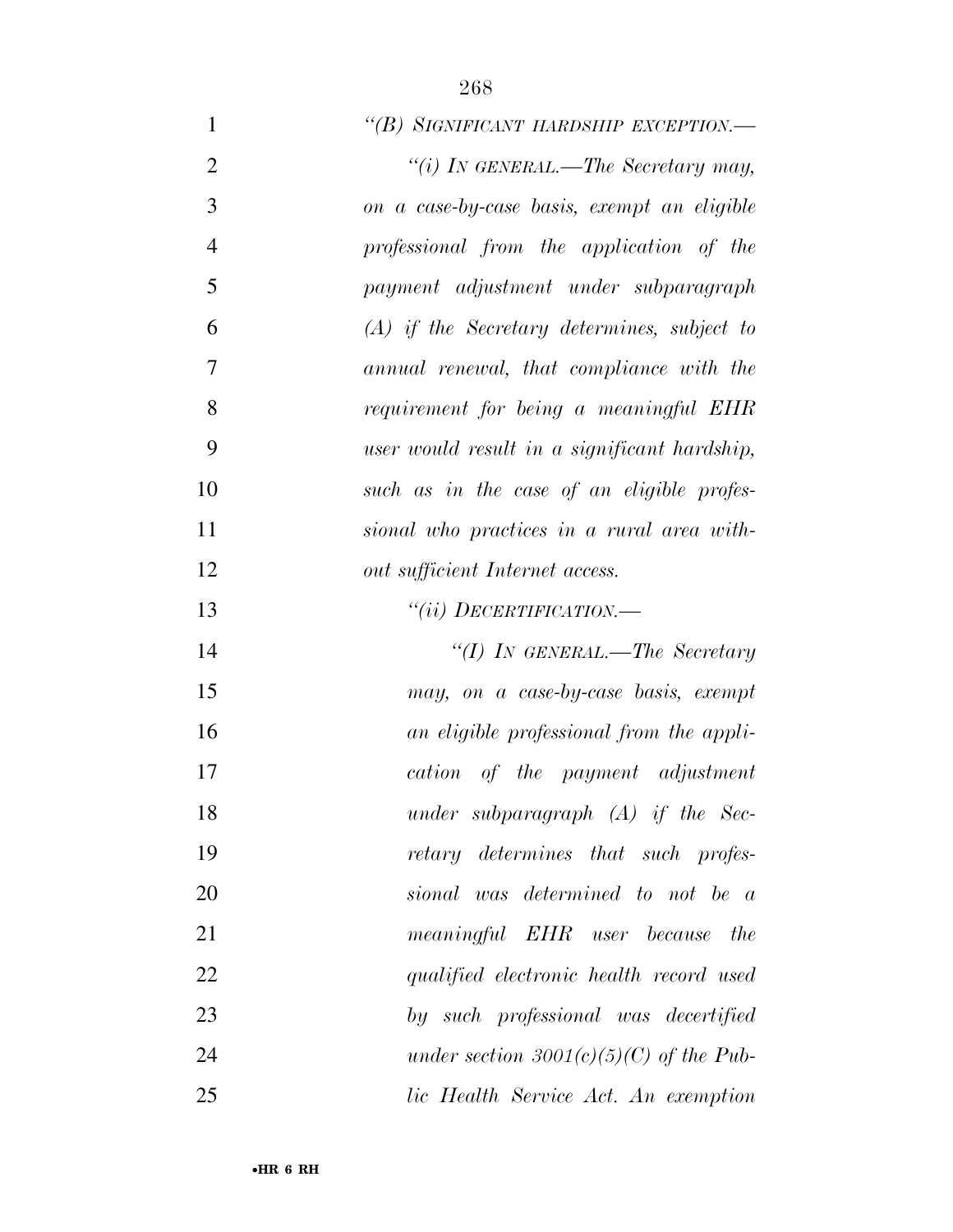| $\mathbf{1}$   | under the previous sentence may be ap-           |
|----------------|--------------------------------------------------|
| $\overline{2}$ | plied to an eligible professional only,          |
| 3              | subject to subclause $(II)$ , during the         |
| $\overline{4}$ | first payment year with respect to the           |
| 5              | first EHR reporting period to which              |
| 6              | such decertification applies.                    |
| 7              | "(II) DURATION.—                                 |
| 8              | "(aa) IN GENERAL.—In no                          |
| 9              | case shall an exemption by reason                |
| 10             | of this clause be for a period of                |
| 11             | less than 12 months.                             |
| 12             | "(bb) EXTENSION.— $An$ ex-                       |
| 13             | emption under this clause may be                 |
| 14             | extended for a period of an addi-                |
| 15             | tional 12 months subject to the                  |
| 16             | limitation described in clause (ii).             |
| 17             | "(iii) LIMITATION.—Subject to clause             |
| 18             | $(ii)(II)(aa)$ , in no case may an eligible pro- |
| 19             | fessional be granted an exemption under          |
| 20             | this subparagraph for more than 5 years.".       |
| 21             | $(B)$ INCENTIVES FOR HOSPITALS.—                 |
| 22             | (i) IN GENERAL.—Section $1886(0)(1)$             |
| 23             | of the Social Security Act (42 U.S.C.            |
| 24             | $1395ww(o)(1)$ ) is amended—                     |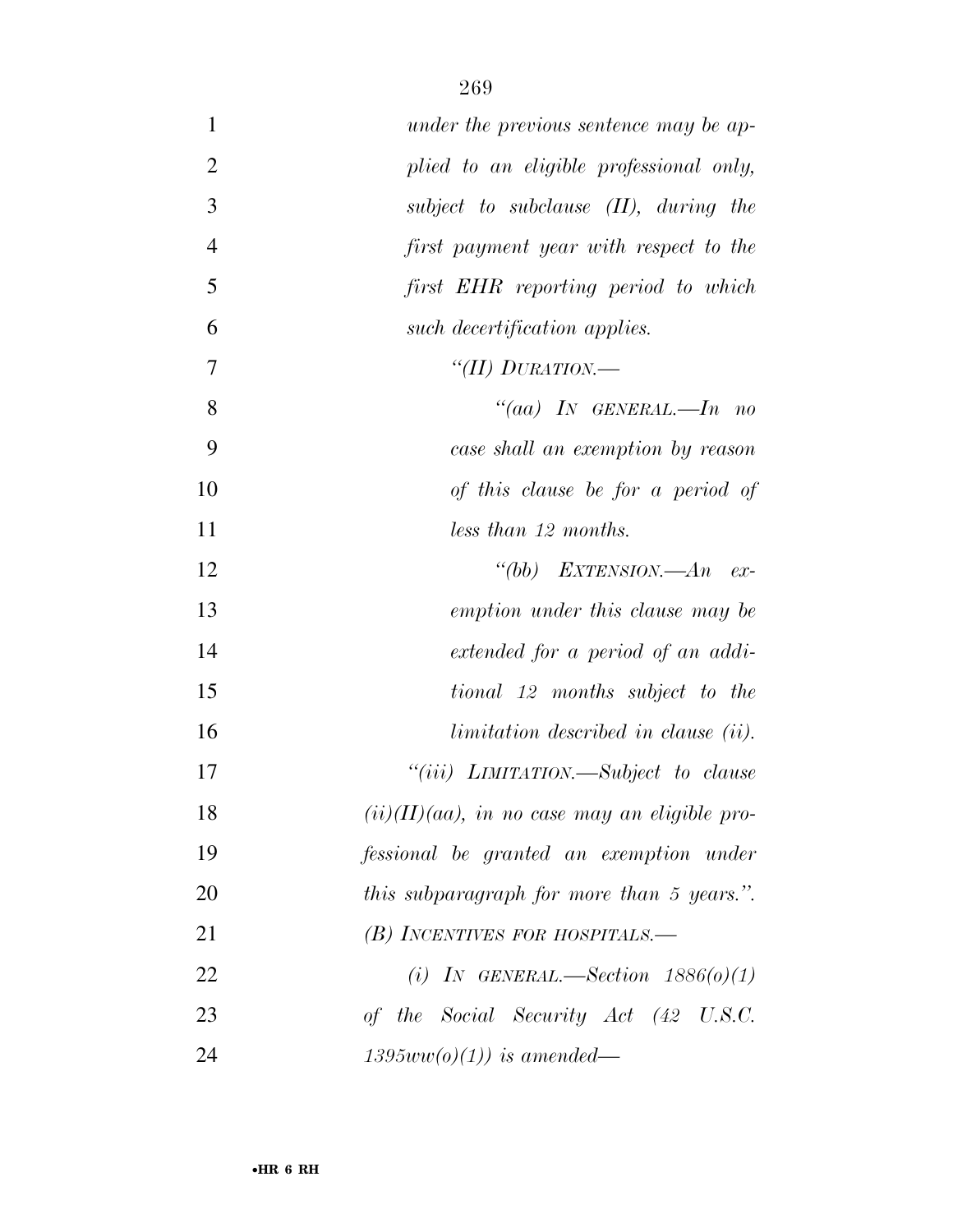| $\mathbf{1}$   | $(I)$ in subparagraph $(A)$ , by in-                           |
|----------------|----------------------------------------------------------------|
| $\overline{2}$ | serting before the period at the end the                       |
| 3              | following: "and, for performance peri-                         |
| $\overline{4}$ | ods for fiscal year 2018 or a subsequent                       |
| 5              | fiscal year, that provide a demonstra-                         |
| 6              | tion described in subparagraph (D) to                          |
| 7              | the Secretary"; and                                            |
| 8              | $(II)$ by adding at the end the fol-                           |
| 9              | lowing new subparagraph:                                       |
| 10             | "(D) DEMONSTRATION DESCRIBED.—The                              |
| 11             | demonstration described in this subparagraph is                |
| 12             | a demonstration, through means such as an at-                  |
| 13             | testation, that the hospital has not taken any ac-             |
| 14             | tion described in subsection $(a)(2)$ of section               |
| 15             | 3010A of the Public Health Service Act, with re-               |
| 16             | spect to the use of any certified EHR tech-                    |
| 17             | $nology.$ ".                                                   |
| 18             | (ii) HARDSHIP EXEMPTION IN CASE OF                             |
| 19             | DECERTIFIED EHR.—Subclause $(II)$ of sec-                      |
| 20             | tion $1886(b)(3)(B)(ix)$ of the Social Secu-                   |
| 21             | rity Act (42 U.S.C. 1395ww(b)(3)(B)(ix)) is                    |
| 22             | amended to read as follows:                                    |
| 23             | " $(II)(aa)$ The Secretary may, on a case-by-case basis,       |
| 24             | exempt a subsection $(d)$ hospital from the application of     |
| 25             | subclause $(I)$ with respect to a fiscal year if the Secretary |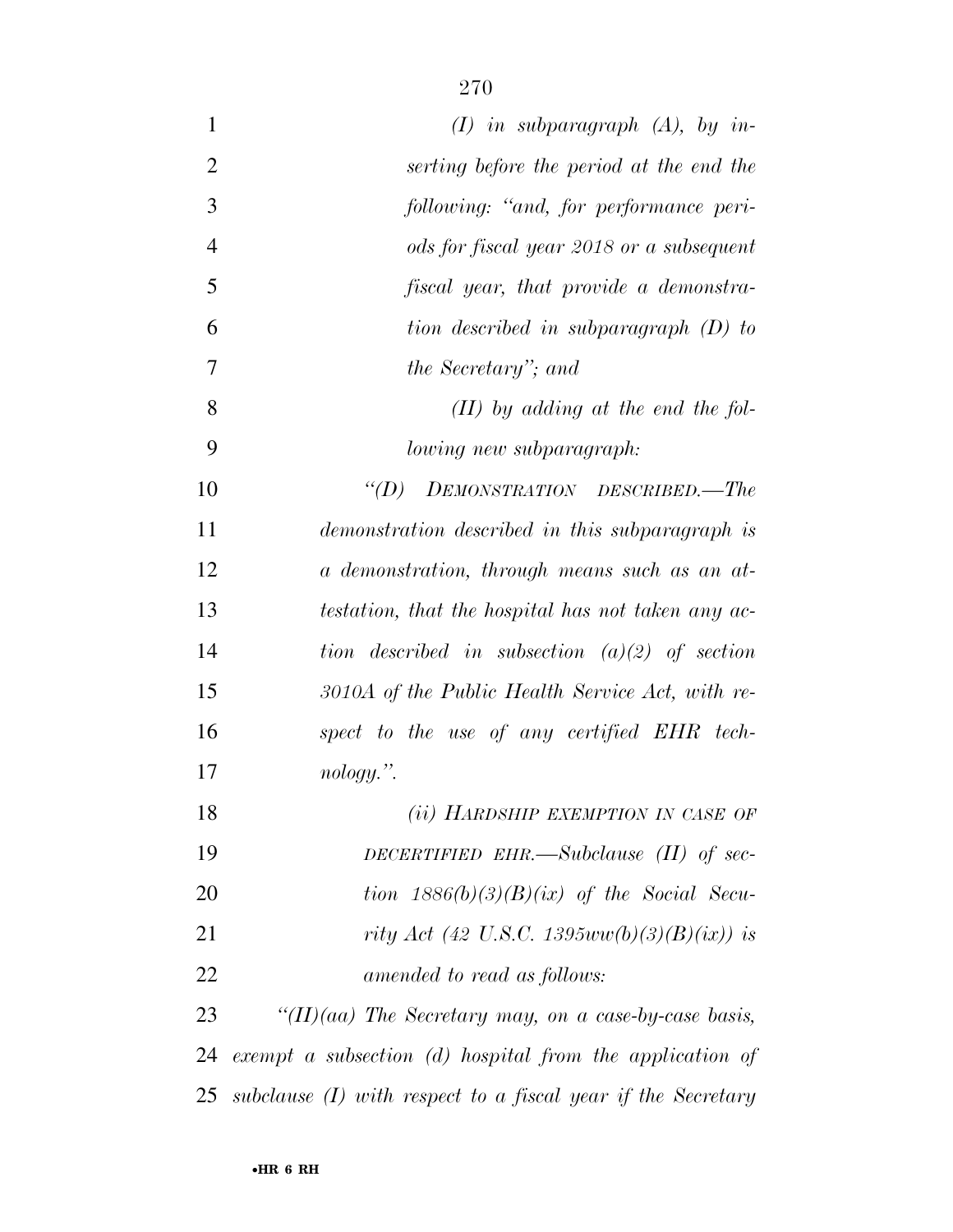*determines, subject to annual renewal, that requiring such hospital to be a meaningful EHR user during such fiscal year would result in a significant hardship, such as in the case of a hospital in a rural area without sufficient Internet access.* 

 *''(bb) The Secretary may, on a case-by-case basis, ex- empt a subsection (d) hospital from the application of sub- clause (I) with respect to a fiscal year if the Secretary deter- mines, subject to annual renewal, that such hospital was determined to not be a meaningful EHR user because the qualified electronic health record used by such hospital was decertified under section 3001(c)(5)(C) of the Public Health Service Act. An exemption under the previous sentence may be applied to a subsection (d) hospital only, subject to items (cc) and (dd), during the first payment year with respect to the first EHR reporting period to which such decertifica-tion applies.* 

 *''(cc) In no case shall an exemption by reason of item (bb) be for a period of less than 12 months.* 

 *''(dd) An exemption under item (bb) may be extended for a period of an additional 12 months subject to the limi-tation described in item (ee).* 

 *''(ee) Subject to item (cc), in no case may a hospital be granted an exemption under this subclause for more than 5 years.''.*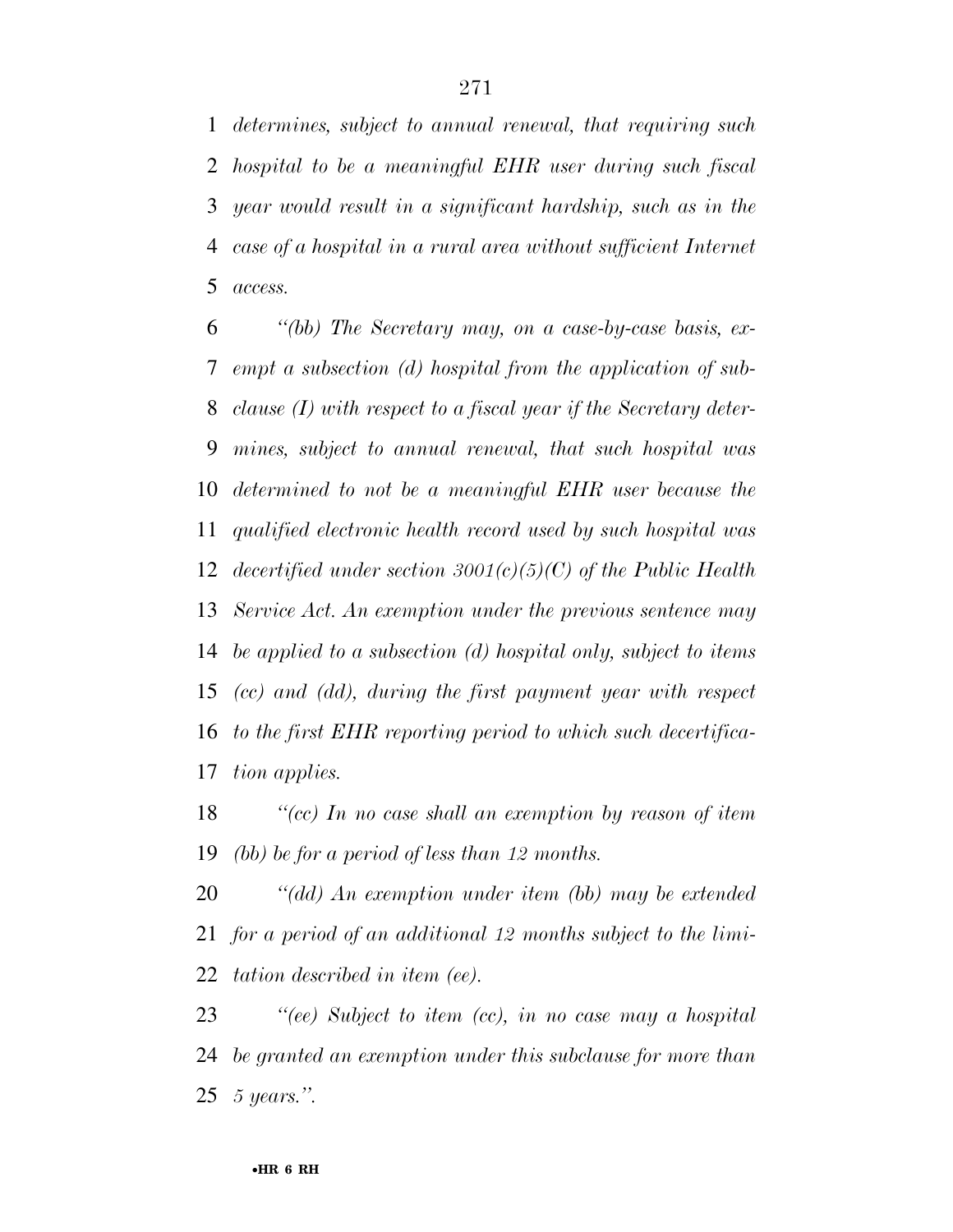| $\mathbf{1}$   | (C) DEMONSTRATION REQUIRED FOR MEAN-                                                   |
|----------------|----------------------------------------------------------------------------------------|
| $\overline{2}$ | <b>EHR</b><br>$\it{USE}$<br><i>INCENTIVES</i><br><b>INGFUL</b><br><i>UNDER</i><br>MED- |
| 3              | ICAID.—Section $1903(t)(2)$ of the Social Security                                     |
| $\overline{4}$ | Act (42 U.S.C. 1396b $(t)(2)$ ) is amended by add-                                     |
| 5              | ing at the end the following: "An eligible profes-                                     |
| 6              | sional shall not qualify as a Medicaid provider                                        |
| 7              | under this subsection, with respect to a year be-                                      |
| 8              | ginning with 2018, unless such provider dem-                                           |
| 9              | onstrates to the Secretary, through means such as                                      |
| 10             | an attestation, that the provider has not taken                                        |
| 11             | any action described in subsection (a)(2) of sec-                                      |
| 12             | tion 3010A of the Public Health Service Act with                                       |
| 13             | respect to which the provider knows or should                                          |
| 14             | know (as defined in section $1128A(i)(7)$ of the                                       |
| 15             | Social Security Act) about, with respect to the                                        |
| 16             | use of any certified EHR technology.".                                                 |
| 17             | (f) DEFINITIONS.—                                                                      |
| 18             | (1) CERTIFIED EHR TECHNOLOGY.-Paragraph                                                |
| 19             | $(1)$ of section 3000 of the Public Health Service Act                                 |
| 20             | $(42 \text{ U.S.C. } 300j)$ is amended to read as follows:                             |
| 21             | "(1) CERTIFIED EHR TECHNOLOGY.—The term                                                |
| 22             | 'certified EHR technology' means a qualified elec-                                     |
| 23             | tronic health record that is certified pursuant to sec-                                |
| 24             | tion $3001(c)(5)$ as meeting the certification criteria                                |
| 25             | defined in subparagraph $(B)$ of such section that are                                 |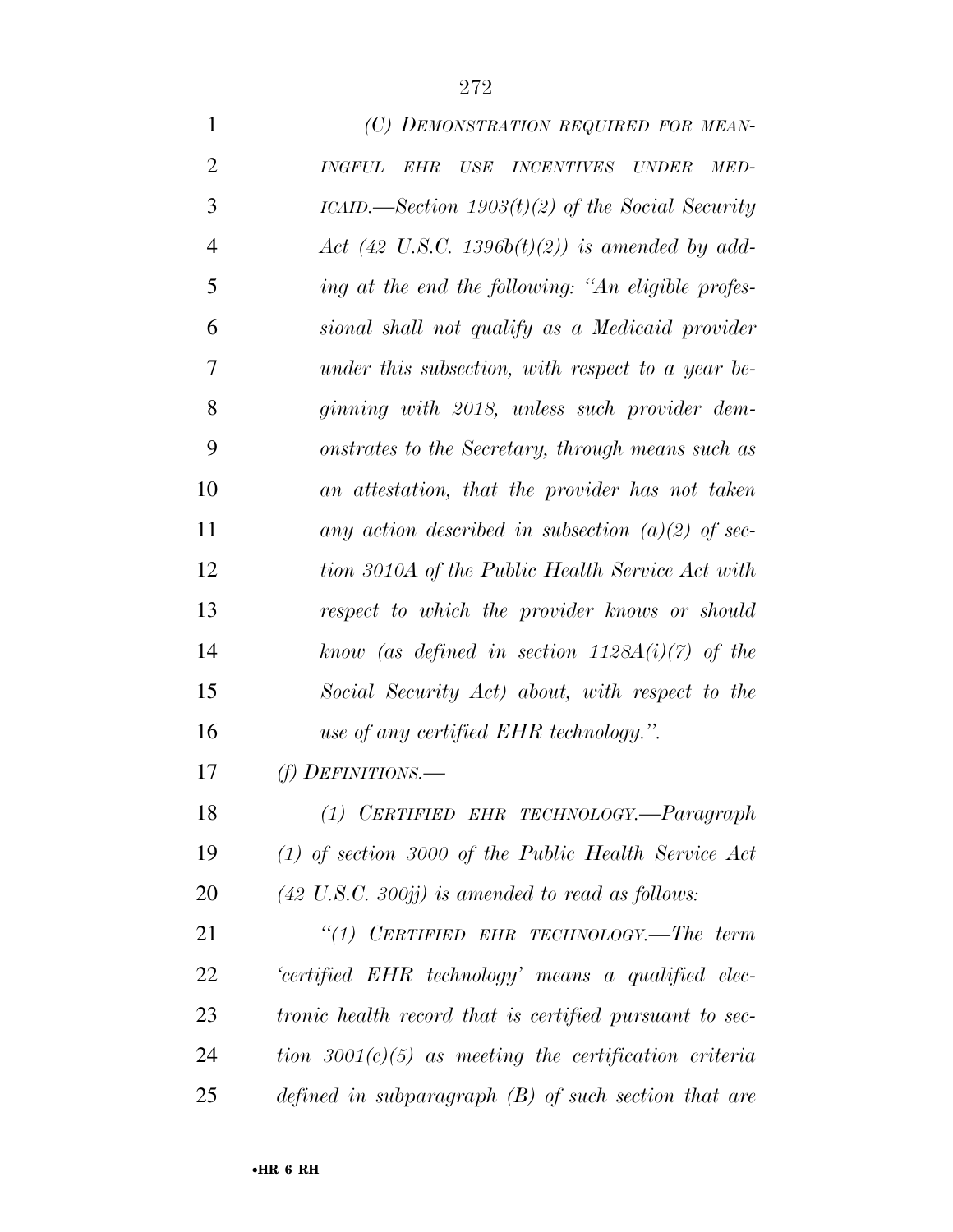| $\mathbf{1}$   | applicable to the type of record involved (as deter-    |
|----------------|---------------------------------------------------------|
| $\overline{2}$ | mined by the Secretary, such as an ambulatory elec-     |
| 3              | tronic health record for office-based physicians or an  |
| $\overline{4}$ | inpatient hospital electronic health record for hos-    |
| 5              | pitals) including, beginning January 1, 2018, with      |
| 6              | respect to which the vendor or other entity offering    |
| 7              | such technology is in compliance with the require-      |
| 8              | ments under section $3001(c)(5)(C)(i)$ .".              |
| 9              | (2)<br>WIDESPREAD INTEROPERABILITY.—Section             |
| 10             | 3000 of the Public Health Service Act (42 U.S.C.        |
| 11             | $300jj$ ) is amended by adding at the end the following |
| 12             | new paragraph:                                          |
| 13             | "(15) WIDESPREAD INTEROPERABILITY.—The                  |
| 14             | term 'widespread interoperability' means that, on a     |
| 15             | nationwide basis—                                       |
| 16             | $\lq (A)$ health information technology is inter-       |
| 17             | operable, in accordance with section 3010; and          |
| 18             | $\lq\lq(B)$ such technology is employed by mean-        |
| 19             | ingful EHR users under the specified meaningful         |
| 20             | use incentive programs (as defined in section           |
| 21             | $3010A(e)$ and by other clinicians and health           |
| 22             | care providers.".                                       |
| 23             | (g) CONFORMING AMENDMENTS.-                             |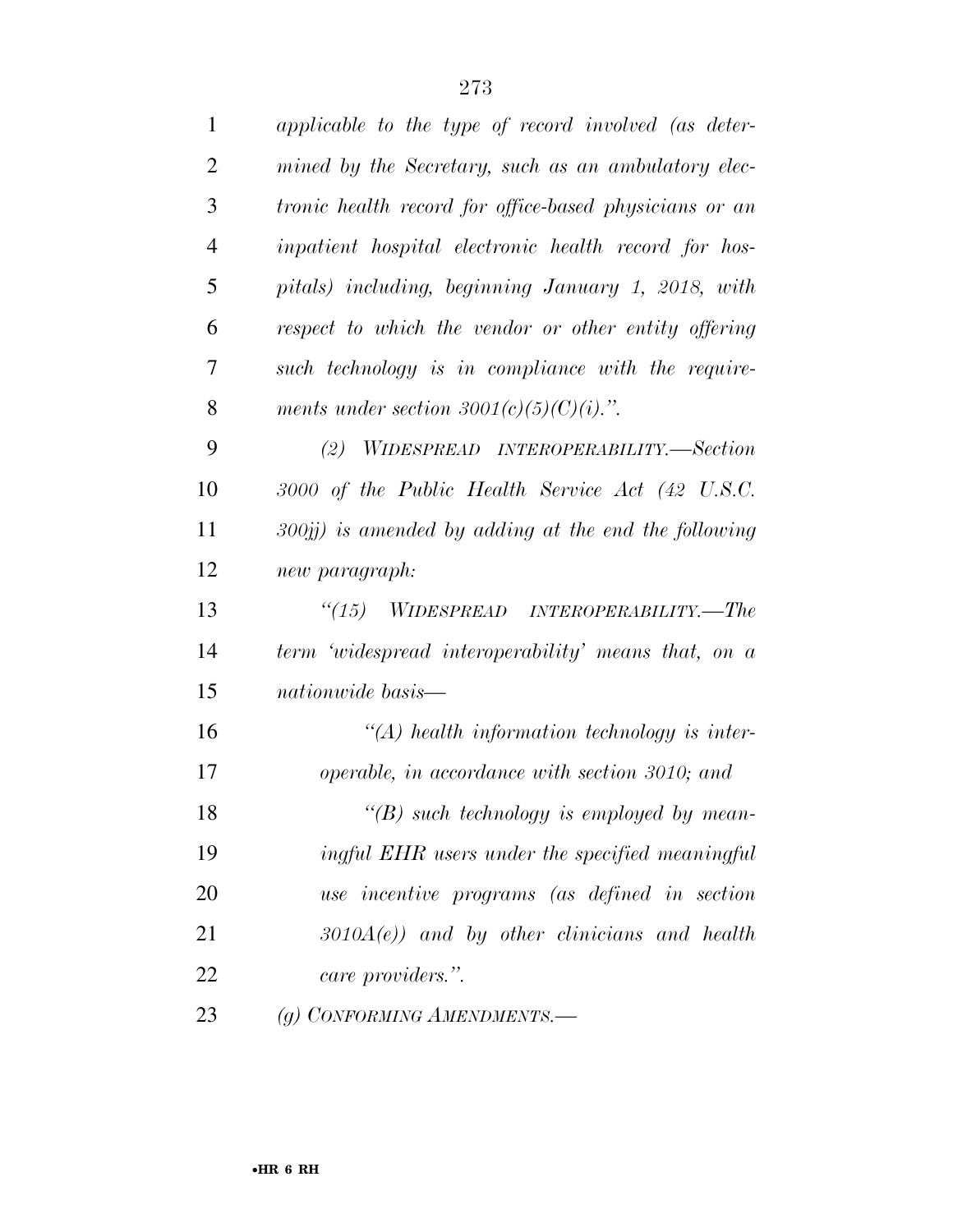| $\mathbf{1}$   | (1) VOLUNTARY USE OF STANDARDS.-Section                      |
|----------------|--------------------------------------------------------------|
| 2              | 3006 of the Public Health Service Act (42 U.S.C.             |
| 3              | $300jj-16$ ) is amended—                                     |
| $\overline{4}$ | (A) in subsection (a)(1), by inserting ", in-                |
| 5              | cluding an interoperability standard adopted                 |
| 6              | under such section" after "section 3004".                    |
| 7              | $(B)$ in subsection (b), by inserting ", in-                 |
| 8              | cluding the interoperability standards adopted               |
| 9              | under such section" after "section 3004".                    |
| 10             | (2) HIPAA PRIVACY AND SECURITY LAW DEFINI-                   |
| 11             | TION CORRECTION.—Section $3009(a)(2)(A)$ of the              |
| 12             | Public Health Service Act (42 U.S.C. 300jj-                  |
| 13             | $19(a)(2)(A)$ ) is amended by striking "title IV" and        |
| 14             | <i>inserting "title XIII".</i>                               |
| 15             | (3) COORDINATION OF FEDERAL ACTIVITIES.-                     |
| 16             | Section 13111 of the HITECH Act is amended—                  |
| 17             | $(A)$ in subsection $(a)$ , by inserting before the          |
| 18             | period at the end the following: "(and, beginning            |
| 19             | on January 1, 2018, that are also interoperable              |
| 20             | under section 3010 of such Act, including by                 |
| 21             | being in compliance with interoperability stand-             |
| 22             | ards adopted under section 3004 of such $Act$ <sup>"</sup> ; |
| 23             | and                                                          |
| 24             | $(B)$ in subsection $(b)$ , by inserting "(and,              |
| 25             | beginning on January 1, 2018, including an                   |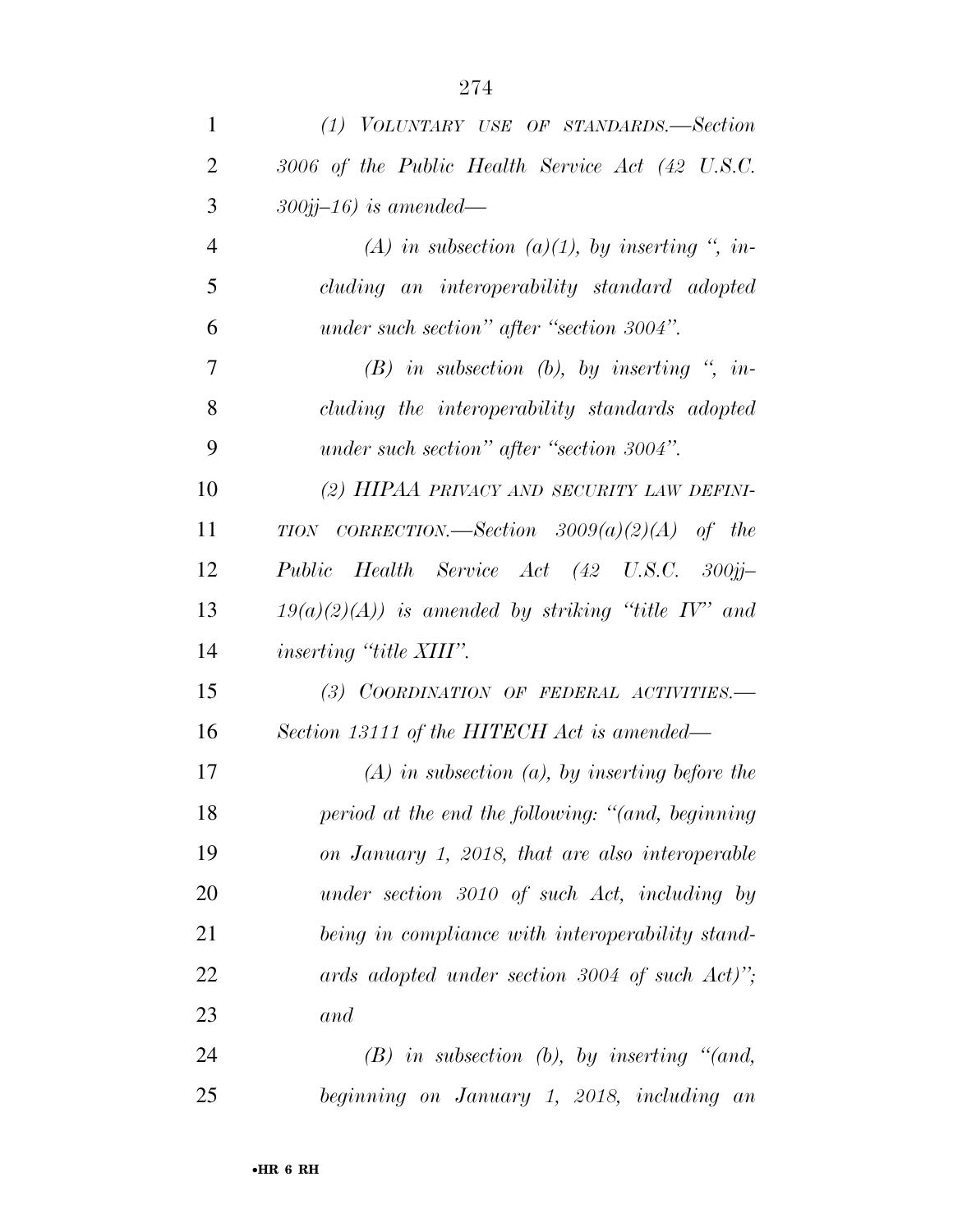| $\mathbf{1}$   | interoperability standard adopted under section                          |
|----------------|--------------------------------------------------------------------------|
| $\overline{2}$ | $3004$ of such Act)" before "the President".                             |
| 3              | (4) APPLICATION TO PRIVATE ENTITIES.-Sec-                                |
| 4              | tion 13112 of the HITECH Act is amended by insert-                       |
| 5              | ing before the period at the end the following: "(and,                   |
| 6              | beginning on January 1, 2018, that are also inter-                       |
| 7              | operable under section 3010 of such Act, including by                    |
| 8              | being in compliance with interoperability standards                      |
| 9              | adopted under section 3004 of such Act)".                                |
| 10             | (5)<br>COORDINATION WITH<br><b>RECOMMENDATIONS</b>                       |
| 11             | <b>FOR</b><br><b>ACHIEVING</b><br>WIDESPREAD<br><b>INTEROPER-</b><br>EHR |
| 12             | ABILITY.—Section 106 of the Medicare Access and                          |
| 13             | CHIP Reauthorization Act of 2015 (Public Law 114–                        |
| 14             | 10) is amended by striking subsection $(b)$ .".                          |
| 15             | (h) PATIENT EMPOWERMENT.—It is the sense of Con-                         |
| 16             | $gress that$ —                                                           |
| 17             | $(1)$ patients have the right to the entirety of the                     |
| 18             | health information of such patients, including such                      |
| 19             | information contained in an electronic health record                     |
| 20             | of such patients;                                                        |
| 21             | $(2)$ such right extends to both structured and                          |
| 22             | unstructured data; and                                                   |
| 23             | $(3)$ to further facilitate patient ownership over                       |
|                |                                                                          |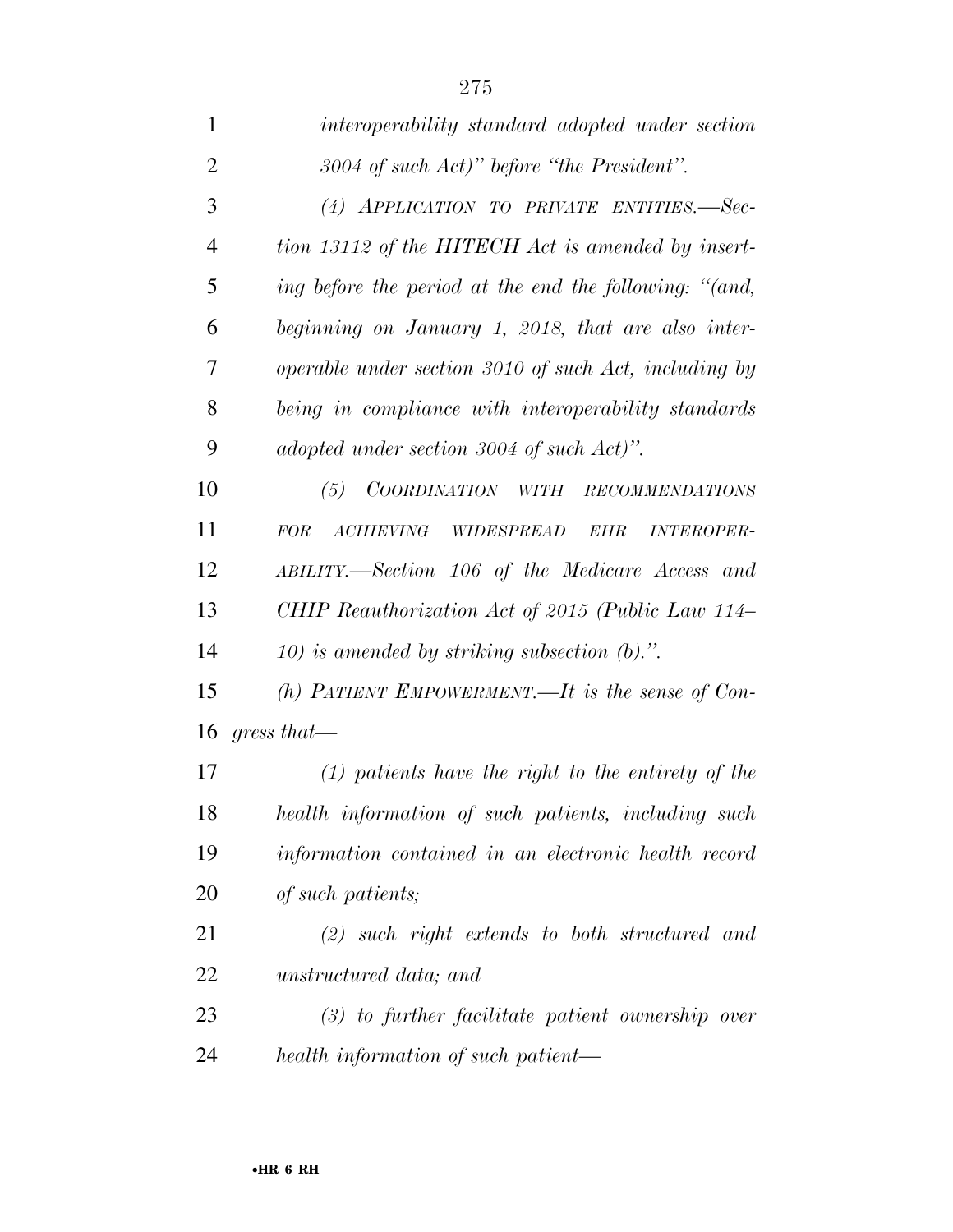*(A) health care providers should not have the ability to deny a patient's request for access to the entirety of such health information of such patient; and* 

 *(B) health care providers do not need the consent of their patients to share personal health information of such patients with other covered entities, in compliance with the HIPAA privacy regulations promulgated pursuant to section 264(c) of the Health Insurance Portability and Accountability Act of 1996 for the purposes of supporting patient care, except in situations where consent is specifically required under such regulations, such as in cases related to the psy-chiatric records of the patient.* 

## *Subtitle B—Telehealth*

*SEC. 3021. TELEHEALTH SERVICES UNDER THE MEDICARE* 

*PROGRAM.* 

 *(a) PROVISION OF INFORMATION BY CENTERS FOR MEDICARE & MEDICAID SERVICES.—Not later than 1 year after the date of the enactment of this Act, the Adminis- trator of the Centers for Medicare & Medicaid Services shall provide to the committees of jurisdiction of the House of Representatives and the Senate information on the fol-lowing:*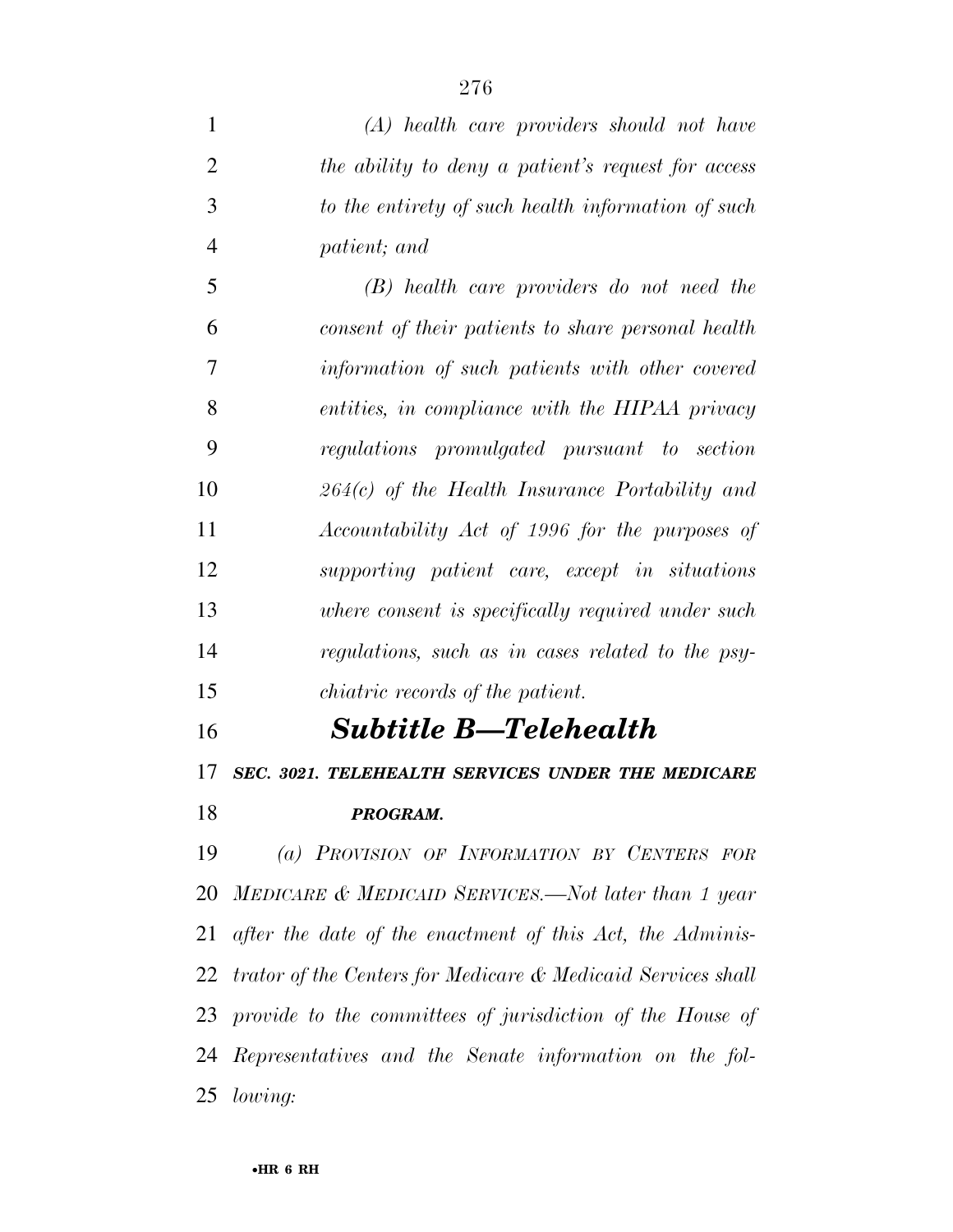| (1) The populations of Medicare beneficiaries,                          |
|-------------------------------------------------------------------------|
| such as those who are dually eligible for the Medicare                  |
| program under title XVIII of the Social Security Act                    |
| $(42 \text{ U.S.C. } 1395 \text{ et seq.})$ and the Medicaid program    |
| under title XIX of such Act $(42 \text{ U.S.C. } 1396 \text{ et seq.})$ |
| and those with chronic conditions, whose care may be                    |
| improved most in terms of quality and efficiency by                     |
| the expansion, in a manner that meets or exceeds the                    |
| existing in-person standard of care under the Medi-                     |
| care program under title XVIII of such Act, of tele-                    |
| health services under section $1834(m)(4)$ of such Act                  |
| $(42 \text{ U.S.C. } 1395m(m)(4)).$                                     |
| (2) Activities by the Center for Medicare and                           |
| Medicaid Innovation which examine the use of tele-                      |
| health services in models, projects, or initiatives fund-               |
| ed through section 1115A of the Social Security Act                     |
| $(42 \text{ U.S.C. } 1315a).$                                           |
| $(3)$ The types of high volume procedures codes or                      |
| diagnoses under such title XVIII which might be suit-                   |
| able to the furnishing of services via telehealth.                      |
|                                                                         |

 *(4) Barriers that might prevent the expansion of telehealth services under section 1834(m)(4) of the So- cial Security Act (42 U.S.C. 1395m(m)(4)) beyond such services that are in effect as of the date of the enactment of this Act.*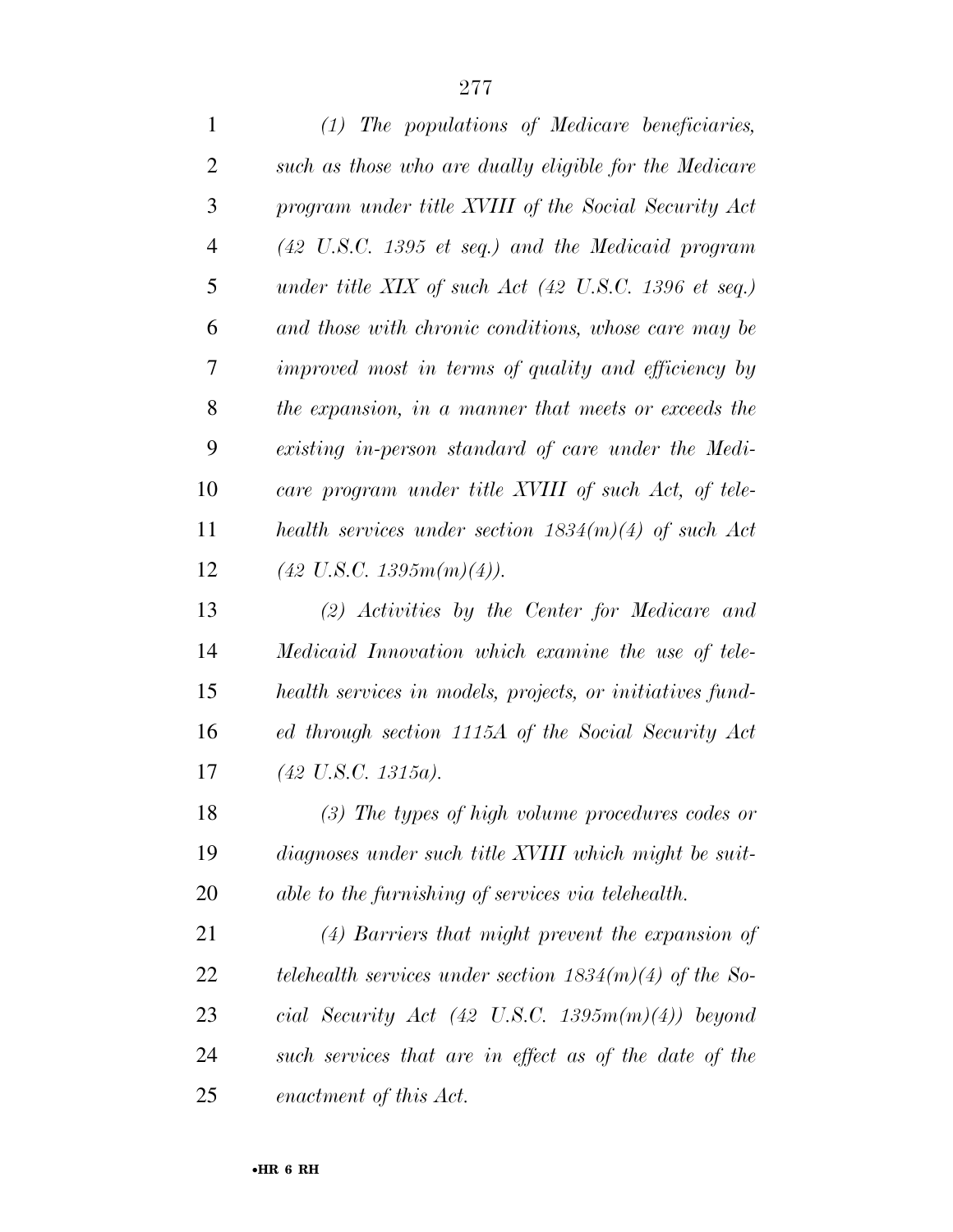| $1 \quad \blacksquare$<br>(b) PROVISION OF INFORMATION BY MEDPAC.-Not |
|-----------------------------------------------------------------------|
| 2 later than 1 year after the date of the enactment of this           |
| 3 Act, the Medicare Payment Advisory Commission estab-                |
| 4 lished under section 1805 of the Social Security Act (42)           |
| 5 U.S.C. 1395b–6) shall, using data from the Medicare Ad-             |
| 6 vantage program under part C of title XVIII of such Act             |
| 7 (42 U.S.C. 1395 $w$ -21 et seq.), provide information to the        |
| 8 committees of jurisdiction of the House of Representatives          |
| 9 and the Senate that identifies—                                     |

*(1) services—* 

 *(A) for which payment could not be made, as of the date of the enactment of this Act, under the fee-for-service program under parts A and B of such title by reason of any limitation imposed under section 1834(m) of such Act (42 U.S.C. 1395m(m)); and* 

 *(B) that are services that are recommended by the Commission to be included as telehealth services for which payment may be made under the fee-for-service program under parts A and B of such title; and* 

 *(2) barriers to furnishing telehealth services for which payment may be made under such title XVIII and solutions to address such barriers.*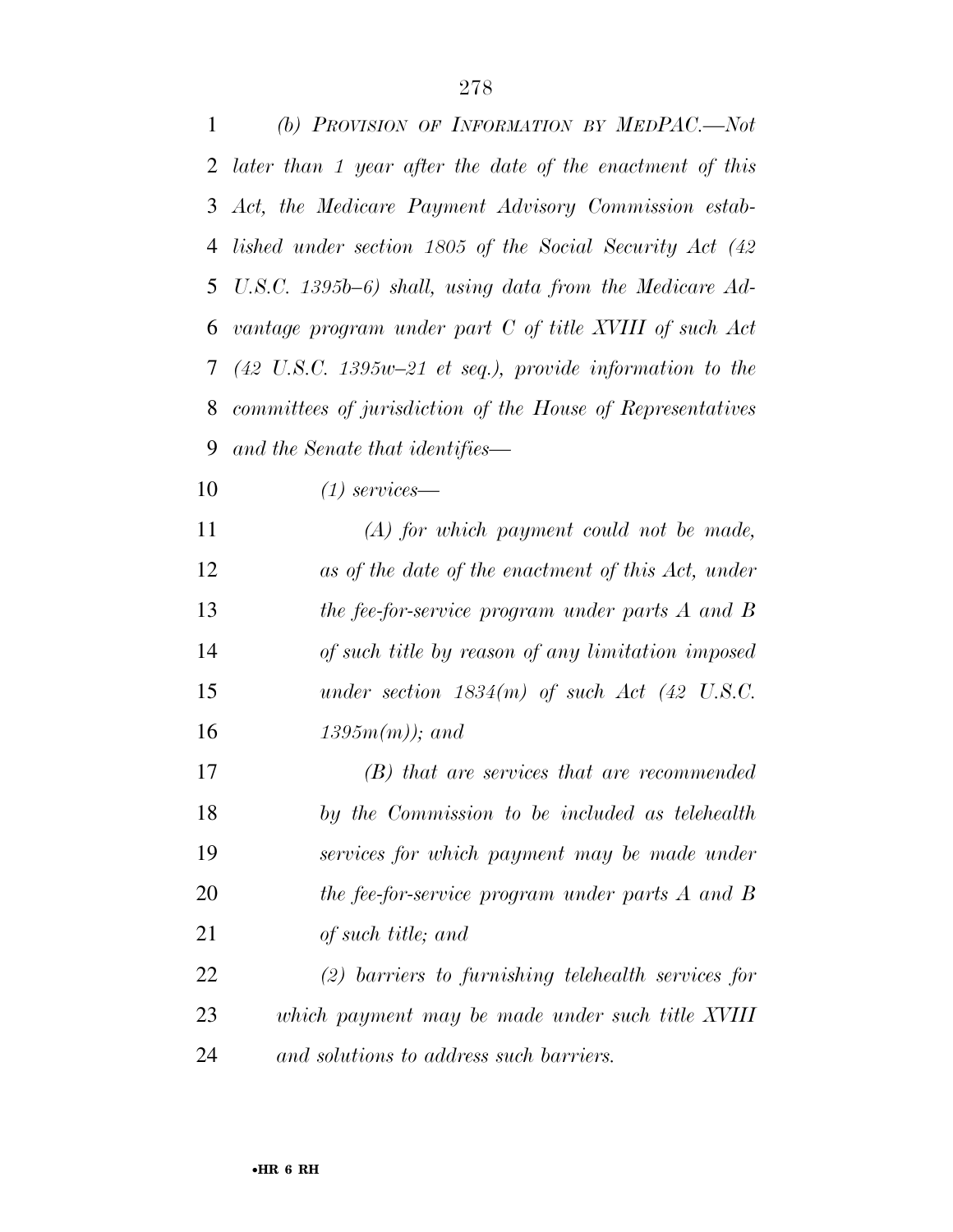*(c) SENSE OF CONGRESS.—It is the sense of Congress* 

| 2  | $that$ —                                               |
|----|--------------------------------------------------------|
| 3  | $(1)$ States should collaborate, through the use of    |
| 4  | State health board compacts or other mechanisms, to    |
| 5  | create common licensure requirements services in       |
| 6  | order to facilitate multistate practices and allow for |
| 7  | health care providers to provide such services across  |
| 8  | State lines;                                           |
| 9  | $(2)$ health care providers should be appropriately    |
| 10 | licensed in the physical location where the patient is |
| 11 | <i>receiving services;</i>                             |
| 12 | $(3)$ eligible originating sites should be expanded    |
| 13 | beyond those originating sites described in section    |
| 14 | $1834(m)(4)(C)$ of the Social Security Act (42 U.S.C.  |
| 15 | $1395m(m)(4)(C)$ ; and                                 |
| 16 | $(4)$ any expansion of telehealth services under the   |
| 17 | Medicare program should—                               |
| 18 | $(A)$ recognize that telemedicine is the deliv-        |
| 19 | ery of safe, effective, quality health care services,  |
| 20 | by a health care provider, using technology as         |
| 21 | the mode of care delivery;                             |
| 22 | $(B)$ meet or exceed the conditions of cov-            |

 *erage and payment with respect to the Medicare program under title XVIII unless specifically ad-dress in subsequent statute, of such Act if the*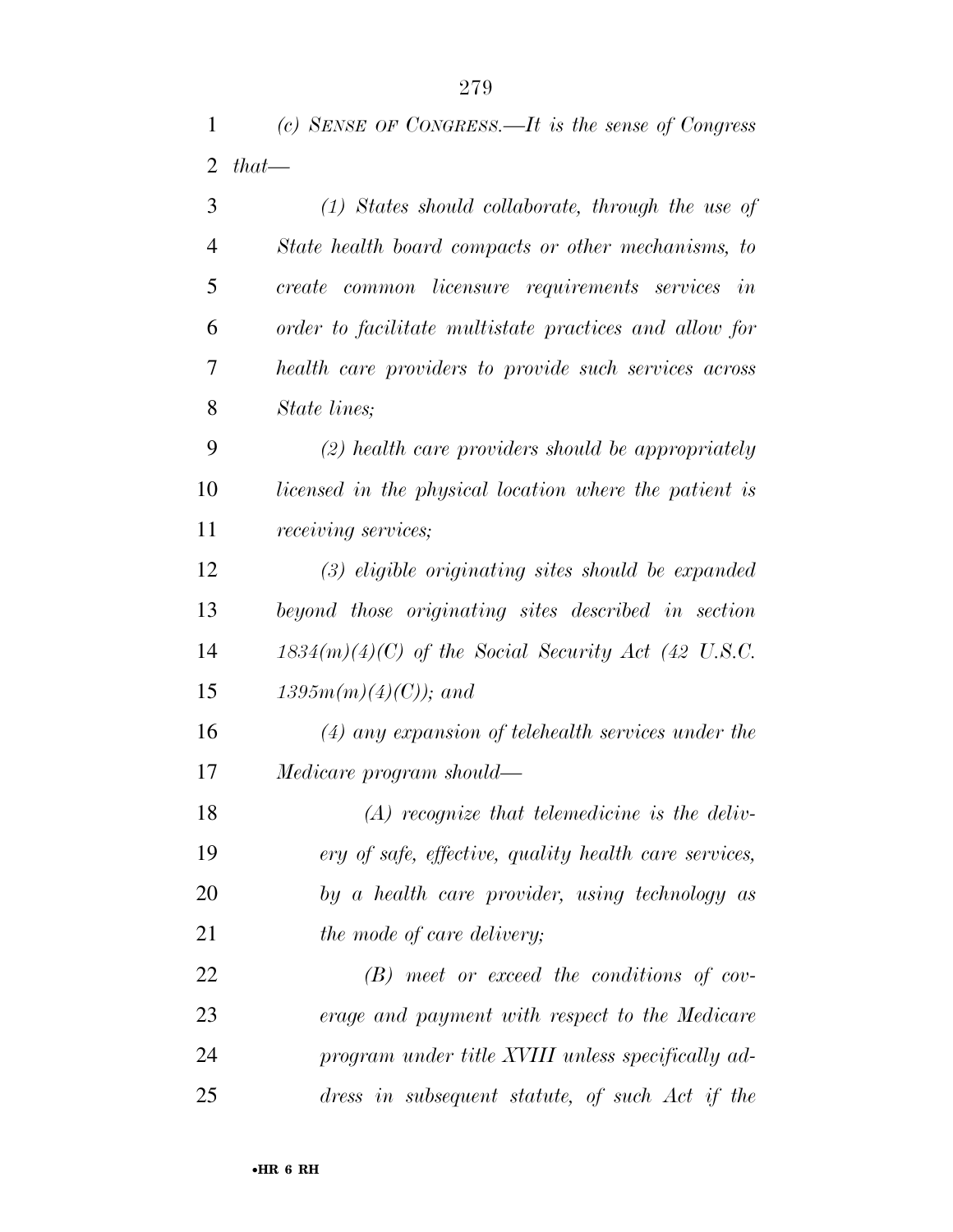| 1              | service were furnished in person, including                |
|----------------|------------------------------------------------------------|
| $\overline{2}$ | standards of care; and                                     |
| 3              | (C) involve clinically appropriate means to                |
| $\overline{4}$ | furnish such services.                                     |
|                | 5 Subtitle C—Encouraging Con-                              |
| 6              | tinuing Medical Education for                              |
| 7              | Physicians                                                 |
| 8              | SEC. 3041. EXEMPTING FROM MANUFACTURER TRANS-              |
| 9              | PARENCY REPORTING CERTAIN TRANSFERS                        |
| 10             | <b>USED FOR EDUCATIONAL PURPOSES.</b>                      |
| 11             | (a) IN GENERAL.—Section $1128G(e)(10)(B)$ of the So-       |
|                | 12 cial Security Act (42 U.S.C. 1320a–7 $h(e)(10)(B)$ ) is |
| 13             | $amended-$                                                 |
| 14             | $(1)$ in clause (iii), by inserting ", including           |
| 15             | peer-reviewed journals, journal reprints, journal sup-     |
| 16             | plements, medical conference reports, and medical          |
| 17             | <i>textbooks</i> " <i>after</i> " <i>patient</i> use"; and |
| 18             | $(2)$ by adding at the end the following new               |
| 19             | clause:                                                    |
| 20             | " $(xiii)$ In the case of a covered recipi-                |
| 21             | ent who is a physician, an indirect pay-                   |
| 22             | ment or transfer of value to the covered re-               |
| 23             | cipient                                                    |
| 24             | "(I) for speaking at, or preparing                         |
| 25             | educational materials for,<br>$edu$ -<br>an                |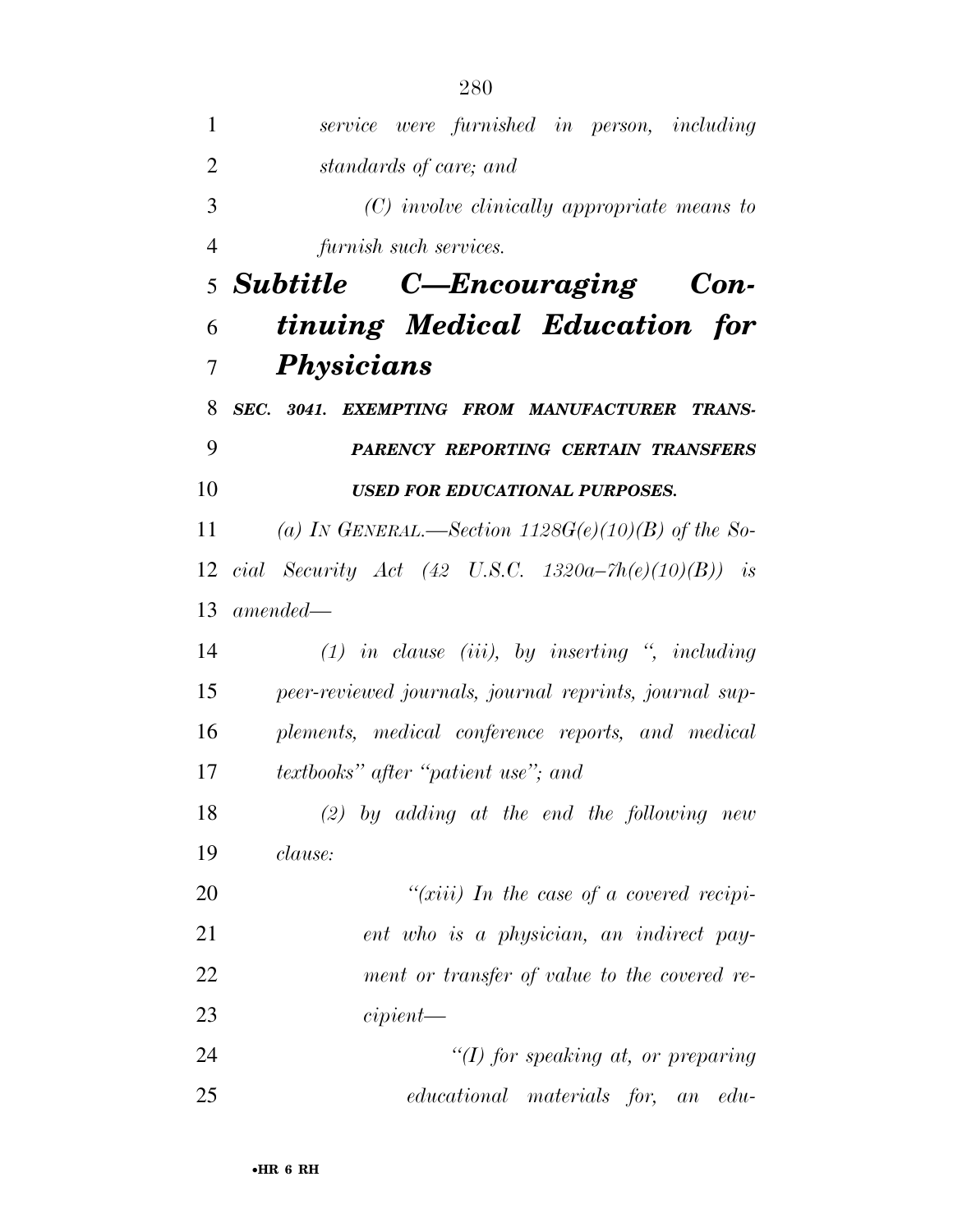| $\mathbf{1}$   | cational event for physicians or other                                  |
|----------------|-------------------------------------------------------------------------|
| $\overline{2}$ | health care professionals that does not                                 |
| 3              | commercially promote a covered drug,                                    |
| $\overline{4}$ | device, biological, or medical supply; or                               |
| 5              | $\lq$ (II) that serves the sole purpose                                 |
| 6              | of providing the covered recipient with                                 |
| 7              | medical education, such as by pro-                                      |
| 8              | viding the covered recipient with the                                   |
| 9              | tuition required to attend an edu-                                      |
| 10             | cational event or with materials pro-                                   |
| 11             | vided to physicians at an educational                                   |
| 12             | event.".                                                                |
| 13             | (b) EFFECTIVE DATE.—The amendments made by this                         |
| 14             | section shall apply with respect to transfers of value made             |
| 15             | on or after the date of the enactment of this Act.                      |
| 16             | <b>Subtitle D-Disposable Medical</b>                                    |
| 17             | <b>Technologies</b>                                                     |
| 18             | SEC. 3061. TREATMENT OF CERTAIN ITEMS AND DEVICES.                      |
| 19             | (a) IN GENERAL.—Section 1834 of the Social Security                     |
| 20             | Act $(42 \text{ U.S.C. } 1395\text{m})$ is amended by adding at the end |
| 21             | the following new subsection:                                           |
| 22             | "(r) PAYMENT FOR CERTAIN DISPOSABLE DEVICES.-                           |
| 23             | "(1) In GENERAL.—The Secretary shall make                               |
| 24             | separate payment in the amount established under                        |
| 25             | $paragnph$ (3) to a home health agency for a device                     |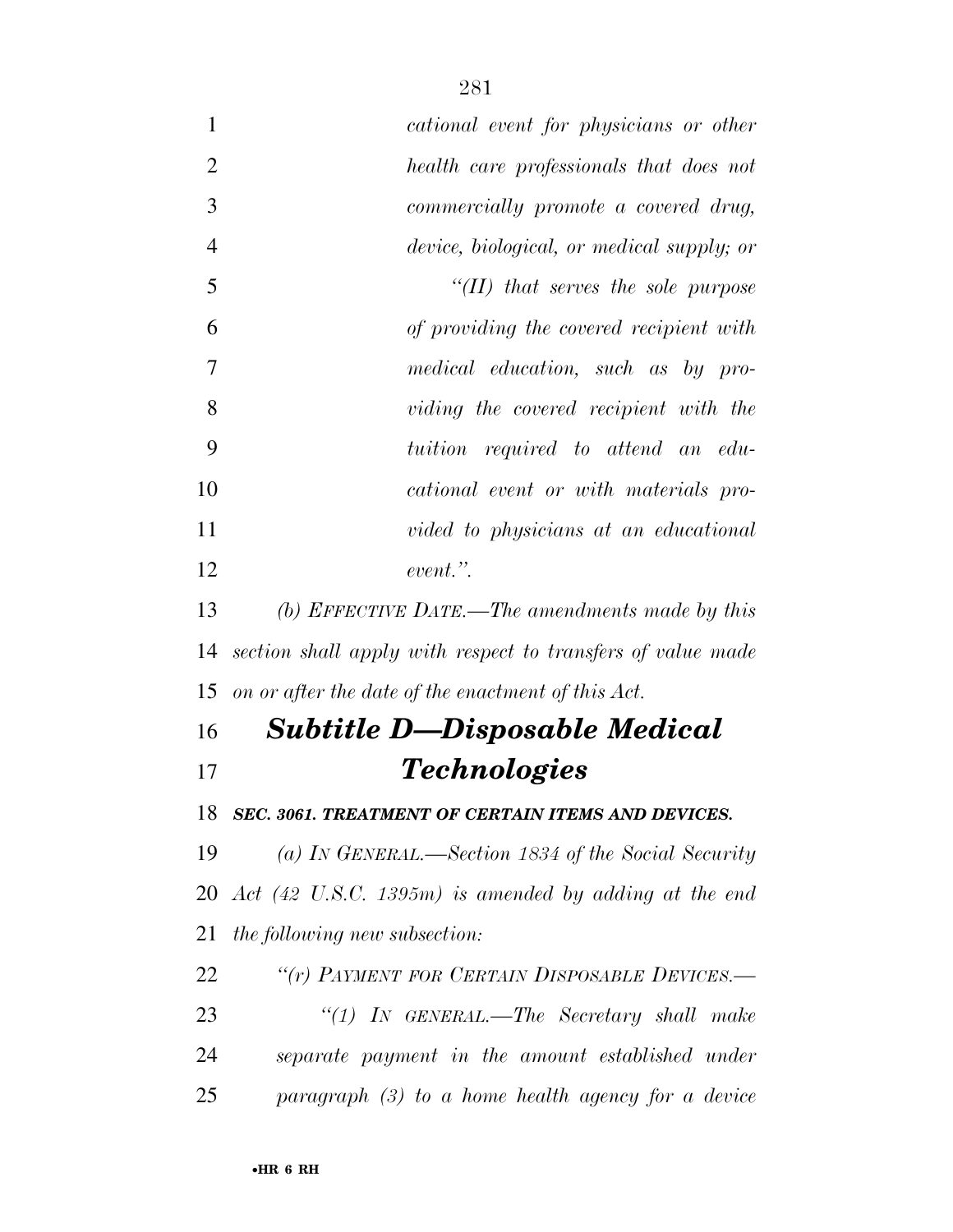| $\mathbf{1}$   | described in paragraph $(2)$ when furnished to an in-        |
|----------------|--------------------------------------------------------------|
| $\overline{2}$ | dividual who receives home health services for which         |
| 3              | payment is made under section $1895(b)$ .                    |
| $\overline{4}$ | "(2) DEVICE DESCRIBED.—For purposes<br>of                    |
| 5              | paragraph (1), a device described in this paragraph          |
| 6              | is a disposable device for which, as of January 1,           |
| 7              | 2015, there is $-$                                           |
| 8              | "(A) a Level I Healthcare Common Proce-                      |
| 9              | dure Coding System (HCPCS) code for which                    |
| 10             | the description for a professional service includes          |
| 11             | the furnishing of such device; and                           |
| 12             | "(B) a separate Level I HCPCS code for a                     |
| 13             | professional service that uses durable medical               |
| 14             | equipment instead of such device.                            |
| 15             | "(3) PAYMENT AMOUNT.—The Secretary shall es-                 |
| 16             | tablish the separate payment amount for such a de-           |
| 17             | vice such that such amount does not exceed the pay-          |
| 18             | ment that would be made for the HCPCS code de-               |
| 19             | scribed in paragraph $(2)(A)$ under section 1833(t)          |
| 20             | (relating to payment for covered OPD services).".            |
| 21             | (b) CONFORMING AMENDMENT. Section $1861(m)(5)$               |
|                | 22 of the Social Security Act (42 U.S.C. 1395 $x(m)(5)$ ) is |
|                | 23 amended by inserting "and devices described in section    |
|                | 24 $1834(r)(2)$ " after "durable medical equipment".         |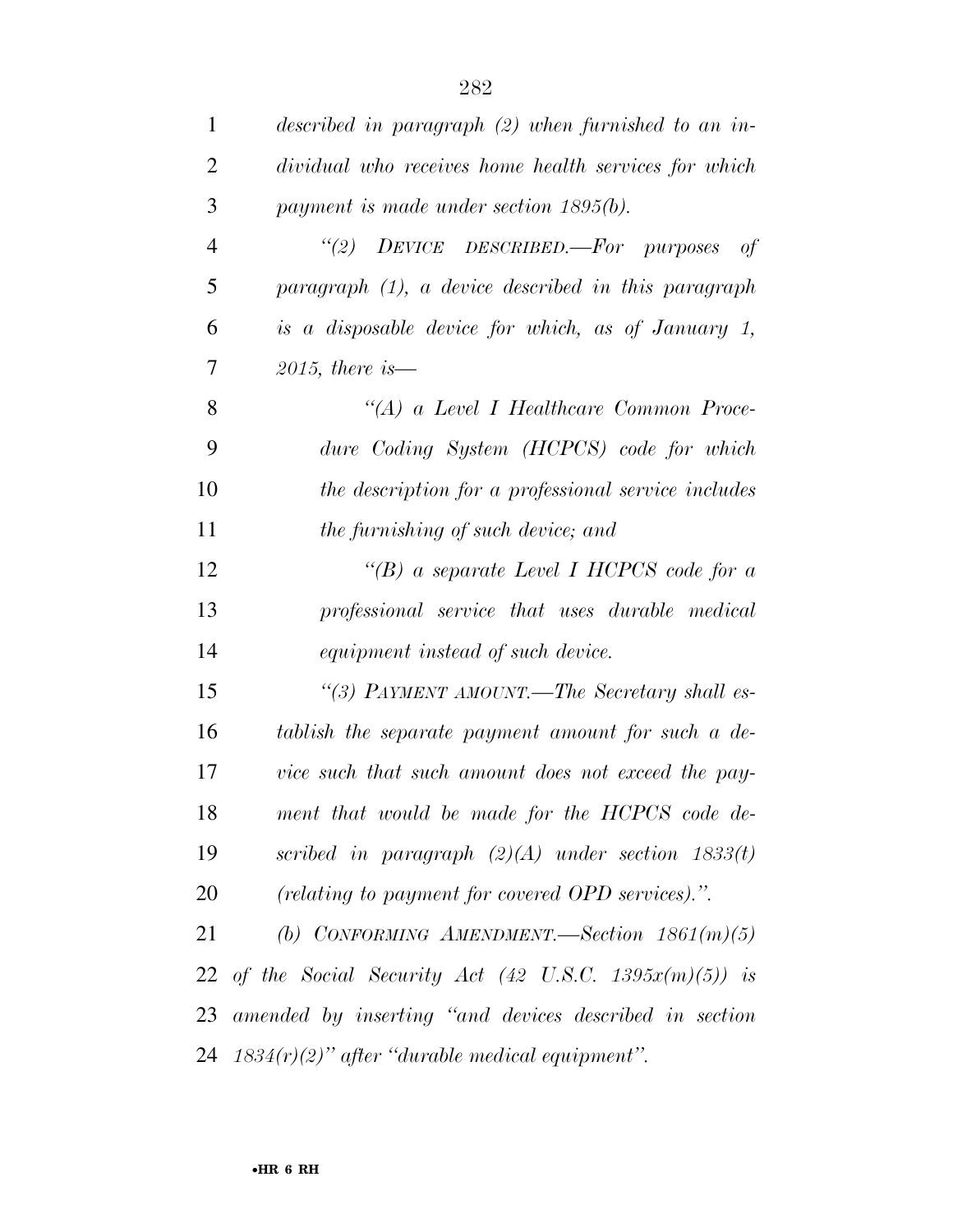*(c) EFFECTIVE DATE.—The amendments made by this section shall apply to devices furnished on or after January 1, 2017. Subtitle E—Local Coverage Decision Reforms SEC. 3081. IMPROVEMENTS IN THE MEDICARE LOCAL COV-*

*ERAGE DETERMINATION (LCD) PROCESS.* 

 *(a) IN GENERAL.—Section 1862(l)(5) of the Social Se- curity Act (42 U.S.C. 1395y(l)(5)) is amended by adding at the end the following new subparagraph:* 

 *''(D) LOCAL COVERAGE DETERMINATIONS.— The Secretary shall require each medicare ad- ministrative contractor that develops a local cov- erage determination to make available on the website of such contractor and in the coverage database on the Medicare website, at least 45 days before the effective date of such determina- tion, the following information: ''(i) Such determination in its en- tirety. ''(ii) Where and when the proposed de-*

*termination was first made public.* 

 *''(iii) Hyperlinks to the proposed deter-mination and a response to comments sub-*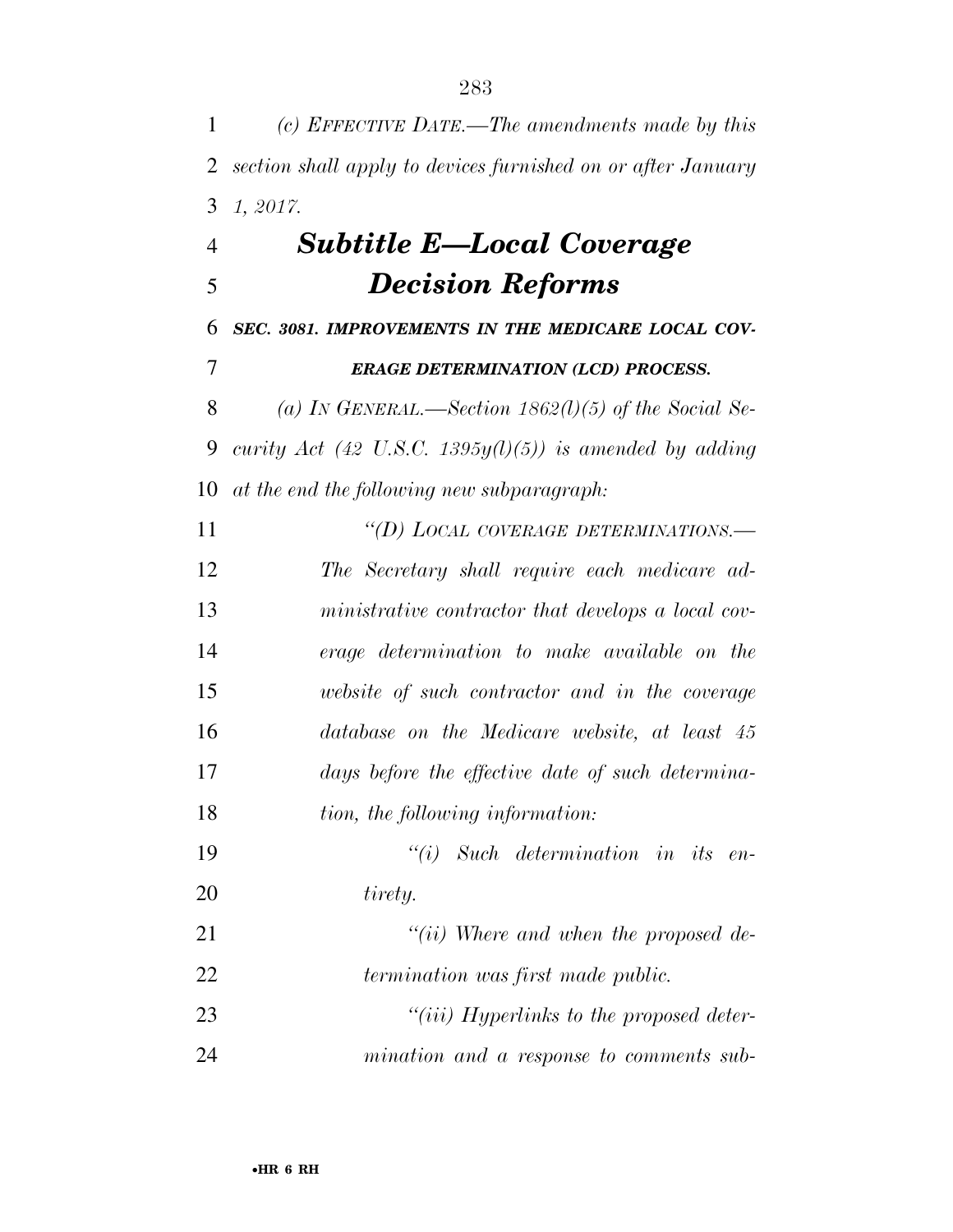| $\mathbf{1}$   | mitted to the contractor with respect to such                 |
|----------------|---------------------------------------------------------------|
| $\overline{2}$ | proposed determination.                                       |
| 3              | "(iv) A summary of evidence that was                          |
| $\overline{4}$ | considered by the contractor during the de-                   |
| 5              | velopment of such determination and a list                    |
| 6              | of the sources of such evidence.                              |
| 7              | $\lq\lq v$ An explanation of the rationale                    |
| 8              | that supports such determination.".                           |
| 9              | (b) EFFECTIVE DATE.—The amendment made by sub-                |
| 10             | section (a) shall apply with respect to local coverage deter- |
| 11             | minations that are proposed or revised on or after the date   |
| 12             | that is 180 days after the date of the enactment of this Act. |
|                |                                                               |
|                | 13 Subtitle F-Medicare Pharma-                                |
| 14             | ceutical and Technology Om-                                   |
| 15             | budsman                                                       |
| 16             | SEC. 3101. MEDICARE PHARMACEUTICAL AND TECHNOLOGY             |
| 17             | OMBUDSMAN.                                                    |
| 18             | Section $1808(c)$ of the Social Security Act (42 U.S.C.       |
| 19             | $1395b-9(c)$ ) is amended by adding at the end the following  |
| 20             | new paragraph:                                                |
| 21             | "(4) PHARMACEUTICAL AND TECHNOLOGY OM-                        |
| 22             | BUDSMAN.—Not later than 12 months after the date              |
| 23             | of the enactment of this paragraph, the Secretary             |
| 24             | shall provide for a pharmaceutical and technology             |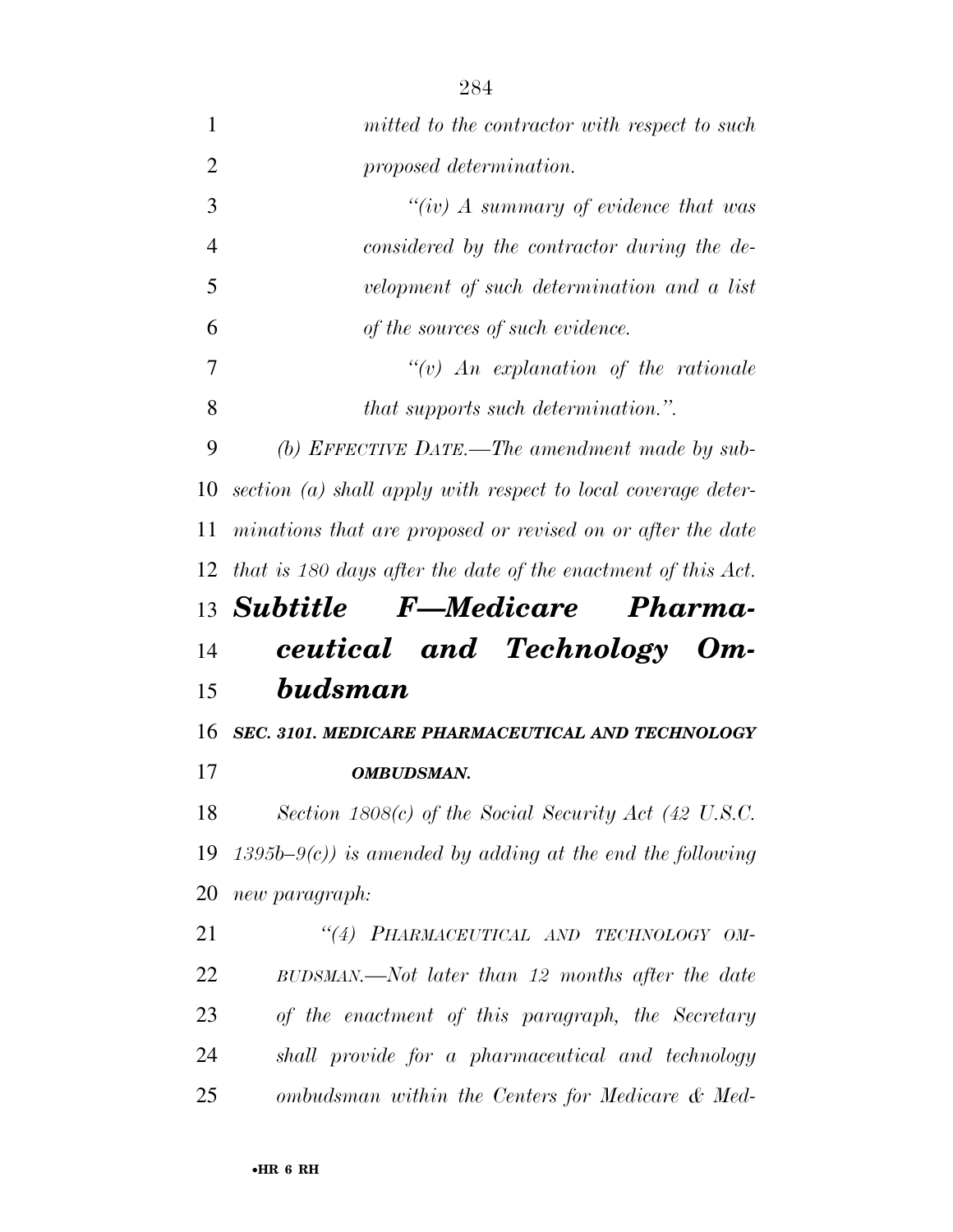| $\mathbf{1}$   | <i>icaid Services who shall receive and respond to com-</i>             |
|----------------|-------------------------------------------------------------------------|
| $\overline{2}$ | plaints, grievances, and requests that—                                 |
| 3              | $\lq (A)$ are from entities that manufacture                            |
| $\overline{4}$ | pharmaceutical, biotechnology, medical device, or                       |
| 5              | <i>diagnostic products that are covered or for which</i>                |
| 6              | coverage is being sought under this title; and                          |
| 7              | $\lq\lq(B)$ are with respect to coverage, coding, or                    |
| 8              | payment under this title for such products.".                           |
| 9              | <b>Subtitle G—Medicare Site-of-</b>                                     |
| 10             | <b>Service Price Transparency</b>                                       |
| 11             | SEC.<br>3121.<br><b>MEDICARE SITE-OF-SERVICE PRICE</b><br><b>TRANS-</b> |
| 12             | <b>PARENCY.</b>                                                         |
| 13             | Section 1834 of the Social Security Act (42 U.S.C.                      |
| 14             | $1395m$ , as amended by section 3061, is further amended                |
| 15             | by adding at the end the following new subsection:                      |
| 16             | "(s) SITE-OF-SERVICE PRICE TRANSPARENCY.-                               |
| 17             | "(1) IN GENERAL.—In order to facilitate price                           |
| 18             | transparency with respect to items and services for                     |
| 19             | which payment may be made either to a hospital out-                     |
| 20             | patient department or to an ambulatory surgical cen-                    |
| 21             | ter under this title, the Secretary shall, for 2017 and                 |
| 22             | each year thereafter, make available to the public via                  |
| 23             | a searchable website, with respect to an appropriate                    |
| 24             | number of such items and services—                                      |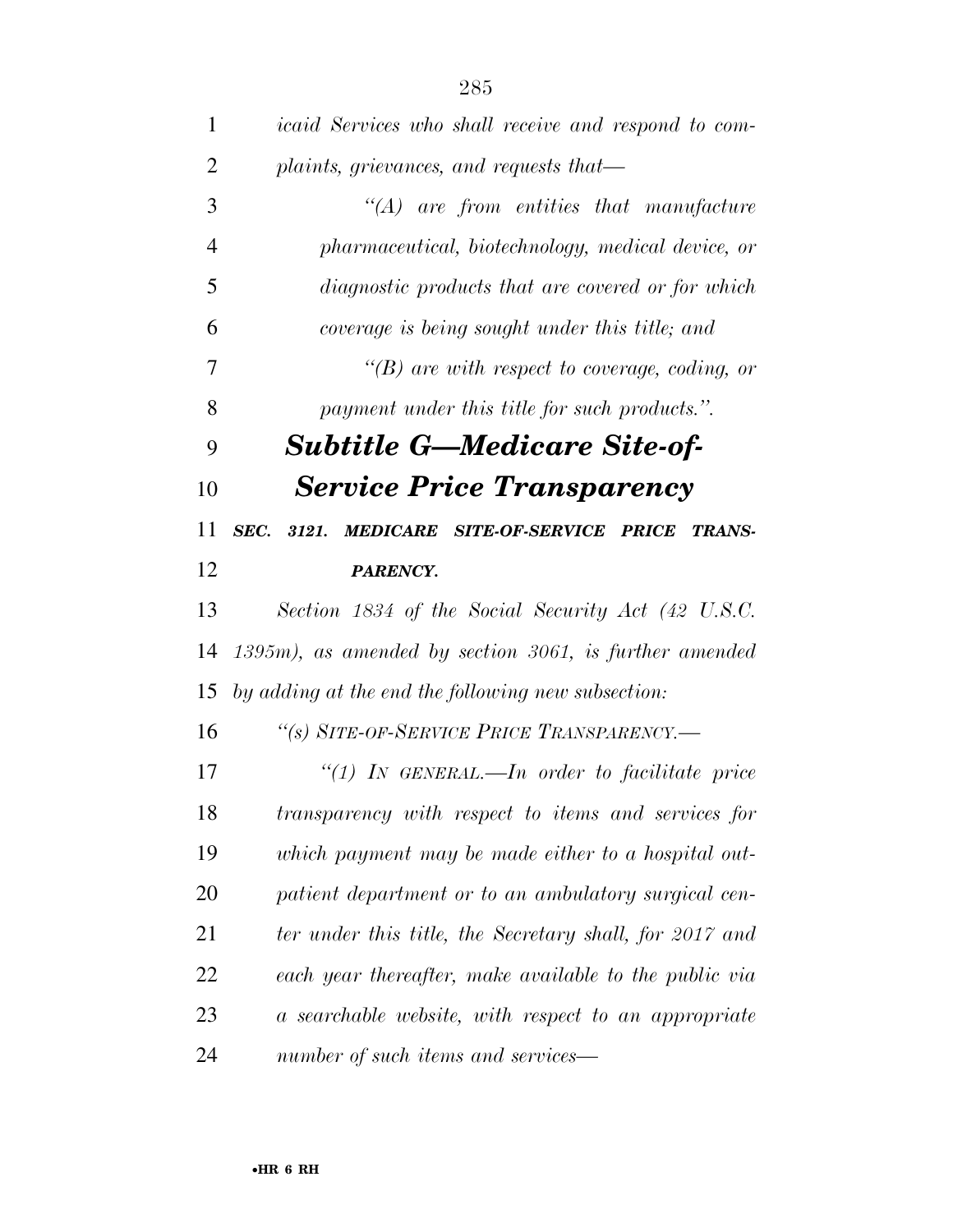| $\mathbf{1}$   | $\lq (A)$ the estimated payment amount for the          |
|----------------|---------------------------------------------------------|
| $\overline{2}$ | <i>item or service under the outpatient department</i>  |
| 3              | fee schedule under subsection (t) of section 1833       |
| 4              | and the ambulatory surgical center payment sys-         |
| 5              | tem under subsection (i) of such section; and           |
| 6              | $\lq (B)$ the estimated amount of beneficiary li-       |
| 7              | ability applicable to the item or service.              |
| 8              | "(2) CALCULATION OF ESTIMATED BENEFICIARY               |
| 9              | LIABILITY.—For purposes of paragraph $(1)(B)$ , the es- |
| 10             | timated amount of beneficiary liability, with respect   |
| 11             | to an item or service, is the amount for such item or   |
| 12             | service for which an individual who does not have       |
| 13             | coverage under a medicare supplemental policy cer-      |
| 14             | tified under section 1882 or any other supplemental     |
| 15             | <i>insurance coverage is responsible.</i>               |
| 16             | IMPLEMENTATION.—In carrying out this<br>(3)             |
| 17             | subsection, the Secretary-                              |
| 18             | $\lq (A)$ shall include in the notice described in      |
| 19             | section $1804(a)$ a notification of the availability    |
| 20             | of the estimated amounts made available under           |
| 21             | paragraph $(1)$ ; and                                   |
| 22             | $\lq\lq(B)$ may utilize mechanisms in existence         |
| 23             | on the date of the enactment of this subsection,        |
| 24             | such as the portion of the website of the Centers       |
| 25             | for Medicare & Medicaid Services on which in-           |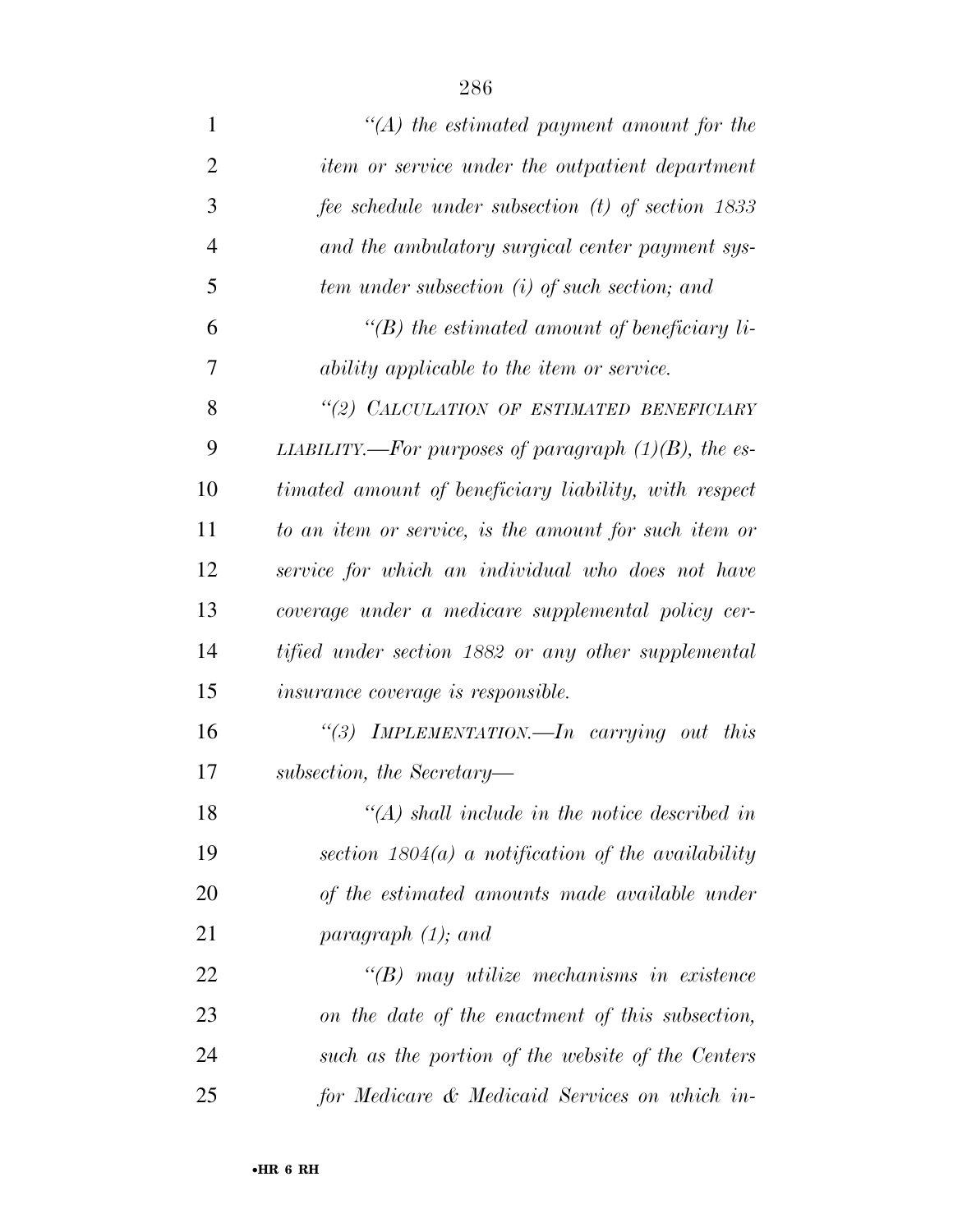| 1              | formation comparing physician performance is             |
|----------------|----------------------------------------------------------|
| $\overline{2}$ | posted (commonly referred to as the Physician            |
| 3              | Compare website), to make available such esti-           |
| $\overline{4}$ | mated amounts under such paragraph.                      |
| 5              | "(4) FUNDING.—For purposes of implementing               |
| 6              | this subsection, the Secretary shall provide for the     |
| 7              | transfer, from the Supplemental Medical Insurance        |
| 8              | Trust Fund under section 1841 to the Centers for         |
| 9              | Medicare & Medicaid Services Program Management          |
| 10             | Account, of $$6,000,000$ for fiscal year 2015, to remain |
| 11             | <i>available until expended.</i> ".                      |
|                | $12$ Subtitle H—Medicare Part D Pa-                      |
|                |                                                          |
| 13             | tient Safety and Drug Abuse Pre-                         |
| 14             | <i>vention</i>                                           |
| 15             | SEC. 3141. PROGRAMS TO PREVENT PRESCRIPTION DRUG         |
| 16             | ABUSE UNDER MEDICARE PARTS C AND D.                      |
| 17             | (a) DRUG MANAGEMENT PROGRAM FOR AT-RISK                  |
|                | 18 BENEFICIARIES.                                        |
| 19             | (1) IN GENERAL.—Section $1860D-4(c)$ of the So-          |
| 20             | cial Security Act (42 U.S.C. 1395w-10(c)) is amend-      |
| 21             | ed by adding at the end the following:                   |
| 22             | "(5) DRUG MANAGEMENT PROGRAM FOR AT-RISK                 |
| 23             | BENEFICIARIES.-                                          |
| 24             | "(A) AUTHORITY TO ESTABLISH.—A PDP                       |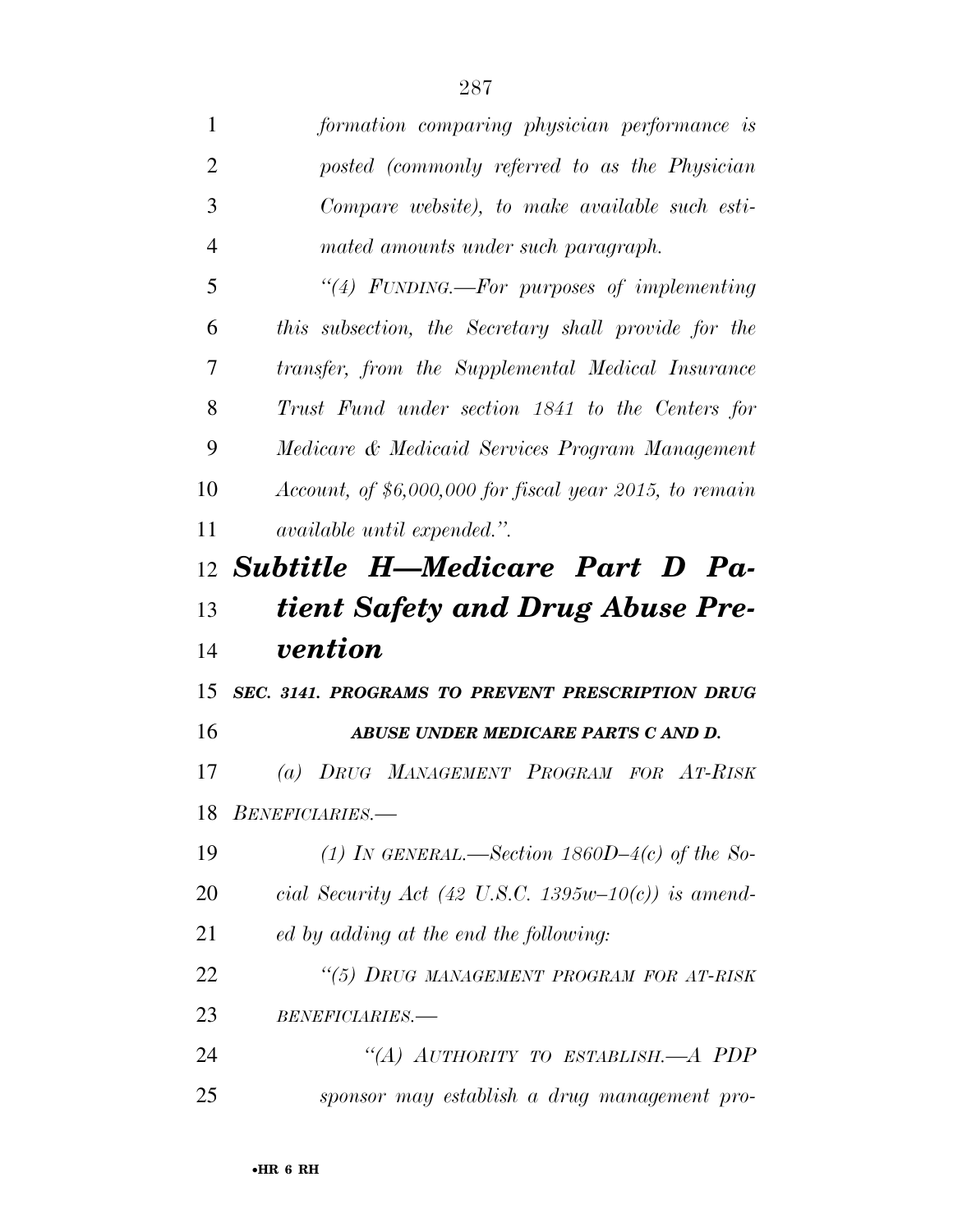| $\mathbf{1}$   | gram for at-risk beneficiaries under which, sub-    |
|----------------|-----------------------------------------------------|
| $\overline{2}$ | ject to subparagraph (B), the PDP sponsor may,      |
| 3              | in the case of an at-risk beneficiary for prescrip- |
| $\overline{4}$ | tion drug abuse who is an enrollee in a prescrip-   |
| 5              | tion drug plan of such PDP sponsor, limit such      |
| 6              | beneficiary's access to coverage for frequently     |
| 7              | abused drugs under such plan to frequently          |
| 8              | abused drugs that are prescribed for such bene-     |
| 9              | ficiary by one or more prescribers selected under   |
| 10             | subparagraph $(D)$ , and dispensed for such bene-   |
| 11             | ficiary by one or more pharmacies selected under    |
| 12             | such subparagraph.                                  |
| 13             | "(B) REQUIREMENT FOR NOTICES.—                      |
| 14             | "(i) IN GENERAL.—A PDP sponsor                      |
| 15             | may not limit the access of an at-risk bene-        |
| 16             | ficiary for prescription drug abuse to cov-         |
| 17             | erage for frequently abused drugs under a           |
| 18             | prescription drug plan until such sponsor—          |
| 19             | $\lq (I)$ provides to the beneficiary an            |
| 20             | <i>initial notice described in clause (ii)</i>      |
| 21             | and a second notice described in clause             |
| 22             | $(iii)$ ; and                                       |
| 23             | " $(II)$ verifies with the providers of             |
| 24             | the beneficiary that the beneficiary is             |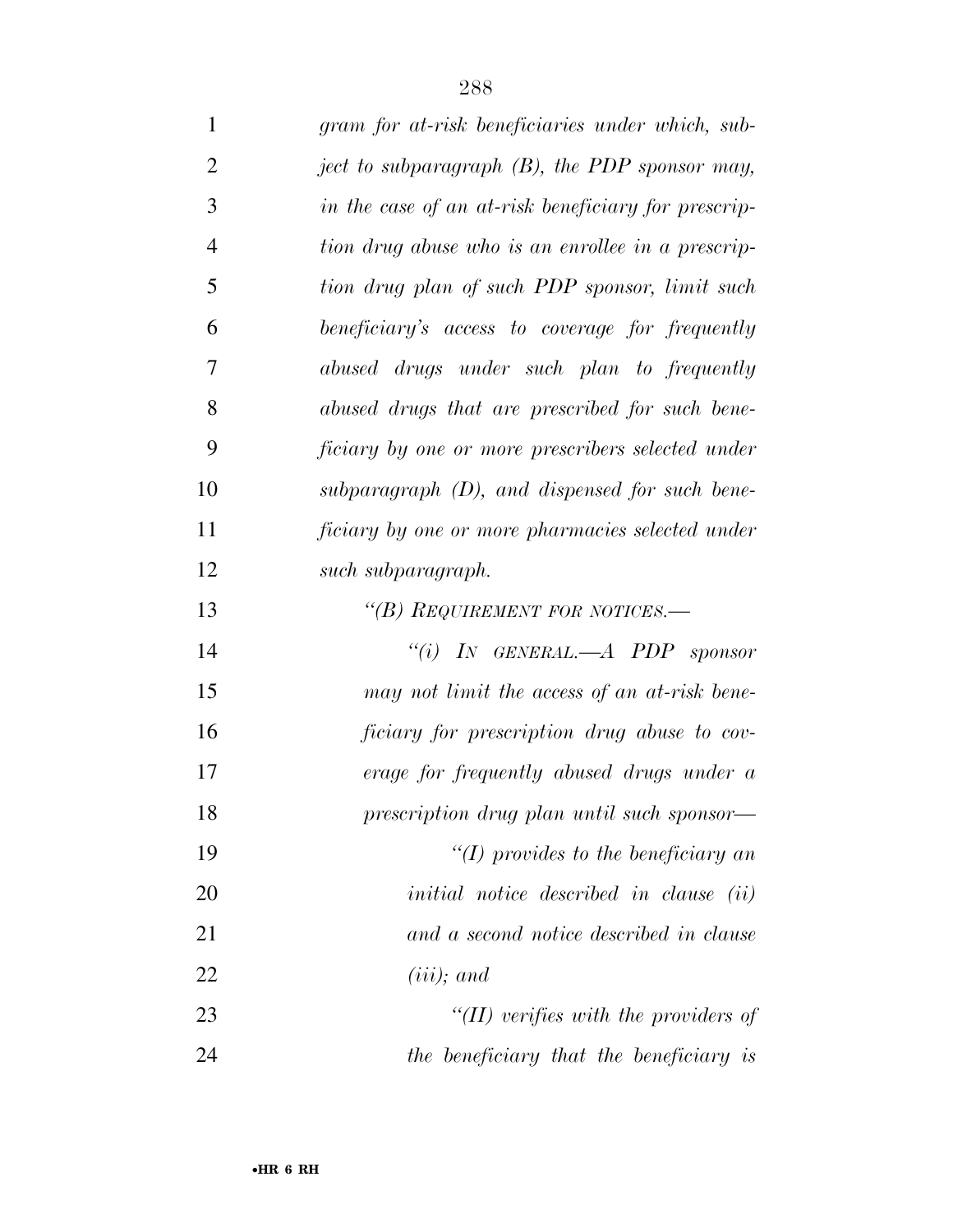| $\mathbf{1}$   | an at-risk beneficiary for prescription        |
|----------------|------------------------------------------------|
| $\overline{2}$ | drug abuse.                                    |
| 3              | "(ii) INITIAL NOTICE.—An initial no-           |
| $\overline{4}$ | tice described in this clause is a notice that |
| 5              | provides to the beneficiary—                   |
| 6              | "(I) notice that the PDP sponsor               |
| 7              | has identified the beneficiary as poten-       |
| 8              | tially being an at-risk beneficiary for        |
| 9              | prescription drug abuse;                       |
| 10             | $``(II)$ information describing all            |
| 11             | State and Federal public health re-            |
| 12             | sources that are designed to address           |
| 13             | prescription drug abuse to which the           |
| 14             | beneficiary has access, including men-         |
| 15             | tal health services and other counseling       |
| 16             | services;                                      |
| 17             | "(III) notice of, and information              |
| 18             | about, the right of the beneficiary to         |
| 19             | appeal such identification under sub-          |
| 20             | section (h) and the option of an auto-         |
| 21             | matic escalation to external review;           |
| 22             | $\lq (IV)$ a request for the beneficiary       |
| 23             | to submit to the PDP sponsor pref-             |
| 24             | erences for which prescribers and phar-        |
| 25             | macies the beneficiary would prefer the        |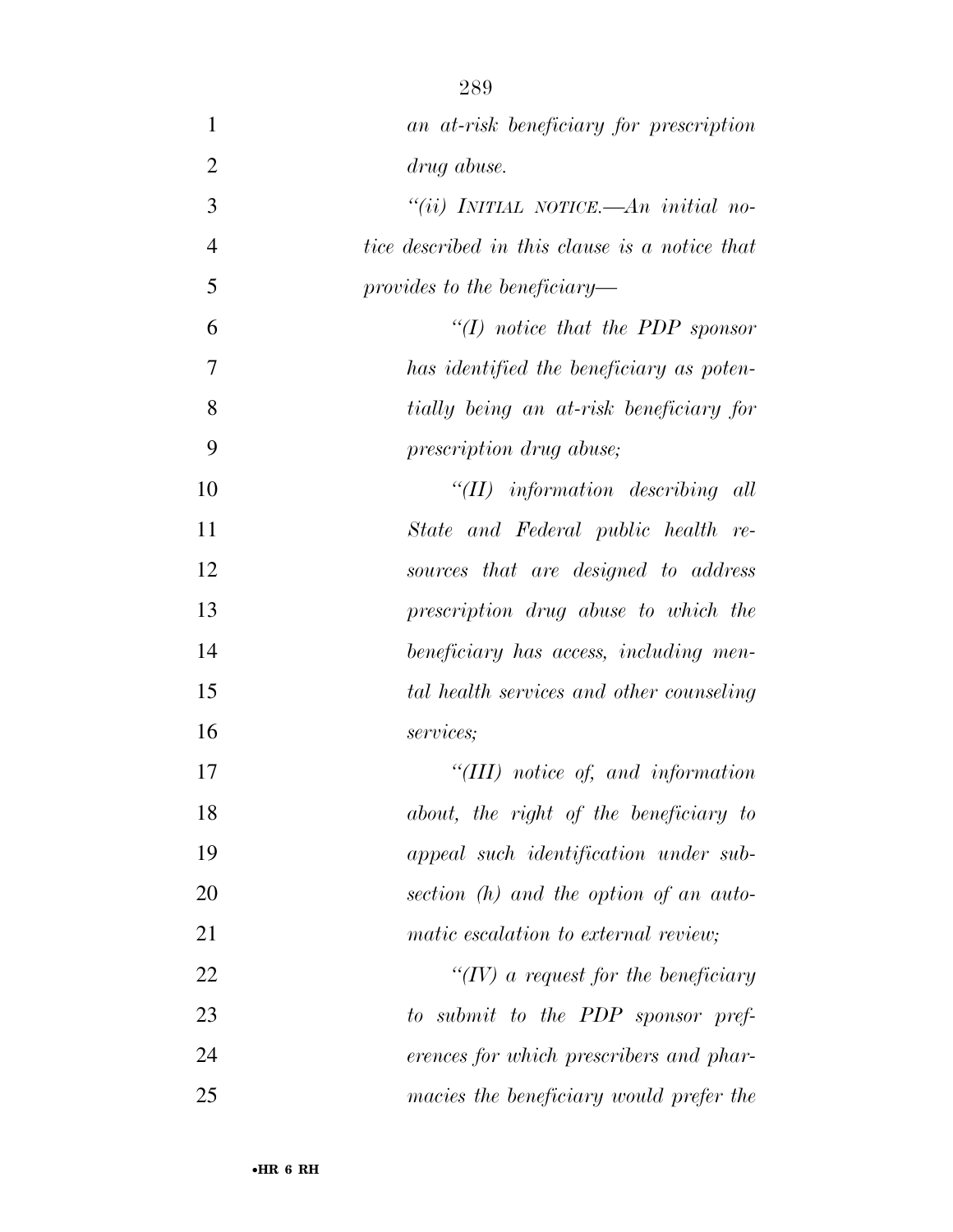| $\mathbf{1}$   | PDP sponsor to select under subpara-      |
|----------------|-------------------------------------------|
| $\overline{2}$ | graph $(D)$ in the case that the bene-    |
| 3              | ficiary is identified as an at-risk bene- |
| $\overline{4}$ | ficiary for prescription drug abuse as    |
| 5              | described in clause $(iii)(I);$           |
| 6              | $\lq (V)$ an explanation of the mean-     |
| 7              | ing and consequences of the identifica-   |
| 8              | tion of the beneficiary as potentially    |
| 9              | being an at-risk beneficiary for pre-     |
| 10             | scription drug abuse, including an ex-    |
| 11             | planation of the drug management          |
| 12             | program established by the PDP spon-      |
| 13             | sor pursuant to subparagraph $(A)$ ;      |
| 14             | $``(VI)$ clear instructions that ex-      |
| 15             | plain how the beneficiary can contact     |
| 16             | the PDP sponsor in order to submit to     |
| 17             | the PDP sponsor the preferences de-       |
| 18             | scribed in subclause $(IV)$ and any       |
| 19             | other communications relating to the      |
| 20             | drug management program for at-risk       |
| 21             | beneficiaries established by the PDP      |
| 22             | sponsor; and                              |
| 23             | "(VII) contact information for            |
| 24             | other organizations that can provide      |
| 25             | the beneficiary with assistance regard-   |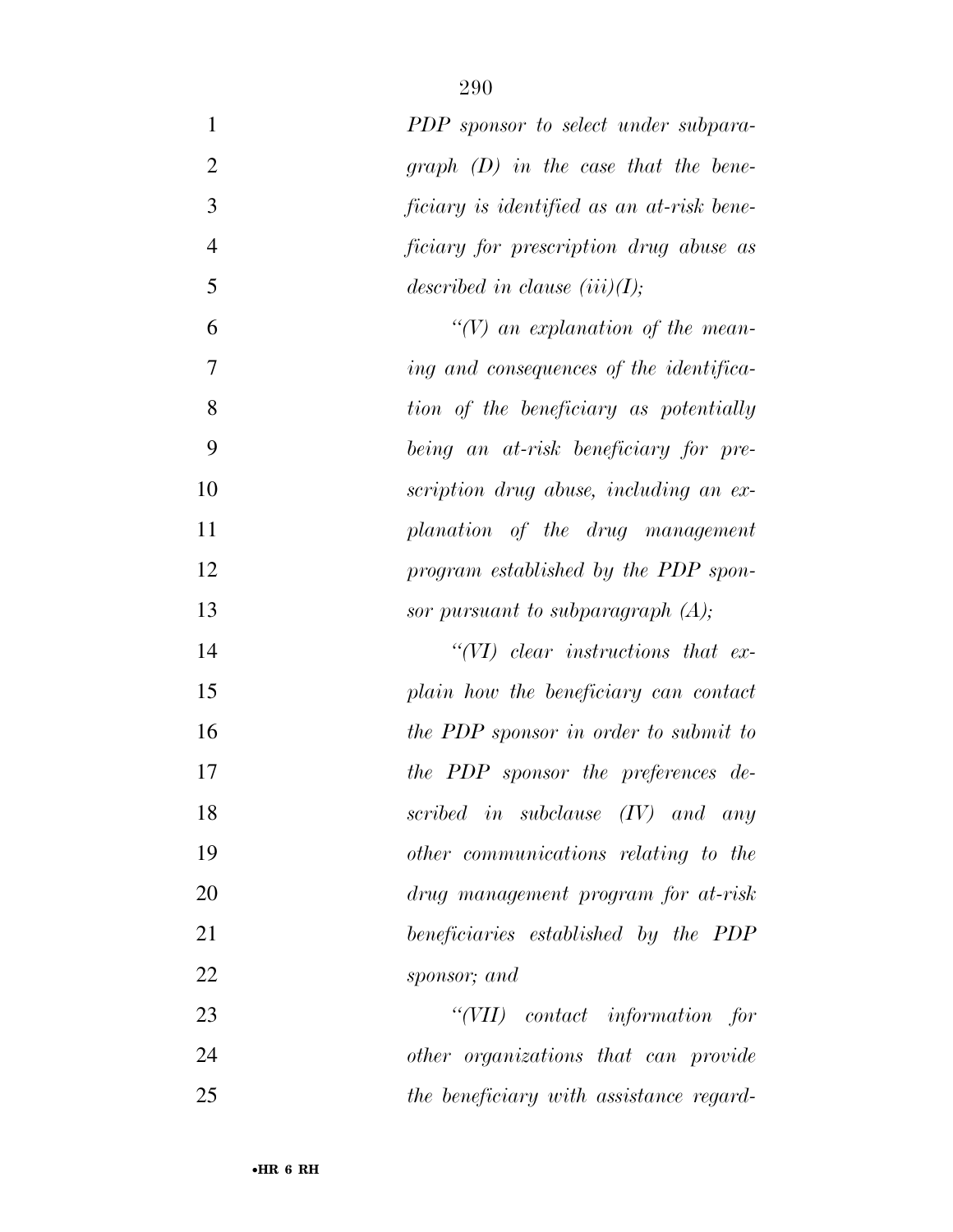| $\mathbf{1}$   | ing such drug management program                |
|----------------|-------------------------------------------------|
| $\overline{2}$ | (similar to the information provided)           |
| 3              | by the Secretary in other standardized          |
| $\overline{4}$ | notices provided to part D eligible in-         |
| 5              | dividuals enrolled in prescription drug         |
| 6              | plans under this part).                         |
| 7              | "(iii) SECOND NOTICE.—A second no-              |
| 8              | tice described in this clause is a notice that  |
| 9              | provides to the beneficiary notice—             |
| 10             | " $(I)$ that the PDP sponsor has                |
| 11             | <i>identified the beneficiary as an at-risk</i> |
| 12             | beneficiary for prescription drug abuse;        |
| 13             | "(II) that such beneficiary is sub-             |
| 14             | ject to the requirements of the drug            |
| 15             | management program for at-risk bene-            |
| 16             | ficiaries established by such PDP spon-         |
| 17             | sor for such plan;                              |
| 18             | "(III) of the prescriber (or pre-               |
| 19             | scribers) and pharmacy (or phar-                |
| 20             | macies) selected for such individual            |
| 21             | under subparagraph $(D)$ ;                      |
| 22             | $``(IV)$ of, and information about,             |
| 23             | the beneficiary's right to appeal such          |
| 24             | <i>identification under subsection (h) and</i>  |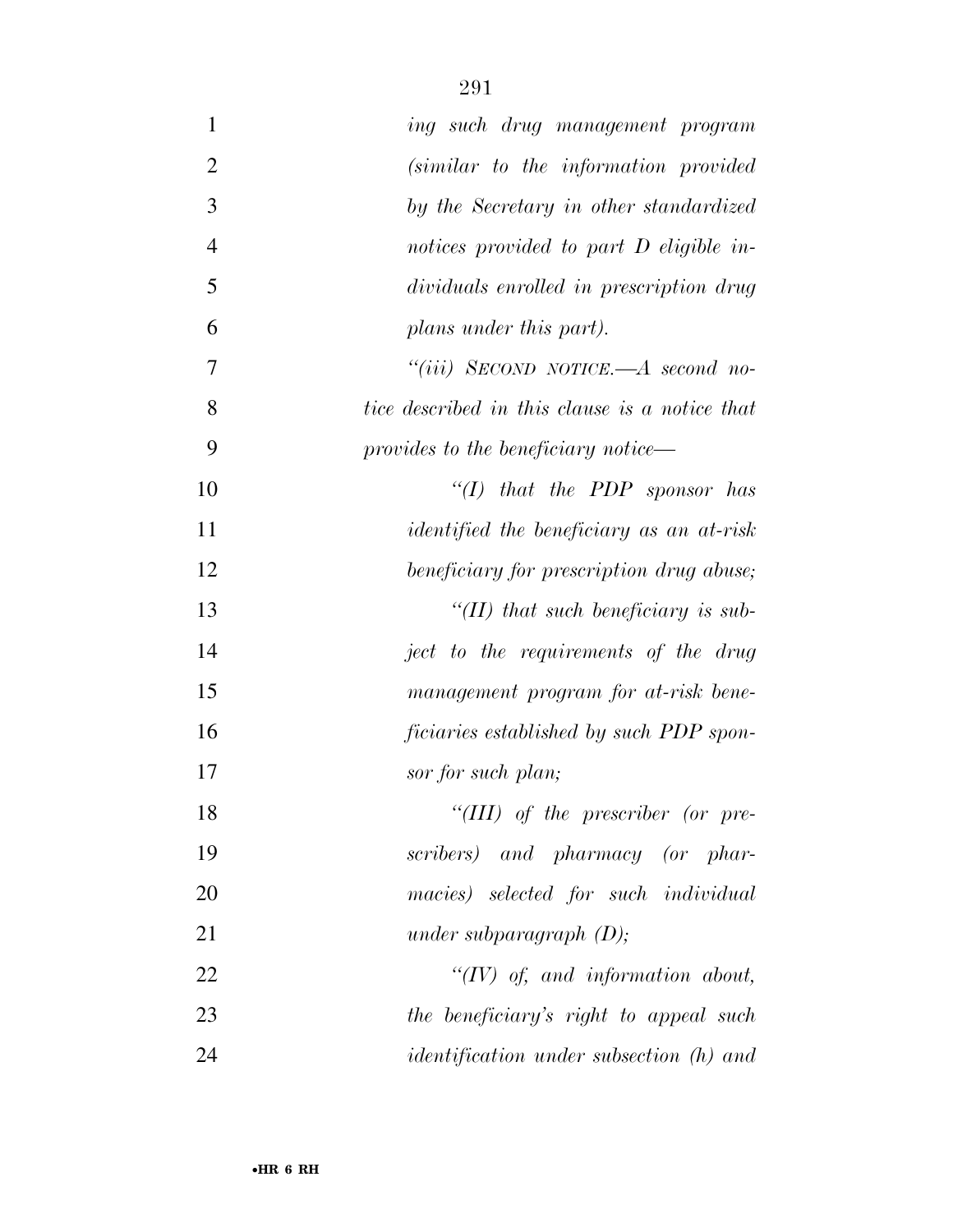| $\mathbf{1}$   | the option of an automatic escalation                      |
|----------------|------------------------------------------------------------|
| $\overline{2}$ | to external review;                                        |
| 3              | $\lq (V)$ that the beneficiary can, in                     |
| $\overline{4}$ | the case that the beneficiary has not                      |
| 5              | previously submitted to the PDP spon-                      |
| 6              | sor preferences for which prescribers                      |
| 7              | and pharmacies the beneficiary would                       |
| 8              | prefer the PDP sponsor select under                        |
| 9              | $subparagnph$ (D), submit such pref-                       |
| 10             | erences to the PDP sponsor; and                            |
| 11             | $\lq$ $\lq$ $\lq$ $\lq$ $\lq$ that includes clear instruc- |
| 12             | tions that explain how the beneficiary                     |
| 13             | can contact the PDP sponsor.                               |
| 14             | "(iv) TIMING OF NOTICES.—                                  |
| 15             | "(I) IN GENERAL.—Subject to                                |
| 16             | subclause $(II)$ , a second notice de-                     |
| 17             | scribed in clause (iii) shall be provided                  |
| 18             | to the beneficiary on a date that is not                   |
| 19             | less than 60 days after an initial no-                     |
| 20             | tice described in clause (ii) is provided                  |
| 21             | to the beneficiary.                                        |
| 22             | "(II) EXCEPTION.—In the case                               |
| 23             | that the PDP sponsor, in conjunction                       |
| 24             | with the Secretary, determines that                        |
| 25             | concerns identified through rulemaking                     |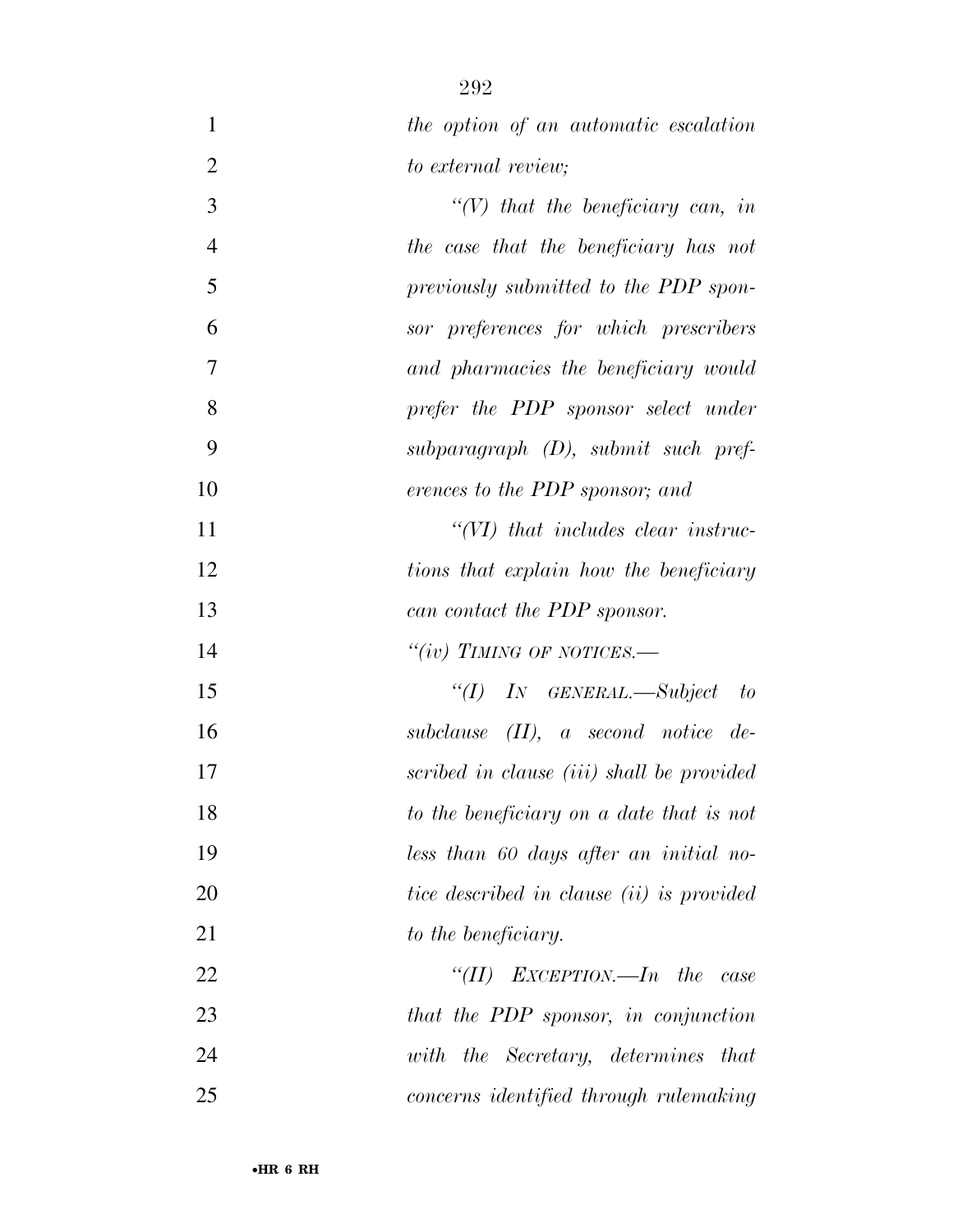| $\mathbf{1}$   | by the Secretary regarding the health         |
|----------------|-----------------------------------------------|
| $\overline{2}$ | or safety of the beneficiary or regard-       |
| 3              | ing significant drug diversion activi-        |
| $\overline{4}$ | ties require the PDP sponsor to pro-          |
| 5              | vide a second notice described in clause      |
| 6              | $(iii)$ to the beneficiary on a date that     |
| $\overline{7}$ | is earlier than the date described in         |
| 8              | subclause $(I)$ , the PDP sponsor may         |
| 9              | provide such second notice on such ear-       |
| 10             | lier date.                                    |
| 11             | "(C) AT-RISK BENEFICIARY FOR PRESCRIP-        |
| 12             | TION DRUG ABUSE.-                             |
| 13             | "(i) IN GENERAL.—For purposes of              |
| 14             | this paragraph, the term 'at-risk beneficiary |
| 15             | for prescription drug abuse' means a part     |
| 16             | $D$ eligible individual who is not an exempt- |
| 17             | ed individual described in clause (ii) and—   |
| 18             | $\lq (I)$ who is identified through the       |
| 19             | use of clinical guidelines developed by       |
| 20             | the Secretary in consultation with            |
| 21             | PDP sponsors and other stakeholders           |
| 22             | described in section 3141(f)(2)(A) of         |
| 23             | the 21st Century Cures Act; or                |
| 24             | $``(II)$ with respect to whom the             |
| 25             | PDP sponsor of a prescription drug            |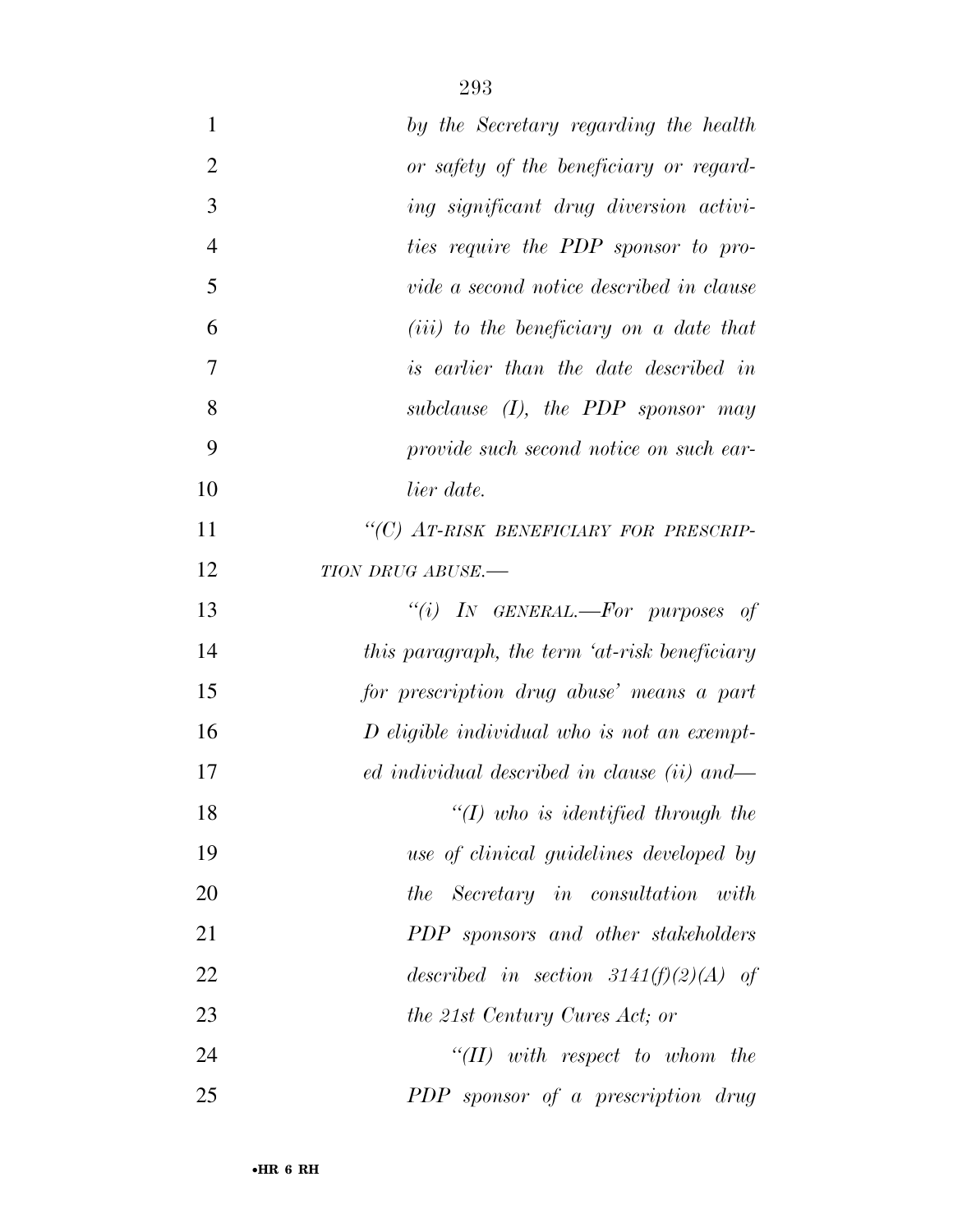| $\mathbf{1}$   | plan, upon enrolling such individual           |
|----------------|------------------------------------------------|
| $\overline{2}$ | in such plan, received notice from the         |
| 3              | Secretary that such individual was             |
| $\overline{4}$ | <i>identified under this paragraph to be</i>   |
| 5              | an at-risk beneficiary for prescription        |
| 6              | drug abuse under the prescription drug         |
| 7              | plan in which such individual was              |
| 8              | most recently previously enrolled and          |
| 9              | such identification has not been termi-        |
| 10             | nated under subparagraph $(F)$ .               |
| 11             | "(ii) EXEMPTED INDIVIDUAL<br>$DE-$             |
| 12             | $SCRIBED. \text{—} An$ exempted individual de- |
| 13             | scribed in this clause is an individual        |
| 14             | $who$ —                                        |
| 15             | $"(1)$ receives hospice care under             |
| 16             | <i>this title</i> ;                            |
| 17             | $\lq (II)$ is a resident of a long-term        |
| 18             | care facility, of an intermediate care         |
| 19             | facility for the mentally retarded, or of      |
| 20             | another facility for which frequently          |
| 21             | abused drugs are dispensed for resi-           |
| 22             | $dents$ through a contract with a single       |
| 23             | pharmacy; or                                   |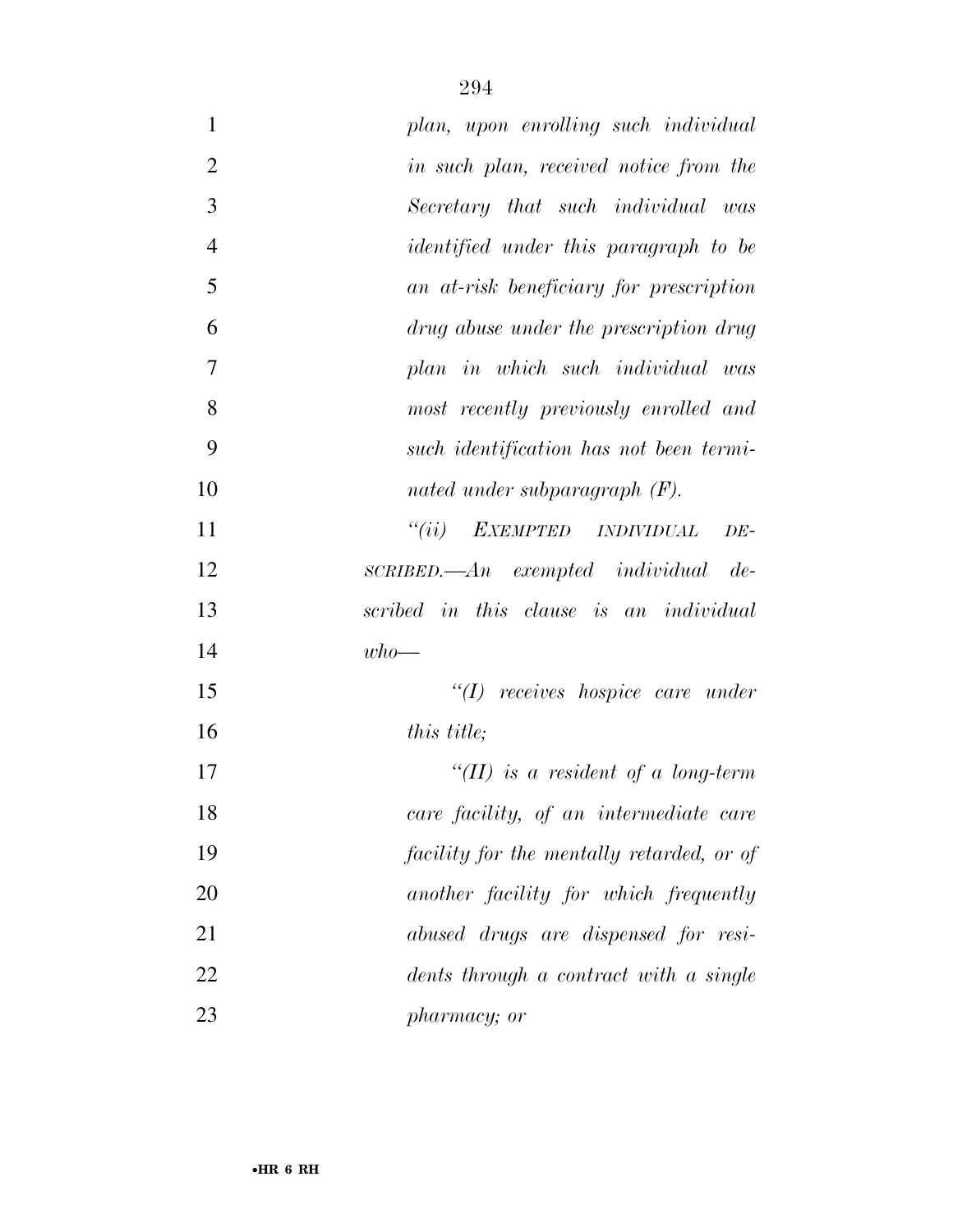| $\mathbf{1}$   | "(III) the Secretary elects to treat               |
|----------------|----------------------------------------------------|
| $\overline{2}$ | as an exempted individual for purposes             |
| 3              | of clause $(i)$ .                                  |
| $\overline{4}$ | "(D) SELECTION OF PRESCRIBERS AND                  |
| 5              | PHARMACIES.-                                       |
| 6              | $``(i)$ IN GENERAL.—With respect to                |
| 7              | each at-risk beneficiary for prescription          |
| 8              | drug abuse enrolled in a prescription drug         |
| 9              | plan offered by such sponsor, a PDP spon-          |
| 10             | sor shall, based on the preferences submitted      |
| 11             | to the PDP sponsor by the beneficiary pur-         |
| 12             | suant to clauses $(ii)(IV)$ and $(iii)(V)$ of sub- |
| 13             | paragraph $(B)$ , select—                          |
| 14             | $\lq (I)$ one or more individuals who              |
| 15             | are authorized to prescribe frequently             |
| 16             | abused drugs (referred to in this para-            |
| 17             | graph as 'prescribers') who may write              |
| 18             | prescriptions for such drugs for such              |
| 19             | beneficiary; and                                   |
| 20             | $H(H)$ one or more pharmacies that                 |
| 21             | may dispense such drugs to such bene-              |
| 22             | ficiary.                                           |
| 23             | "(ii) REASONABLE ACCESS.—In mak-                   |
| 24             | ing the selections under this subpara-             |
| 25             | $graph$ —                                          |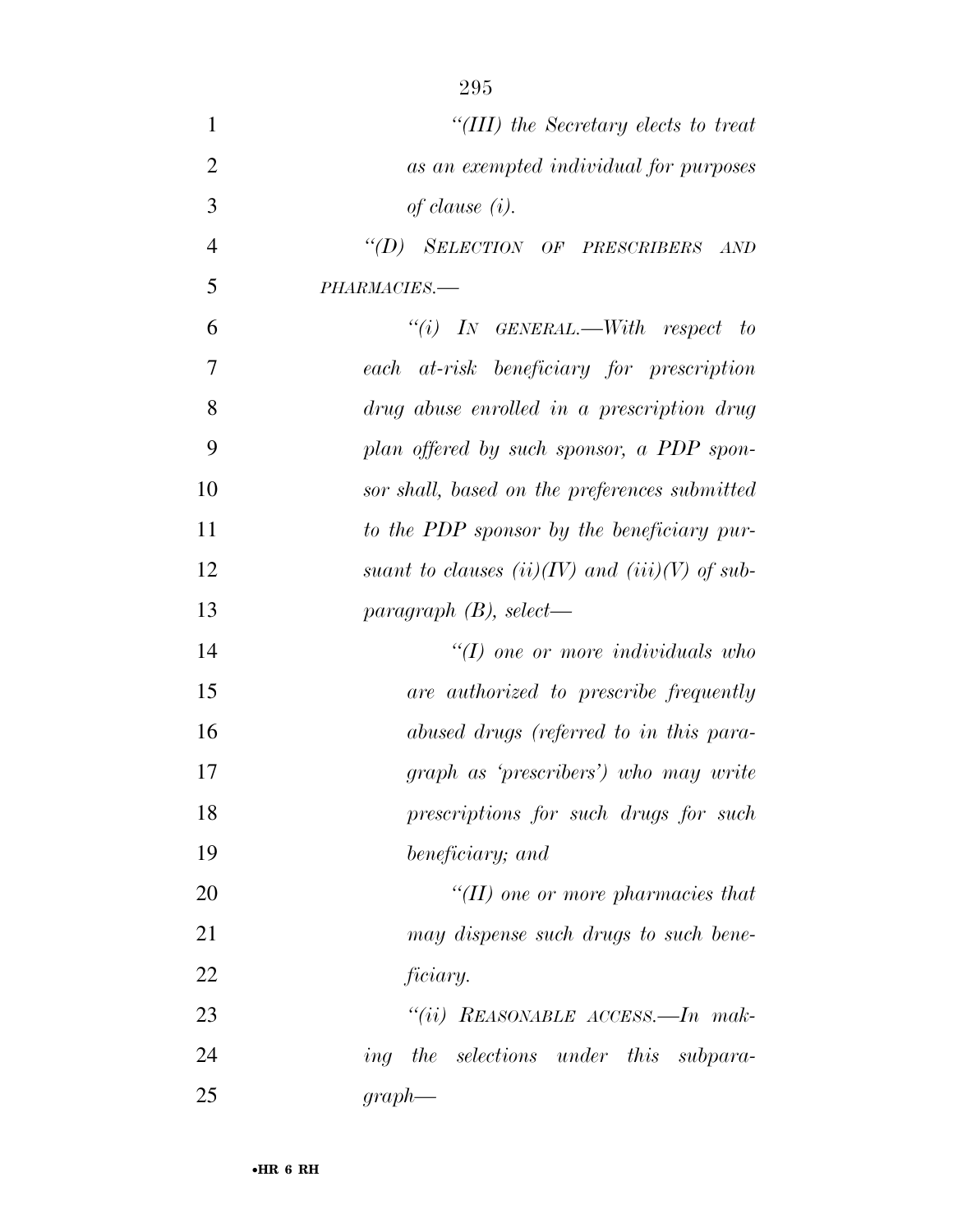| 1              | "(I) a PDP sponsor shall ensure                 |
|----------------|-------------------------------------------------|
| $\overline{2}$ | that the beneficiary continues to have          |
| 3              | reasonable access to frequently abused          |
| $\overline{4}$ | (as defined in subparagraph)<br>drugs           |
| 5              | $(G)$ , taking into account geographic          |
| 6              | <i>location, beneficiary preference, impact</i> |
| $\overline{7}$ | on costsharing, and reasonable travel           |
| 8              | time; and                                       |
| 9              | "(II) a PDP sponsor shall ensure                |
| 10             | such access (including access to pre-           |
| 11             | scribers and pharmacies with respect            |
| 12             | to frequently abused drugs) in the case         |
| 13             | of individuals with multiple residences         |
| 14             | and in the case of natural disasters            |
| 15             | and similar emergency situations.               |
| 16             | "(iii) BENEFICIARY PREFERENCES.-                |
| 17             | "(I) IN GENERAL.—If an at-risk                  |
| 18             | beneficiary for prescription drug abuse         |
| 19             | submits preferences for which in-net-           |
| 20             | work prescribers and pharmacies the             |
| 21             | beneficiary would prefer the PDP                |
| 22             | sponsor select in response to a notice          |
| 23             | under subparagraph $(B)$ , the PDP              |
| 24             | sponsor shall—                                  |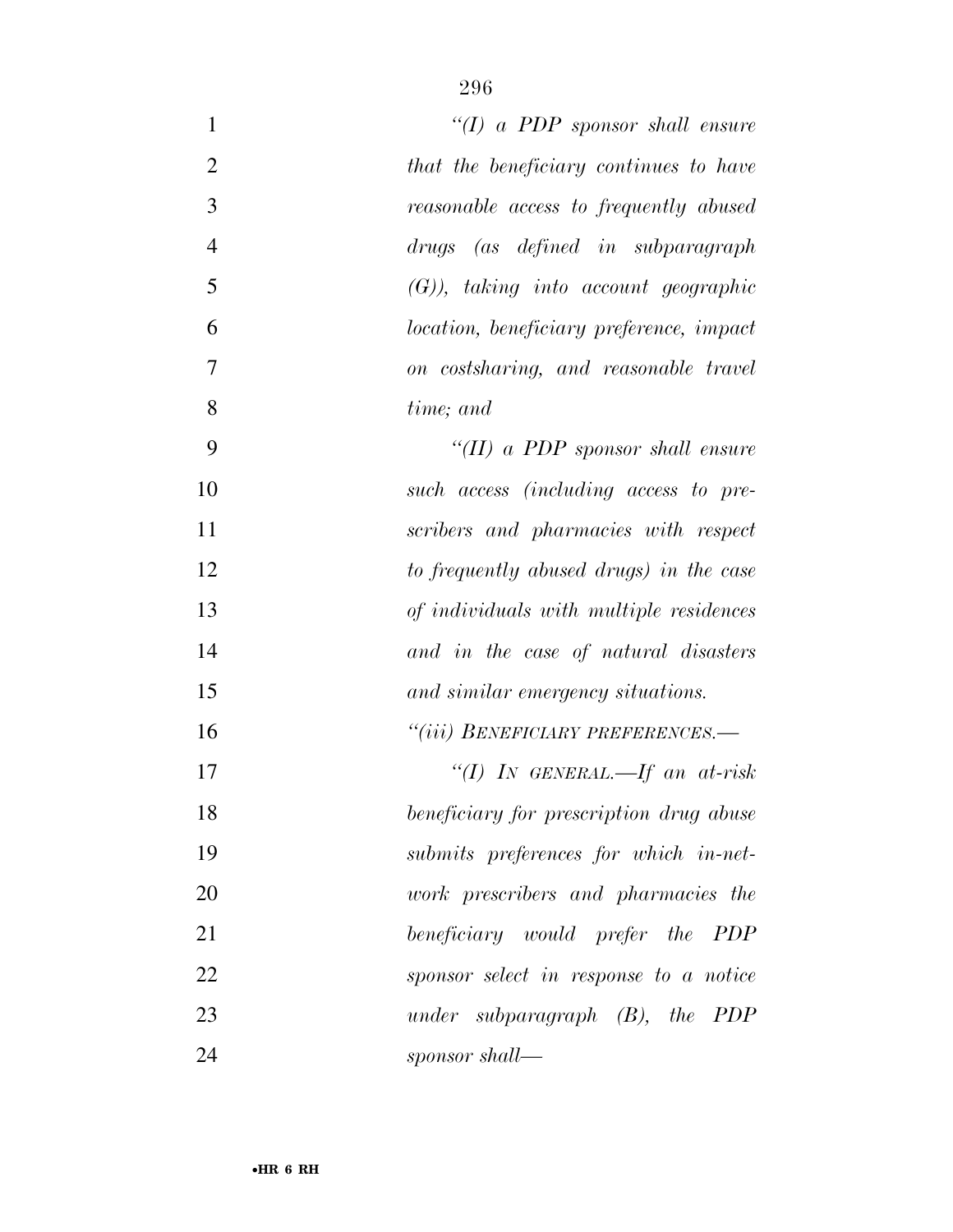| $\mathbf{1}$   | $``(aa)$ review such pref-                   |
|----------------|----------------------------------------------|
| $\overline{2}$ | erences;                                     |
| 3              | $" (bb)$ select or change the se-            |
| $\overline{4}$ | lection of prescribers and phar-             |
| 5              | macies for the beneficiary based             |
| 6              | on such preferences; and                     |
| $\tau$         | $``(cc)$ inform the beneficiary              |
| 8              | of such selection or change of se-           |
| 9              | lection.                                     |
| 10             | "(II) EXCEPTION.—In the case                 |
| 11             | that the PDP sponsor determines that         |
| 12             | a change to the selection of prescriber      |
| 13             | or pharmacy under item (bb) by the           |
| 14             | PDP sponsor is contributing or would         |
| 15             | <i>contribute to prescription drug abuse</i> |
| 16             | or drug diversion by the beneficiary,        |
| 17             | the PDP sponsor may change the selec-        |
| 18             | tion of prescriber or pharmacy for the       |
| 19             | beneficiary without regard to the pref-      |
| 20             | erences of the beneficiary described in      |
| 21             | subclause $(I)$ .                            |
| 22             | "(iv) CONFIRMATION.—Before selecting         |
| 23             | a prescriber (or prescribers) or pharmacy    |
| 24             | (or pharmacies) under this subparagraph, a   |
| 25             | PDP sponsor must request and receive con-    |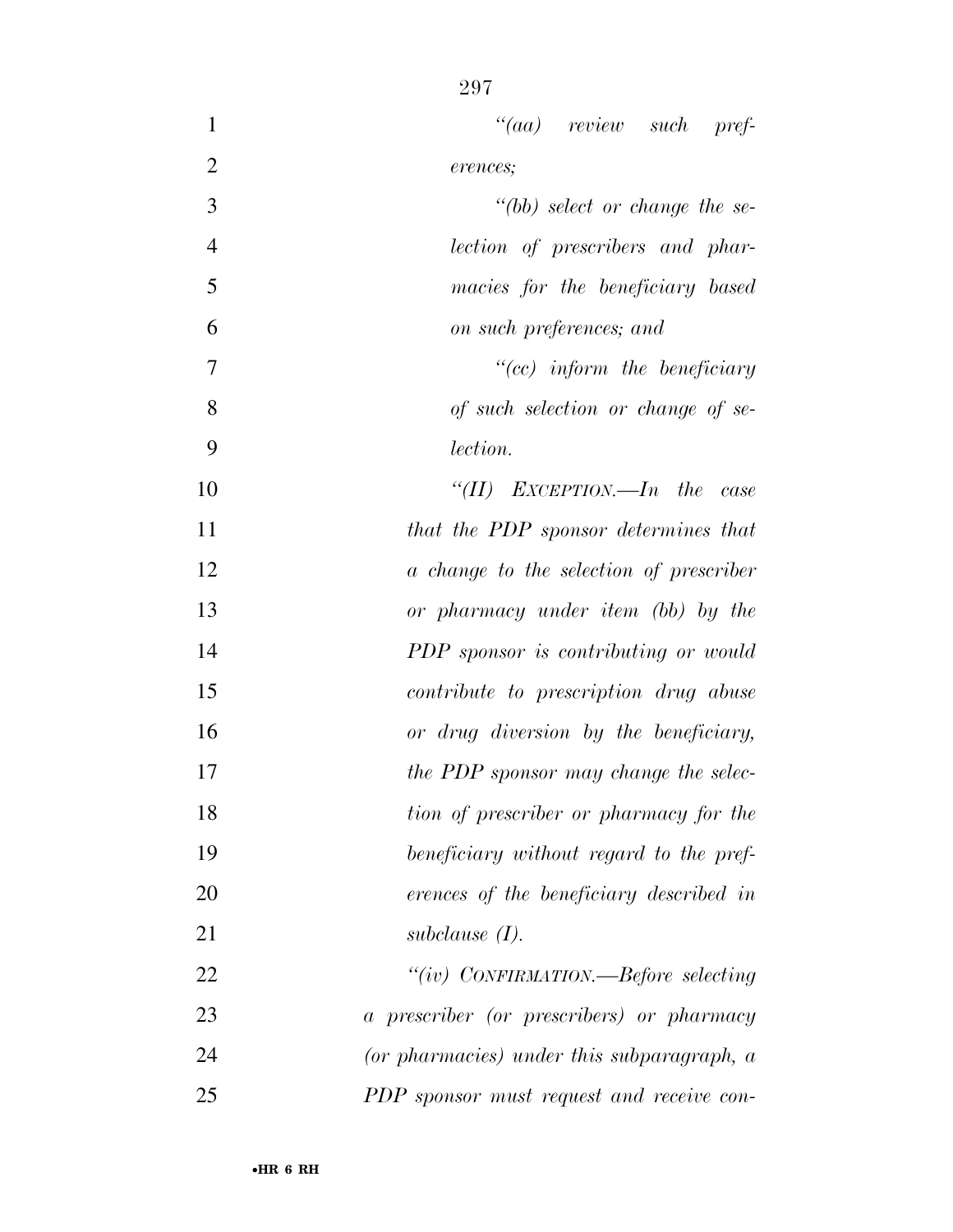| 1              | firmation from such a prescriber or phar-                 |
|----------------|-----------------------------------------------------------|
| $\mathfrak{2}$ | macy acknowledging and accepting that the                 |
| 3              | beneficiary involved is in the drug manage-               |
| $\overline{4}$ | ment program for at-risk beneficiaries.                   |
| 5              | TERMINATIONS AND APPEALS.-The<br>$\lq(E)$                 |
| 6              | <i>identification of an individual as an at-risk ben-</i> |
| $\tau$         | <i>eficiary for prescription drug abuse under this</i>    |
| 8              | paragraph, a coverage determination<br>made               |
| 9              | under a drug management program for at-risk               |
| 10             | beneficiaries, and the selection of prescriber or         |
| 11             | $pharmacy$ under subparagraph $(D)$ with respect          |
| 12             | to such individual shall be subject to reconsider-        |
| 13             | ation and appeal under subsection (h) and the             |
| 14             | option of an automatic escalation to external re-         |
| 15             | view to the extent provided by the Secretary.             |
| 16             | "(F) TERMINATION OF IDENTIFICATION.-                      |
| 17             | "(i) IN GENERAL.—The Secretary shall                      |
| 18             | develop standards for the termination of                  |
| 19             | <i>identification of an individual as an at-risk</i>      |
| 20             | beneficiary for prescription drug abuse                   |
| 21             | under this paragraph. Under such stand-                   |
| 22             | ards such identification shall terminate as               |
| 23             | of the earlier of $-$                                     |
| 24             | $\lq (I)$ the date the individual dem-                    |
| 25             | onstrates that the individual is no                       |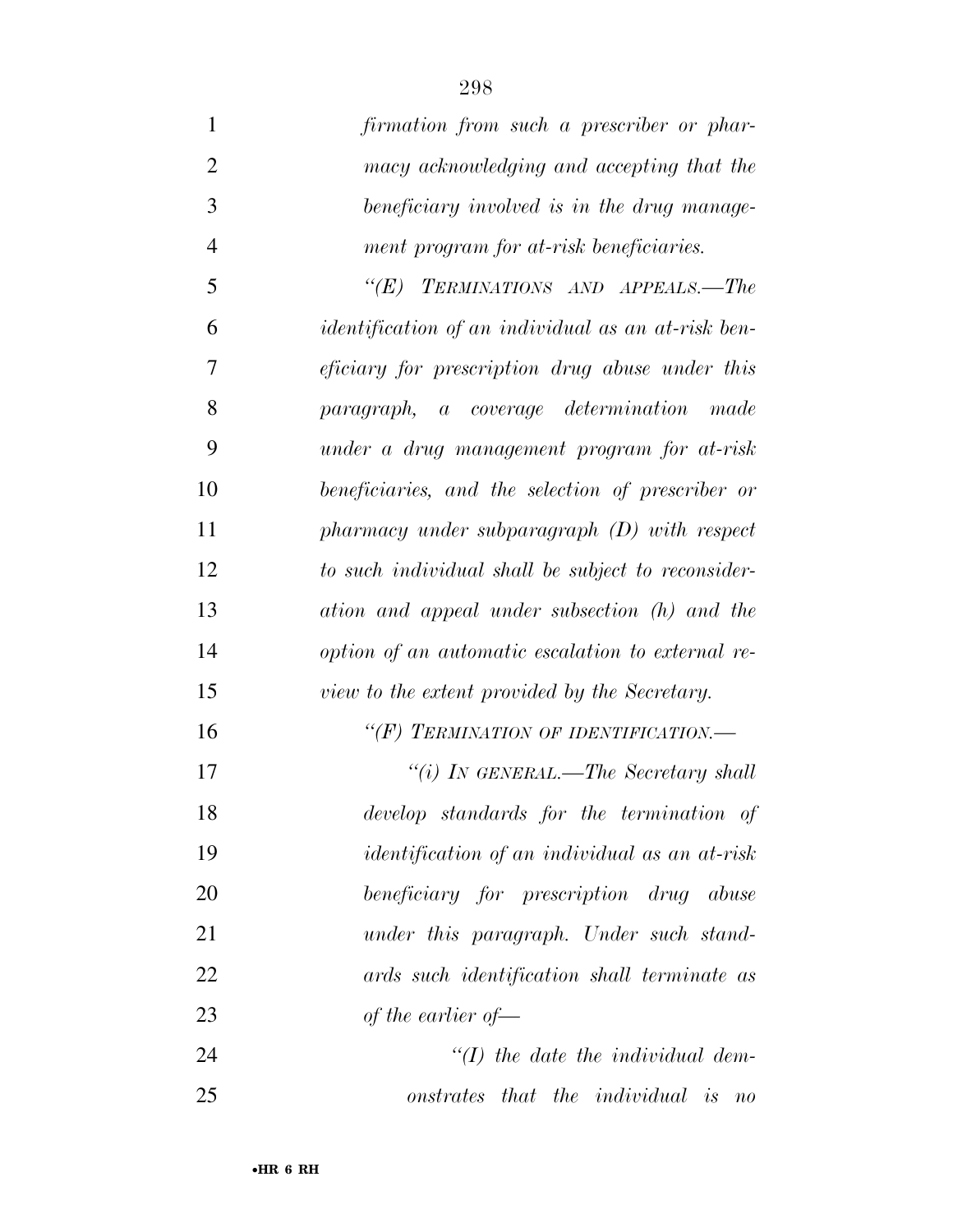| $\mathbf{1}$   | longer likely, in the absence of the re-           |
|----------------|----------------------------------------------------|
| $\overline{2}$ | strictions under this paragraph, to be             |
| 3              | an at-risk beneficiary for prescription            |
| $\overline{4}$ | drug abuse described in subparagraph               |
| 5              | $(C)(i)$ ; and                                     |
| 6              | $H(H)$ the end of such maximum                     |
| 7              | period of identification as the Sec-               |
| 8              | retary may specify.                                |
| 9              | "(ii) RULE OF CONSTRUCTION.—Noth-                  |
| 10             | ing in clause (i) shall be construed as pre-       |
| 11             | venting a plan from identifying an indi-           |
| 12             | vidual as an at-risk beneficiary for pre-          |
| 13             | scription drug abuse under subparagraph            |
| 14             | $(C)(i)$ after such termination on the basis of    |
| 15             | additional information on drug use occur-          |
| 16             | ring after the date of notice of such termi-       |
| 17             | nation.                                            |
| 18             | " $(G)$ FREQUENTLY ABUSED DRUG.—For                |
| 19             | purposes of this subsection, the term 'frequently  |
| 20             | abused drug' means a drug that is a controlled     |
| 21             | substance that the Secretary determines to be fre- |
| 22             | quently abused or diverted.                        |
| 23             | "(H) DATA DISCLOSURE.—In the case of an            |
| 24             | at-risk beneficiary for prescription drug abuse    |
| 25             | whose access to coverage for frequently abused     |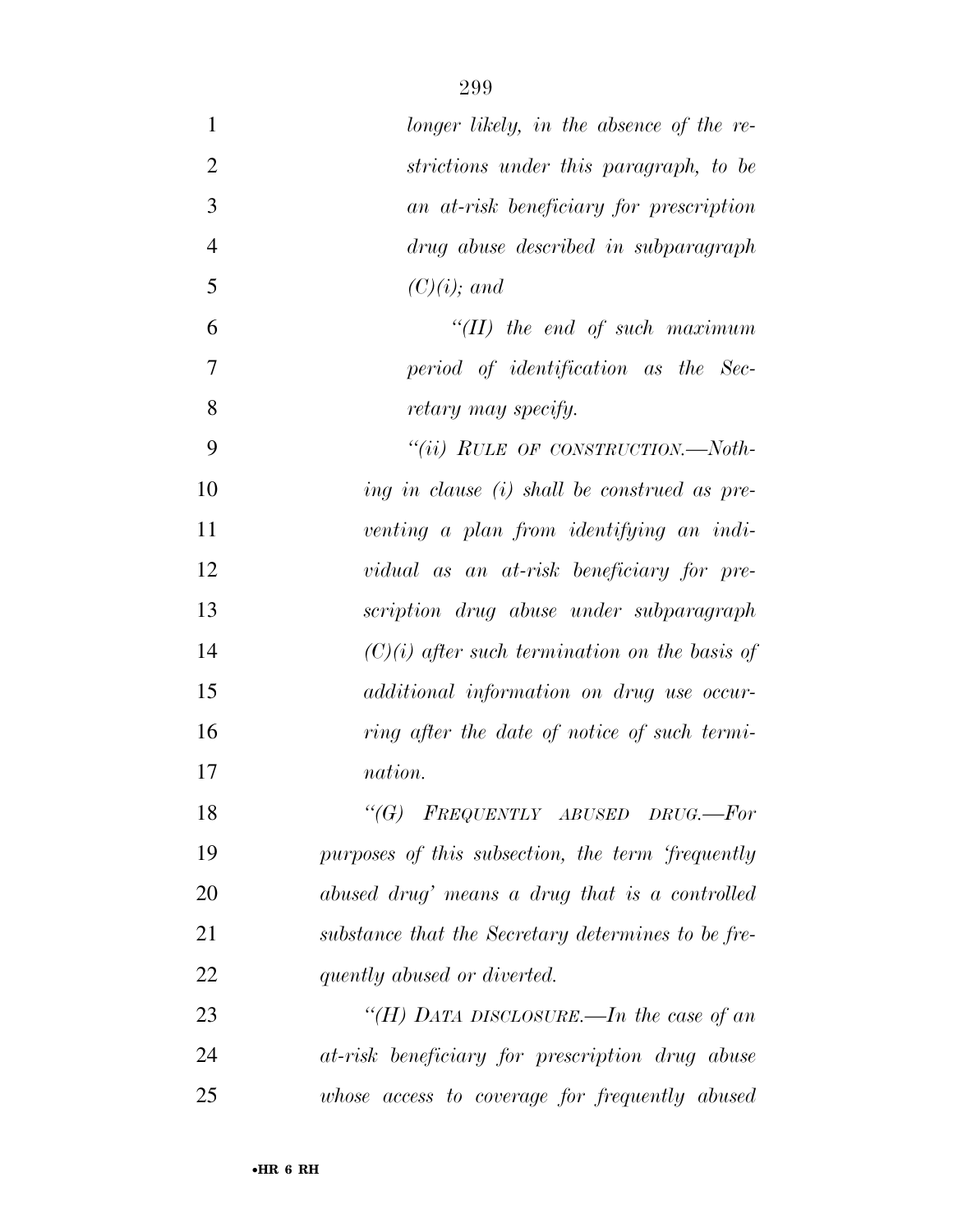| $\mathbf{1}$   | drugs under a prescription drug plan has been    |
|----------------|--------------------------------------------------|
| $\overline{2}$ | limited by a PDP sponsor under this paragraph,   |
| 3              | such PDP sponsor shall disclose data, including  |
| $\overline{4}$ | any necessary individually identifiable health   |
| 5              | information, in a form and manner specified by   |
| 6              | the Secretary, about the decision to impose such |
| 7              | limitations and the limitations imposed by the   |
| 8              | sponsor under this part.                         |
| 9              | "(I) EDUCATION.—The Secretary shall pro-         |
| 10             | vide education to enrollees in prescription drug |
| 11             | plans of PDP sponsors and providers regarding    |
| 12             | the drug management program for at-risk bene-    |
| 13             | ficiaries described in this paragraph, including |
| 14             | $education$ —                                    |
| 15             | $``(i)$ provided by medicare administra-         |
| 16             | tive contractors through the improper pay-       |
| 17             | ment outreach and education program de-          |
| 18             | scribed in section $1874A(h)$ ; and              |
| 19             | $``(ii)$ through current education efforts       |
| 20             | (such as State health insurance assistance)      |
| 21             | programs described in subsection $(a)(1)(A)$     |
| 22             | of section 119 of the Medicare Improvements      |
| 23             | for Patients and Providers Act of 2008 (42)      |
| 24             | U.S.C. $1395b-3$ note)) and materials di-        |
| 25             | rected toward such enrollees.                    |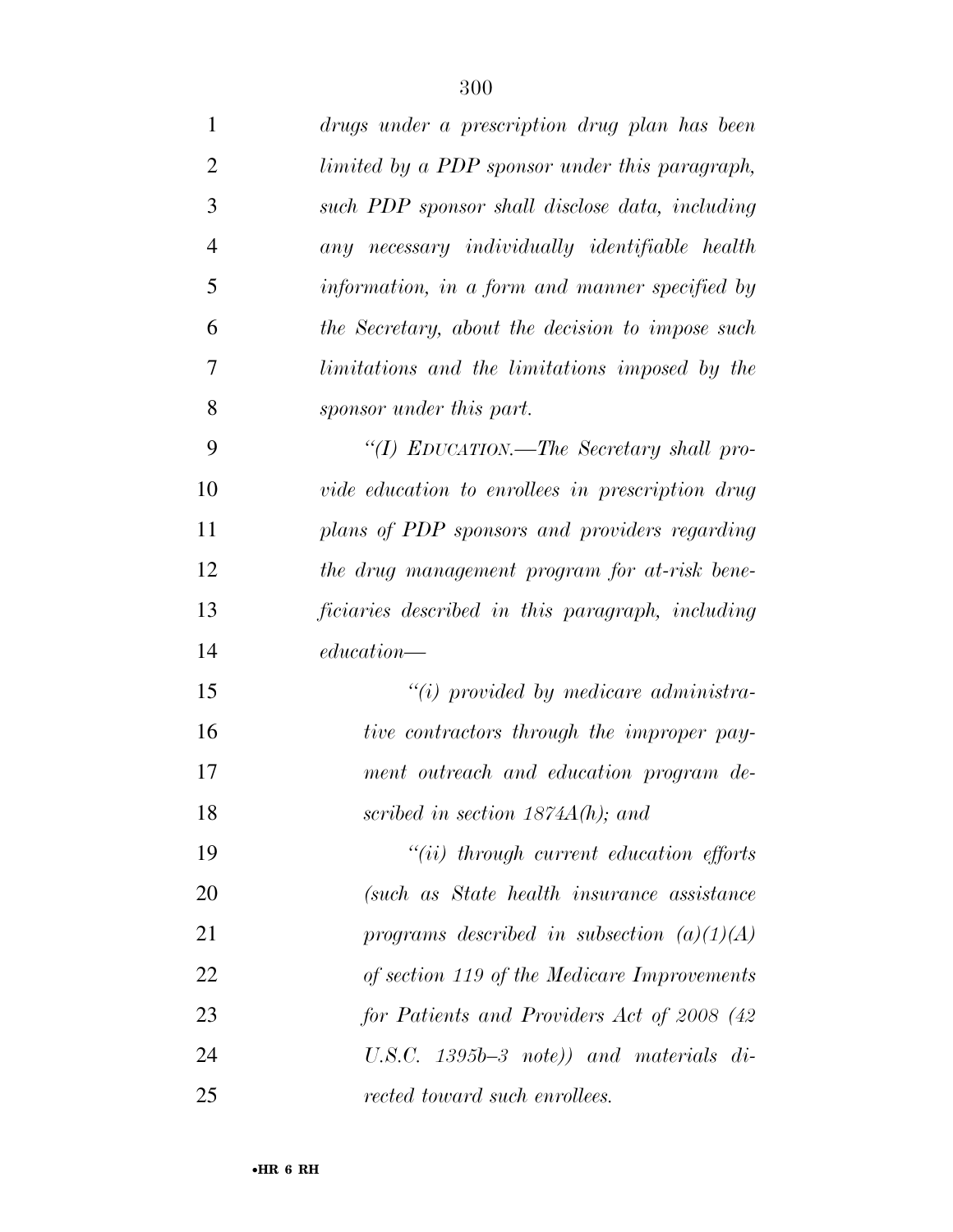| $\mathbf{1}$   | "(J) APPLICATION UNDER MA-PD PLANS.-                           |
|----------------|----------------------------------------------------------------|
| $\overline{2}$ | Pursuant to section $1860D - 21(c)(1)$ , the provi-            |
| 3              | sions of this paragraph apply under part D to                  |
| $\overline{4}$ | MA organizations offering MA-PD plans to MA                    |
| 5              | eligible individuals in the same manner as such                |
| 6              | provisions apply under this part to a PDP spon-                |
| 7              | sor offering a prescription drug plan to a part                |
| 8              | $D$ eligible individual.".                                     |
| 9              | INFORMATION FOR CONSUMERS.-Section<br>(2)                      |
| 10             | $1860D-4(a)(1)(B)$ of the Social Security Act (42              |
| 11             | U.S.C. 1395w-104(a)(1)(B)) is amended by adding at             |
| 12             | the end the following:                                         |
| 13             | $``(v)$ The drug management program                            |
| 14             | for at-risk beneficiaries under subsection                     |
| 15             | $(c)(5)$ .".                                                   |
| 16             | (b) UTILIZATION MANAGEMENT PROGRAMS.—Section                   |
| 17             | $1860D-4(c)$ of the Social Security Act (42 U.S.C. 1395w-      |
|                | 18 104(c)), as amended by subsection (a)(1), is further amend- |
| 19             | $ed$ —                                                         |
| 20             | $(1)$ in paragraph $(1)$ , by inserting after subpara-         |
| 21             | $graph(D)$ the following new subparagraph:                     |
| 22             | $\lq\lq (E)$ A utilization management tool to pre-             |
| 23             | vent drug abuse (as described in paragraph                     |
| 24             | $(6)(A))$ ."; and                                              |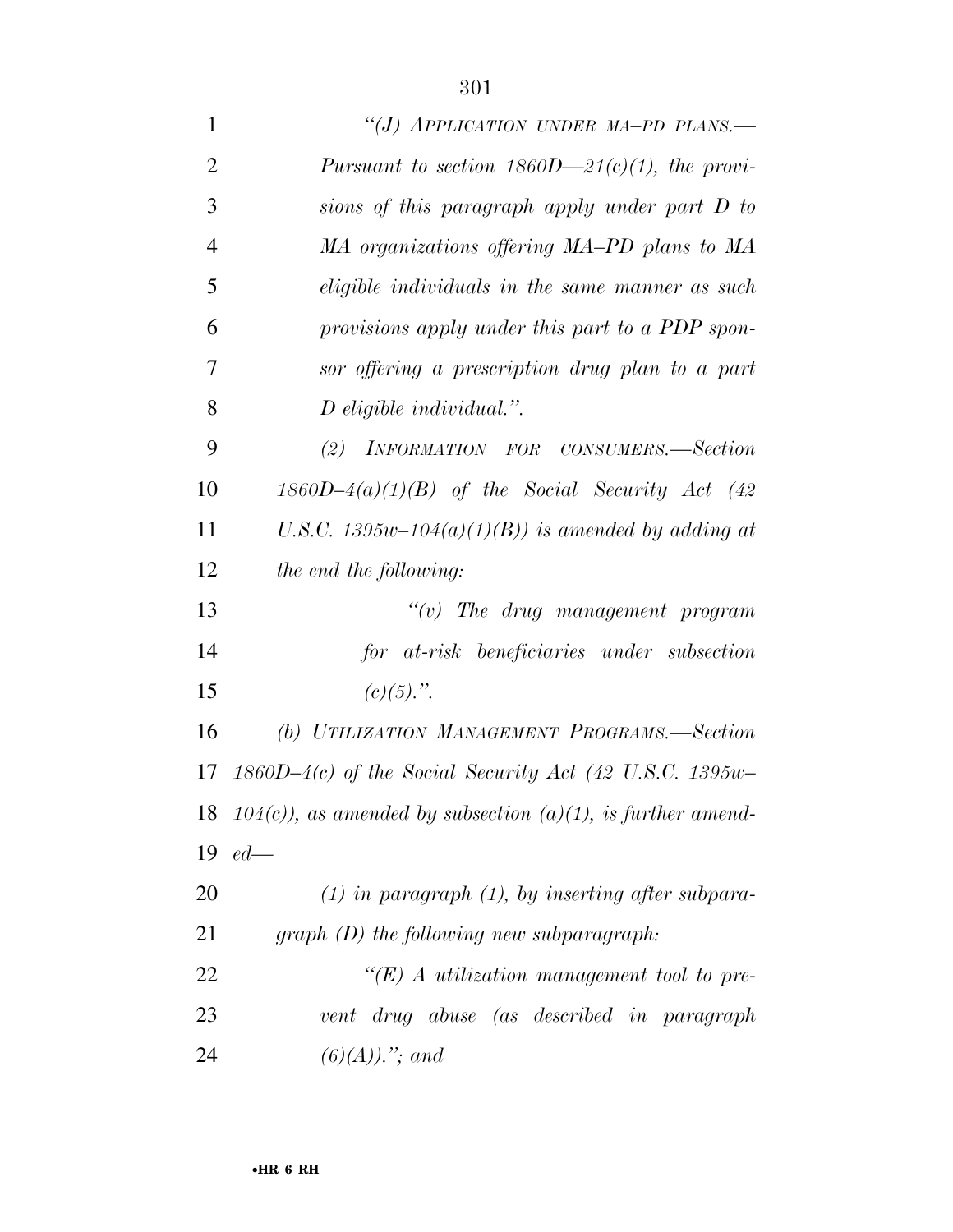| $\mathbf{1}$   | $(2)$ by adding at the end the following new para- |
|----------------|----------------------------------------------------|
| 2              | graph:                                             |
| 3              | "(6) UTILIZATION MANAGEMENT TOOL TO PRE-           |
| $\overline{4}$ | VENT DRUG ABUSE.-                                  |
| 5              | "(A) IN GENERAL.—A tool described in this          |
| 6              | paragraph is any of the following:                 |
| 7              | "(i) A utilization tool designed to pre-           |
| 8              | vent the abuse of frequently abused drugs by       |
| 9              | <i>individuals and to prevent the diversion of</i> |
| 10             | such drugs at pharmacies.                          |
| 11             | $``(ii)$ Retrospective utilization review to       |
| 12             | $identity-$                                        |
| 13             | $\lq (I)$ individuals that receive fre-            |
| 14             | quently abused drugs at a frequency or             |
| 15             | in amounts that are not clinically ap-             |
| 16             | propriate; and                                     |
| 17             | "(II) providers of services or sup-                |
| 18             | pliers that may facilitate the abuse or            |
| 19             | diversion of frequently abused drugs by            |
| 20             | beneficiaries.                                     |
| 21             | $``(iii)$ Consultation with the contractor         |
| 22             | described in subparagraph $(B)$ to verify if       |
| 23             | an individual enrolling in a prescription          |
| 24             | drug plan offered by a PDP sponsor has             |
| 25             | been previously identified by another PDP          |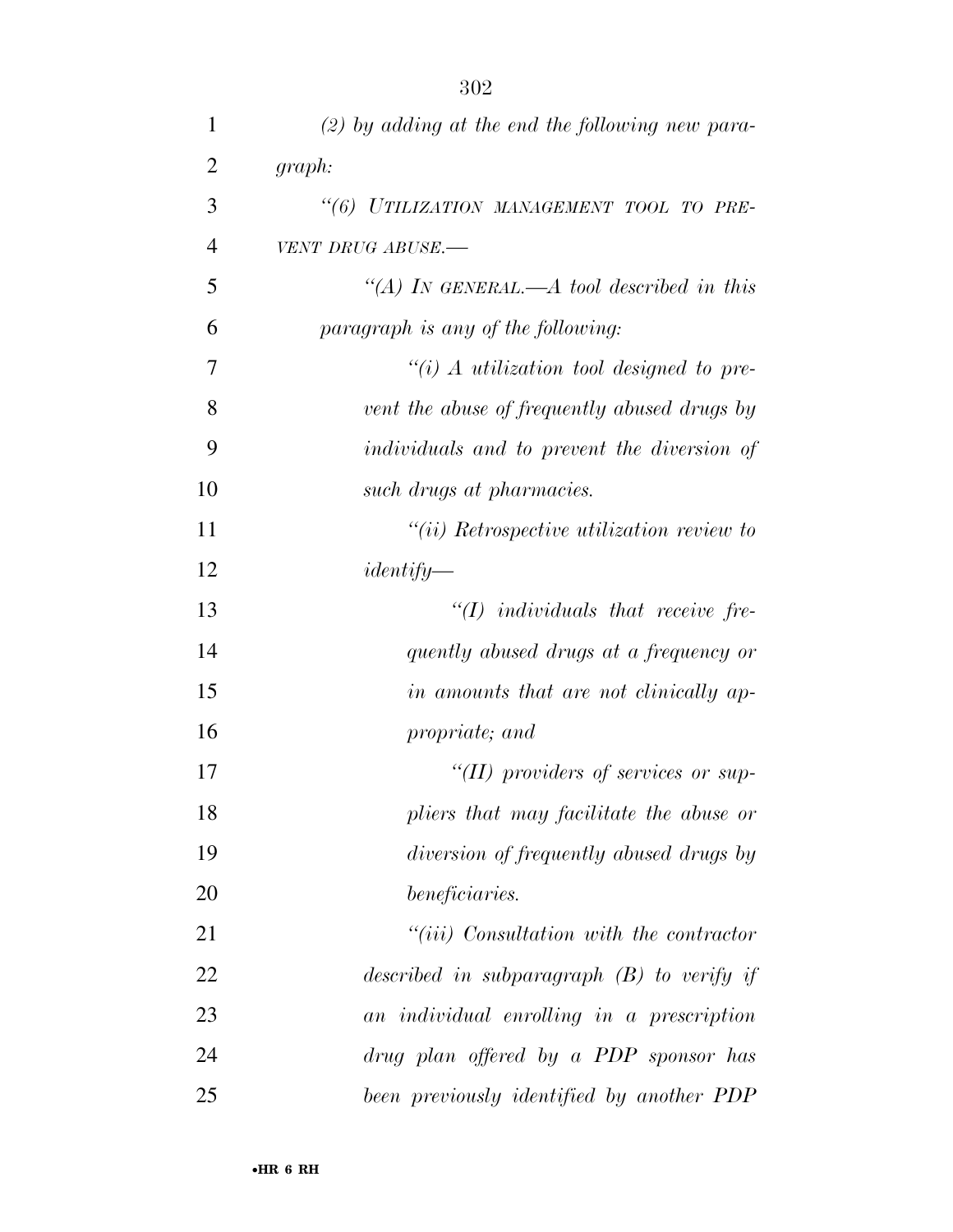| $\mathbf{1}$   | sponsor as an individual described in clause        |
|----------------|-----------------------------------------------------|
| $\overline{2}$ | (ii)(I).                                            |
| 3              | "(B) REPORTING.—A PDP sponsor offering              |
| $\overline{4}$ | a prescription drug plan (and an MA organiza-       |
| 5              | tion offering an MA-PD plan) in a State shall       |
| 6              | submit to the Secretary and the Medicare drug       |
| 7              | integrity contractor with which the Secretary       |
| 8              | has entered into a contract under section 1893      |
| 9              | with respect to such State a report, on a monthly   |
| 10             | basis, containing information on-                   |
| 11             | $``(i)$ any provider of services or sup-            |
| 12             | plier described in subparagraph $(A)(ii)(II)$       |
| 13             | that is identified by such plan sponsor (or         |
| 14             | organization) during the 30-day period be-          |
| 15             | fore such report is submitted; and                  |
| 16             | $``(ii)$ the name and prescription                  |
| 17             | records of individuals described in para-           |
| 18             | graph $(5)(C)$ .".                                  |
| 19             | (c) EXPANDING ACTIVITIES OF MEDICARE DRUG IN-       |
| 20             | TEGRITY CONTRACTORS (MEDICS).-                      |
| 21             | (1) In GENERAL.—Section 1893 of the Social Se-      |
| 22             | curity $Act$ (42 U.S.C. 1395ddd) is amended by add- |
| 23             | ing at the end the following new subsection:        |
| 24             | "(i) EXPANDING ACTIVITIES OF MEDICARE DRUG IN-      |

*TEGRITY CONTRACTORS (MEDICS).—*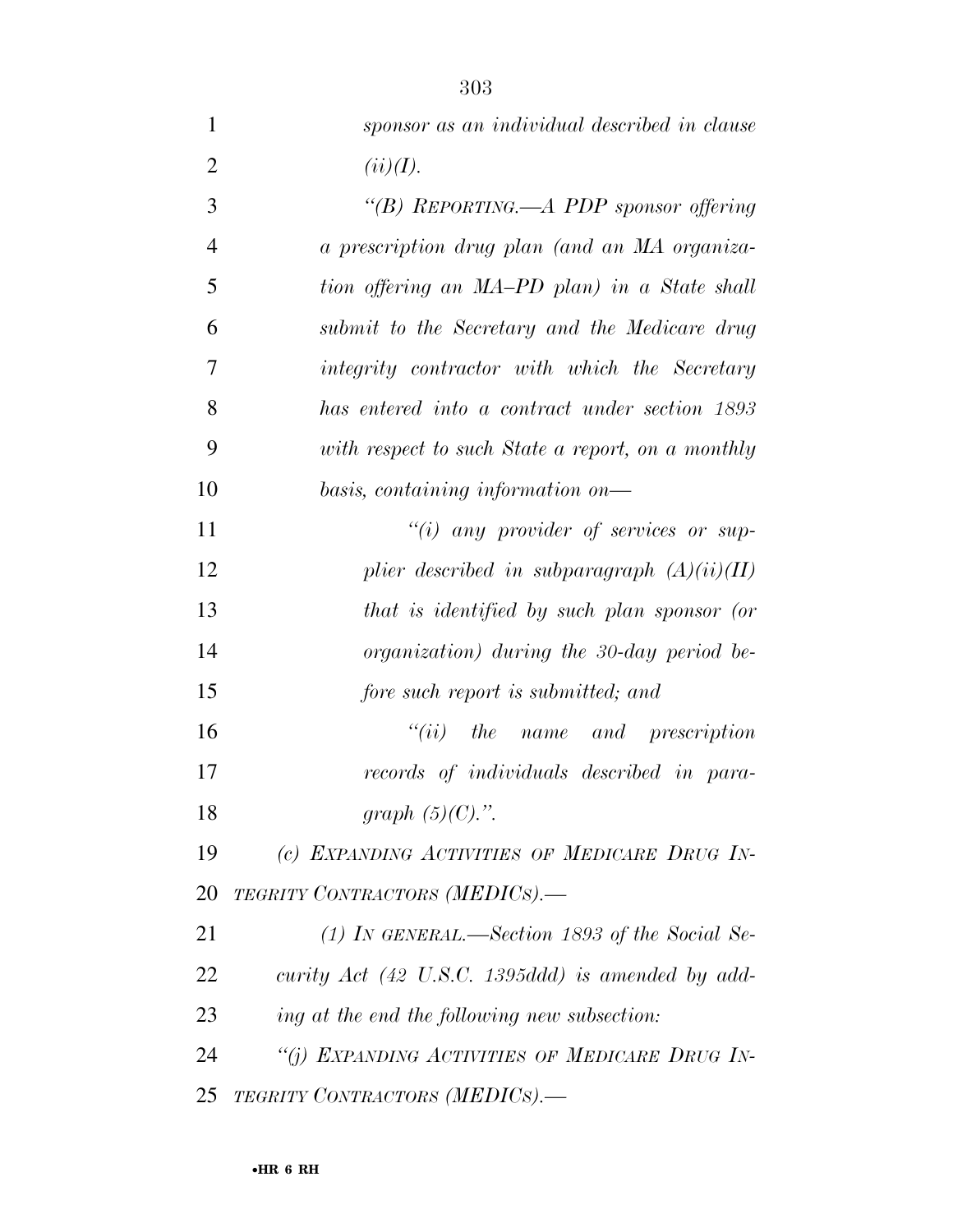| 1              | "(1) $\Lambda$ CCESS TO INFORMATION.—Under contracts      |
|----------------|-----------------------------------------------------------|
| $\overline{2}$ | entered into under this section with Medicare drug        |
| 3              | integrity contractors (including any successor entity     |
| $\overline{4}$ | to a Medicare drug integrity contractor), the Sec-        |
| 5              | retary shall authorize such contractors to directly ac-   |
| 6              | cept prescription and necessary medical records from      |
| 7              | entities such as pharmacies, prescription drug plans,     |
| 8              | MA-PD plans, and physicians with respect to an in-        |
| 9              | dividual in order for such contractors to provide in-     |
| 10             | formation relevant to the determination of whether        |
| 11             | such individual is an at-risk beneficiary for prescrip-   |
| 12             | tion drug abuse, as defined in section 1860D-             |
| 13             | $4(c)(5)(C)$ .                                            |
| 14             | "(2) REQUIREMENT FOR ACKNOWLEDGMENT OF                    |
| 15             | REFERRALS.—If a PDP sponsor or MA organization            |
| 16             | refers information to a contractor described in para-     |
| 17             | $graph (1)$ in order for such contractor to assist in the |
| 18             | determination described in such paragraph, the con-       |
| 19             | tractor shall—                                            |
| 20             | $\lq (A)$ acknowledge to the sponsor or organi-           |
| 21             | zation receipt of the referral; and                       |
| 22             | "(B) in the case that any PDP sponsor or                  |
| 23             | MA organization contacts the contractor request-          |
| 24             | ing to know the determination by the contractor           |
| 25             | of whether or not an individual has been deter-           |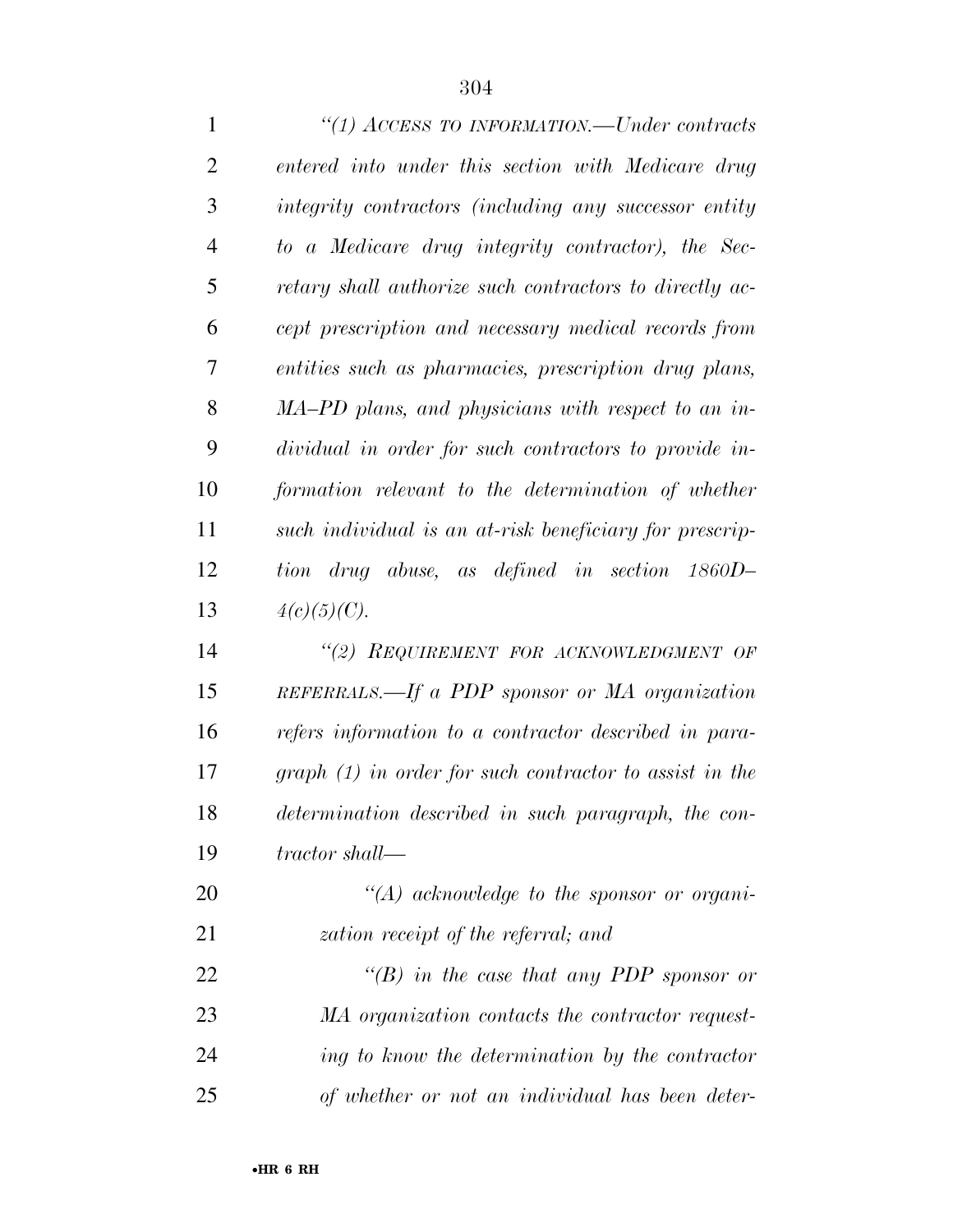| $\mathbf{1}$   | mined to be an individual described such para-        |
|----------------|-------------------------------------------------------|
| $\overline{2}$ | graph, shall inform such sponsor or organization      |
| 3              | of such determination on a date that is not later     |
| $\overline{4}$ | than 15 days after the date on which the sponsor      |
| 5              | or organization contacts the contractor.              |
| 6              | "(3) MAKING DATA AVAILABLE TO OTHER ENTI-             |
| 7              | $TIES$ .                                              |
| 8              | "(A) IN GENERAL.—For purposes of car-                 |
| 9              | rying out this subsection, subject to subpara-        |
| 10             | graph (B), the Secretary shall authorize MED-         |
| 11             | ICs to respond to requests for information from       |
| 12             | PDP sponsors and MA organizations, State pre-         |
| 13             | scription drug monitoring programs, and other         |
| 14             | entities delegated by such sponsors or organiza-      |
| 15             | tions using available programs and systems in         |
| 16             | the effort to prevent fraud, waste, and abuse.        |
| 17             | $\lq(B)$<br>HIPAA COMPLIANT INFORMATION               |
| 18             | $ONLY.$ Information may only be disclosed by a        |
| 19             | $\text{MEDIC}$ under subparagraph (A) if the disclo-  |
| 20             | sure of such information is permitted under the       |
| 21             | Federal regulations (concerning the privacy of        |
| 22             | <i>individually identifiable health information</i> ) |
| 23             | promulgated under section $264(c)$ of the Health      |
| 24             | Insurance Portability and Accountability Act of       |
| 25             | 1996 (42 U.S.C. 1320d-2 note).".                      |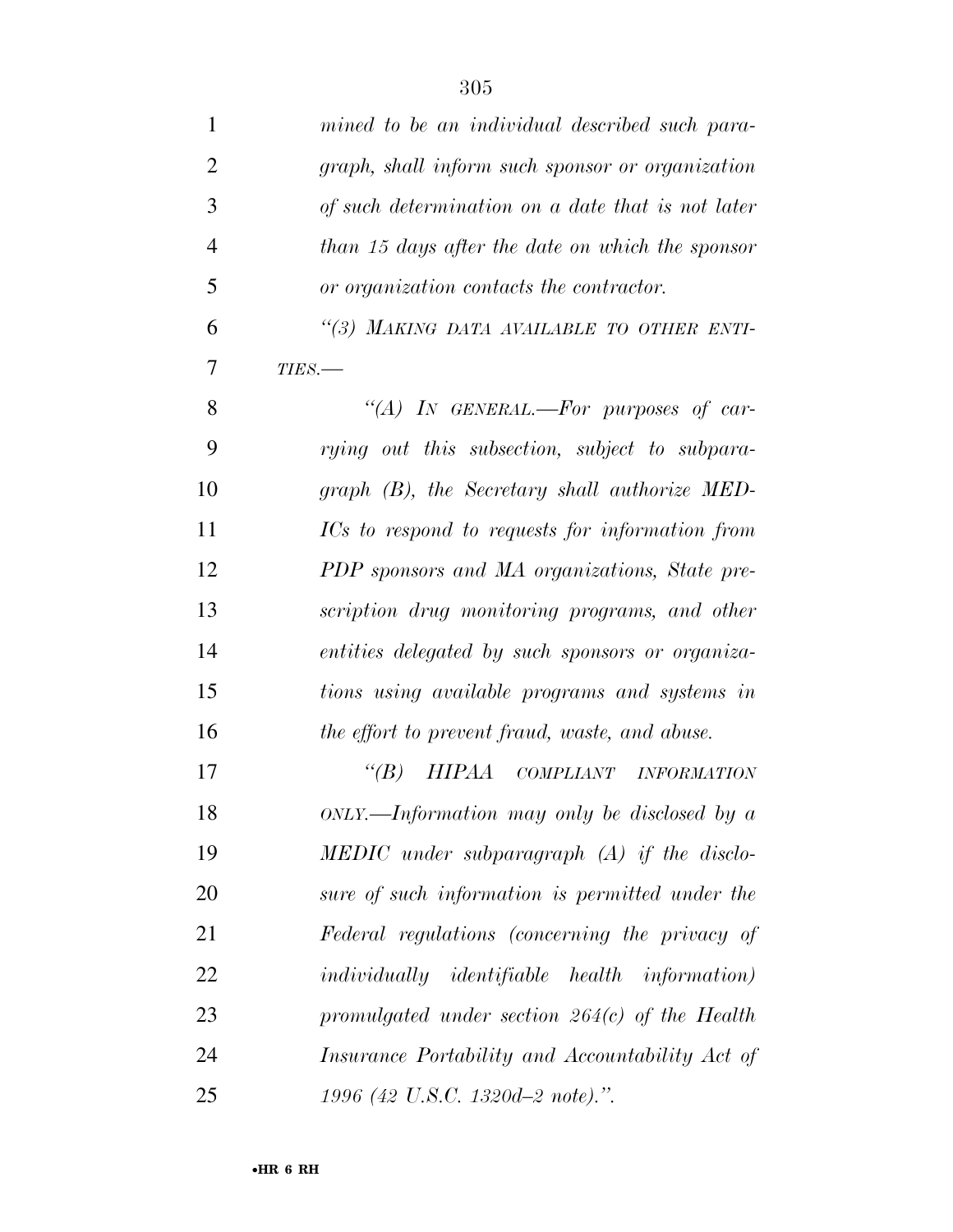| (2) OIG STUDY AND REPORT ON EFFECTIVENESS |
|-------------------------------------------|
| $OF$ MEDICS.—                             |

 *(A) STUDY.—The Inspector General of the Department of Health and Human Services shall conduct a study on the effectiveness of Medicare drug integrity contractors with which the Sec- retary of Health and Human Services has en- tered into a contract under section 1893 of the Social Security Act (42 U.S.C. 1395ddd) in identifying, combating, and preventing fraud under the Medicare program, including under the authority provided under section 1893(j) of the Social Security Act, added by paragraph (1). (B) REPORT.—Not later than 1 year after the date of the enactment of this Act, the Inspec- tor General shall submit to Congress a report on the study conducted under subparagraph (A). Such report shall include such recommendations for improvements in the effectiveness of such con-*

 *tractors as the Inspector General determines ap-propriate.* 

 *(d) TREATMENT OF CERTAIN COMPLAINTS FOR PUR- POSES OF QUALITY OR PERFORMANCE ASSESSMENT.—Sec-tion 1860D–42 of the Social Security Act (42 U.S.C.*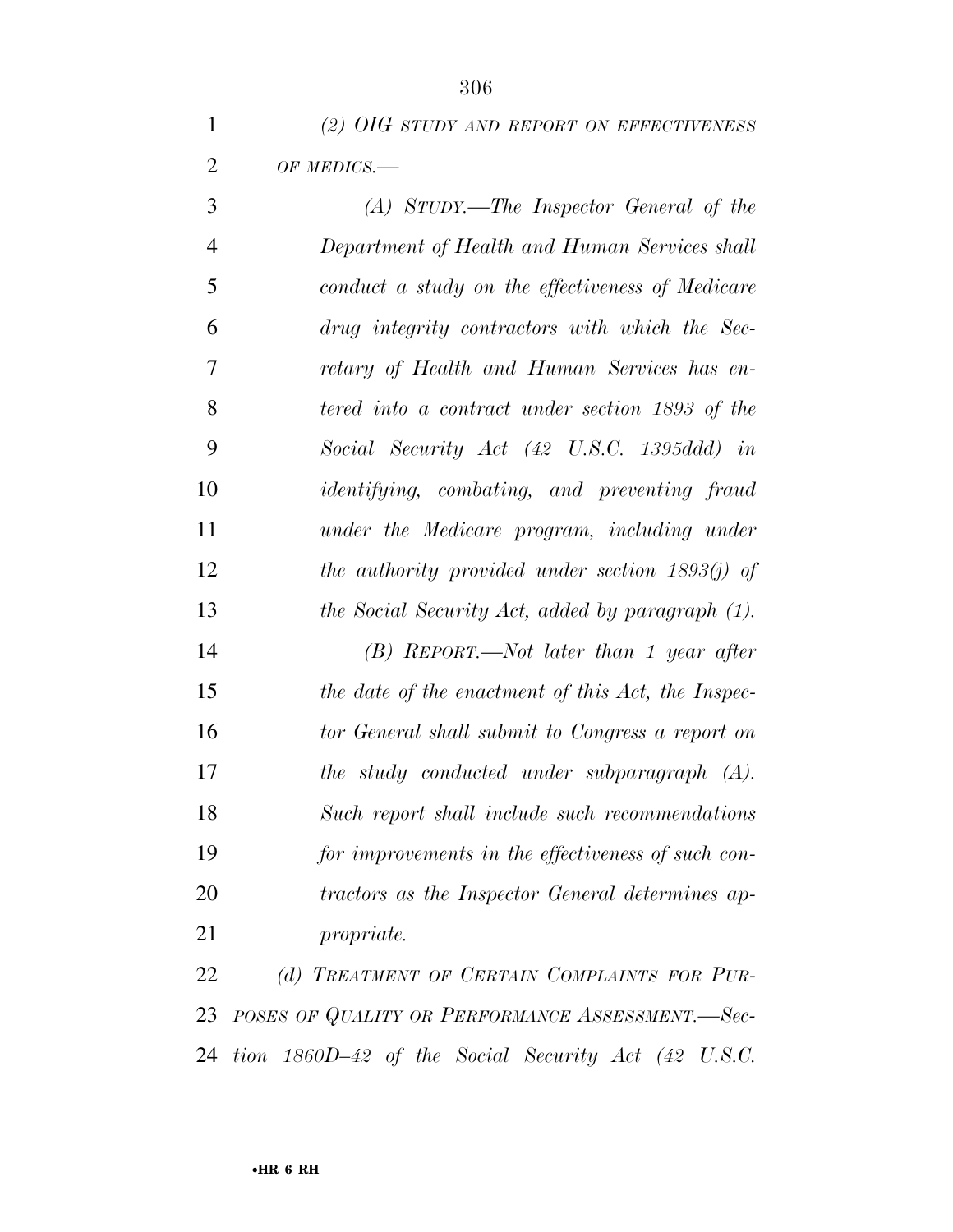*1395w–152) is amended by adding at the end the following new subsection:* 

 *''(d) TREATMENT OF CERTAIN COMPLAINTS FOR PUR- POSES OF QUALITY OR PERFORMANCE ASSESSMENT.—In conducting a quality or performance assessment of a PDP sponsor, the Secretary shall develop or utilize existing screening methods for reviewing and considering com- plaints that are received from enrollees in a prescription drug plan offered by such PDP sponsor and that are com- plaints regarding the lack of access by the individual to prescription drugs due to a drug management program for at-risk beneficiaries.''.* 

 *(e) SENSE OF CONGRESS REGARDING USE OF TECH- NOLOGY TOOLS TO COMBAT FRAUD.—It is the sense of Con- gress that MA organizations and PDP sponsors should con- sider using e-prescribing and other health information tech- nology tools to support combating fraud under MA–PD plans and prescription drug plans under parts C and D of the Medicare program.* 

*(f) EFFECTIVE DATE.—* 

 *(1) IN GENERAL.—The amendments made by this section shall apply to prescription drug plans (and MA–PD plans) for plan years beginning more than 1 year after the date of the enactment of this Act.*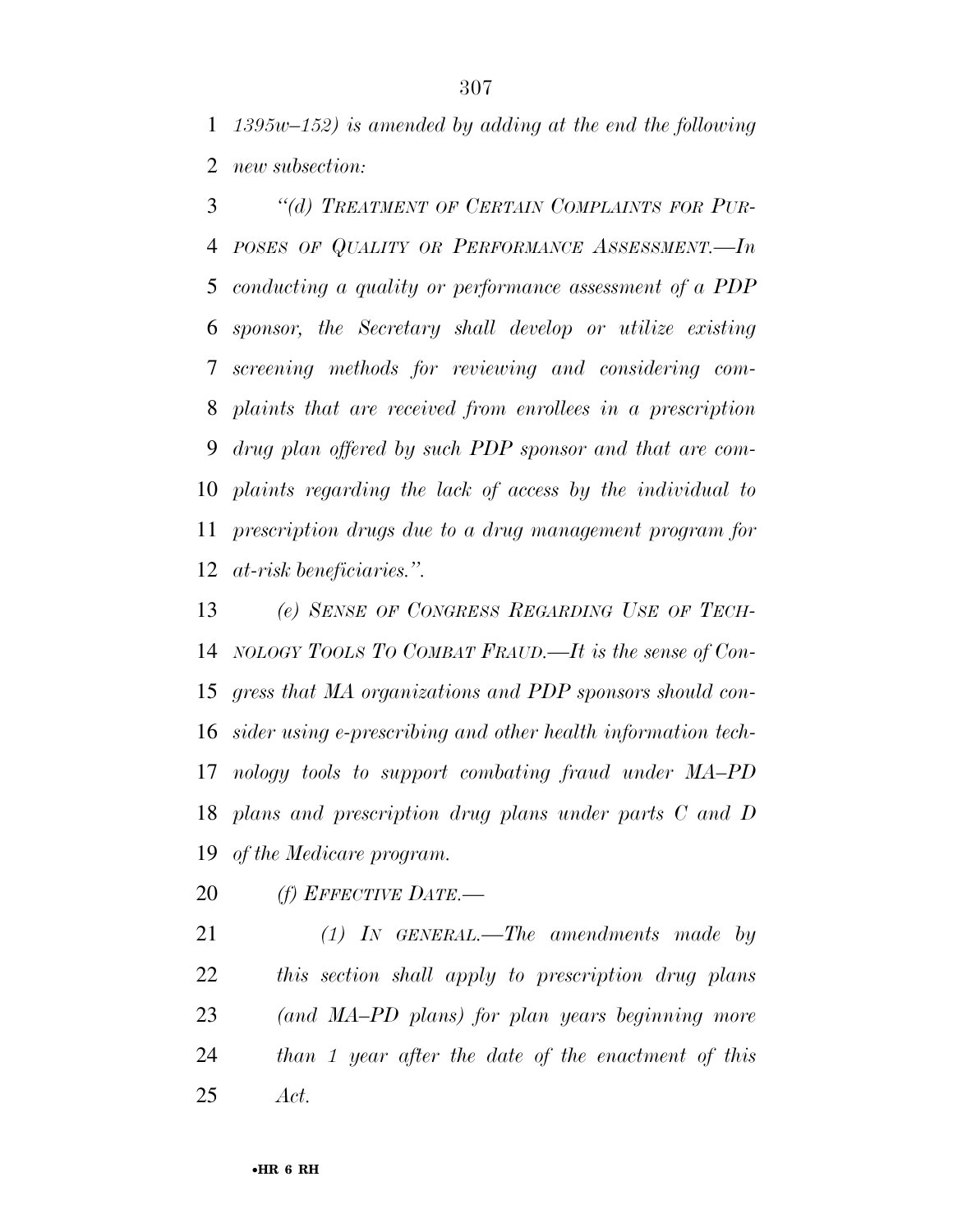|                | 308                                                       |
|----------------|-----------------------------------------------------------|
| $\mathbf{1}$   | (2) STAKEHOLDER MEETINGS PRIOR TO EFFEC-                  |
| $\overline{2}$ | TIVE DATE.-                                               |
| 3              | $(A)$ In GENERAL.—Not later than January                  |
| $\overline{4}$ | 1, 2016, the Secretary of Health and Human                |
| 5              | Services shall convene stakeholders, including in-        |
| 6              | dividuals entitled to benefits under part A of            |
| 7              | <i>title XVIII of the Social Security Act or enrolled</i> |
| 8              | under part B of such title of such Act, advocacy          |
| 9              | groups representing such individuals, physicians,         |
| 10             | pharmacists, and other clinicians, retail phar-           |
| 11             | macies, plan sponsors, entities delegated by plan         |
| 12             | sponsors, and biopharmaceutical manufacturers             |
| 13             | for input regarding the topics described in sub-          |
| 14             | $paragnath(B)$ .                                          |
| 15             | TOPICS DESCRIBED.—The topics de-<br>(B)                   |
| 16             | scribed in this subparagraph are the topics of-           |
| 17             | $(i)$ the impact on cost-sharing and en-                  |
| 18             | suring accessibility to prescription drugs for            |

*enrollees in prescription drug plans of PDP* 

*sponsors, and enrollees in MA–PD plans,* 

*who are at-risk beneficiaries for prescrip-*

*tion drug abuse (as defined in subpara-*

*graph (C) of paragraph (5) of section* 

*1860D–4(c) of the Social Security Act (42* 

*U.S.C. 1395w–104(c)));*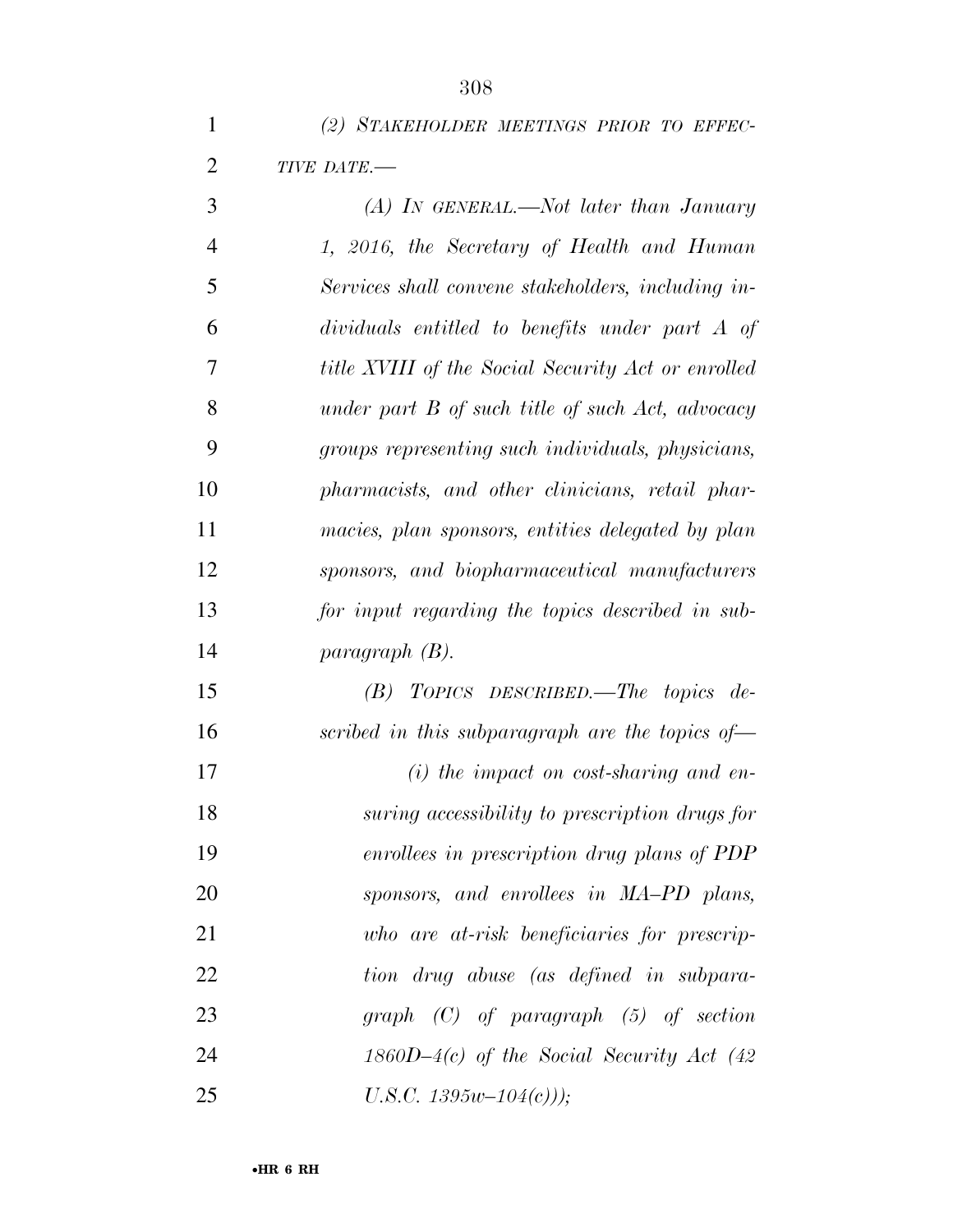| $\mathbf{1}$   | (ii) the use of an expedited appeals              |
|----------------|---------------------------------------------------|
| $\overline{2}$ | process under which such an enrollee may          |
| 3              | appeal an identification of such enrollee as      |
| $\overline{4}$ | an at-risk beneficiary for prescription drug      |
| 5              | abuse under such paragraph (similar to the        |
| 6              | processes established under the Medicare Ad-      |
| $\overline{7}$ | vantage program under part C of title             |
| 8              | XVIII of the Social Security Act that allow       |
| 9              | an automatic escalation to external review        |
| 10             | of claims submitted under such part);             |
| 11             | ( <i>iii</i> ) the types of enrollees that should |
| 12             | be treated as exempted individuals, as de-        |
| 13             | scribed in subparagraph $(C)(ii)$ of such         |
| 14             | paragraph;                                        |
| 15             | (iv) the manner in which terms and                |
| 16             | definitions in such paragraph should be ap-       |
| 17             | plied, such as the use of clinical appro-         |
| 18             | priateness in determining whether an en-          |
| 19             | rollee is an at-risk beneficiary for prescrip-    |
| 20             | tion drug abuse as defined in subparagraph        |
| 21             | $(C)$ of such paragraph;                          |
| 22             | $(v)$ the information to be included in           |
| 23             | the notices described in subparagraph $(B)$ of    |
| 24             | such paragraph and the standardization of         |
| 25             | such notices; and                                 |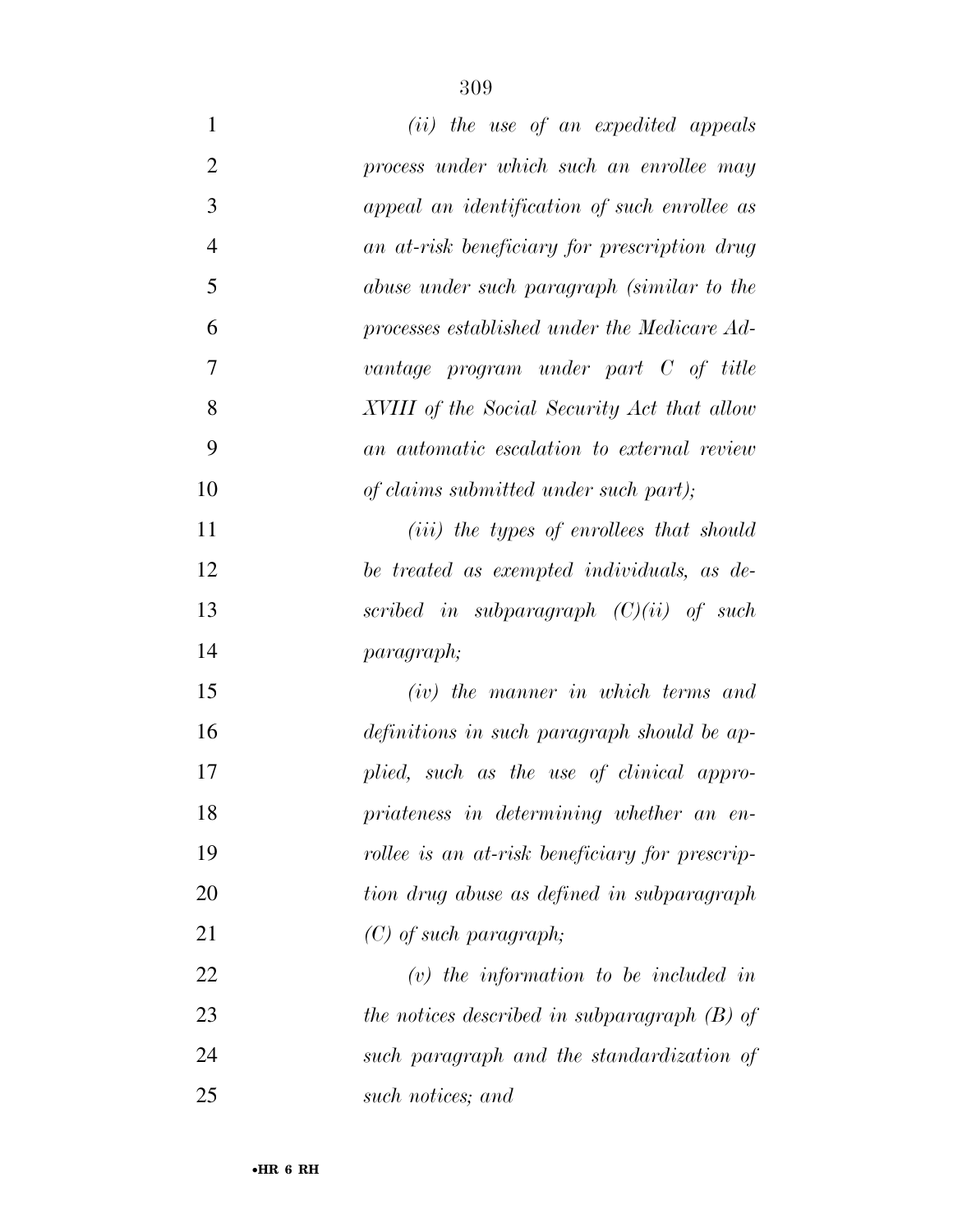- *(vi) with respect to a PDP sponsor (or Medicare Advantage organization) that es- tablishes a drug management program for at-risk beneficiaries under such paragraph, the responsibilities of such PDP sponsor (or organization) with respect to the implemen- tation of such program. (g) RULEMAKING.—The Secretary of Health and Human Services shall promulgate regulations based on the input gathered pursuant to subsection (f)(2)(A). TITLE IV—MEDICAID, MEDICARE, AND OTHER REFORMS Subtitle A—Medicaid and Medicare Reforms SEC. 4001. LIMITING FEDERAL MEDICAID REIMBURSEMENT TO STATES FOR DURABLE MEDICAL EQUIP- MENT (DME) TO MEDICARE PAYMENT RATES. (a) MEDICAID REIMBURSEMENT.— (1) IN GENERAL.—Section 1903(i) of the Social Security Act (42 U.S.C. 1396b(i)) is amended— (A) in paragraph (25), by striking ''or'' at the end; (B) in paragraph (26), by striking the pe-*
- *riod at the end and inserting ''; or''; and*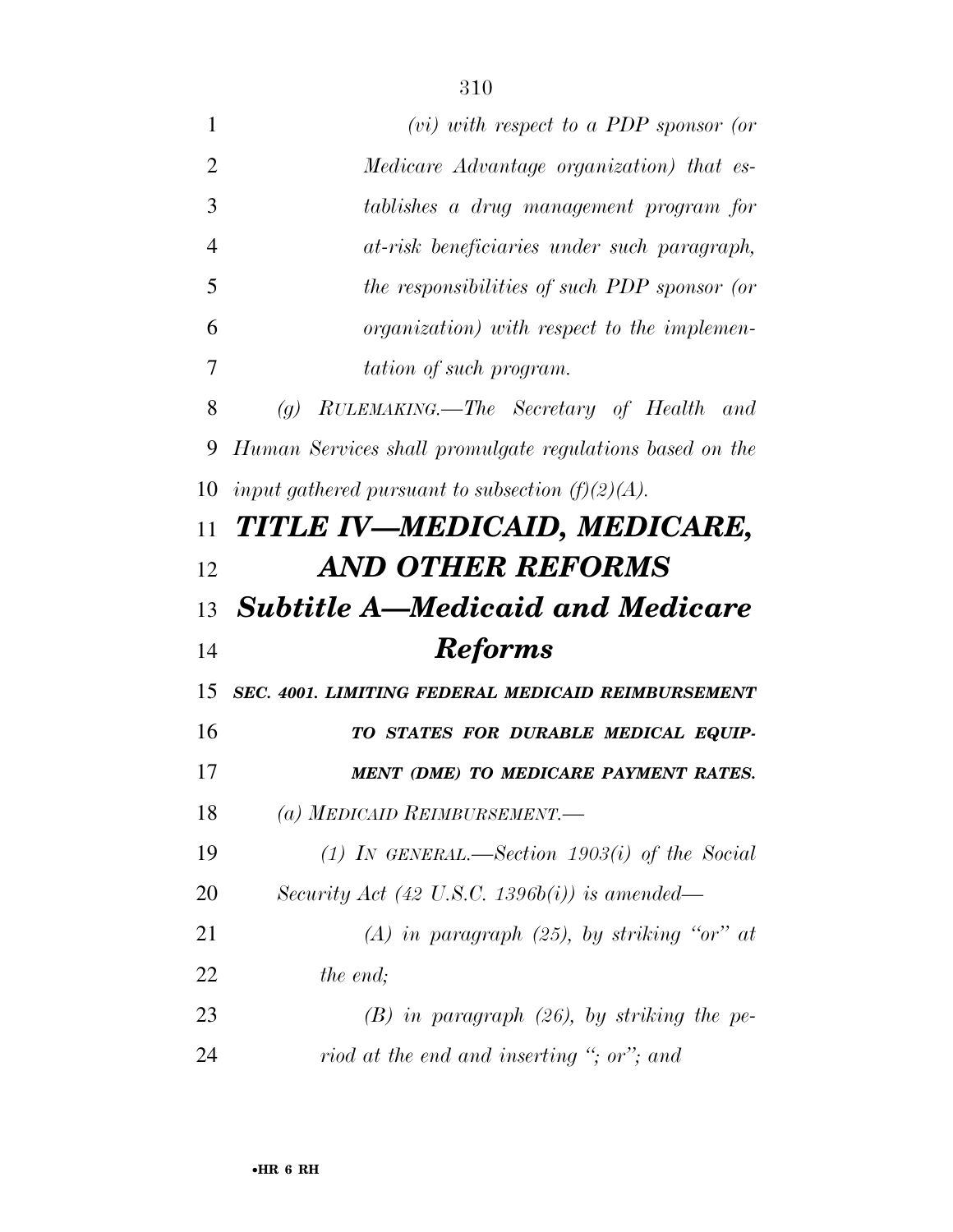| $(C)$ by inserting after paragraph (26) the |  |
|---------------------------------------------|--|
| following new paragraph:                    |  |

 *''(27) with respect to any amounts expended by the State on the basis of a fee schedule for items de- scribed in section 1861(n), as determined in the ag- gregate with respect to each class of such items as de- fined by the Secretary, in excess of the aggregate amount, if any, that would be paid for such items within such class on a fee-for-service basis under the program under part B of title XVIII, including, as applicable, under a competitive acquisition program under section 1847 in an area of the State.''.* 

 *(2) EFFECTIVE DATE.—The amendments made by this subsection shall be effective with respect to payments for items furnished on or after January 1, 2020.* 

 *(b) MEDICARE OMBUDSMAN.—Section 1808(c) of the Social Security Act (42 U.S.C. 1395b(c)), as amended by section 3101, is further amended by adding at the end the following new paragraph:* 

 *''(5) MONITORING DME REIMBURSEMENT UNDER MEDICAID.—The ombudsmen under each of para- graphs (1) and (4) shall evaluate the impact of the competitive acquisition program under section 1847,*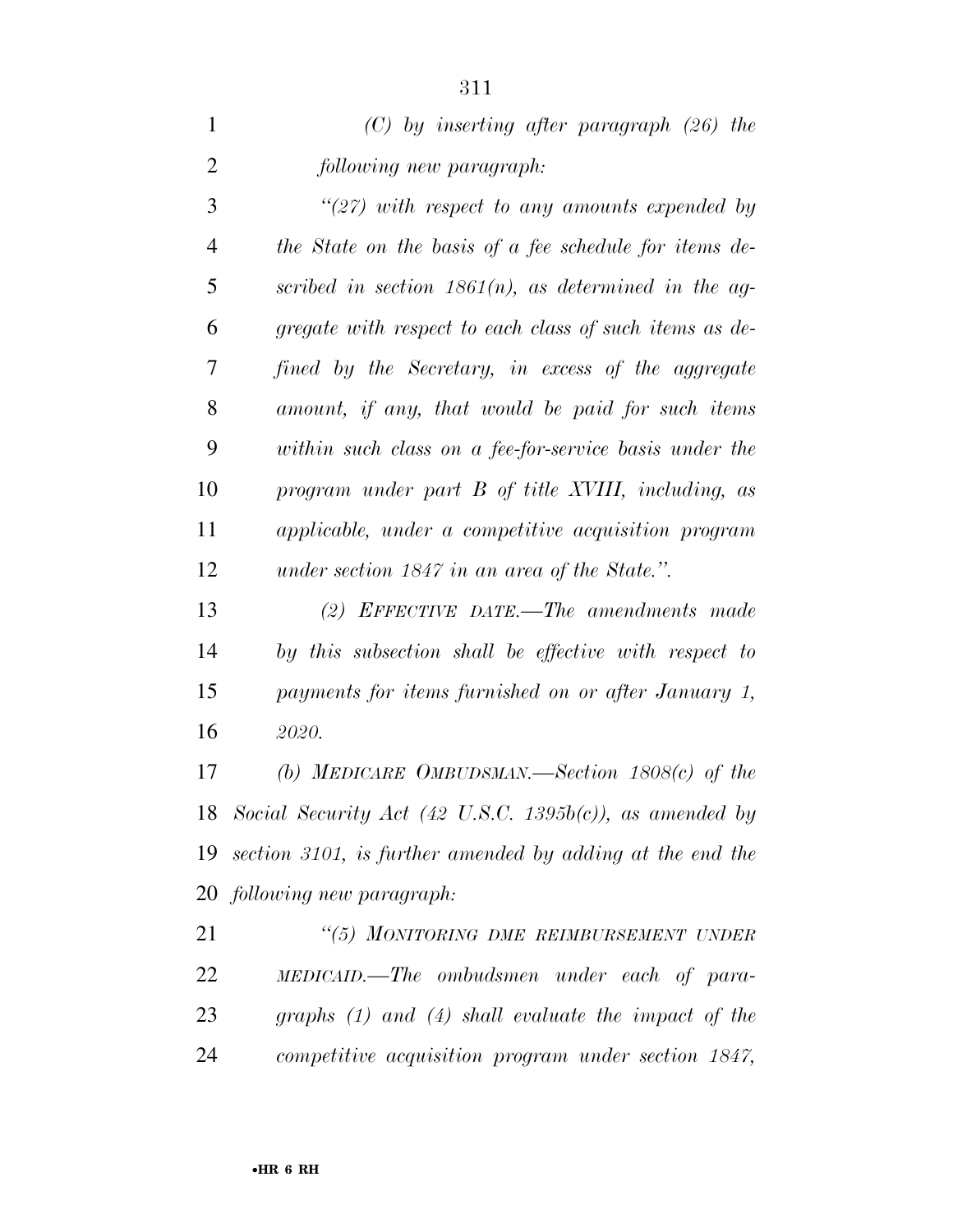| 1              | including as applied under section $1903(i)(27)$ , on |
|----------------|-------------------------------------------------------|
| $\overline{2}$ | beneficiary health status and health outcomes.".      |
| 3              | SEC. 4002. MEDICARE PAYMENT INCENTIVE FOR THE TRAN-   |
| $\overline{4}$ | SITION FROM TRADITIONAL X-RAY IMAGING                 |
| 5              | TO DIGITAL RADIOGRAPHY AND OTHER MEDI-                |
| 6              | <b>CARE IMAGING PAYMENT PROVISION.</b>                |
| 7              | (a) PHYSICIAN FEE SCHEDULE.—                          |
| 8              | (1) PAYMENT INCENTIVE FOR TRANSITION.                 |
| 9              | $(A)$ IN GENERAL.—Section 1848(b) of the              |
| 10             | Social Security Act (42 U.S.C. 1395 $w-4(b)$ ) is     |
| 11             | amended by adding at the end the following new        |
| 12             | <i>paragraph:</i>                                     |
| 13             | "(9) SPECIAL RULE TO INCENTIVIZE TRANSITION           |
| 14             | FROM TRADITIONAL X-RAY IMAGING TO DIGITAL RADI-       |
| 15             | OGRAPHY.—                                             |
| 16             | "(A) LIMITATION ON PAYMENT FOR FILM X-                |
| 17             | RAY IMAGING SERVICES.—In the case of imaging          |
| 18             | services that are $X$ rays taken using film and       |
| 19             | that are furnished during 2017 or a subsequent        |
| 20             | year, the payment amount for the technical com-       |
| 21             | ponent (including the technical component por-        |
| 22             | tion of a global fee) of such services that would     |
| 23             | otherwise be determined under this section (with-     |
| 24             | out application of this paragraph and before ap-      |
| 25             | plication of any other adjustment under this sec-     |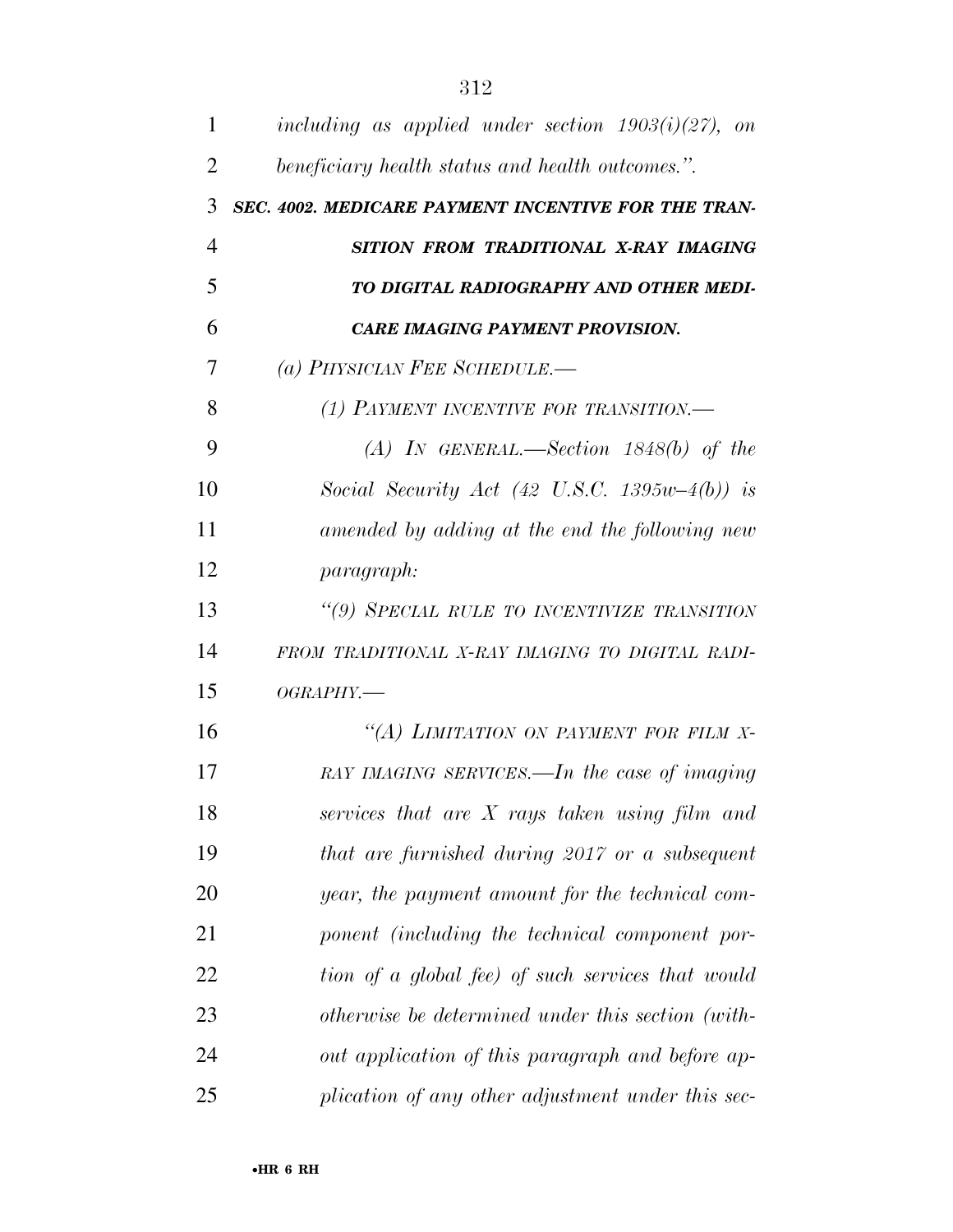| $\mathbf{1}$   | tion) for such year shall be reduced by 20 per-    |
|----------------|----------------------------------------------------|
| $\overline{2}$ | cent.                                              |
| 3              | "(B) PHASED-IN LIMITATION ON PAYMENT               |
| $\overline{4}$ | FOR COMPUTED RADIOGRAPHY IMAGING SERV-             |
| 5              | $ICES. - In the case of imaging services that are$ |
| 6              | X rays taken using computed radiography tech-      |
| 7              | $nology$ —                                         |
| 8              | $``(i)$ in the case of such services fur-          |
| 9              | nished during 2018, 2019, 2020, 2021, or           |
| 10             | 2022 the payment amount for the technical          |
| 11             | component (including the technical compo-          |
| 12             | nent portion of a global fee) of such services     |
| 13             | that would otherwise be determined under           |
| 14             | this section (without application of this          |
| 15             | paragraph and before application of any            |
| 16             | other adjustment under this section) for           |
| 17             | such year shall be reduced by 7 percent; and       |
| 18             | $``(ii)$ in the case of such services fur-         |
| 19             | nished during 2023 or a subsequent year,           |
| 20             | the payment amount for the technical com-          |
| 21             | ponent (including the technical component          |
| 22             | portion of a global fee) of such services that     |
| 23             | would otherwise be determined under this           |
| 24             | section (without application of this para-         |
| 25             | graph and before application of any other          |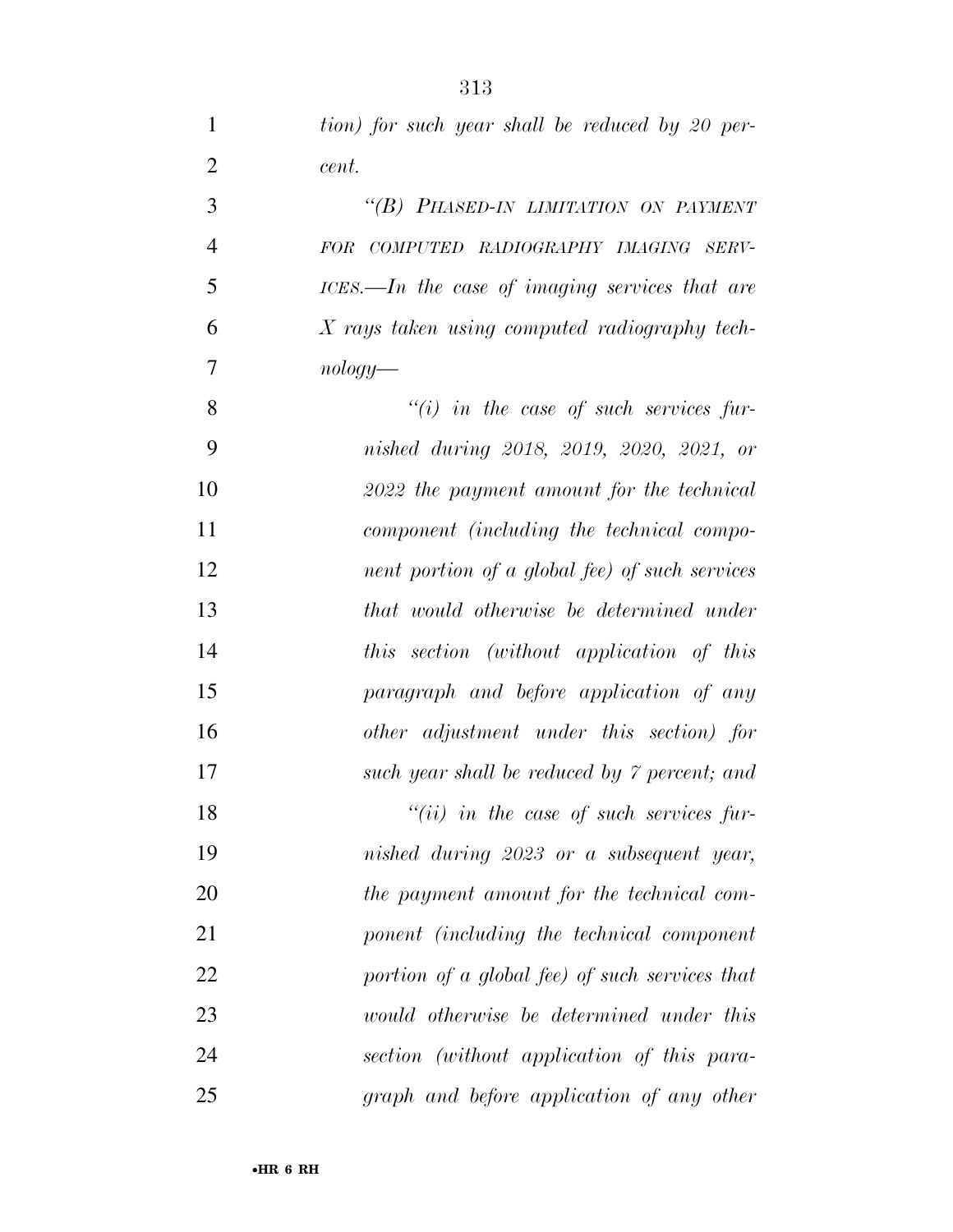| $\mathbf{1}$   | adjustment under this section) for such year          |
|----------------|-------------------------------------------------------|
| $\overline{2}$ | shall be reduced by 10 percent.                       |
| 3              | $\lq C$ )<br>COMPUTED RADIOGRAPHY<br>TECH-            |
| $\overline{4}$ | NOLOGY DEFINED.—For purposes of this para-            |
| 5              | graph, the term 'computed radiography tech-           |
| 6              | nology' means cassette-based imaging which uti-       |
| 7              | lizes an imaging plate to create the image in-        |
| 8              | volved.                                               |
| 9              | "(D) IMPLEMENTATION.—In order to imple-               |
| 10             | ment this paragraph, the Secretary shall adopt        |
| 11             | appropriate mechanisms which may include use          |
| 12             | of modifiers.".                                       |
| 13             | (B)<br>EXEMPTION FROM BUDGET<br>NEU-                  |
| 14             | TRALITY.—Section $1848(c)(2)(B)(v)$ of the Social     |
| 15             | Security Act (42 U.S.C. 1395w-4(c)(2)(B)(v)) is       |
| 16             | amended by adding at the end the following new        |
| 17             | subclause:                                            |
| 18             | $\lq (X)$<br><b>REDUCED</b><br><b>EXPENDITURES</b>    |
| 19             | TO<br><i>ATTRIBUTABLE</i><br>TО<br><b>INCENTIVES</b>  |
| 20             | <b>DIGITAL</b><br><b>TRANSITION</b><br>T O<br>RADIOG- |
| 21             | RAPHY.—Effective for fee schedules es-                |
| 22             | tablished beginning with 2017, reduced                |
| 23             | expenditures attributable to subpara-                 |
| 24             | graph (A) of subsection (b)(9) and ef-                |
| 25             | fective for fee schedules established be-             |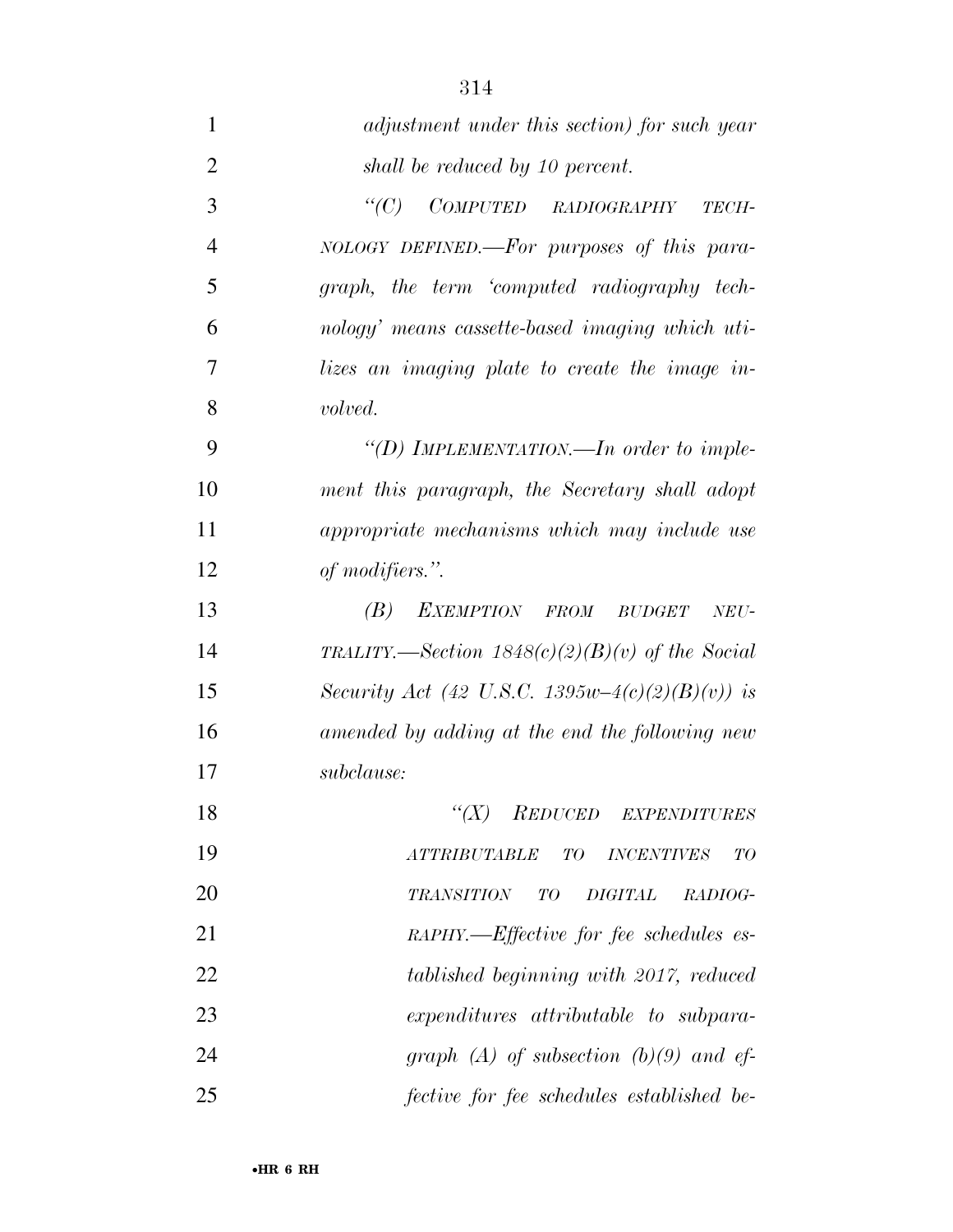| $\mathbf{1}$   | ginning with 2018, reduced expendi-                 |
|----------------|-----------------------------------------------------|
| $\overline{2}$ | tures attributable to subparagraph $(B)$            |
| 3              | of such subsection.".                               |
| $\overline{4}$ | (2) ELIMINATION OF APPLICATION OF MULTIPLE          |
| 5              | REDUCTION.—Section<br>PROCEDURE<br>PAYMENT          |
| 6              | $1848(b)(4)$ of the Social Security Act (42 U.S.C.  |
| 7              | $1395w-4(b)(4)$ is amended by adding at the end the |
| 8              | following new subparagraph:                         |
| 9              | $\lq(E)$<br>ELIMINATION OF APPLICATION<br>OF        |
| 10             | MULTIPLE PROCEDURE PAYMENT REDUCTION.-              |
| 11             | "(i) IN GENERAL.—Not later than Jan-                |
| 12             | uary 1, 2016, the Secretary shall not apply         |
| 13             | a multiple procedure payment reduction              |
| 14             | policy to the professional component of im-         |
| 15             | aging services furnished in any subsequent          |
| 16             | year that is prior to a year in which the           |
| 17             | Secretary conducts and publishes, as part of        |
| 18             | the Medicare Physician Fee Schedule Pro-            |
| 19             | posed Rule for a year, the empirical anal-          |
| 20             | <i>ysis described in clause (ii).</i>               |
| 21             | ``(ii)<br>EMPIRICAL ANALYSIS<br>$DE-$               |
| 22             | SCRIBED.—The empirical analysis described           |
| 23             | in this clause is an analysis of the Re-            |
| 24             | source-Based Relative Value Scale (com-             |
| 25             | monly known as the 'RBRVS') Data Man-               |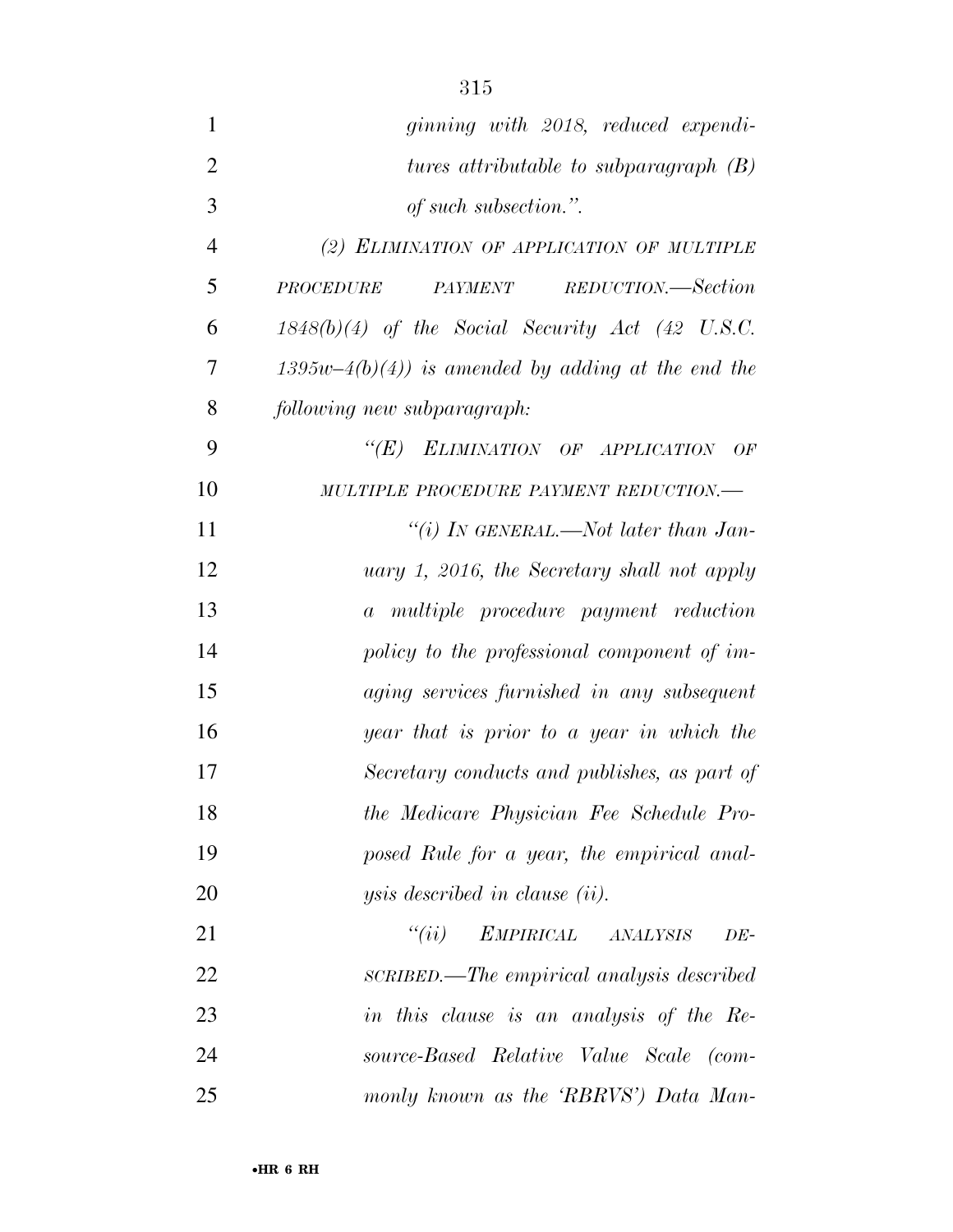| $\mathbf{1}$   | ager information that is used to determine  |
|----------------|---------------------------------------------|
| $\overline{2}$ | what, if any, efficiencies exist within the |
| 3              | professional component of imaging services  |
| $\overline{4}$ | when two or more studies are performed on   |
| 5              | the same patient on the same day. Such em-  |
| 6              | pirical analysis shall include—             |
| 7              | $\lq (I)$ work sheets and other infor-      |
| 8              | mation detailing which physician work       |
| 9              | activities performed given the typical      |
| 10             | vignettes were assigned reduction per-      |
| 11             | centages of 0, 25, 50, 75 and 100 per-      |
| 12             | cent;                                       |
| 13             | "(II) a discussion of the clinical          |
| 14             | aspects that informed the assignment of     |
| 15             | the reduction percentages described in      |
| 16             | subclause $(I);$                            |
| 17             | "(III) an explanation of how the            |
| 18             | percentage reductions for pre-, intra-,     |
| 19             | and post-service work were determined       |
| 20             | and calculated; and                         |
| 21             | $``(IV)$ a demonstration that the           |
| 22             | Centers for Medicare & Medicaid Serv-       |
| 23             | ices has consulted with practicing ra-      |
| 24             | diologists to gain knowledge of how ra-     |
| 25             | diologists interpret studies of multiple    |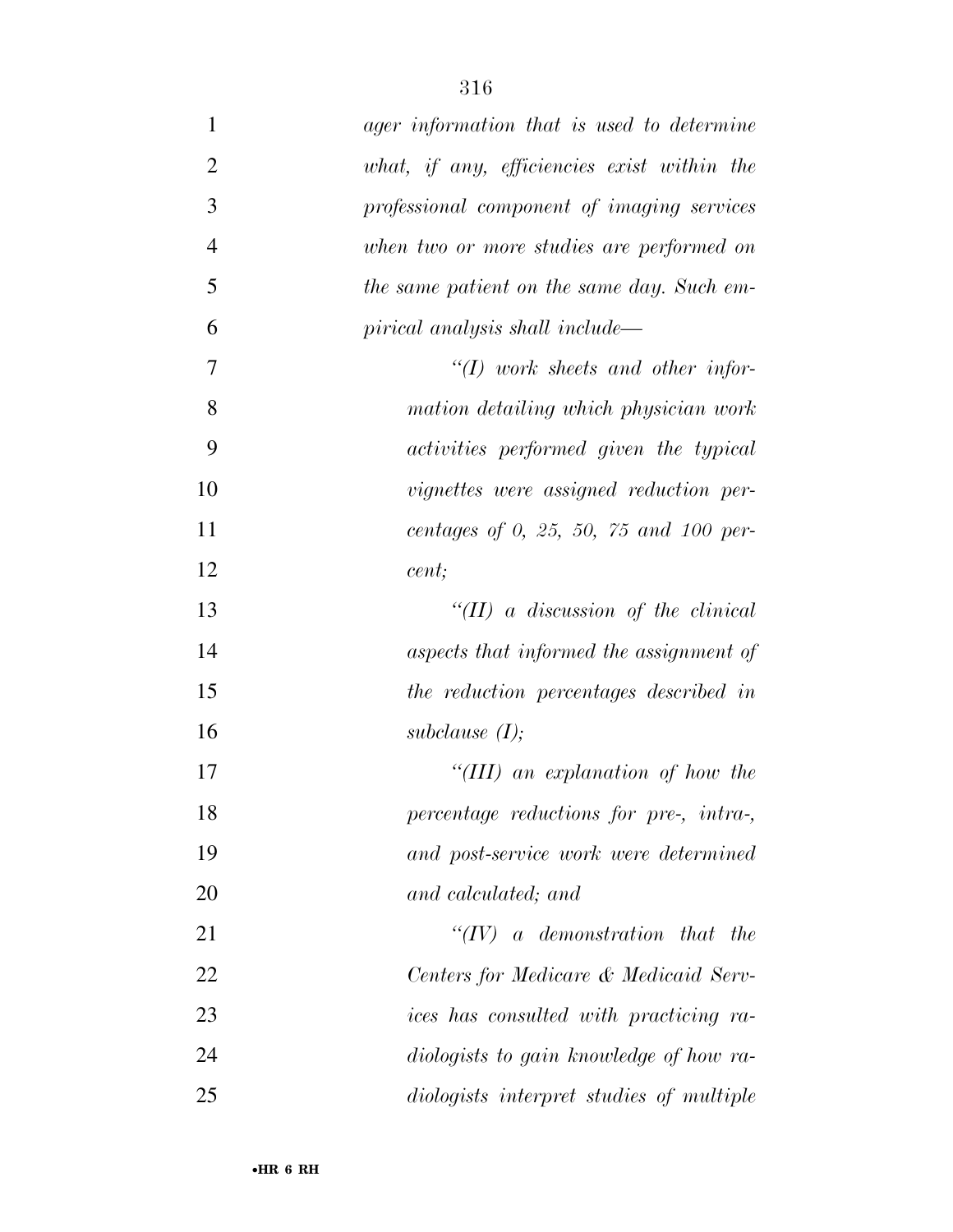| 1              | body parts on the same individual on                       |
|----------------|------------------------------------------------------------|
| $\overline{2}$ | the same day.".                                            |
| 3              | (b) PAYMENT INCENTIVE FOR TRANSITION UNDER                 |
| $\overline{4}$ | HOSPITAL OUTPATIENT PROSPECTIVE PAYMENT SYS-               |
| 5              | TEM.—Section $1833(t)(16)$ of the Social Security Act (42) |
| 6              | U.S.C. 1395 $(t)(16)$ is amended by adding at the end the  |
|                | 7 following new subparagraph:                              |
| 8              | "(F) PAYMENT INCENTIVE FOR THE TRANSI-                     |
| 9              | TION FROM TRADITIONAL X-RAY IMAGING TO DIG-                |
| 10             | ITAL RADIOGRAPHY.—Notwithstanding the pre-                 |
| 11             | <i>vious provisions of this subsection:</i>                |
| 12             | "(i) LIMITATION ON PAYMENT<br><b>FOR</b>                   |
| 13             | the<br>FILM X-RAY IMAGING SERVICES.-In                     |
| 14             | case of imaging services that are $X$ rays                 |
| 15             | taken using film and that are furnished                    |
| 16             | during $2017$ or a subsequent year, the pay-               |
| 17             | ment amount for the technical component                    |
| 18             | (including the technical component portion                 |
| 19             | of a global fee) of such services that would               |
| 20             | otherwise be determined under this section                 |
| 21             | (without application of this paragraph and                 |
| 22             | before application of any other adjustment                 |
| 23             | under this subsection) for such year shall be              |
|                |                                                            |

*reduced by 20 percent.*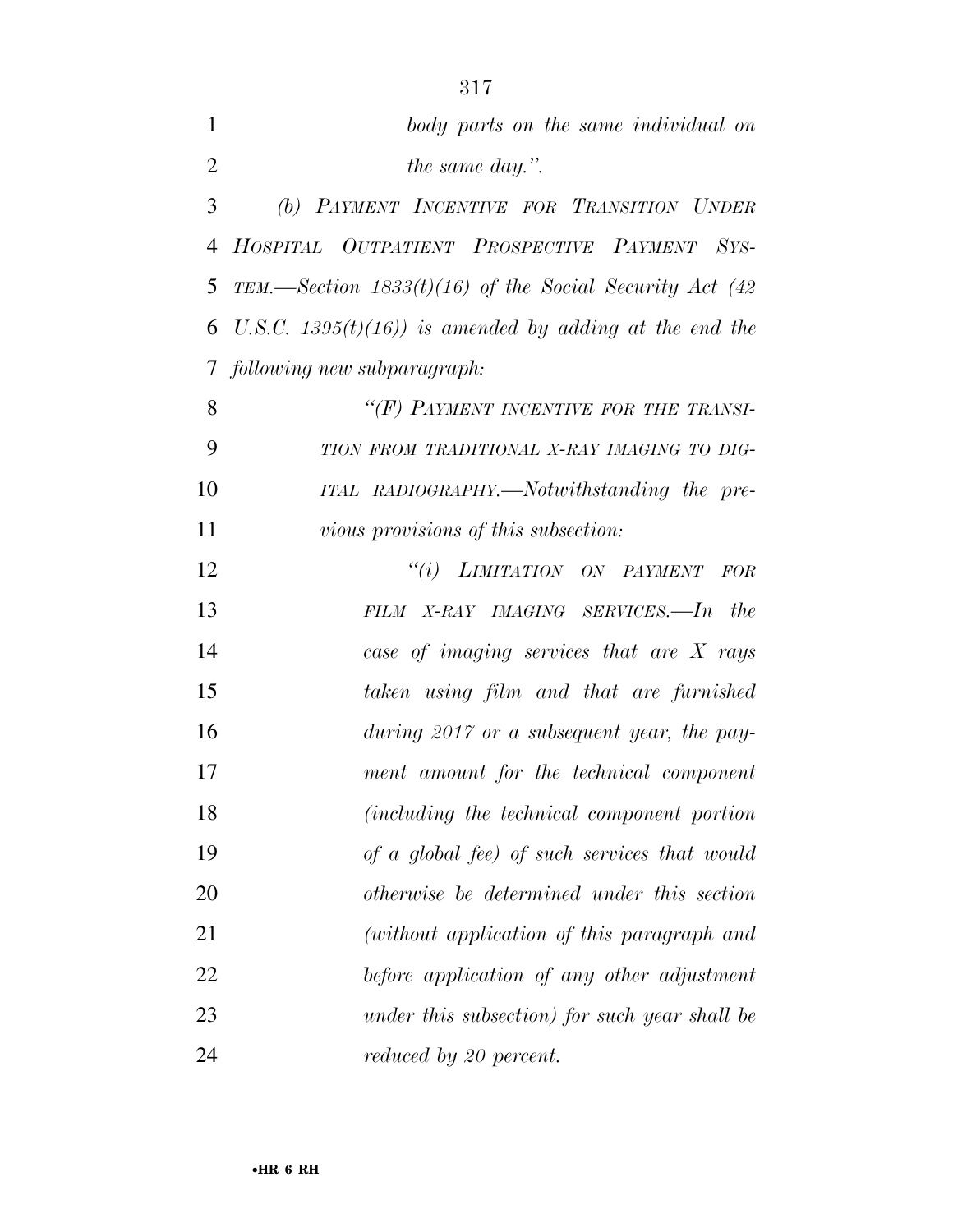| $\mathbf{1}$   | "(ii) PHASED-IN LIMITATION ON PAY-             |
|----------------|------------------------------------------------|
| $\overline{2}$ | MENT FOR COMPUTED RADIOGRAPHY IMAG-            |
| 3              | $ING$ SERVICES.—In the case of imaging         |
| $\overline{4}$ | services that are $X$ rays taken using com-    |
| 5              | puted radiography technology (as defined in    |
| 6              | section $1848(b)(9)(C)$ )—                     |
| 7              | $\lq (I)$ in the case of such services         |
| 8              | furnished during 2018, 2019, 2020,             |
| 9              | $2021$ , or $2022$ the payment amount for      |
| 10             | the technical component (including the         |
| 11             | <i>technical component portion of a global</i> |
| 12             | fee) of such services that would other-        |
| 13             | wise be determined under this section          |
| 14             | (without application of this paragraph)        |
| 15             | and before application of any other ad-        |
| 16             | justment under this subsection) for            |
| 17             | such year shall be reduced by 7 per-           |
| 18             | cent; and                                      |
| 19             | "(II) in the case of such services             |
| 20             | furnished during 2023 or a subsequent          |
| 21             | year, the payment amount for the tech-         |
| 22             | nical component (including the tech-           |
| 23             | nical component portion of a global            |
| 24             | fee) of such services that would other-        |
| 25             | wise be determined under this section          |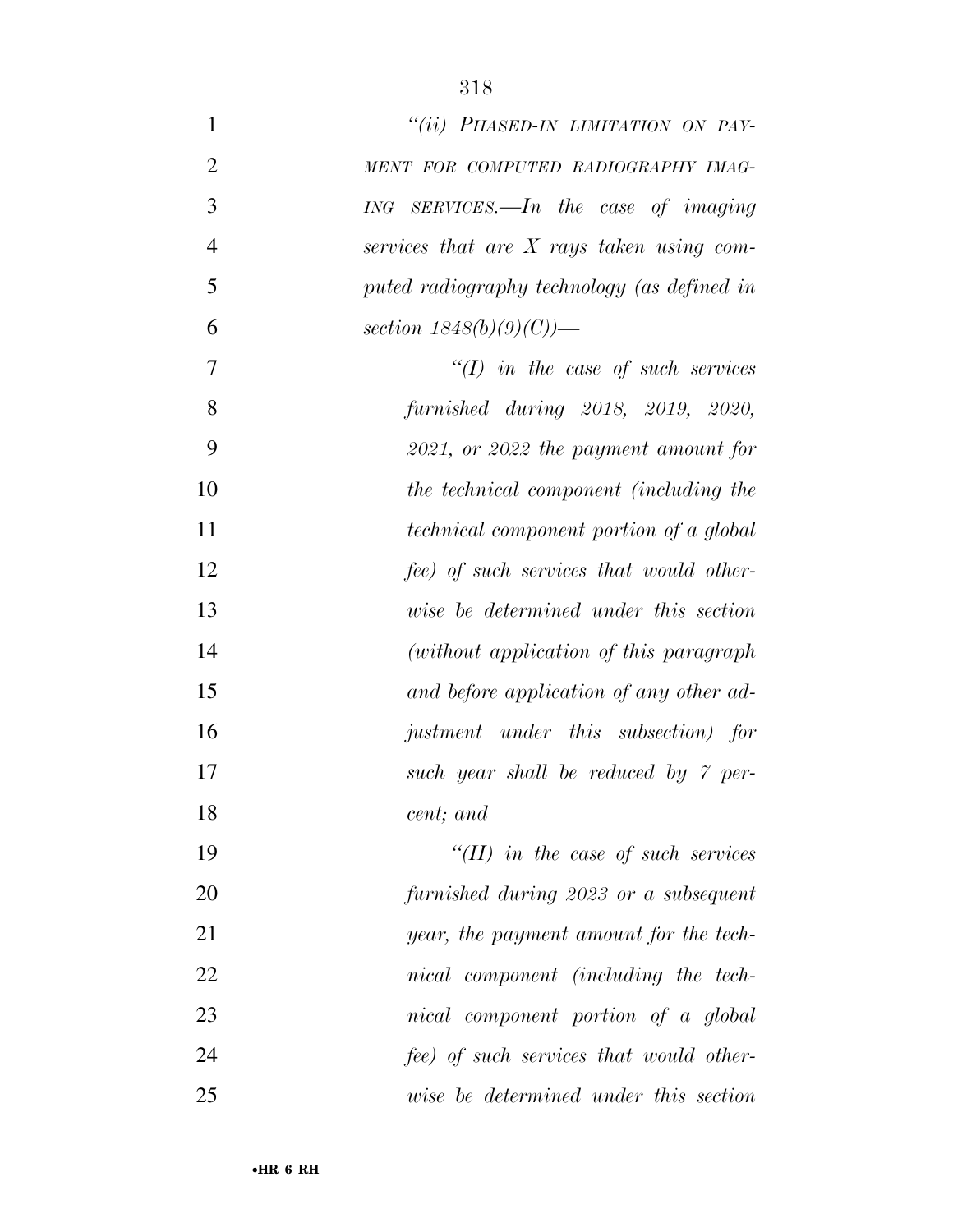| $\mathbf{1}$   | (without application of this paragraph)                  |
|----------------|----------------------------------------------------------|
| $\overline{2}$ | and before application of any other ad-                  |
| 3              | justment under this subsection) for                      |
| 4              | such year shall be reduced by 10 per-                    |
| 5              | cent.                                                    |
| 6              | "(iii) APPLICATION WITHOUT REGARD                        |
| 7              | TO BUDGET NEUTRALITY.—The reductions                     |
| 8              | made under this paragraph—                               |
| 9              | "(I) shall not be considered an ad-                      |
| 10             | justment under paragraph $(2)(E)$ ; and                  |
| 11             | $H(H)$ shall not be implemented in                       |
| 12             | a budget neutral manner.".                               |
| 13             | SEC. 4003. IMPLEMENTATION OF OFFICE OF INSPECTOR         |
| 14             | <b>GENERAL RECOMMENDATION TO DELAY CER-</b>              |
| 15             | TAIN MEDICARE PRESCRIPTION DRUG PLAN                     |
| 16             | <b>PREPAYMENTS.</b>                                      |
| 17             | Section 1860D-15(d) of the Social Security Act $(42)$    |
| 18             | U.S.C. 1395w–115(d)) is amended by adding at the end the |
|                | 19 following:                                            |
| 20             | "(5) TIMING OF PAYMENTS.—With respect to                 |
| 21             | monthly reinsurance payment amounts under this           |
| 22             | section to a PDP sponsor for months in a year (be-       |
| 23             | ginning with 2020), such payment amounts for a           |
| 24             | month shall be made on the first business day occur-     |
| $25\,$         | ring on or after the following date for that month:      |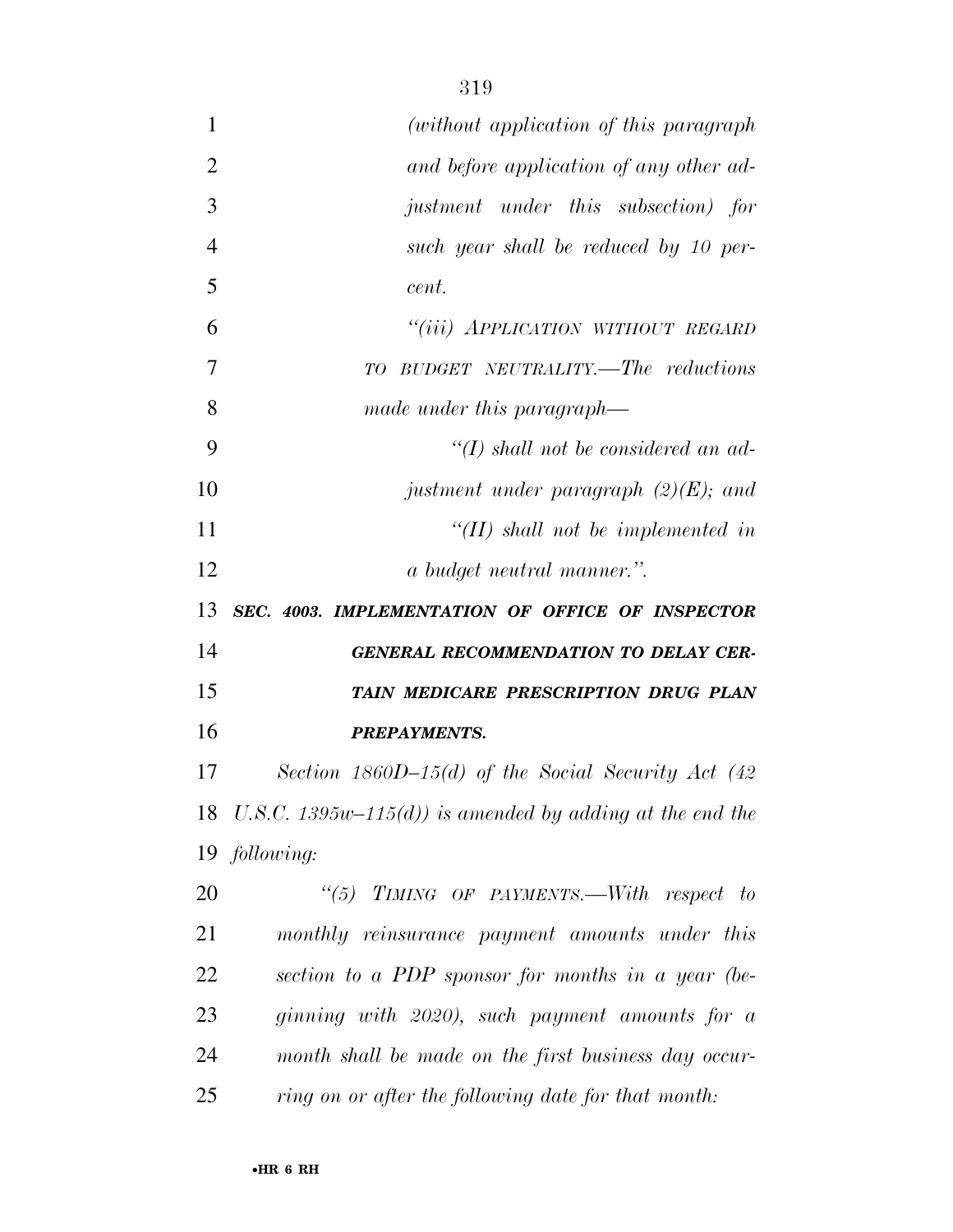| $\mathbf 1$    | "(A) For the month of January, January                    |
|----------------|-----------------------------------------------------------|
| $\overline{2}$ | 2nd.                                                      |
| 3              | "(B) For the month of February, February                  |
| $\overline{4}$ | 5th.                                                      |
| 5              | " $(C)$ For the month of March, March 10th.               |
| 6              | "(D) For the month of April, April 15th.                  |
| 7              | "(E) For the month of May, May 20th.                      |
| 8              | " $(F)$ For the month of June, June 25th.                 |
| 9              | "(G) For the month of July and each suc-                  |
| 10             | ceeding month (other than December) in a year,            |
| 11             | the first day of the next month.                          |
| 12             | " $(H)$ For the month of December, December               |
| 13             | $24th$ ."                                                 |
| 14             | <b>Subtitle B-Cures Innovation Fund</b>                   |
| 15             | SEC. 4041. CURES INNOVATION FUND.                         |
| 16             | (a) ESTABLISHMENT.—There is hereby established in         |
| 17             | the Treasury of the United States a fund to be known as   |
| 18             | the Cures Innovation Fund (in this section referred to as |
| 19             | the $\lq$ Fund").                                         |
|                |                                                           |

 *(b) APPROPRIATIONS.—There is hereby appropriated to the Fund, out of any funds in the Treasury not otherwise appropriated, \$110,000,000 for each of fiscal years 2016 through 2020.*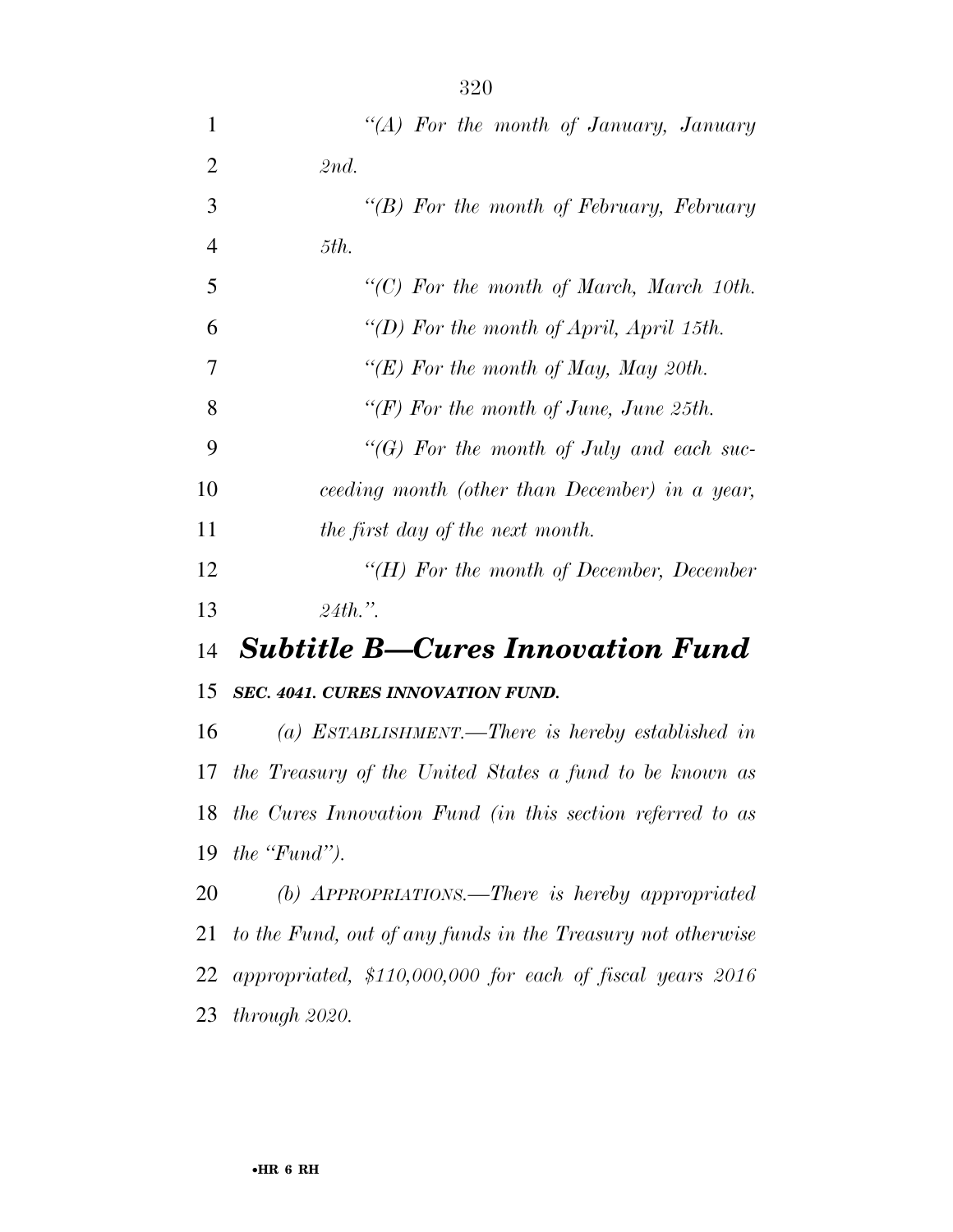| 1              | (c) EXPENDITURES.—Amounts in the Fund shall be                  |
|----------------|-----------------------------------------------------------------|
| $\overline{2}$ | <i>available, as provided by appropriation Acts, for making</i> |
| 3              | expenditures for carrying out the following:                    |
| $\overline{4}$ | $(1)$ Section 229A of the Public Health Service                 |
| 5              | Act, as added by section 1123 (relating to data on              |
| 6              | natural history of diseases).                                   |
| 7              | (2) Part E of title II of the Public Health Serv-               |
| 8              | ice Act, as added by section 1141 (relating to Council          |
| 9              | for 21st Century Cures).                                        |
| 10             | $(3)$ Section 2001 and the amendments made by                   |
| 11             | such section (relating to development and use of pa-            |
| 12             | tient experience data to enhance structured risk-ben-           |
| 13             | <i>efit assessment framework</i> ).                             |
| 14             | $(4)$ Section 2021 and the amendments made by                   |
| 15             | such section (relating to qualification of drug develop-        |
| 16             | ment tools).                                                    |
| 17             | $(5)$ Section 2062 and the amendments made by                   |
| 18             | such section (relating to utilizing evidence from clin-         |
| 19             | <i>ical experience</i> ).                                       |
| 20             | $(6)$ Section 2161 (relating to grants for studying             |
| 21             | the process of continuous drug manufacturing).                  |
| 22             | (d) SUPPLEMENT, NOT SUPPLANT; PROHIBITION                       |
|                | 23 AGAINST TRANSFER.—Funds appropriated by subsection           |
| 24             | $(b)$ —                                                         |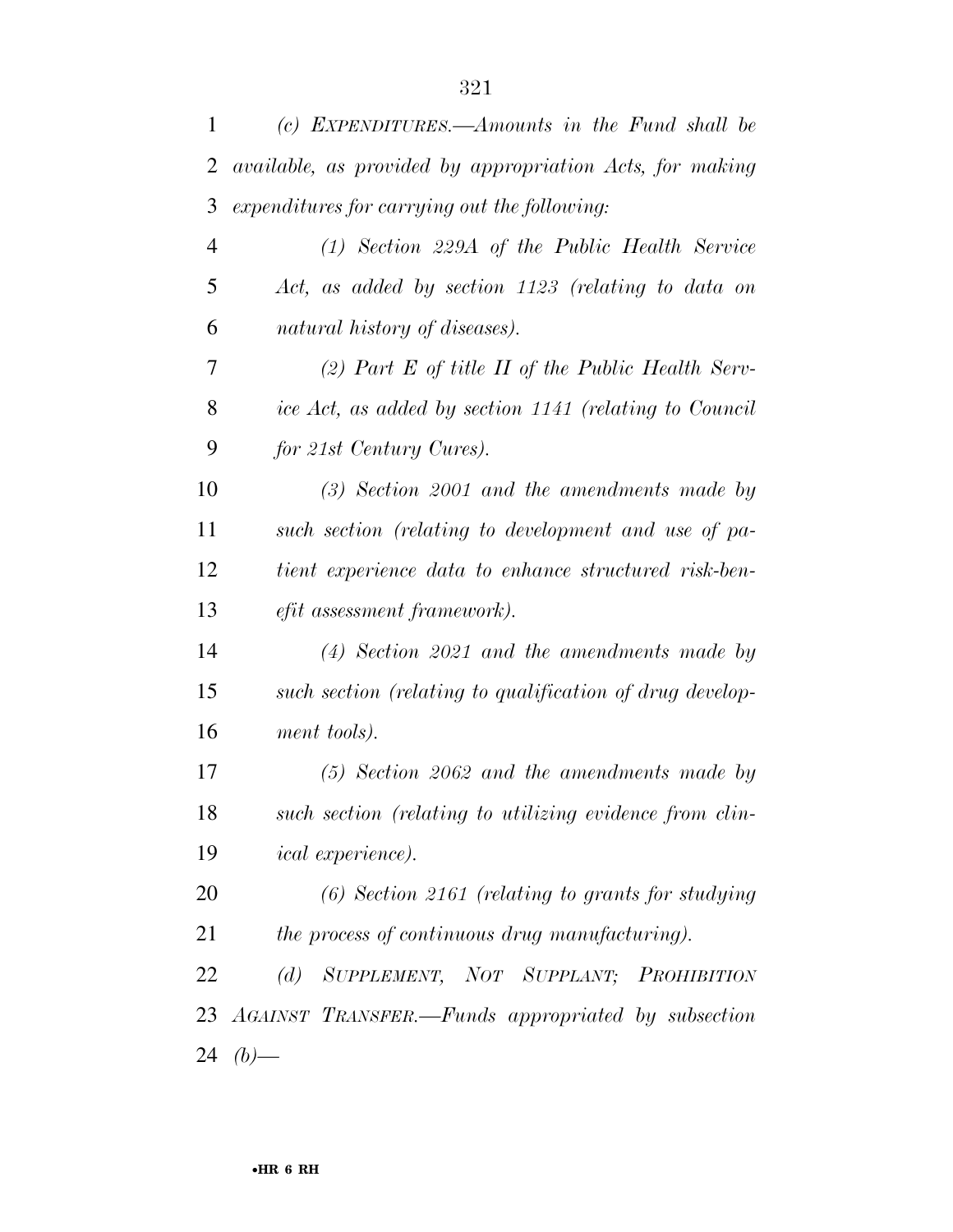*(1) shall be used to supplement, not supplant, amounts otherwise made available to the National In- stitutes of Health and the Food and Drug Adminis-tration; and* 

 *(2) notwithstanding any transfer authority in any appropriation Act, shall not be used for any pur- pose other than the expenditures listed in subsection (c).* 

## *Subtitle C—Other Reforms*

## *SEC. 4061. SPR DRAWDOWN.*

 *(a) DRAWDOWN AND SALE.—Notwithstanding section 161 of the Energy Policy and Conservation Act (42 U.S.C. 6241), the Secretary of Energy shall draw down and sell 8,000,000 barrels of crude oil from the Strategic Petroleum Reserve during each of the fiscal years 2018 through 2025, except as provided in subsection (b). Amounts received for a sale under this subsection shall be deposited in the general fund of the Treasury during the fiscal year in which the sale occurs.* 

 *(b) EMERGENCY PROTECTION.—The Secretary shall not draw down and sell crude oil under this section in amounts that would result in a Strategic Petroleum Reserve that contains an inventory of petroleum products rep-resenting less than 90 days of emergency reserves, based on*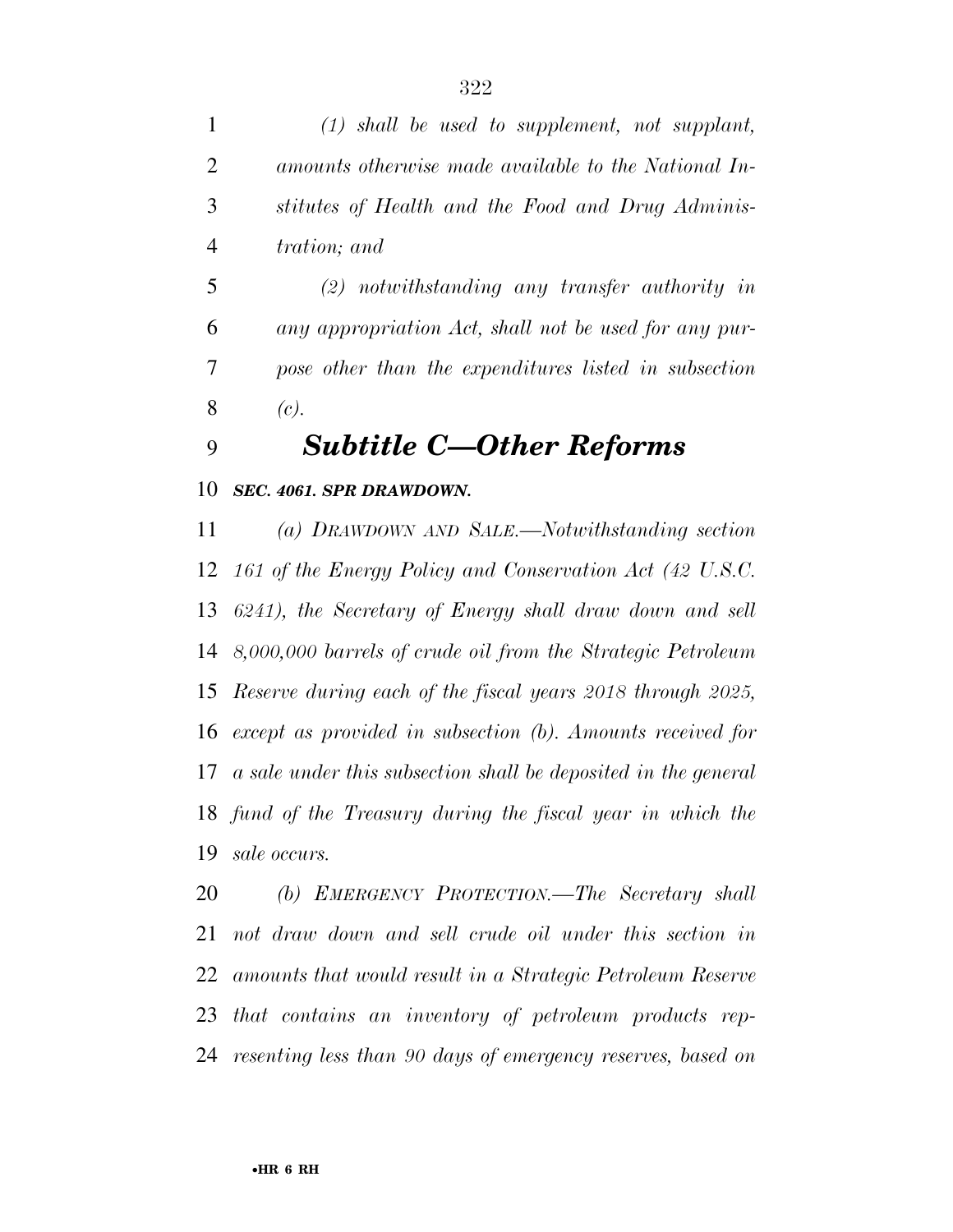*the average daily level of net imports of crude oil and petro-leum products in the previous calendar year.* 

 *(c) PROCEEDS.—Proceeds from a sale under this sec- tion shall be deposited into the general fund of the Treasury of the United States.* 

 *Subtitle D—Miscellaneous SEC. 4081. LYME DISEASE AND OTHER TICK-BORNE DIS-EASES.* 

 *(a) IN GENERAL.—Title III of the Public Health Serv- ice Act (42 U.S.C. 241 et seq.) is amended by adding at the end the following new part:* 

 *''PART W—LYME DISEASE AND OTHER TICK-BORNE DISEASES* 

*''SEC. 399OO. RESEARCH.* 

 *''(a) IN GENERAL.—The Secretary shall conduct or support epidemiological, basic, translational, and clinical research regarding Lyme disease and other tick-borne dis-eases.* 

 *''(b) BIENNIAL REPORTS.—The Secretary shall ensure that each biennial report under section 403 includes infor- mation on actions undertaken by the National Institutes of Health to carry out subsection (a) with respect to Lyme disease and other tick-borne diseases, including an assess- ment of the progress made in improving the outcomes of Lyme disease and such other tick-borne diseases.*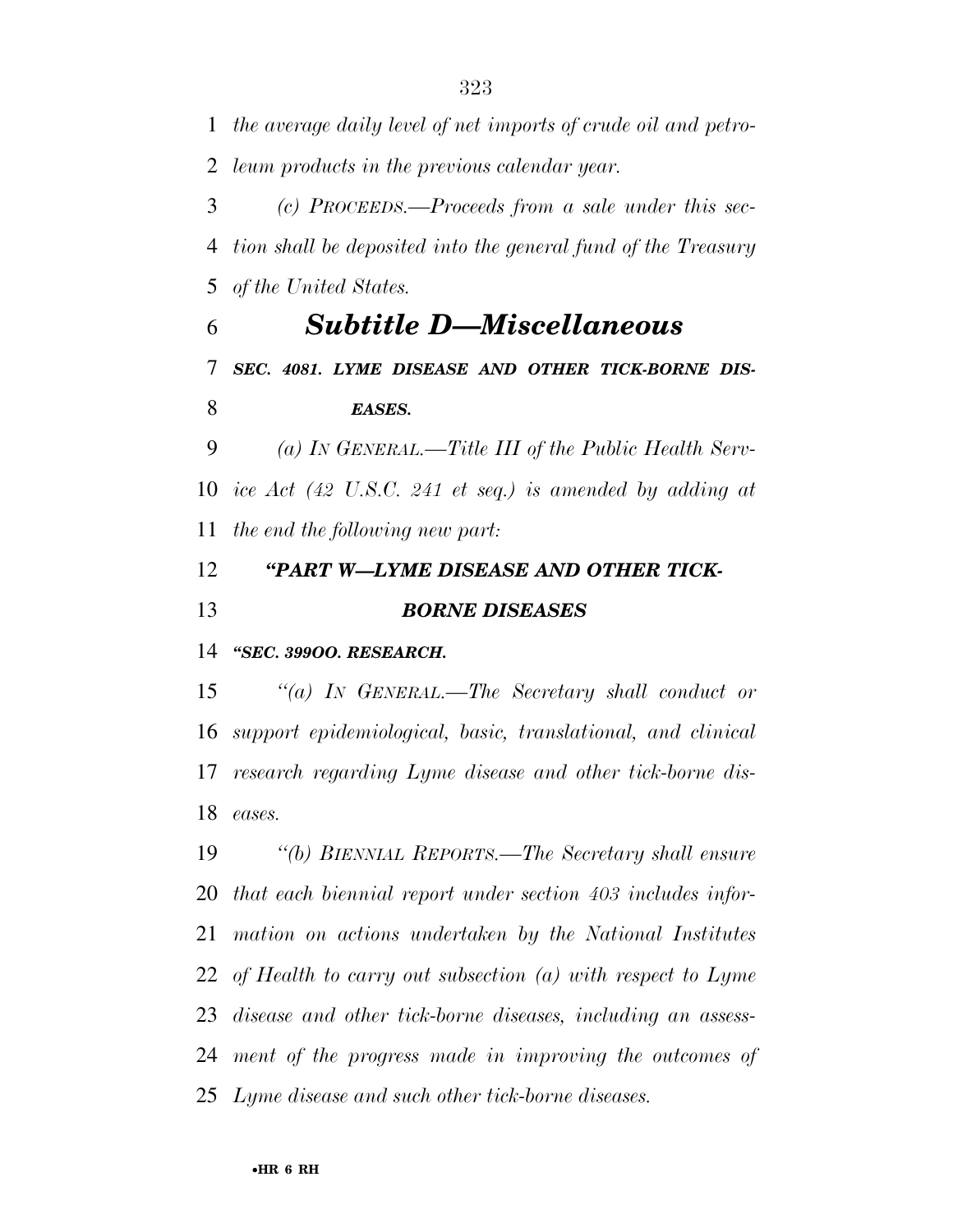## *''SEC. 399OO–1. WORKING GROUP.*

 *''(a) ESTABLISHMENT.—The Secretary shall establish a permanent working group, to be known as the Interagency Lyme and Tick-Borne Disease Working Group (in this sec- tion and section 399OO–2 referred to as the 'Working Group'), to review all efforts within the Department of Health and Human Services concerning Lyme disease and other tick-borne diseases to ensure interagency coordination, minimize overlap, and examine research priorities.* 

 *''(b) RESPONSIBILITIES.—The Working Group shall— ''(1) not later than 24 months after the date of enactment of this part, and every 24 months there-after, develop or update a summary of—* 

 *''(A) ongoing Lyme disease and other tick- borne disease research related to causes, preven- tion, treatment, surveillance, diagnosis, diagnostics, duration of illness, intervention, and access to services and supports for individuals with Lyme disease or other tick-borne diseases;* 

 *''(B) advances made pursuant to such re-search;* 

 *''(C) the engagement of the Department of Health and Human Services with persons that participate at the public meetings required by paragraph (5); and*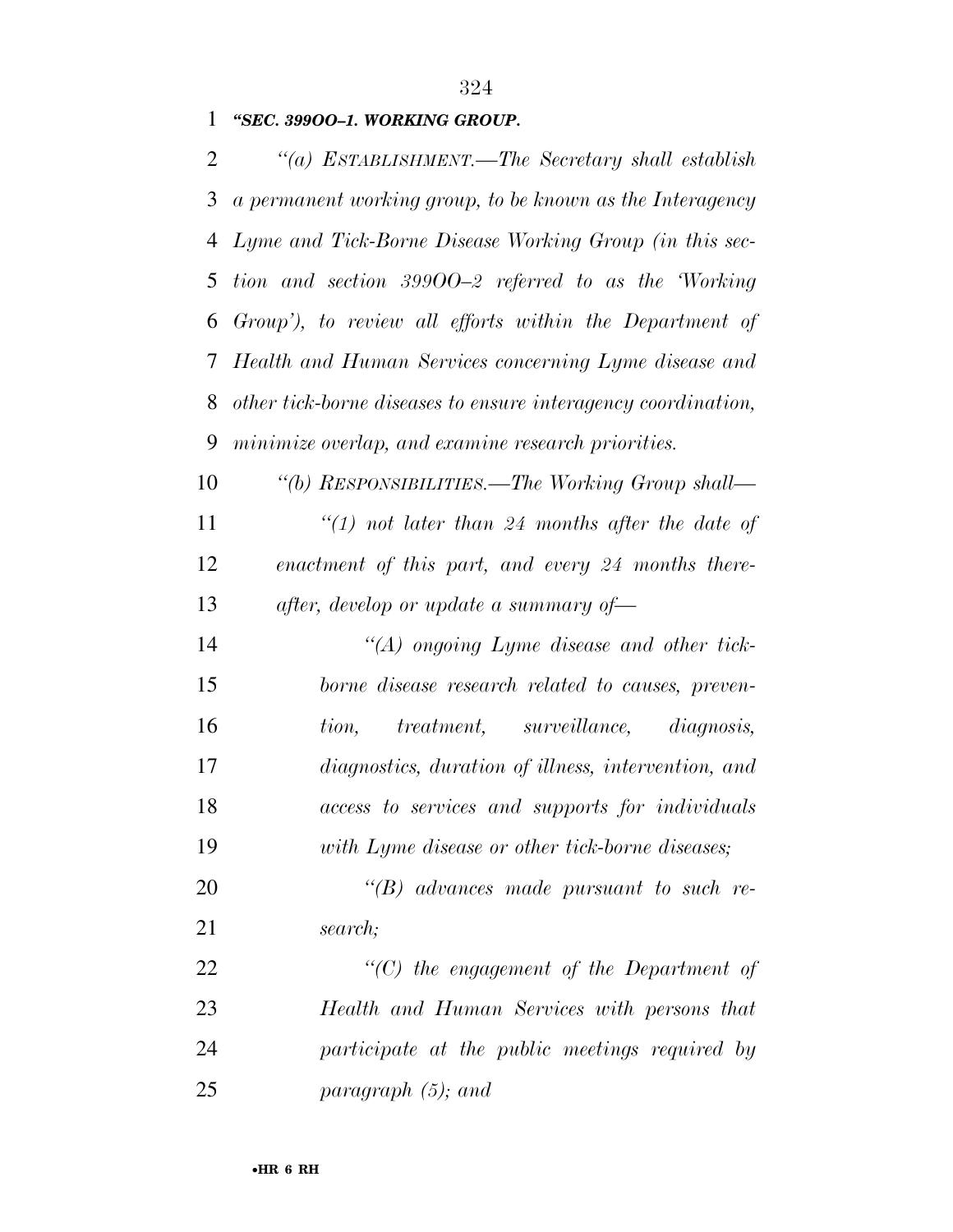| $\mathbf{1}$   | $\lq\lq(D)$ the comments received by the Working        |
|----------------|---------------------------------------------------------|
| $\overline{2}$ | Group at such public meetings and the Sec-              |
| 3              | retary's response to such comments;                     |
| $\overline{4}$ | $\lq(2)$ ensure that a broad spectrum of scientific     |
| 5              | viewpoints is represented in each such summary;         |
| 6              | $\lq(3)$ monitor Federal activities with respect to     |
| 7              | Lyme disease and other tick-borne diseases;             |
| 8              | $\lq(4)$ make recommendations to the Secretary re-      |
| 9              | garding any appropriate changes to such activities;     |
| 10             | and                                                     |
| 11             | "(5) ensure public input by holding annual pub-         |
| 12             | lic meetings that address scientific advances, research |
| 13             | questions, surveillance activities, and emerging        |
| 14             | strains in species of pathogenic organisms.             |
| 15             | $``(c)$ MEMBERSHIP.—                                    |
| 16             | "(1) In GENERAL.—The Working Group shall be             |
| 17             | composed of a total of 14 members as follows:           |
| 18             | "(A) FEDERAL MEMBERS.—Seven Federal                     |
| 19             | members, consisting of one or more representa-          |
| 20             | tives of each of $-$                                    |
| 21             | $``(i)$ the Office of the Assistant Sec-                |
| 22             | retary for Health;                                      |
| 23             | "(ii) the Food and Drug Administra-                     |
| 24             | tion;                                                   |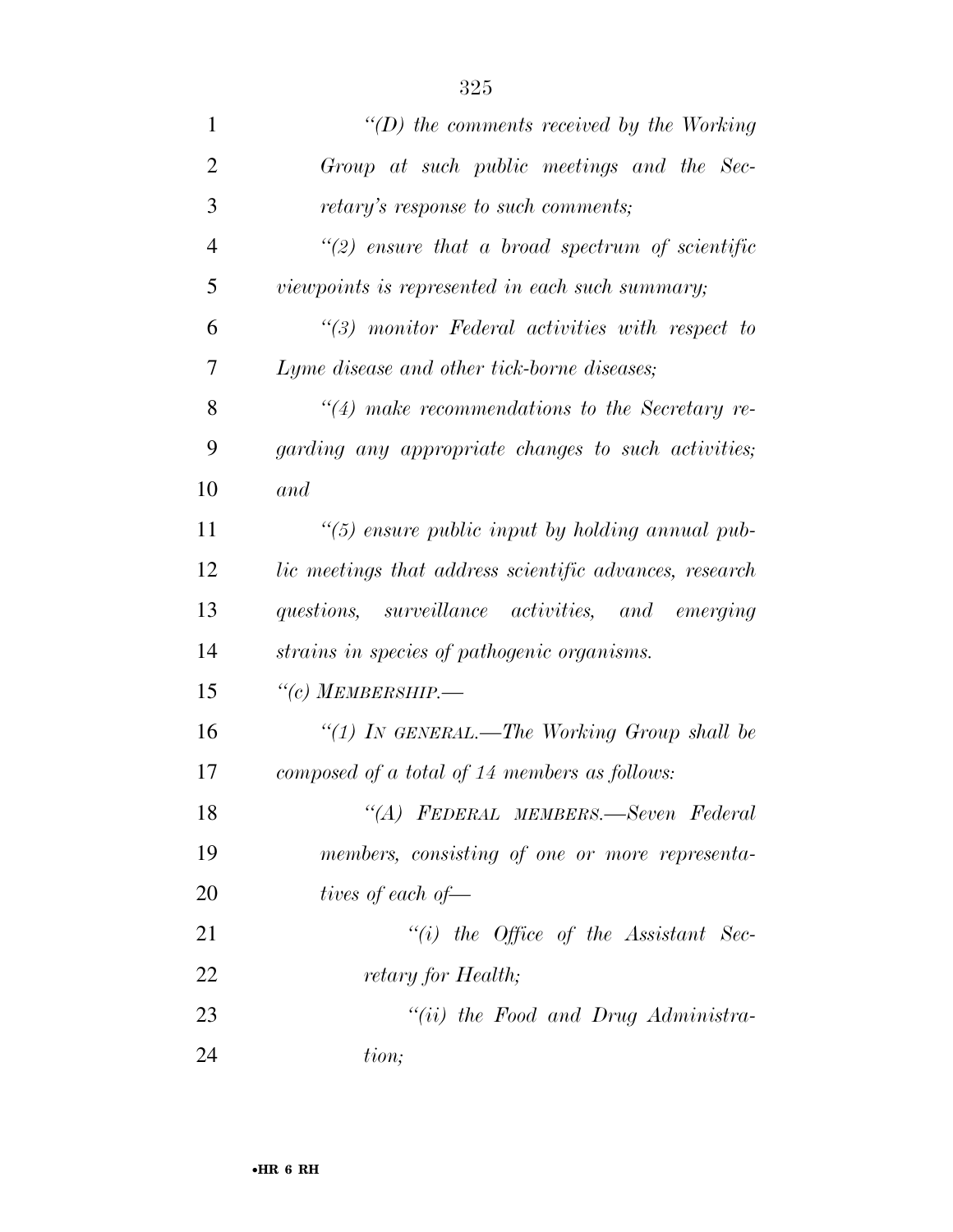| 1              | "(iii) the Centers for Disease Control          |
|----------------|-------------------------------------------------|
| $\overline{2}$ | and Prevention;                                 |
| 3              | "(iv) the National Institutes of Health;        |
| $\overline{4}$ | and                                             |
| 5              | $\lq\lq(v)$ such other agencies and offices of  |
| 6              | the Department of Health and Human              |
| 7              | Services as the Secretary determines appro-     |
| 8              | priate.                                         |
| 9              | "(B) NON-FEDERAL PUBLIC MEMBERS.-               |
| 10             | Seven non-Federal public members, consisting of |
| 11             | representatives of the following categories:    |
| 12             | "(i) Physicians and other medical pro-          |
| 13             | viders with experience in diagnosing and        |
| 14             | treating Lyme disease and other tick-borne      |
| 15             | <i>diseases.</i>                                |
| 16             | $``(ii)$ Scientists or researchers with ex-     |
| 17             | <i>pertise.</i>                                 |
| 18             | "(iii) Patients and their family mem-           |
| 19             | bers.                                           |
| 20             | " $(iv)$ Nonprofit organizations that ad-       |
| 21             | vocate for patients with respect to Lyme        |
| 22             | disease and other tick-borne diseases.          |
| 23             |                                                 |
| 24             | is determined by the Secretary to be bene-      |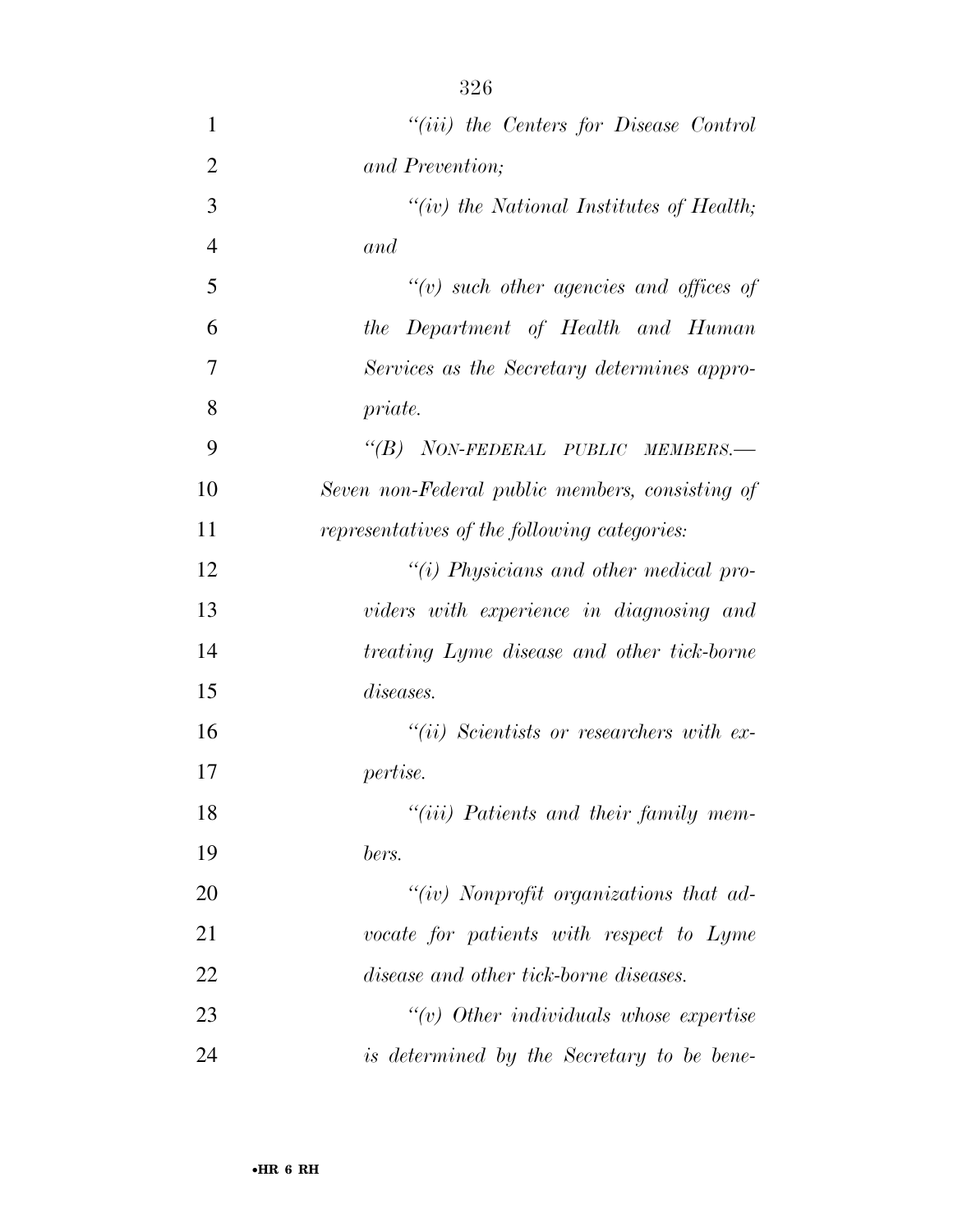| $\mathbf{1}$   | ficial to the functioning of the Working                    |
|----------------|-------------------------------------------------------------|
| $\overline{2}$ | Group.                                                      |
| 3              | "(2) APPOINTMENT.—The members of the Work-                  |
| $\overline{4}$ | ing Group shall be appointed by the Secretary, except       |
| 5              | that of the non-Federal public members under para-          |
| 6              | graph $(1)(B)$ —                                            |
| 7              | $\lq (A)$ one shall be appointed by the Speaker             |
| 8              | of the House of Representatives; and                        |
| 9              | "(B) one shall be appointed by the majority                 |
| 10             | leader of the Senate.                                       |
| 11             | "(3) DIVERSITY OF SCIENTIFIC PERSPECTIVES.-                 |
| 12             | In making appointments under paragraph (2), the             |
| 13             | Secretary, the Speaker of the House of Representa-          |
| 14             | tives, and the majority leader of the Senate shall en-      |
| 15             | sure that the non-Federal public members of the             |
| 16             | Working Group represent a diversity of scientific per-      |
| 17             | <i>spectives.</i>                                           |
| 18             | $\lq(4)$ TERMS.—The non-Federal public members              |
| 19             | of the Working Group shall each be appointed to serve       |
| 20             | a 4-year term and may be reappointed at the end of          |
| 21             | such term.                                                  |
| 22             | "(d) MEETINGS.—The Working Group shall meet as              |
| 23             | often as necessary, as determined by the Secretary, but not |
| 24             | less than twice each year.                                  |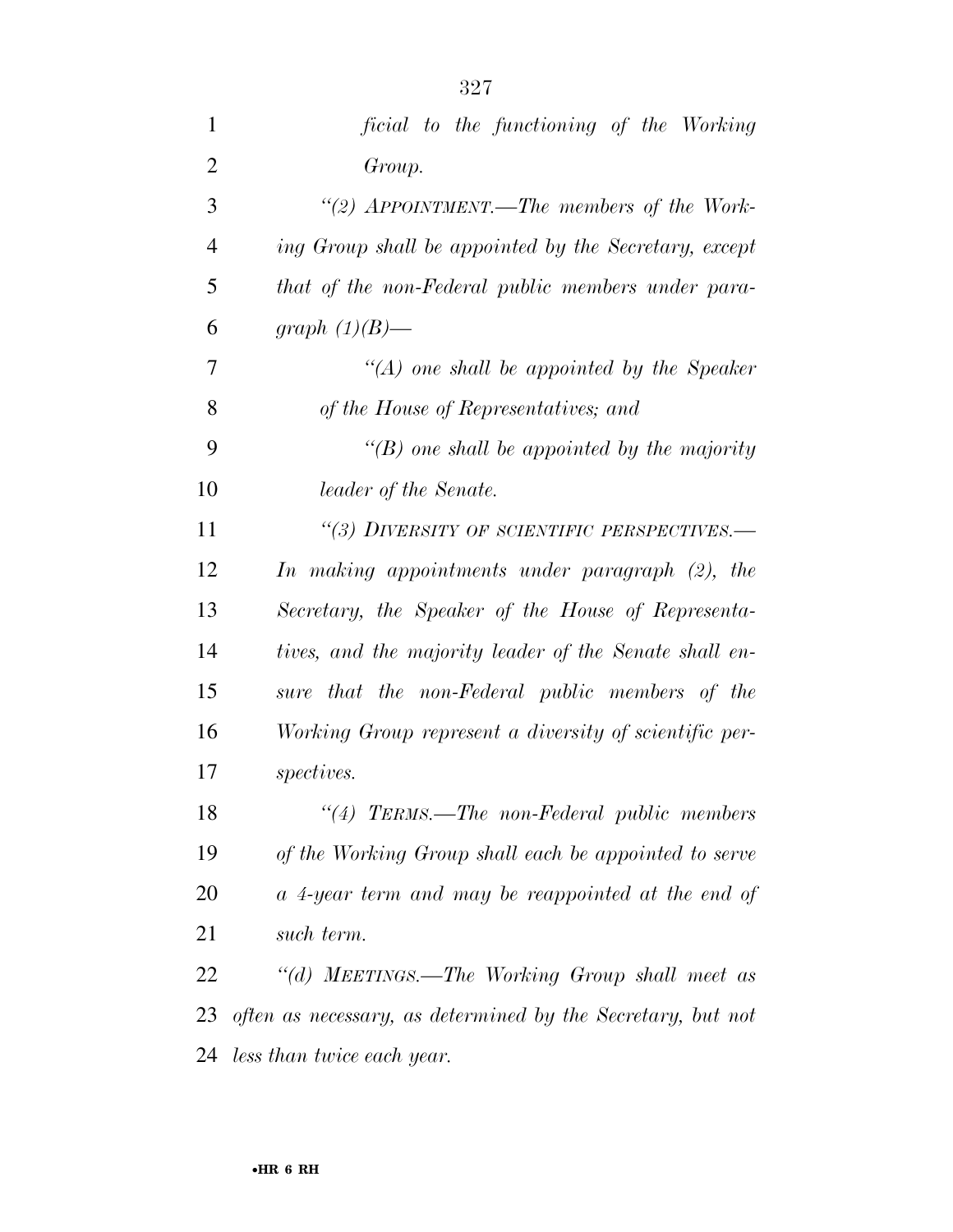*''(e) APPLICABILITY OF FACA.—The Working Group shall be treated as an advisory committee subject to the Fed-eral Advisory Committee Act.* 

 *''(f) REPORTING.—Not later than 24 months after the date of enactment of this part, and every 24 months there-after, the Working Group—* 

 *''(1) shall submit a report on its activities, in- cluding an up-to-date summary under subsection (b)(1) and any recommendations under subsection (b)(4), to the Secretary, the Committee on Energy and Commerce of the House of Representatives, and the Committee on Health, Education, Labor and Pen-sions of the Senate;* 

 *''(2) shall make each such report publicly avail- able on the website of the Department of Health and Human Services; and* 

 *''(3) shall allow any member of the Working Group to include in any such report minority views. ''SEC. 399OO–2. STRATEGIC PLAN.* 

 *''Not later than 3 years after the date of enactment of this section, and every 5 years thereafter, the Secretary shall submit to the Congress a strategic plan, informed by the most recent summary under section 399OO–1(b)(1), for the conduct and support of Lyme disease and tick-borne dis-ease research, including—*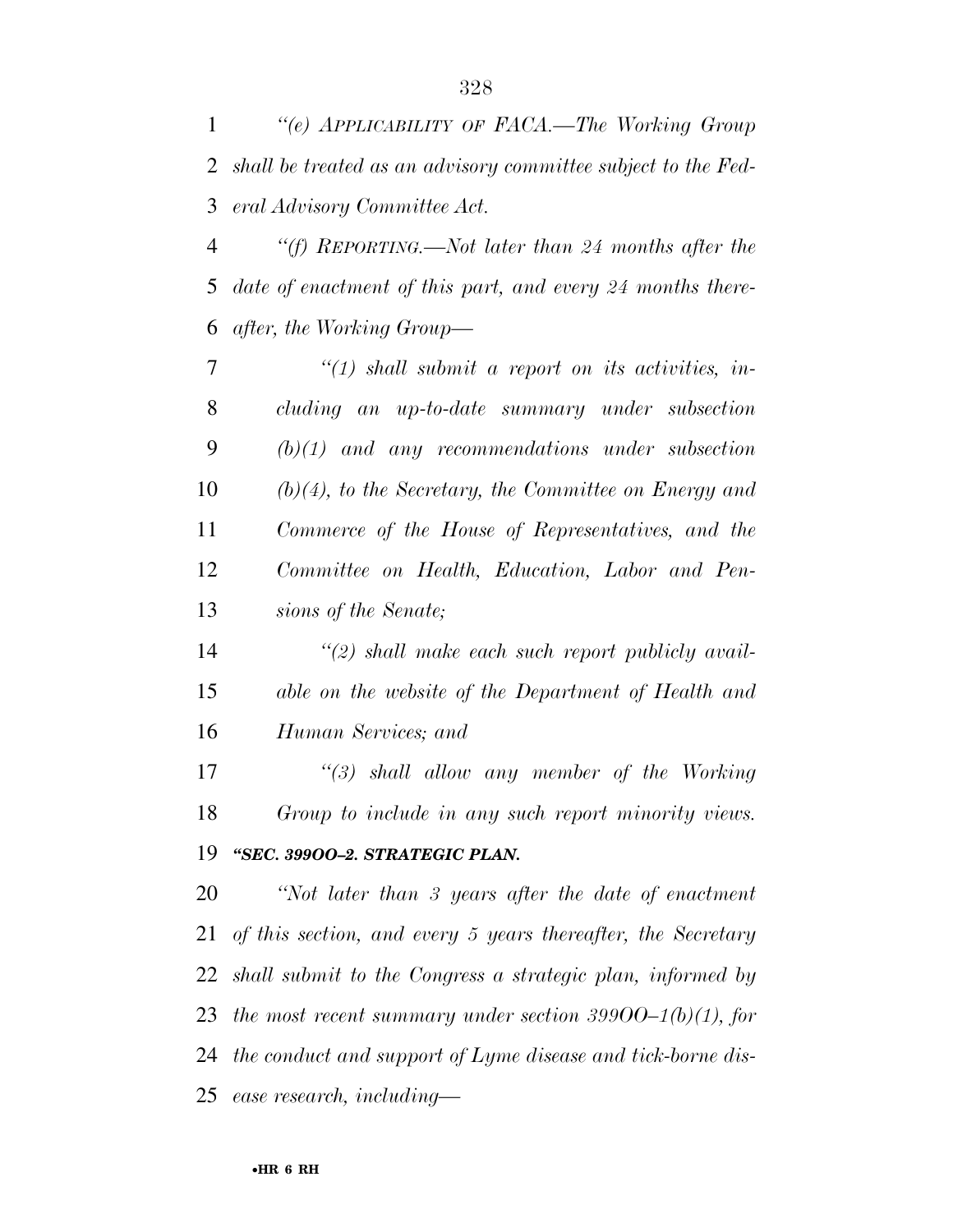| $\mathbf{1}$   | $\lq(1)$ proposed budgetary requirements;                       |
|----------------|-----------------------------------------------------------------|
| $\overline{2}$ | "(2) a plan for improving outcomes of Lyme dis-                 |
| 3              | ease and other tick-borne diseases, including progress          |
| $\overline{4}$ | related to chronic or persistent symptoms and chronic           |
| 5              | or persistent infection and co-infections;                      |
| 6              | $\lq(3)$ a plan for improving diagnosis, treatment,             |
| 7              | and prevention;                                                 |
| 8              | $\degree$ (4) appropriate benchmarks<br>to<br>measure           |
| 9              | progress on achieving the improvements described in             |
| 10             | paragraphs $(2)$ and $(3)$ ; and                                |
| 11             | $\lq(5)$ a plan to disseminate each summary under               |
| 12             | section 39900–1(b)(1) and other relevant information            |
| 13             | developed by the Working Group to the public, includ-           |
| 14             | ing health care providers, public health departments,           |
| 15             | and other relevant medical groups.".                            |
| 16             | (b) NO ADDITIONAL AUTHORIZATION OF APPROPRIA-                   |
| 17             | TIONS.—No additional funds are authorized to be appro-          |
|                | 18 priated for the purpose of carrying out this section and the |
| 19             | amendment made by this section, and this section and such       |
| 20             | amendment shall be carried out using amounts otherwise          |
| 21             | <i>available for such purpose.</i>                              |